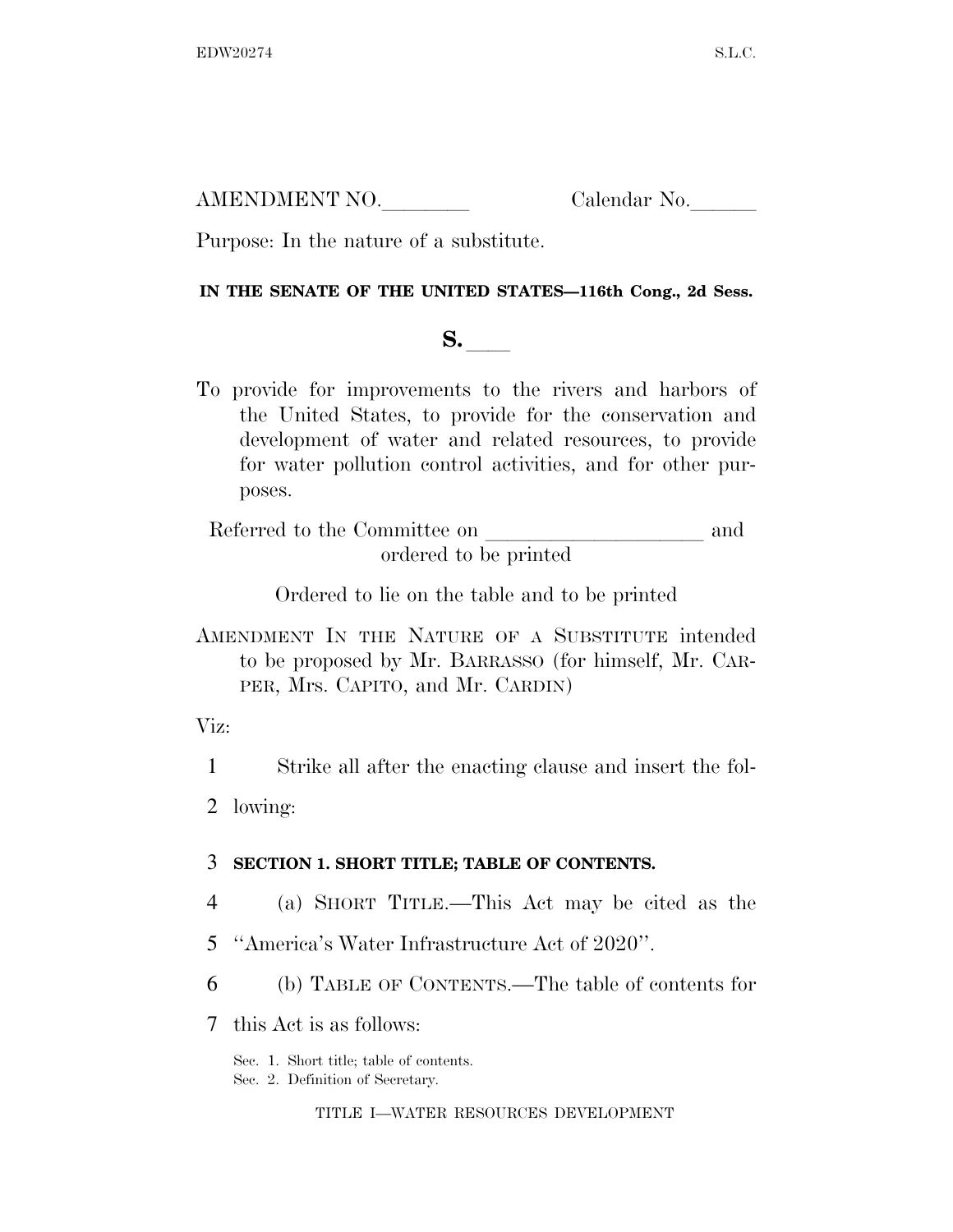#### Subtitle A—General Provisions

- Sec. 1001. Upper and Lower Missouri River comprehensive flood protection studies.
- Sec. 1002. Great Lakes comprehensive flood protection study.
- Sec. 1003. Additional studies under North Atlantic Coast Comprehensive Study.
- Sec. 1004. Maintenance and construction of water resources development projects by non-Federal interests.
- Sec. 1005. Watercraft inspection stations.
- Sec. 1006. Local government reservoir permit review.
- Sec. 1007. Upper Mississippi River protection.
- Sec. 1008. Beneficial use of dredged material.
- Sec. 1009. Klamath Basin Water Supply Enhancement Act of 2000 technical corrections.
- Sec. 1010. Project modifications for improvement of environment.
- Sec. 1011. Non-Federal implementation pilot program.
- Sec. 1012. Thin layer placement pilot program.
- Sec. 1013. Annual report to Congress on authorized studies and projects.
- Sec. 1014. Annual report to Congress on water resources infrastructure.
- Sec. 1015. Operation and maintenance.
- Sec. 1016. Transparency and accountability in cost sharing for water resources development projects.
- Sec. 1017. Continuing authority programs.
- Sec. 1018. Shore damage prevention or mitigation.
- Sec. 1019. Sediment management plan.
- Sec. 1020. Criteria for funding environmental infrastructure projects.
- Sec. 1021. Aging infrastructure.
- Sec. 1022. Expediting repairs and recovery from flooding.
- Sec. 1023. Upper Snake River levees.
- Sec. 1024. Uniformity of notification systems.
- Sec. 1025. Susquehanna, Delaware, and Potomac River Basin commissions.
- Sec. 1026. Wilmington Harbor South Disposal Area, Delaware.
- Sec. 1027. Conveyance of Wilmington Harbor North Disposal Area, Delaware.
- Sec. 1028. Coastal storm damage reduction contracts.
- Sec. 1029. Corps flood policy within urban areas.
- Sec. 1030. Reporting on over budget and behind schedule Corps projects.
- Sec. 1031. Dam remediation for ecosystem restoration.
- Sec. 1032. Conveyance of certain Federal land to the city of Montgomery, Alabama.
- Sec. 1033. Maintenance of high risk flood control projects.
- Sec. 1034. Projects to accommodate irregular dredging.
- Sec. 1035. Chesapeake Bay environmental restoration and protection program.
- Sec. 1036. Implementation guidance; reports; and briefings.
- Sec. 1037. Interagency task force on small dams and fish passages.
- Sec. 1038. Project completion.
- Sec. 1039. Levee accreditation process; levee certifications.
- Sec. 1040. Rehabilitation of flood control pump stations affecting Corps of Engineers flood risk management projects.
- Sec. 1041. Brandon Road study.
- Sec. 1042. Credit or reimbursement.
- Sec. 1043. Emergency contracting.
- Sec. 1044. Project partnership agreement.
- Sec. 1045. Acceptance of funds for harbor dredging.
- Sec. 1046. Emergency flooding protection for lakes.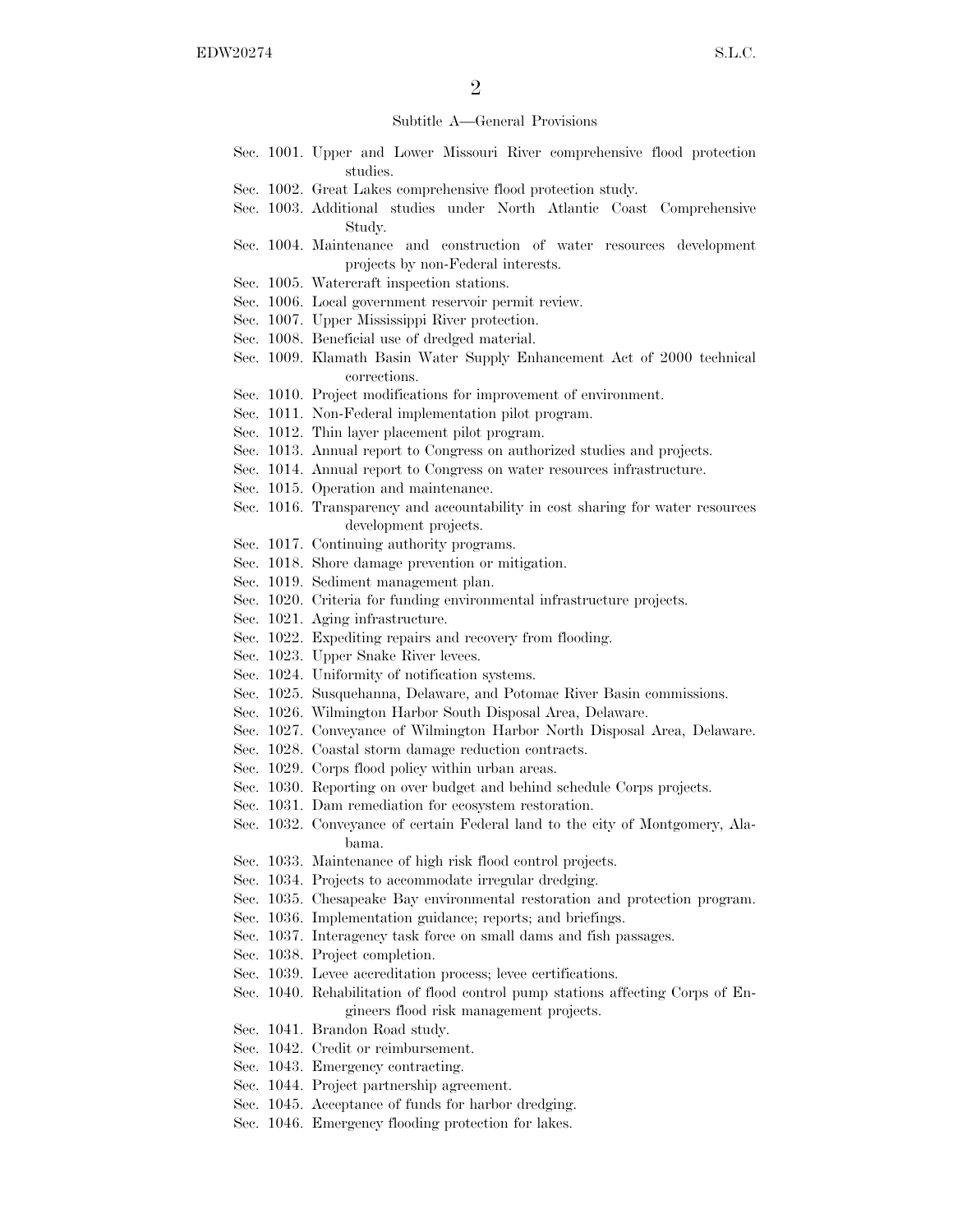- Sec. 1047. Levee safety.
- Sec. 1048. Replacement capacity.
- Sec. 1049. Implementation guidance for post-flood improvements.
- Sec. 1050. Willamette Valley Project water reallocation.
- Sec. 1051. Central Appalachia water.
- Sec. 1052. Reviewing hydropower at Corps of Engineers facilities.
- Sec. 1053. Establishing permanent features from emergency response measures.
- Sec. 1054. Studies of water resources development projects by non-Federal interests.
- Sec. 1055. Subsurface drain systems research and development.
- Sec. 1056. Limitation on contract execution in the Arkansas River Basin.
- Sec. 1057. Support for mitigation efforts for small dams in National Heritage Corridors.
- Sec. 1058. Report on barriers to infrastructure development at United States ports.
- Sec. 1059. Rye Harbor, New Hampshire, navigation improvement project.
- Sec. 1060. Cape Arundel disposal site, Maine.
- Sec. 1061. Rio Grande environmental management program, Colorado, New Mexico, and Texas.
- Sec. 1062. Restoration of abandoned sites.
- Sec. 1063. Rural Western water.
- Sec. 1064. Thad Cochran Lock and Dam.
- Sec. 1065. Report on Corps of Engineers facilities in Appalachia.
- Sec. 1066. Report on Corps of Engineers hydropower facilities in Appalachia.
- Sec. 1067. Harris County, Texas.
- Sec. 1068. Identification of nonpowered dams for hydropower development.
- Sec. 1069. Inland Waterway Transportation.
- Sec. 1070. Federal interest determination.
- Sec. 1071. Report on single levee standard.
- Sec. 1072. South Atlantic Coastal Study.
- Sec. 1073. Completion of reports.
- Sec. 1074. Delegation of work for Comprehensive Everglades Restoration Plan projects.
- Sec. 1075. Material breaches of contract.
- Sec. 1076. Repair and restoration of embankments.
- Sec. 1077. Non-Federal interest repayment obligations.
- Sec. 1078. Great Lakes confined disposal facilities.
- Sec. 1079. Coastal mapping.
- Sec. 1080. Disposal of dredged materials.
- Sec. 1081. Upper Missouri River Basin mainstem dam fish loss research.
- Sec. 1082. Briefings on dissemination of information.
- Sec. 1083. Corps of Engineers projects in underserved communities, economically distressed areas, or rural areas.
- Sec. 1084. Interim risk reduction measures.
- Sec. 1085. Maintenance dredging permits.
- Sec. 1086. Technical correction.
- Sec. 1087. Annual debris removal.
- Sec. 1088. Enhanced development demonstration program.
- Sec. 1089. Report on benefits calculation for flood control structures.
- Sec. 1090. High water-low water preparedness.
- Sec. 1091. East Rockaway Inlet to Rockaway Inlet and Jamaica Bay Reformulation, New York.
- Sec. 1092. Report on antecedent hydrologic conditions.
- Sec. 1093. Harmful algal blooms demonstration program.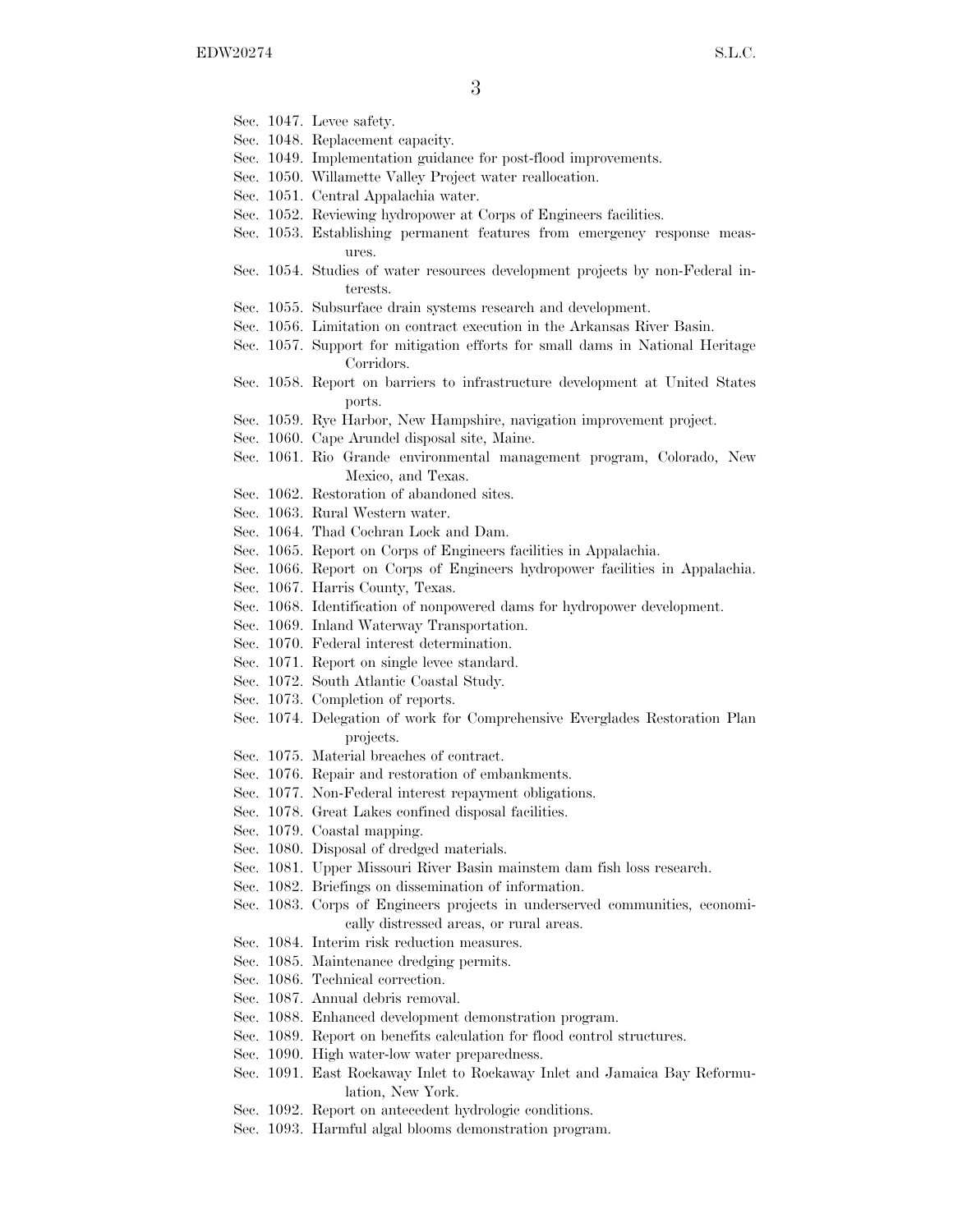- Sec. 1094. Sense of Congress relating to annual maintenance dredging.
- Sec. 1095. Selection of dredged material disposal method for certain purposes.
- Sec. 1096. Increasing access for recreation at Corps of Engineers projects.
- Sec. 1097. Extinguishment of flowage easements, Rough River Lake, Kentucky.
- Sec. 1098. Small flood control projects.
- Sec. 1099. Comprehensive study of Mississippi River System from Old River Control Structure to Gulf of Mexico.
- Sec. 1100. Missouri River.
- Sec. 1101. Flexibility for projects.
- Sec. 1102. Development of categorical exclusions.
- Sec. 1103. Publication of fee schedules.
- Sec. 1104. Flood protection projects.
- Sec. 1105. Rehabilitation of high hazard potential dams.

#### Subtitle B—Studies and Reports

- Sec. 1201. Authorization of proposed feasibility studies and modifications.
- Sec. 1202. Expedited completion.
- Sec. 1203. Inclusion of certain projects in annual report to Congress.
- Sec. 1204. Assistance to non-Federal sponsors.
- Sec. 1205. Rahway flood risk management feasibility study, New Jersey.
- Sec. 1206. Arctic deep draft port.
- Sec. 1207. Nassau County Back Bays coastal storm risk management.

#### Subtitle C—Deauthorizations, Modifications, and Related Provisions

- Sec. 1301. Deauthorization of Watch Hill Cove, Rhode Island and Connecticut.
- Sec. 1302. Rush River and Lower Rush River, North Dakota.
- Sec. 1303. Willamette Falls Locks, Willamette River, Oregon.
- Sec. 1304. Camden Harbor, Maine.
- Sec. 1305. Deauthorization of flood control project for Taylor Creek Reservoir and Levee L–73, Upper St. Johns River Basin, Central and Southern Florida.
- Sec. 1306. New London Harbor Waterfront Channel, Connecticut.
- Sec. 1307. No deauthorization of certain projects.
- Sec. 1308. Comprehensive Everglades Restoration Plan.
- Sec. 1309. Cape Porpoise Harbor, Maine, Anchorage Area designation.

#### Subtitle D—Water Resources Infrastructure

- Sec. 1401. Project authorizations.
- Sec. 1402. Expedited completion of certain projects.
- Sec. 1403. Additional project authorizations.

#### Subtitle E—Water Supply and Storage

- Sec. 1501. Small water storage projects.
- Sec. 1502. Missouri River reservoir sediment management.
- Sec. 1503. Planning Assistance for States.
- Sec. 1504. Forecast-informed reservoir operations.
- Sec. 1505. Study on data for water allocation, supply, and demand.
- Sec. 1506. GAO report on certain Federal dams and reservoirs.
- Sec. 1507. Aquatic ecosystem restoration.
- Sec. 1508. Improving reviews for non-Federal hydropower at existing Corps of Engineers projects.
- Sec. 1509. Surplus water contracts and water storage agreements.
- Sec. 1510. Reduced pricing for certain water supply storage.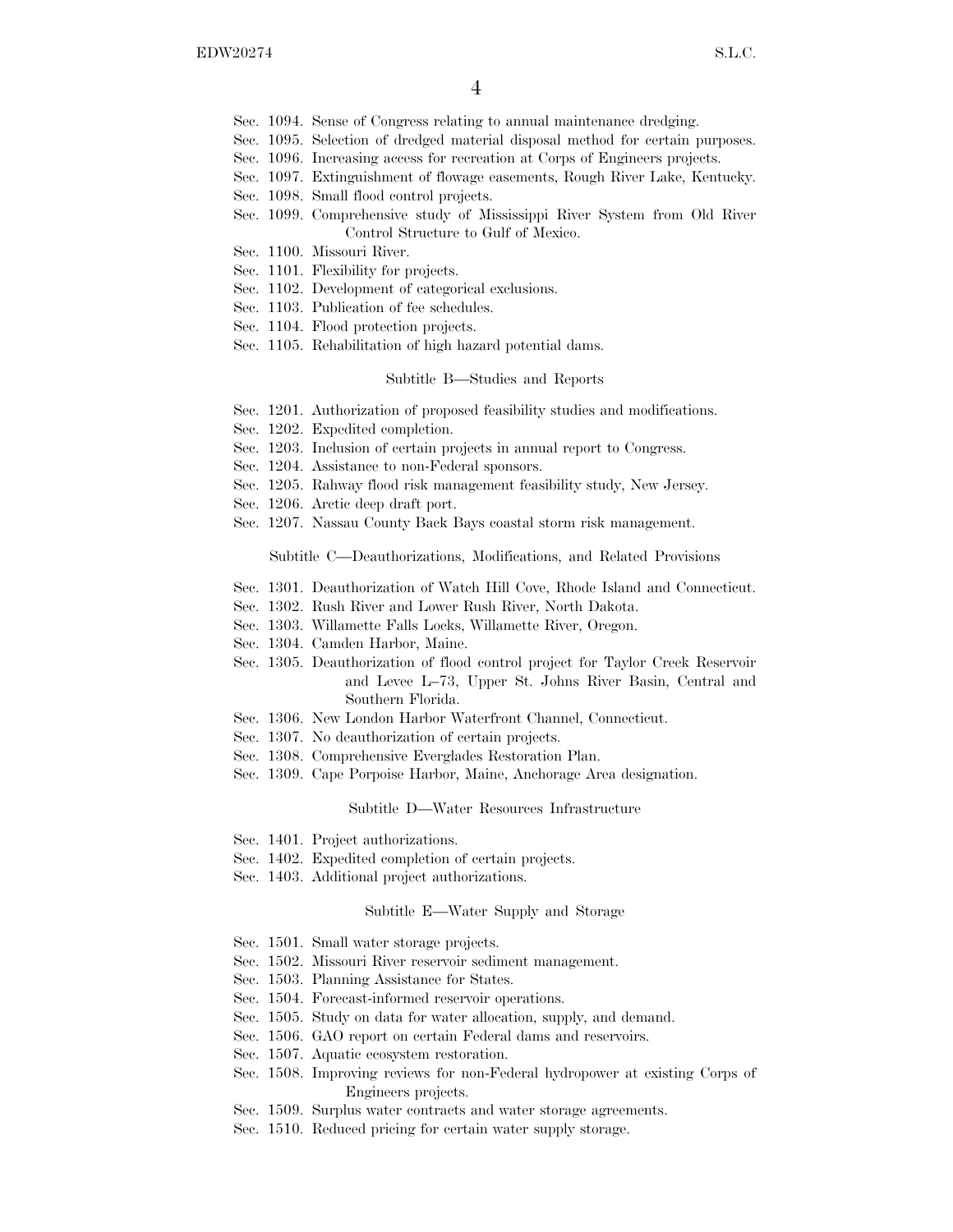#### Subtitle F—Invasive Species

- Sec. 1601. Definition of invasive species.
- Sec. 1602. Invasive species in impaired waters.
- Sec. 1603. Aquatic invasive species research.
- Sec. 1604. Invasive species mitigation and reduction.
- Sec. 1605. Terrestrial noxious weed control pilot program.
- Sec. 1606. Invasive species risk assessment, prioritization, and management.
- Sec. 1607. Asian carp prevention and control pilot program.
- Sec. 1608. Aquatic invasive species prevention.
- Sec. 1609. Invasive species in alpine lakes pilot program.
- Sec. 1610. Invasive species in noncontiguous States and territories pilot program.

#### TITLE II—CLEAN WATER

- Sec. 2001. Clean water infrastructure resiliency and sustainability program.
- Sec. 2002. Increased funding for technical assistance.
- Sec. 2003. Small and medium publicly owned treatment works circuit rider program.
- Sec. 2004. Small publicly owned treatment works efficiency grant program.
- Sec. 2005. Wastewater efficiency grant pilot program.
- Sec. 2006. Pilot program for alternative water source projects.
- Sec. 2007. Sewer overflow and stormwater reuse municipal grants.
- Sec. 2008. Water infrastructure and workforce investment.
- Sec. 2009. Water Resources Research Act amendments.
- Sec. 2010. Grants for construction, refurbishing, and servicing of individual household decentralized wastewater systems for individuals with low or moderate income.
- Sec. 2011. Connection to publicly owned treatment works.
- Sec. 2012. Use of clean water State revolving loan funds.
- Sec. 2013. Water data sharing pilot program.
- Sec. 2014. Water infrastructure financing reauthorization.
- Sec. 2015. Final rating opinion letters.
- Sec. 2016. Reauthorization of clean water State revolving funds.
- Sec. 2017. Wastewater infrastructure discretionary grant program.
- Sec. 2018. Small and disadvantaged community analysis.
- Sec. 2019. Stormwater infrastructure technology.
- Sec. 2020. Grants to Alaska to improve sanitation in rural and native villages.
- Sec. 2021. Wastewater infrastructure grants.

#### TITLE III—TRIBAL AND OTHER MATTERS

- Sec. 3001. Tribal partnership program.
- Sec. 3002. Cost sharing provisions for territories and Indian tribes.
- Sec. 3003. Inclusion of Tribal interests in project consultations.
- Sec. 3004. Indian Irrigation Fund reauthorization.
- Sec. 3005. Reauthorization of repair, replacement, and maintenance of certain Indian irrigation projects.
- Sec. 3006. Grants to ports to reduce emissions from waterborne vessels.
- Sec. 3007. Mapping and screening tool.
- Sec. 3008. Assessment of coastal water infrastructure vulnerabilities.
- Sec. 3009. Report on potential for blue energy at coastal wastewater treatment plants.
- Sec. 3010. Great Lakes Restoration Initiative.
- Sec. 3011. San Francisco Bay restoration.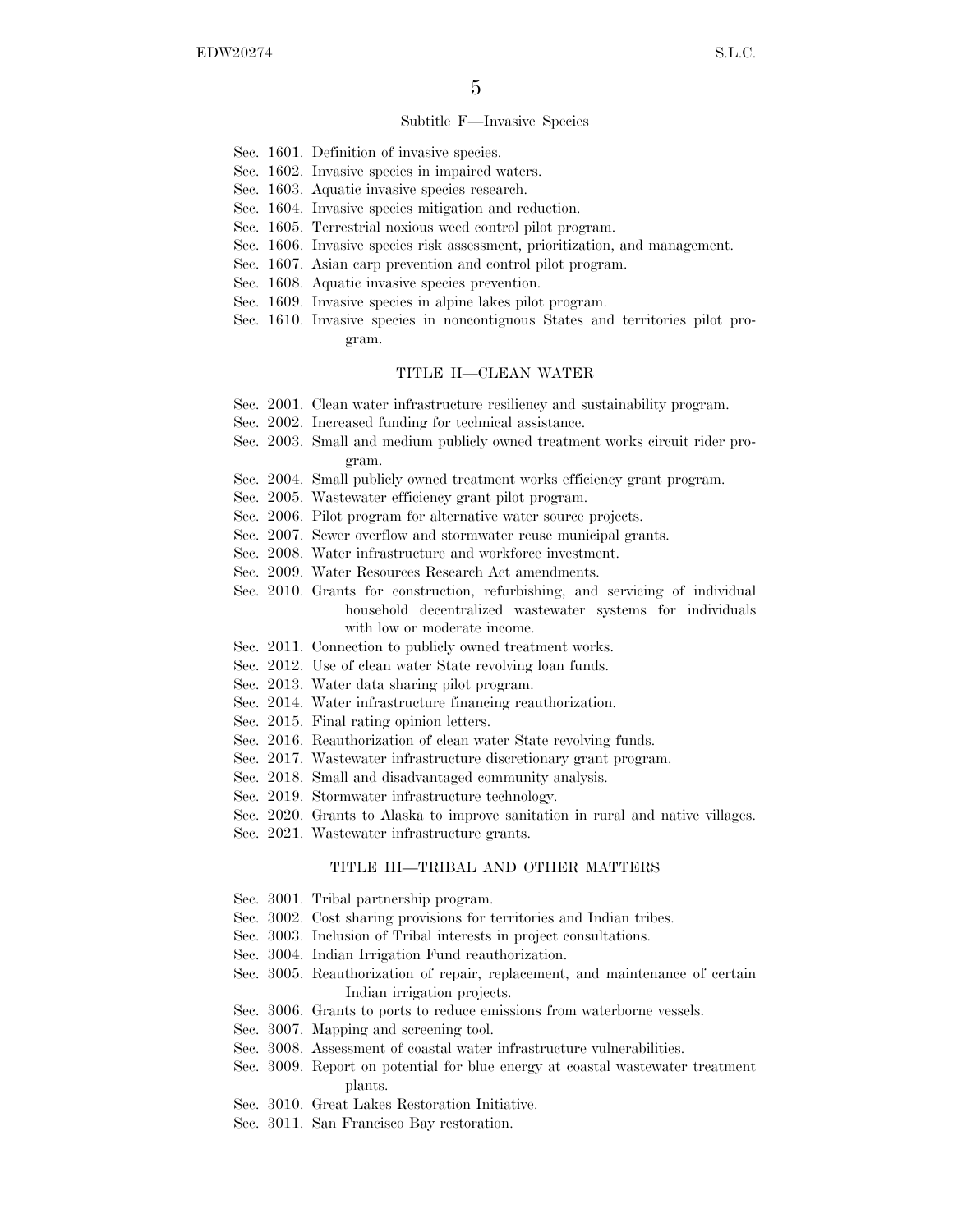Sec. 3012. Lake Tahoe restoration program. Sec. 3013. Puget Sound coordinated recovery. Sec. 3014. Reauthorization of the Denali Commission. Sec. 3015. Municipal ombudsman. Sec. 3016. National Estuary Program. **SEC. 2. DEFINITION OF SECRETARY.**  In this Act, the term ''Secretary'' means the Sec- retary of the Army. **TITLE I—WATER RESOURCES DEVELOPMENT Subtitle A—General Provisions SEC. 1001. UPPER AND LOWER MISSOURI RIVER COM- PREHENSIVE FLOOD PROTECTION STUDIES.**  (a) DEFINITION OF MISSOURI RIVER PROJECT.—In this section, the term ''Missouri River project'' means— (1) a project constructed as part of— (A) the Pick-Sloan Missouri River Basin Program authorized by section 9(b) of the Act of December 22, 1944 (commonly known as the ''Flood Control Act of 1944'') (58 Stat. 891, chapter 665); or (B) the Missouri River Bank Stabilization and Navigation Project authorized by section 2 of the Act of March 2, 1945 (commonly known as the ''River and Harbor Act of 1945'') (59 Stat. 19, chapter 19); and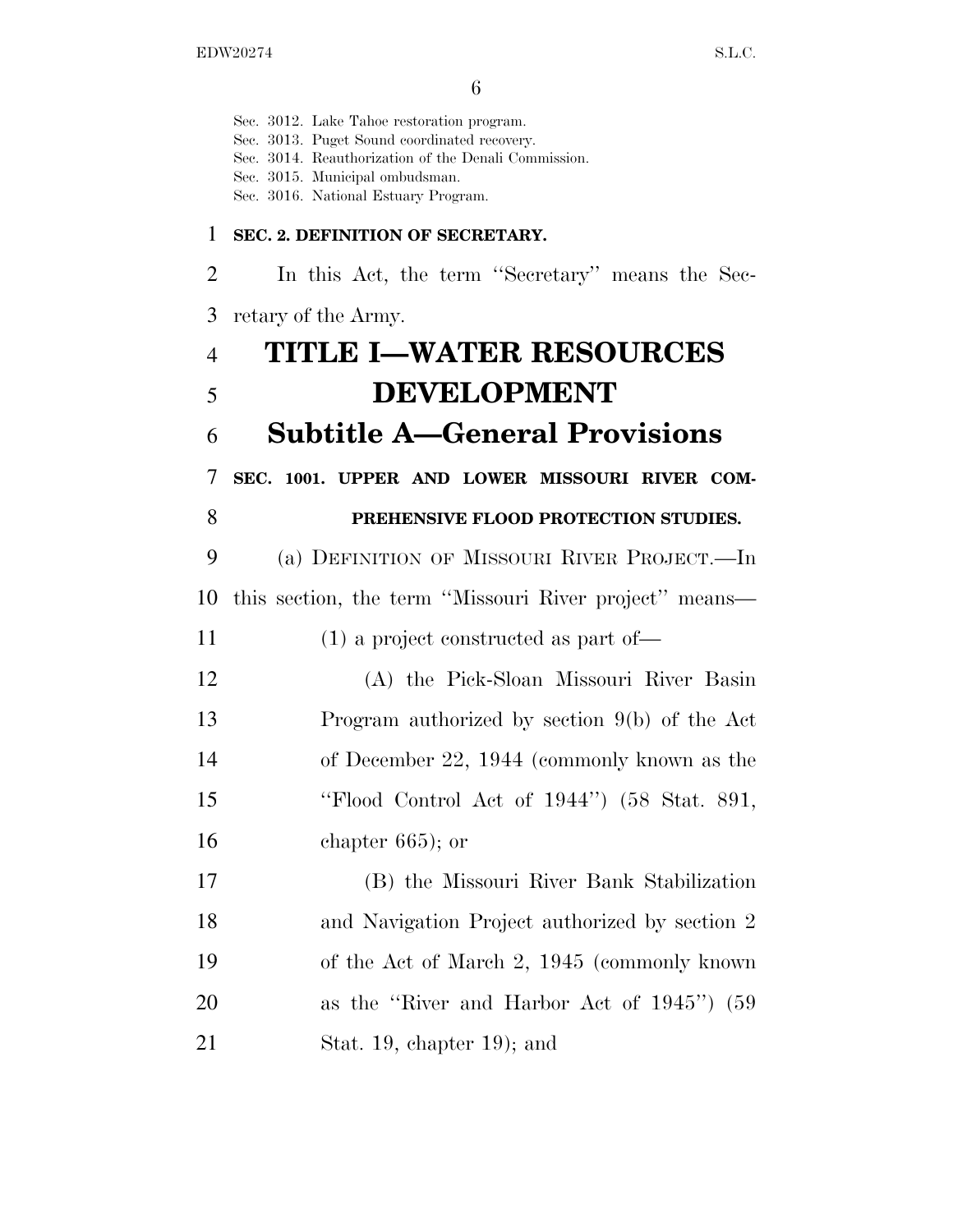(2) a locally owned or operated levee system lo- cated within the Upper or Lower Missouri River basin.

 (b) DEVELOPMENT.—The Secretary, in collaboration with the heads of other relevant Federal agencies, shall conduct, and submit to Congress a comprehensive strategy and report that describes the results of and aligns the rec- ommendations of, 2 comprehensive studies to address flood risk in areas affected by severe flooding in 2019 along the Upper and Lower Missouri River, including an examination of—

 (1) the use of structural and nonstructural flood control and floodplain management strategies, including the consideration of natural features or nature-based features (as those terms are defined in section 1184(a) of the Water Infrastructure Im- provements for the Nation Act (33 U.S.C.  $2289a(a))$ ;

 (2) continued operation and maintenance of the navigation project;

- (3) management of bank caving and erosion;
- 22 (4) maintenance of water supply;

(5) fish and wildlife habitat management;

(6) recreation needs;

(7) environmental restoration needs;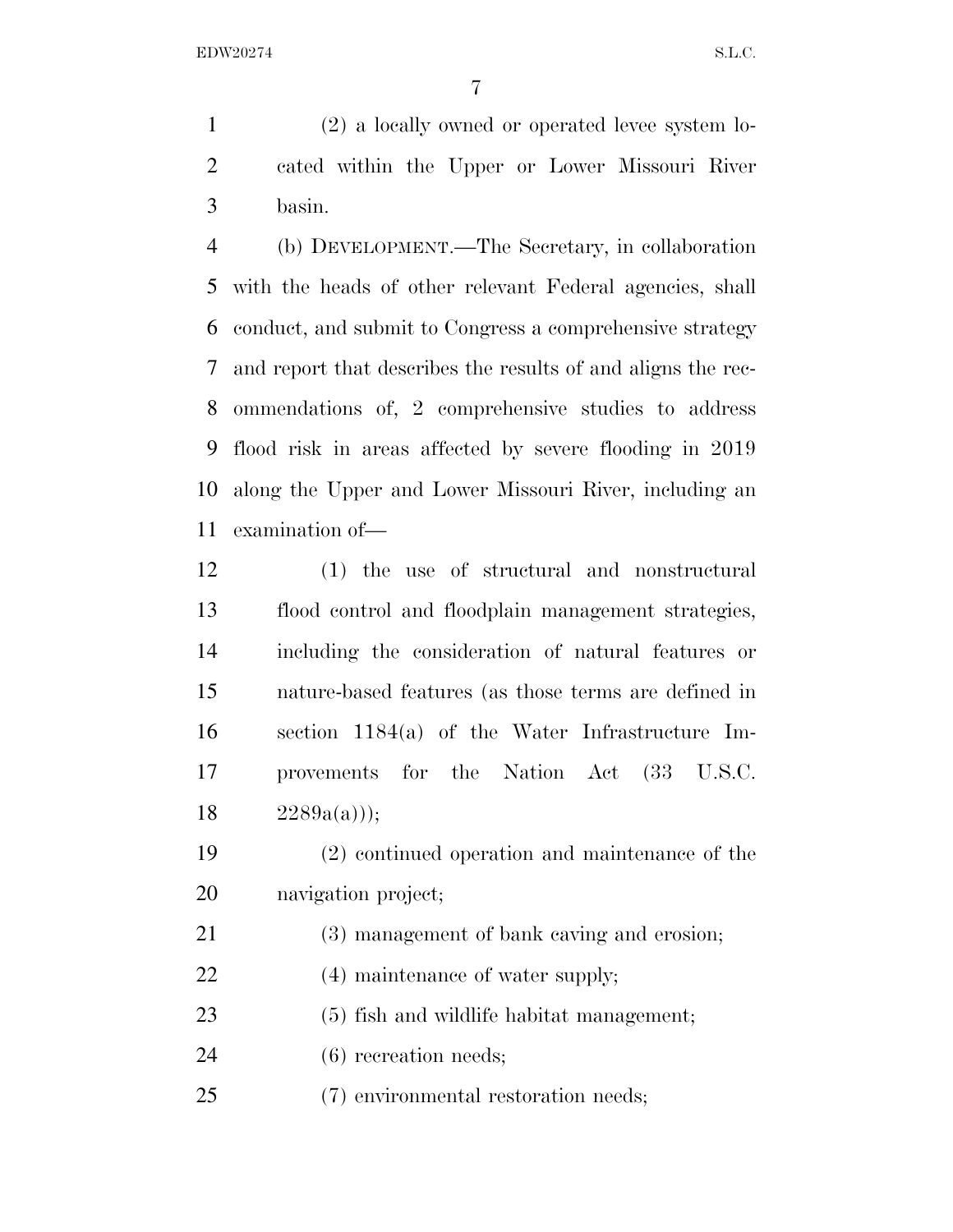| $\mathbf{1}$   | (8) the division of responsibilities of the Federal   |
|----------------|-------------------------------------------------------|
| $\overline{2}$ | Government and non-Federal interests with respect     |
| 3              | to Missouri River flooding;                           |
| $\overline{4}$ | (9) the roles and responsibilities of Federal         |
| 5              | agencies with respect to Missouri River flooding; and |
| 6              | $(10)$ any other related matters, as determined       |
| 7              | by the Secretary.                                     |
| 8              | (c) CONTENTS.—The studies conducted under sub-        |
| 9              | section (b) shall—                                    |
| 10             | (1) include 1 study for the Upper Missouri            |
| 11             | River and 1 study for the Lower Missouri River;       |
| 12             | (2) include recommendations on management             |
| 13             | plans and actions to be carried out by the respon-    |
| 14             | sible Federal agencies to reduce flood risk and im-   |
| 15             | prove resiliency that shall be used in recommending   |
| 16             | projects for construction authorization;              |
| 17             | (3) address whether changes are necessary to          |
| 18             | the general comprehensive plan for flood control and  |
| 19             | other purposes in the Missouri River Basin under      |
| 20             | section 4 of the Act of June 28, 1938 (52 Stat.       |
| 21             | 1218, chapter 795) and modified by section $9(b)$ of  |
| 22             | the Act of December 22, 1944 (commonly known as       |
| 23             | the "Flood Control Act of $1944$ ") (58 Stat. 891,    |
| 24             | chapter $665$ ;                                       |
|                |                                                       |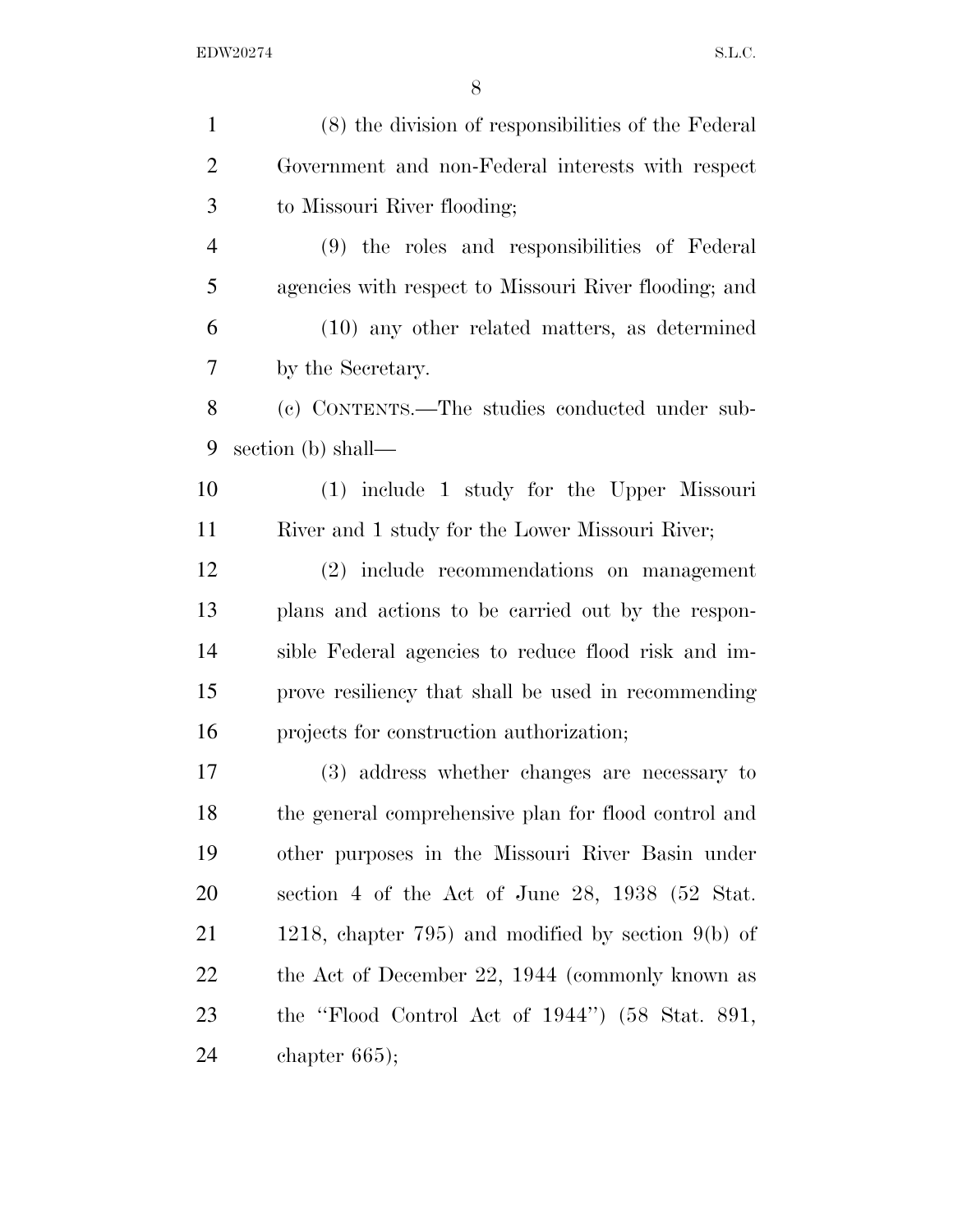| $\mathbf{1}$   | (4) address the potential for the transfer of        |
|----------------|------------------------------------------------------|
| $\overline{2}$ | flood risk between and within the Upper and Lower    |
| 3              | Missouri River Basin for any changes recommended     |
| $\overline{4}$ | under paragraph $(3)$ ;                              |
| 5              | (5) address adverse impacts to navigation and        |
| 6              | other authorized purposes of the applicable Missouri |
| $\tau$         | River project for any changes recommended under      |
| 8              | paragraph $(3)$ ;                                    |
| 9              | $(6)$ address whether there are opportunities for    |
| 10             | increased non-Federal management in the Missouri     |
| 11             | River Basin;                                         |
| 12             | (7) recognize the interest and rights of States      |
| 13             | $in-$                                                |
| 14             | (A) determining the development of water-            |
| 15             | sheds within the borders of the State; and           |
| 16             | (B) water utilization and control;                   |
| 17             | recognize the primary responsibilities of<br>(8)     |
| 18             | States and local interests in developing water sup-  |
| 19             | plies for domestic, municipal, industrial, and other |
| 20             | purposes; and                                        |
| 21             | $(9)$ include recommendations for —                  |
| 22             | (A) non-Federal and Federal action where             |
| 23             | appropriate; and                                     |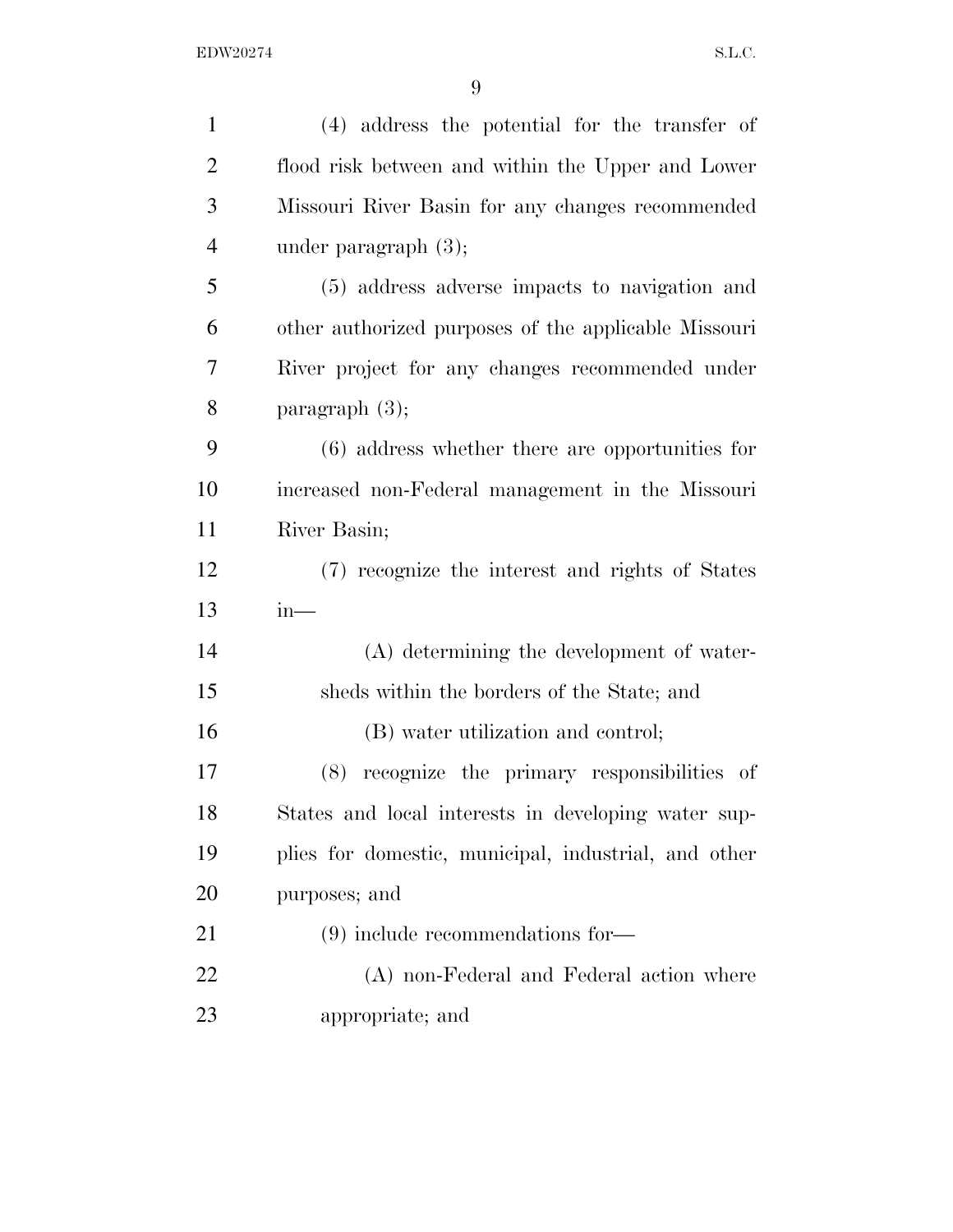| $\mathbf{1}$   | (B) follow-up studies for problem areas for          |
|----------------|------------------------------------------------------|
| $\overline{2}$ | which data or current technology does not allow      |
| 3              | immediate solutions.                                 |
| $\overline{4}$ | (d) FURTHER ANALYSIS.—                               |
| 5              | $(1)$ IN GENERAL.—As part of the studies con-        |
| 6              | ducted under subsection (b), the Secretary shall—    |
| 7              | (A) identify institutional and other barriers        |
| 8              | to providing protection to the areas evaluated in    |
| 9              | the studies;                                         |
| 10             | (B) carry out activities that warrant addi-          |
| 11             | tional analysis by the Corps of Engineers, in-       |
| 12             | eluding feasibility studies; and                     |
| 13             | (C) provide recommendations for inclusion            |
| 14             | of projects and feasibility studies in the report    |
| 15             | under section 1013.                                  |
| 16             | (2) TREATMENT.—A feasibility study carried           |
| 17             | out under paragraph $(1)(B)$ shall be considered to  |
| 18             | be a continuation of the applicable study under sub- |
| 19             | section (b).                                         |
| 20             | $(3)$ COST-SHARE.—                                   |
| 21             | (A) IN GENERAL.—Except as provided in                |
| 22             | subparagraph (B), the non-Federal share of the       |
| 23             | cost of carrying out a feasibility study under       |
| 24             | paragraph $(1)(B)$ shall not be more than 35         |
| 25             | percent.                                             |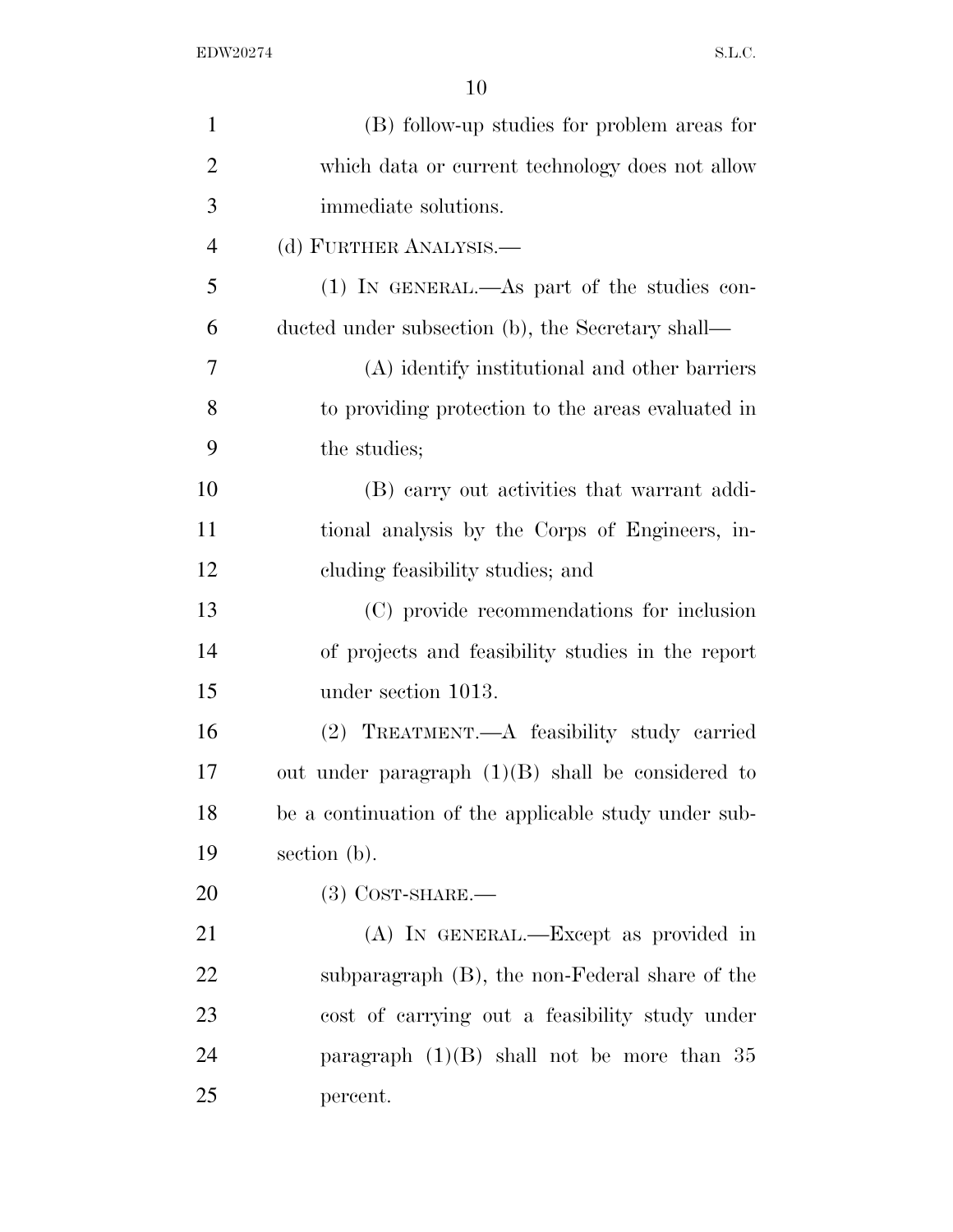$\rm EDW20274 \qquad \qquad S.L.C.$ 

| $\mathbf{1}$   | (B) WAIVER FOR SMALL OR DISADVAN-                       |
|----------------|---------------------------------------------------------|
| $\overline{2}$ | TAGED COMMUNITIES.—In carrying out a feasi-             |
| 3              | bility study under paragraph $(1)(B)$ in partner-       |
| $\overline{4}$ | ship with a small community or a disadvan-              |
| 5              | taged community (as those terms are defined in          |
| 6              | section $1017(a)(1)$ , if the Secretary determines      |
| 7              | that the life safety or economic viability of the       |
| 8              | community is at risk, the Secretary shall reduce        |
| 9              | the non-Federal cost share applicable to the            |
| 10             | study through a mutual agreement between the            |
| 11             | Corps of Engineers and the non-Federal inter-           |
| 12             | est, in an amount that is—                              |
| 13             | (i) not less than 10 percent of the                     |
| 14             | total project cost; and                                 |
| 15             | (ii) up to $100$ percent of the non-Fed-                |
| 16             | eral cost share applicable to the study.                |
| 17             | TIMELINESS.—The Secretary shall carry<br>(4)            |
| 18             | out feasibility studies under paragraph $(1)(B)$ as ex- |
| 19             | peditiously as possible.                                |
| 20             | DELEGATION OF APPROVAL.—The<br>(5)<br>Sec-              |
| 21             | retary shall delegate the approval authority for initi- |
| 22             | ating any feasibility study under paragraph $(1)(B)$    |
| 23             | to the Commander of the Northwestern Division of        |
| 24             | the Corps of Engineers.                                 |
| 25             | (e) CONSULTATION; USE OF EXISTING DATA.—                |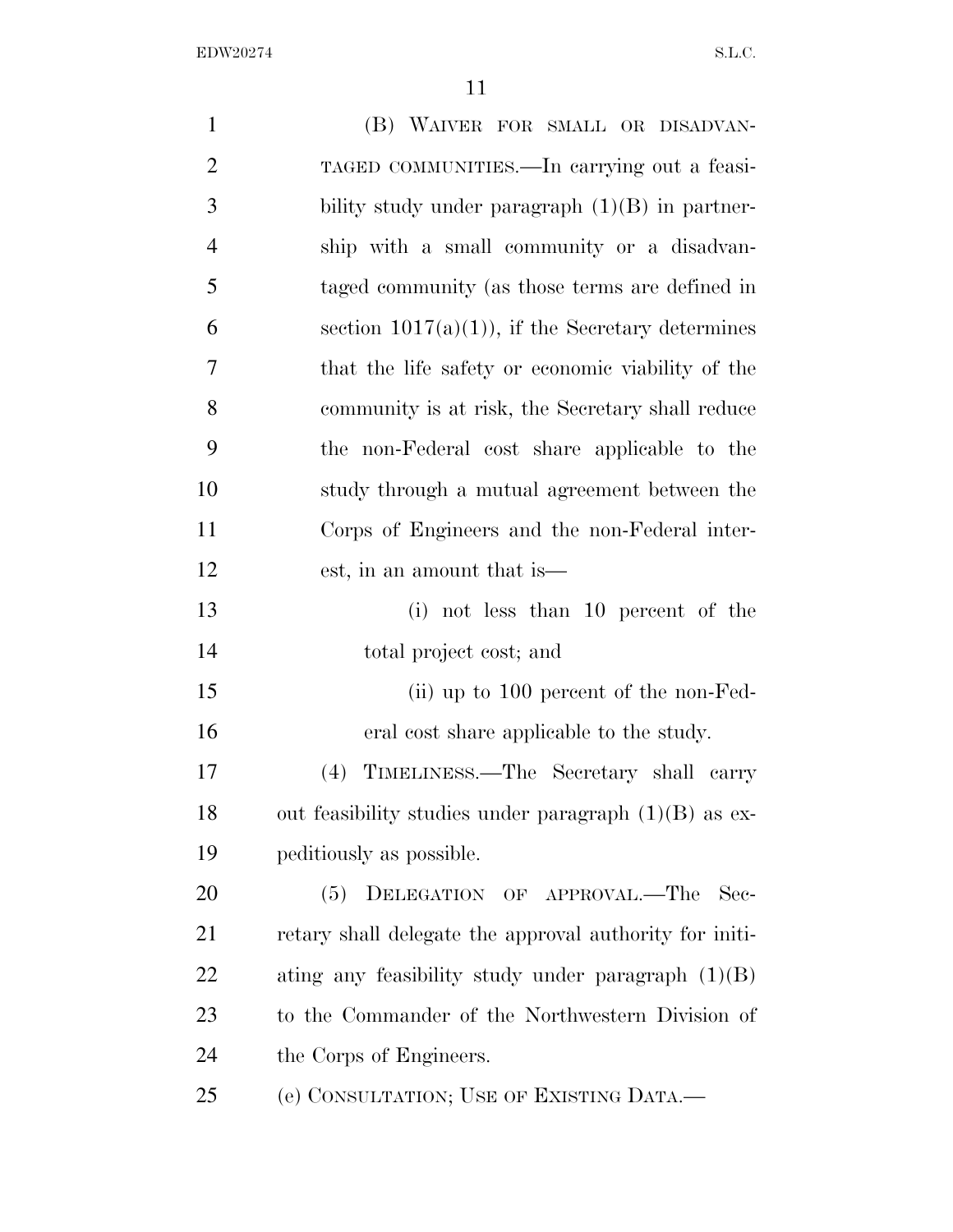(1) CONSULTATION.—In conducting the studies under subsection (b), the Secretary shall consult with applicable Federal and State agencies, Indian Tribes, and other stakeholders. (2) USE OF DATA.—In conducting the studies under subsection (b), the Secretary shall make max- imum use of data in existence on the date of enact- ment of this Act and ongoing programs and efforts of Federal agencies, States, Indian Tribes, and other stakeholders. (f) COST SHARING.—The studies conducted under subsection (b) shall be at full Federal expense. (g) APPLICATION OF CERTAIN REQUIREMENTS.— Section 1001(a) of the Water Resources Reform and De- velopment Act of 2014 (33 U.S.C. 2282c(a))— (1) shall not apply to the studies conducted under subsection (b); and (2) shall apply to a feasibility study carried out 19 under subsection  $(d)(1)(B)$ . (h) REPORTS.—The Secretary shall submit to Con- gress— (1) an interim report on the results of the stud- ies under subsection (b) by not later than 1 year after the date of enactment of this Act; and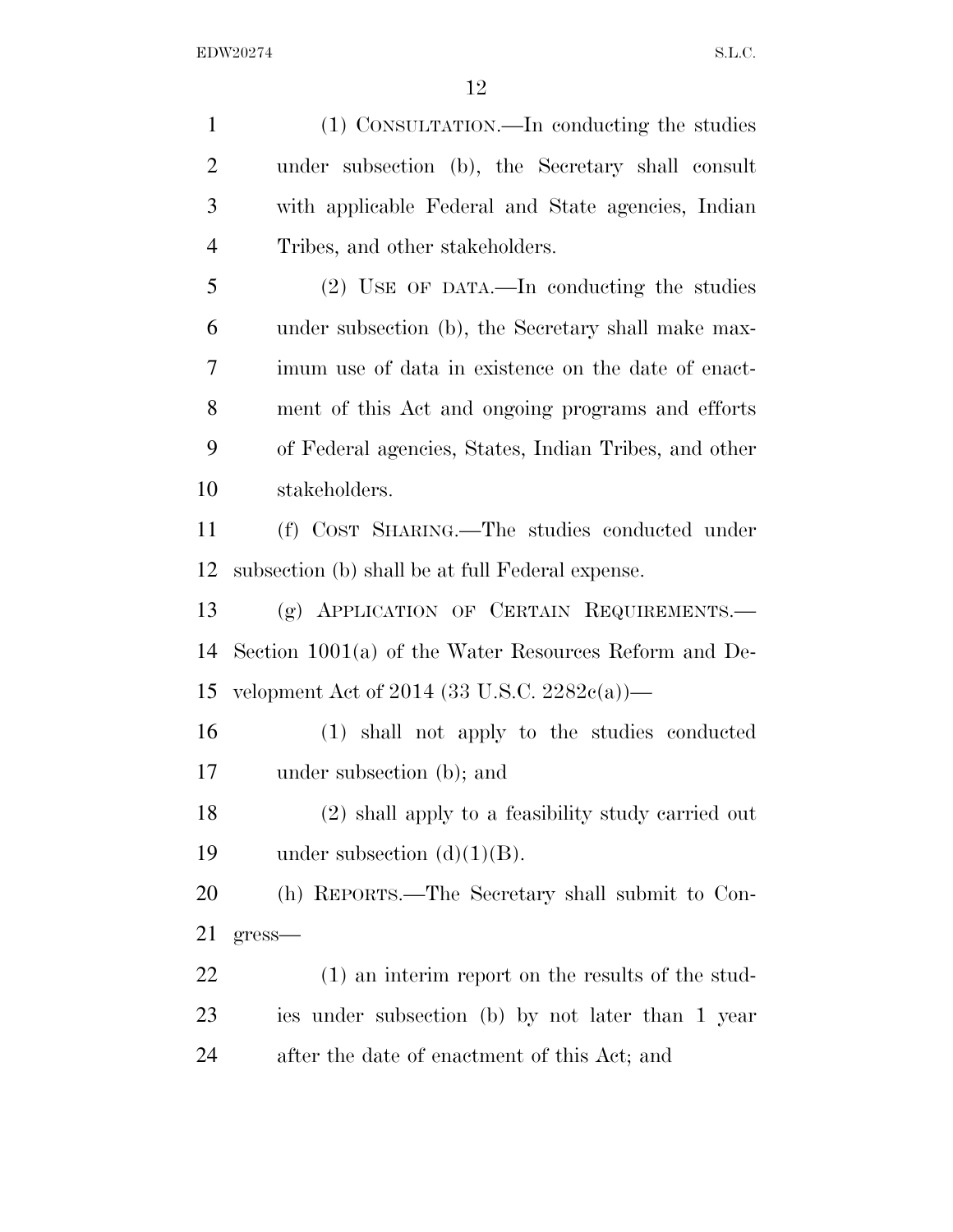(2) a final report on the results of the studies under subsection (b) by not later than 3 years after the date of enactment of this Act.

 (i) AUTHORIZATION OF APPROPRIATIONS.—There is authorized to be appropriated to carry out this section \$50,000,000, to remain available until expended.

## **SEC. 1002. GREAT LAKES COMPREHENSIVE FLOOD PRO-TECTION STUDY.**

 (a) DEFINITION OF GREAT LAKES.—In this section, the term ''Great Lakes'' has the meaning given the term in section 118(a) of the Federal Water Pollution Control Act (33 U.S.C. 1268(a)).

 (b) DEVELOPMENT.—The Secretary, in collaboration with the heads of other relevant Federal agencies, shall conduct, and submit to Congress a report that describes the results of, a comprehensive study to address shoreline protection and resiliency in areas affected by flooding in 2019 due to high lake water levels along the Great Lakes, including an examination of—

 (1) structural and nonstructural coastal storm and flood risk management measures and flood zone management strategies, including the consideration of natural features or nature-based features (as those terms are defined in section 1184(a) of the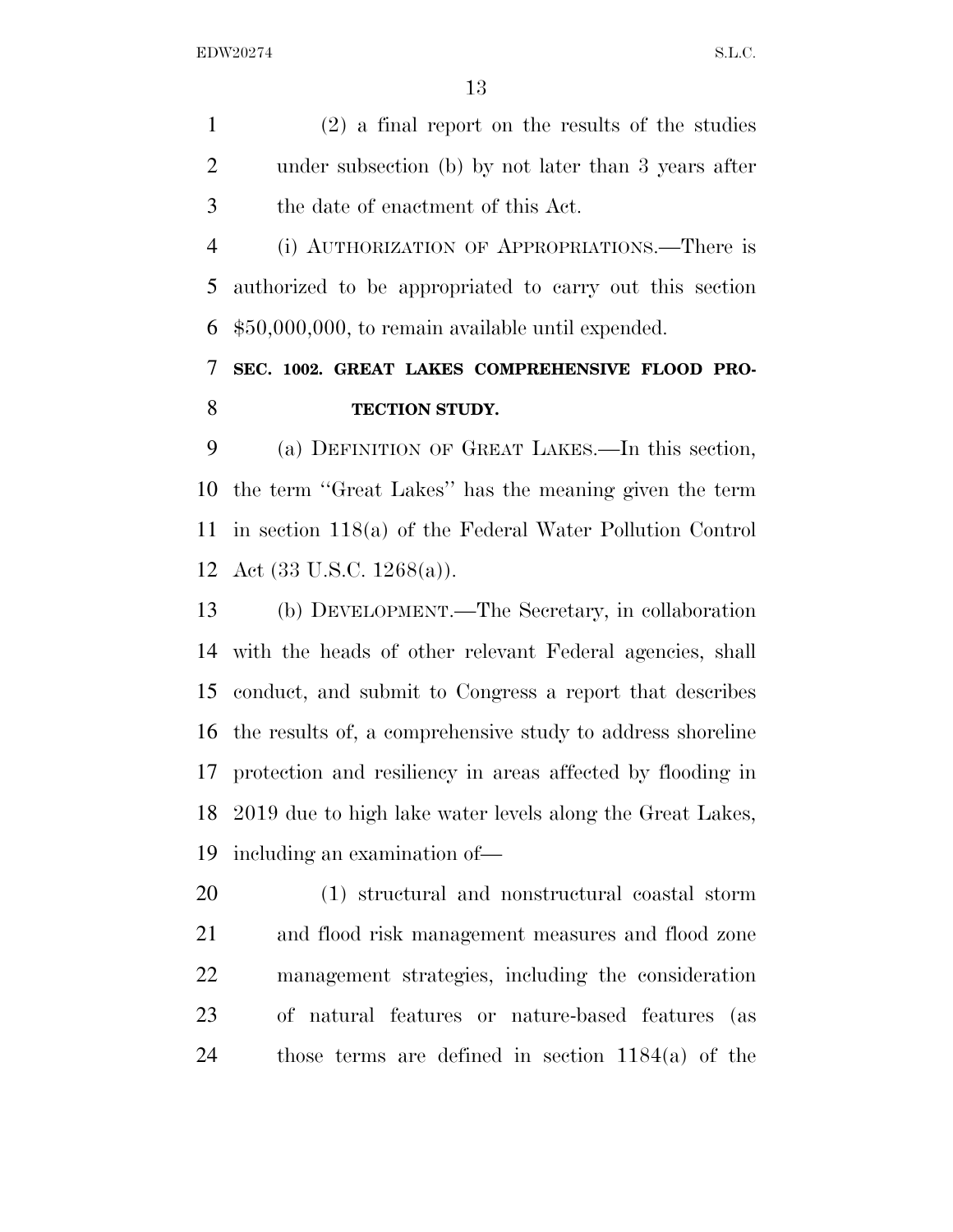| $\mathbf{1}$   | Water Infrastructure Improvements for the Nation     |
|----------------|------------------------------------------------------|
| $\overline{2}$ | Act $(33 \text{ U.S.C. } 2289a(a))$ ;                |
| 3              | (2) continued operation and maintenance of           |
| $\overline{4}$ | navigation projects within or along the Great Lakes  |
| 5              | impacted by flooding related to high water levels;   |
| 6              | (3) management of shoreline caving and ero-          |
| 7              | sion;                                                |
| 8              | $(4)$ recreation needs;                              |
| 9              | (5) environmental restoration needs;                 |
| 10             | (6) the division of responsibilities of the Federal  |
| 11             | Government and non-Federal interests with respect    |
| 12             | to Great Lakes coastal storm and flood risk manage-  |
| 13             | ment measures;                                       |
| 14             | (7) the roles and responsibilities of Federal        |
| 15             | agencies with respect to Great Lakes coastal storm   |
| 16             | and flood risk management measures; and              |
| 17             | $(8)$ other related matters, as determined by the    |
| 18             | Secretary.                                           |
| 19             | (c) CONTENTS.—The study under subsection (b)         |
| 20             | $shall$ —                                            |
| 21             | (1) include recommendations on management            |
| 22             | plans and actions to be carried out by the respon-   |
| 23             | sible Federal agencies, including the identification |
| 24             | $of$ —                                               |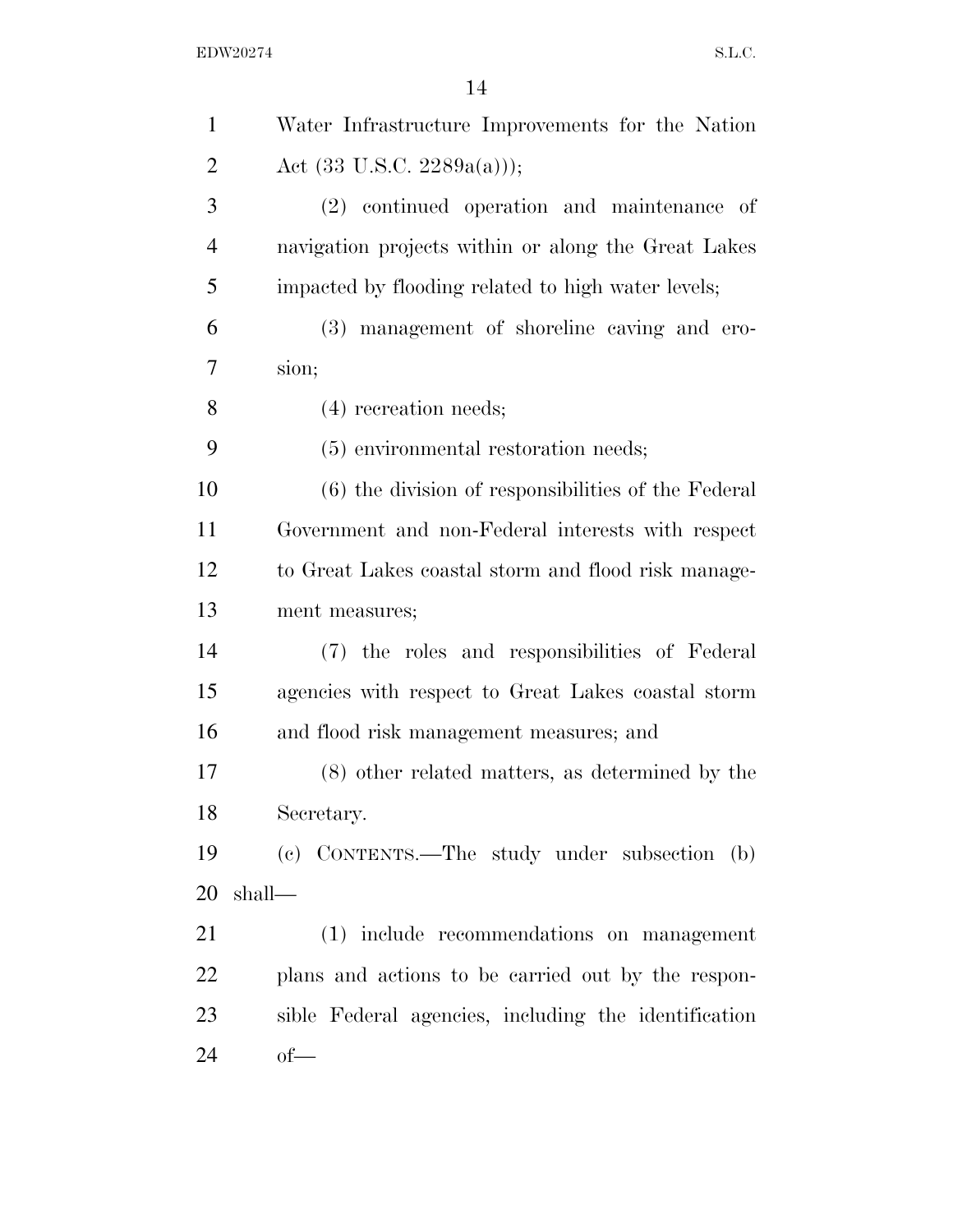| $\mathbf{1}$   | (A) additional work that can be carried out       |
|----------------|---------------------------------------------------|
| $\overline{2}$ | by the Corps of Engineers under existing au-      |
| 3              | thorities to further reduce flood risk; and       |
| $\overline{4}$ | (B) additional studies that may be needed;        |
| 5              | $(2)$ address whether changes are necessary to-   |
| 6              | (A) the management plan for the Great             |
| 7              | Lakes; and                                        |
| 8              | (B) the management plans for individual           |
| 9              | lakes of the Great Lakes;                         |
| 10             | (3) address whether there are opportunities for   |
| 11             | increased non-Federal management in the Great     |
| 12             | Lakes; and                                        |
| 13             | $(4)$ include recommendations for-                |
| 14             | (A) non-Federal and Federal action, where         |
| 15             | appropriate; and                                  |
| 16             | (B) follow-up studies for problem areas for       |
| 17             | which data or current technology does not allow   |
| 18             | immediate solutions.                              |
| 19             | (d) FURTHER ANALYSIS.—                            |
| 20             | (1) IN GENERAL.—As part of the study con-         |
| 21             | ducted under subsection (b), the Secretary shall— |
| 22             | (A) identify institutional and other barriers     |
| 23             | to providing protection to the areas evaluated in |
| 24             | the study; and                                    |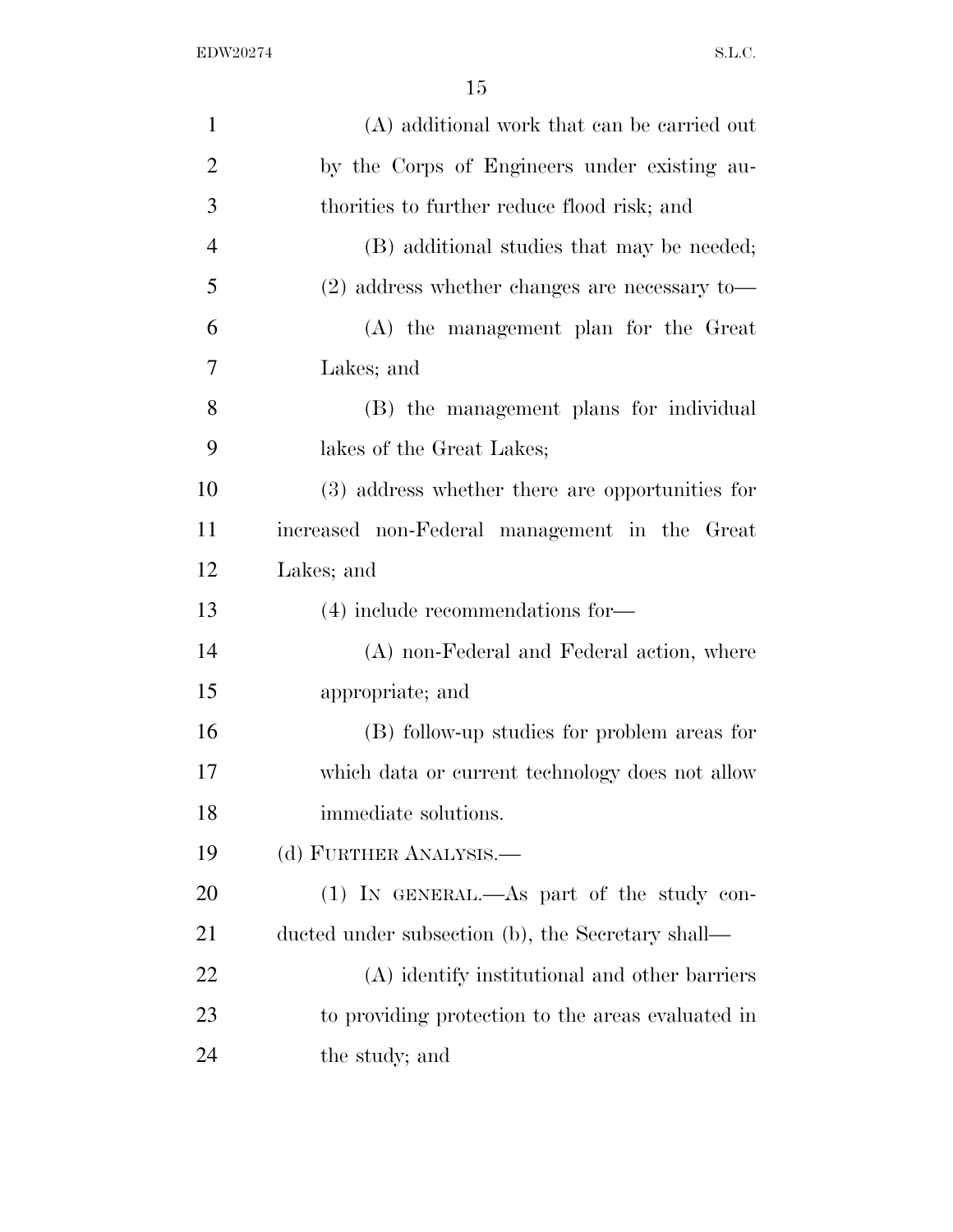| $\mathbf{1}$   | (B) carry out activities that warrant addi-                   |
|----------------|---------------------------------------------------------------|
| $\overline{2}$ | tional analysis by the Corps of Engineers, in-                |
| 3              | eluding feasibility studies.                                  |
| $\overline{4}$ | (2) TREATMENT.—A feasibility study carried                    |
| 5              | out under paragraph $(1)(B)$ shall be considered to           |
| 6              | be a continuation of the study under subsection (b).          |
| 7              | (e) CONSULTATION; USE OF EXISTING DATA.—                      |
| 8              | (1) CONSULTATION.—In conducting the study                     |
| 9              | under subsection (b), the Secretary shall consult             |
| 10             | with appropriate Federal and State agencies.                  |
| 11             | (2) USE OF DATA.—In conducting the study                      |
| 12             | under subsection (b), the Secretary shall make max-           |
| 13             | imum use of data in existence on the date of enact-           |
| 14             | ment of this Act and ongoing programs and efforts             |
| 15             | of Federal agencies and States.                               |
| 16             | (f) COST SHARING.—The study conducted under sub-              |
| 17             | section (b) shall be at full Federal expense.                 |
| 18             | (g) AUTHORIZATION OF APPROPRIATIONS.—There is                 |
| 19             | authorized to be appropriated to carry out subsection (b)     |
| 20             | $$25,000,000$ , to remain available until expended.           |
| 21             | SEC. 1003. ADDITIONAL STUDIES UNDER NORTH ATLANTIC            |
| 22             | COAST COMPREHENSIVE STUDY.                                    |
| 23             | (a) IN GENERAL.—The Secretary shall carry out a               |
| 24             | study to determine the feasibility of a project for hurricane |
| 25             | and storm damage risk reduction for any major metropoli-      |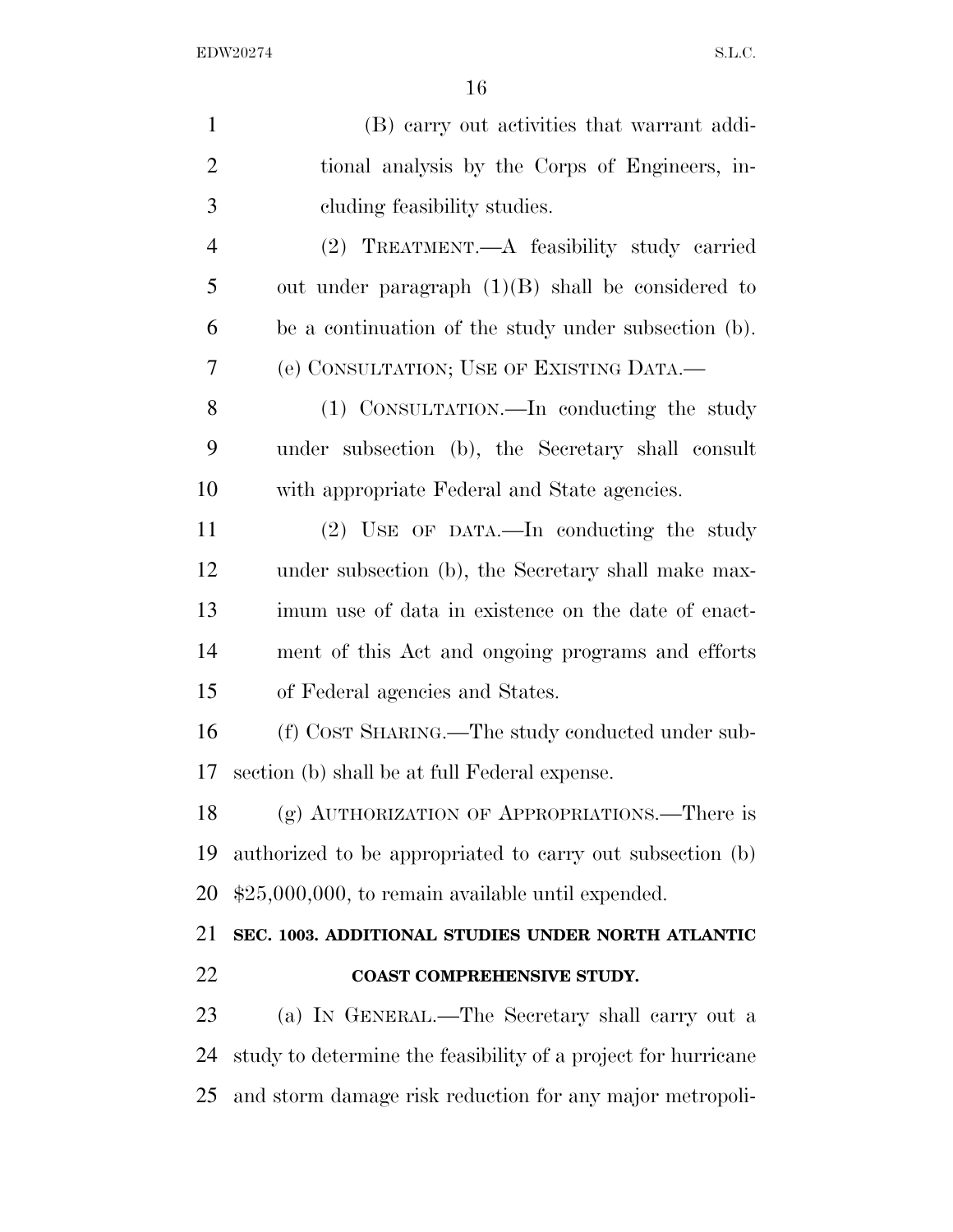tan area located in the study area for the comprehensive study authorized under the heading ''INVESTIGATIONS'' under the heading ''CORPS OF ENGINEERS—CIVIL'' under the heading ''DEPARTMENT OF THE ARMY'' under title X of division A of Public Law 113–2 (127 Stat. 23) that was not included in a high-risk focus area identified in the study.

 (b) TREATMENT.—A study carried out under sub- section (a) shall be considered to be a continuation of the comprehensive study described in that subsection.

# **SEC. 1004. MAINTENANCE AND CONSTRUCTION OF WATER RESOURCES DEVELOPMENT PROJECTS BY NON-FEDERAL INTERESTS.**

 Section 204(c)(1) of the Water Resources Develop-15 ment Act of 1986 (33 U.S.C.  $2232(e)(1)$ ) is amended by striking ''under subsection (b)'' and inserting ''under this section''.

### **SEC. 1005. WATERCRAFT INSPECTION STATIONS.**

19 Section  $104(d)(1)(A)(iii)$  of the River and Harbor Act 20 of 1958 (33 U.S.C.  $610(d)(1)(A(iii))$  is amended by strik-ing ''Arizona River'' and inserting ''Arkansas River''.

## **SEC. 1006. LOCAL GOVERNMENT RESERVOIR PERMIT RE-VIEW.**

 Section 1119(b) of the America's Water Infrastruc-ture Act of 2018 (33 U.S.C. 2347 note; Public Law 115–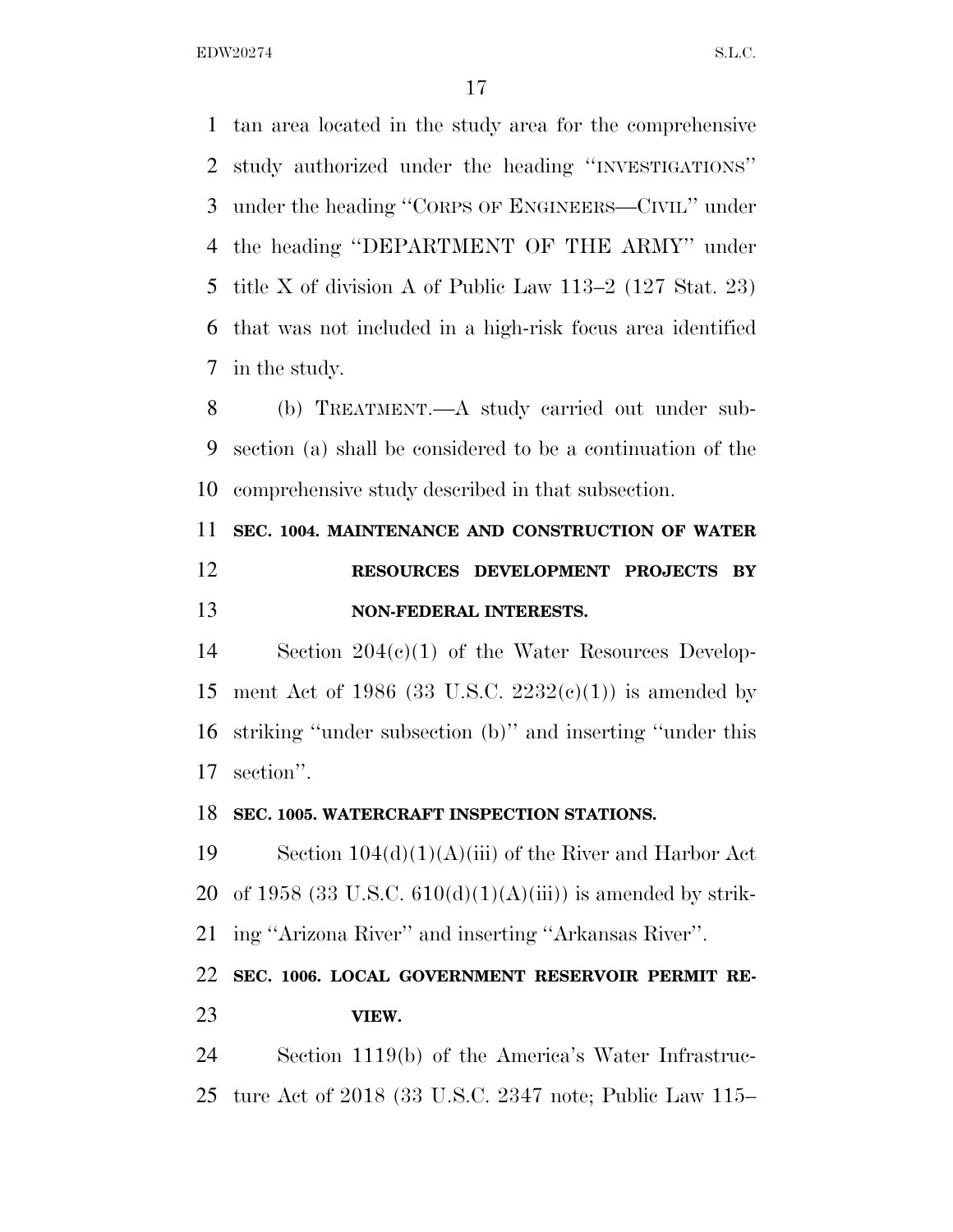270) is amended by striking ''owned or operated by the Secretary''.

### **SEC. 1007. UPPER MISSISSIPPI RIVER PROTECTION.**

 Section 2010(e) of the Water Resources Reform and Development Act of 2014 (128 Stat. 1270; 132 Stat. 3812) is amended by striking ''the Act of October 15, 1940 (33 U.S.C. 701h–1)'' and inserting ''section 5 of the Act of June 22, 1936 (commonly known as the 'Flood Control Act of 1936') (49 Stat. 1572, chapter 688; 33 U.S.C. 701h)''.

### **SEC. 1008. BENEFICIAL USE OF DREDGED MATERIAL.**

 Section 1148 of the America's Water Infrastructure Act of 2018 (33 U.S.C. 2326 note; Public Law 115–270) is amended—

15 (1) in subsection (a)—

16 (A) by striking "grant" and inserting "ap-prove''; and

 (B) by striking ''granting'' and inserting 19 "approving"; and

 (2) in subsection (b), by striking ''grants'' and 21 inserting "approves".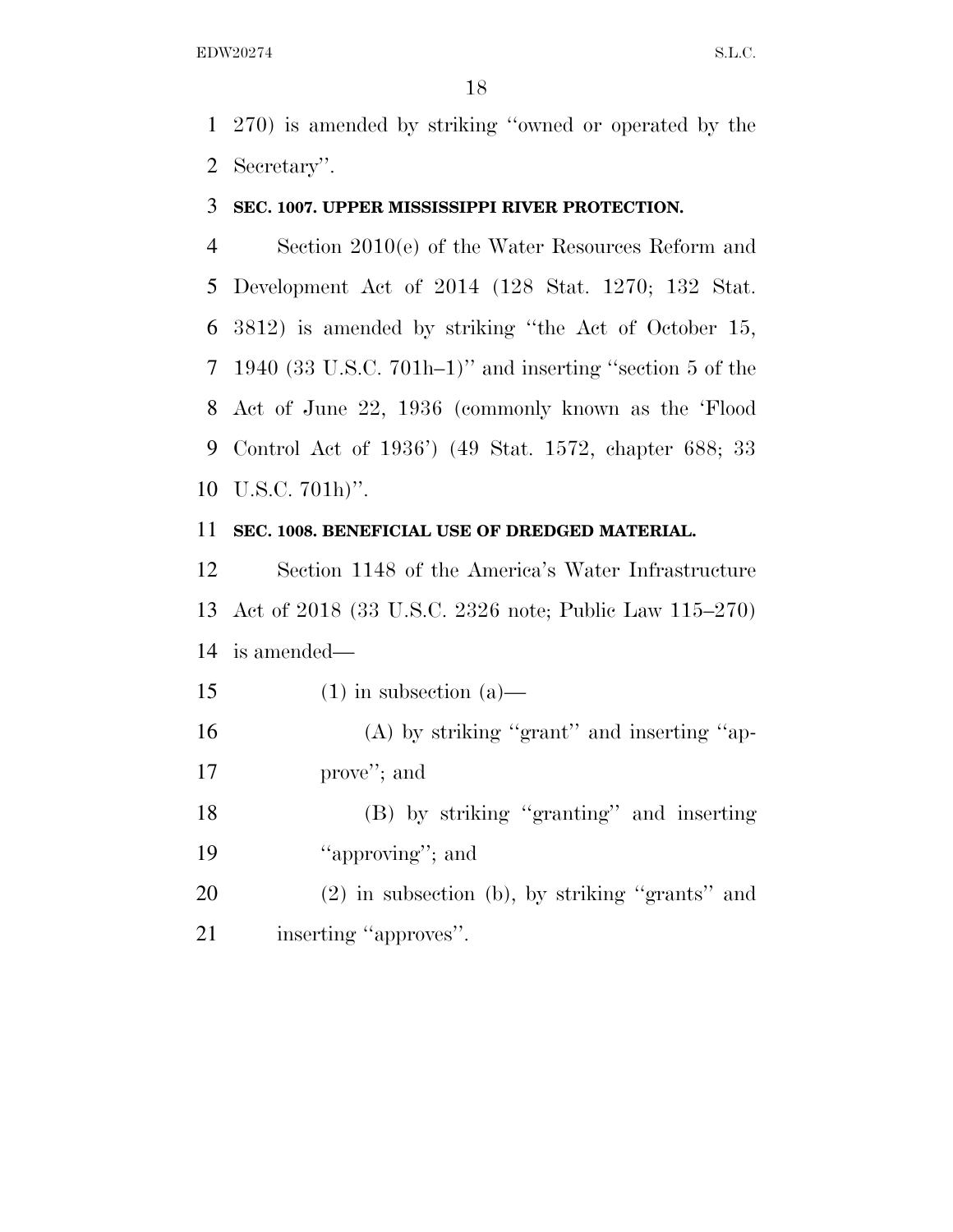| 1              | SEC. 1009. KLAMATH BASIN WATER SUPPLY ENHANCEMENT      |
|----------------|--------------------------------------------------------|
| $\overline{2}$ | ACT OF 2000 TECHNICAL CORRECTIONS.                     |
| 3              | Section 4(b) of the Klamath Basin Water Supply En-     |
| 4              | hancement Act of 2000 (114 Stat. 2222; 132 Stat. 3887) |
| 5              | is amended—                                            |
| 6              | $(1)$ in paragraph $(1)$ —                             |
| 7              | (A) in the matter preceding subparagraph               |
| 8              | $(A)$ —                                                |
| 9              | (i) by striking "Pursuant to the rec-                  |
| 10             | lamation laws and subject" and inserting               |
| 11             | "Subject"; and                                         |
| 12             | (ii) by striking "may" and inserting                   |
| 13             | "is authorized to"; and                                |
| 14             | $(B)$ in subparagraph $(A)$ , by inserting ",          |
| 15             | including conservation and efficiency measures,        |
| 16             | land idling, and use of groundwater," after "ad-       |
| 17             | minister programs";                                    |
| 18             | (2) in paragraph $(3)(A)$ , by inserting "and"         |
| 19             | after the semicolon at the end;                        |
| 20             | $(3)$ by redesignating the second paragraph $(4)$      |
| 21             | (relating to the effect of the subsection) as para-    |
| 22             | $graph(5)$ ; and                                       |
| 23             | $(4)$ in paragraph $(5)$ (as so redesignated)—         |
| 24             | $(A)$ by striking subparagraph $(B)$ ;                 |
| 25             | (B) in subparagraph $(A)$ , by striking ";             |
| 26             | or" and inserting a period; and                        |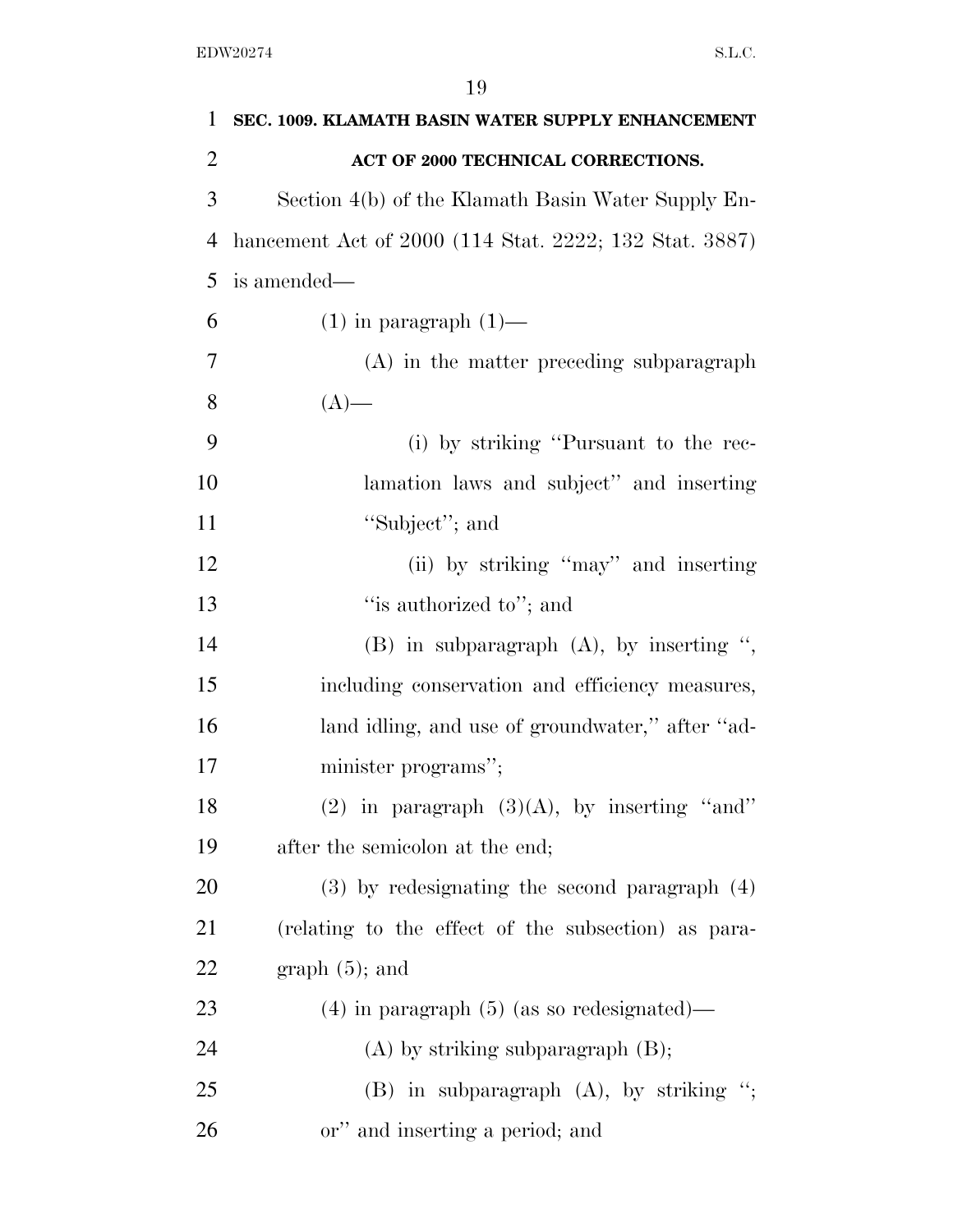(C) by striking ''the Secretary—'' and all 2 that follows through "to develop" in subpara- graph (A) and inserting ''the Secretary to de-velop''.

 **SEC. 1010. PROJECT MODIFICATIONS FOR IMPROVEMENT OF ENVIRONMENT.** 

 Section 1203(g) of the America's Water Infrastruc- ture Act of 2018 (132 Stat. 3805) is amended, in the mat- ter preceding paragraph (1), by striking ''For fiscal years 2019 and 2020'' and inserting ''Until September 30, 2026''.

## **SEC. 1011. NON-FEDERAL IMPLEMENTATION PILOT PRO-GRAM.**

 Section 1043 of the Water Resources Reform and De- velopment Act of 2014 (33 U.S.C. 2201 note; Public Law 113–121) is amended—

17 (1) in subsection  $(a)$ —

 (A) in paragraph (4), by striking ''this Act'' and inserting ''the America's Water Infra-20 structure Act of 2020'';

 (B) in paragraph (7), by striking ''the date that is'' and all that follows through the period 23 at the end and inserting "December 31, 2026."; and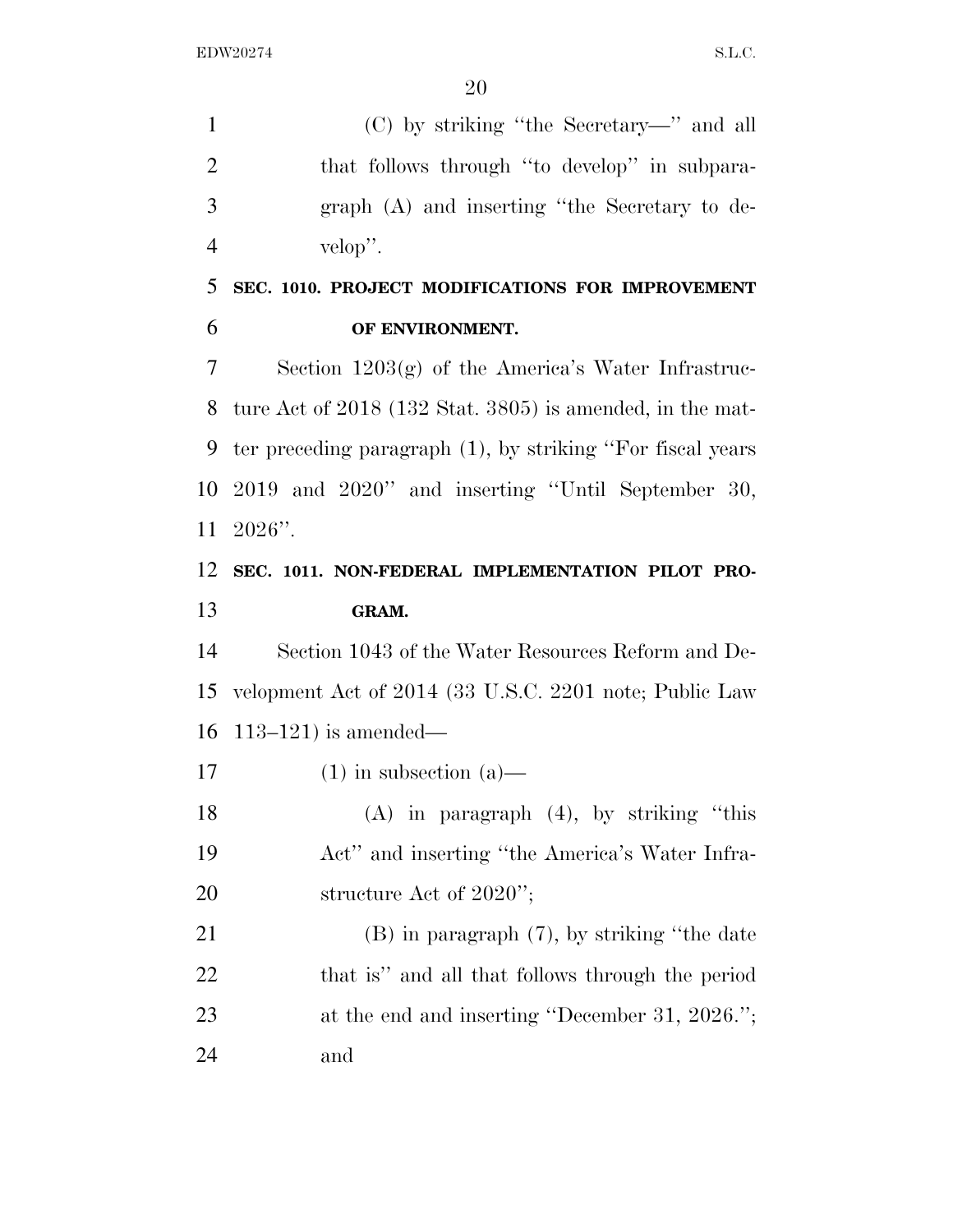| $\mathbf{1}$   | (C) in paragraph $(8)$ , by striking "2019"           |
|----------------|-------------------------------------------------------|
| $\overline{2}$ | and inserting "2026"; and                             |
| 3              | $(2)$ in subsection $(b)$ —                           |
| $\overline{4}$ | (A) in paragraph $(3)(A)$ , by striking "this         |
| 5              | Act" each place it appears and inserting "the         |
| 6              | America's Water Infrastructure Act of 2020";          |
| 7              | $(B)$ in paragraph $(4)$ , by striking "this          |
| 8              | Act" and inserting "the America's Water Infra-        |
| 9              | structure Act of $2020$ ";                            |
| 10             | $(C)$ in paragraph $(7)$ , by striking "the date      |
| 11             | that is" and all that follows through the period      |
| 12             | at the end and inserting "December 31, 2026.";        |
| 13             | and                                                   |
| 14             | (D) in paragraph $(8)$ , by striking "2023"           |
| 15             | and inserting "2026".                                 |
| 16             | SEC. 1012. THIN LAYER PLACEMENT PILOT PROGRAM.        |
| 17             | Section 1122 of the Water Infrastructure Improve-     |
| 18             | ments for the Nation Act (33 U.S.C. 2326 note; Public |
| 19             | Law 114-322) is amended—                              |
| 20             | (1) in subsection (b)(1), by striking "20             |
| 21             | projects for the beneficial use of dredged material"  |
| 22             | and inserting "40 projects for the beneficial use of  |
| 23             | dredged material, 10 of which shall be projects using |
| 24             | thin layer placement of dredged fine and coarse       |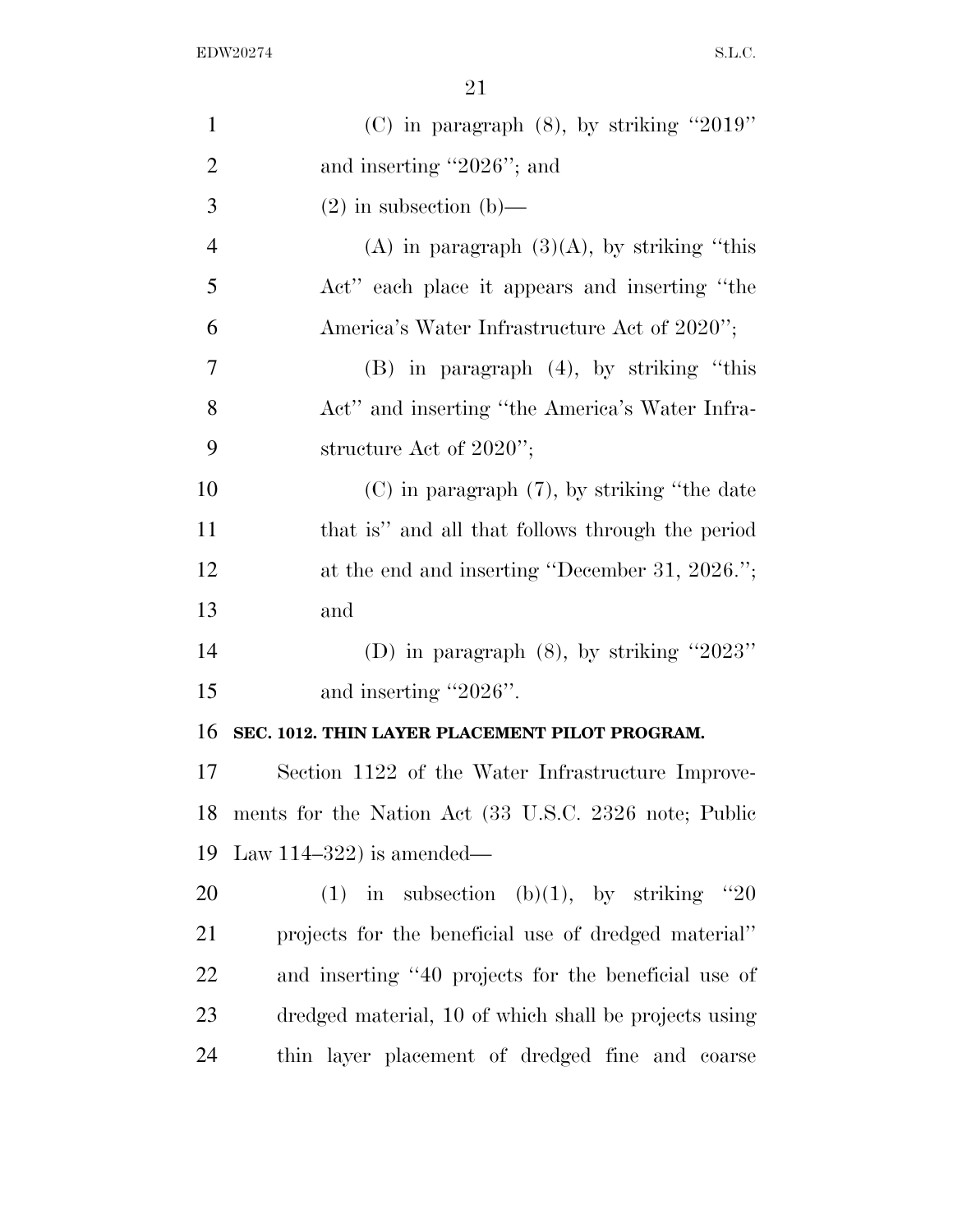|    | grain sediment for the maintenance and restoration |
|----|----------------------------------------------------|
| 2  | of wetlands"; and                                  |
| -3 | (2) in subsection (g), by striking "20" and in-    |

4 serting "40".

## **SEC. 1013. ANNUAL REPORT TO CONGRESS ON AUTHOR-IZED STUDIES AND PROJECTS.**

 (a) IN GENERAL.—Not later than February 1 of each year, the Secretary shall develop and submit to the Com- mittees on Appropriations and Environment and Public Works of the Senate and the Committees on Appropria- tions and Transportation and Infrastructure of the House of Representatives an annual report, to be entitled ''Re- port to Congress on Water Resources Development Projects and Studies Available for Appropriation'', that identifies each authorized study or authorized water re-sources development project that—

 (1) is submitted to the Secretary by a non-Fed-eral interest pursuant to subsection (b); and

 (2) meets the criteria established under sub-20 section  $(e)(1)(A)$ .

21 (b) REQUESTS FOR PROPOSALS.—

 (1) PUBLICATION.—Not later than May 1 of each year, the Secretary shall publish in the Federal Register a notice requesting proposals from non-Federal interests for authorized studies and author-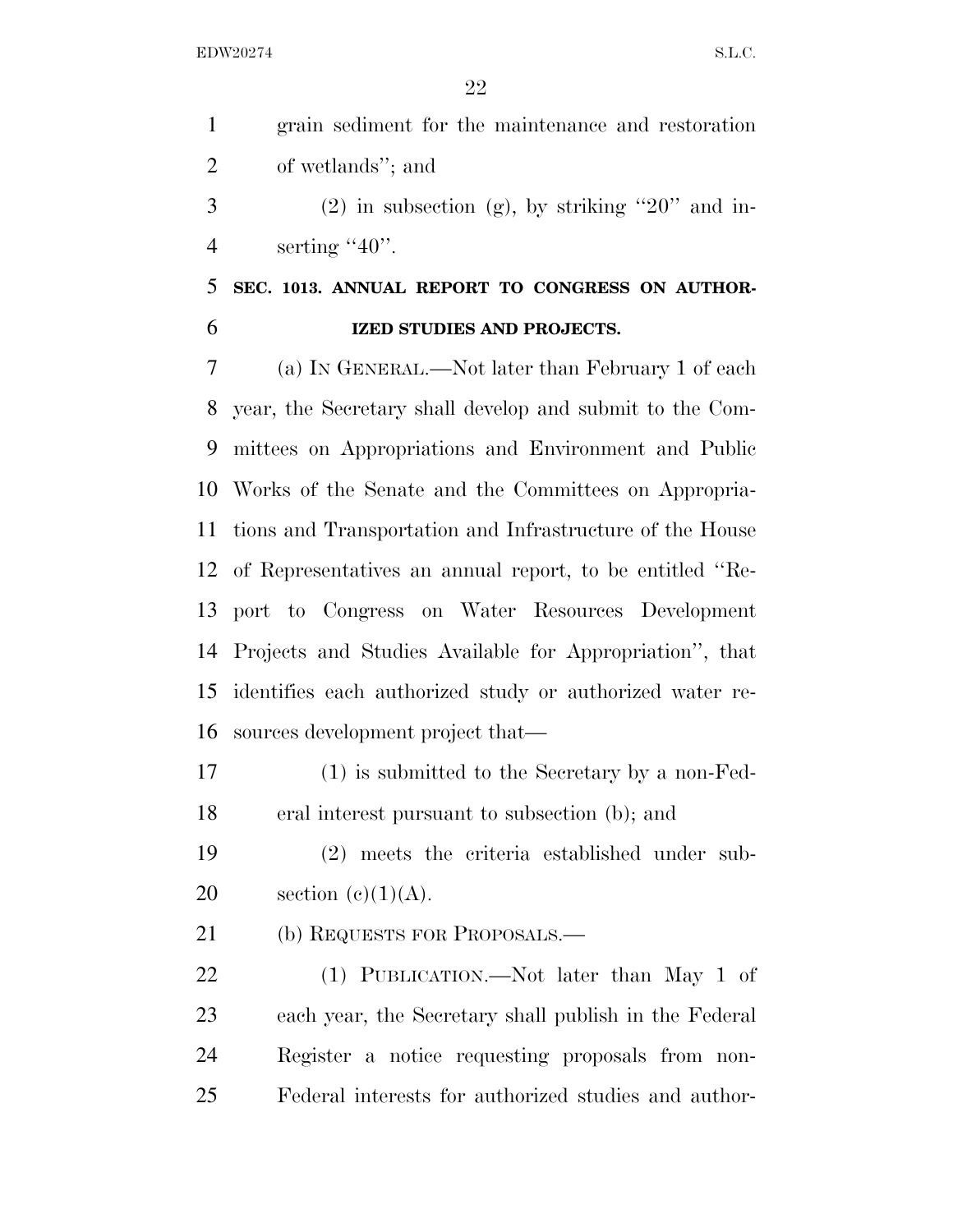| $\mathbf{1}$   | ized water resources development projects to be in-   |
|----------------|-------------------------------------------------------|
| $\overline{2}$ | cluded in the annual report.                          |
| 3              | (2) DEADLINE FOR REQUESTS.—The Secretary              |
| $\overline{4}$ | shall include in each notice under this subsection a  |
| 5              | requirement that non-Federal interests submit to the  |
| 6              | Secretary any proposals described in paragraph (1)    |
| 7              | by not later than 120 days after the date of publica- |
| 8              | tion of the notice in the Federal Register in order   |
| 9              | for the proposals to be considered for inclusion in   |
| 10             | the annual report.                                    |
| 11             | $(3)$ NOTIFICATION.—On the date of publication        |
| 12             | of each notice required by this subsection, the Sec-  |
| 13             | retary shall—                                         |
| 14             | (A) make the notice publicly available, in-           |
| 15             | eluding on the Internet; and                          |
| 16             | (B) provide written notification of the pub-          |
| 17             | lication to the Committees on Appropriations          |
| 18             | and Environment and Public Works of the Sen-          |
| 19             | ate and the Committees on Appropriations and          |
| 20             | Transportation and Infrastructure of the House        |
| 21             | of Representatives.                                   |
| 22             | (c) CONTENTS.-                                        |
| 23             | $(1)$ INCLUSIONS.—                                    |
| 24             | (A) CRITERIA.—The Secretary shall in-                 |
| 25             | clude in the annual report only an authorized         |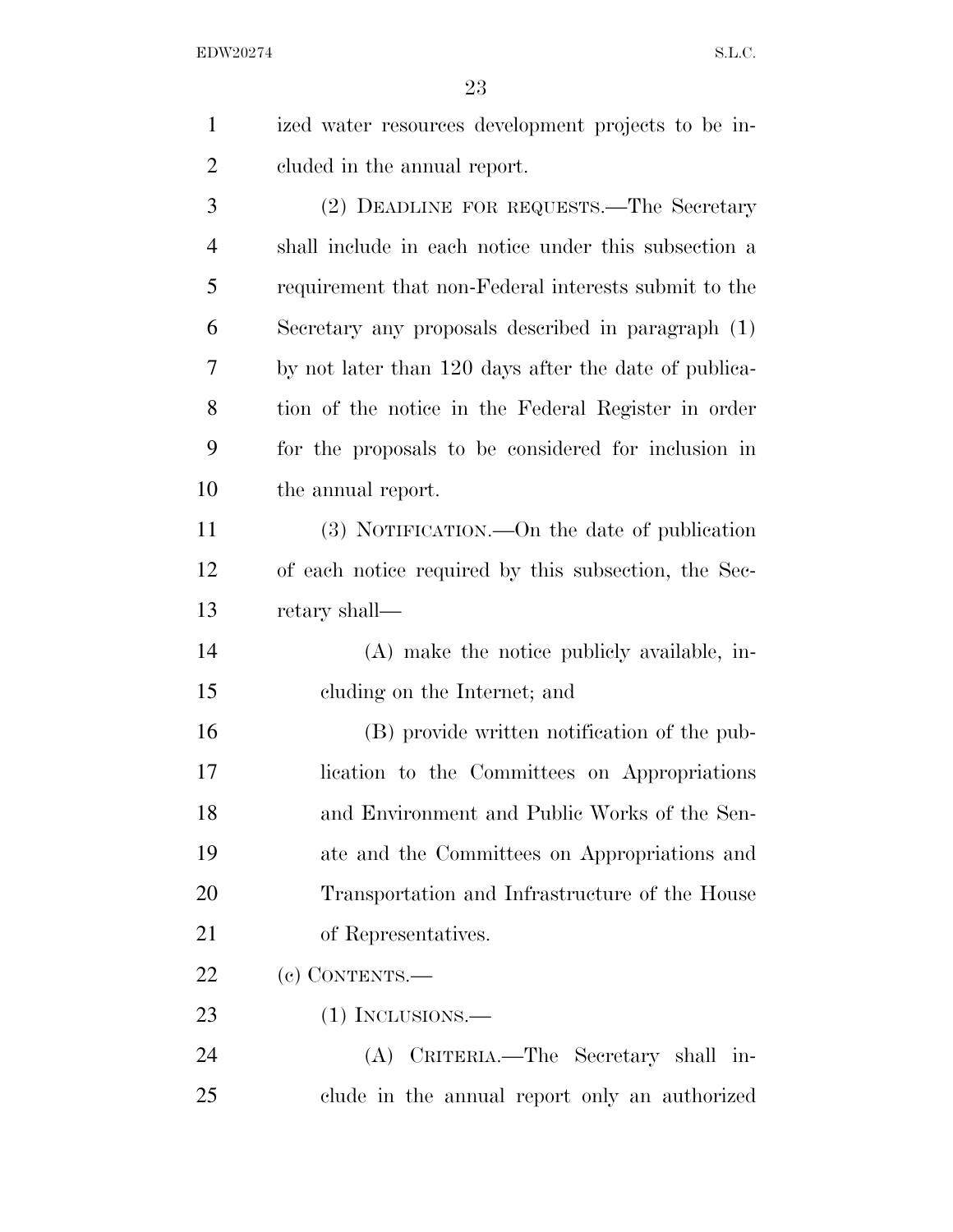| $\mathbf{1}$   | study or authorized water resources develop- |
|----------------|----------------------------------------------|
| $\overline{2}$ | ment project—                                |
| 3              | (i) that has been authorized by Con-         |
| $\overline{4}$ | gress and does not require any additional    |
| 5              | authorization to be carried out;             |
| 6              | (ii) for which funds may be appro-           |
| $\tau$         | priated under any of the Investigations,     |
| 8              | Construction, Operation and Maintenance,     |
| 9              | or Mississippi River and Tributaries appro-  |
| 10             | priations accounts for the Corps of Engi-    |
| 11             | neers; and                                   |
| 12             | (iii) for which the non-Federal inter-       |
| 13             | $est-$                                       |
| 14             | (I) in the case of a study or a              |
| 15             | project other than a project for which       |
| 16             | funds may be appropriated for oper-          |
| 17             | ation and maintenance, has entered           |
| 18             | into, or is willing to enter into, a fea-    |
| 19             | sibility cost-sharing agreement, design      |
| 20             | agreement, or project partnership            |
| 21             | agreement with the Corps of Engi-            |
| 22             | neers; and                                   |
| 23             | (II) demonstrates the legal and              |
| 24             | financial capability to satisfy the re-      |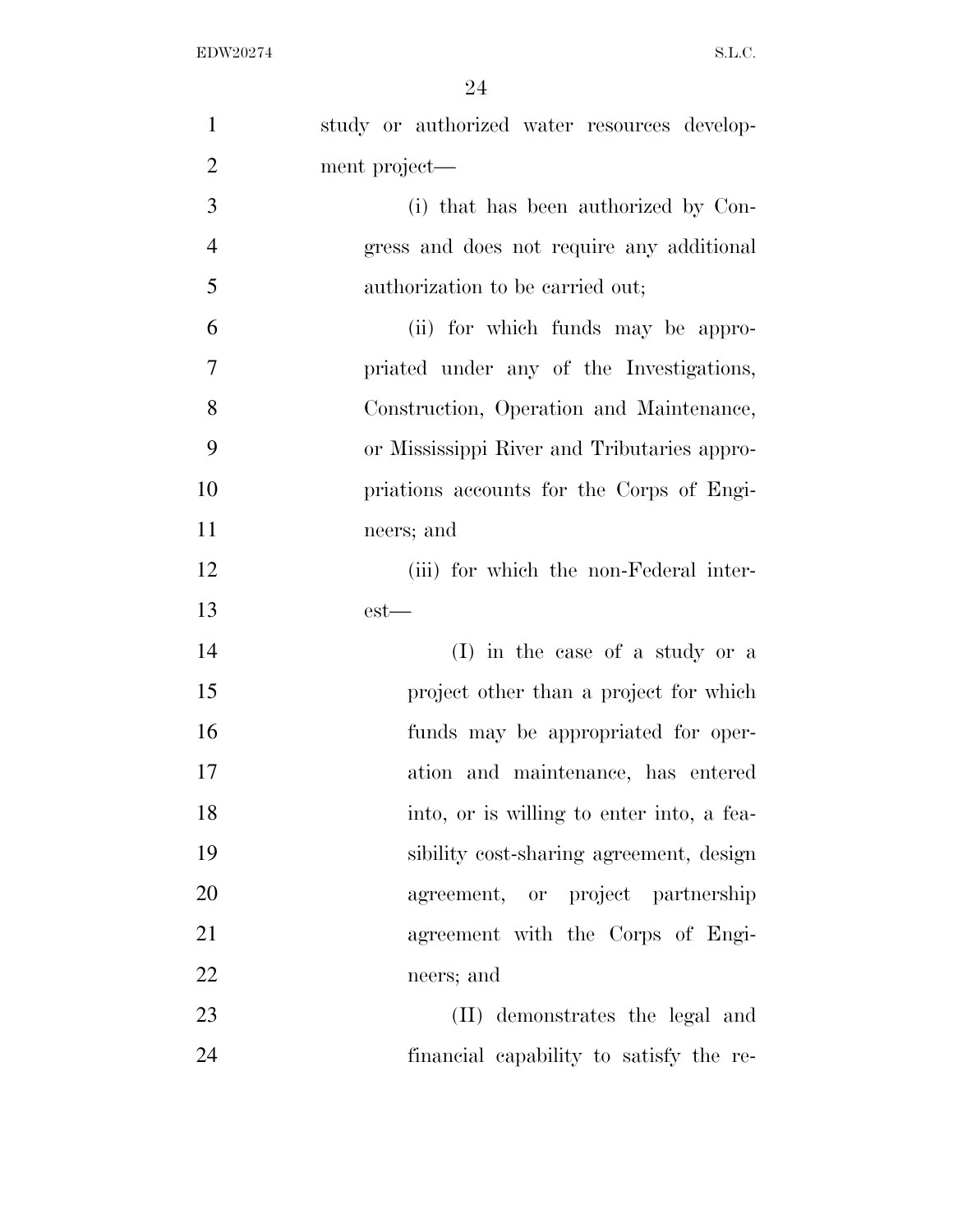| $\mathbf{1}$   | quirements of local cooperation for the               |
|----------------|-------------------------------------------------------|
| $\overline{2}$ | study or project.                                     |
| 3              | (B) DESCRIPTION OF BENEFITS.—                         |
| $\overline{4}$ | DESCRIPTION.—The Secretary<br>(i)                     |
| 5              | shall describe in the annual report, to the           |
| 6              | extent applicable and practicable, for each           |
| 7              | authorized study and authorized water re-             |
| 8              | sources development project included in the           |
| 9              | annual report, the benefits, as described in          |
| 10             | clause (ii), of each authorized study or              |
| 11             | project.                                              |
| 12             | (ii) BENEFITS.—The benefits referred                  |
| 13             | to in clause (i) are benefits to-                     |
| 14             | (I) the protection of human life                      |
| 15             | and property;                                         |
| 16             | (II) improvement to transpor-                         |
| 17             | tation;                                               |
| 18             | (III) the national, regional, or                      |
| 19             | local economy;                                        |
| 20             | $(IV)$ the environment; or                            |
| 21             | (V) the national security inter-                      |
| 22             | ests of the United States.                            |
| 23             | (2) TRANSPARENCY.—The Secretary shall in-             |
| 24             | clude in the annual report, for each authorized study |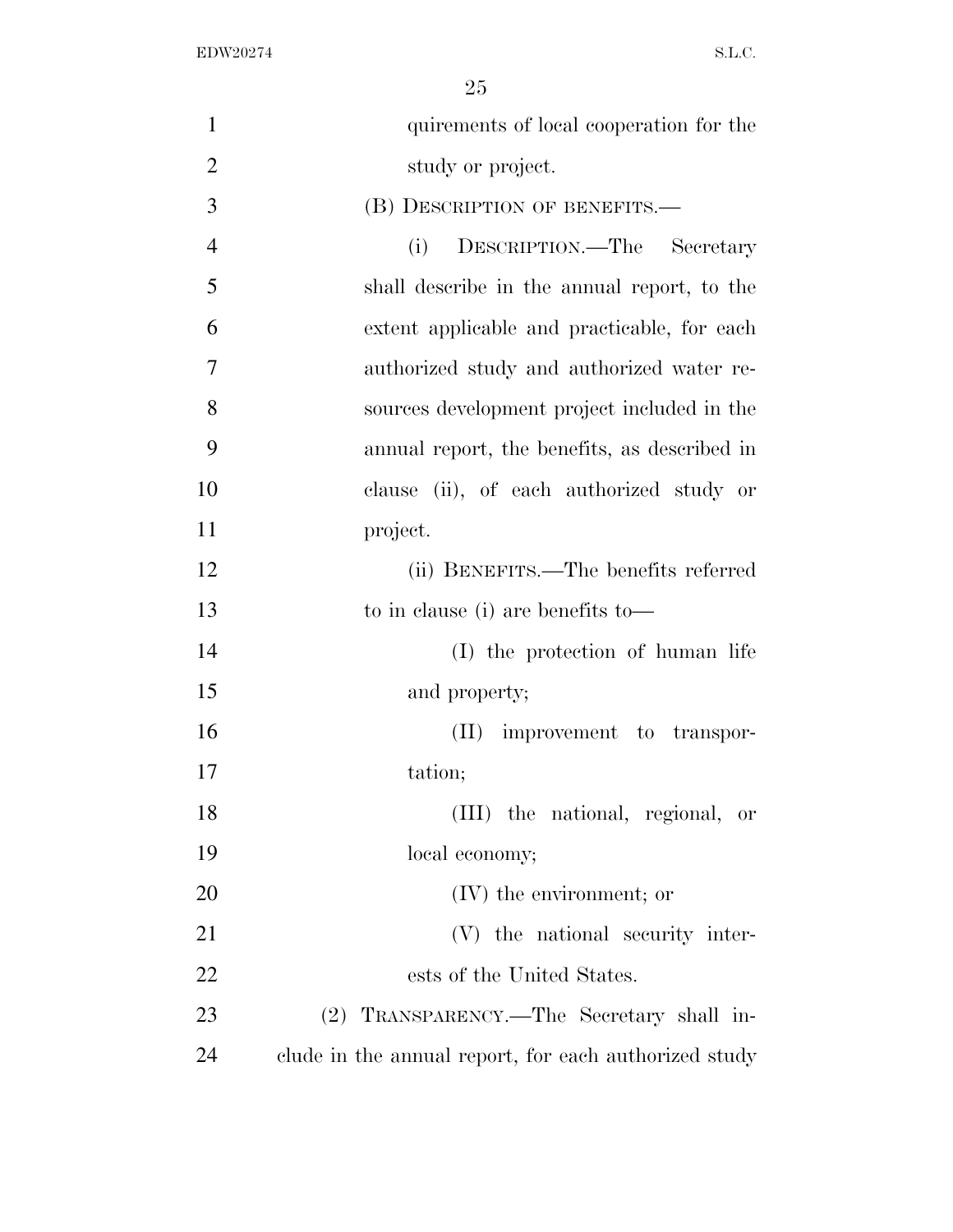| $\mathbf{1}$   | and authorized water resources development project |
|----------------|----------------------------------------------------|
| $\overline{2}$ | included under paragraph $(1)(A)$ —                |
| 3              | $(A)$ the name of the associated non-Fed-          |
| $\overline{4}$ | eral interest, including the name of any non-      |
| 5              | Federal interest that has contributed, or is ex-   |
| 6              | pected to contribute, a non-Federal share of the   |
| 7              | cost of the authorized study or authorized water   |
| 8              | resources development project;                     |
| 9              | (B) the purpose of the authorized study or         |
| 10             | authorized water resources development project;    |
| 11             | (C) an estimate, to the extent practicable,        |
| 12             | of the Federal, non-Federal, and total costs of    |
| 13             | the authorized study or authorized water re-       |
| 14             | sources development project, including, to the     |
| 15             | extent practicable, the fully funded capability of |
| 16             | the Corps of Engineers for—                        |
| 17             | (i) the 3 fiscal years following the fis-          |
| 18             | cal year in which the report is submitted,         |
| 19             | in the case of an authorized study; and            |
| 20             | (ii) the 5 fiscal years following the fis-         |
| 21             | cal year in which the report is submitted,         |
| 22             | in the case of an authorized water re-             |
| 23             | sources development project; and                   |
| 24             | (D) an estimate, to the extent practicable,        |
| 25             | of the monetary and nonmonetary benefits of        |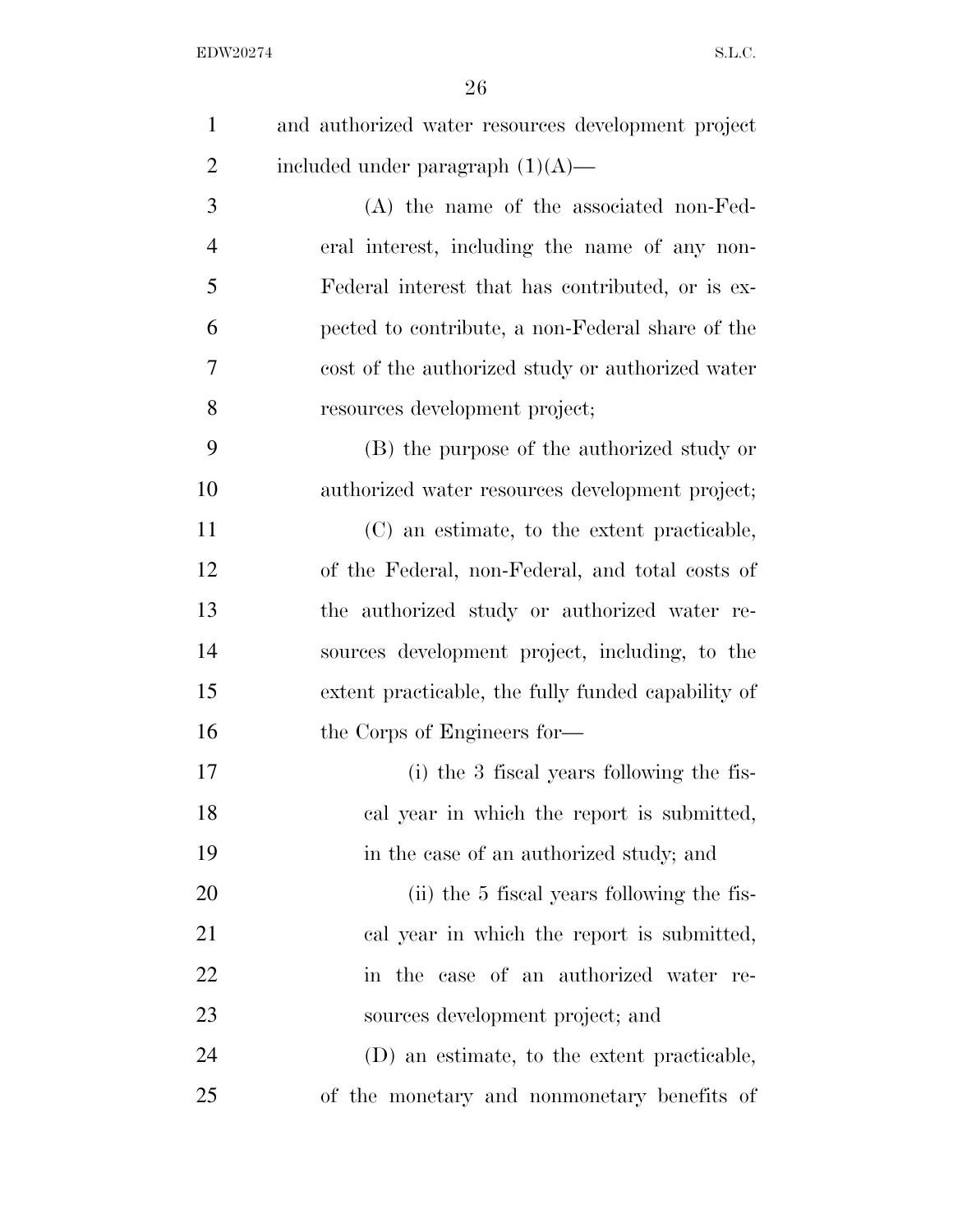| $\mathbf{1}$   | the authorized study or authorized water re-       |
|----------------|----------------------------------------------------|
| $\overline{2}$ | sources development project.                       |
| 3              | (3) CERTIFICATION.—The Secretary shall in-         |
| $\overline{4}$ | clude in the annual report a certification stating |
| 5              | that each authorized study or authorized water re- |
| 6              | sources development project included in the annual |
| 7              | report meets the criteria established under para-  |
| 8              | graph $(1)(A)$ .                                   |
| 9              | $(4)$ APPENDIX.—                                   |
| 10             | (A) IN GENERAL.—The Secretary shall in-            |
| 11             | clude in the annual report an appendix listing     |
| 12             | the proposals submitted under subsection (b)       |
| 13             | that were not included in the annual report        |
| 14             | under paragraph $(1)(A)$ and a description of      |
| 15             | why the Secretary determined that those pro-       |
| 16             | posals did not meet the criteria for inclusion     |
| 17             | under that paragraph.                              |
| 18             | (B) LIMITATION.—In carrying out sub-               |
| 19             | paragraph (A), the Secretary shall not include     |
| 20             | proposals in the appendix of the annual report     |
| 21             | that otherwise meet the criteria for inclusion in  |
| 22             | the annual report solely on the basis of a policy  |
| 23             | of the Secretary.                                  |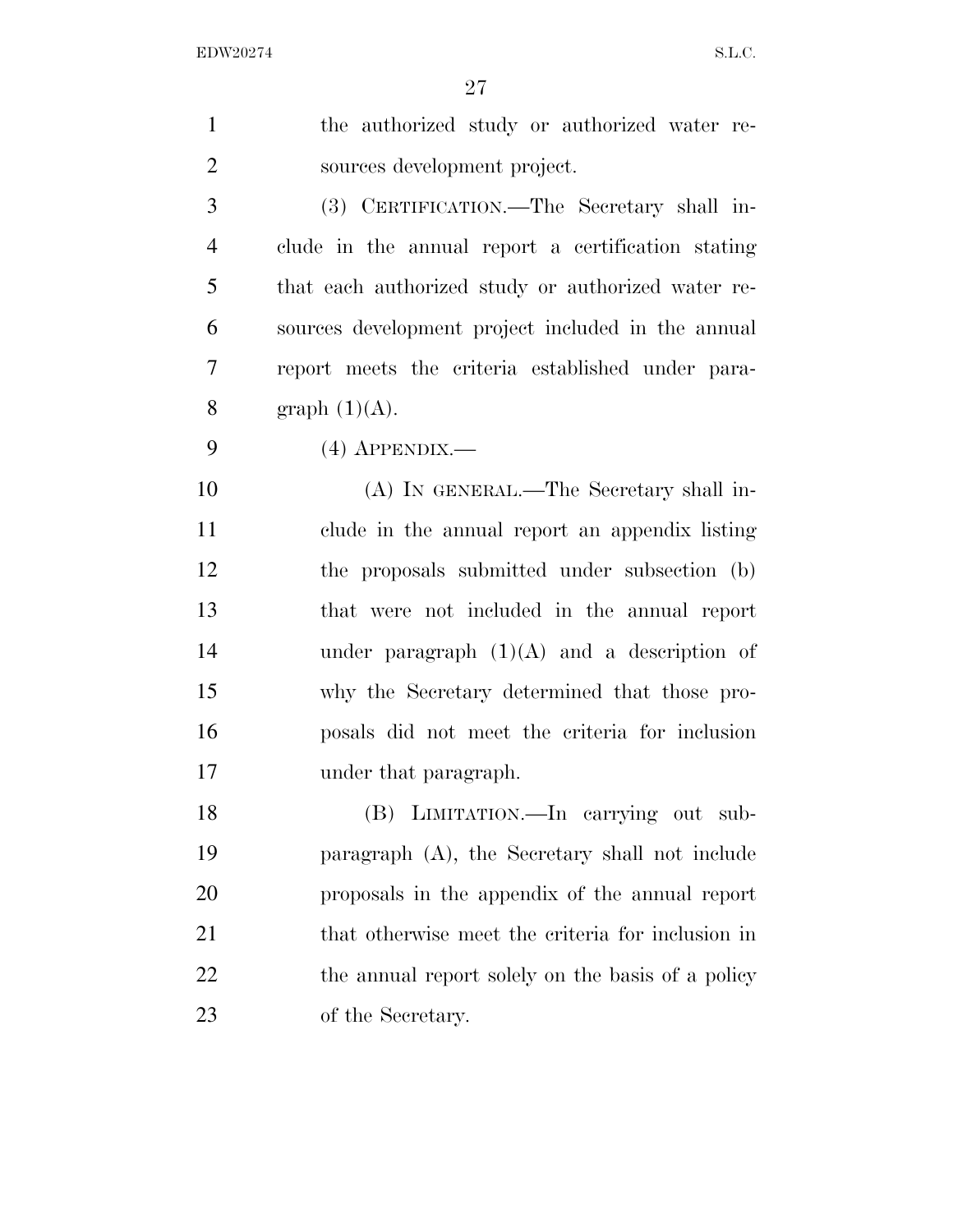(d) SPECIAL RULE FOR INITIAL ANNUAL REPORT.— Notwithstanding any other deadline under this section, the Secretary shall—

 (1) not later than 60 days after the date of en- actment of this Act, publish in the Federal Register 6 a notice under subsection  $(b)(1)$ ; and

 (2) include in the notice a requirement that non-Federal interests submit to the Secretary any 9 proposals described in subsection  $(b)(1)$  by not later than 120 days after the date of publication of the notice in the Federal Register in order for the pro- posals to be considered for inclusion in the first an- nual report developed by the Secretary under this section.

 (e) PUBLICATION.—On submission of an annual re- port to Congress, the Secretary shall make the annual re- port publicly available, including through publication on the Internet.

 (f) FUNDING.—The Secretary shall develop the an- nual report using funds available and not otherwise obli- gated from the Expenses appropriations account for the Corps of Engineers.

(g) DEFINITIONS.—In this section:

 (1) ANNUAL REPORT.—The term ''annual re-port'' means a report under subsection (a).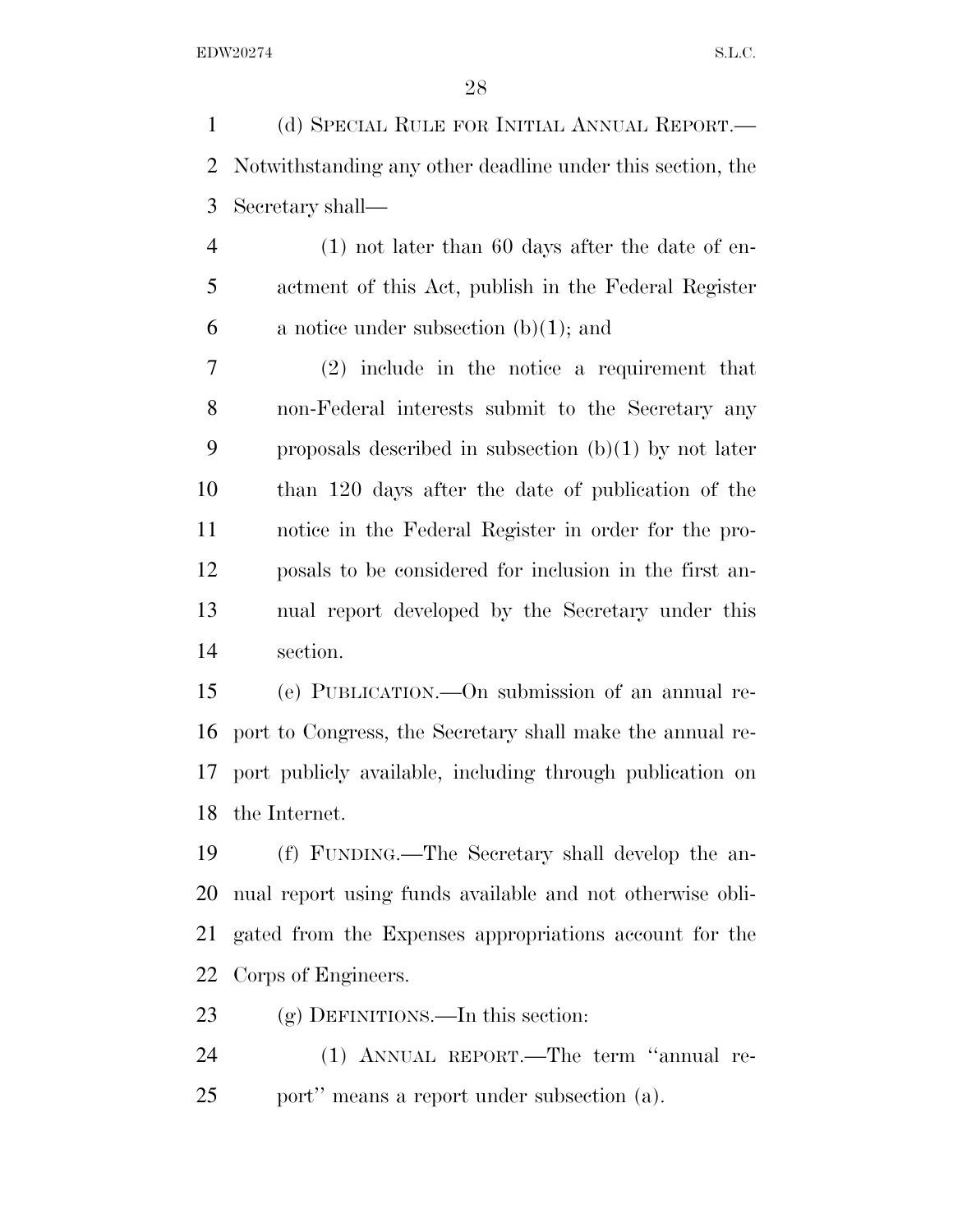| $\mathbf{1}$   | (2) AUTHORIZED STUDY.—The term "author-               |
|----------------|-------------------------------------------------------|
| $\overline{2}$ | ized study" means—                                    |
| 3              | (A) a study authorized by Congress to be              |
| $\overline{4}$ | carried out by the Corps of Engineers; or             |
| 5              | (B) a feasibility study (as defined in sec-           |
| 6              | tion 105 of the Water Resources Development           |
| 7              | Act of $1986$ (33 U.S.C. 2215)) that has been         |
| 8              | authorized by Congress.                               |
| 9              | (3) AUTHORIZED WATER RESOURCES DEVELOP-               |
| 10             | MENT PROJECT.—The term "authorized water re-          |
| 11             | sources development project" includes any water re-   |
| 12             | sources development project of the Corps of Engi-     |
| 13             | neers, including a project under an environmental     |
| 14             | infrastructure assistance program.                    |
| 15             | (4) NON-FEDERAL INTEREST.—The term "non-              |
| 16             | Federal interest" has the meaning given the term in   |
| 17             | section 221 of the Flood Control Act of 1970 (42)     |
| 18             | U.S.C. 1962d-5b).                                     |
| 19             | SEC. 1014. ANNUAL REPORT TO CONGRESS ON WATER RE-     |
| 20             | SOURCES INFRASTRUCTURE.                               |
| 21             | Section 7001 of the Water Resources Reform and De-    |
| 22             | velopment Act of 2014 (33 U.S.C. 2282d) is amended—   |
| 23             | (1) in subsection $(c)(1)(B)(ii)(III)$ , by inserting |
| 24             | ", regional, or local" after "national"; and          |
|                |                                                       |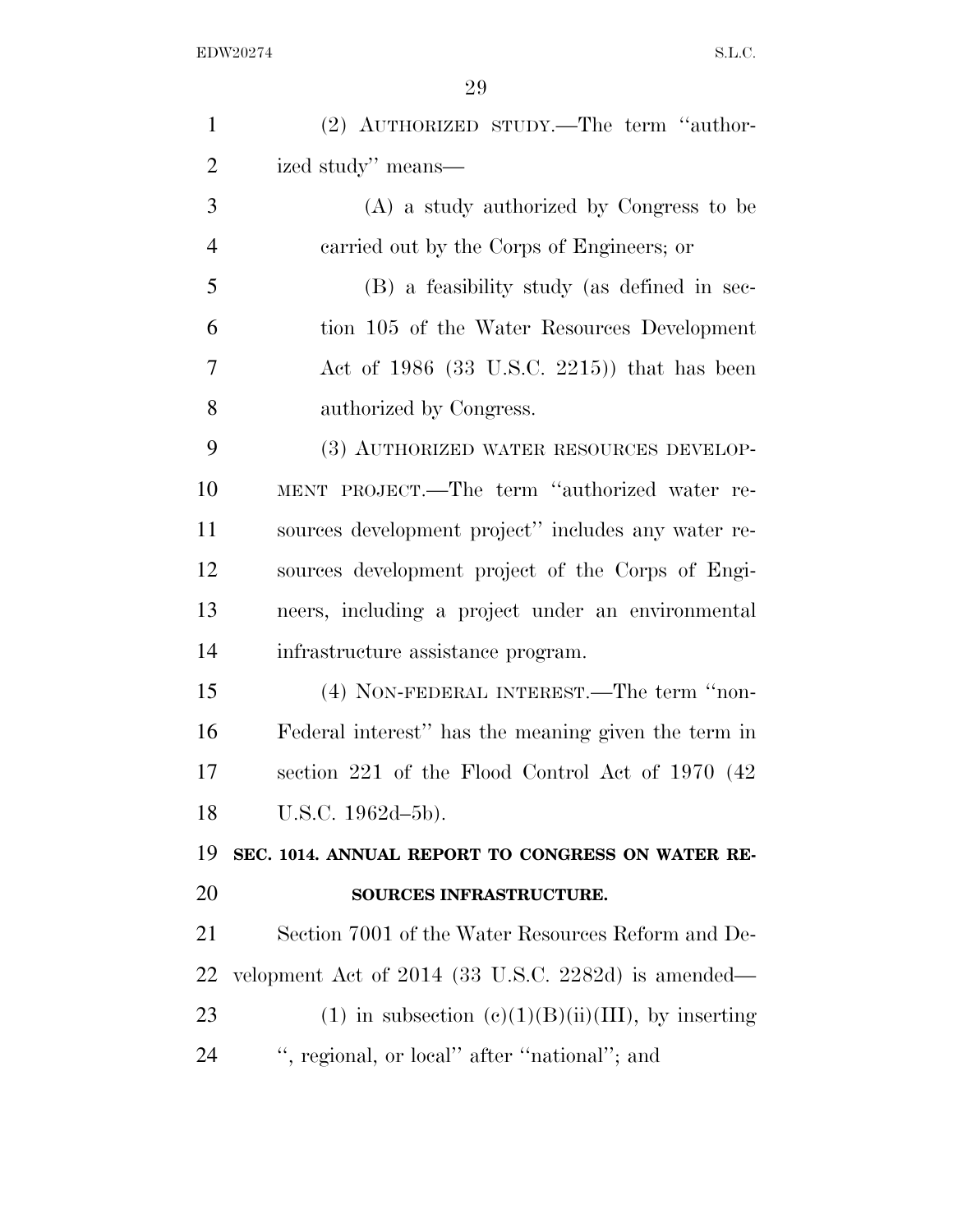| $\mathbf{1}$   | $(2)$ in subsection $(g)(5)$ , by striking "if author-       |
|----------------|--------------------------------------------------------------|
| $\overline{2}$ | ized" and all that follows through "2016".                   |
| 3              | SEC. 1015. OPERATION AND MAINTENANCE.                        |
| $\overline{4}$ | Section 204(f) of the Water Resources Development            |
| 5              | Act of 1986 (33 U.S.C. 2232(f)) is amended—                  |
| 6              | $(1)$ in paragraph $(1)$ , by redesignating subpara-         |
| 7              | graphs $(A)$ and $(B)$ as clauses $(i)$ and $(ii)$ , respec- |
| 8              | tively, and indenting appropriately;                         |
| 9              | $(2)$ by redesignating paragraphs $(1)$ through              |
| 10             | $(3)$ as subparagraphs $(A)$ through $(C)$ , respectively,   |
| 11             | and indenting appropriately;                                 |
| 12             | $(3)$ in the matter preceding subparagraph $(A)$             |
| 13             | (as so redesignated), by striking "Whenever" and in-         |
| 14             | serting the following:                                       |
| 15             | "(1) IN GENERAL.—Subject to paragraph $(2)$ ,                |
| 16             | in any case in which"; and                                   |
| 17             | $(4)$ by adding at the end the following:                    |
| 18             | $``(2)$ REPORT.—                                             |
| 19             | "(A) IN GENERAL.—To be eligible for as-                      |
| 20             | sumption of operation and maintenance of im-                 |
| 21             | provements to a federally authorized harbor or               |
| 22             | inland harbor, a non-Federal interest shall sub-             |
| 23             | mit to the Secretary a report on the improve-                |
| 24             | ments carried out by the non-Federal interest                |
| 25             | under paragraph $(1)$ .                                      |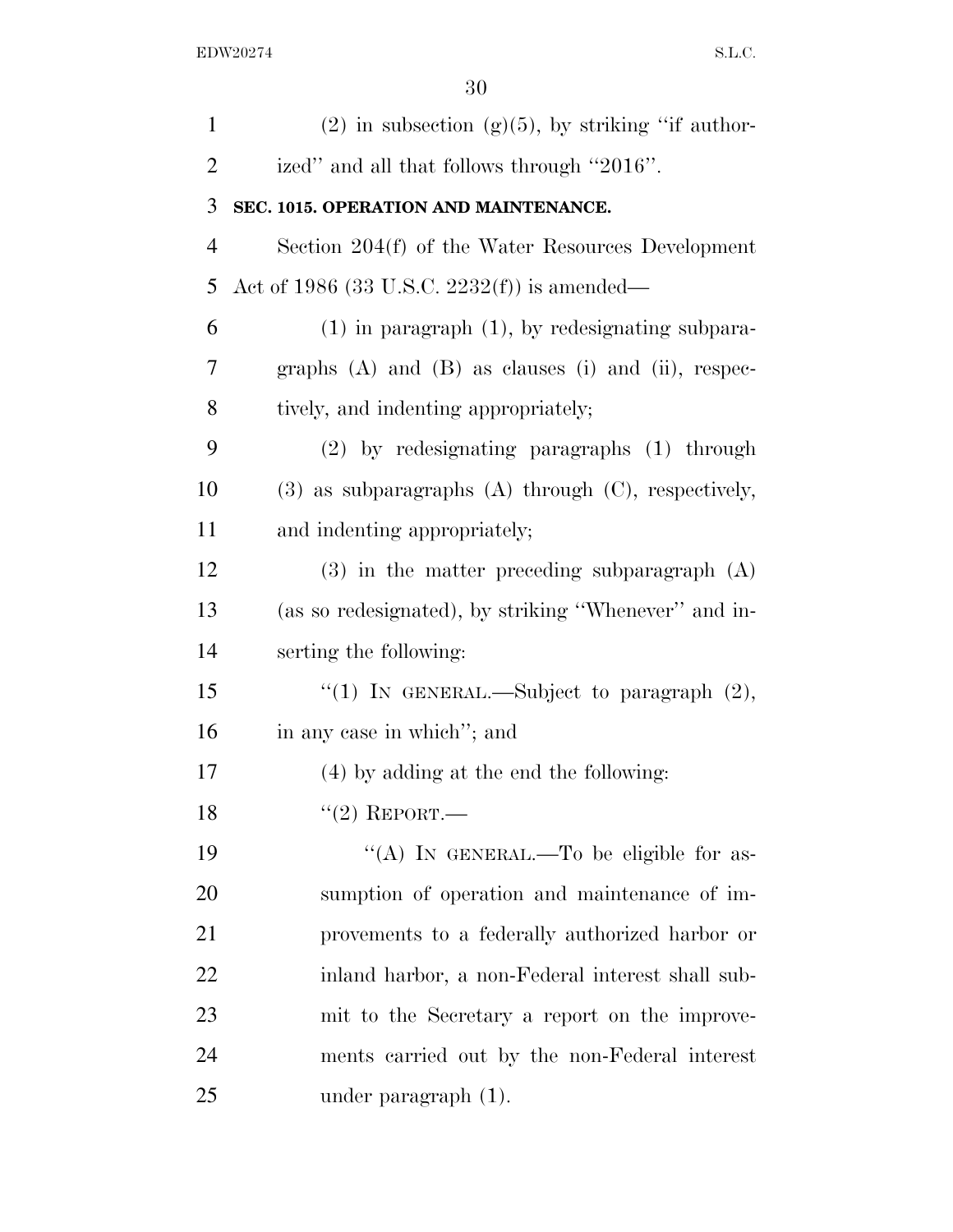| $\mathbf{1}$   | "(B) INCLUSIONS.—A report under sub-              |
|----------------|---------------------------------------------------|
| $\overline{2}$ | paragraph (A) shall include any information       |
| 3              | necessary for the Secretary to make a deter-      |
| $\overline{4}$ | mination under paragraph $(1)$ , including—       |
| 5              | "(i) economic justification for the im-           |
| 6              | provements;                                       |
| 7              | "(ii) details of the project improve-             |
| 8              | ment plan and design;                             |
| 9              | "(iii) proposed arrangements for the              |
| 10             | work to be performed; and                         |
| 11             | "(iv) documents relating to any appli-            |
| 12             | cable permits required for the project im-        |
| 13             | provements.                                       |
| 14             | $``(3)$ REQUIREMENTS.—                            |
| 15             | "(A) PEER REVIEW WAIVER.—In the case              |
| 16             | a project with a cost of less than<br>of          |
| 17             | $$200,000,000$ , the Secretary shall not be re-   |
| 18             | quired to subject the project to independent      |
| 19             | peer review pursuant to section 2034 of the       |
| 20             | Water Resources Development Act of 2007 (33)      |
| 21             | U.S.C. 2343).                                     |
| 22             | "(B) CALCULATION OF COSTS.—In calcu-              |
| 23             | lating the benefit-cost ratio for a project under |
| 24             | paragraph (1), the Secretary shall not include    |
| 25             | non-Federal costs.                                |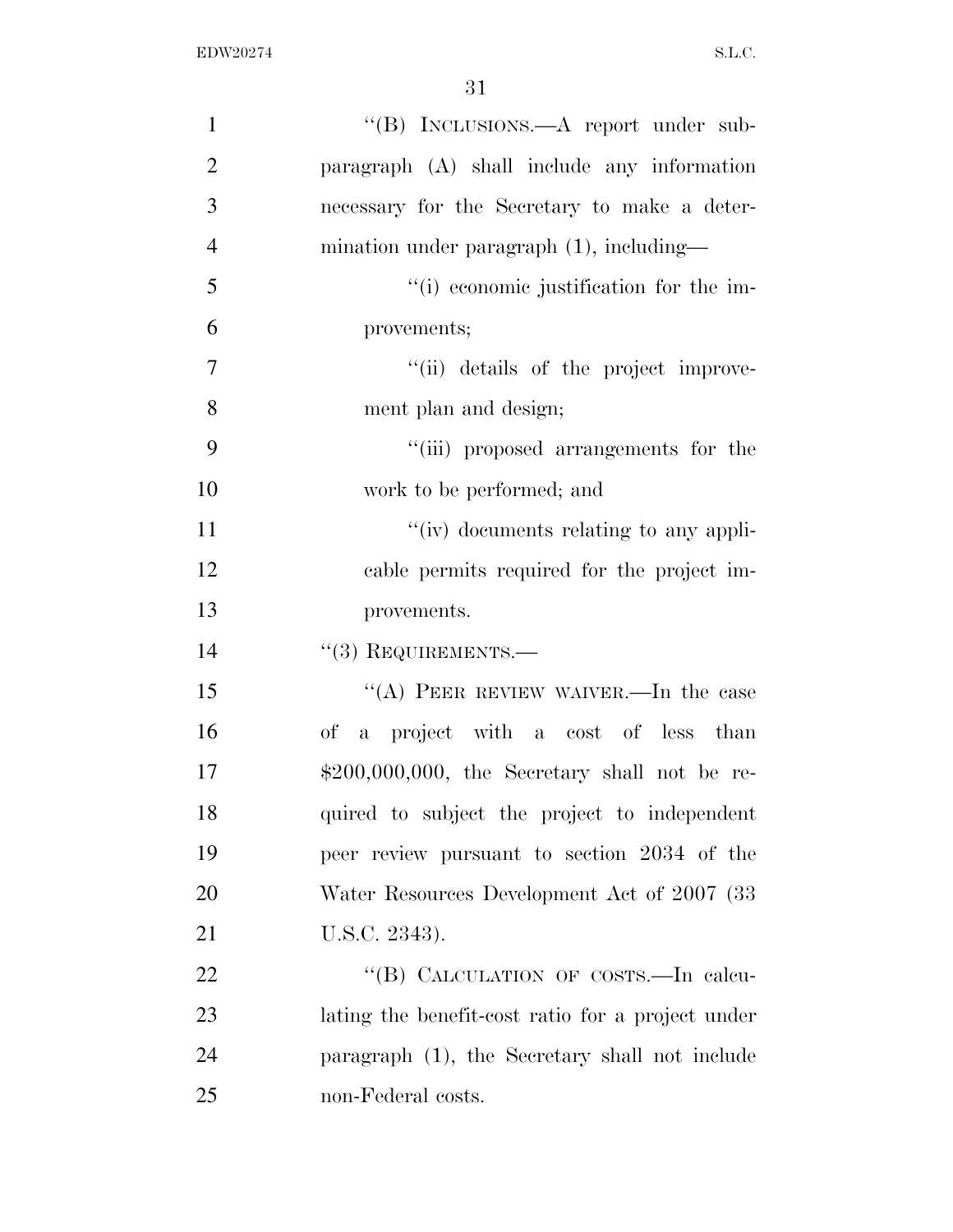1 ''(4) DEADLINE.—The Secretary shall make a determination on whether the requirement under 3 paragraph  $(1)(A)(i)$  has been met by not later than 180 days after the date on which the Secretary re-ceives the report under paragraph (2).''.

# **SEC. 1016. TRANSPARENCY AND ACCOUNTABILITY IN COST SHARING FOR WATER RESOURCES DEVELOP-MENT PROJECTS.**

 Section 1120 of the America's Water Infrastructure Act of 2018 (33 U.S.C. 2315b) is amended by adding at the end the following:

12 "(d) EXCESS FUNDS.—In the case of a beach nour- ishment project carried out by the Secretary for which funds in excess of the funds needed to complete the nour- ishment cycle in the current fiscal year have been contrib- uted by a non-Federal interest, on the request of the non- Federal interest, the Secretary shall, at the end of the fis-cal year—

19 ''(1) transfer the excess non-Federal funds to the non-Federal interest; or

 $(2)$  transfer the excess non-Federal funds to a separate account of the Secretary, in which the funds shall remain available until the non-Federal interest uses the funds to pay the cost-share for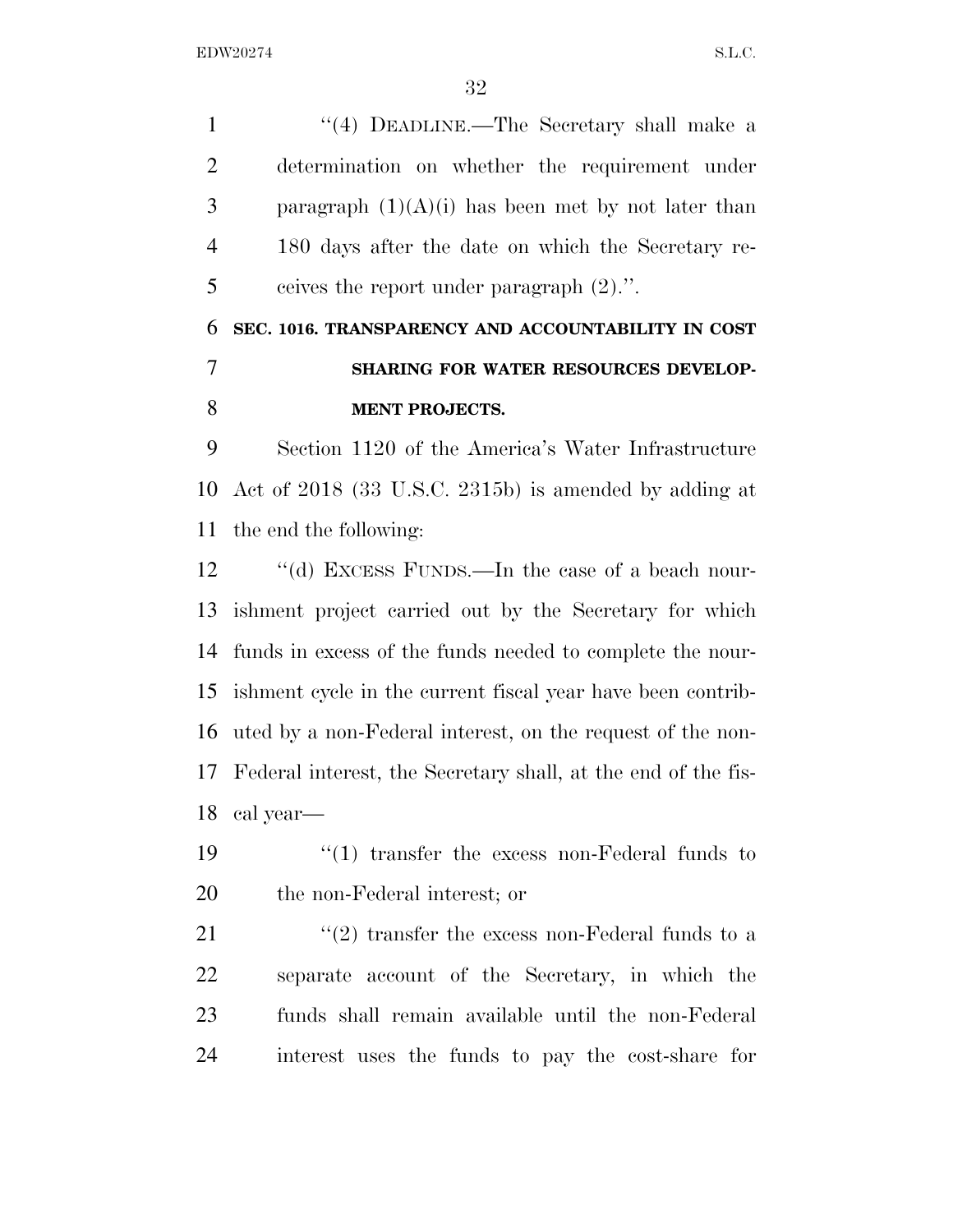| $\mathbf{1}$   | other projects carried out by the Secretary for which |
|----------------|-------------------------------------------------------|
| $\overline{2}$ | a non-Federal cost-share is required.".               |
| 3              | SEC. 1017. CONTINUING AUTHORITY PROGRAMS.             |
| $\overline{4}$ | (a) SMALL OR DISADVANTAGED COMMUNITIES.-              |
| 5              | (1) DEFINITIONS.—In this subsection:                  |
| 6              | (A) CONTINUING AUTHORITY PROGRAM.—                    |
| 7              | term "continuing authority program"<br>The            |
| 8              | means any of-                                         |
| 9              | (i) section 14 of the Flood Control                   |
| 10             | Act of 1946 (33 U.S.C. 701r);                         |
| 11             | (ii) section 3 of the Act of August 13,               |
| 12             | 1946 (60 Stat. 1056, chapter 960; 33                  |
| 13             | U.S.C. $426g$ ;                                       |
| 14             | (iii) section 107 of the River and Har-               |
| 15             | bor Act of 1960 (33 U.S.C. 577);                      |
| 16             | (iv) section 111 of the River and Har-                |
| 17             | bor Act of 1968 (33 U.S.C. 426i);                     |
| 18             | section 204 of the Water Re-<br>$(\rm v)$             |
| 19             | sources Development Act of 1992 (33                   |
| 20             | U.S.C. $2326$ );                                      |
| 21             | (vi) section 205 of the Flood Control                 |
| 22             | Act of 1948 (33 U.S.C. 701s);                         |
| 23             | (vii) section 206 of the Water Re-                    |
| 24             | sources Development Act of 1996<br>(33)               |
| 25             | U.S.C. 2330);                                         |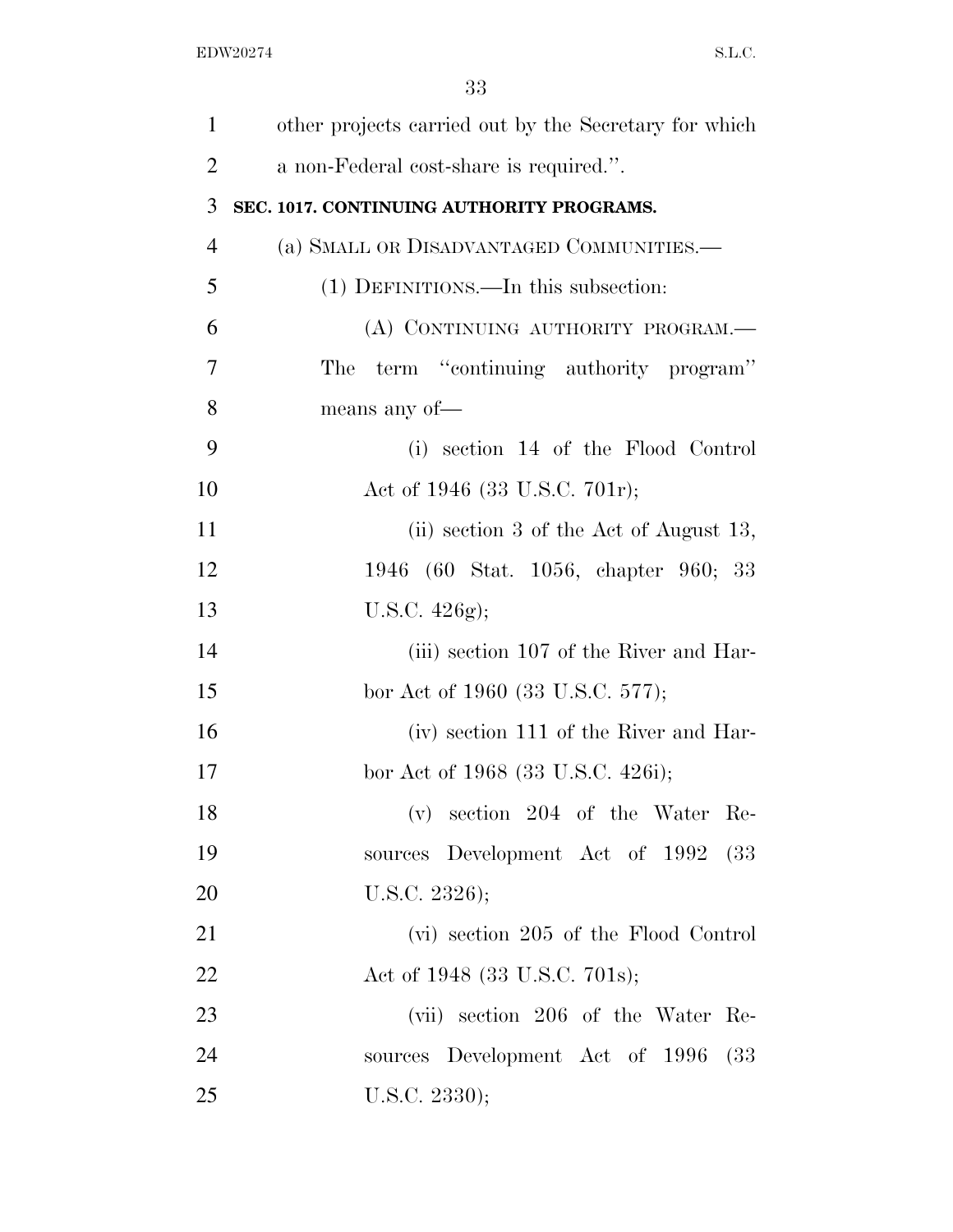| $\mathbf{1}$   | (viii) section 2 of the Act of August               |
|----------------|-----------------------------------------------------|
| $\overline{2}$ | 28, 1937 (50 Stat. 877, chapter 877; 33             |
| 3              | U.S.C. $701g$ ; and                                 |
| $\overline{4}$ | $(ix)$ section 1135 of the Water Re-                |
| 5              | sources Development Act of 1986<br>(33)             |
| 6              | U.S.C. 2309a).                                      |
| 7              | (B) DISADVANTAGED COMMUNITY.-The                    |
| 8              | term "disadvantaged community" means a city,        |
| 9              | town, or other incorporated or unincorporated       |
| 10             | political subdivision of a State that—              |
| 11             | (i) provides general local government               |
| 12             | for a population of less than $20,000$ ; and        |
| 13             | $(ii)(I)$ is an economically distressed             |
| 14             | area (as defined in section $1083(a)$ );            |
| 15             | (II) is at risk from repeat flooding                |
| 16             | events; or                                          |
| 17             | (III) has a degraded ecosystem.                     |
| 18             | (C) SMALL COMMUNITY.—The term "small                |
| 19             | community" means a city, town, or other incor-      |
| 20             | porated or unincorporated political subdivision     |
| 21             | of a State that provides general local govern-      |
| 22             | ment for a population of less than $10,000$ .       |
| 23             | (2) COST-SHARE FOR SMALL COMMUNITIES AND            |
| 24             | DISADVANTAGED COMMUNITIES.—Subject to para-         |
| 25             | $graph(3)$ , in carrying out a project under a con- |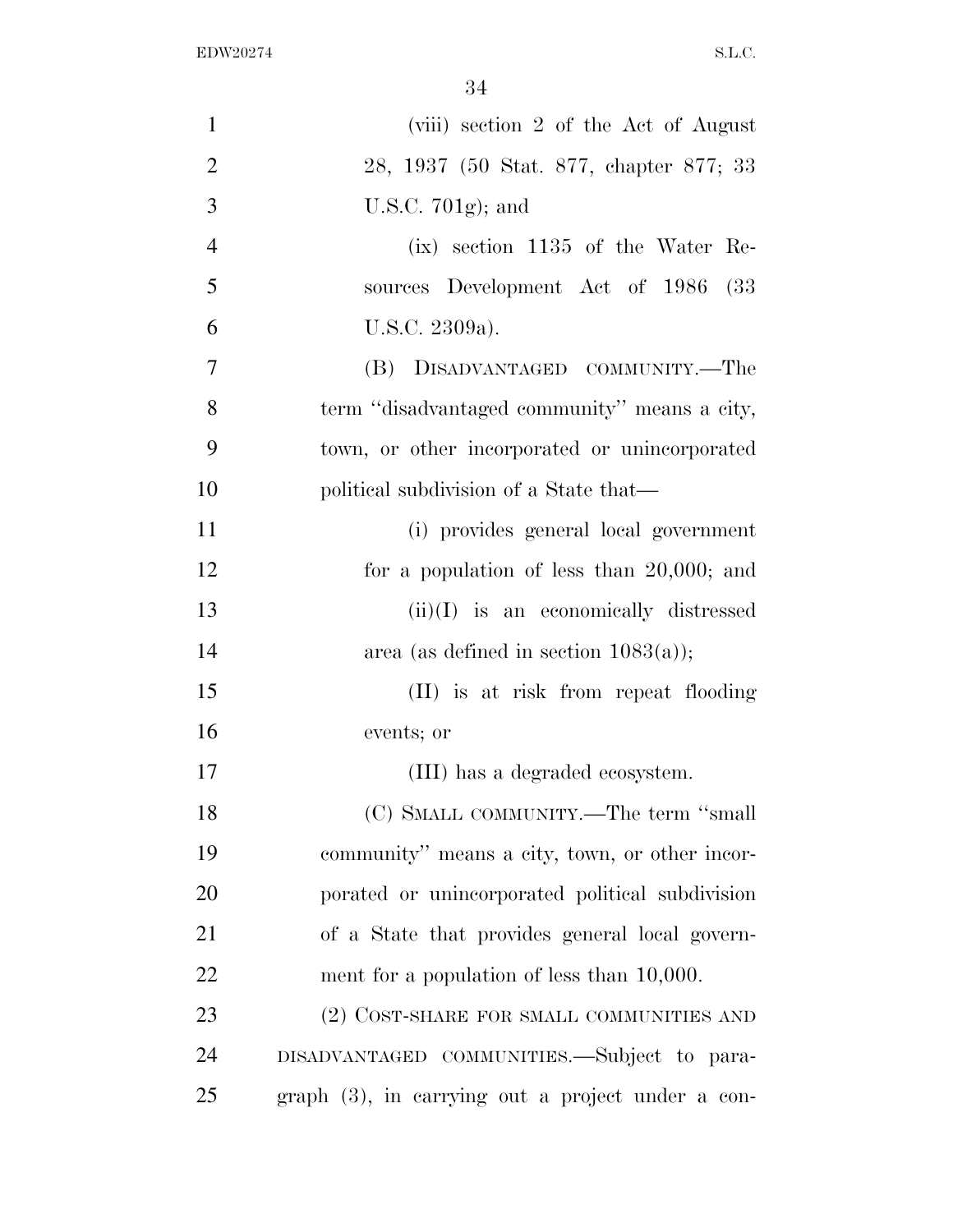| $\mathbf{1}$   | tinuing authority program in a small community or        |
|----------------|----------------------------------------------------------|
| $\overline{2}$ | a disadvantaged community, if the Secretary deter-       |
| 3              | mines that the life safety, economic viability, or envi- |
| $\overline{4}$ | ronmental sustainability of the community would be       |
| 5              | threatened without the project, the Secretary shall      |
| 6              | reduce the non-Federal cost share applicable to the      |
| 7              | project through a mutual agreement between the           |
| 8              | Corps of Engineers and the non-Federal interest, in      |
| 9              | an amount that is—                                       |
| 10             | $(A)$ not less than 10 percent of the total              |
| 11             | project cost; and                                        |
| 12             | (B) up to 100 percent of the non-Federal                 |
| 13             | cost share applicable to the project.                    |
| 14             | (3) LIMITATIONS.—In any fiscal year, the Sec-            |
| 15             | retary may apply a waiver under paragraph $(2)$ to —     |
| 16             | $(A)$ not more than 50 projects in small                 |
| 17             | communities;                                             |
| 18             | (B) not more than 50 projects in disadvan-               |
| 19             | taged communities;                                       |
| 20             | (C) not more than 3 projects in small com-               |
| 21             | munities within any 1 district of the Corps of           |
| 22             | Engineers; and                                           |
| 23             | (D) not more than 3 projects in disadvan-                |
| 24             | taged communities within any 1 district of the           |
| 25             | Corps of Engineers.                                      |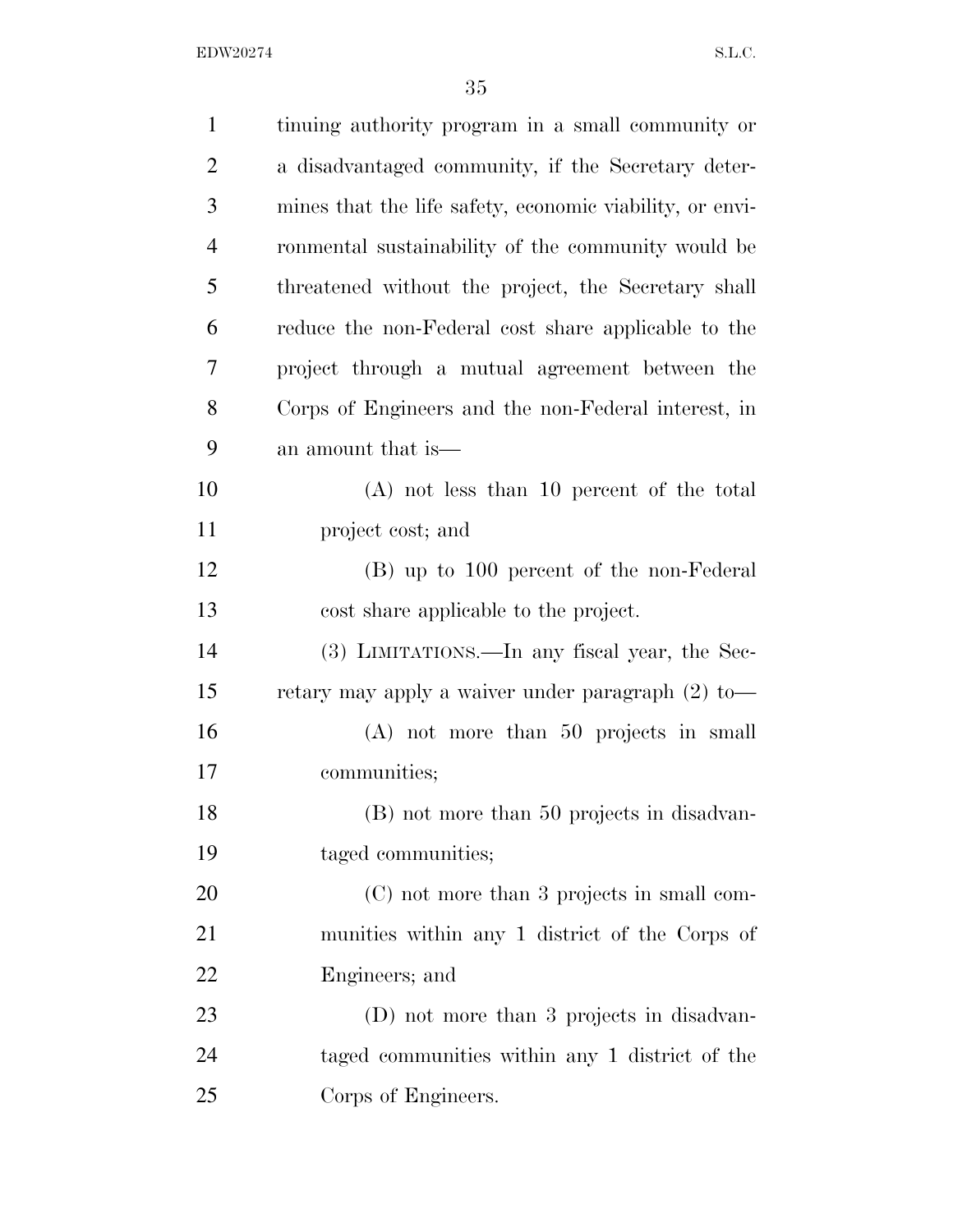| $\mathbf{1}$ | (b) AUTHORIZATIONS OF APPROPRIATIONS<br><b>AND</b> |
|--------------|----------------------------------------------------|
| 2            | PROJECT LIMITS.-                                   |
| 3            | (1) EMERGENCY STREAMBANK AND SHORELINE             |
| 4            | PROTECTION.—Section 14 of the Flood Control Act    |
| 5            | of $1946$ (33 U.S.C. 701r) is amended—             |
| 6            | (A) by striking " $$25,000,000$ " and insert-      |
| 7            | ing "the amount described in subsection (b)";      |
| 8            | (B) in the proviso, by striking "That not          |
| 9            | more" and inserting "That, except as provided      |
| 10           | in subsection $(e)$ , not more";                   |
| 11           | (C) by striking "The Secretary" and in-            |
| 12           | serting the following:                             |
| 13           | "(a) IN GENERAL.—The Secretary"; and               |
| 14           | (D) by adding at the end the following:            |
| 15           | "(b) AMOUNTS DESCRIBED.—The amount referred        |
| 16           | to in subsection (a) is —                          |
| 17           | "(1) for fiscal year 2021, $$28,000,000;$          |
| 18           | "(2) for fiscal year 2022, $$28,500,000;$          |
| 19           | "(3) for fiscal year 2023, $$29,000,000;$          |
| 20           | "(4) for fiscal year 2024, $$29,500,000;$          |
| 21           | "(5) for fiscal year 2025, $$30,000,000;$          |
| 22           | $(6)$ for fiscal year 2026, \$30,500,000;          |
| 23           | "(7) for fiscal year 2027, $$31,000,000;$          |
| 24           | "(8) for fiscal year 2028, $$31,500,000;$          |
| 25           | "(9) for fiscal year 2029, $$32,000,000$ ; and     |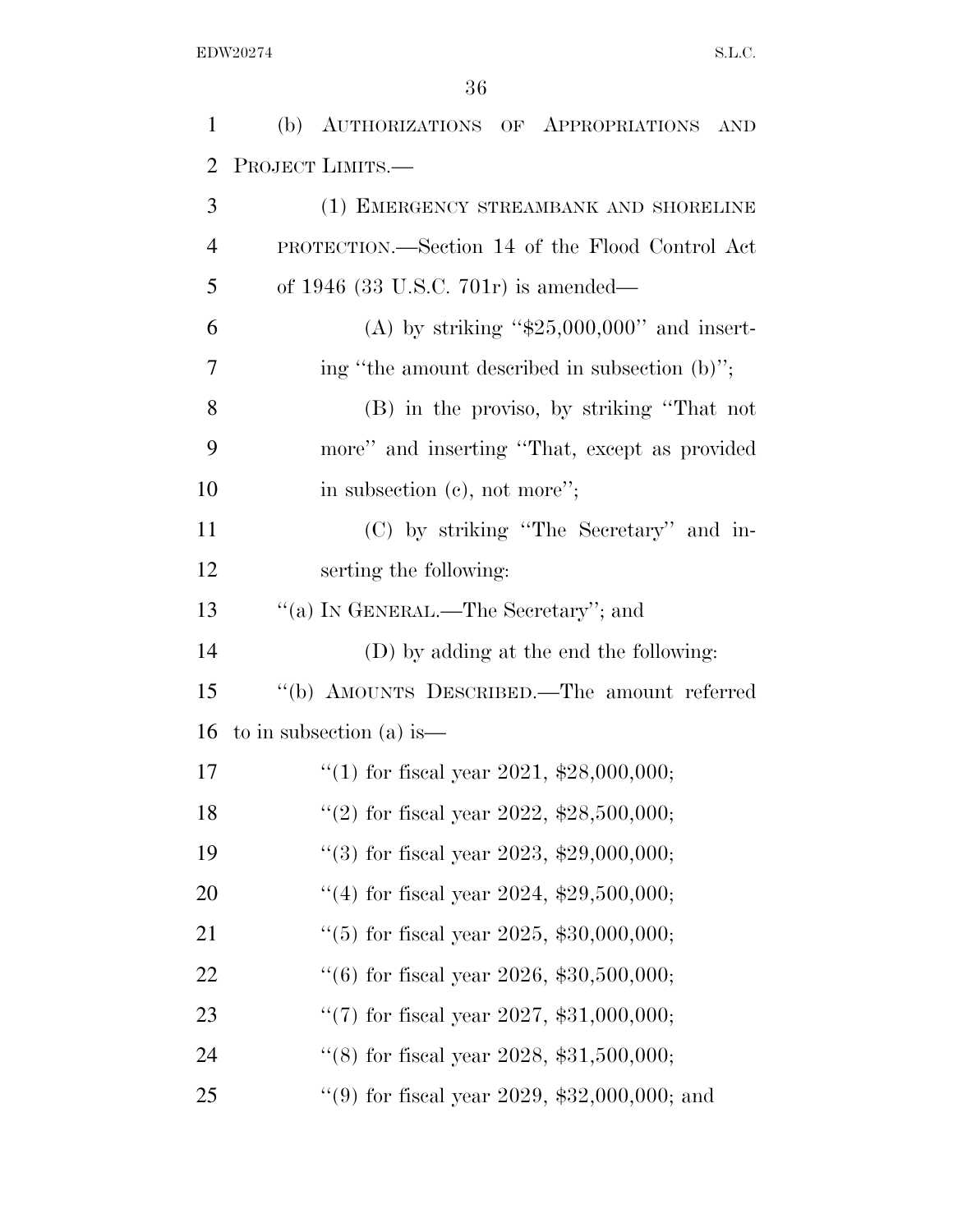| $\mathbf{1}$   | $(10)$ for fiscal year 2030 and each fiscal year           |
|----------------|------------------------------------------------------------|
| $\overline{2}$ | thereafter, $$32,500,000$ .                                |
| 3              | "(c) INCREASE.—The Secretary may increase the              |
| $\overline{4}$ | maximum amount for a single project under the proviso      |
| 5              | in subsection (a) by an amount equal to not more than      |
| 6              | 20 percent, if the Secretary determines the increase to be |
| 7              | appropriate.".                                             |
| 8              | (2) STORM AND HURRICANE RESTORATION AND                    |
| 9              | IMPACT MINIMIZATION PROGRAM.—Section $3(e)$ of             |
| 10             | the Act of August 13, 1946 (33 U.S.C. $426g(c)$ ) is       |
| 11             | amended—                                                   |
| 12             | $(A)$ in paragraph $(1)$ —                                 |
| 13             | (i) by striking " $$37,500,000"$ and in-                   |
| 14             | serting "the amount described in subpara-                  |
| 15             | graph $(B)$ ";                                             |
| 16             | (ii) by striking the paragraph designa-                    |
| 17             | and heading and all that follows<br>tion                   |
| 18             | through "Subject to paragraph $(2)$ " and                  |
| 19             | inserting the following:                                   |
| 20             | $``(1)$ ANNUAL LIMIT.—                                     |
| 21             | "(A) IN GENERAL.—Subject to paragraph                      |
| 22             | $(2)$ "; and                                               |
| 23             | (iii) by adding at the end the fol-                        |
| 24             | lowing:                                                    |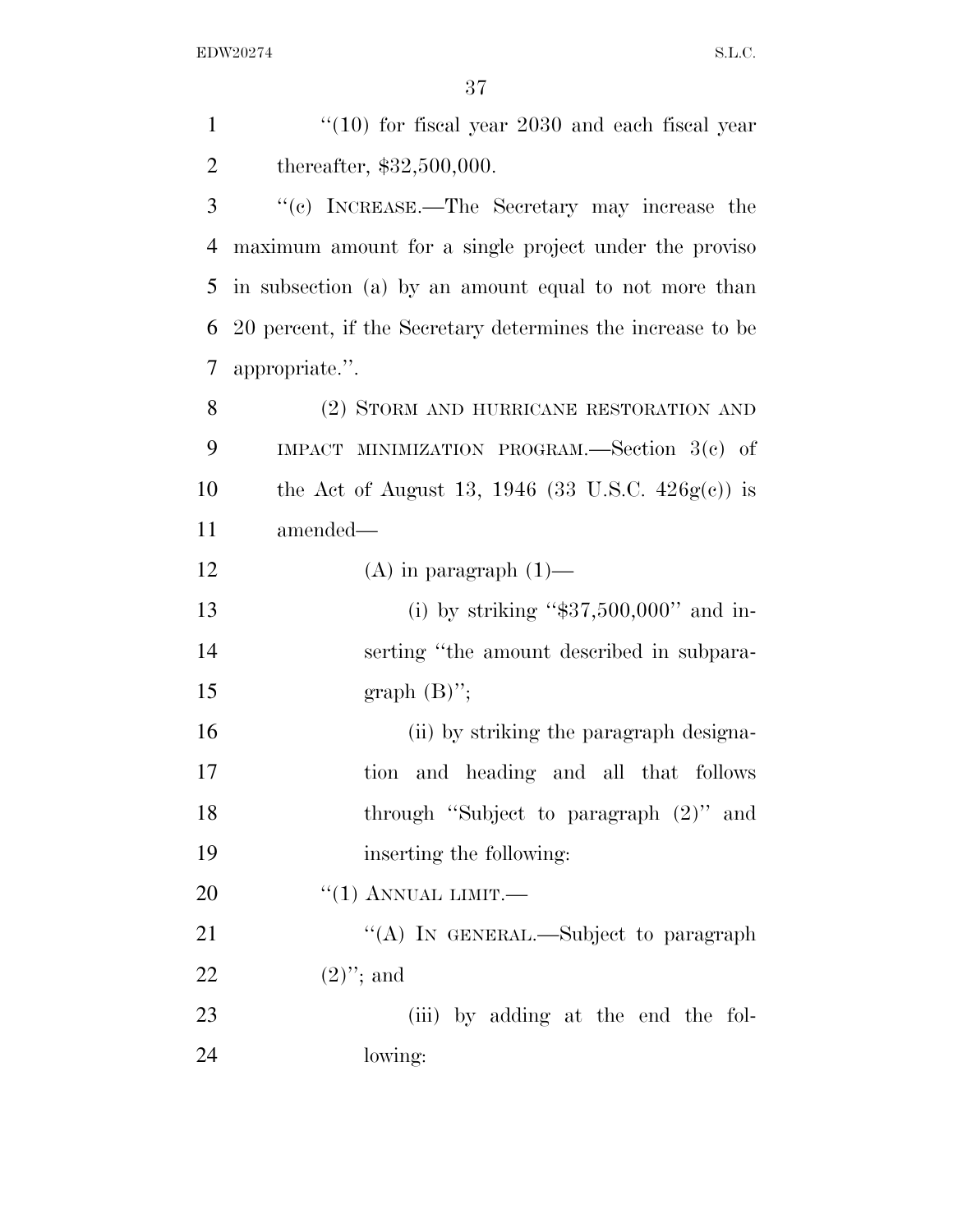| $\mathbf{1}$   | "(B) AMOUNTS DESCRIBED.—The amount               |
|----------------|--------------------------------------------------|
| $\overline{2}$ | referred to in subparagraph $(A)$ is —           |
| 3              | "(i) for fiscal year 2021, $$41,500,000;$        |
| $\overline{4}$ | ``(ii)<br>for fiscal year 2022,                  |
| 5              | \$42,000,000;                                    |
| 6              | "(iii) for fiscal year $2023$ ,                  |
| $\overline{7}$ | \$42,500,000;                                    |
| 8              | "(iv) for fiscal year $2024$ ,                   |
| 9              | \$43,000,000;                                    |
| 10             | "(v) for fiscal year $2025$ ,                    |
| 11             | \$43,500,000;                                    |
| 12             | "(vi) for fiscal year $2026$ ,                   |
| 13             | \$44,000,000;                                    |
| 14             | "(vii) for fiscal year $2027$ ,                  |
| 15             | \$44,500,000;                                    |
| 16             | "(viii) for fiscal year $2028$ ,                 |
| 17             | \$45,000,000;                                    |
| 18             | ``(ix)<br>for fiscal year<br>2029,               |
| 19             | $$45,500,000;$ and                               |
| 20             | "(x) for fiscal year $2030$ and each fis-        |
| 21             | cal year thereafter, $$46,000,000."$ ; and       |
| 22             | $(B)$ in paragraph $(2)$ —                       |
| 23             | by redesignating subparagraphs<br>(i)            |
| 24             | $(A)$ and $(B)$ as clauses (i) and (ii), respec- |
| 25             | tively, and indenting appropriately;             |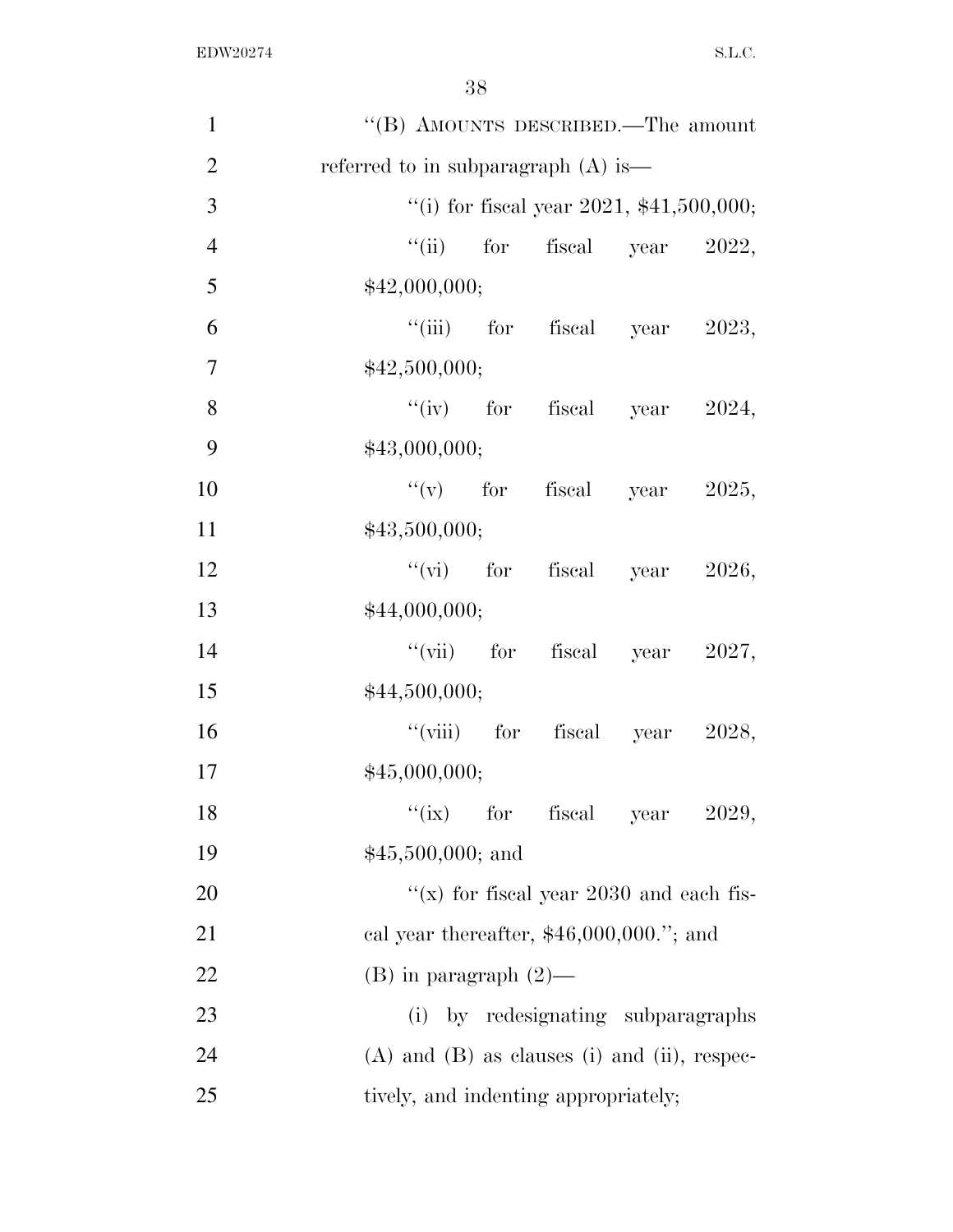| $\mathbf{1}$   | (ii) in the matter preceding clause (i)          |
|----------------|--------------------------------------------------|
| $\overline{2}$ | (as so redesignated), by striking "The total     |
| 3              | amount" and inserting the following:             |
| $\overline{4}$ | "(A) IN GENERAL.—Except as provided in           |
| 5              | subparagraph $(B)$ , the total amount"; and      |
| 6              | (iii) by adding at the end the fol-              |
| $\overline{7}$ | lowing:                                          |
| 8              | "(B) INCREASE.—The Secretary may in-             |
| 9              | crease the maximum amount under subpara-         |
| 10             | graph $(A)(ii)$ by an amount equal to not more   |
| 11             | than 20 percent, if the Secretary determines the |
| 12             | increase to be appropriate.".                    |
| 13             | (3) SMALL RIVER AND HARBOR IMPROVEMENT           |
| 14             | PROJECTS.—Section 107 of the River and Harbor    |
| 15             | Act of 1960 (33 U.S.C. 577) is amended—          |
| 16             | $(A)$ in subsection $(a)$ —                      |
| 17             | (i) by striking " $$62,500,000"$ and in-         |
| 18             | serting "the amount described in para-           |
| 19             | graph $(2)$ ";                                   |
| <b>20</b>      | (ii) by striking the subsection designa-         |
| 21             | tion and all that follows through "That the      |
| 22             | Secretary" and inserting the following:          |
| 23             | "(a) AUTHORIZATION.—                             |
| 24             | "(1) IN GENERAL.—The Secretary"; and             |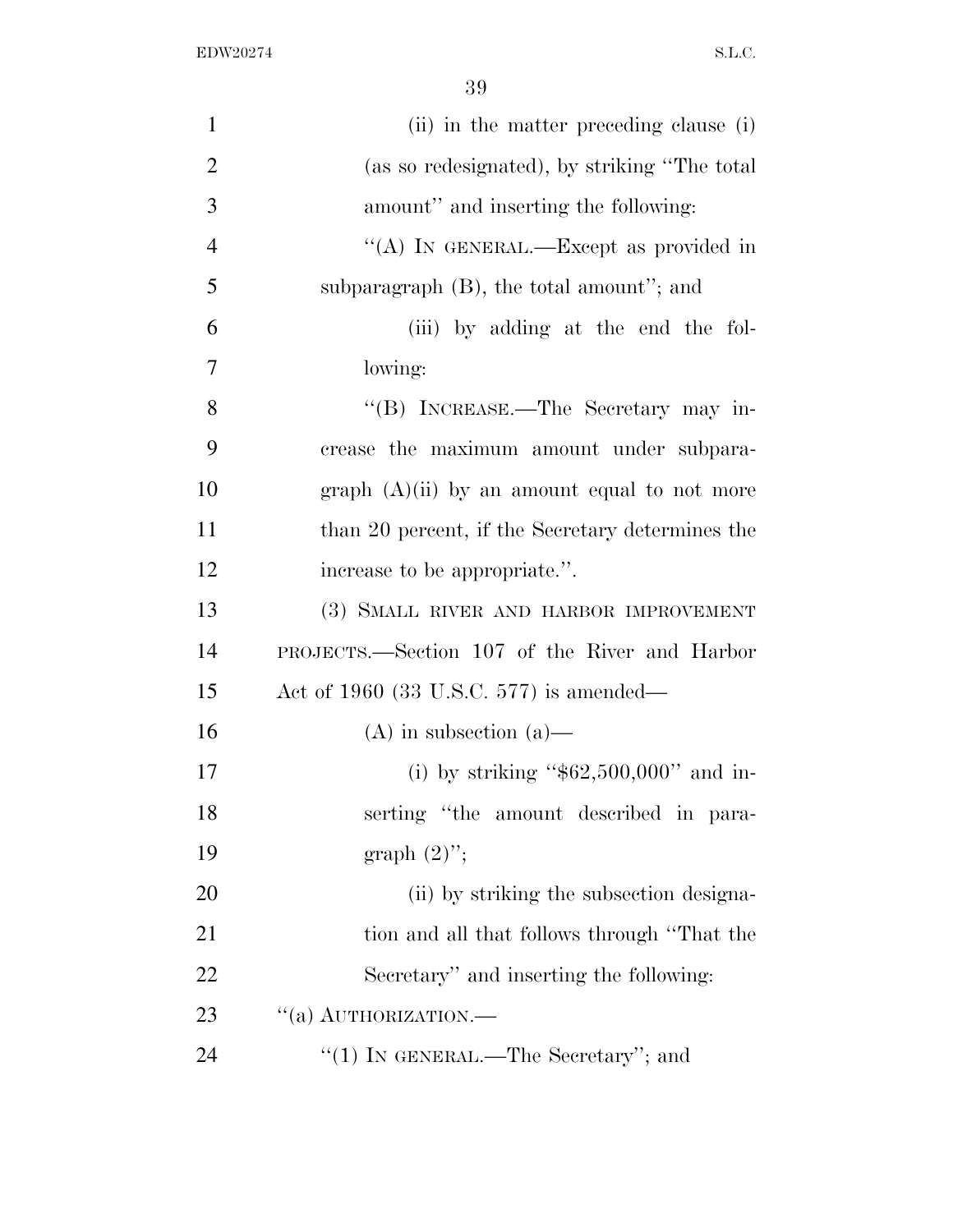| $\mathbf{1}$   | (iii) by adding at the end the fol-                     |
|----------------|---------------------------------------------------------|
| $\overline{2}$ | lowing:                                                 |
| 3              | "(2) AMOUNTS DESCRIBED.—The amount re-                  |
| $\overline{4}$ | ferred to in paragraph $(1)$ is —                       |
| 5              | "(A) for fiscal year 2021, $$69,000,000;$               |
| 6              | "(B) for fiscal year 2022, $$69,500,000;$               |
| 7              | "(C) for fiscal year 2023, $$70,000,000;$               |
| 8              | "(D) for fiscal year 2024, $$70,500,000;$               |
| 9              | "(E) for fiscal year 2025, $$71,000,000;$               |
| 10             | "(F) for fiscal year 2026, $$71,500,000;$               |
| 11             | "(G) for fiscal year 2027, $$72,000,000;$               |
| 12             | "(H) for fiscal year 2028, $$72,500,000;$               |
| 13             | "(I) for fiscal year 2029, $$73,000,000$ ; and          |
| 14             | "(J) for fiscal year $2030$ and each fiscal             |
| 15             | year thereafter, $$73,500,000."$ ; and                  |
| 16             | $(B)$ in subsection $(b)$ —                             |
| 17             | (i) by striking the subsection designa-                 |
| 18             | tion and all that follows through "Not                  |
| 19             | more than" and inserting the following:                 |
| 20             | $``$ (b) LIMITATION.—                                   |
| 21             | $\cdot\cdot(1)$ In GENERAL.—Except as provided in para- |
| 22             | $graph (2)$ , not more than"; and                       |
| 23             | (ii) by adding at the end the fol-                      |
| 24             | lowing:                                                 |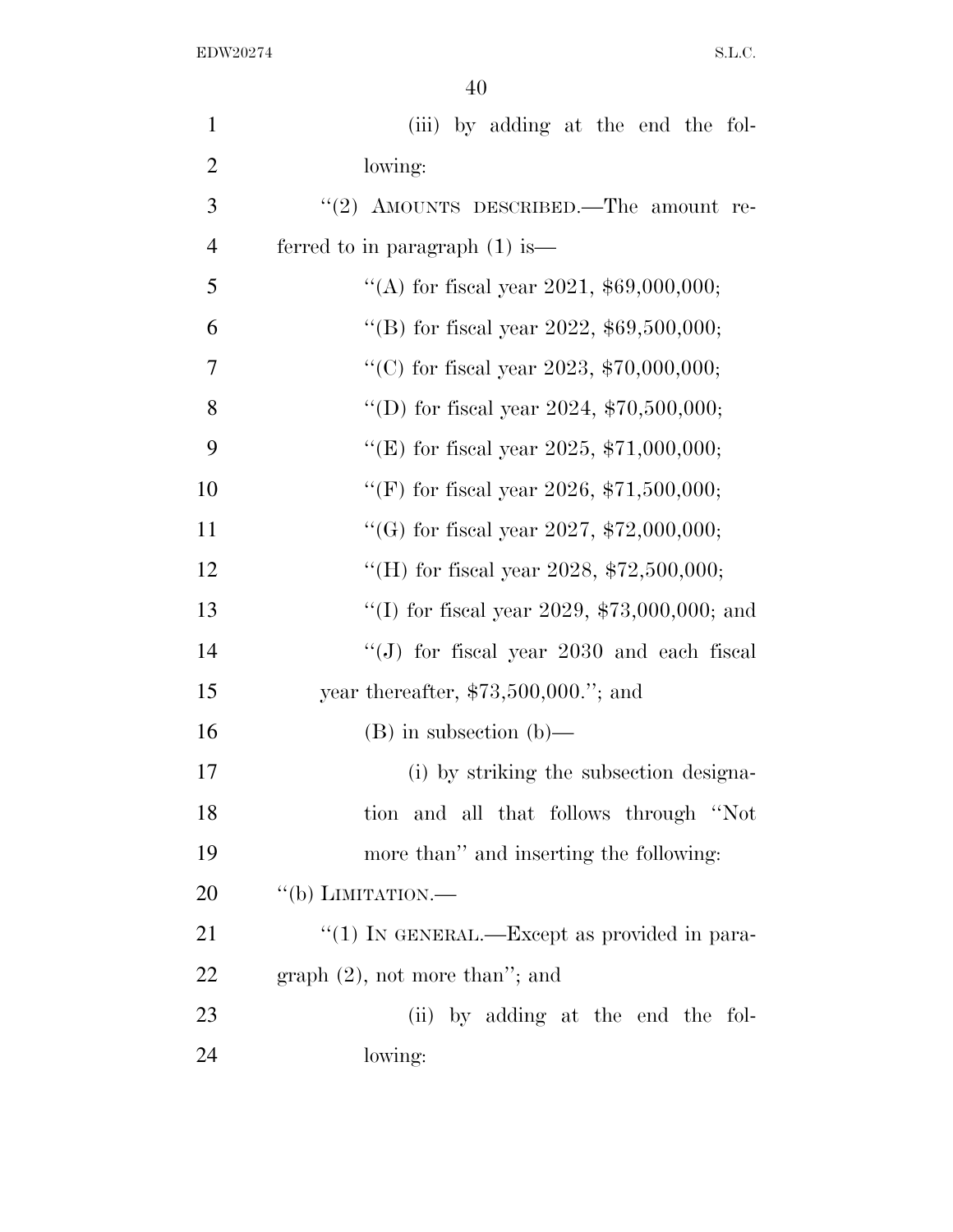| $\mathbf{1}$   | "(2) INCREASE.—The Secretary may increase               |
|----------------|---------------------------------------------------------|
| $\overline{2}$ | the maximum amount under paragraph (1) by an            |
| 3              | amount equal to not more than 20 percent, if the        |
| $\overline{4}$ | Secretary determines the increase to be appro-          |
| 5              | priate.".                                               |
| 6              | (4) SHORE DAMAGE PREVENTION OR MITIGA-                  |
| 7              | TION.                                                   |
| 8              | (A) IN GENERAL.—Section $111(c)$ of the                 |
| 9              | River and Harbor Act of 1968 (33 U.S.C.                 |
| 10             | $426i(c)$ is amended—                                   |
| 11             | (i) by striking "No such project shall                  |
| 12             | be initiated" and inserting the following:              |
| 13             | "(1) IN GENERAL.—Except as provided in para-            |
| 14             | $graph (2)$ , a project under this section shall not be |
| 15             | initiated"; and                                         |
| 16             | (ii) by adding at the end the fol-                      |
| 17             | lowing:                                                 |
| 18             | "(2) INCREASE.—The Secretary may increase               |
| 19             | the maximum amount under paragraph (1) by an            |
| 20             | amount equal to not more than 20 percent, if the        |
| 21             | Secretary determines the increase to be appro-          |
| 22             | priate.".                                               |
| 23             | (B) CERTAIN PROJECT.—Section 3085 of                    |
| 24             | the Water Resources Development Act of 2007             |
| 25             | $(121 \text{ Stat. } 1129)$ is amended—                 |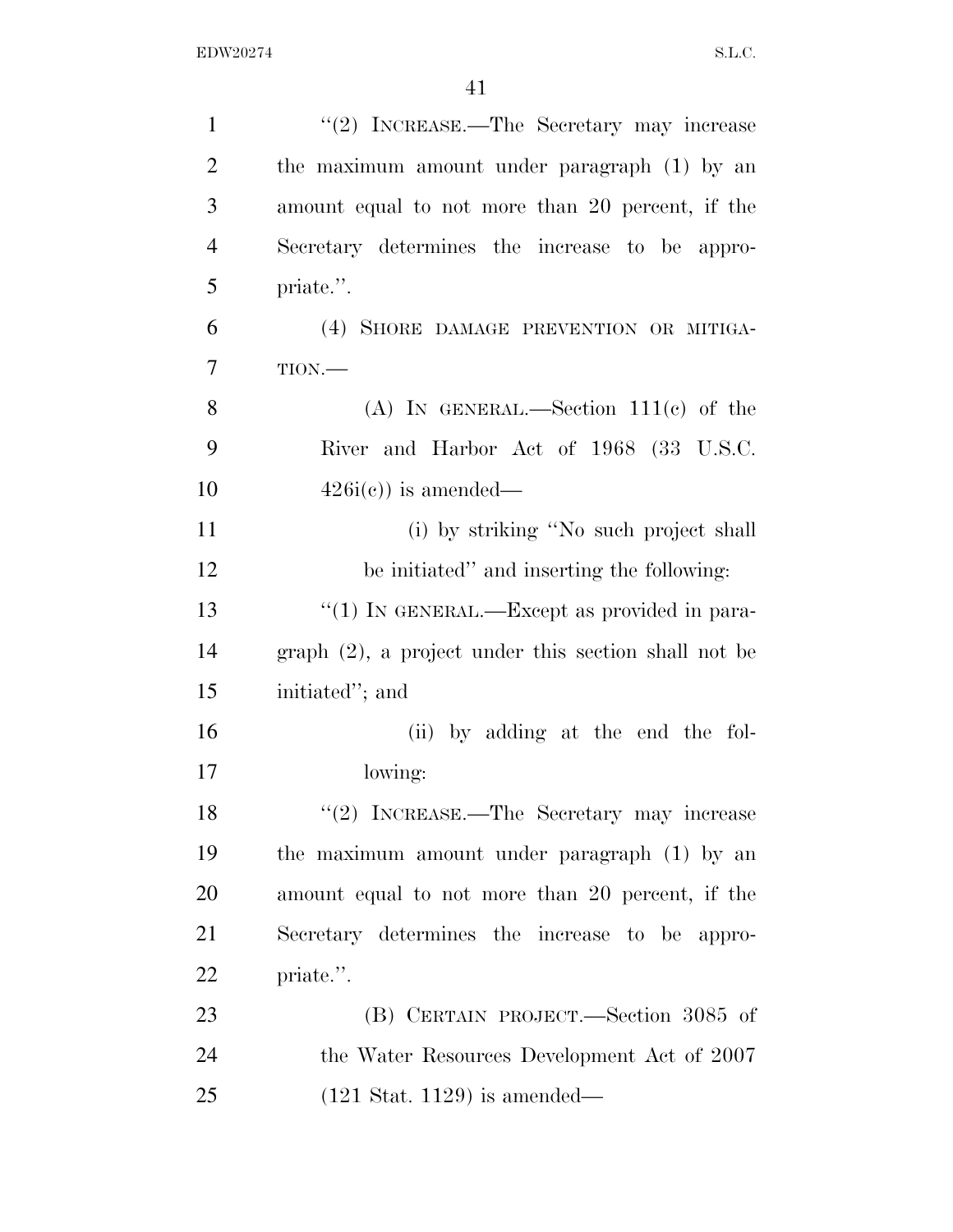| $\mathbf{1}$   | (i) by striking "The maximum" and                          |
|----------------|------------------------------------------------------------|
| $\overline{2}$ | inserting the following:                                   |
| 3              | "(a) IN GENERAL.—Except as provided in subsection          |
| $\overline{4}$ | $(b)$ , the maximum''; and                                 |
| 5              | (ii) by adding at the end the fol-                         |
| 6              | lowing:                                                    |
| 7              | "(b) INCREASE.—The Secretary may increase the              |
| 8              | maximum amount under subsection (a) by an amount           |
| 9              | equal to not more than 20 percent, if the Secretary deter- |
| 10             | mines the increase to be appropriate.".                    |
| 11             | (5) REGIONAL SEDIMENT MANAGEMENT.—Sec-                     |
| 12             | tion 204 of the Water Resources Development Act            |
| 13             | of 1992 $(33 \text{ U.S.C. } 2326)$ is amended—            |
| 14             | (A) in subsection (c)(1)(C)—                               |
| 15             | (i) by striking "The total" and insert-                    |
| 16             | ing the following:                                         |
| 17             | "(i) IN GENERAL.—Except as pro-                            |
| 18             | vided in clause (ii), the total"; and                      |
| 19             | (ii) by adding at the end the fol-                         |
| 20             | lowing:                                                    |
| 21             | "(ii) INCREASE.—The Secretary may                          |
| 22             | maximum amount<br>the<br>under<br>increase                 |
| 23             | clause (i) by an amount equal to not more                  |
| 24             | than 20 percent, if the Secretary deter-                   |
| 25             | mines the increase to be appropriate."; and                |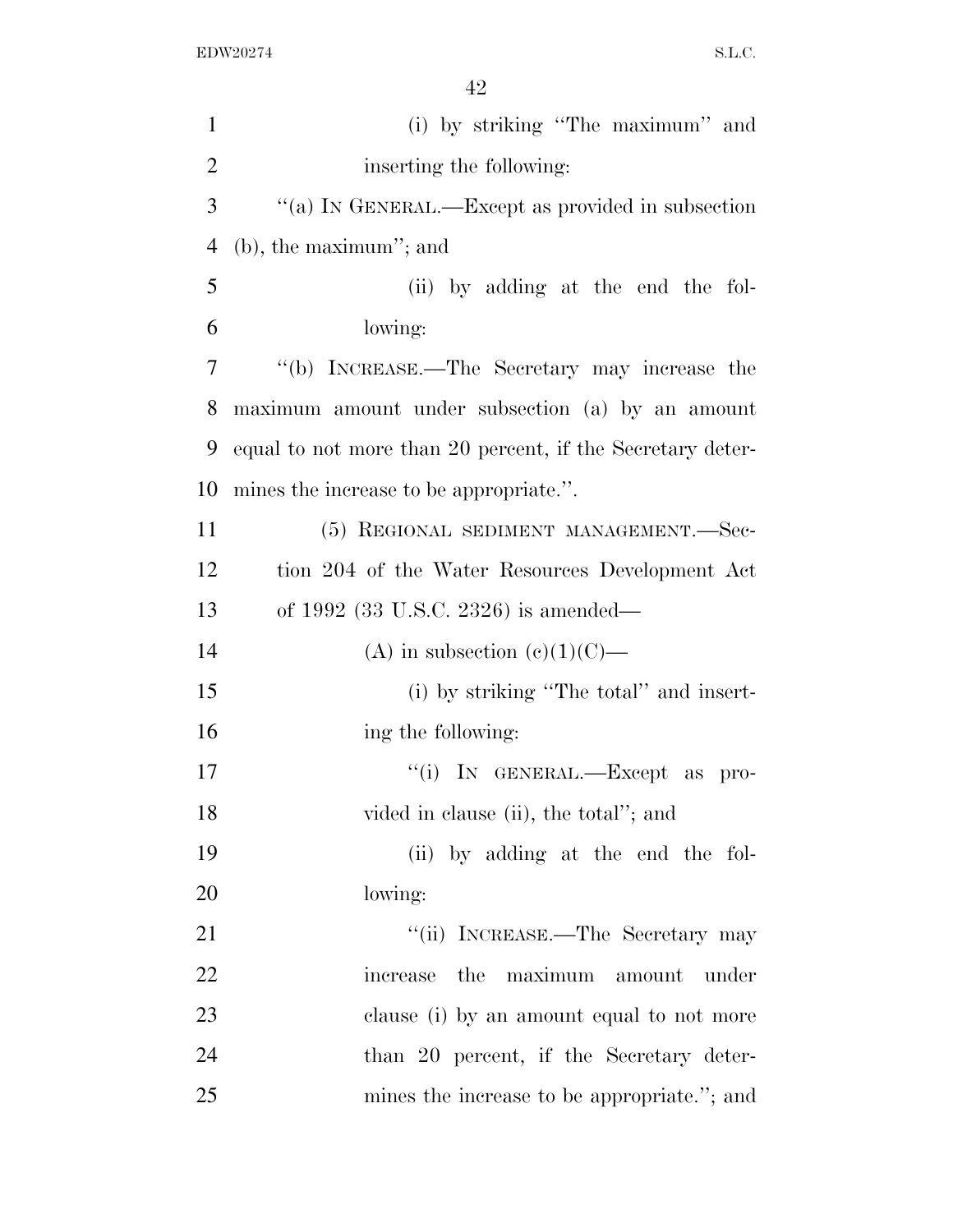| $\mathbf{1}$   | (B) by striking subsection (g) and insert-      |
|----------------|-------------------------------------------------|
| $\overline{2}$ | ing the following:                              |
| 3              | "(g) AUTHORIZATION OF APPROPRIATIONS.           |
| $\overline{4}$ | "(1) IN GENERAL.—There are authorized to be     |
| 5              | appropriated to carry out this section—         |
| 6              | "(A) for fiscal year 2021, $$69,000,000;$       |
| 7              | "(B) for fiscal year 2022, $$69,500,000;$       |
| 8              | "(C) for fiscal year 2023, $$70,000,000;$       |
| 9              | "(D) for fiscal year 2024, $$70,500,000;$       |
| 10             | "(E) for fiscal year 2025, $$71,000,000;$       |
| 11             | "(F) for fiscal year 2026, $$71,500,000;$       |
| 12             | "(G) for fiscal year 2027, $$72,000,000;$       |
| 13             | "(H) for fiscal year 2028, $$72,500,000;$       |
| 14             | "(I) for fiscal year 2029, $$73,000,000$ ; and  |
| 15             | "(J) for fiscal year 2030 and each fiscal       |
| 16             | year thereafter, $$73,500,000$ .                |
| 17             | "(2) SET-ASIDES.—Of the amounts made avail-     |
| 18             | able under paragraph (1) for each fiscal year—  |
| 19             | "(A) not more than $$5,000,000$ may be          |
| 20             | used for the development of regional sediment   |
| 21             | management plans under subsection (e); and      |
| 22             | "(B) not more than $$3,000,000$ may be          |
| 23             | used for construction of projects to which sub- |
| 24             | section $(c)(1)(B)(ii)$ applies.                |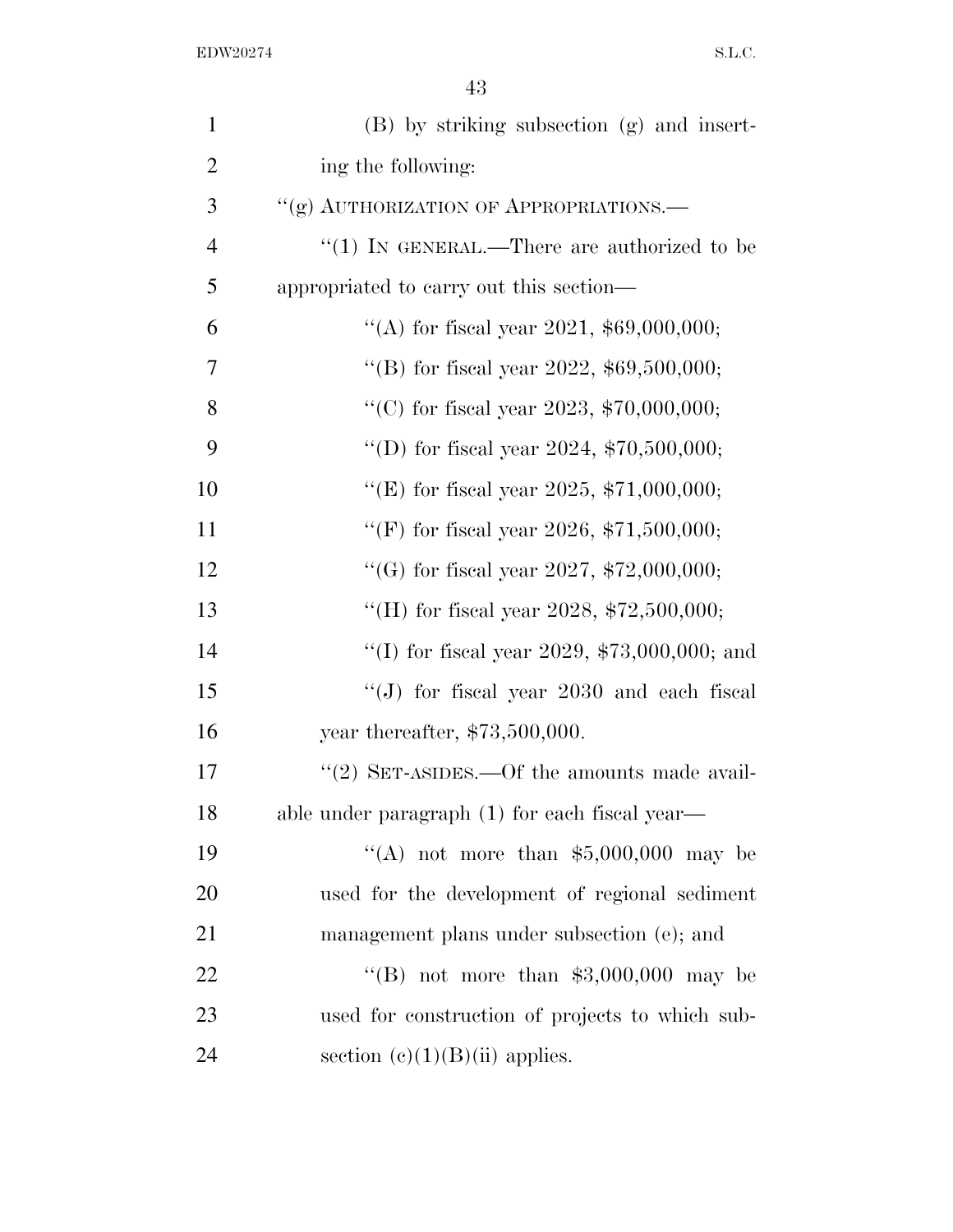| $\mathbf{1}$   | "(3) AVAILABILITY.—Amounts made available            |
|----------------|------------------------------------------------------|
| $\overline{2}$ | under paragraph (1) shall remain available until ex- |
| 3              | pended.".                                            |
| $\overline{4}$ | (6) SMALL FLOOD CONTROL PROJECTS.-Sec-               |
| 5              | tion 205 of the Flood Control Act of 1948 (33        |
| 6              | U.S.C. $701s$ is amended—                            |
| 7              | $(A)$ in the fifth sentence, by striking "The        |
| 8              | work" and inserting the following:                   |
| 9              | "(e) NO ADDITIONAL IMPROVEMENTS.—A project           |
| 10             | carried out under this section";                     |
| 11             | (B) in the fourth sentence, by striking              |
| 12             | "The provisions" and inserting the following:        |
| 13             | "(d) LOCAL COOPERATION.—The provisions";             |
| 14             | $(C)$ in the third sentence—                         |
| 15             | (i) by striking "Not more than" and                  |
| 16             | inserting the following:                             |
| 17             | "(c) PROJECT LIMIT.—                                 |
| 18             | "(1) IN GENERAL.—Except as provided in para-         |
| 19             | $graph (2)$ , not more than"; and                    |
| 20             | (ii) by adding at the end the fol-                   |
| 21             | lowing:                                              |
| 22             | "(2) INCREASE.—The Secretary may increase            |
| 23             | the maximum amount under paragraph (1) by an         |
| 24             | amount equal to not more than 20 percent, if the     |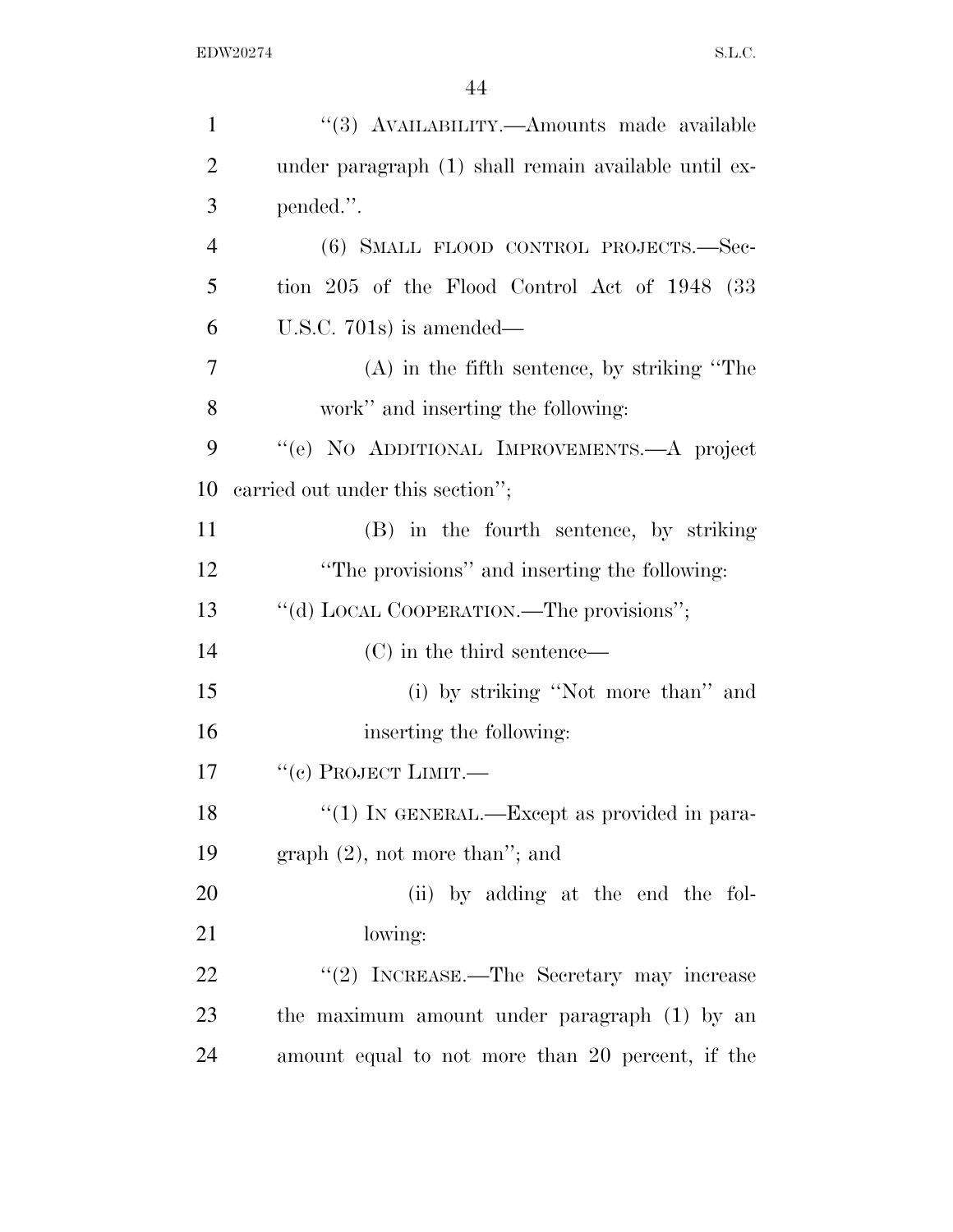| $\mathbf{1}$   | Secretary determines the increase to be appro- |
|----------------|------------------------------------------------|
| $\overline{2}$ | priate.";                                      |
| 3              | (D) in the second sentence, by striking        |
| $\overline{4}$ | "The amount" and inserting the following:      |
| 5              | "(b) FEDERAL PARTICIPATION.—The amount"; and   |
| 6              | $(E)$ in the first sentence—                   |
| $\overline{7}$ | (i) by striking " $$68,750,000"$ and in-       |
| 8              | serting "the amount described in para-         |
| 9              | graph $(2)$ ";                                 |
| 10             | (ii) by striking "That the Secretary"          |
| 11             | and inserting the following:                   |
| 12             | $``(a)$ AUTHORIZATION.—                        |
| 13             | "(1) IN GENERAL.—The Secretary"; and           |
| 14             | (iii) by adding at the end the fol-            |
| 15             | lowing:                                        |
| 16             | "(2) AMOUNTS DESCRIBED.—The amount re-         |
| 17             | ferred to in paragraph $(1)$ is —              |
| 18             | "(A) for fiscal year 2021, $$76,000,000;$      |
| 19             | "(B) for fiscal year 2022, $$76,500,000;$      |
| 20             | "(C) for fiscal year 2023, $$77,000,000;$      |
| 21             | "(D) for fiscal year 2024, $$77,500,000;$      |
| 22             | "(E) for fiscal year 2025, $$78,000,000;$      |
| 23             | "(F) for fiscal year 2026, $$78,500,000;$      |
| 24             | "(G) for fiscal year 2027, $$79,000,000;$      |
| 25             | "(H) for fiscal year 2028, $$79,500,000;$      |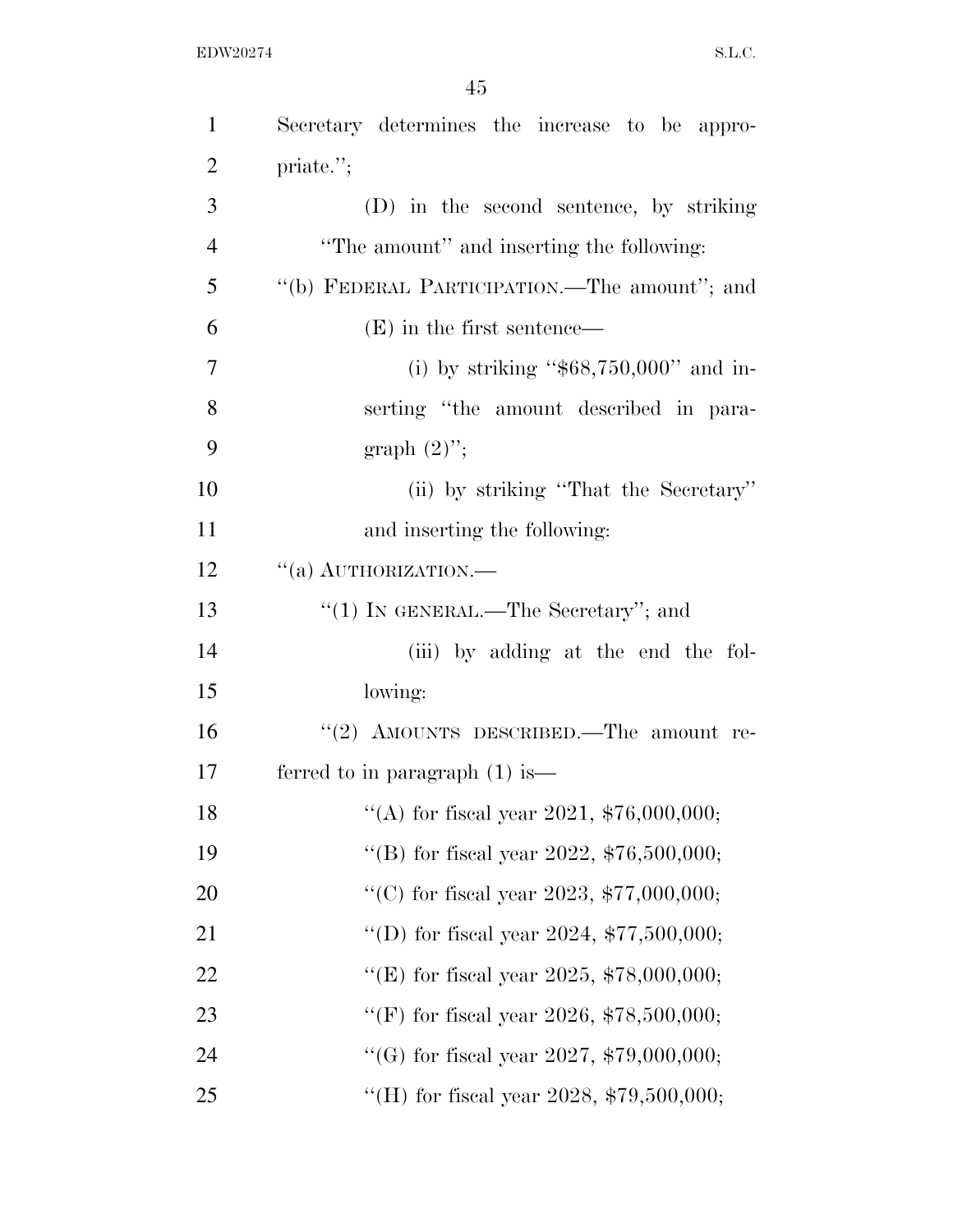| $\mathbf{1}$   | "(I) for fiscal year 2029, $$80,000,000$ ; and           |
|----------------|----------------------------------------------------------|
| $\overline{2}$ | "(J) for fiscal year $2030$ and each fiscal              |
| 3              | year thereafter, \$80,500,000.".                         |
| $\overline{4}$ | (7) AQUATIC ECOSYSTEM RESTORATION.—Sec-                  |
| 5              | tion 206 of the Water Resources Development Act          |
| 6              | of 1996 $(33 \text{ U.S.C. } 2330)$ is amended—          |
| 7              | $(A)$ in subsection $(d)$ —                              |
| 8              | (i) by striking "Not more than" and                      |
| 9              | inserting the following:                                 |
| 10             | "(1) IN GENERAL.—Except as provided in para-             |
| 11             | graph $(2)$ , not more than"; and                        |
| 12             | (ii) by adding at the end the fol-                       |
| 13             | lowing:                                                  |
| 14             | "(2) INCREASE.—The Secretary may increase                |
| 15             | the maximum amount under paragraph (1) by an             |
| 16             | amount equal to not more than 20 percent, if the         |
| 17             | Secretary determines the increase to be appro-           |
| 18             | priate."; and                                            |
| 19             | (B) by striking subsection (f) and inserting             |
| 20             | the following:                                           |
| 21             | "(f) AUTHORIZATION OF APPROPRIATIONS.—There              |
| 22             | are authorized to be appropriated to carry out this sec- |
| 23             | $tion$ —                                                 |
| 24             | "(1) for fiscal year 2021, $$69,000,000;$                |
| 25             | "(2) for fiscal year 2022, $$69,500,000;$                |
|                |                                                          |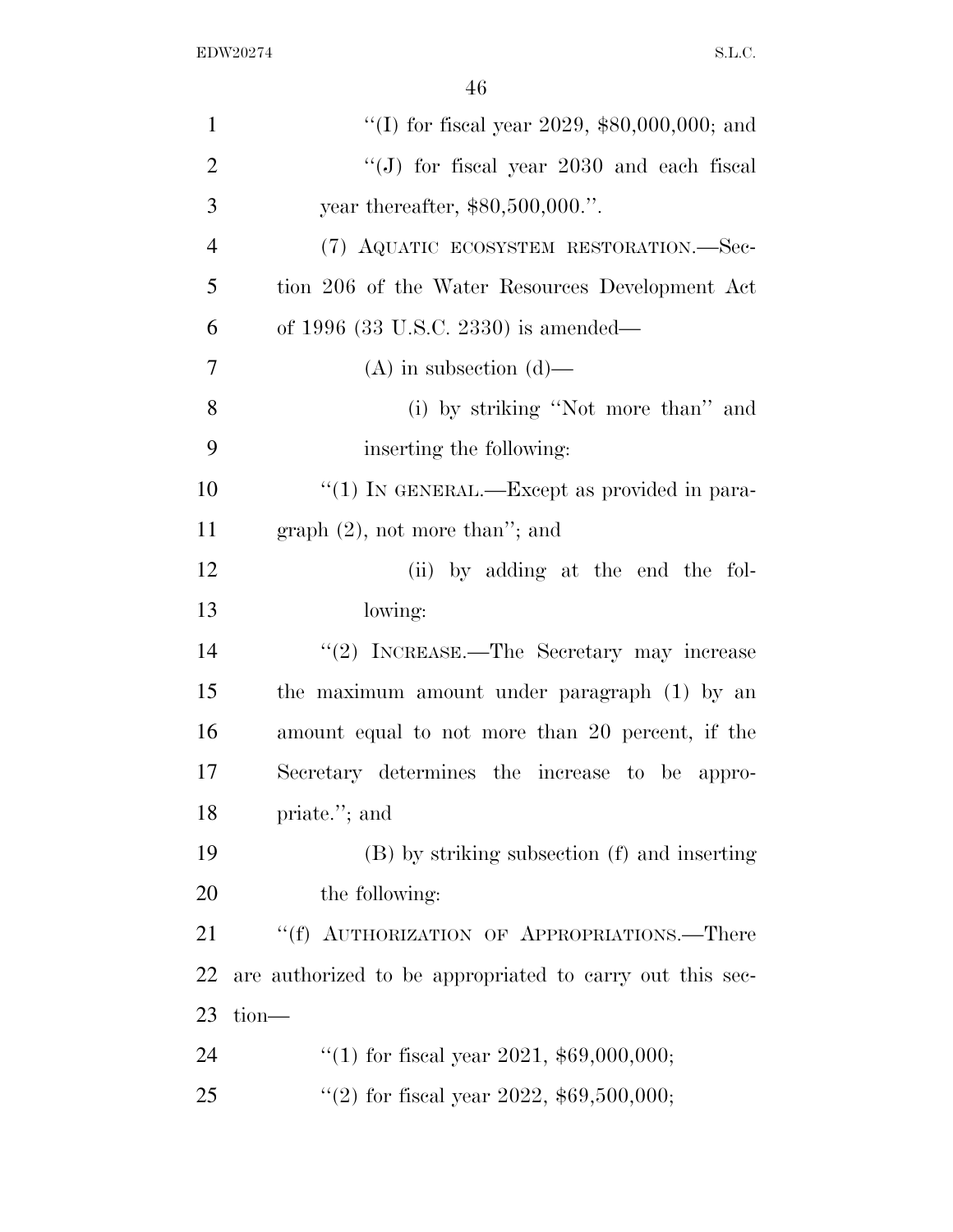| 1              | "(3) for fiscal year 2023, $$70,000,000;$        |
|----------------|--------------------------------------------------|
| $\overline{2}$ | "(4) for fiscal year 2024, $$70,500,000;$        |
| 3              | "(5) for fiscal year 2025, $$71,000,000;$        |
| $\overline{4}$ | "(6) for fiscal year 2026, $$71,500,000;$        |
| 5              | "(7) for fiscal year 2027, $$72,000,000;$        |
| 6              | "(8) for fiscal year 2028, $$72,500,000;$        |
| $\overline{7}$ | "(9) for fiscal year 2029, $$73,000,000$ ; and   |
| 8              | $(10)$ for fiscal year 2030 and each fiscal year |
| 9              | thereafter, $$73,500,000."$ .                    |
| 10             | (8) REMOVAL OF OBSTRUCTIONS; CLEARING            |
| 11             | CHANNELS.—Section 2 of the Act of August 28,     |
| 12             | 1937 (50 Stat. 877, chapter 877; 33 U.S.C. 701g) |
| 13             | is amended—                                      |
| 14             | (A) by striking "flood control:" and all         |
| 15             | that follows through "not more than" and in-     |
| 16             | serting the following: "flood control.           |
| 17             | "(b) PROJECT LIMIT.—                             |
| 18             | " $(1)$ In GENERAL.—Except as provided in para-  |
| 19             | graph $(2)$ , not more than";                    |
| 20             | (B) by adding at the end the following:          |
| 21             | "(2) INCREASE.—The Secretary may increase        |
| 22             | the maximum amount under paragraph (1) by an     |
| 23             | amount equal to not more than 20 percent, if the |
| 24             | Secretary determines the increase to be appro-   |
| 25             | priate.";                                        |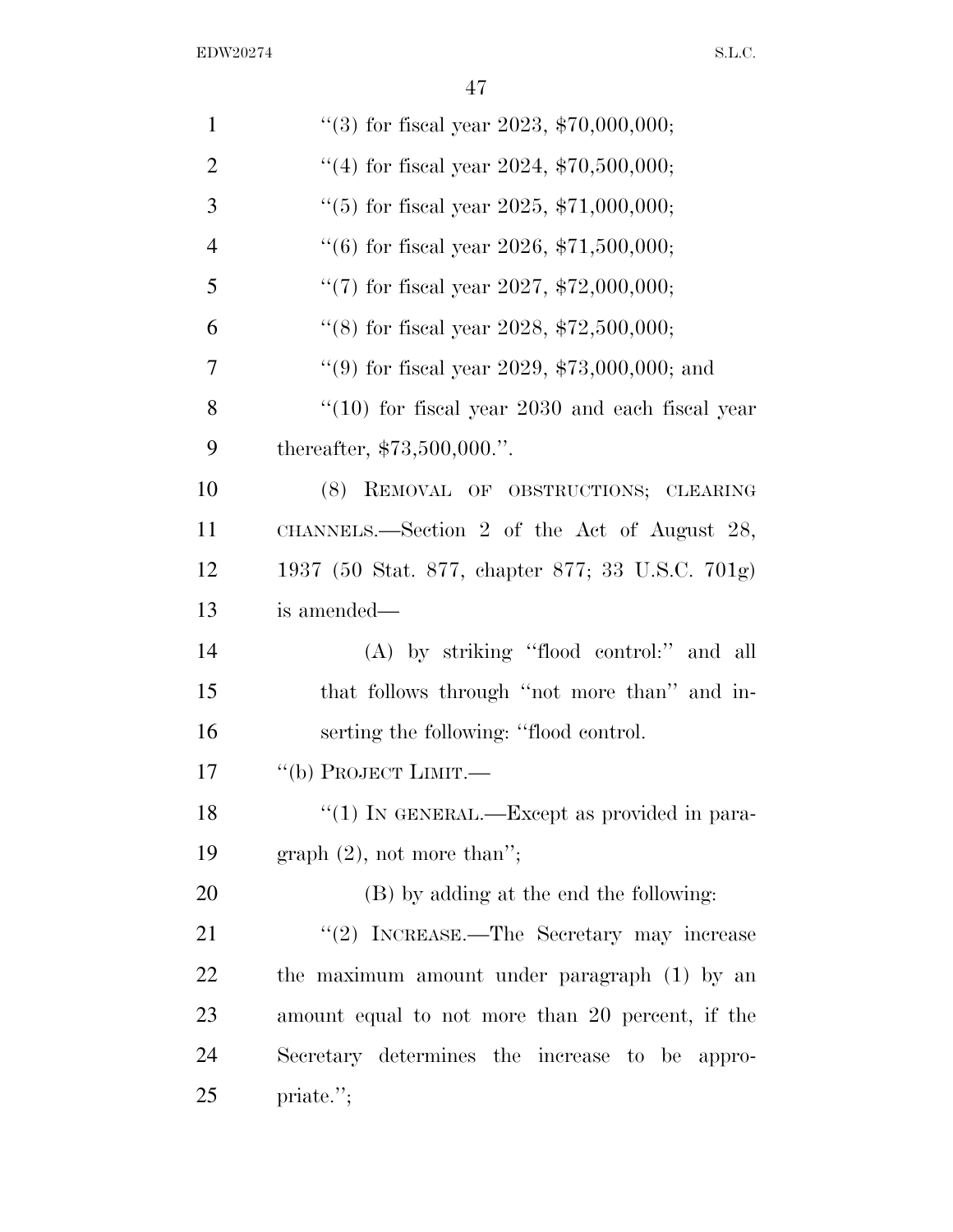| $\mathbf{1}$   | (C) by striking "The Secretary of the                 |
|----------------|-------------------------------------------------------|
| $\overline{2}$ | Army is authorized to allot not to exceed             |
| 3              | $$7,500,000"$ and inserting the following:            |
| $\overline{4}$ | $``(a)$ AUTHORIZATION.—                               |
| 5              | "(1) IN GENERAL.—The Secretary of the Army            |
| 6              | may allot not more than the amount described in       |
| 7              | paragraph $(2)$ "; and                                |
| 8              | (D) in subsection (a) (as so designated), by          |
| 9              | adding at the end the following:                      |
| 10             | "(2) AMOUNTS DESCRIBED.—The amount re-                |
| 11             | ferred to in paragraph $(1)$ is —                     |
| 12             | "(A) for fiscal year 2021, $$8,500,000;$              |
| 13             | "(B) for fiscal year 2022, $$9,000,000;$              |
| 14             | "(C) for fiscal year 2023, $$9,500,000;$              |
| 15             | "(D) for fiscal year 2024, $$10,000,000;$             |
| 16             | "(E) for fiscal year 2025, $$10,500,000;$             |
| 17             | "(F) for fiscal year 2026, $$11,000,000;$             |
| 18             | "(G) for fiscal year 2027, $$11,500,000;$             |
| 19             | "(H) for fiscal year 2028, $$12,000,000;$             |
| 20             | "(I) for fiscal year 2029, $$12,500,000$ ; and        |
| 21             | "(J) for fiscal year $2030$ and each fiscal           |
| 22             | year thereafter, \$13,000,000.".                      |
| 23             | (9)<br>PROJECT MODIFICATIONS FOR<br><b>IMPROVE-</b>   |
| 24             | OF ENVIRONMENT.-Section 1135<br>of the<br><b>MENT</b> |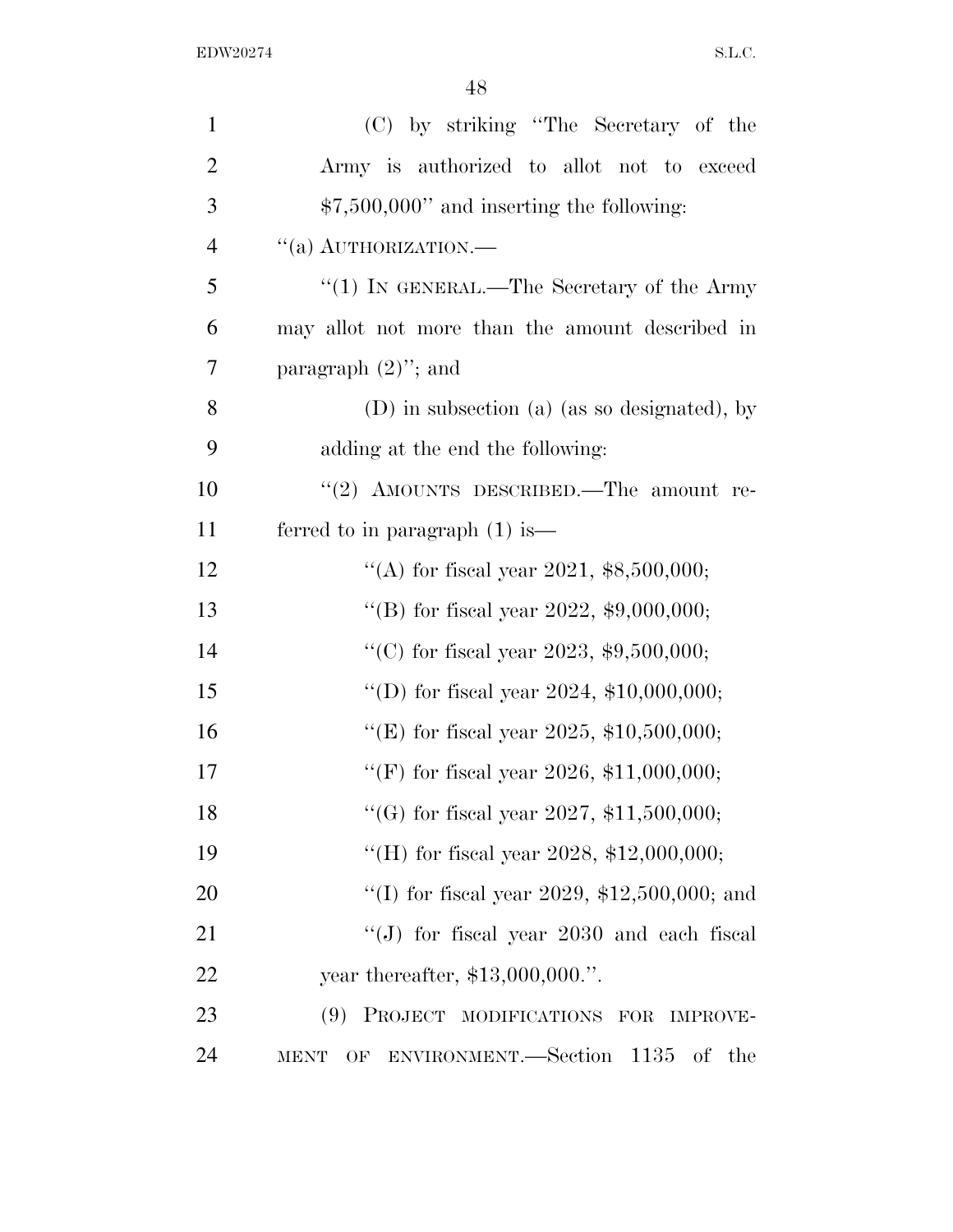| $\mathbf{1}$   | Water Resources Development Act of 1986 (33     |
|----------------|-------------------------------------------------|
| $\overline{2}$ | U.S.C. 2309a) is amended—                       |
| 3              | $(A)$ in subsection $(d)$ —                     |
| $\overline{4}$ | (i) in the third sentence—                      |
| 5              | (I) by striking "Not more than"                 |
| 6              | and inserting the following:                    |
| 7              | $``(3)$ PROJECT LIMIT.—                         |
| 8              | "(A) IN GENERAL.—Except as provided in          |
| 9              | subparagraph $(B)$ , not more than"; and        |
| 10             | (II) by adding at the end the fol-              |
| 11             | lowing:                                         |
| 12             | "(B) INCREASE.—The Secretary may in-            |
| 13             | crease the maximum amount under subpara-        |
| 14             | $graph(A)$ by an amount equal to not more than  |
| 15             | 20 percent, if the Secretary determines the in- |
| 16             | crease to be appropriate.";                     |
| 17             | (ii) in the second sentence, by striking        |
| 18             | "The non-Federal share" and inserting the       |
| 19             | following:                                      |
| 20             | "(2) IN-KIND CONTRIBUTIONS.—The non-Fed-        |
| 21             | eral share"; and                                |
| 22             | (iii) in the first sentence, by striking        |
| 23             | "The non-Federal share" and inserting the       |
| 24             | following:                                      |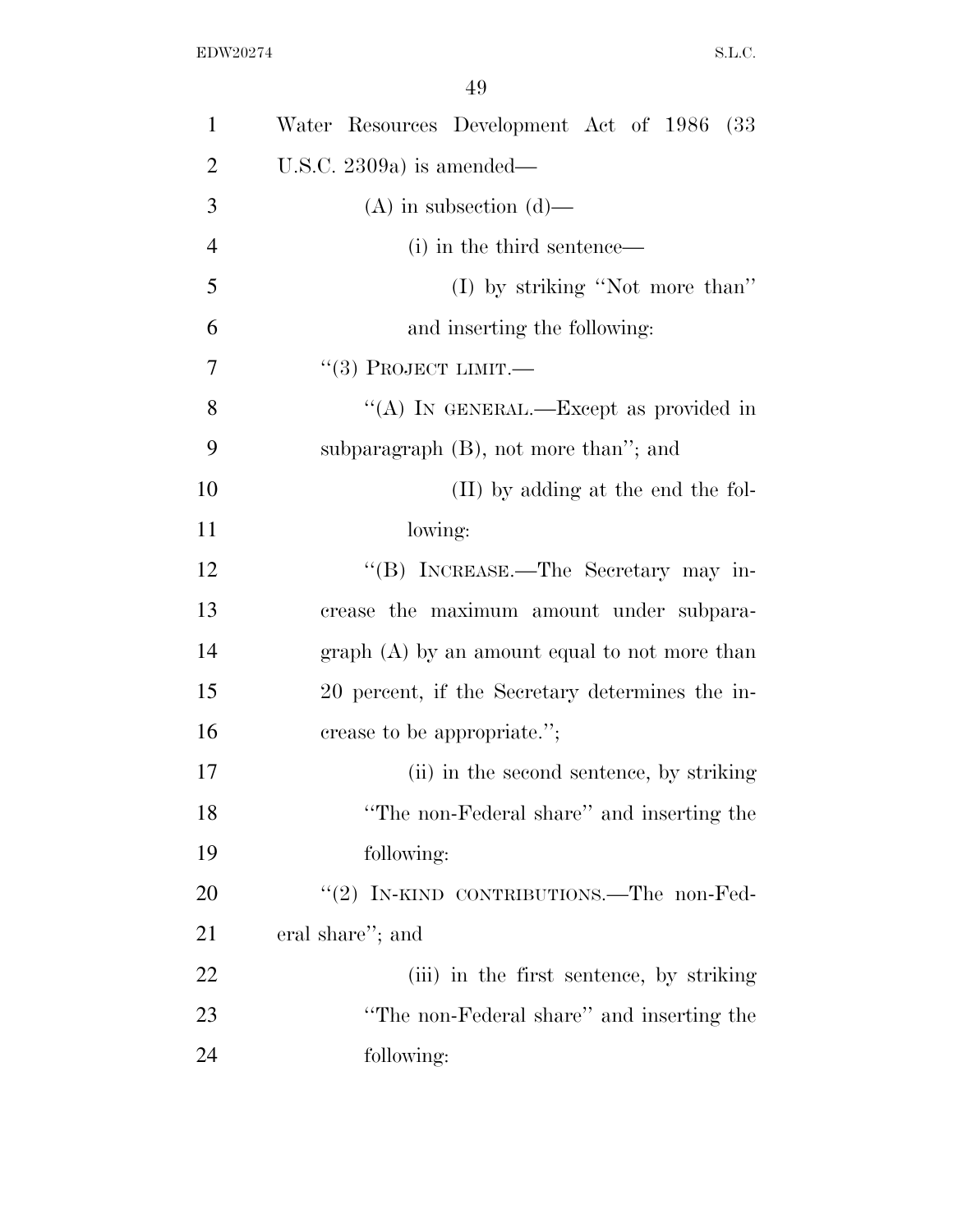| $\mathbf{1}$   | "(1) IN GENERAL.—The non-Federal share";                    |
|----------------|-------------------------------------------------------------|
| $\overline{2}$ | and                                                         |
| 3              | (B) by striking subsection (h) and insert-                  |
| $\overline{4}$ | ing the following:                                          |
| 5              | "(h) AUTHORIZATION OF APPROPRIATIONS.—There                 |
| 6              | are authorized to be appropriated to carry out this sec-    |
| 7              | tion-                                                       |
| 8              | "(1) for fiscal year 2021, $$55,000,000;$                   |
| 9              | "(2) for fiscal year 2022, $$55,500,000;$                   |
| 10             | "(3) for fiscal year 2023, $$56,000,000;$                   |
| 11             | "(4) for fiscal year 2024, $$56,500,000;$                   |
| 12             | $(5)$ for fiscal year 2025, \$57,000,000;                   |
| 13             | $(6)$ for fiscal year 2026, \$57,500,000;                   |
| 14             | "(7) for fiscal year 2027, $$58,000,000;$                   |
| 15             | "(8) for fiscal year 2028, $$58,500,000;$                   |
| 16             | "(9) for fiscal year 2029, $$59,000,000$ ; and              |
| 17             | $(10)$ for fiscal year 2030 and each fiscal year            |
| 18             | thereafter, $$59,500,000."$ .                               |
| 19             | SEC. 1018. SHORE DAMAGE PREVENTION OR MITIGATION.           |
| 20             | Section 111 of the River and Harbor Act of 1968             |
| 21             | $(33 \t{U.S.C. } 426i)$ is amended by adding at the end the |
| 22             | following:                                                  |
| 23             | "(f) USE OF UNITED STATES FISH AND WILDLIFE                 |
| 24             | SERVICE FUNDS.—The Director of the United States Fish       |
| 25             | and Wildlife Service shall allow a non-Federal interest to  |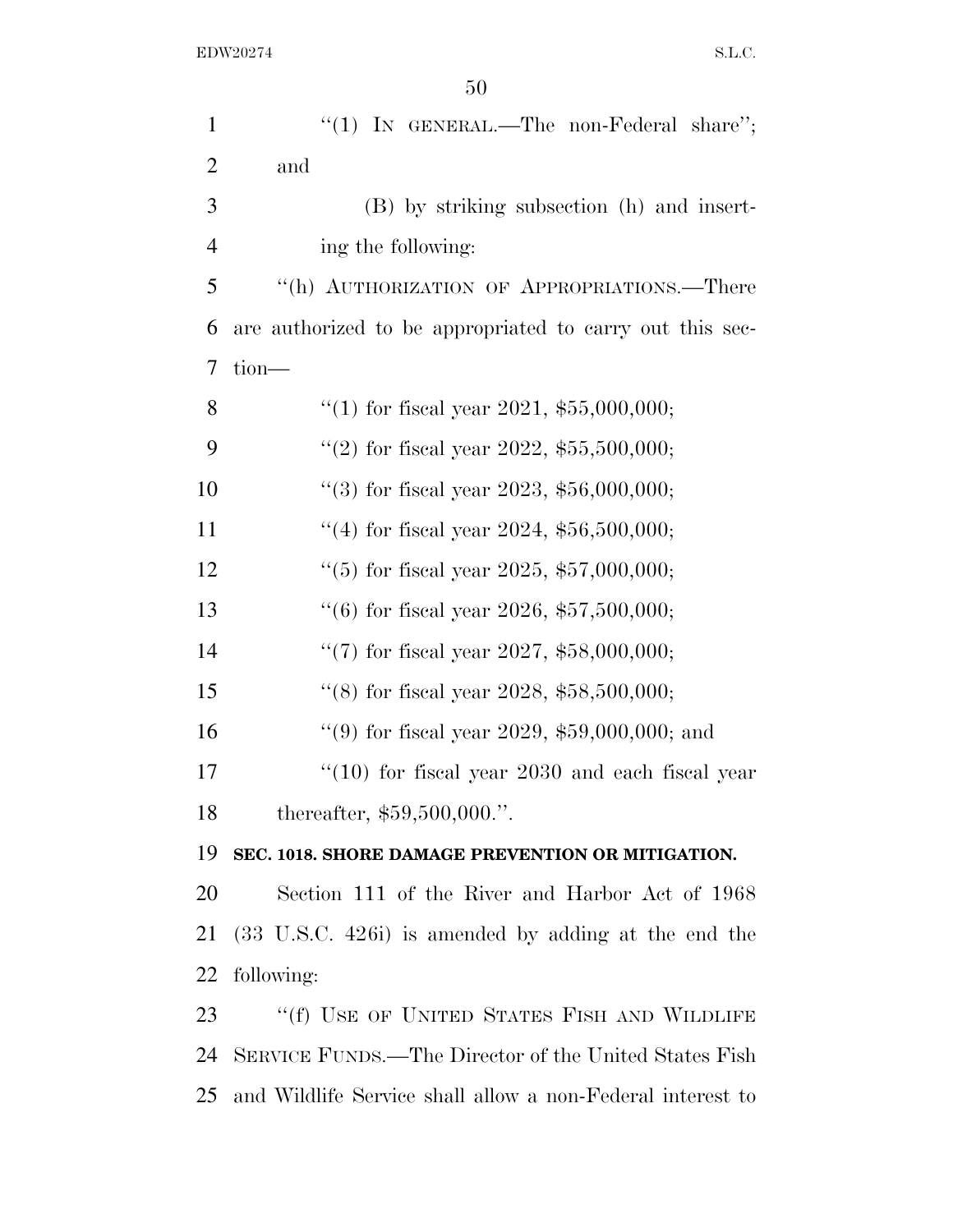use funds from the Service to satisfy all or a portion of the non-Federal share of the costs of a project under this section.''.

#### **SEC. 1019. SEDIMENT MANAGEMENT PLAN.**

(a) IN GENERAL.—

 (1) INITIAL PLAN.—Not later than 1 year after the date of enactment of this Act, the District Com- mander of each district of the Corps of Engineers that carries out any dredging activity for navigation or other water resources development project pur- poses shall develop, at full Federal expense, and sub- mit to the Secretary a 5-year sediment management plan.

 (2) SCOPE.—Each plan developed under this section shall include—

 (A) a sediment budget for each watershed or littoral system within the district;

 (B) a description of the scheduled dredging and other sediment removal activities;

 (C) an estimate of the amount of sediment anticipated to be dredged or removed as a re- sult of each activity described under subpara-graph (B); and

(D) an evaluation of—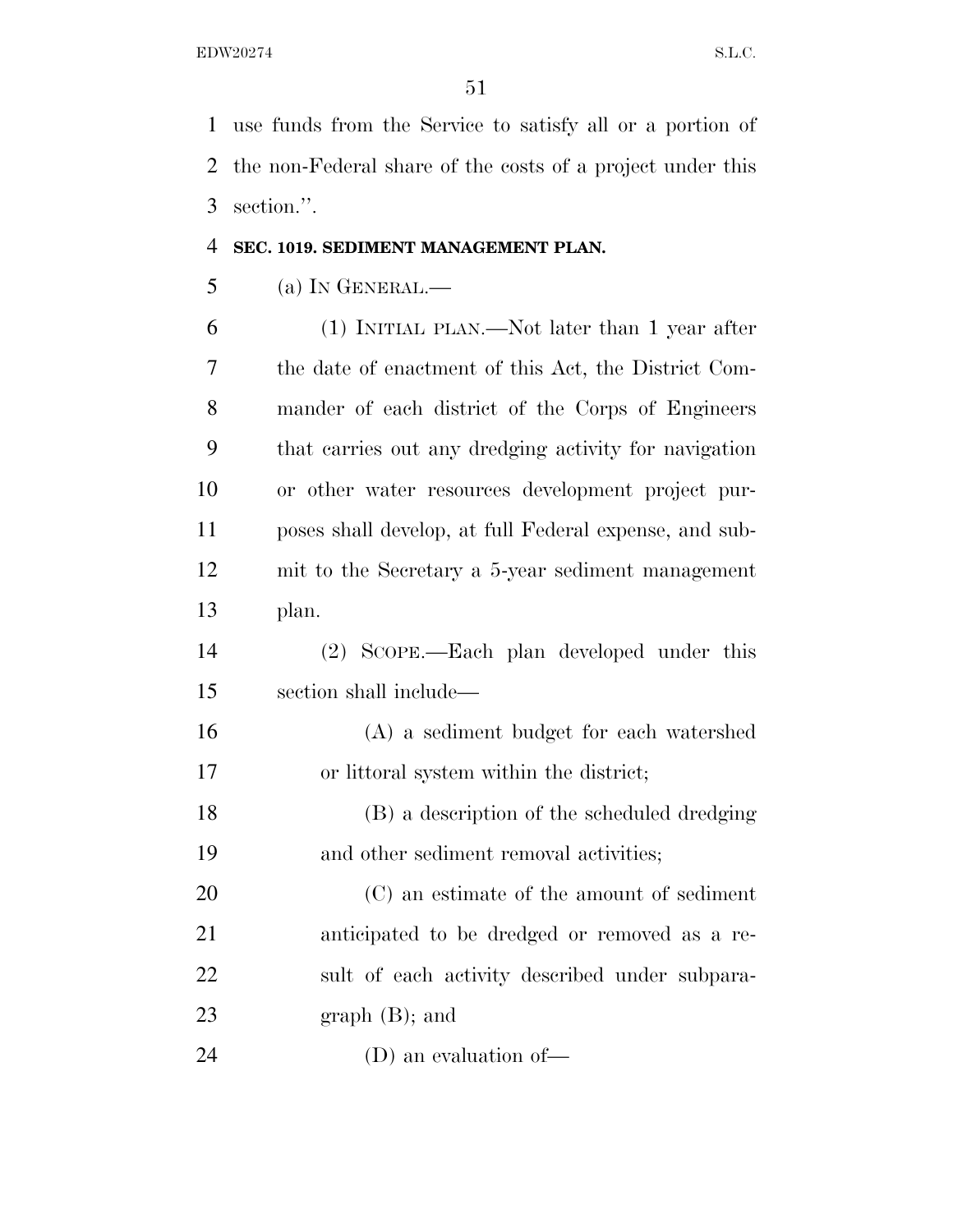| $\mathbf{1}$   | (i) the suitability of the sediment an-                      |
|----------------|--------------------------------------------------------------|
| $\overline{2}$ | ticipated to be dredged or removed as a re-                  |
| 3              | sult of each activity described under sub-                   |
| $\overline{4}$ | paragraph (B) for a full range of beneficial                 |
| 5              | uses; and                                                    |
| 6              | (ii) the economic and environmental                          |
| 7              | benefits and impacts, and feasibility, of                    |
| 8              | using the material for such beneficial uses.                 |
| 9              | (3) REVISION.—On an annual basis, the Dis-                   |
| 10             | trict Commander of each district of the Corps of En-         |
| 11             | gineers shall—                                               |
| 12             | (A) revise the plan developed under para-                    |
| 13             | $graph(1);$ and                                              |
| 14             | (B) submit the revised plan to the Sec-                      |
| 15             | retary.                                                      |
| 16             | (b) PUBLIC COMMENT.—In developing or revising a              |
| 17             | plan under subsection (a), a District Commander shall        |
|                | 18 provide notice and an opportunity for public comment.     |
| 19             | (c) PUBLICATION.—A District Commander that de-               |
| 20             | velops or revises a plan under subsection (a) shall make     |
| 21             | the plan or revision to the plan, as applicable, publicly    |
| 22             | available.                                                   |
| 23             | (d) TRANSMISSION TO CONGRESS.—As soon as prac-               |
| 24             | ticable after receiving a plan or a revision to a plan under |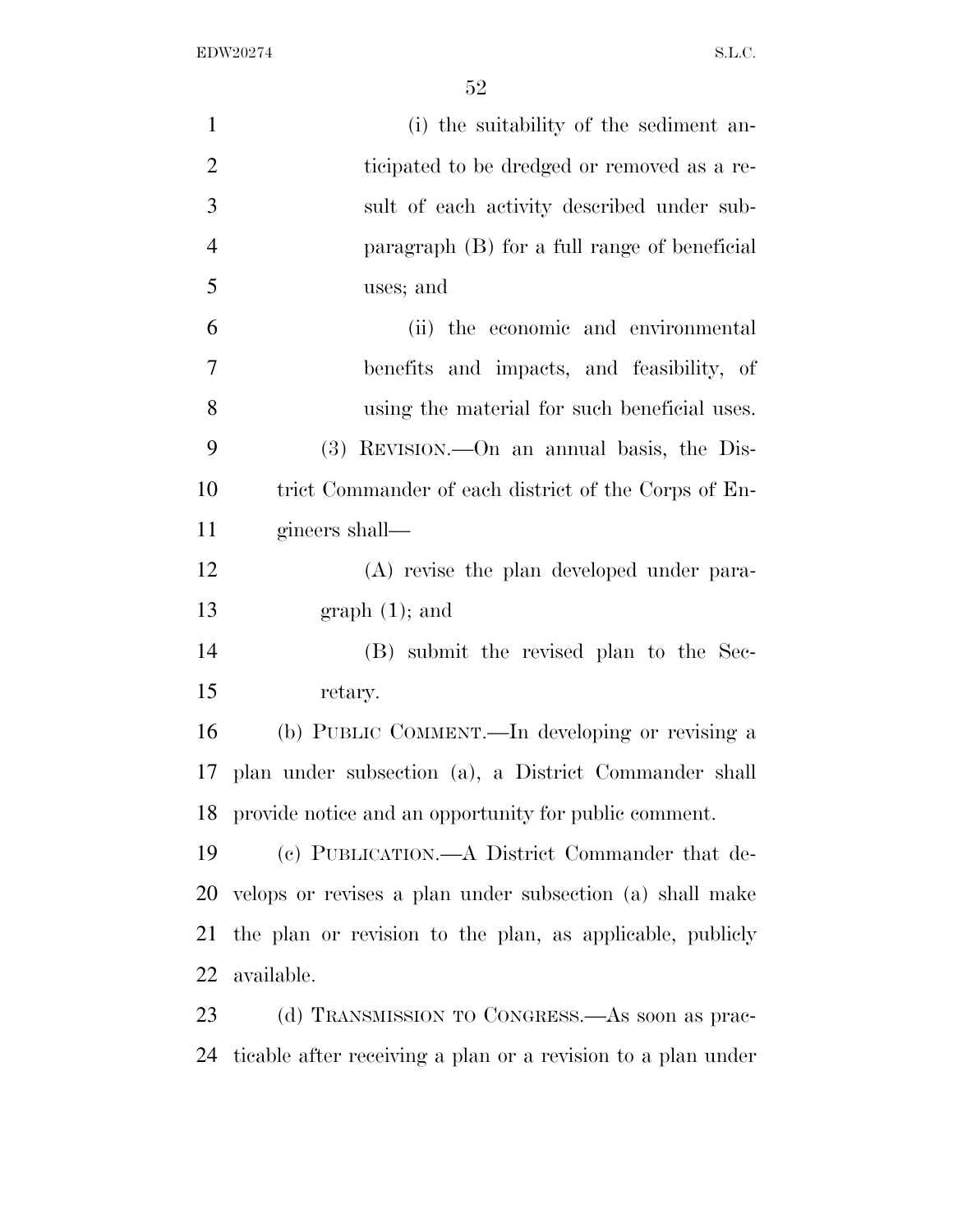subsection (a), the Secretary shall transmit the plan or revision to the plan, as applicable, to Congress. (e) REGIONAL SEDIMENT MANAGEMENT PLANS.—A plan developed under this section— (1) shall be in addition to regional sediment management plans prepared under section 204(a) of the Water Resources Development Act of 1992 (33 U.S.C. 2326(a)); and 9 (2) shall not be subject to section  $204(g)$  of the Water Resources Development Act of 1992 (33 U.S.C. 2326(g)). **SEC. 1020. CRITERIA FOR FUNDING ENVIRONMENTAL IN- FRASTRUCTURE PROJECTS.**  (a) CERTAIN ENVIRONMENTAL PROJECTS.— (1) IN GENERAL.—Except as provided in para- graph (3), the Secretary shall develop written cri- teria for the ranking of environmental infrastructure projects of the Secretary for the purpose of prioritizing funding, including, at a minimum— (A) the extent of the local economic impact 21 of the project; (B) whether the project is in a rural com-munity;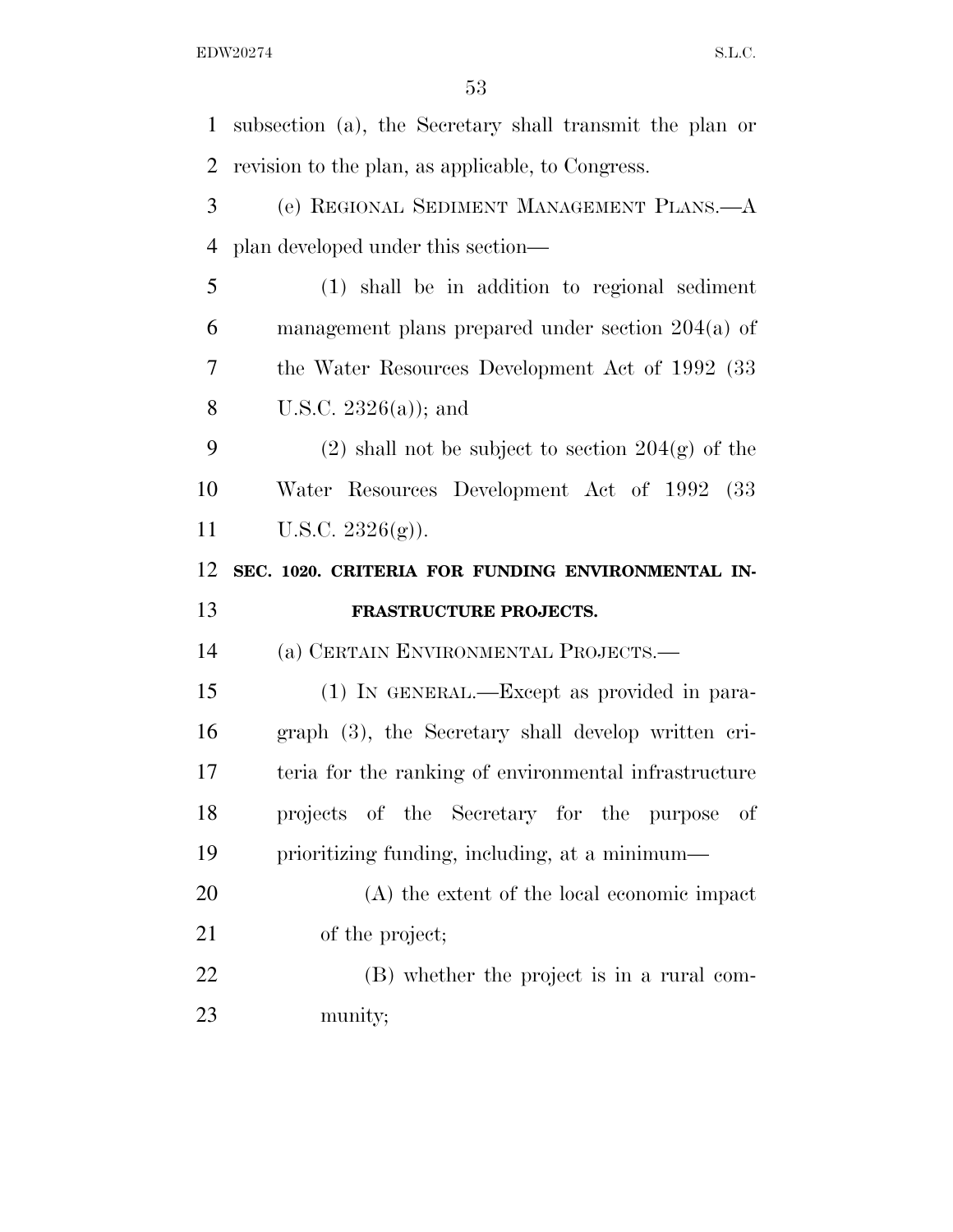| $\mathbf{1}$   | (C) whether the project is in or would ben-                              |
|----------------|--------------------------------------------------------------------------|
| $\overline{2}$ | efit counties or communities with high poverty                           |
| 3              | rates; and                                                               |
| $\overline{4}$ | (D) whether the project is in a financially                              |
| 5              | distressed area.                                                         |
| 6              | (2) INCLUSION IN GUIDANCE.—The Secretary                                 |
| 7              | shall include the criteria developed under paragraph                     |
| 8              | (1) in the annual Civil Works Direct Program Devel-                      |
| 9              | opment Policy Guidance of the Secretary.                                 |
| 10             | (3) APPLICABILITY.—This subsection shall not                             |
| 11             | apply to any environmental infrastructure project                        |
| 12             | authorized under section 219 of the Water Re-                            |
| 13             | sources Development Act of 1992 (106 Stat. 4835).                        |
| 14             | ENVIRONMENTAL INFRASTRUCTURE.-Section<br>(b)                             |
| 15             | 219 of the Water Resources Development Act of 1992                       |
| 16             | $(106 \text{ Stat. } 4835; 113 \text{ Stat. } 335)$ is amended by adding |
| 17             | at the end the following:                                                |
| 18             | "(g) CRITERIA FOR RANKING PROJECTS.-                                     |
| 19             | "(1) IN GENERAL.—The Secretary shall develop                             |
| 20             | written criteria for ranking projects authorized                         |
| 21             | under this section for funding.                                          |
| 22             | REQUIREMENTS.—The written criteria<br>(2)                                |
| 23             | under paragraph (1) shall include—                                       |
| 24             | "(A) the benefits of the project to the local                            |
| 25             | economy;                                                                 |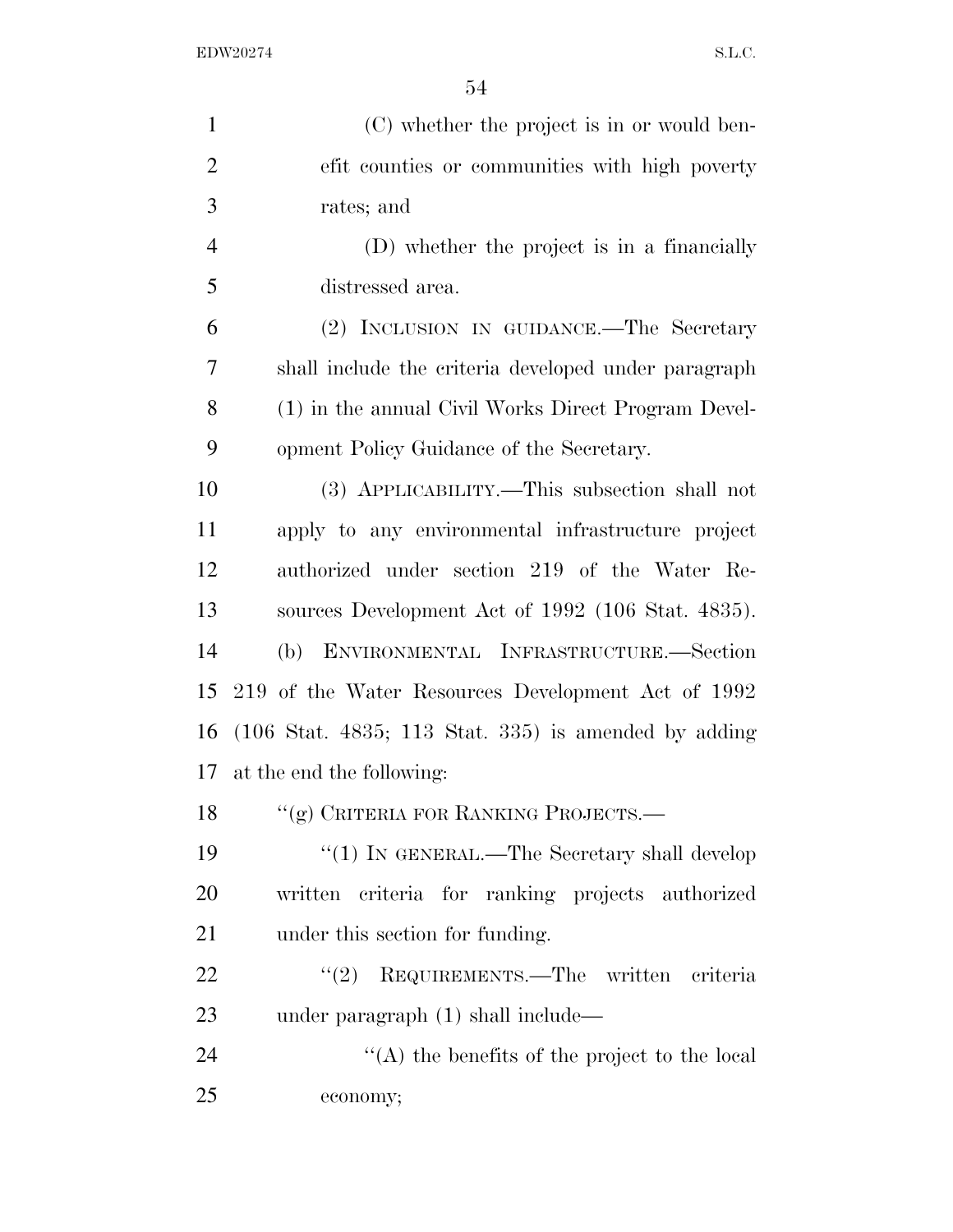| $\mathbf{1}$   | $\lq\lq (B)$ the extent to which the project will     |
|----------------|-------------------------------------------------------|
| $\overline{2}$ | enhance local development;                            |
| 3              | "(C) the number of jobs that will be di-              |
| $\overline{4}$ | rectly created by the project; and                    |
| 5              | $\lq\lq$ (D) any other criteria that the Secretary    |
| 6              | considers to be appropriate.".                        |
| 7              | SEC. 1021. AGING INFRASTRUCTURE.                      |
| 8              | (a) DEFINITIONS.—In this section:                     |
| 9              | (1) AGING INFRASTRUCTURE.—The<br>term                 |
| 10             | "aging infrastructure" means a project of the Corps   |
| 11             | of Engineers or any other water resources, water      |
| 12             | storage, or irrigation project of another Federal     |
| 13             | agency that is greater than 75 years old.             |
| 14             | (2) ENHANCED INSPECTION.—The term "en-                |
| 15             | hanced inspection" means an inspection that uses      |
| 16             | current or innovative technology, including Light     |
| 17             | Detection and Ranging (commonly known as              |
| 18             | "LiDAR"), ground penetrating radar, subsurface        |
| 19             | imaging, or subsurface geophysical techniques, to de- |
| 20             | tect whether the features of the aging infrastructure |
| 21             | are structurally sound and can operate as intended,   |
| 22             | or are at risk of failure.                            |
| 23             | (b) CONTRACTS FOR ENHANCED INSPECTION.—               |
| 24             | (1) IN GENERAL.—The Secretary is authorized           |
| 25             | to enter into a contract with another Federal agency  |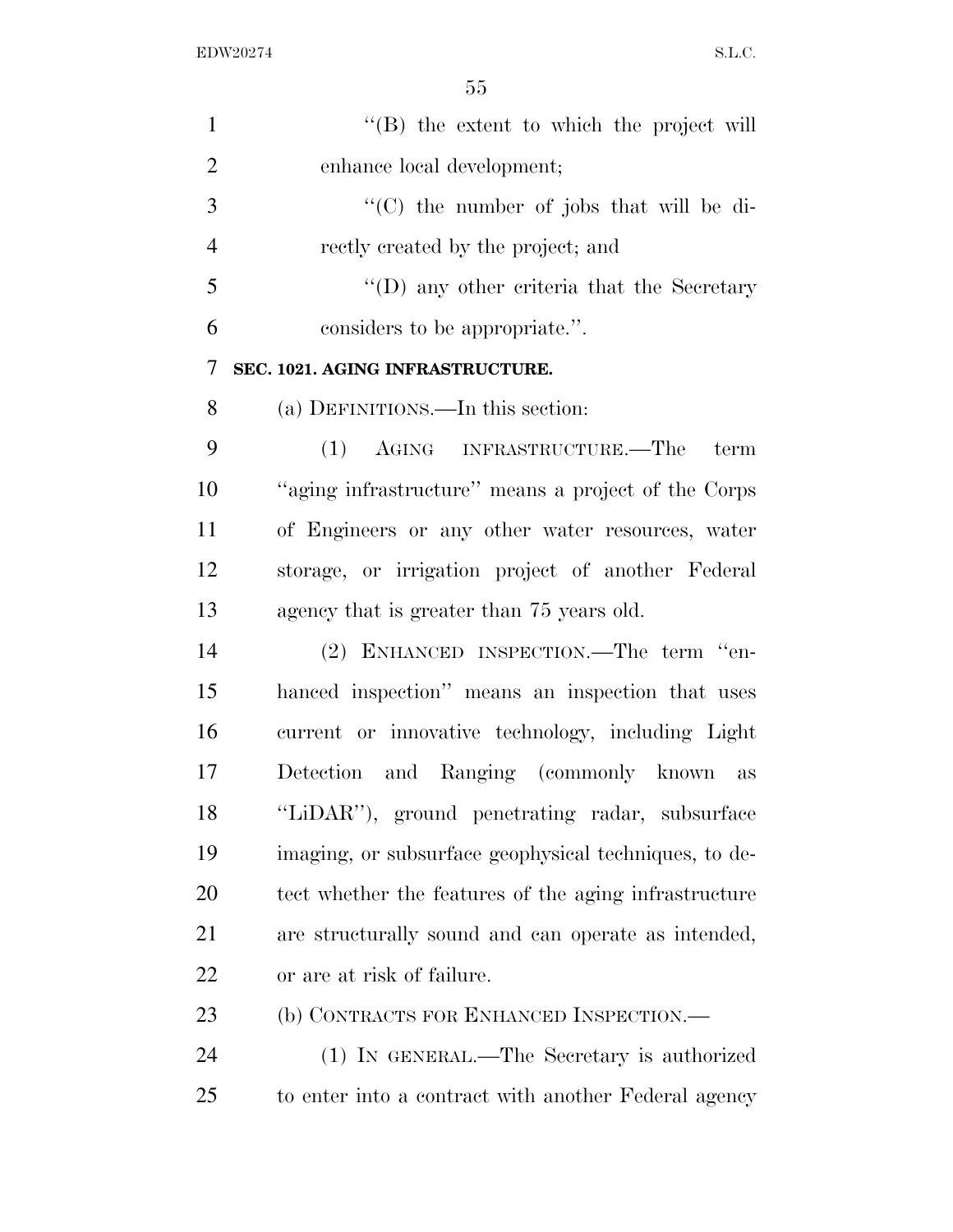| $\mathbf{1}$   | or a non-Federal entity that owns, or operates and          |
|----------------|-------------------------------------------------------------|
| $\overline{2}$ | maintains, a water resources, water storage, or irri-       |
| $\mathfrak{Z}$ | gation project for carrying out enhanced inspections        |
| $\overline{4}$ | of aging infrastructure.                                    |
| 5              | (2) CERTAIN CIRCUMSTANCES.—Subject to the                   |
| 6              | availability of appropriations, the Secretary shall         |
| 7              | enter into a contract described in paragraph (1),           |
| 8              | $if$ —                                                      |
| 9              | (A) another Federal agency or a non-Fed-                    |
| 10             | eral entity requests that the Secretary carry out           |
| 11             | the inspections; and                                        |
| 12             | (B) the inspection is at the full expense of                |
| 13             | the other Federal agency or non-Federal entity              |
| 14             | requesting the inspections.                                 |
| 15             | (c) LIMITATION.—The Secretary shall not require a           |
| 16             | non-Federal entity associated with a project under the ju-  |
| 17             | risdiction of another Federal agency to carry out correc-   |
| 18             | tive or remedial actions in response to an inspection under |
| 19             | this section.                                               |
| 20             | (d) AUTHORIZATION OF APPROPRIATIONS.—There is               |
| 21             | authorized to be appropriated to carry out this section     |
| 22             | $$20,000,000$ , to remain available until expended.         |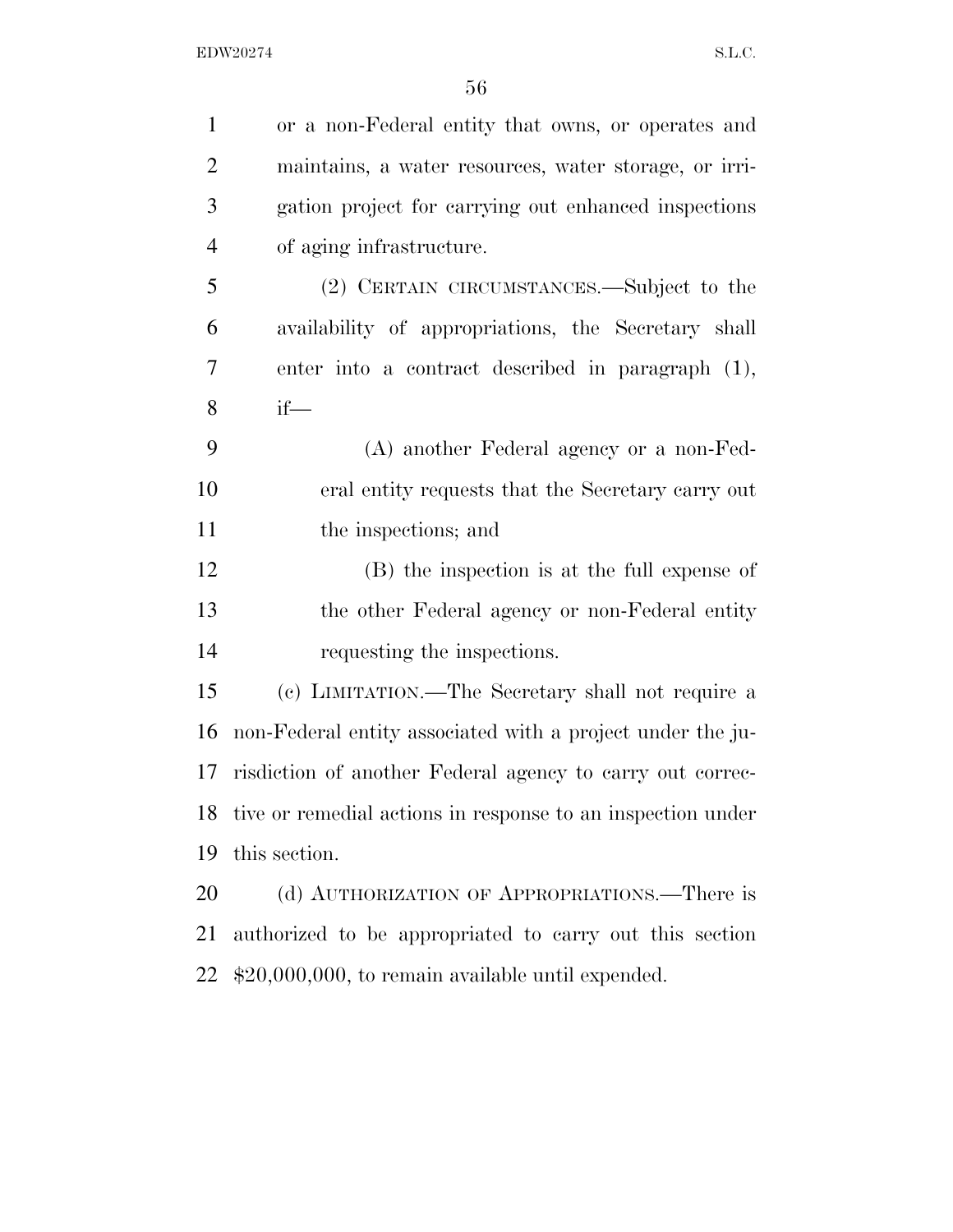## **SEC. 1022. EXPEDITING REPAIRS AND RECOVERY FROM FLOODING.**

 (a) IN GENERAL.—During the 5-year period begin- ning on the date of enactment of this Act, the Secretary shall prioritize and expedite the processing of applications for permits under section 10 of the Act of March 3, 1899 (commonly known as the ''Rivers and Harbors Act of 1899'') (30 Stat. 1151, chapter 425; 33 U.S.C. 403), and section 404 of the Federal Water Pollution Control Act (33 U.S.C. 1344), and permissions under section 14 of the Act of March 3, 1899 (commonly known as the ''Riv- ers and Harbors Act of 1899'') (30 Stat. 1152, chapter 425; 33 U.S.C. 408), to complete repairs, reconstruction (including improvements), and upgrades to flood control infrastructure damaged by flooding events during calendar years 2017 through 2020, including flooding events caused by ice jams.

 (b) PUBLIC INTEREST.—An activity described in sub- section (a) shall be considered to be in the public interest, unless the activity would induce flooding in another loca-tion.

 (c) SAVINGS PROVISION.—Nothing in this section af- fects, preempts, or interferes with any obligation to com- ply with the provisions of any Federal environmental law, including—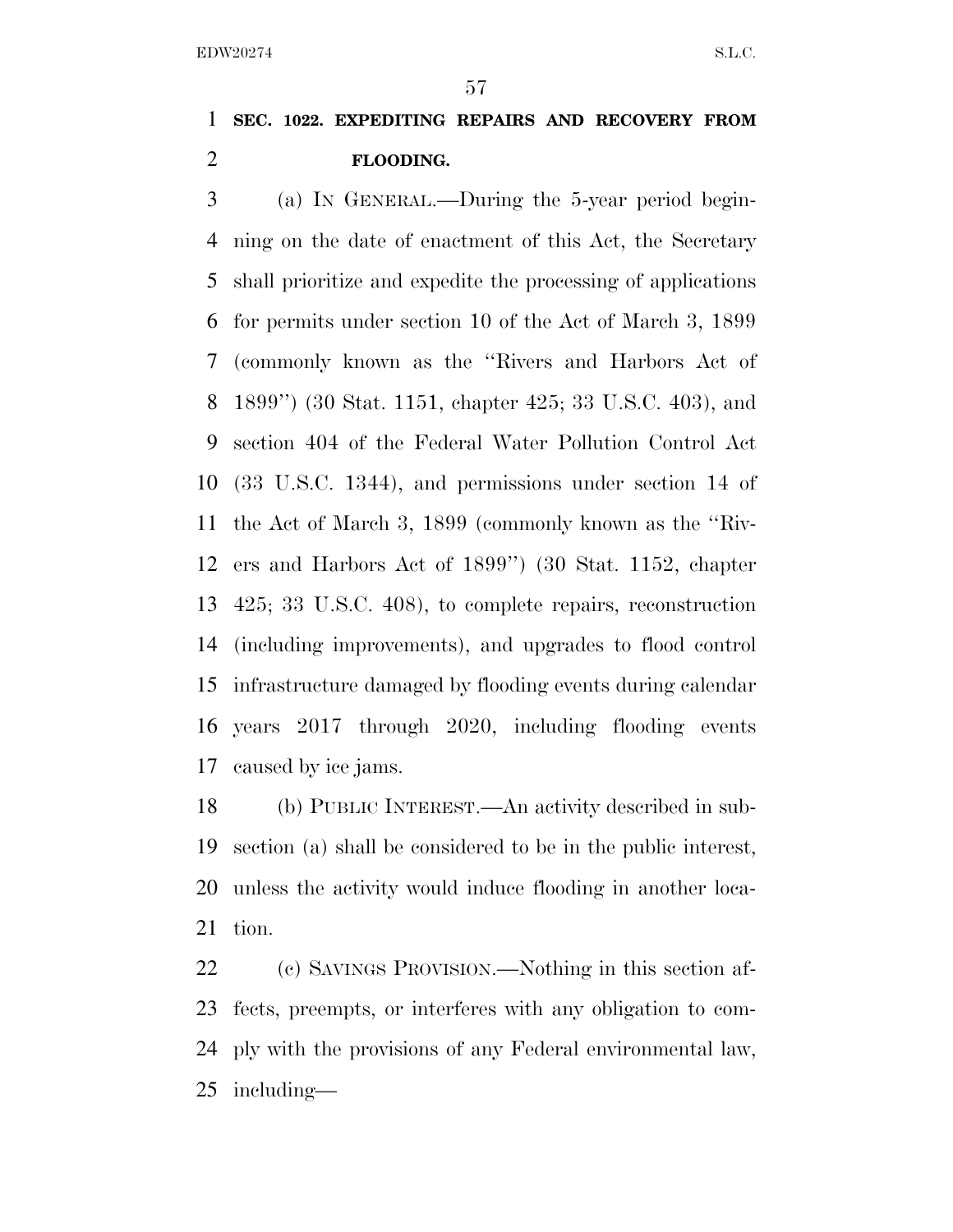| $\mathbf{1}$   | (1) the National Environmental Policy Act of                |
|----------------|-------------------------------------------------------------|
| $\overline{2}$ | 1969 (42 U.S.C. 4321 et seq.);                              |
| 3              | (2) the Federal Water Pollution Control Act                 |
| $\overline{4}$ | $(33 \text{ U.S.C. } 1251 \text{ et seq.});$ and            |
| 5              | $(3)$ the Endangered Species Act of 1973 (16)               |
| 6              | U.S.C. 1531 et seq.).                                       |
| 7              | SEC. 1023. UPPER SNAKE RIVER LEVEES.                        |
| 8              | (a) IN GENERAL.—The Secretary shall prioritize and          |
| 9              | expedite, in coordination with State and local authorities, |
| 10             | the completion of maintenance and repair activities to      |
| 11             | levee systems that are—                                     |
| 12             | (1) operated and maintained by the Secretary;               |
| 13             | and                                                         |
| 14             | $(2)$ in the Upper Snake River Basin.                       |
| 15             | (b) SAVINGS PROVISION.—Nothing in this section              |
| 16             | modifies or waives the responsibility of the Secretary to   |
| 17             | comply with any applicable Federal law in carrying out      |
| 18             | this section.                                               |
| 19             | SEC. 1024. UNIFORMITY OF NOTIFICATION SYSTEMS.              |
| 20             | (a) INVENTORY.—Not later than 180 days after the            |
| 21             | date of enactment of this Act, the Secretary shall complete |
| 22             | an inventory of all communication and notification sys-     |
| 23             | tems used by the Corps of Engineers with respect to         |
| 24             | projects, initiatives, and facilities of the Corps of Engi- |
| 25             | neers.                                                      |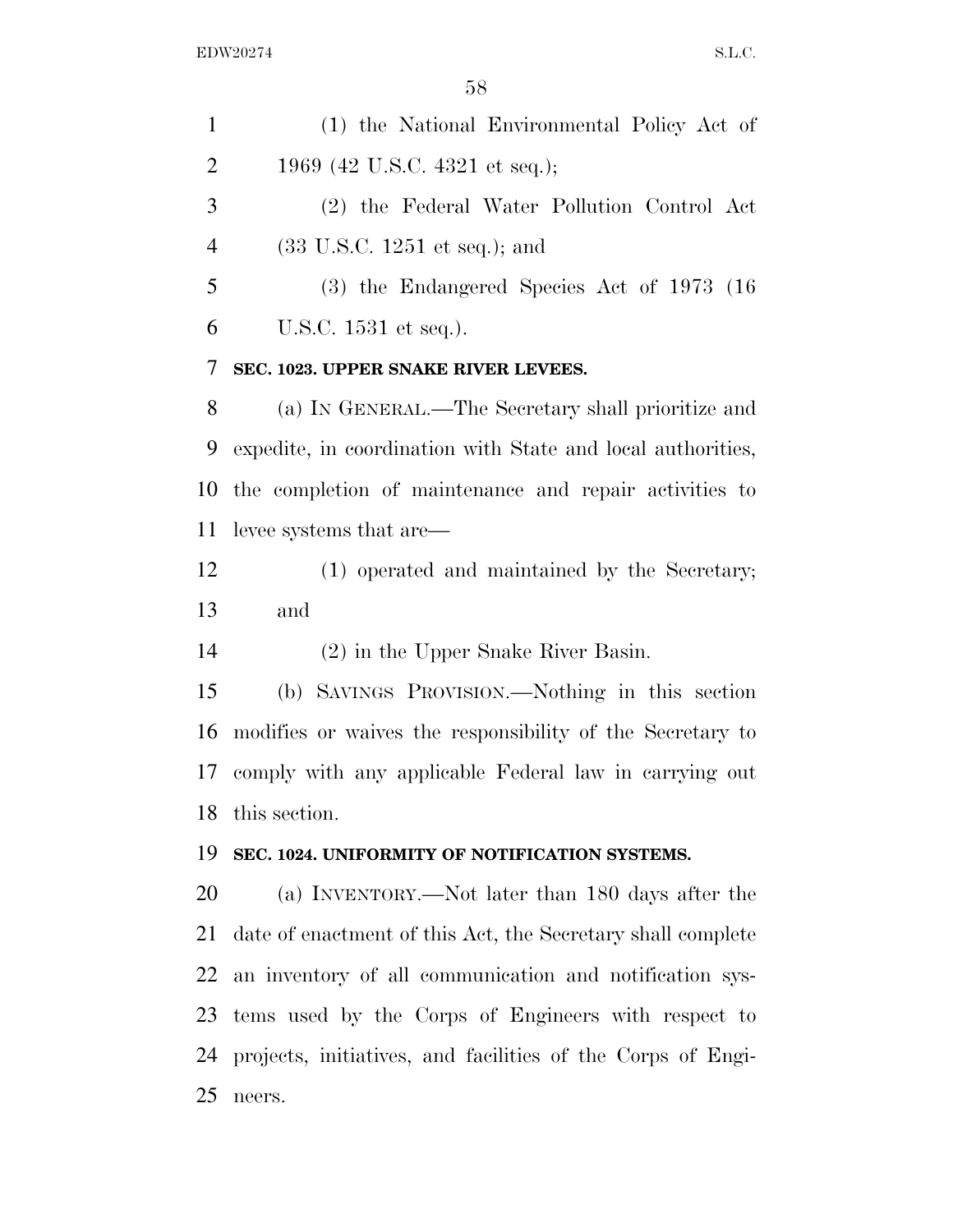| $\mathbf{1}$   | (b) UNIFORM PLAN.—                                      |
|----------------|---------------------------------------------------------|
| $\overline{2}$ | $(1)$ In GENERAL.—Not later than 1 year after           |
| 3              | the date of enactment of this Act, the Secretary        |
| $\overline{4}$ | shall develop a plan for the uniformity of commu-       |
| 5              | nication and notification systems for projects, initia- |
| 6              | tives, and facilities of the Corps of Engineers.        |
| $\overline{7}$ | (2) INCLUSIONS.—The plan under paragraph                |
| 8              | $(1)$ shall—                                            |
| 9              | (A) provide access to information in all                |
| 10             | forms practicable, including email, text mes-           |
| 11             | sages, news programs and websites, radio, and           |
| 12             | other forms of notification;                            |
| 13             | (B) establish a notification system for any             |
| 14             | projects, initiatives, or facilities of the Corps of    |
| 15             | Engineers that do not have a notification sys-          |
| 16             | tem;                                                    |
| 17             | (C) streamline existing communication and               |
| 18             | notification systems to improve the strength            |
| 19             | and uniformity of those systems; and                    |
| 20             | (D) emphasize the necessity of timeliness               |
| 21             | in notification systems and ensure that the             |
| 22             | methods of notification can transmit informa-           |
| 23             | tion in a timely manner.                                |
| 24             | (3) IMPLEMENTATION.—                                    |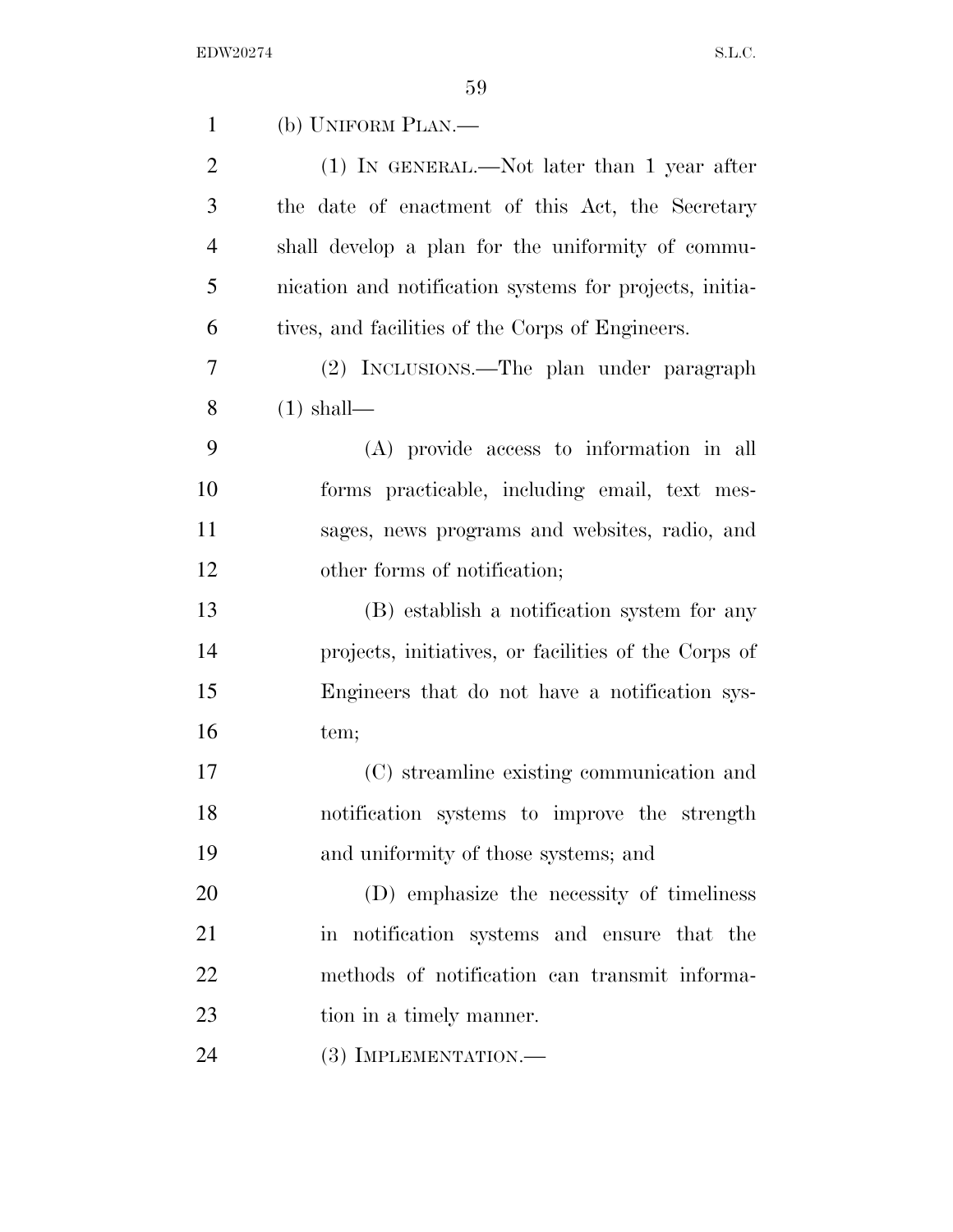| $\mathbf{1}$   | (A) IN GENERAL.—Except as provided in                     |
|----------------|-----------------------------------------------------------|
| $\overline{2}$ | subparagraph $(B)$ , not later than 2 years after         |
| 3              | the date of enactment of this Act, the Secretary          |
| $\overline{4}$ | shall complete the implementation of the plan             |
| 5              | under paragraph $(1)$ .                                   |
| 6              | (B) EMERGENCY MANAGEMENT NOTIFICA-                        |
| $\overline{7}$ | TION.—Not later than 18 months after the date             |
| 8              | of enactment of this Act, the Secretary shall             |
| 9              | implement the provisions of the plan relating to          |
| 10             | emergency management notifications.                       |
| 11             | (4) SAVINGS PROVISION.—Nothing in this sec-               |
| 12             | tion authorizes the elimination of any existing com-      |
| 13             | munication or notification system used by the Corps       |
| 14             | of Engineers.                                             |
| 15             | SEC. 1025. SUSQUEHANNA, DELAWARE, AND POTOMAC             |
| 16             | RIVER BASIN COMMISSIONS.                                  |
| 17             | Section 5019 of the Water Resources Development           |
|                | 18 Act of 2007 (121 Stat. 1201; 128 Stat. 1307) is amend- |
| 19             | $ed$ —                                                    |
| <b>20</b>      | (1) in subsection (a)(3), by inserting ", who             |
| 21             | may be the Administrator of the Environmental Pro-        |
| <u>22</u>      | tection Agency (referred to in this section as the        |
| 23             | 'Administrator') (or a designee)," after "member";        |
| 24             | and                                                       |
| 25             | $(2)$ in subsection $(b)$ —                               |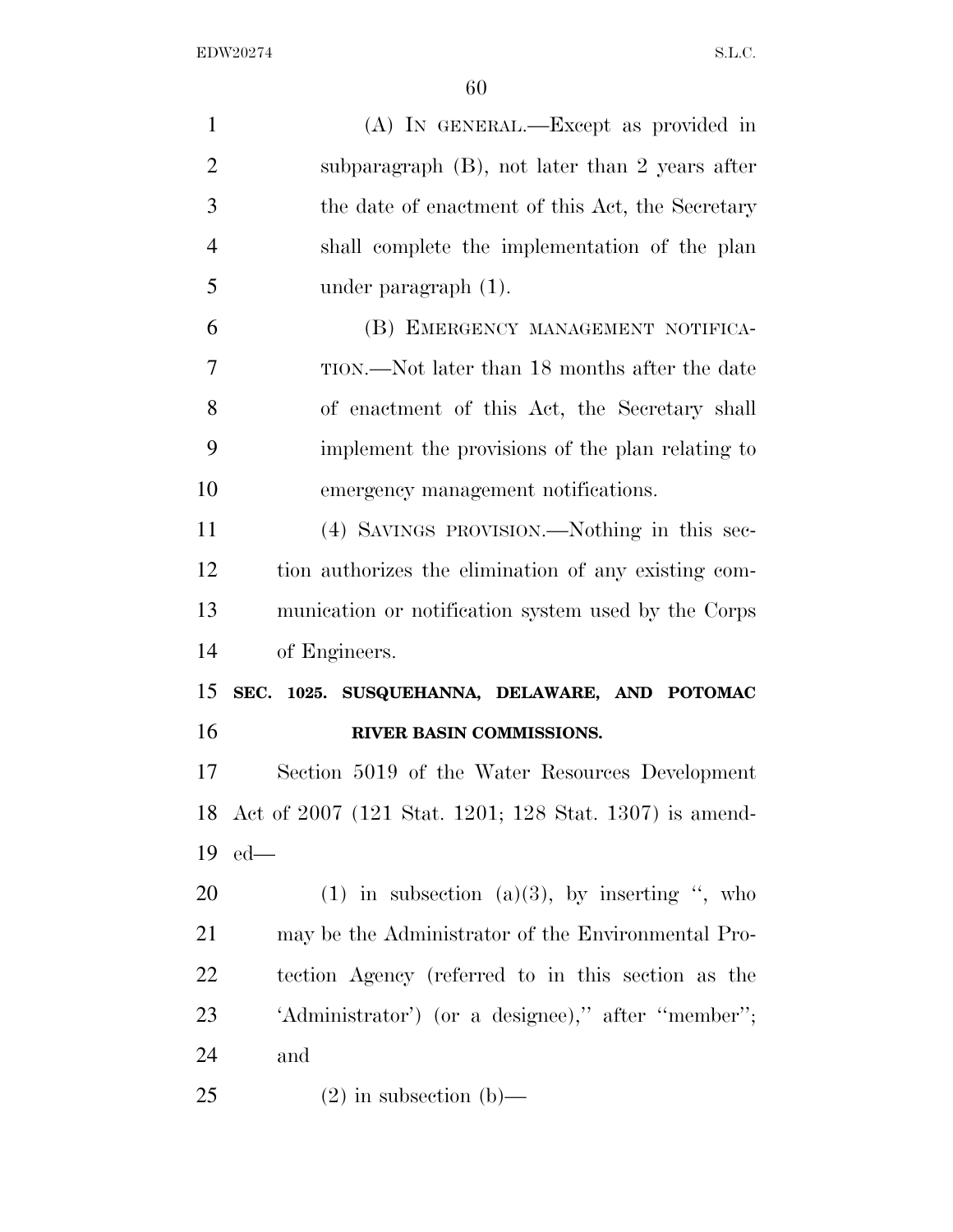| $\mathbf{1}$   | $(A)$ in paragraph $(1)$ , by striking "The                 |
|----------------|-------------------------------------------------------------|
| $\overline{2}$ | Secretary" and inserting "Subject to the avail-             |
| 3              | ability of appropriations, the Administrator";              |
| $\overline{4}$ | $(B)$ in paragraph $(2)$ , by striking "For                 |
| 5              | each fiscal year, the Secretary" and inserting              |
| 6              | "Subject to the availability of appropriations,             |
| $\overline{7}$ | for each fiscal year, the Administrator"; and               |
| 8              | $(C)$ in paragraph $(3)$ , by striking "Sec-                |
| 9              | retary" each place it appears and inserting                 |
| 10             | "Administrator".                                            |
| 11             | SEC. 1026. WILMINGTON HARBOR SOUTH DISPOSAL AREA,           |
| 12             | <b>DELAWARE.</b>                                            |
| 13             | (a) SEDIMENT FILL HEIGHT.—Sediment fill in the              |
| 14             | Wilmington Harbor South Disposal Area confined disposal     |
| 15             | facility, Delaware, shall not be more than 45 feet.         |
| 16             | (b) USE.—Until the conveyance under subsection $(c)$        |
| 17             | is completed, the Wilmington Harbor South Disposal Area     |
| 18             | confined disposal facility, Delaware, shall be used for the |
| 19             | purposes of-                                                |
| 20             | (1) a dredge disposal facility for the Port of              |
| 21             | Edgemoor; and                                               |
| 22             | (2) other uses, as determined by the State of               |
| 23             | Delaware.                                                   |
| 24             | (c) CONVEYANCE.—As soon as practicable after sedi-          |
| 25             | ment fill in the Wilmington Harbor South Disposal Area      |
|                |                                                             |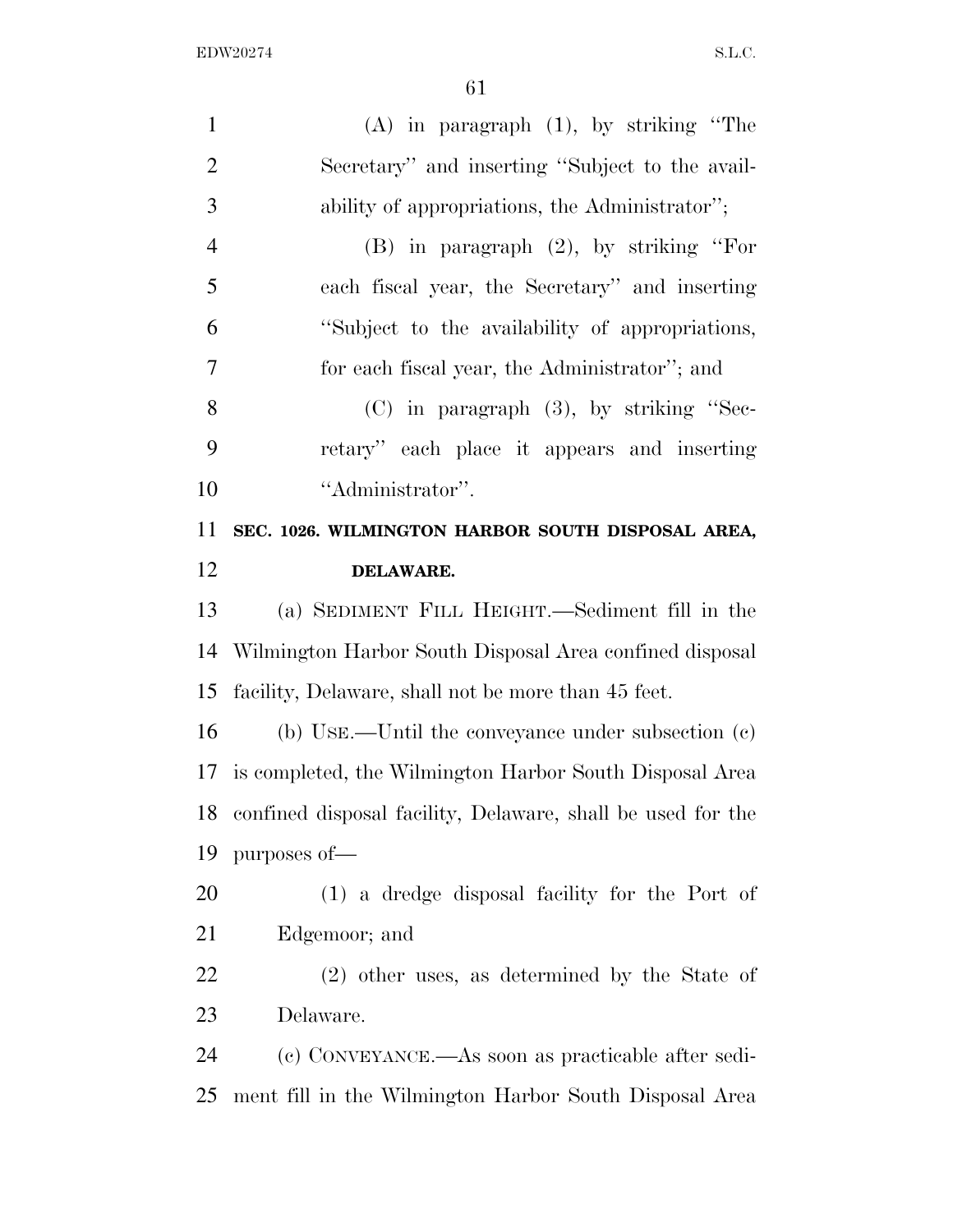confined disposal facility, Delaware, reaches 45 feet, the Secretary shall complete the conveyance of nonusable land at the Wilmington Harbor South Disposal Area confined disposal facility, Delaware, to the State of Delaware for fair market value.

## **SEC. 1027. CONVEYANCE OF WILMINGTON HARBOR NORTH DISPOSAL AREA, DELAWARE.**

 As soon as practicable, the Secretary shall complete the conveyance of the Wilmington Harbor North Disposal Area confined disposal facility, Delaware, to the State of Delaware.

### **SEC. 1028. COASTAL STORM DAMAGE REDUCTION CON-TRACTS.**

 For any project for coastal storm damage reduction, the Secretary shall seek input from the community or com- munities where the project is located that may be impacted due to the timing of the coastal storm damage reduction activities under the project to minimize, to the maximum extent practicable, any negative impacts to the local econ-omy due to the timing of those activities.

### **SEC. 1029. CORPS FLOOD POLICY WITHIN URBAN AREAS.**

 The Secretary shall expedite the completion of the re- port required under section 1211 of the America's Water Infrastructure Act of 2018 (132 Stat. 3808) relating to flooding within urban floodplains and Federal policy con-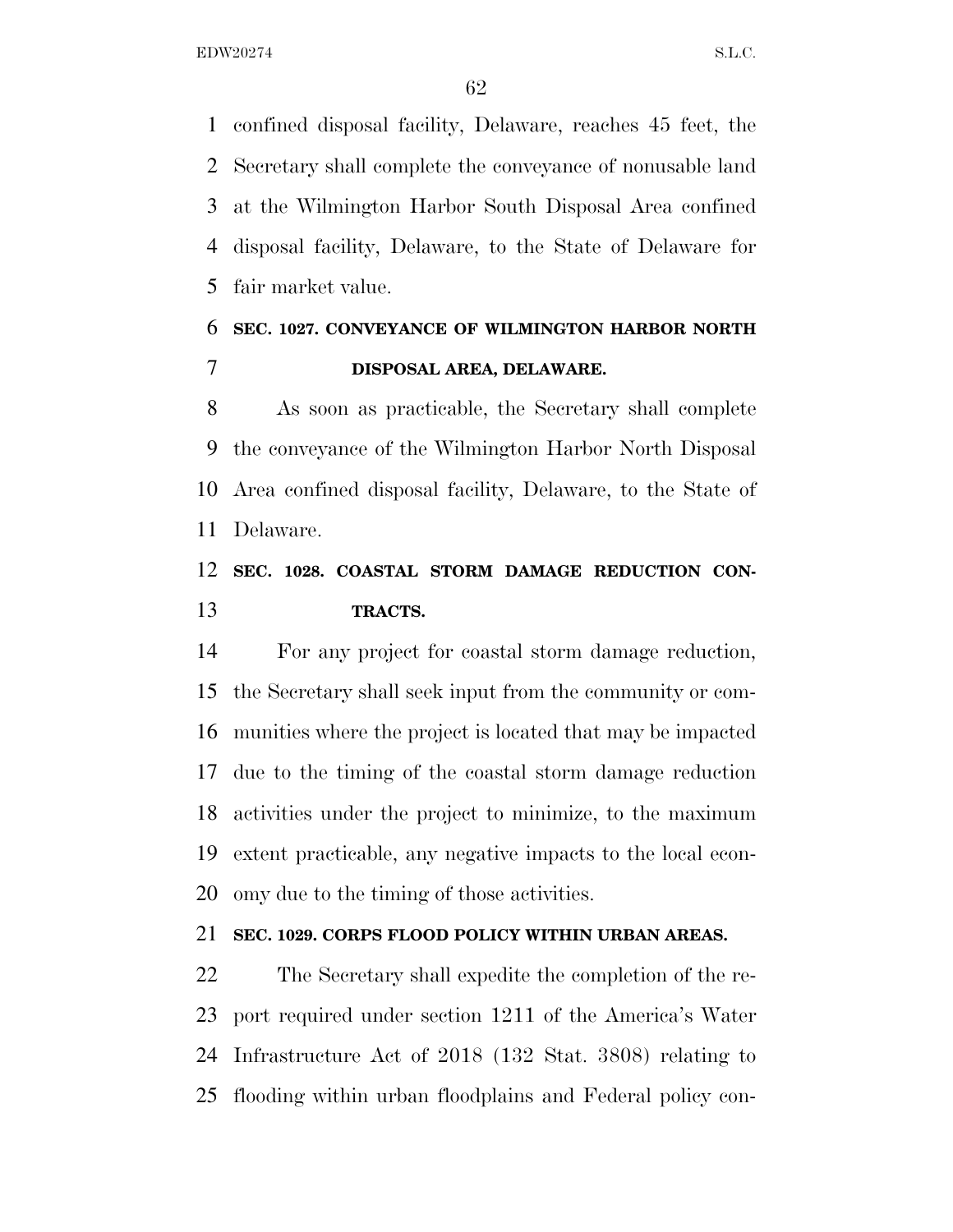straints on the ability of the Corps of Engineers to address urban flooding.

## **SEC. 1030. REPORTING ON OVER BUDGET AND BEHIND SCHEDULE CORPS PROJECTS.**

 Not later than 180 days after the date of enactment of this Act, the Secretary shall submit to the Committee on Environment and Public Works of the Senate and the Committee on Transportation and Infrastructure of the House of Representatives a report that describes each water resources project of the Secretary for which—

 (1) the total budget of the project exceeds the total estimated budget of the project by not less than \$100,000,000; or

 (2) the anticipated completion date of the project exceeds the estimated completion date of the project by not less than 5 years.

## **SEC. 1031. DAM REMEDIATION FOR ECOSYSTEM RESTORA-TION.**

 Section 542(b)(2) of the Water Resources Develop- ment Act of 2000 (114 Stat. 2671; 121 Stat. 1150) is amended—

22 (1) in subparagraph  $(F)$ , by striking "or" at the end;

 (2) by redesignating subparagraph (G) as sub-paragraph (H); and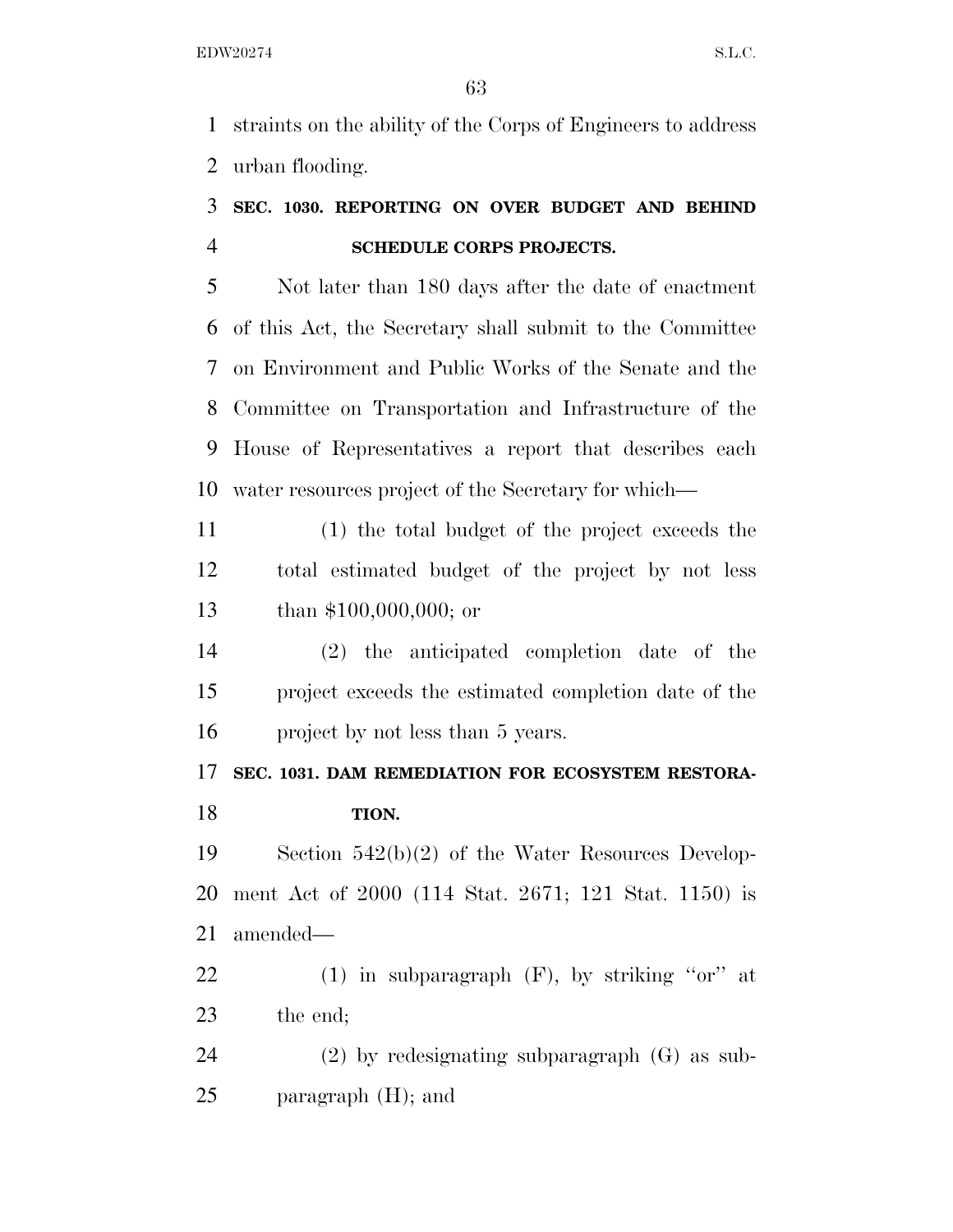| $\mathbf{1}$   | $(3)$ by inserting after subparagraph $(F)$ the fol- |
|----------------|------------------------------------------------------|
| $\overline{2}$ | lowing:                                              |
| 3              | $\lq\lq(G)$ measures to restore, protect, and pre-   |
| $\overline{4}$ | serve an ecosystem affected by a dam (which          |
| 5              | may include construction of a dam)—                  |
| 6              | "(i) that has been constructed, in                   |
| 7              | whole or in part, by the Corps of Engi-              |
| 8              | neers for flood control purposes;                    |
| 9              | "(ii) for which construction was com-                |
| 10             | pleted before 1940;                                  |
| 11             | "(iii) that is classified as 'high hazard            |
| 12             | potential' by the State dam safety agency            |
| 13             | of the State in which the dam is located;            |
| 14             | and                                                  |
| 15             | "(iv) that is operated by a non-Fed-                 |
| 16             | eral entity; or".                                    |
| 17             | SEC. 1032. CONVEYANCE OF CERTAIN FEDERAL LAND TO     |
| 18             | THE CITY OF MONTGOMERY, ALABAMA.                     |
| 19             | (a) DEFINITIONS.—In this section:                    |
| 20             | $(1)$ CITY.—The term "City" means the city of        |
| 21             | Montgomery, Alabama.                                 |
| 22             | (2) FEDERAL LAND.—The term "Federal land"            |
| 23             | means the 62.38 acres of land and water under the    |
| 24             | primary jurisdiction of the Secretary in the R.E.    |
| 25             | "Bob" Woodruff Project Area that is covered by       |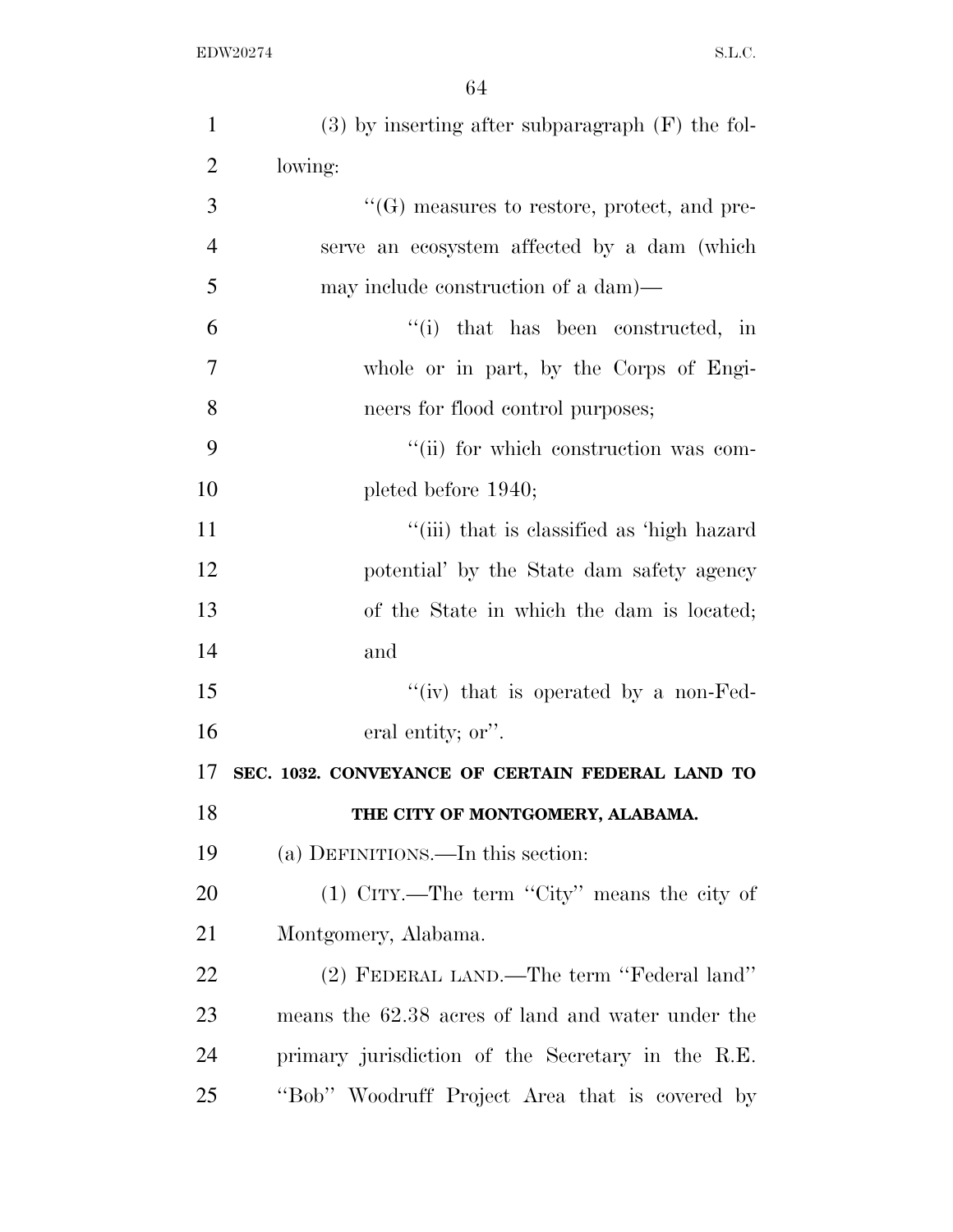lease number DACW01-1-05-0037, including the parcels and structure known as ''Powder Magazine'', which is a National Historic Site.

 (b) CONVEYANCE AUTHORIZED.—To the extent prac- ticable, not later than 180 days after the date of enact- ment of this Act, the Secretary shall, on request of the City, convey to the City all right, title, and interest of the United States in and to the Federal land.

 (c) CONVEYANCE OF FEDERAL LAND FOR USE AS HISTORIC MONUMENT.—If the Secretary of the Interior determines that any portion of the Federal land is suitable and desirable for use as a historic monument, the Sec- retary may convey such portion of the Federal land to the City, without monetary consideration, in accordance with section 550(h) of title 40, United States Code.

16 (d) CONVEYANCE OF FEDERAL LAND NOT SUITABLE FOR USE AS HISTORIC MONUMENT.—The Secretary shall convey any portion of the Federal land not conveyed under subsection (c)—

(1) by quitclaim deed; and

 (2) subject to terms and conditions that area mutually satisfactory to the Secretary and the City, including such additional terms and conditions as the Secretary considers appropriate—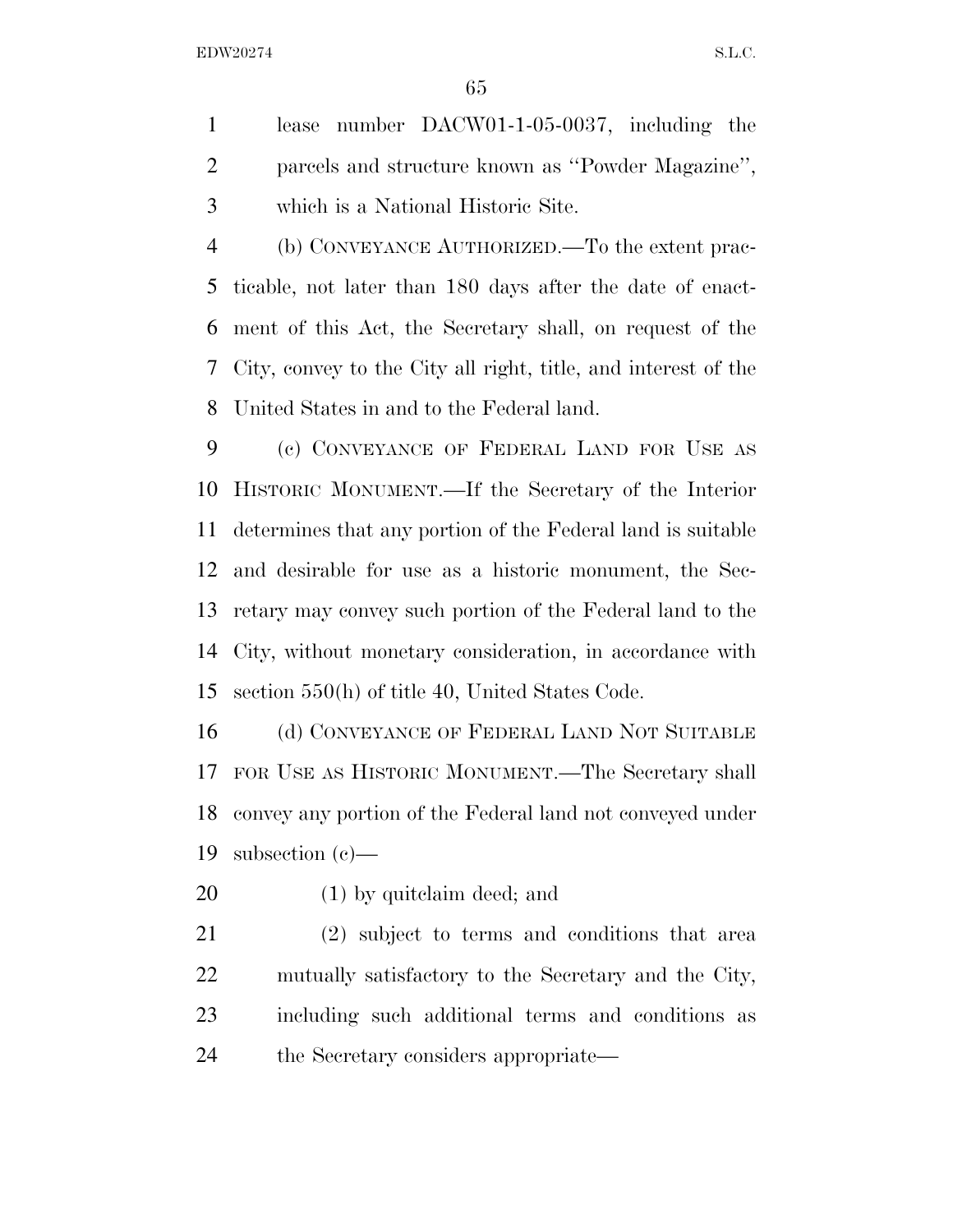| $\mathbf{1}$   | (A) to protect the interests of the United                |
|----------------|-----------------------------------------------------------|
| $\overline{2}$ | States, such as any required easements;                   |
| 3              | (B) to protect and maintain the National                  |
| $\overline{4}$ | Historic Site described in subsection $(a)(2)$ , in       |
| 5              | accordance with applicable law; and                       |
| 6              | (C) to preserve public access to the Fed-                 |
| 7              | eral land.                                                |
| 8              | (e) CONSIDERATION REQUIRED.—As consideration              |
| 9              | for a conveyance under subsection (d), the City shall pay |
| 10             | to the Secretary an amount that is not less than the fair |
| 11             | market value of the Federal land, as determined by the    |
| 12             | Secretary.                                                |
| 13             | (f) PAYMENT OF COSTS OF CONVEYANCE.—                      |
| 14             | (1) PAYMENT REQUIRED.—The Secretary shall                 |
| 15             | require the City to pay the costs incurred by the         |
| 16             | Secretary after the date of enactment of this Act re-     |
| 17             | lating to any conveyance of the Federal land under        |
| 18             | this section, including—                                  |
| 19             | $(A)$ survey costs;                                       |
| 20             | (B) costs relating to environmental docu-                 |
| 21             | mentation; and                                            |
| 22             | (C) any other administrative costs relating               |
| 23             | to the conveyance.                                        |
| 24             | (2) REFUND OF EXCESS AMOUNTS.—If the Sec-                 |
| 25             | retary collects amounts from the City under para-         |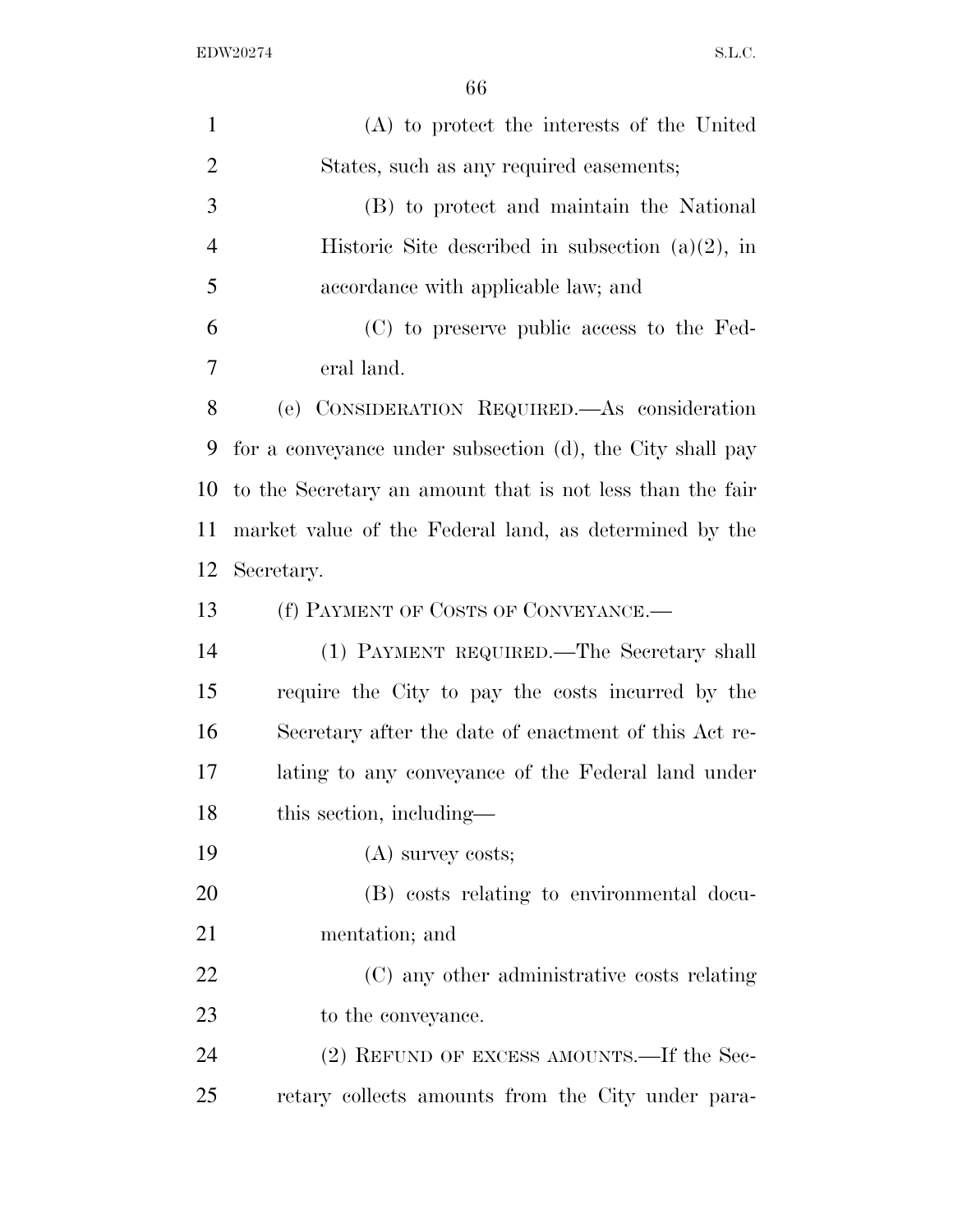| $\mathbf{1}$   | graph (1) before the costs are actually incurred and          |
|----------------|---------------------------------------------------------------|
| $\overline{2}$ | those amounts exceed the costs actually incurred by           |
| 3              | the Secretary in carrying out the conveyance, the             |
| $\overline{4}$ | Secretary shall refund the excess amounts to the              |
| 5              | City.                                                         |
| 6              | (3)<br>TREATMENT OF AMOUNTS RECEIVED.                         |
| $\overline{7}$ | Amounts received by the Secretary as reimburse-               |
| 8              | ment under paragraph (1) shall be—                            |
| 9              | (A) credited to, and merged with amounts                      |
| 10             | in, the fund or account that was used to cover                |
| 11             | the costs incurred by the Secretary; and                      |
| 12             | (B) available for the same purposes, and                      |
| 13             | subject to the same conditions and limitations,               |
| 14             | as amounts in the fund or account to which the                |
| 15             | amounts are credited under subparagraph $(A)$ .               |
| 16             | LIABILITY.—The City shall hold the United<br>(g)              |
| 17             | States harmless from any liability with respect to activities |
| 18             | carried out on the Federal land on or after the date of       |
| 19             | conveyance of the Federal land.                               |
| 20             | SEC. 1033. MAINTENANCE OF HIGH RISK FLOOD CONTROL             |
| 21             | PROJECTS.                                                     |
| 22             | In any case in which the Secretary has assumed, as            |
| 23             | of the date of enactment of this Act, responsibility for the  |

 maintenance of a project classified as class III or higher urgency under the Dam Safety Action Classification of the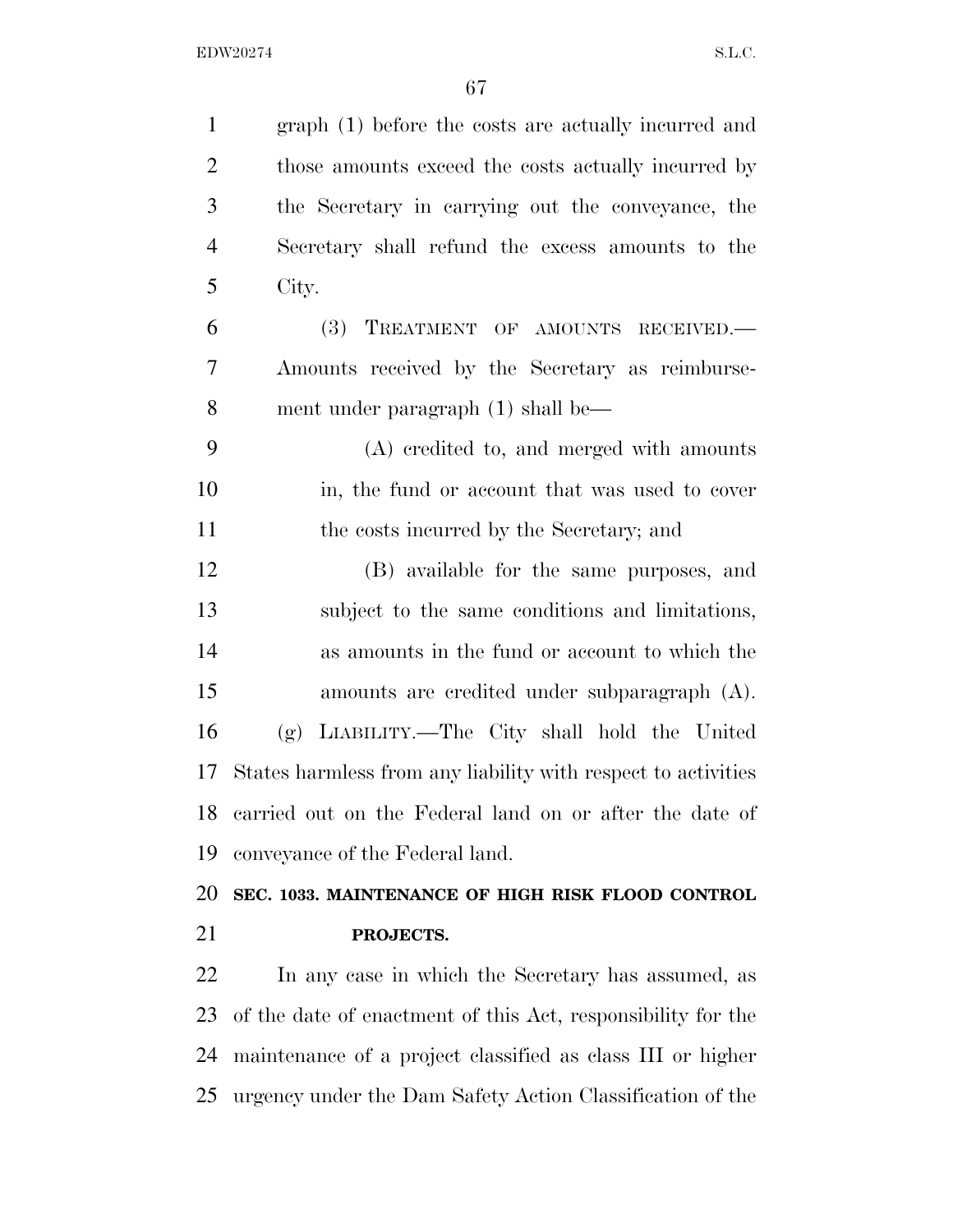Corps of Engineers, the Secretary shall continue to be re- sponsible for the maintenance of that project until the ear-lier of—

 (1) the date on which the project is modified to reduce that risk and the Secretary determines that the project is determined to be adequately safe; and (2) the date that is 15 years after the date of enactment of this Act.

# **SEC. 1034. PROJECTS TO ACCOMMODATE IRREGULAR DREDGING.**

 (a) IN GENERAL.—Not later than 2 years after the date of enactment of this Act, pursuant to the continuing authority program under section 107 of the River and Harbor Act of 1960 (33 U.S.C. 577), the Secretary shall, to the maximum extent practicable, carry out not less than 1 project to improve a harbor to accommodate an eligible event described in subsection (b).

 (b) ELIGIBLE EVENT DESCRIBED.—An eligible event referred to in subsection (a) is a special event that—

- 20 (1) is hosted by a government entity;
- (2) is open to the public; and
- (3) would have significant educational and re-gional economic development benefits.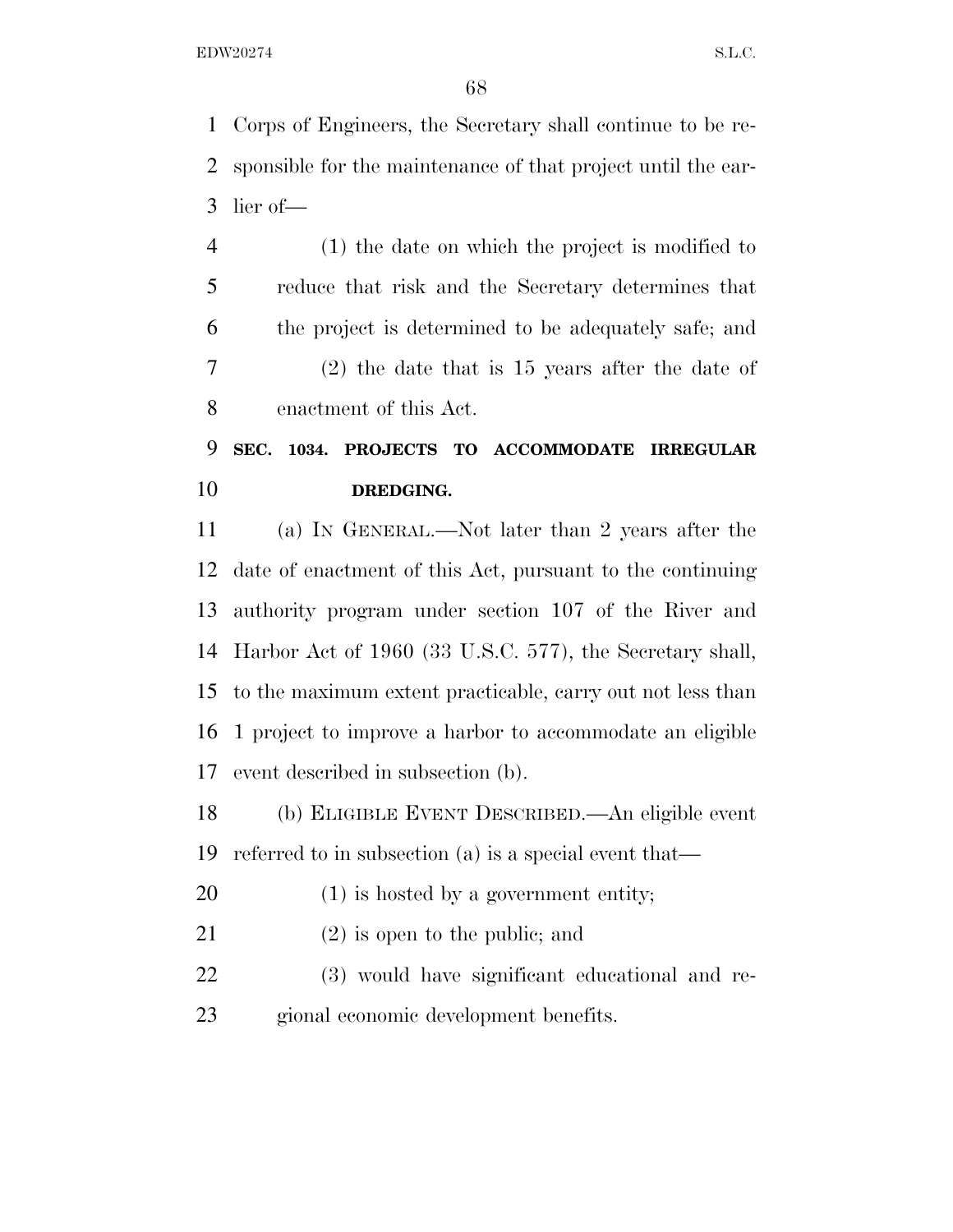| $\mathbf{1}$   | (c) JUSTIFICATION.—The Secretary shall not require         |
|----------------|------------------------------------------------------------|
| $\overline{2}$ | national economic development benefits to exceed costs for |
| 3              | any project carried out under this section if—             |
| $\overline{4}$ | (1) dredging or other harbor improvements are              |
| 5              | necessary to accommodate 1 or more eligible events;        |
| 6              | and                                                        |
| 7              | $(2)$ the eligible event or events produce signifi-        |
| 8              | cant regional economic development benefits.               |
| 9              | (d) COST-SHARING REQUIREMENT.                              |
| 10             | (1) IN GENERAL.—The Federal share of the                   |
| 11             | cost of initial construction and operation and main-       |
| 12             | tenance of a project under this section—                   |
| 13             | $(A)$ shall be not more than 50 percent; and               |
| 14             | (B) may not exceed the limit under section                 |
| 15             | $107(b)$ of the River and Harbor Act of 1960               |
| 16             | $(33 \text{ U.S.C. } 577(b)).$                             |
| 17             | (2) FORM OF NON-FEDERAL SHARE.—The non-                    |
| 18             | Federal share of the cost of activities carried out        |
| 19             | under this section may be in the form of in-kind           |
| 20             | contributions.                                             |
| 21             | (3) OPERATION AND MAINTENANCE.—The non-                    |
| 22             | Federal interest shall be responsible for 100 percent      |
| 23             | of the cost to operate and maintain a project under        |
| 24             | this section after the limit under section $107(b)$ of     |
|                |                                                            |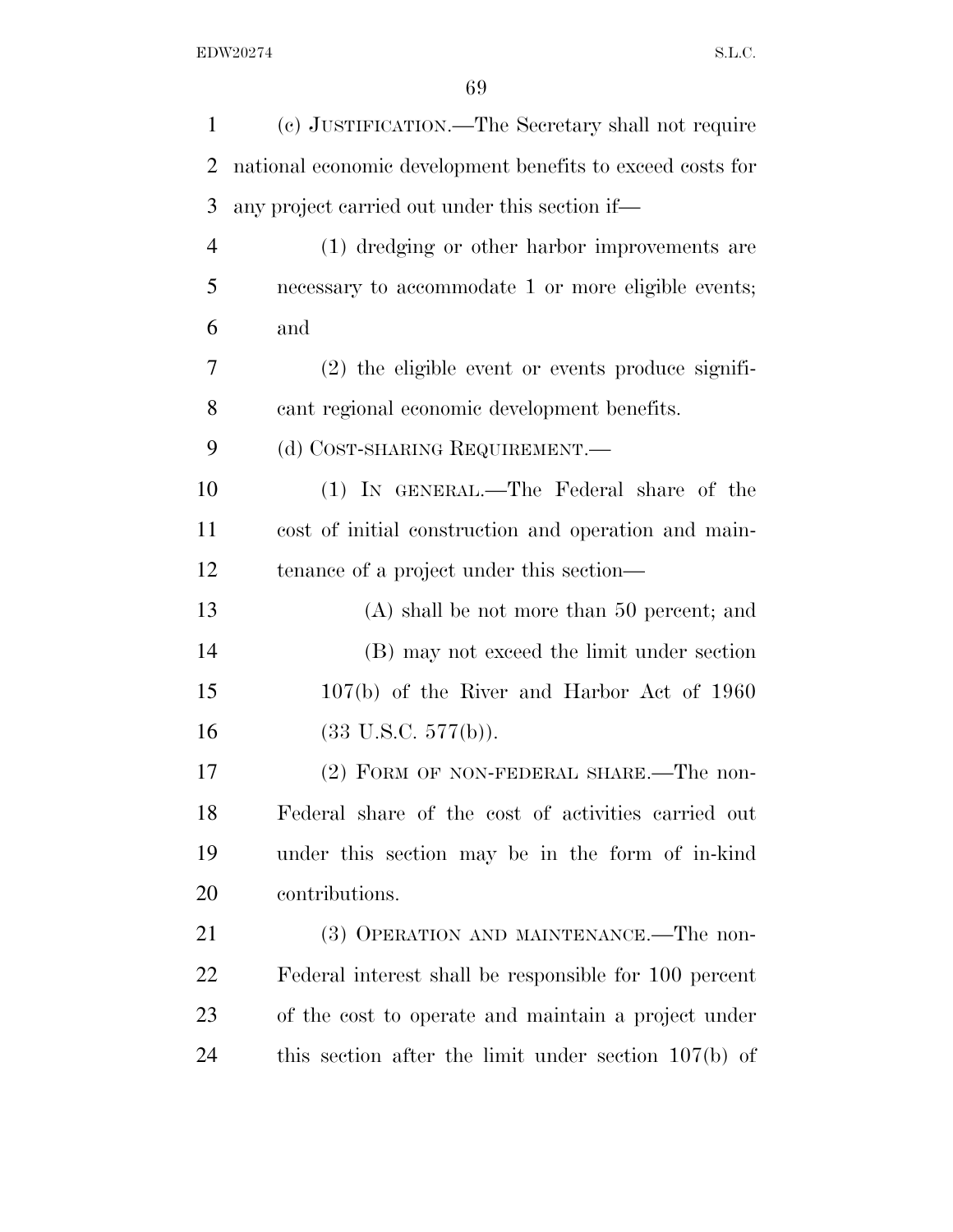the River and Harbor Act of 1960 (33 U.S.C.  $2 \t 577(b)$  has been met. **SEC. 1035. CHESAPEAKE BAY ENVIRONMENTAL RESTORA- TION AND PROTECTION PROGRAM.**  (a) IN GENERAL.—Section 510 of the Water Re- sources Development Act of 1996 (110 Stat. 3761; 121 Stat. 1202; 128 Stat. 1318) is amended— (1) by redesignating subsection (h) as sub- section (i); (2) by inserting after subsection (g) the fol- lowing: 12 ''(h) PROJECT CAP.—A project carried out under this section may not have a total cost of more than \$15,000,000.''; and (3) in subsection (i) (as so redesignated), by 16 striking "\$40,000,000" and inserting ''\$90,000,000''. (b) OUTREACH AND TRAINING.— (1) IN GENERAL.—The Secretary shall conduct public outreach and workshops for non-Federal in- terests to provide information on the Chesapeake Bay environmental restoration and protection pro- gram under section 510 of the Water Resources De-velopment Act of 1996 (110 Stat. 3761; 121 Stat.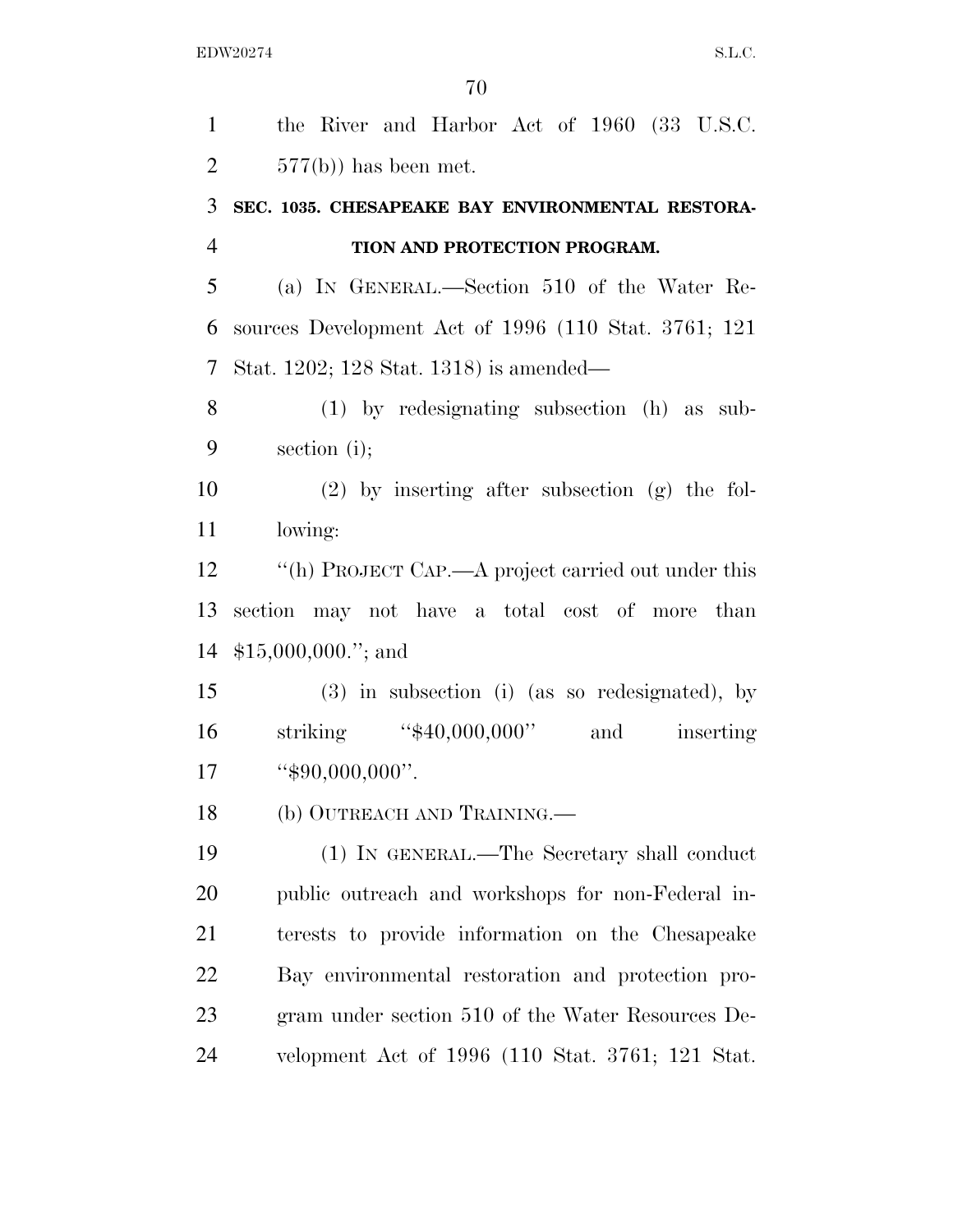1202; 128 Stat. 1318), including how to participate in the program.

 (2) AUTHORIZATION OF APPROPRIATIONS.— There is authorized to be appropriated to carry out this subsection \$2,500,000 for each of fiscal years 2021 and 2022.

# **SEC. 1036. IMPLEMENTATION GUIDANCE; REPORTS; AND BRIEFINGS.**

 (a) REPORT ON STATUS OF IMPLEMENTATION GUID- ANCE AND REPORTS.—Not later than 150 days after the date of enactment of this Act, the Secretary shall provide to the Committee on Environment and Public Works of the Senate and the Committee on Transportation and In- frastructure of the House of Representatives a briefing on the status of implementation guidance and reports re- quired under this Act or an amendment made by this Act. (b) USE OF EXISTING DATA.—To the maximum ex- tent practicable, the Secretary shall use existing data in completing any report required under—

20 (1) the Water Resources Reform and Develop- ment Act of 2014 (Public Law 113–121; 128 Stat. 1193);

 (2) the Water Infrastructure Improvements for the Nation Act (Public Law 114–322; 130 Stat. 1628);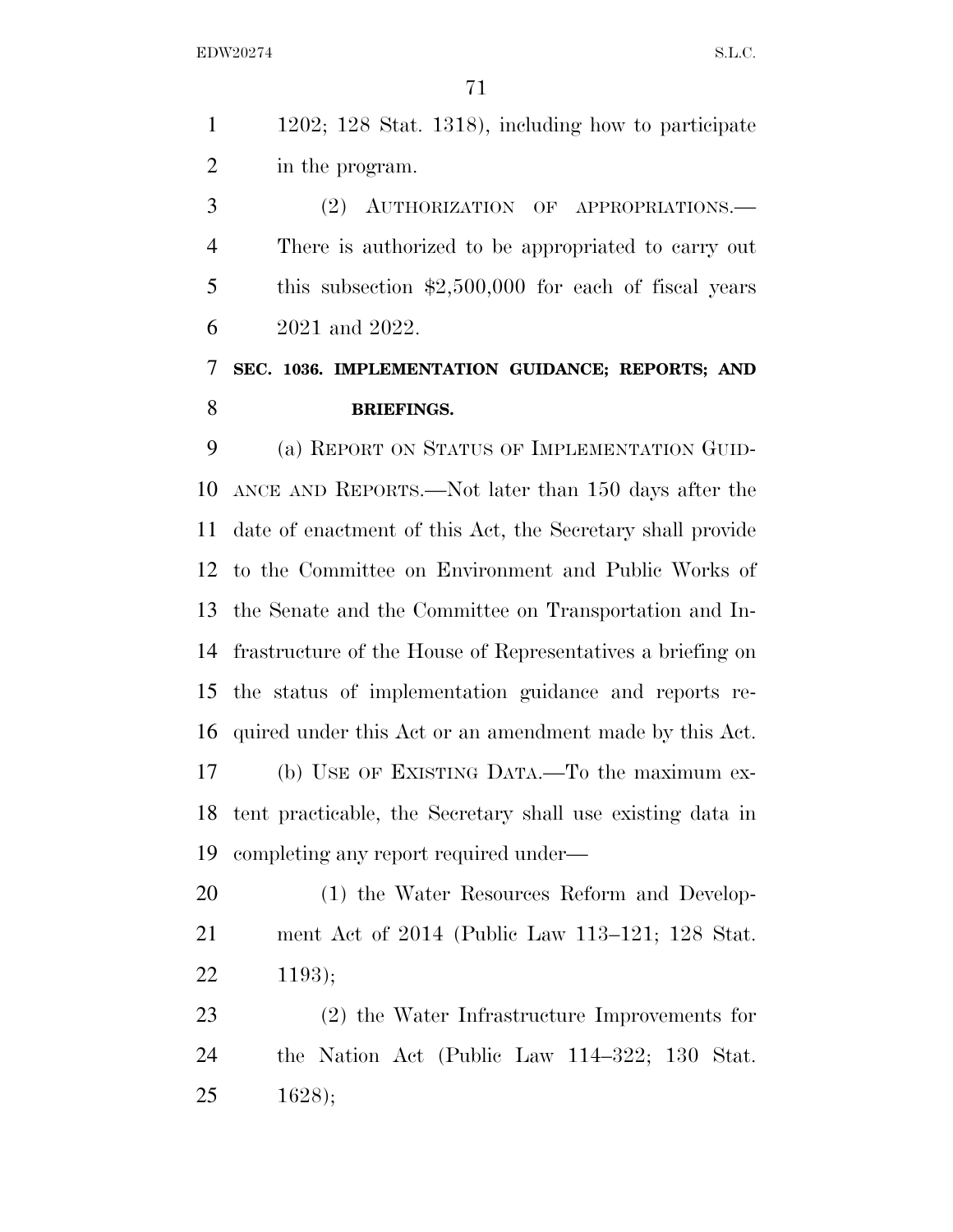| $\mathbf{1}$   | (3) the America's Water Infrastructure Act of        |
|----------------|------------------------------------------------------|
| $\overline{2}$ | 2018 (Public Law 115–270; 132 Stat. 3765);           |
| 3              | $(4)$ this Act; and                                  |
| 4              | (5) any amendments made by an Act described          |
| 5              | in paragraphs $(1)$ through $(4)$ .                  |
| 6              | $(e)$ BRIEFINGS.—                                    |
| 7              | (1) IN GENERAL.—Not less frequently than             |
| 8              | quarterly, the Secretary shall provide to the Com-   |
| 9              | mittee on Environment and Public Works of the        |
| 10             | Senate and the Committee on Transportation and       |
| 11             | Infrastructure of the House of Representatives a     |
| 12             | briefing on the status of the implementation of each |
| 13             | provision of law under—                              |
| 14             | (A) the Water Resources Reform and De-               |
| 15             | velopment Act of $2014$ (Public Law 113–121;         |
| 16             | 128 Stat. 1193);                                     |
| 17             | (B) the Water Infrastructure Improve-                |
| 18             | ments for the Nation Act (Public Law 114–            |
| 19             | 322; 130 Stat. 1628);                                |
| 20             | (C) the America's Water Infrastructure               |
| 21             | Act of 2018 (Public Law 115-270; 132 Stat.           |
| 22             | 3765);                                               |
| 23             | (D) this Act; and                                    |
| 24             | (E) any amendments made by an Act de-                |
| 25             | scribed in subparagraphs $(A)$ through $(D)$ .       |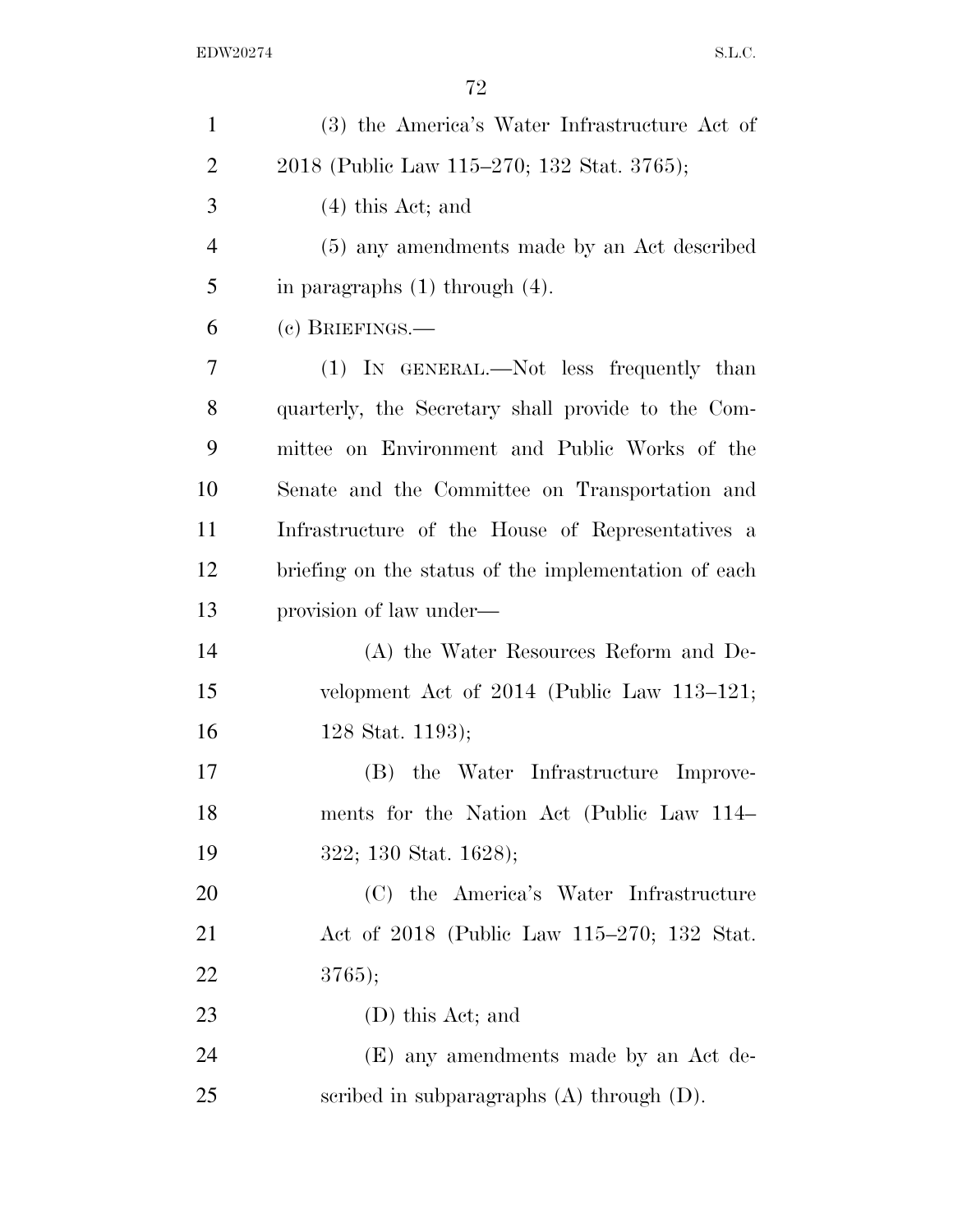| $\mathbf{1}$   | (2) TERMINATION.—This subsection shall ter-                |
|----------------|------------------------------------------------------------|
| $\overline{2}$ | minate on the date that the Secretary completes the        |
| 3              | implementation of each provision of law referred to        |
| $\overline{4}$ | in paragraph $(1)$ .                                       |
| 5              | SEC. 1037. INTERAGENCY TASK FORCE ON SMALL DAMS            |
| 6              | AND FISH PASSAGES.                                         |
| 7              | (a) IN GENERAL.—The Secretary shall establish an           |
| 8              | interagency task force (referred to in this section as the |
| 9              | "task force") to study small dams and fish passages.       |
| 10             | (b) MEMBERSHIP.—The task force shall be composed           |
| 11             | $of$ —                                                     |
| 12             | (1) the Assistant Secretary of the Army for                |
| 13             | Civil Works;                                               |
| 14             | (2) the Director of the United States Fish and             |
| 15             | Wildlife Service;                                          |
| 16             | (3) the Administrator of the Environmental                 |
| 17             | Protection Agency;                                         |
| 18             | (4) the Administrator of the Federal Emer-                 |
| 19             | gency Management Agency;                                   |
| 20             | (5) the Chief of the Natural Resources Con-                |
| 21             | servation Service;                                         |
| 22             | (6) the Chairman of the Federal Energy Regu-               |
| 23             | latory Commission;                                         |
| 24             | (7) the Commissioner of Reclamation;                       |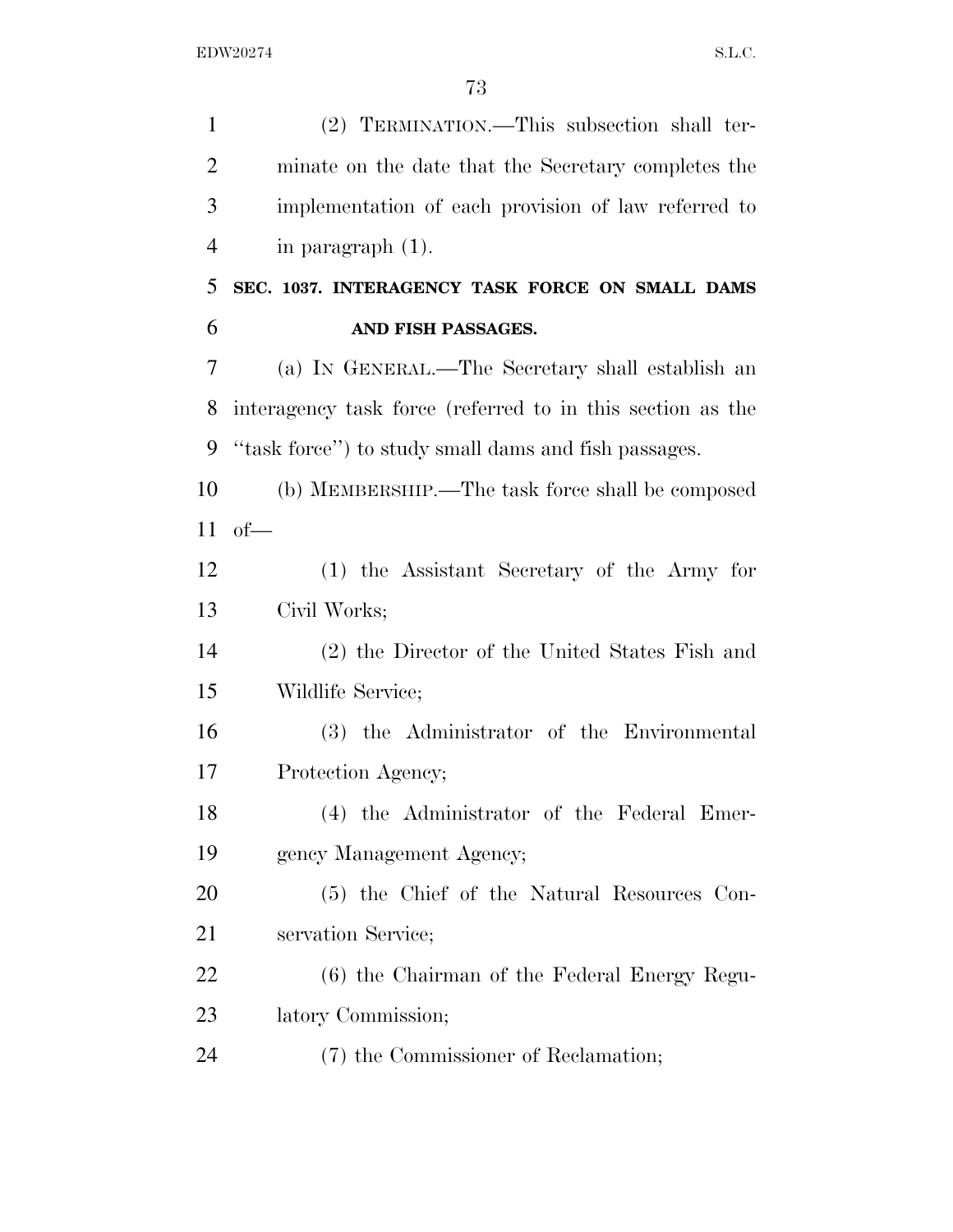(8) the Assistant Secretary for Indian Affairs; and

 (9) the Director of the United States Geological Survey.

 (c) MEETINGS.—The task force shall meet quarterly and make available public summaries of the meetings.

 (d) REPORT.—Not later than December 31, 2021, the task force shall submit to Congress a report that in-cludes—

 (1) recommendations for interagency coopera- tion, including shared grant programs or other co- ordinated funding sources, to support monitoring, tracking, and efforts to remove or refurbish small dams to improve those structures and alleviate con- cerns related to public safety, flood risk, fish pas- sage, wildlife conservation, water quality, and eco-system and environmental health;

 (2) an analysis of the quality of existing data and need for additional surveys or other studies, to be conducted by Federal agencies in coordination with States, to determine—

 (A) the locations and conditions of small 23 dams in the United States;

 (B) the risk, if any, posed by those dams to public safety, flood risk, fish passage, wildlife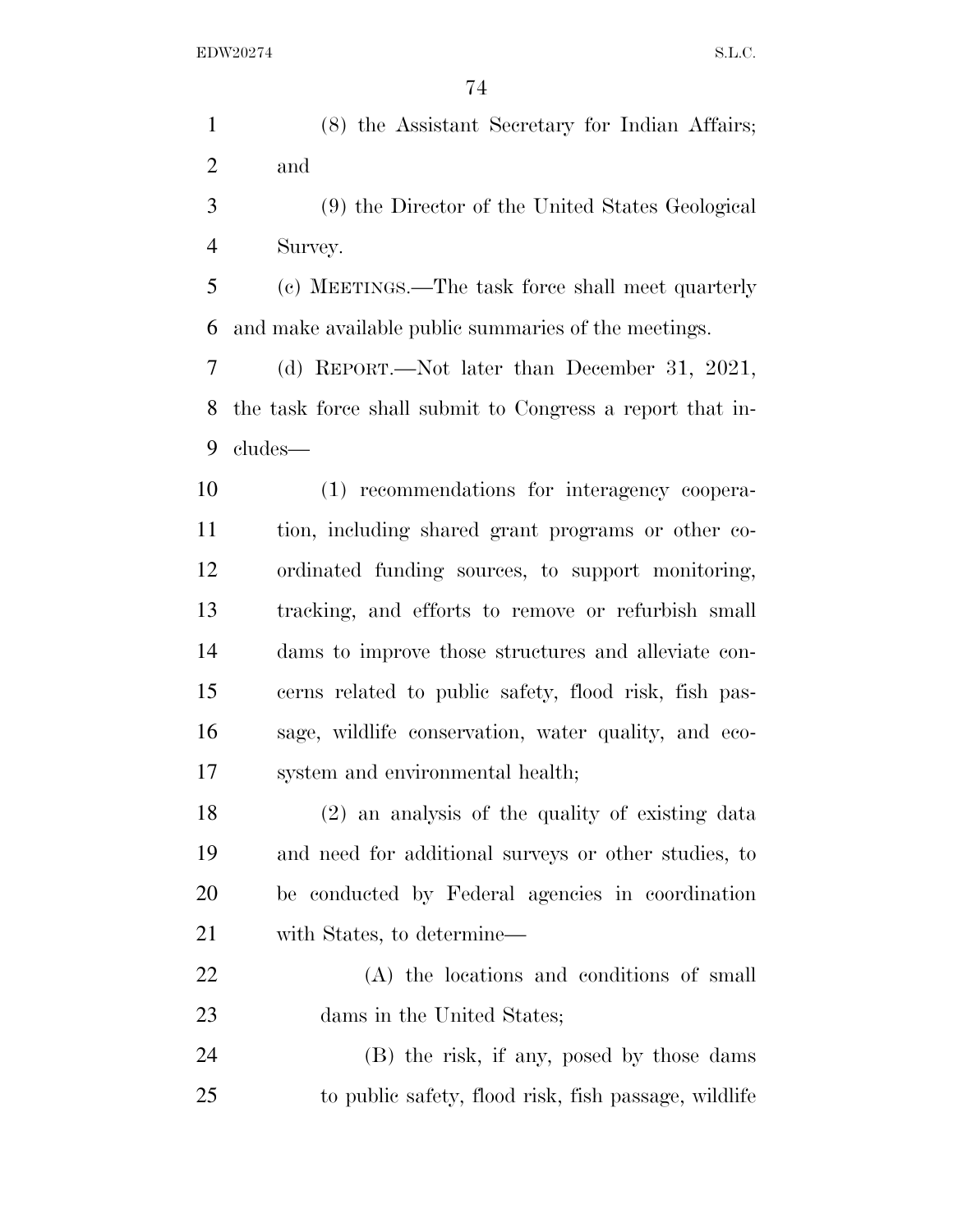| $\mathbf{1}$         | conservation, water quality, and ecosystem and              |
|----------------------|-------------------------------------------------------------|
| $\overline{2}$       | environmental health; and                                   |
| 3                    | (C) ownership and rights to access small                    |
| $\overline{4}$       | dams; and                                                   |
| 5                    | $(3)$ a national strategy for identifying,                  |
| 6                    | prioritizing, and successfully removing or refur-           |
| 7                    | bishing small dams of concern by not later than             |
| 8                    | 2030.                                                       |
| 9                    | SEC. 1038. PROJECT COMPLETION.                              |
| 10                   | Section $1157(a)(2)$ of the Water Infrastructure Im-        |
| 11                   | provements for the Nation Act (130 Stat. 1666) is amend-    |
| 12                   | ed by striking "2021" and inserting "2024".                 |
|                      |                                                             |
|                      | SEC. 1039. LEVEE ACCREDITATION PROCESS; LEVEE CER-          |
|                      | TIFICATIONS.                                                |
|                      | (a) SENSE OF CONGRESS.—It is the sense of Con-              |
| 13<br>14<br>15<br>16 | gress that the process developed by the Flood Protection    |
| 17                   | Structure Accreditation Task Force established under sec-   |
| 18                   | tion 100226 of Public Law 112-141 (42 U.S.C. 4101)          |
| 19                   | note; 126 Stat. 942) should not be limited to levee systems |
| 20                   | in the inspection of completed works program of the Corps   |
| 21                   | of Engineers, but should apply equally to federally owned   |
| 22                   | levee systems operated by the Secretary, including feder-   |
| 23                   | ally owned levee systems operated by the Secretary as part  |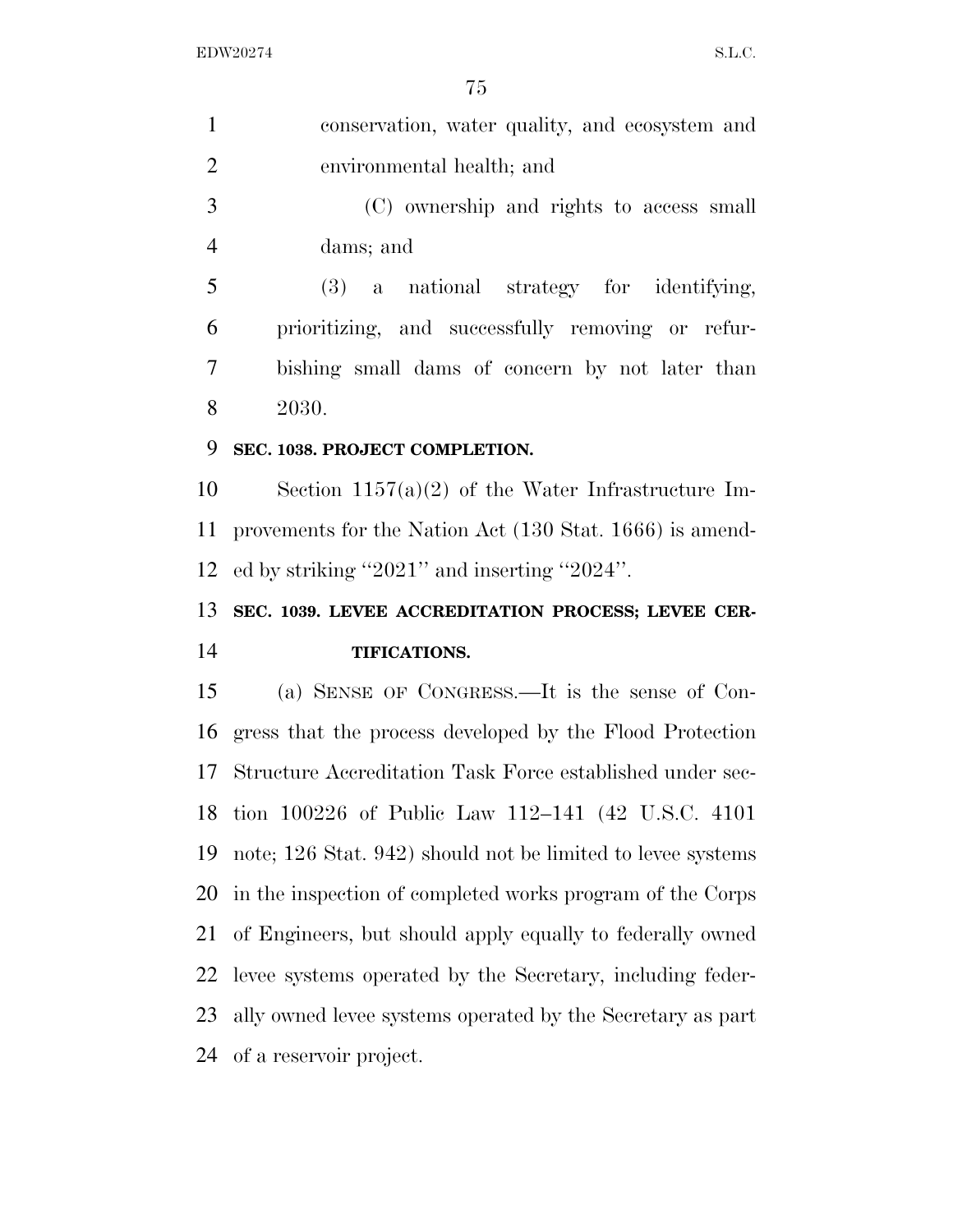| $\mathbf{1}$   | (b) LEVEE CERTIFICATIONS.—Section 3014 of the                |
|----------------|--------------------------------------------------------------|
| 2              | Water Resources Reform and Development Act of 2014           |
| 3              | $(42 \text{ U.S.C. } 4131)$ is amended—                      |
| $\overline{4}$ | $(1)$ in subsection $(a)$ —                                  |
| 5              | $(A)$ in paragraph $(1)$ —                                   |
| 6              | (i) by striking "under the inspection                        |
| 7              | of completed works program" and insert-                      |
| 8              | ing "for levee systems under the levee safe-                 |
| 9              | ty and dam safety programs"; and                             |
| 10             | (ii) by striking "and" at the end;                           |
| 11             | $(B)$ in paragraph $(2)$ —                                   |
| 12             | (i) by striking "activities under the in-                    |
| 13             | spection of completed works program of                       |
| 14             | the Corps of Engineers" and inserting                        |
| 15             | "the activities referred to in paragraph                     |
| 16             | $(1)$ ";                                                     |
| 17             | (ii) by striking "chapter 1" and in-                         |
| 18             | serting "chapter I"; and                                     |
| 19             | (iii) by striking the period at the end                      |
| 20             | and inserting "; and"; and                                   |
| 21             | (C) by adding at the end the following:                      |
| 22             | $\cdot\cdot$ (3) in the case of a level system that is oper- |
| 23             | ated and maintained by the Corps of Engineers, to            |
| 24             | maximum extent practicable, cooperate with<br>the            |
| 25             | local governments seeking a levee accreditation deci-        |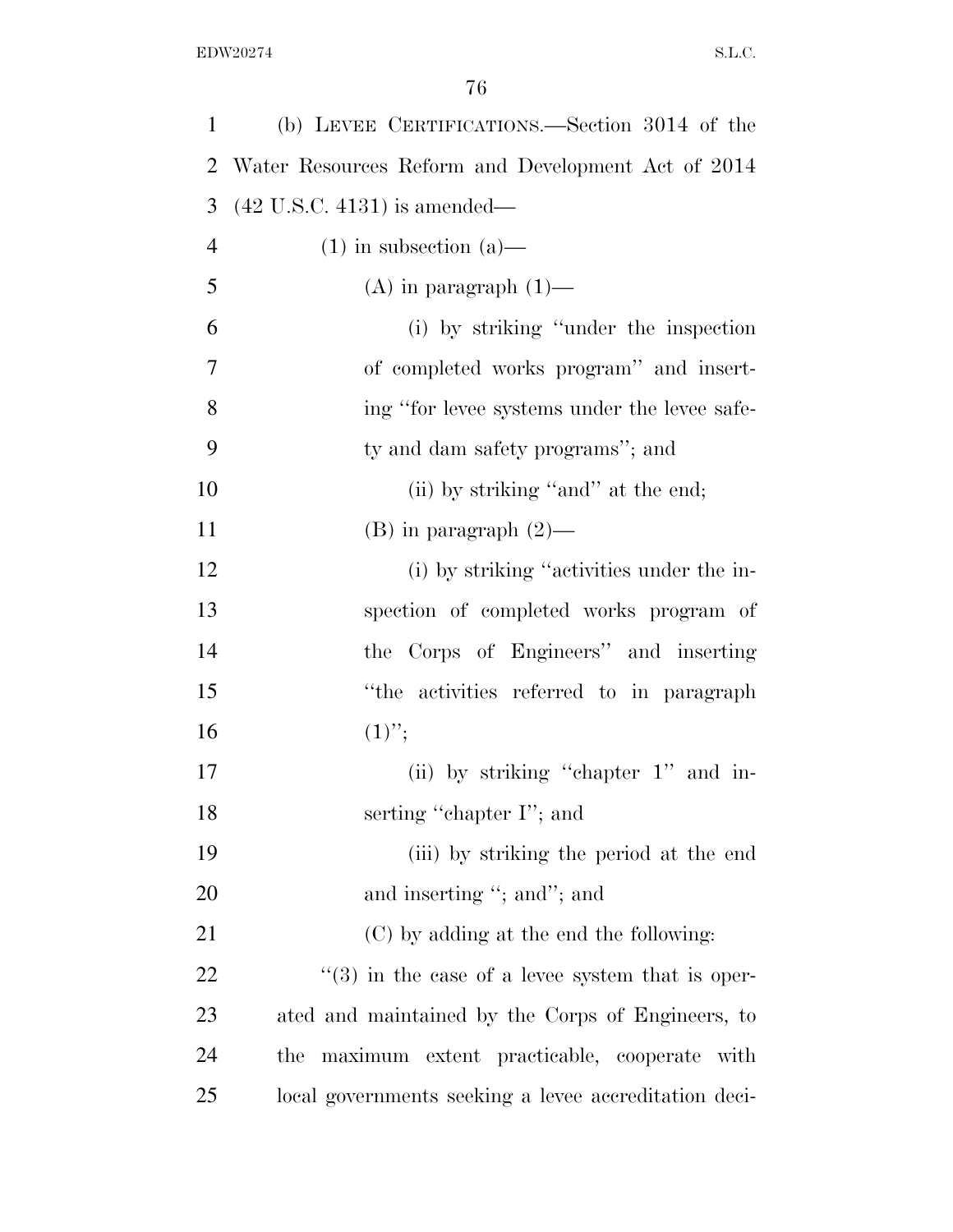| $\mathbf{1}$   | sion for the level to provide information necessary to |
|----------------|--------------------------------------------------------|
| $\overline{2}$ | support the accreditation decision in a timely man-    |
| 3              | ner."; and                                             |
| $\overline{4}$ | $(2)$ in paragraph $(b)(3)$ , by adding at the end     |
| 5              | the following:                                         |
| 6              | "(C) CONTRIBUTED FUNDS.-Notwith-                       |
| 7              | standing subparagraph (B), a non-Federal in-           |
| 8              | terest may fund up to 100 percent of the cost          |
| 9              | of any activity carried out under this sub-            |
| 10             | section.".                                             |
| 11             | SEC. 1040. REHABILITATION OF FLOOD CONTROL PUMP        |
| 12             | STATIONS AFFECTING CORPS OF ENGINEERS                  |
| 13             | FLOOD RISK MANAGEMENT PROJECTS.                        |
| 14             | (a) DEFINITIONS.—In this section:                      |
| 15             | (1) ELIGIBLE PUMP STATION.—The term "eli-              |
| 16             | gible pump station" means a pump station—              |
| 17             | $(A)$ that—                                            |
| 18             | (i) has been constructed, in whole or                  |
| 19             | in part, by the Corps of Engineers for                 |
| 20             | flood risk management purposes; or                     |
| 21             | (ii) that has been constructed by non-                 |
| 22             | Federal interests; and                                 |
| 23             | (B) the failure of which would impair the              |
| 24             | function of a flood risk management project            |
| 25             | constructed by the Corps of Engineers.                 |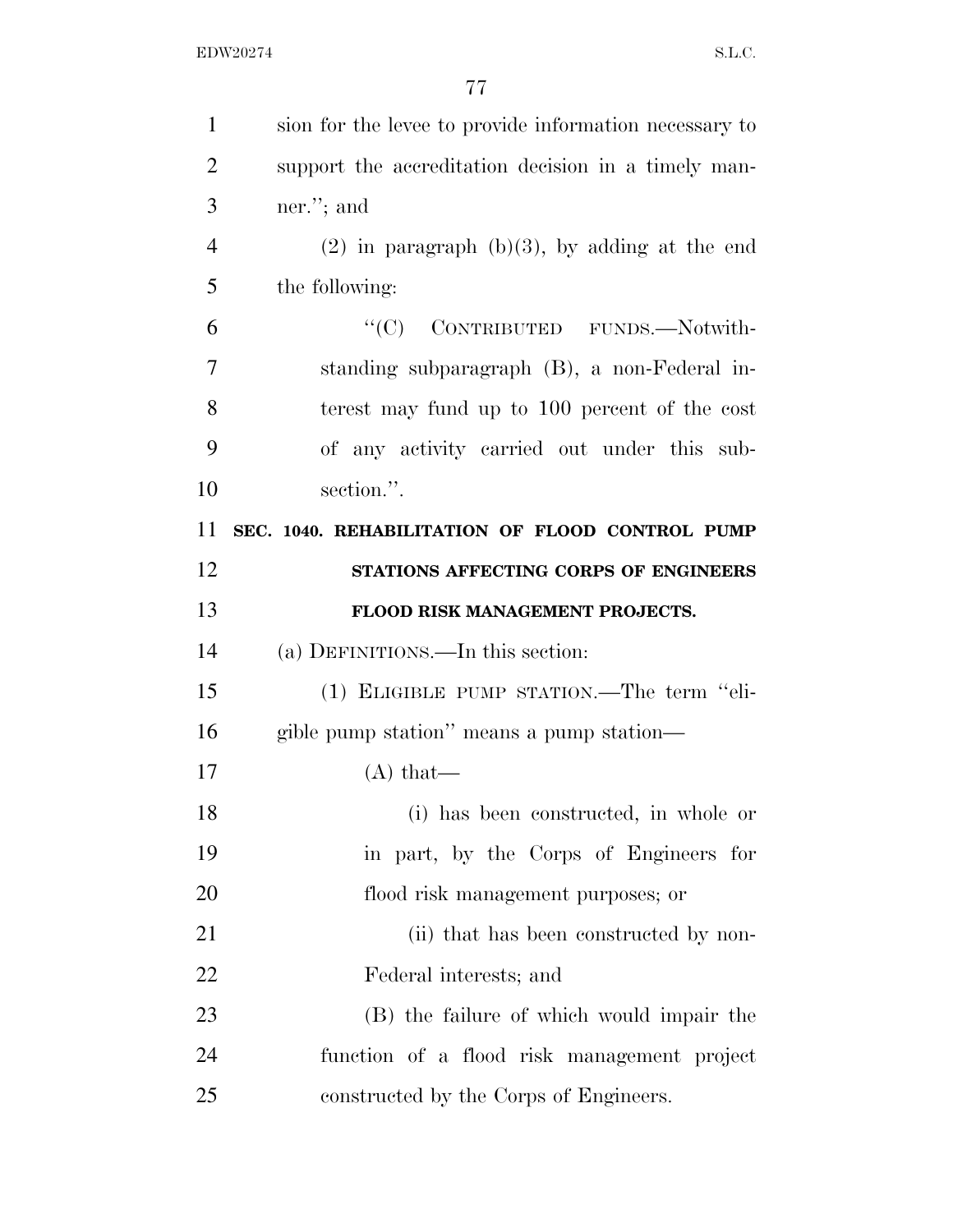| $\mathbf{1}$   | $(2)$ REHABILITATE.—                             |
|----------------|--------------------------------------------------|
| $\overline{2}$ | (A) IN GENERAL.—The term "rehabili-              |
| 3              | tate", with respect to an eligible pump station, |
| $\overline{4}$ | means to address a major deficiency of the eli-  |
| 5              | gible pump station caused by long-term deg-      |
| 6              | radation of the foundation, construction mate-   |
| 7              | rials, or engineering systems or components of   |
| 8              | the eligible pump station.                       |
| 9              | (B) INCLUSIONS.—The term "rehabili-              |
| 10             | tate", with respect to an eligible pump station, |
| 11             | includes—                                        |
| 12             | (i) the incorporation into the eligible          |
| 13             | pump station of-                                 |
| 14             | (I) current design standards;                    |
| 15             | (II) efficiency improvements; and                |
| 16             | (III) associated drainage; and                   |
| 17             | (ii) increasing the capacity of the eli-         |
| 18             | gible pump station, subject to the condition     |
| 19             | that the increase shall—                         |
| 20             | (I) significantly decrease the risk              |
| 21             | of loss of life and property damage; or          |
| 22             | (II) decrease total lifecycle reha-              |
| 23             | bilitation costs for the eligible pump           |
| 24             | station.                                         |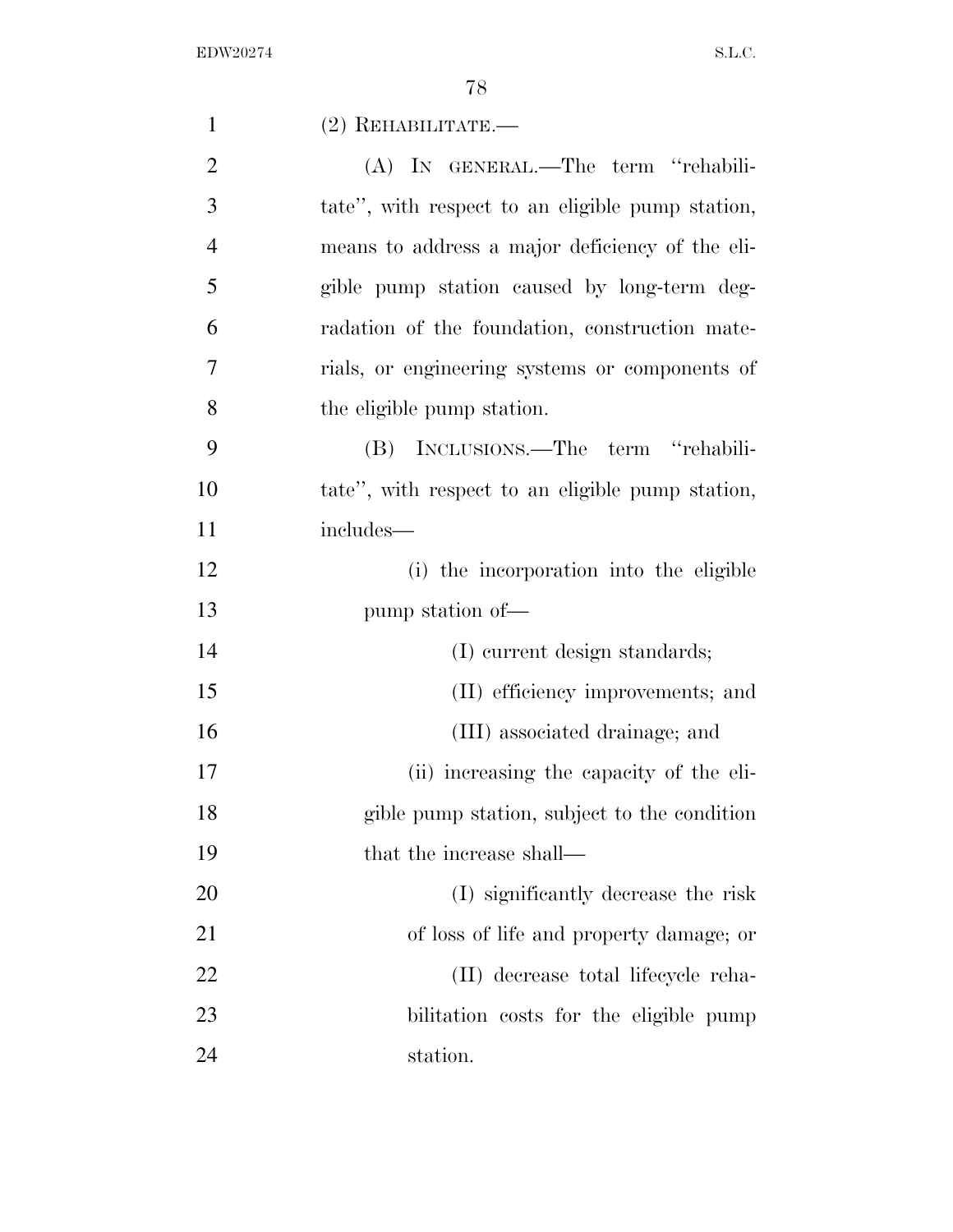(b) AUTHORIZATION.—The Secretary may carry out rehabilitation of an eligible pump station, if the Secretary determines that the rehabilitation is feasible.

(c) COST SHARING.—

 (1) FEDERAL PROJECTS.—The non-Federal share of the cost of rehabilitation carried out pursu- ant to this section at an eligible pump station con- structed by the Corps of Engineers shall be the equal to the non-Federal share that was applicable to construction of the eligible pump station.

 (2) NON-FEDERAL PROJECTS.—A non-Federal interest shall provide—

 (A) an amount equal to 35 percent of the cost of any rehabilitation carried out pursuant to this section for a locally constructed eligible pump station; and

 (B) all land, easements, rights-of-way, and necessary relocations associated with the reha- bilitation described in subparagraph (A), at no cost to the Federal Government.

 (d) AGREEMENT REQUIRED.—The rehabilitation of an eligible pump station pursuant to this section shall be initiated only after a non-Federal interest has entered into a binding agreement with the Secretary—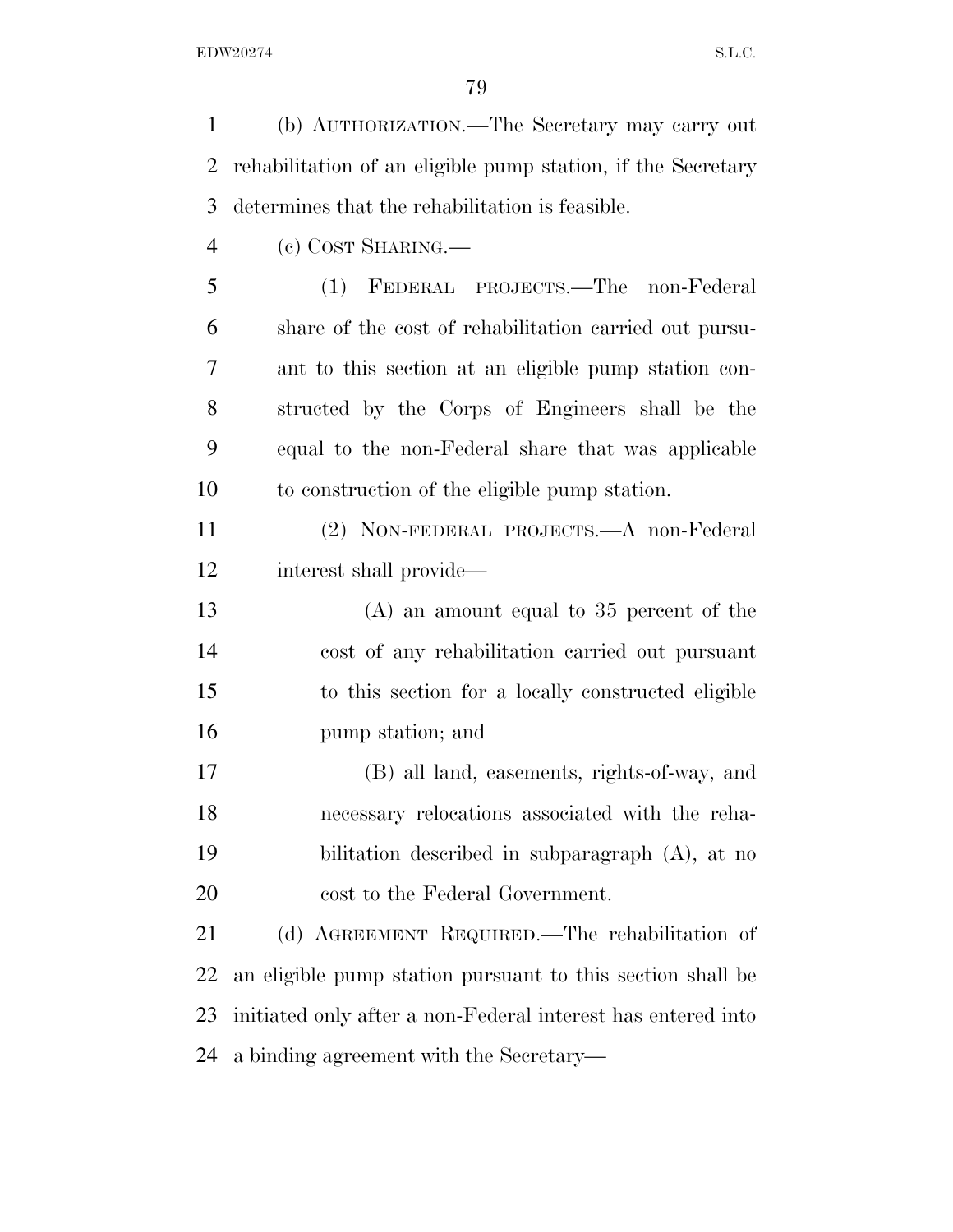(1) to pay the non-Federal share of the costs of rehabilitation under subsection (c); and

 (2) to pay 100 percent of the operation and maintenance costs of the rehabilitated eligible pump station, in accordance with regulations promulgated by the Secretary.

 (e) TREATMENT.—The rehabilitation of an eligible pump station pursuant to this section shall not be consid- ered to be a separable element of the associated flood risk management project constructed by the Corps of Engi-neers.

 (f) AUTHORIZATION OF APPROPRIATIONS.—There is authorized to be appropriated to carry out this section \$75,000,000, to remain available until expended.

### **SEC. 1041. BRANDON ROAD STUDY.**

 Section 3061(d)(2) of the Water Resources Develop- ment Act of 2007 (121 Stat. 1121; 132 Stat. 3785) is amended by striking the paragraph designation and head- ing and all that follows through ''any project'' and insert-ing the following:

- 21  $\text{``(2) COST SHARE.}$
- 22 "'(A) CONSTRUCTION.—The Federal share of the cost of construction of any project au-thorized to be carried out pursuant to the feasi-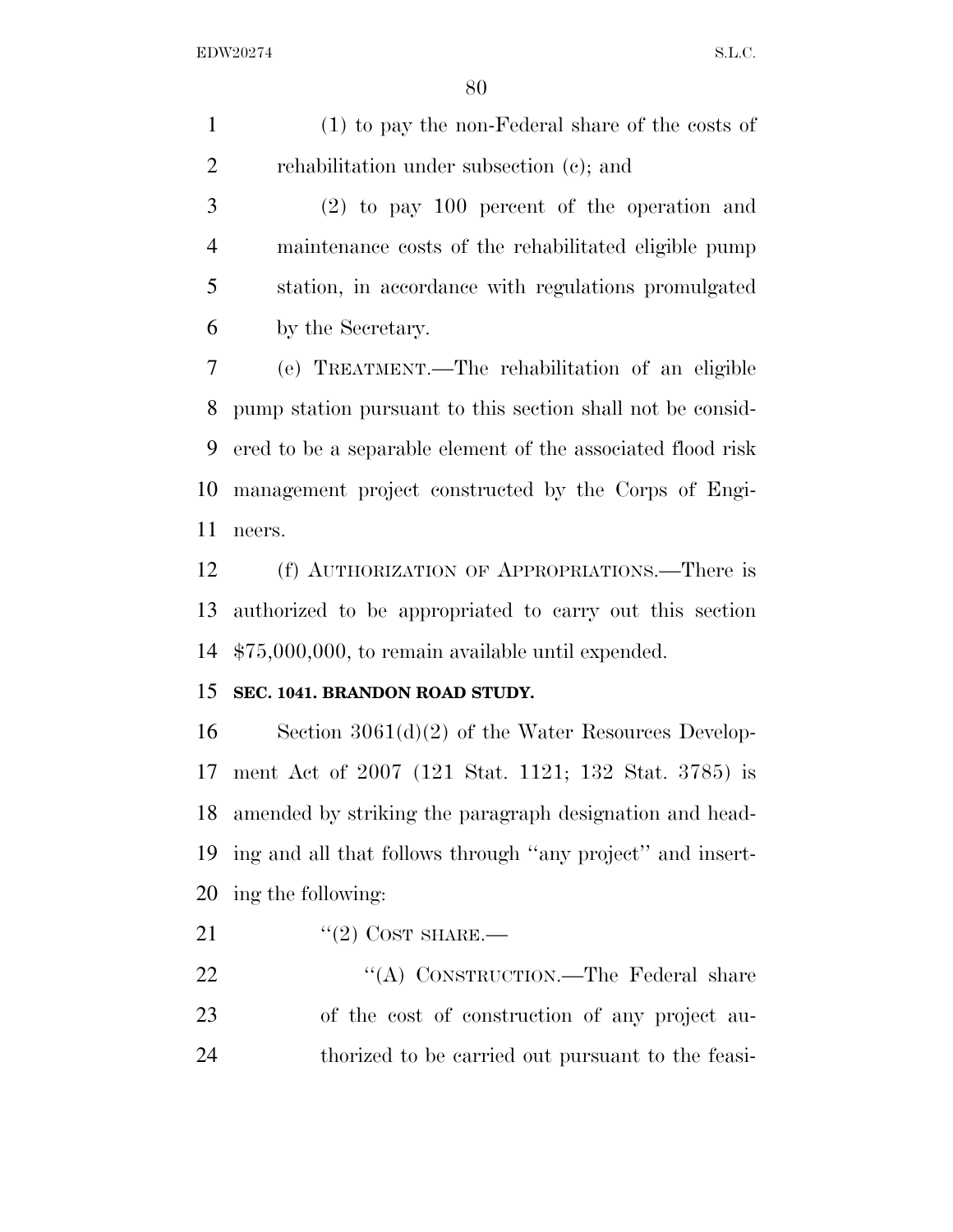| $\mathbf{1}$   | bility study identified in paragraph (1) shall be     |
|----------------|-------------------------------------------------------|
| $\overline{2}$ | 75 percent.                                           |
| 3              | "(B) OPERATION AND MAINTENANCE.-                      |
| $\overline{4}$ | Operation and maintenance of any project".            |
| 5              | SEC. 1042. CREDIT OR REIMBURSEMENT.                   |
| 6              | (a) CREDIT OR REIMBURSEMENT FOR CONTRIBU-             |
| 7              | TION OF MATERIALS OR SERVICES.—Section 1024 of the    |
| 8              | Water Resources Reform and Development Act of 2014    |
| 9              | $(33 \text{ U.S.C. } 2325a)$ is amended—              |
| 10             | $(1)$ in subsection $(a)$ , in the matter preceding   |
| 11             | paragraph (1), by striking "Subject to subsection     |
| 12             | $(b)$ , the" and inserting "The";                     |
| 13             | $(2)$ by striking subsection (b);                     |
| 14             | $(3)$ by redesignating subsections $(e)$ and $(d)$ as |
| 15             | subsections (b) and (h), respectively;                |
| 16             | $(4)$ in subsection (b) (as so redesignated), by      |
| 17             | adding at the end the following:                      |
| 18             | "(3) INTEGRAL TO PROJECT.—The Secretary               |
| 19             | may provide reimbursement under subsection (c)        |
| 20             | only if the Secretary determines that the materials   |
| 21             | or services provided are integral to the project.     |
| 22             | "(4) TIMELINESS.—The Secretary shall ensure           |
| 23             | that a reimbursement under subsection (c) is pro-     |
| 24             | vided in a timely manner."; and                       |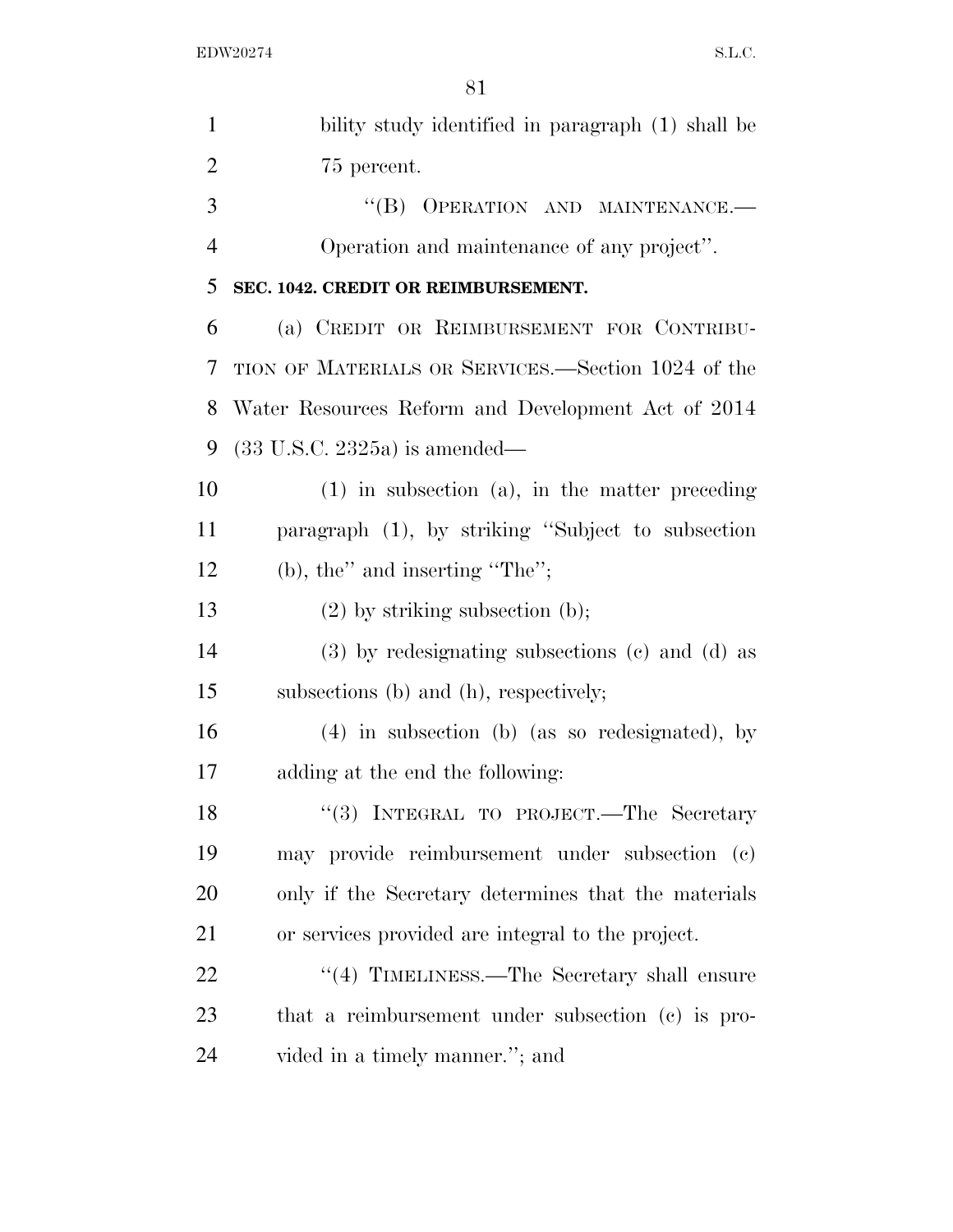(5) by inserting after subsection (b) (as so re-designated) the following:

 ''(c) COST LIMITATIONS.—Except as provided in this section and subject to subsection (g), a non-Federal inter- est that contributes materials or services under subsection (a) shall be eligible for reimbursement, not to exceed an amount that is equal to the estimated Federal cost for the performance of those materials or services.

 ''(d) AGREEMENT.—Before contributing materials or services under subsection (a), a non-Federal interest shall enter into an agreement with the Secretary that specifies, with respect to the use of those materials and services, the terms and conditions that are acceptable to the non-Federal interest and the Secretary.

 ''(e) REQUIREMENT.—As part of an agreement under subsection (a), a non-Federal interest shall hold and save the United States free from any and all damage that arises from the use of any materials or services of the non- Federal interest, except for damage due to the fault or negligence of a contractor of the Federal Government.

21 ""(f) USE OF EMERGENCY AUTHORITIES.—The Sec- retary may use existing emergency authorities of the Sec- retary following a flood or storm event to accept materials, services, or funds under this section if those materials, services, or funds are being used for the purpose of—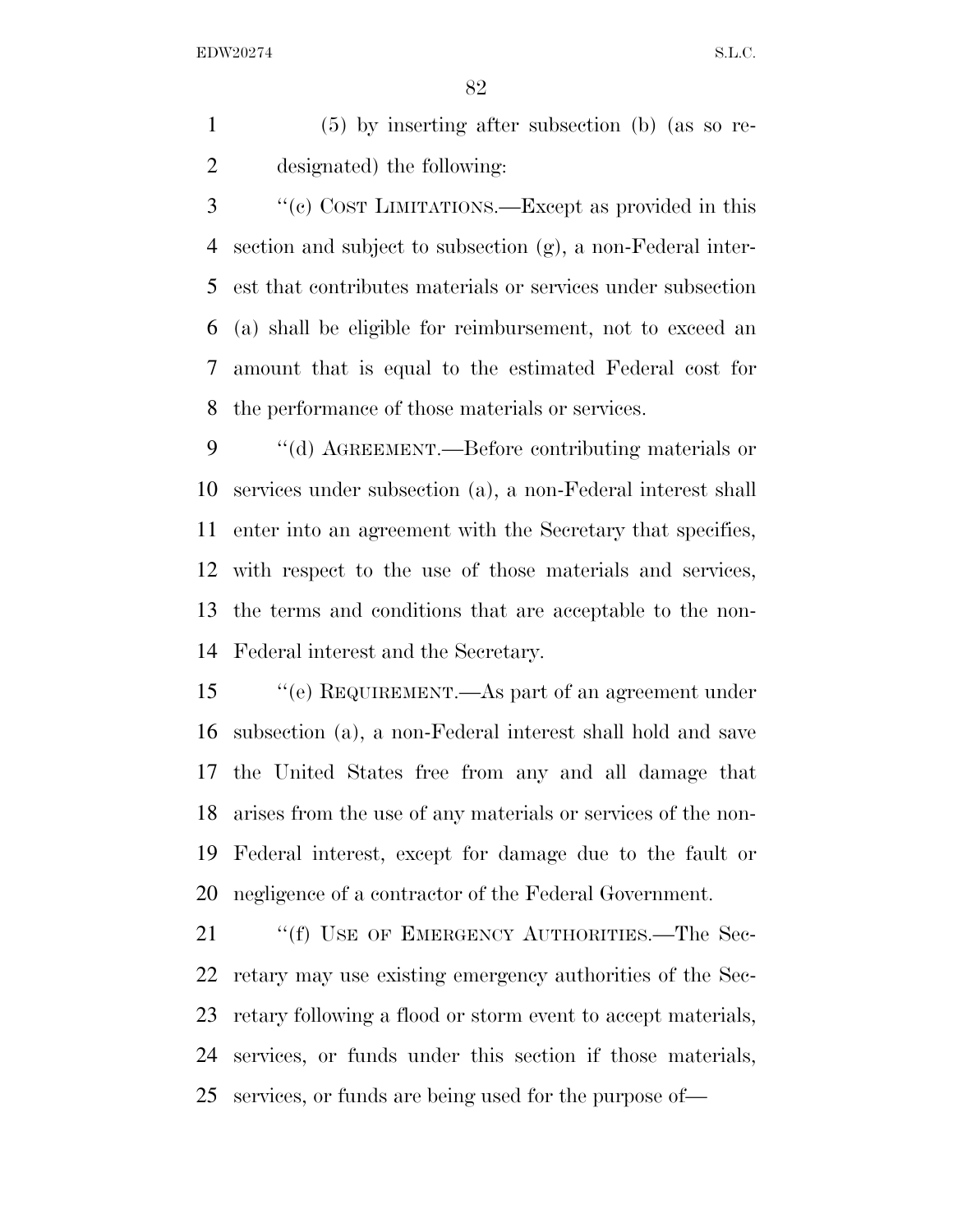| $\mathbf{1}$   | "(1) restoring an authorized navigation or flood               |
|----------------|----------------------------------------------------------------|
| $\overline{2}$ | risk management project up to authorized dimen-                |
| 3              | sions;                                                         |
| $\overline{4}$ | $"(2)$ repairing or reconstructing any authorized              |
| 5              | navigation or flood risk management project, includ-           |
| 6              | ing other authorized associated features; or                   |
| $\tau$         | "(3) any other activities the Secretary deter-                 |
| 8              | mines to be in the public interest as a result of the          |
| 9              | emergency.                                                     |
| 10             | "(g) LIMITATIONS.—A reimbursement under sub-                   |
| 11             | section (c) shall be—                                          |
| 12             | $\lq(1)$ subject to the availability of appropria-             |
| 13             | tions; and                                                     |
| 14             | $\cdot\cdot\cdot(2)$ subject to the compliance of the non-Fed- |
| 15             | eral interest with all Federal laws and regulations            |
| 16             | that would apply to the use of materials or services           |
| 17             | described in that subsection if provided by the Sec-           |
| 18             | retary.".                                                      |
| 19             | (b) DETERMINING THE VALUE OF IN-KIND CON-                      |
| 20             | TRIBUTIONS.—Section $221(a)(4)$ of the Flood Control Act       |
| 21             | of 1970 (42 U.S.C. 1962d-5b(a)(4)) is amended—                 |
| 22             | $(1)$ in subparagraph $(A)$ —                                  |
| 23             | $(A)$ in the matter preceding clause (i), by                   |
| 24             | inserting ", as determined by the Secretary,"                  |
| 25             | after "value";                                                 |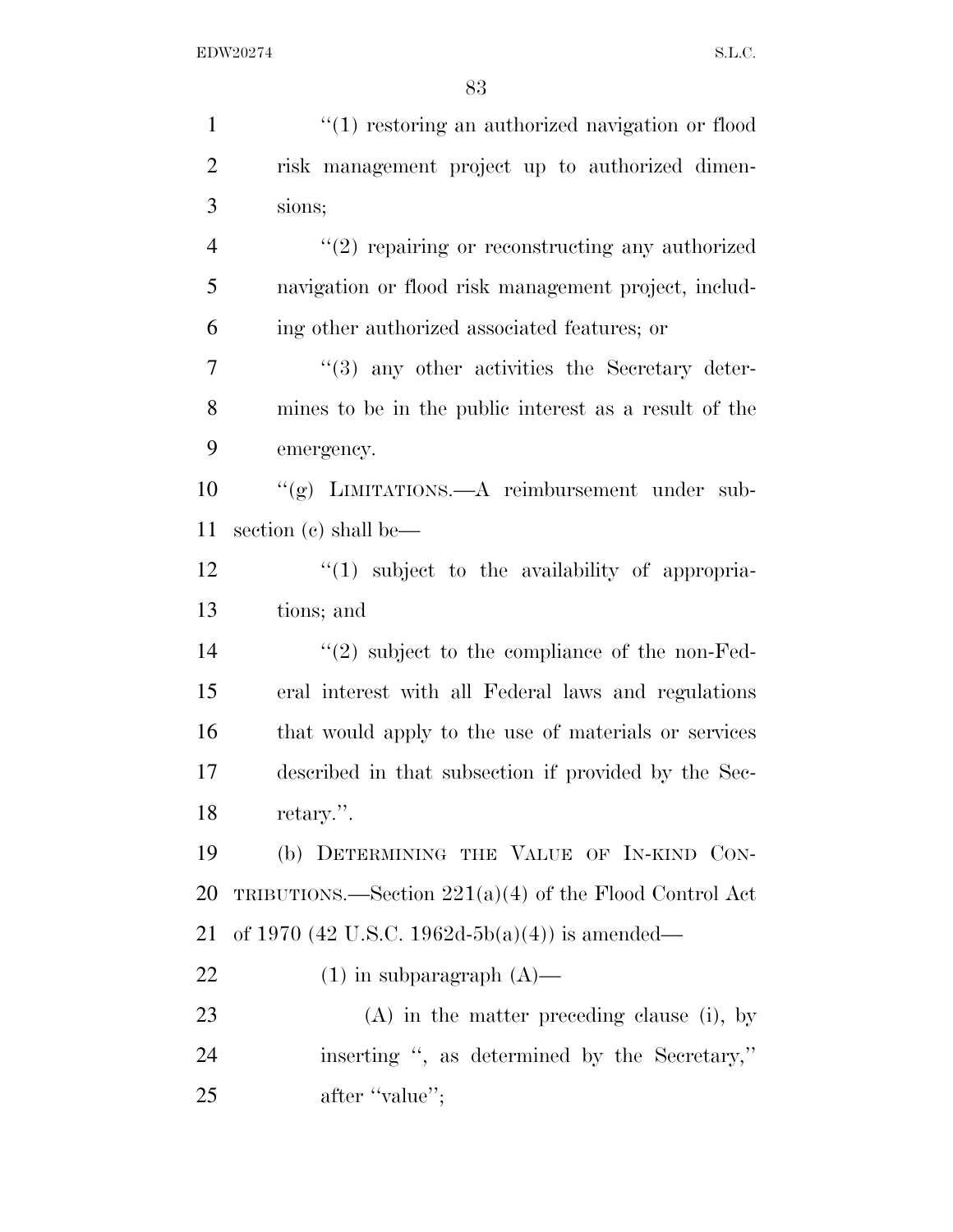| $\mathbf{1}$   | $(B)$ in clause (ii), by striking "and" at the    |
|----------------|---------------------------------------------------|
| $\overline{2}$ | end;                                              |
| 3              | (C) in clause (iii), by striking the period at    |
| $\overline{4}$ | the end and inserting "; and"; and                |
| 5              | (D) by adding at the end the following:           |
| 6              | "(iv) the value of materials and serv-            |
| 7              | ices contributed by non-Federal third par-        |
| 8              | ties, without charge, to the non-Federal in-      |
| 9              | terest for-                                       |
| 10             | "(I) planning carried out after                   |
| 11             | execution of a feasibility cost-sharing           |
| 12             | agreement; or                                     |
| 13             | construction carried<br>``(II)<br>out             |
| 14             | after execution of a partnership agree-           |
| 15             | ment or in accordance with subpara-               |
| 16             | graph $(C).$ ";                                   |
| 17             | $(2)$ in subparagraph $(D)$ —                     |
| 18             | $(A)$ in clause (ii), by inserting "and" after    |
| 19             | the semicolon at the end;                         |
| <b>20</b>      | (B) in clause (iii), by striking "; and" and      |
| 21             | inserting a period; and                           |
| 22             | $(C)$ by striking clause (iv);                    |
| 23             | $(3)$ by redesignating subparagraph $(H)$ as sub- |
| 24             | paragraph $(I)$ ; and                             |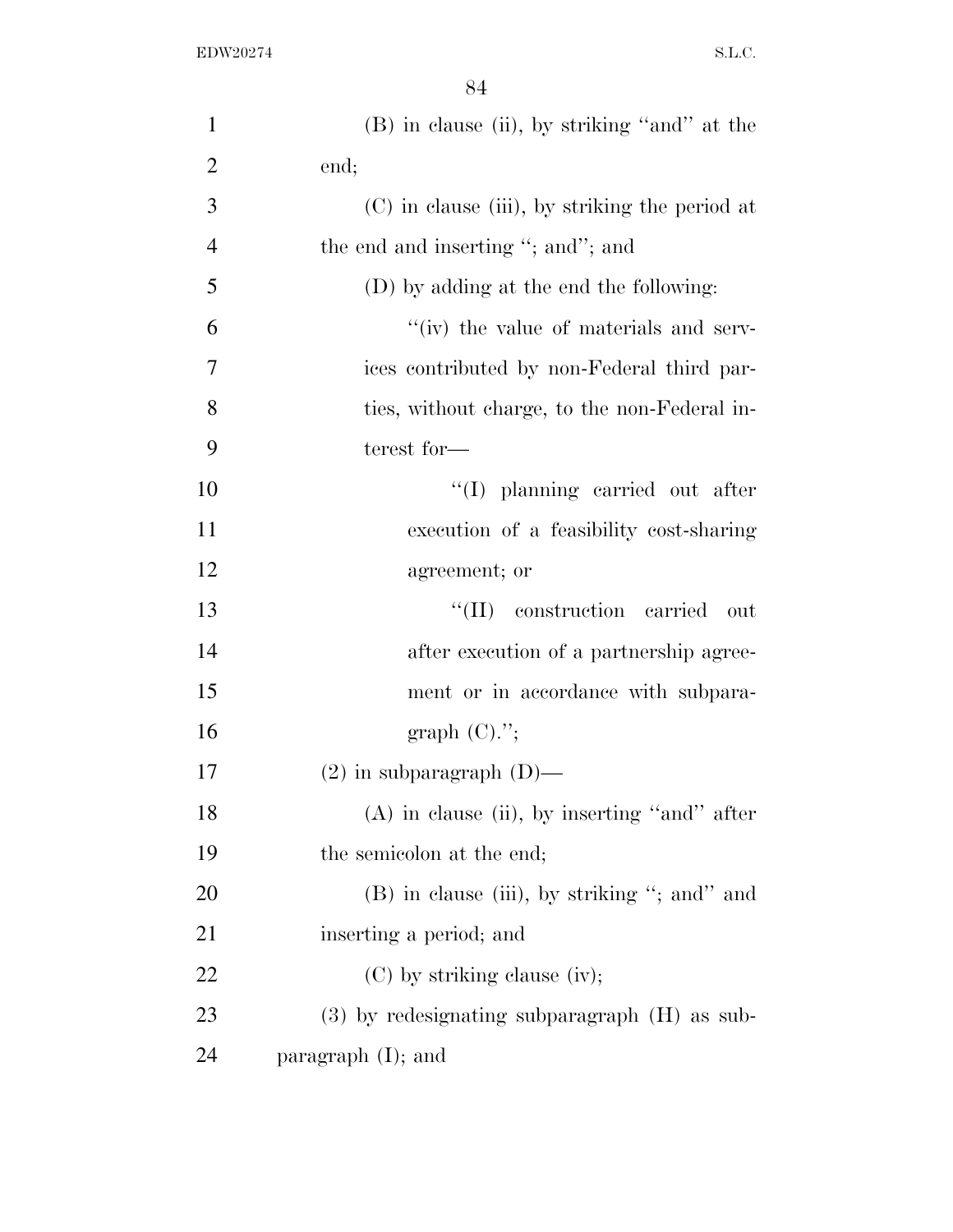| $(4)$ by inserting after subparagraph $(G)$ the fol- |
|------------------------------------------------------|
| lowing:                                              |

| 3              | "(H) TIMELINESS.—The Secretary shall             |
|----------------|--------------------------------------------------|
| $\overline{4}$ | ensure that a credit under subparagraph $(A)$ is |
| 5              | provided in a timely manner.".                   |

 (c) TIMELINESS.—Section 1022 of the Water Re- sources Reform and Development Act of 2014 (33 U.S.C. 2225) is amended by adding at the end the following:

 ''(d) TIMELINESS.—The Secretary shall ensure that a reimbursement described in this section is provided in a timely manner.''.

### **SEC. 1043. EMERGENCY CONTRACTING.**

 (a) IN GENERAL.—In carrying out emergency work in an area with respect to which the President has de- clared a major disaster under section 401 of the Robert T. Stafford Disaster Relief and Emergency Assistance Act (42 U.S.C. 5170), the Secretary shall, in competitive ac- quisitions, maximize use of tradeoff procedures that place approximately equal or greater importance on schedule and other non-price factors relative to cost or price.

 (b) SAVINGS PROVISION.—Nothing in this section limits or otherwise affects authority provided to the Sec- retary under any other statute or regulation to select pro- cedures permitting other than full and open competition when carrying out work described in subsection (a).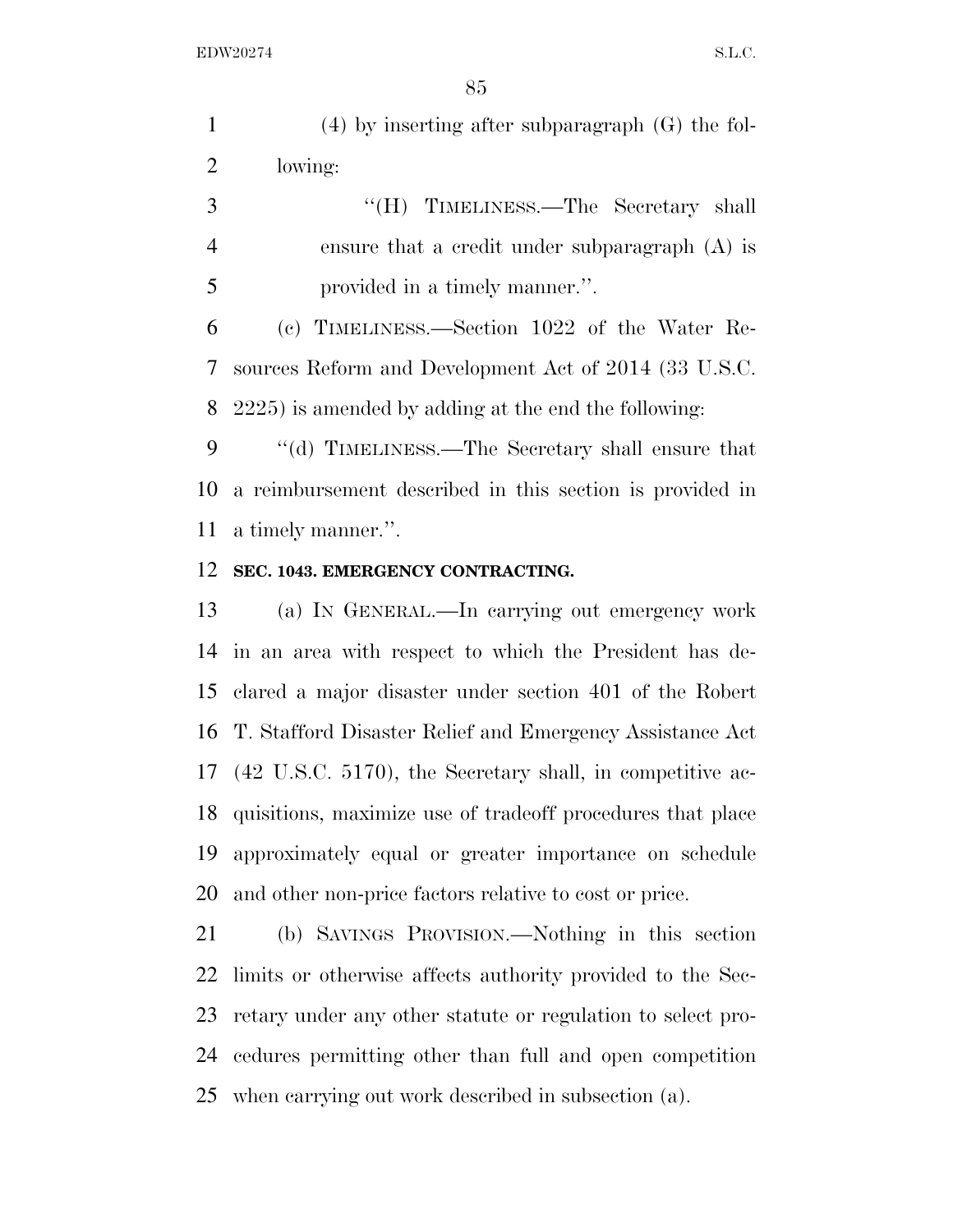| 1              | SEC. 1044. PROJECT PARTNERSHIP AGREEMENT.            |
|----------------|------------------------------------------------------|
| $\overline{2}$ | Section $103(j)(1)$ of the Water Resources Develop-  |
| 3              | ment Act of 1986 (33 U.S.C. 2213(j)(1)) is amended—  |
| $\overline{4}$ | (1) by striking "Any project" and inserting the      |
| 5              | following:                                           |
| 6              | "(A) IN GENERAL.—Any project"; and                   |
| 7              | $(2)$ by adding at the end the following:            |
| 8              | "(B) INCLUSION.—An agreement under                   |
| 9              | subparagraph (A) shall include a brief descrip-      |
| 10             | tion of and estimated costs for anticipated oper-    |
| 11             | ation, maintenance, repair, replacement, and re-     |
| 12             | habilitation obligations of the non-Federal in-      |
| 13             | terest for the project.".                            |
|                |                                                      |
| 14             | SEC. 1045. ACCEPTANCE OF FUNDS FOR HARBOR DREDG-     |
| 15             | ING.                                                 |
| 16             | The Secretary may accept and expend funds contrib-   |
| 17             | uted by a State or other non-Federal interest—       |
| 18             | (1) to dredge a non-Federal harbor or channel;       |
| 19             | or                                                   |
| 20             | $(2)$ to provide technical assistance related to the |
| 21             | planning and design of dredging activities in a non- |
| 22             | Federal harbor or channel.                           |
| 23             | SEC. 1046.<br>EMERGENCY FLOODING PROTECTION FOR      |
| 24             | LAKES.                                               |
| 25             | The Secretary shall submit to Congress a report on   |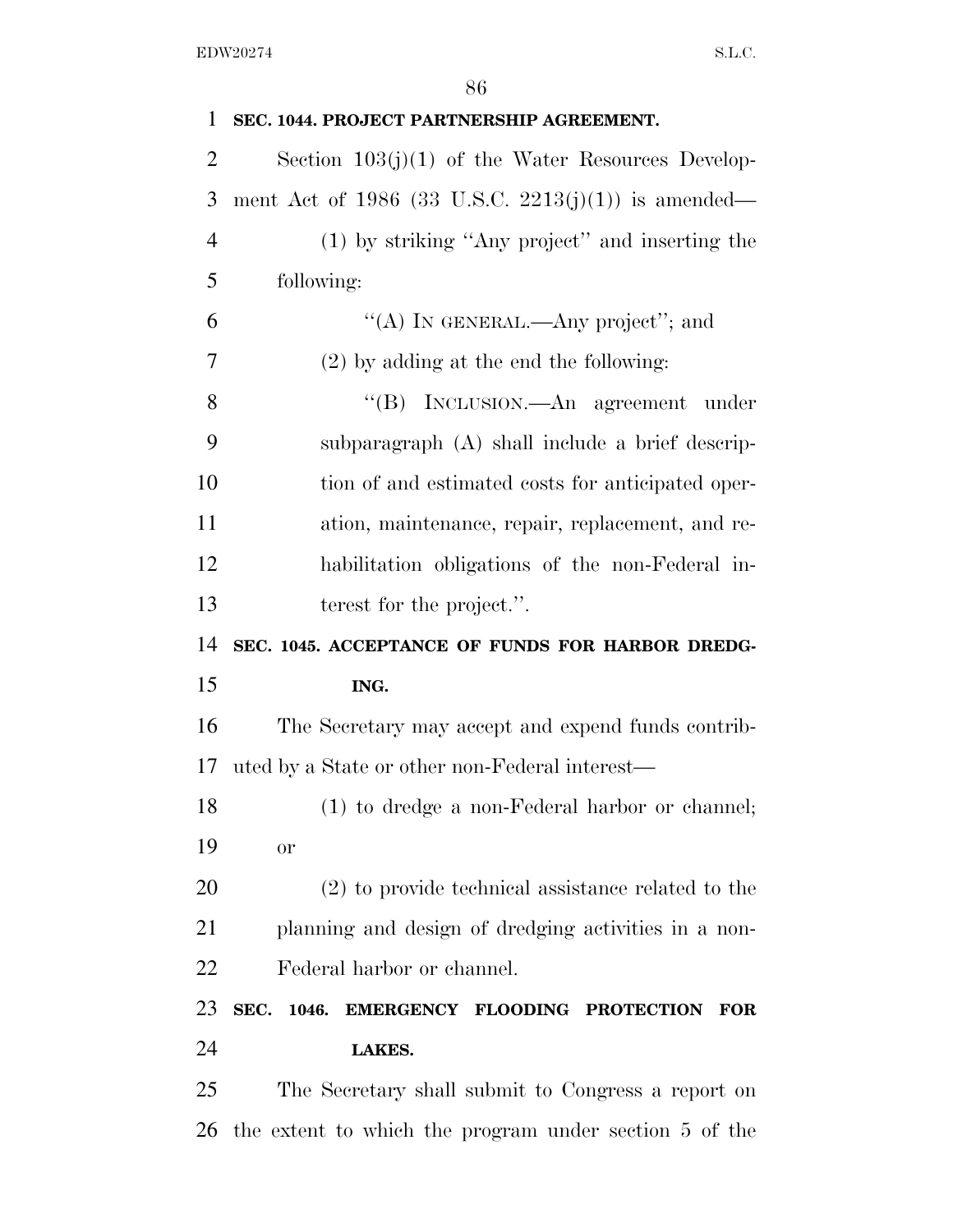Act of August 18, 1941 (commonly known as the ''Flood Control Act of 1941'') (55 Stat. 650, chapter 377; 33 U.S.C. 701n), applies to lakes, including lakes with the flow of a slow-moving river, including, if applicable, rec- ommendations for legislative changes to ensure that such lakes are eligible for the program.

### **SEC. 1047. LEVEE SAFETY.**

 Section 9004 of the Water Resources Development Act of 2007 (33 U.S.C. 3303) is amended by adding at the end the following:

11 "(d) IDENTIFICATION OF DEFICIENCIES.—

12 ''(1) IN GENERAL.—For each levee identified in the national levee database under subsection (a), the Secretary shall—

15 "(A) identify the specific engineering and 16 maintenance deficiencies, if any;

 $\text{``(B)}$  describe the recommended remedies to correct each deficiency identified under sub- paragraph (A) and the associated costs of those remedies.

21 "(2) CONSULTATION.—In identifying defi- ciencies and describing remedies for a levee under paragraph (1), the Secretary shall consult with rel-evant non-Federal interests, including by providing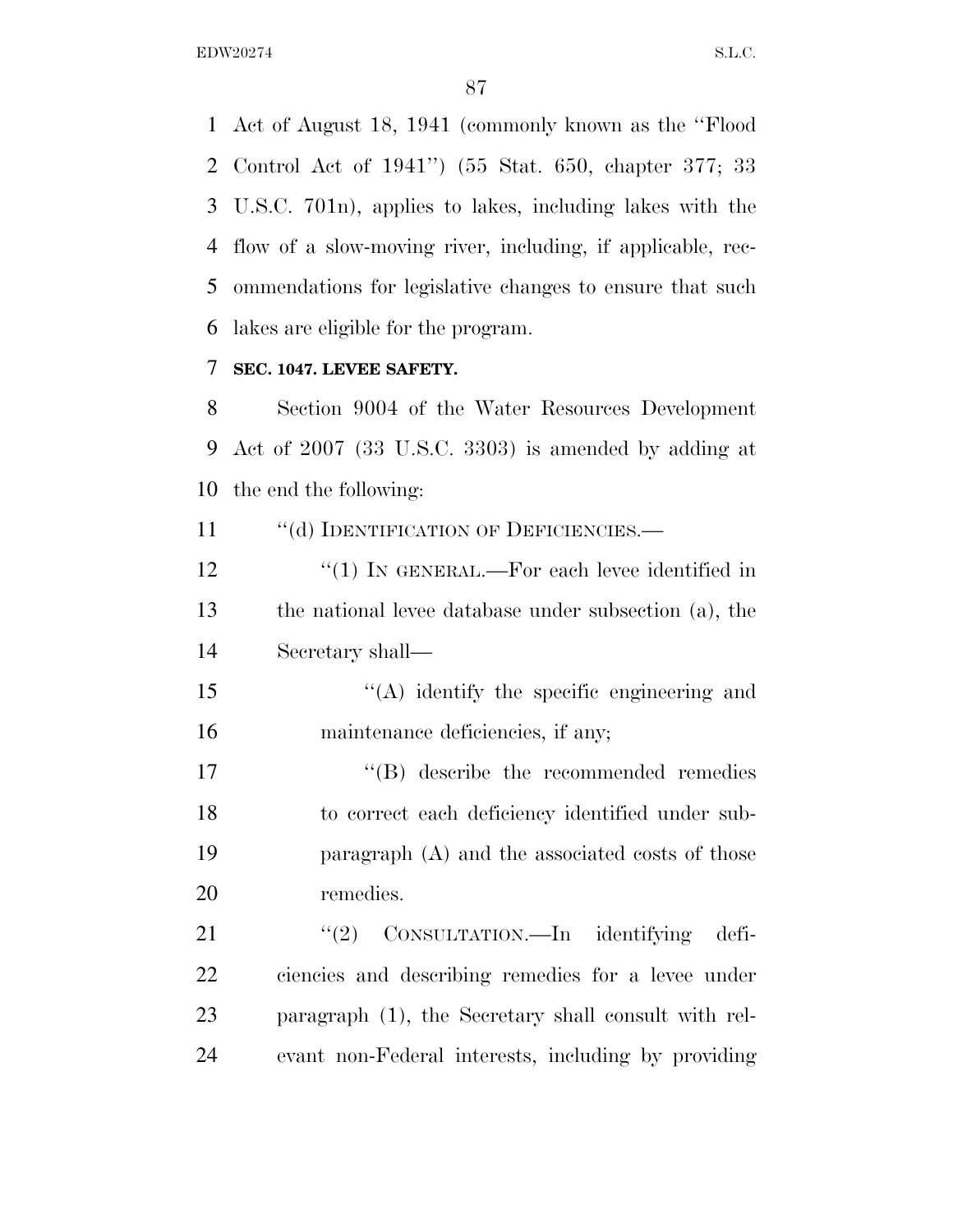| $\mathbf{1}$   | an opportunity for comment by those non-Federal     |
|----------------|-----------------------------------------------------|
| $\overline{2}$ | interests.".                                        |
| 3              | SEC. 1048. REPLACEMENT CAPACITY.                    |
| 4              | Section $217(a)$ of the Water Resources Development |
| 5              | Act of 1996 (33 U.S.C. 2326a(a)) is amended—        |
| 6              | $(1)$ in the subsection heading, by inserting "OR   |
| 7              | REPLACEMENT CAPACITY" after "ADDITIONAL CA-         |
| 8              | PACITY";                                            |
| 9              | $(2)$ by striking paragraph $(1)$ and inserting the |
| 10             | following:                                          |
| 11             | $``(1)$ PROVIDED BY SECRETARY.—                     |
| 12             | "(A) IN GENERAL.—Subject to subpara-                |
| 13             | $graph$ (B), at the request of a non-Federal in-    |
| 14             | terest with respect to a project, the Secretary     |
| 15             | $may-$                                              |
| 16             | "(i) provide additional capacity at a               |
| 17             | dredged material disposal facility con-             |
| 18             | structed by the Secretary beyond the ca-            |
| 19             | pacity that would be required for project           |
| 20             | purposes; or                                        |
| 21             | "(ii) permit the use of dredged mate-               |
| 22             | rial disposal facility capacity required for        |
| 23             | project purposes by the non-Federal inter-          |
| 24             | est if the Secretary determines that re-            |
| 25             | placement capacity can be constructed at            |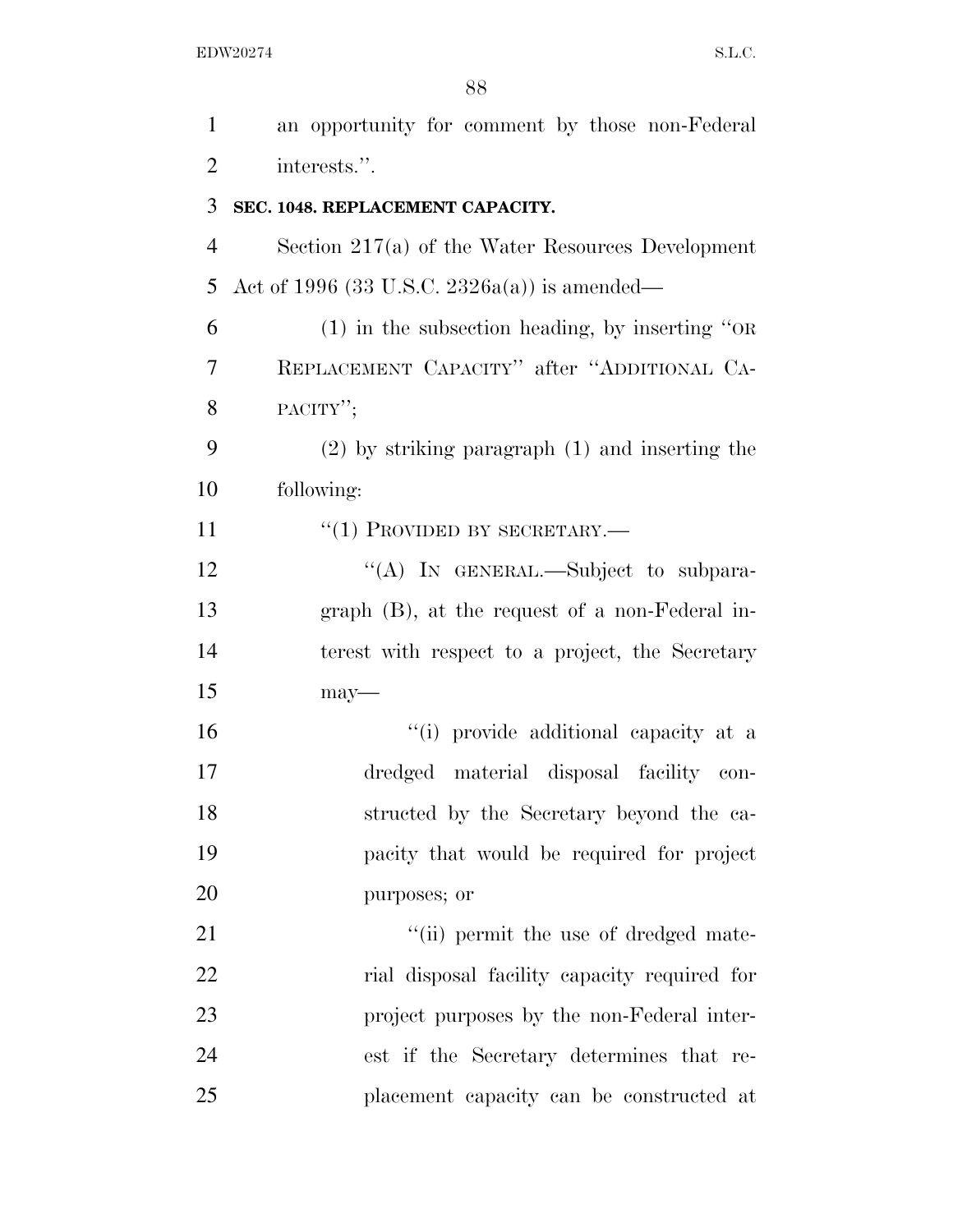| $\mathbf{1}$   | the facility or another facility or site before  |
|----------------|--------------------------------------------------|
| $\overline{2}$ | such capacity is needed for project pur-         |
| 3              | poses.                                           |
| $\overline{4}$ | "(B) AGREEMENT.—Before the Secretary             |
| 5              | takes an action under subparagraph (A), the      |
| 6              | non-Federal interest shall agree to pay—         |
| $\overline{7}$ | "(i) all costs associated with the con-          |
| 8              | struction of the additional capacity or re-      |
| 9              | placement capacity in advance of construc-       |
| 10             | tion of such capacity; and                       |
| 11             | "(ii) in the case of use by a non-Fed-           |
| 12             | eral interest of dredged material disposal       |
| 13             | capacity required for project purposes           |
| 14             | under subparagraph $(A)(ii)$ , any increase      |
| 15             | in the cost of operation and maintenance         |
| 16             | of the project that the Secretary deter-         |
| 17             | mines results from the use of the project        |
| 18             | capacity by the non-Federal interest in ad-      |
| 19             | vance of each cycle of dredging.                 |
| 20             | " $(C)$ CREDIT.—In the event the Secretary       |
| 21             | determines that the cost to operate or maintain  |
| 22             | the project decreases as a result of use by the  |
| 23             | non-Federal interest of dredged material dis-    |
| 24             | posal capacity required for project purposes     |
| 25             | under subparagraph $(A)(ii)$ , the Secretary, at |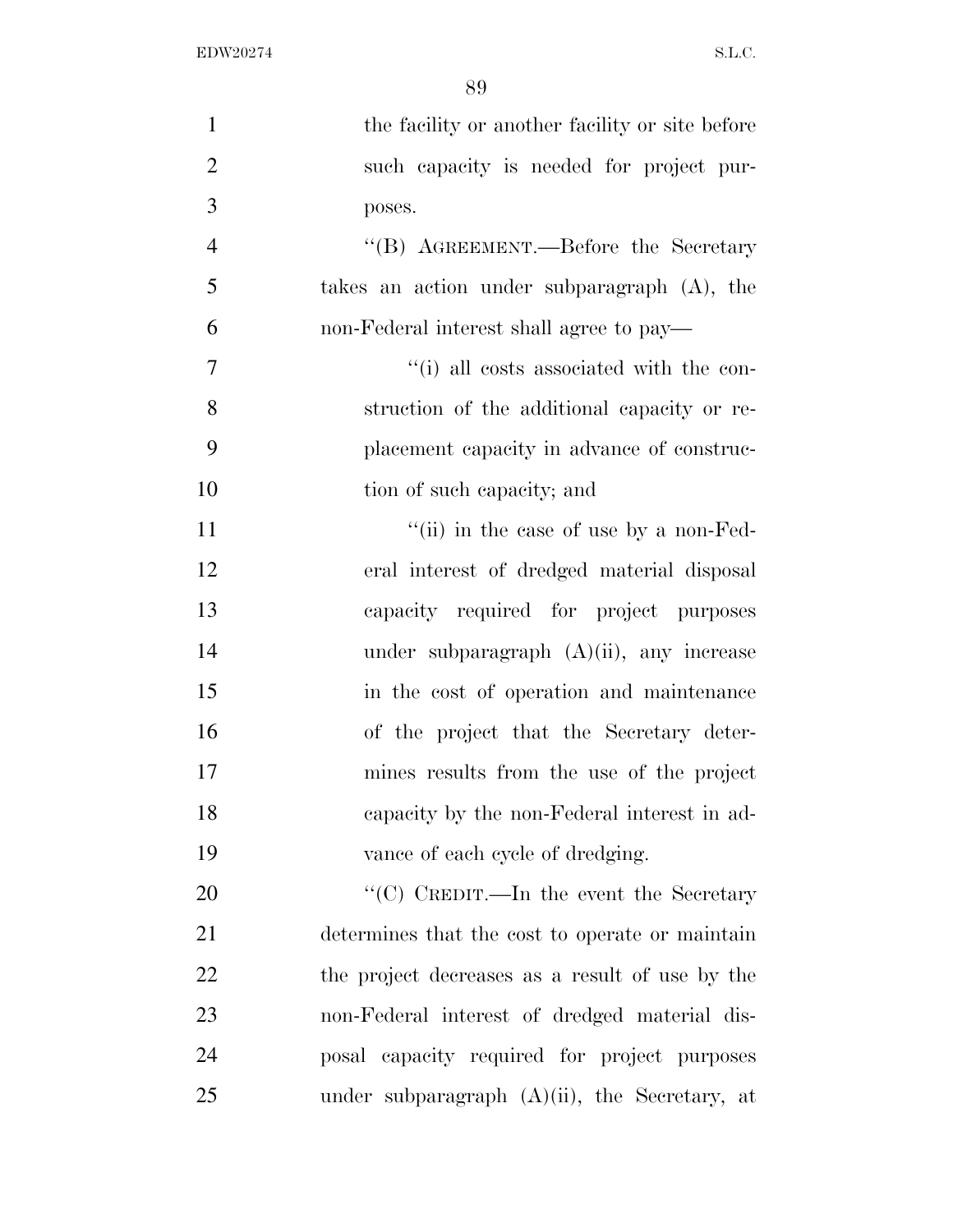| $\mathbf{1}$   | the request of the non-Federal interest, shall        |
|----------------|-------------------------------------------------------|
| $\overline{2}$ | credit the amount of the decrease toward any          |
| 3              | cash contribution of the non-Federal interest         |
| $\overline{4}$ | required thereafter for construction, operation,      |
| 5              | or maintenance of the project, or of another          |
| 6              | navigation project.";                                 |
| 7              | $(3)$ in paragraph $(2)$ , in the first sentence, by  |
| 8              | inserting "under paragraph $(1)(A)(i)$ " after "addi- |
| 9              | tional capacity"; and                                 |
| 10             | (4) by adding at the end the following:               |
| 11             | "(3) SPECIAL RULE FOR DESIGNATION OF RE-              |
| 12             | PLACEMENT CAPACITY FACILITY OR SITE.-                 |
| 13             | "(A) IN GENERAL.—Subject to such terms                |
| 14             | and conditions as the Secretary determines to         |
| 15             | be necessary or advisable, an agreement under         |
| 16             | paragraph $(1)(B)$ for use permitted under para-      |
| 17             | graph $(1)(A)(ii)$ shall reserve to the non-Fed-      |
| 18             | eral interest—                                        |
| 19             | "(i) the right to submit to the Sec-                  |
| 20             | retary for approval at a later date an alter-         |
| 21             | native to the facility or site designated in          |
| 22             | the agreement for construction of replace-            |
| 23             | ment capacity; and                                    |
| 24             | "(ii) the right to construct the re-                  |
| 25             | placement capacity at the alternative facil-          |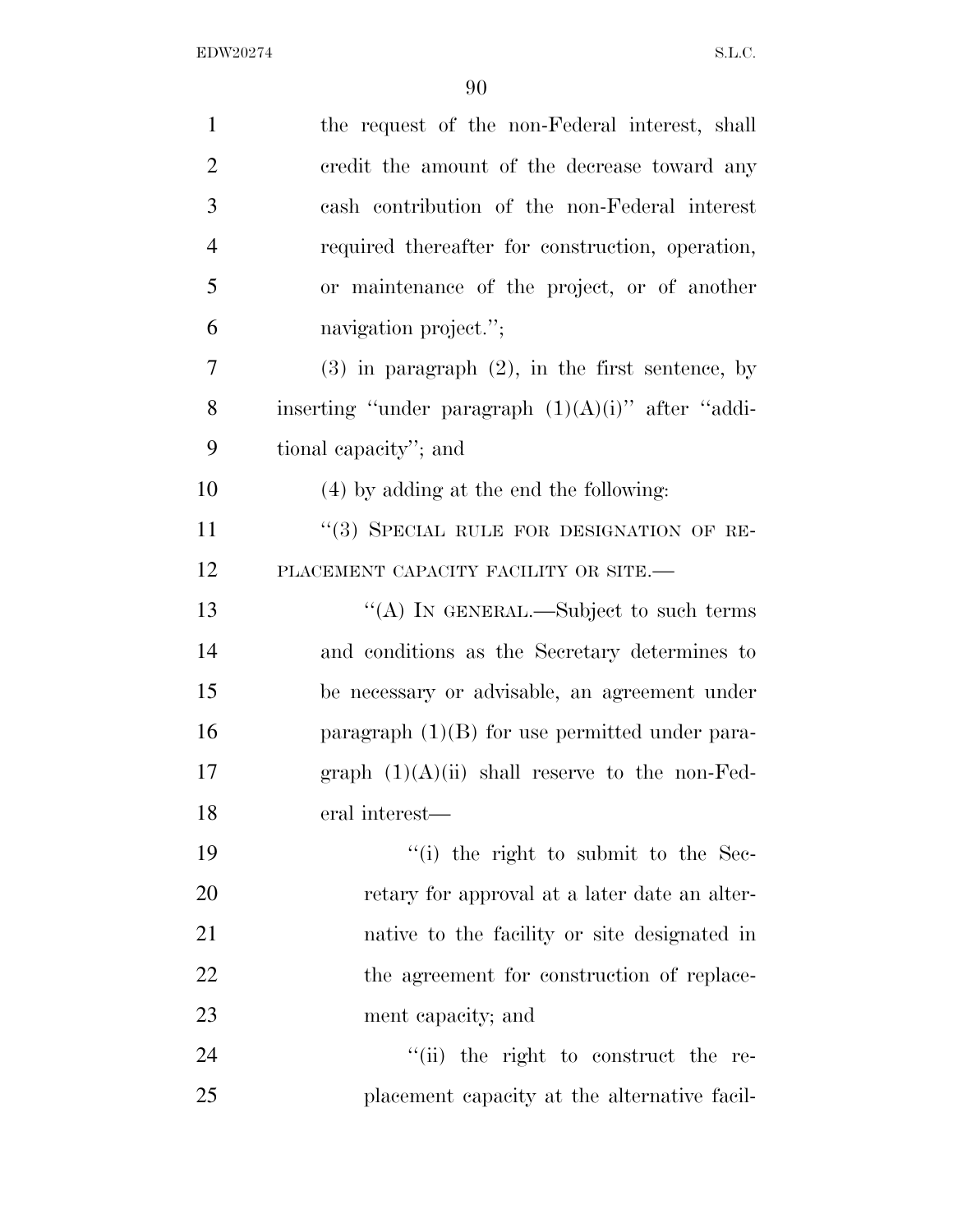| $\mathbf{1}$   | ity or site at the expense of the non-Fed-                |
|----------------|-----------------------------------------------------------|
| $\overline{2}$ | eral interest.                                            |
| 3              | "(B) REQUIREMENT.—The Secretary shall                     |
| $\overline{4}$ | not reject a site for the construction of replace-        |
| 5              | ment capacity under paragraph $(1)(A)(ii)$ that           |
| 6              | is submitted by the non-Federal interest for ap-          |
| 7              | proval by the Secretary before the date of exe-           |
| 8              | cution of the agreement under paragraph                   |
| 9              | $(1)(B)$ , or thereafter, unless the Secretary—           |
| 10             | "(i) determines that the site is envi-                    |
| 11             | ronmentally unacceptable or technically un-               |
| 12             | sound; and                                                |
| 13             | "(ii) provides a written basis for the                    |
| 14             | determination under clause (i) to the non-                |
| 15             | Federal interest.".                                       |
| 16             | SEC. 1049. IMPLEMENTATION GUIDANCE FOR POST-FLOOD         |
| 17             | <b>IMPROVEMENTS.</b>                                      |
| 18             | The Secretary shall expedite completion of implemen-      |
| 19             | tation guidance for the amendments made by section 1176   |
| 20             | of the Water Infrastructure Improvements for the Nation   |
| 21             | Act (130 Stat. 1673).                                     |
| 22             | SEC. 1050. WILLAMETTE VALLEY PROJECT WATER RE-            |
| 23             | ALLOCATION.                                               |
| 24             | (a) IN GENERAL.—The Secretary shall assist the            |
| 25             | State of Oregon in the implementation of the reallocation |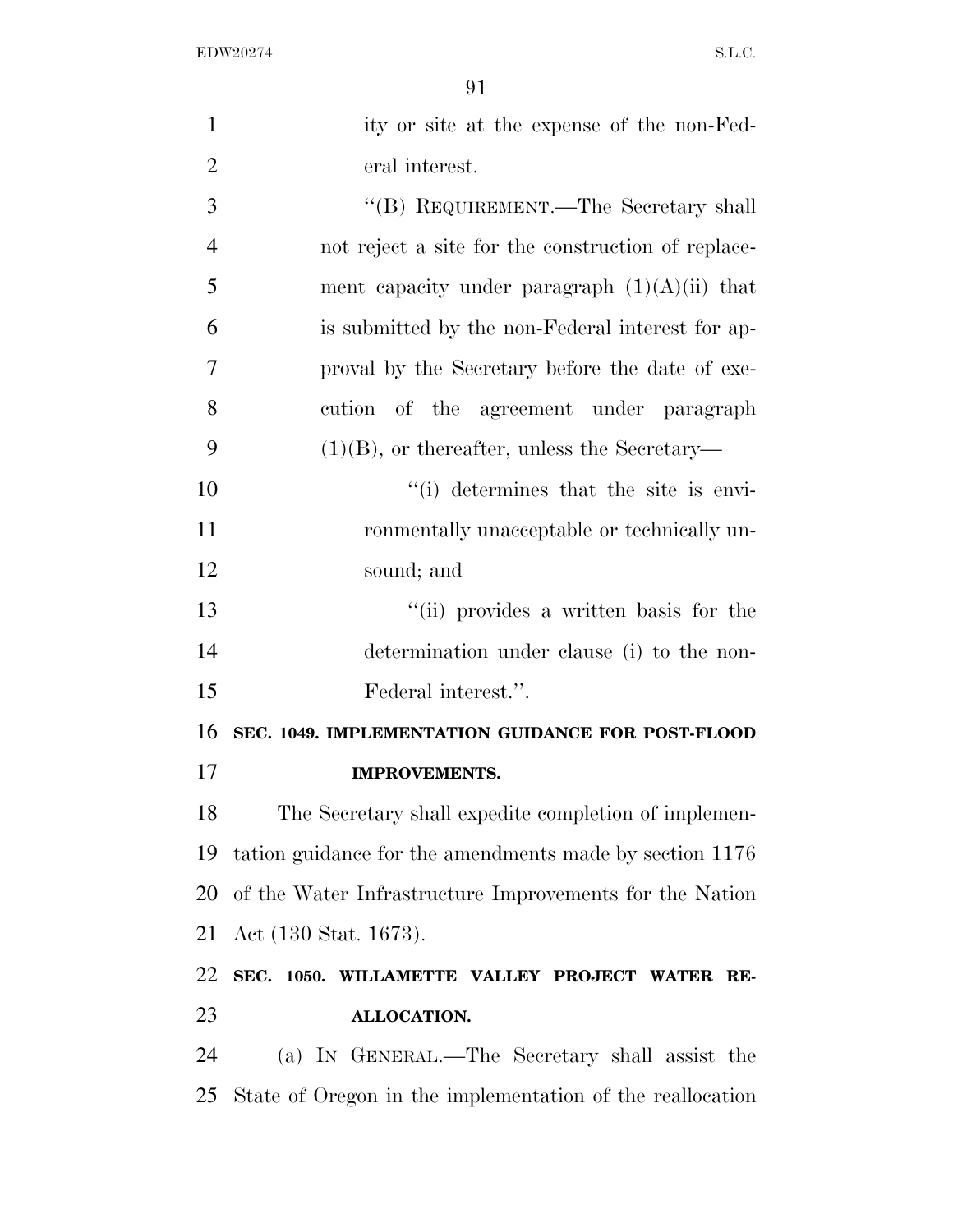of water within the Willamette Basin, including the devel- opment of instream flow targets and facilitation of the conversion of Willamette Valley Project stored water to instream water rights to ensure fish and wildlife benefits, as required by the biological opinion for the Willamette Basin Review issued by the National Marine Fisheries Service on June 28, 2019.

 (b) AUTHORIZATION OF APPROPRIATIONS.—There is authorized to be appropriated to carry out this section \$2,000,000, to remain available until expended.

#### **SEC. 1051. CENTRAL APPALACHIA WATER.**

 (a) IN GENERAL.—The Secretary shall establish a program for providing environmental assistance to non- Federal interests in Central and North Central Appalachia (as defined by the Appalachian Regional Commission).

 (b) FORM OF ASSISTANCE.—Assistance under this section may be in the form of design and construction as- sistance for water-related environmental infrastructure and resource protection and development projects in Cen- tral and North Central Appalachia (as defined by the Ap- palachian Regional Commission), including projects for wastewater treatment and related facilities, water supply and related facilities, and surface water resource protec-tion and development.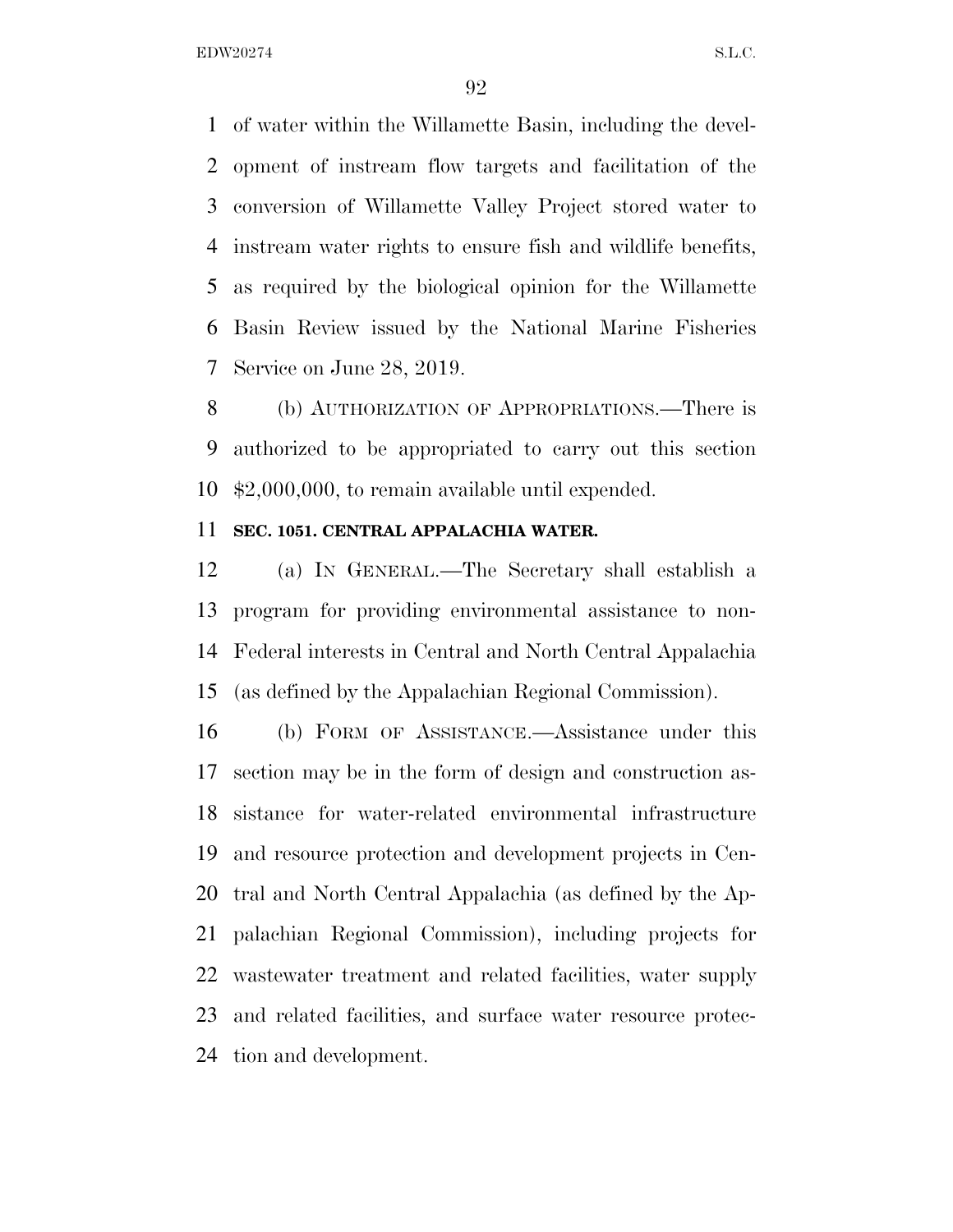(c) PUBLIC OWNERSHIP.—The Secretary may pro- vide assistance for a project under this section only if the project is publicly owned. (d) LOCAL COOPERATION AGREEMENTS.— (1) IN GENERAL.—Before providing assistance under this section, the Secretary shall enter into a local cooperation agreement with the non-Federal in- terest to provide for design and construction of the project to be carried out with the assistance. (2) REQUIREMENTS.—Each local cooperation agreement entered into under this subsection shall provide for the following: (A) PLAN.—Development by the Secretary, in consultation with appropriate Federal and State officials, of a facilities or resource protec- tion and development plan, including appro- priate engineering plans and specifications. (B) LEGAL AND INSTITUTIONAL STRUC- TURES.—Establishment of any legal and insti- tutional structures as are necessary to ensure the effective long-term operation of the project by the non-Federal interest.

23 (3) COST SHARING.—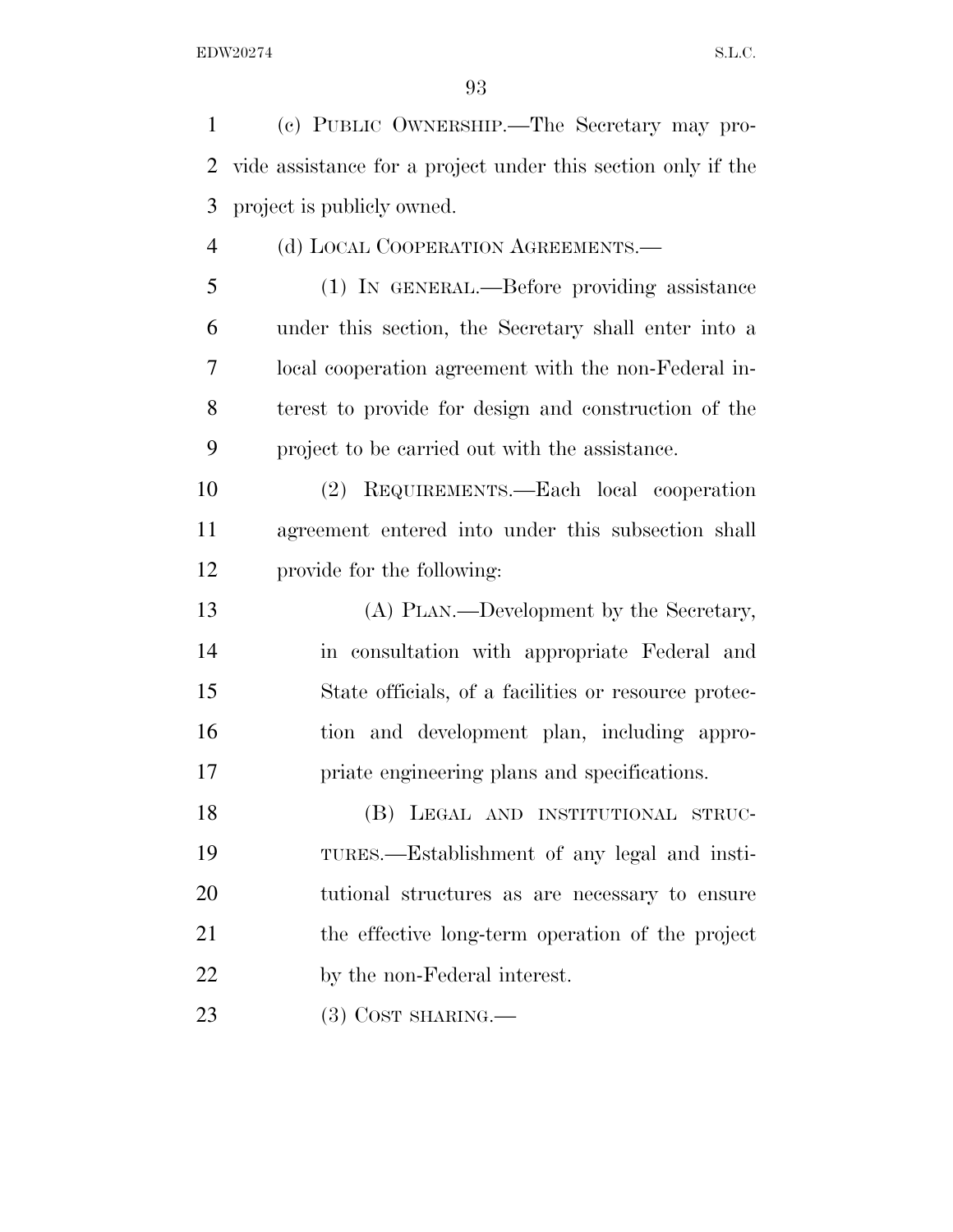| $\mathbf{1}$   | (A) IN GENERAL.—The Federal share of              |
|----------------|---------------------------------------------------|
| $\overline{2}$ | the cost of a project carried out with assistance |
| 3              | under this section shall be 75 percent.           |
| $\overline{4}$ | CREDIT FOR DESIGN WORK.—The<br>(B)                |
| 5              | non-Federal interest shall receive credit toward  |
| 6              | the non-Federal share for the reasonable costs    |
| 7              | of design work completed by the non-Federal       |
| 8              | interest before entering into a local cooperation |
| 9              | agreement with the Secretary for a project.       |
| 10             | $(C)$ CREDIT FOR INTEREST.—In case of a           |
| 11             | delay in the funding of the non-Federal share     |
| 12             | of a project carried out with assistance under    |
| 13             | this section, the non-Federal interest shall re-  |
| 14             | ceive credit for reasonable interest incurred in  |
| 15             | providing the non-Federal share of the cost of    |
| 16             | the project.                                      |
| 17             | (D) LAND, EASEMENTS, AND RIGHTS-OF-               |
| 18             | WAY CREDIT.—The non-Federal interest shall        |
| 19             | receive credit toward the non-Federal share for   |
| 20             | land, easements, rights-of-way, and relocations   |
| 21             | (including all reasonable costs associated with   |
| <u>22</u>      | obtaining permits necessary for the construc-     |
| 23             | tion, operation, and maintenance of the project   |
| 24             | on publicly owned or controlled land), not to ex- |

ceed 25 percent of the total cost of the project.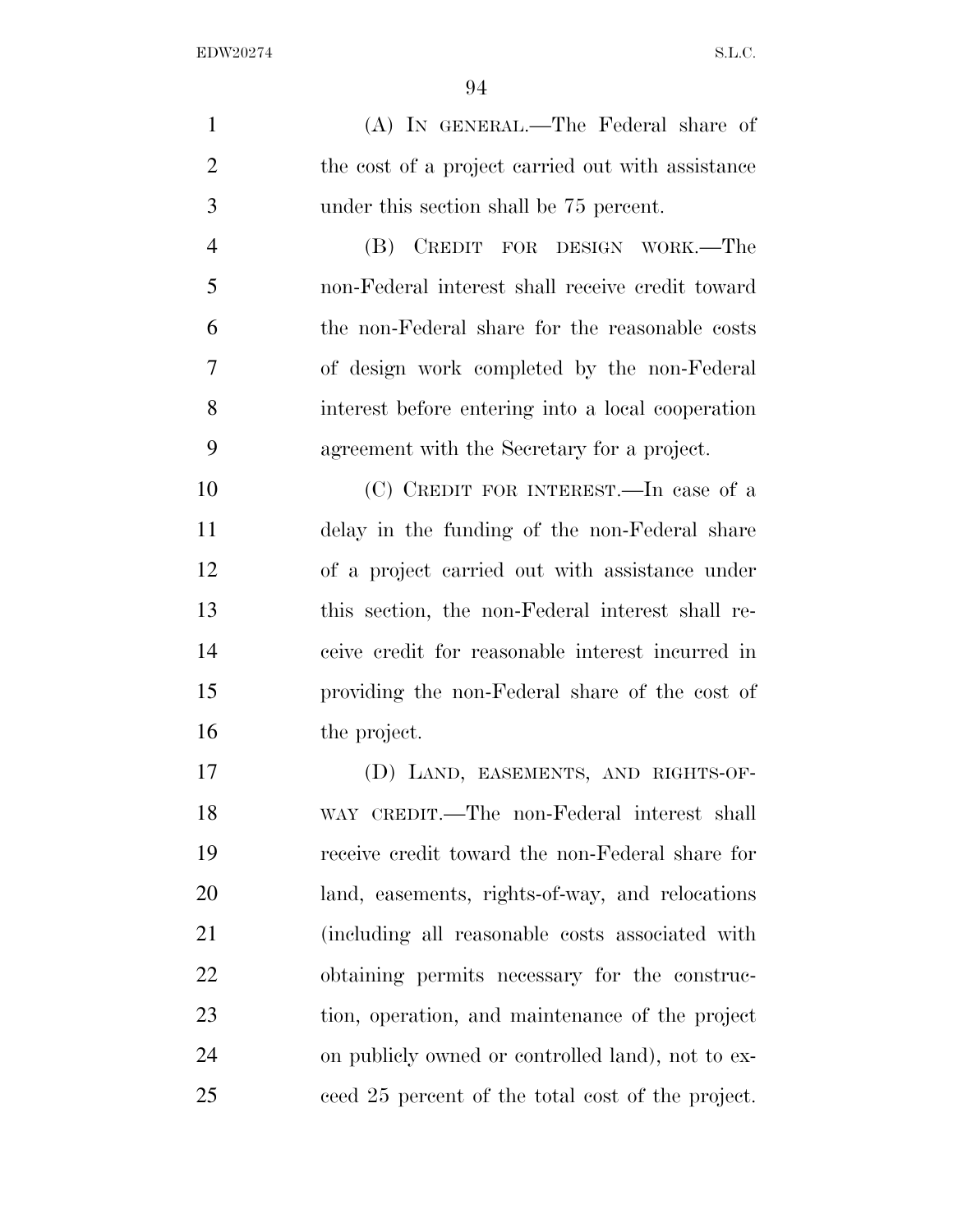(E) OPERATION AND MAINTENANCE.—The non-Federal share of operation and mainte- nance costs for a project carried out with as- sistance under this section shall be 100 percent. (e) APPLICABILITY OF OTHER FEDERAL AND STATE LAWS.—Nothing in this section waives, limits, or other- wise affects the applicability of any provision of Federal or State law that would otherwise apply to a project to be carried out with assistance under this section.

 (f) NONPROFIT ENTITIES.—For the purposes of this section, a non-Federal interest may include a nonprofit en-tity with the consent of the affected local government.

 (g) ADMINISTRATIVE COSTS.—Not more than 10 per- cent of the amounts made available to carry out this sec- tion may be used by the district offices of the Corps of Engineers for the administrative costs of carrying out this section.

 (h) AUTHORIZATION OF APPROPRIATIONS.—There is authorized to be appropriated to carry out this section \$120,000,000, to remain available until expended.

## **SEC. 1052. REVIEWING HYDROPOWER AT CORPS OF ENGI-NEERS FACILITIES.**

 Section 1008 of the Water Resources Reform and De- velopment Act of 2014 (33 U.S.C. 2321b) is amended by adding at the end the following: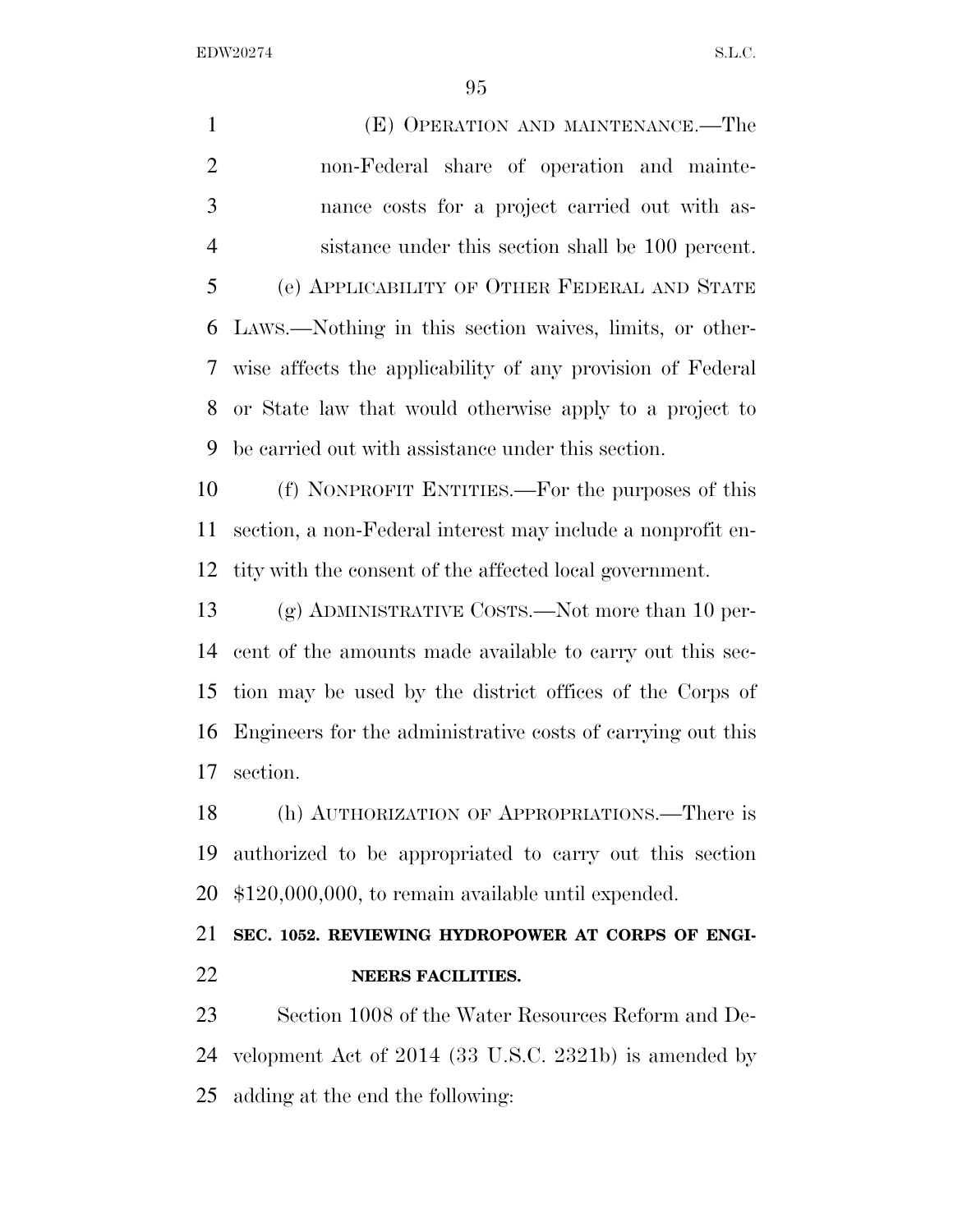''(c) REVIEWING HYDROPOWER AT CORPS OF ENGI-NEERS FACILITIES.—

3 "(1) DEFINITION OF ELIGIBLE NON-FEDERAL INTEREST.—In this subsection, the term 'eligible non-Federal interest' means a non-Federal interest that owns or operates an existing non-Federal hy-dropower facility at a Corps of Engineers project.

8  $"(2)$  EVALUATION.—

9 "(A) In GENERAL.—On the written re- quest of an eligible non-Federal interest, the Secretary shall conduct an evaluation to con- sider operational changes at the applicable project to facilitate production of non-Federal hydropower, consistent with authorized project purposes.

16 "(B) DEADLINE.—Not later than 180 days after the date on which the Secretary receives a written request under subparagraph (A), the Secretary shall provide to the non-Federal in- terest a written response to inform the non-Federal interest—

22 ''(i) that the Secretary has approved 23 the request to conduct an evaluation; or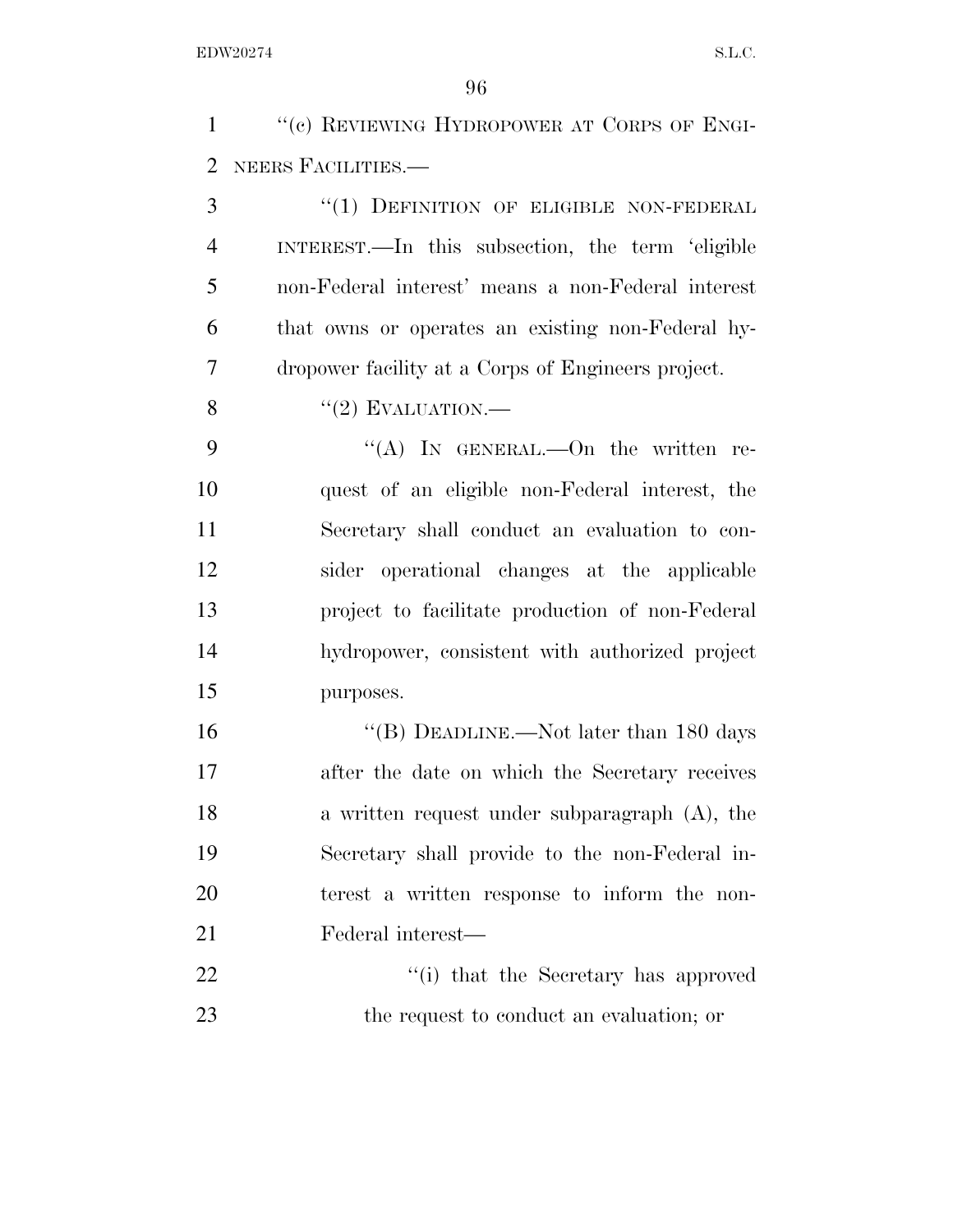| $\mathbf{1}$   | "(ii) of any additional information                     |
|----------------|---------------------------------------------------------|
| $\overline{2}$ | necessary for the Secretary to approve the              |
| 3              | request to conduct an evaluation.                       |
| 4              | "(3) OPERATIONAL CHANGES. An operational                |
| 5              | change referred to in paragraph $(2)(A)$ may in-        |
| 6              | clude—                                                  |
| 7              | "(A) changes to seasonal pool levels;                   |
| 8              | "(B) modifying releases from the project;               |
| 9              | and                                                     |
| 10             | $\lq\lq$ (C) other changes included in the written      |
| 11             | request submitted under that paragraph that             |
| 12             | enhance the usage of the project to facilitate          |
| 13             | production of non-Federal hydropower, con-              |
| 14             | sistent with authorized project purposes.               |
| 15             | "(4) COST-SHARE.—The eligible non-Federal               |
| 16             | interest shall pay 100 percent of the costs associated  |
| 17             | with an evaluation under this subsection, including     |
| 18             | the costs to prepare the report under paragraph $(6)$ . |
| 19             | $\cdot\cdot$ (5) DEADLINE.—The Secretary shall complete |
| 20             | an evaluation under this subsection by the date that    |
| 21             | is not later than 1 year after the date on which the    |
| 22             | Secretary begins the evaluation.                        |
| 23             | "(6) REPORT.—On completion of an evaluation             |
| 24             | under this subsection, the Secretary shall submit to    |
| 25             | the Committee on Environment and Public Works of        |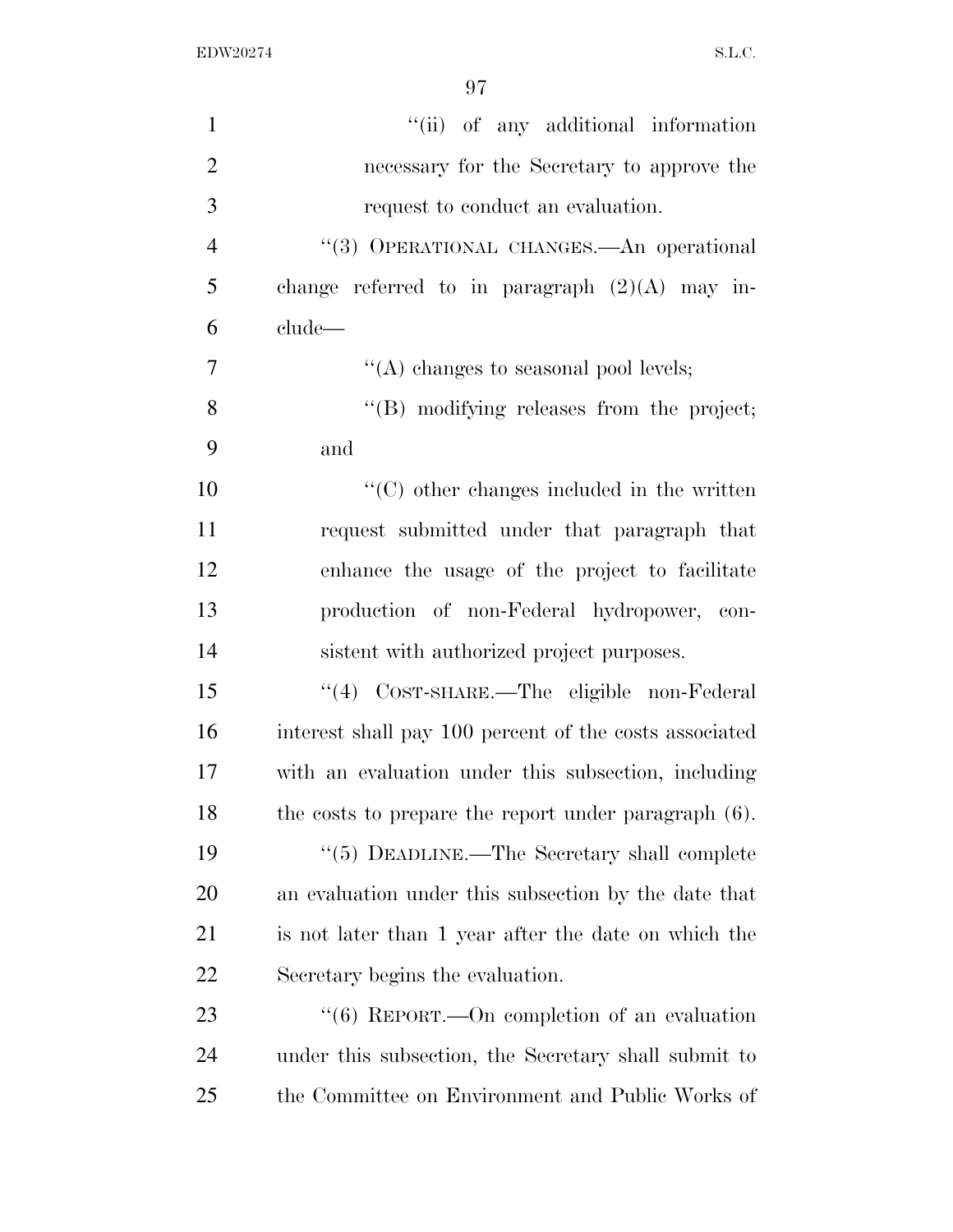| $\mathbf{1}$   | the Senate and the Committee on Transportation        |
|----------------|-------------------------------------------------------|
| $\overline{2}$ | and Infrastructure of the House of Representatives    |
| 3              | a report on the effects of the operational changes    |
| $\overline{4}$ | proposed by the non-Federal interest and examined     |
| 5              | in the evaluation on the authorized purposes of the   |
| 6              | project, including a description of any negative im-  |
| 7              | pacts of the proposed operational changes on the au-  |
| 8              | thorized purposes of the project.                     |
| 9              | "(7) SAVINGS PROVISION.—Nothing in this sub-          |
| 10             | section-                                              |
| 11             | $\lq\lq$ affects, modifies, or changes the au-        |
| 12             | thorized purposes of a Corps of Engineers             |
| 13             | project; or                                           |
| 14             | "(B) affects existing authorities of the              |
| 15             | Corps of Engineers, including authorities with        |
| 16             | respect to navigation, flood damage reduction,        |
| 17             | environmental protection and restoration, and         |
| 18             | other related purposes.".                             |
| 19             | SEC. 1053. ESTABLISHING PERMANENT FEATURES FROM       |
| 20             | <b>EMERGENCY RESPONSE MEASURES.</b>                   |
| 21             | (a) DEFINITIONS.—In this section:                     |
| 22             | (1) IMPACTED COMMUNITY.—The term "im-                 |
| 23             | pacted community" means an entity that has re-        |
| 24             | ceived emergency flood fighting assistance under sec- |
| 25             | tion 5 of the Act of August 18, 1941 (commonly        |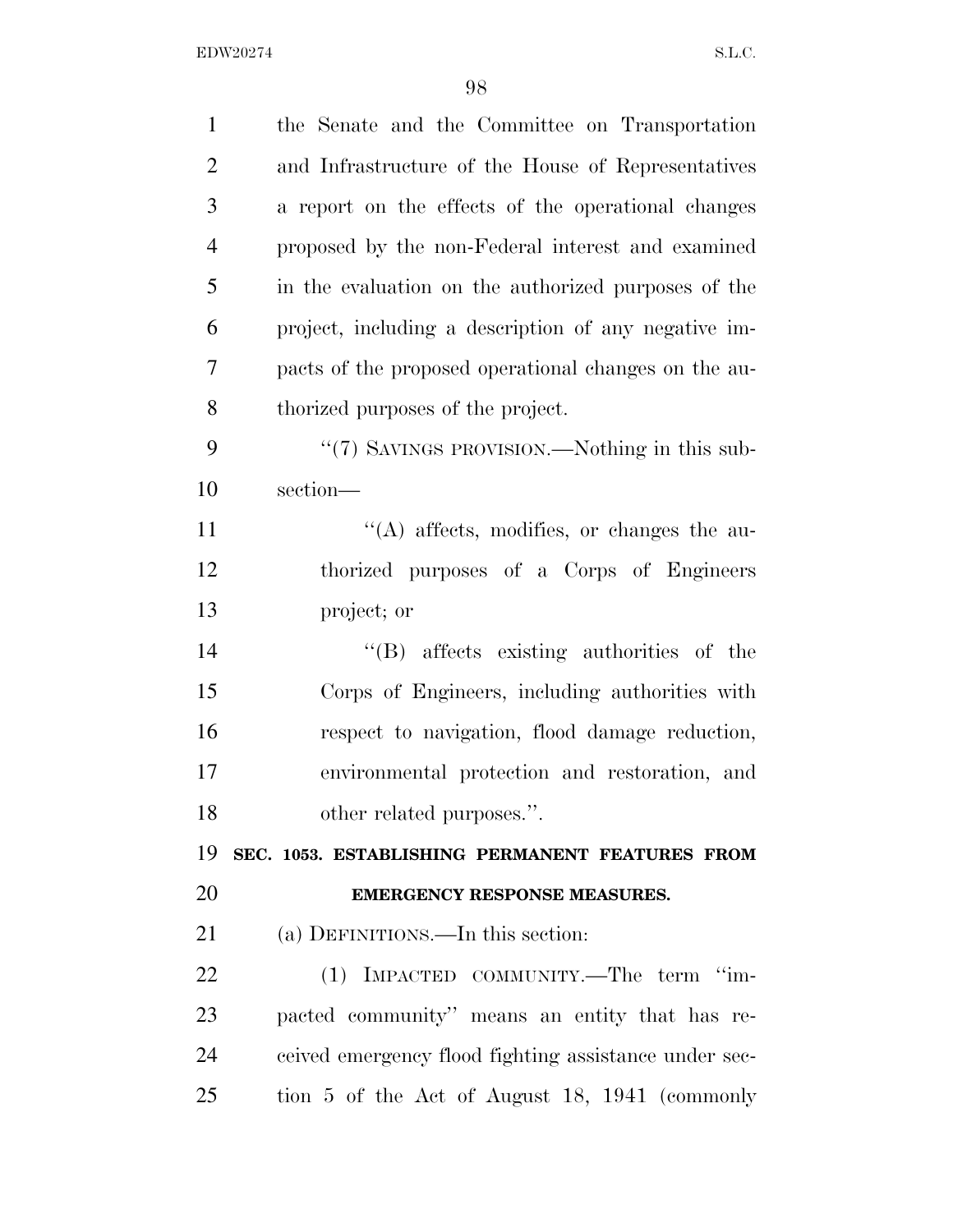| $\mathbf{1}$   | known as the "Flood Control Act of $1941$ ") $(55$       |
|----------------|----------------------------------------------------------|
| $\overline{2}$ | Stat. 650, chapter 377; 33 U.S.C. 701n), that in-        |
| 3              | volved the construction of a temporary structure.        |
| $\overline{4}$ | (2) PERMANENT FEATURE.—The term "perma-                  |
| 5              | nent feature" means a structural or nonstructural        |
| 6              | measure typical in a flood control project.              |
| 7              | (3) SMALL OR DISADVANTAGED COMMUNITY.-                   |
| 8              | term "small or disadvantaged community"<br>The           |
| 9              | means a community—                                       |
| 10             | $(A)$ with a population of less than 10,000;             |
| 11             | or                                                       |
| 12             | $(B)$ that is—                                           |
| 13             | (i) an economically distressed area (as                  |
| 14             | defined in section $1083(a)$ ; or                        |
| 15             | (ii) at risk from repeat flooding                        |
| 16             | events.                                                  |
| 17             | (b) EVALUATION OF TEMPORARY STRUCTURES. - On             |
|                | 18 request of an impacted community, the Secretary shall |
| 19             | evaluate whether the temporary structure warrants con-   |
| 20             | sideration for a permanent feature, in accordance with   |
| 21             | subsection $(c)$ .                                       |
| 22             | (c) CONSIDERATIONS.—In evaluating a temporary            |
| 23             | structure under subsection (b), the Secretary shall con- |
| 24             | sider—                                                   |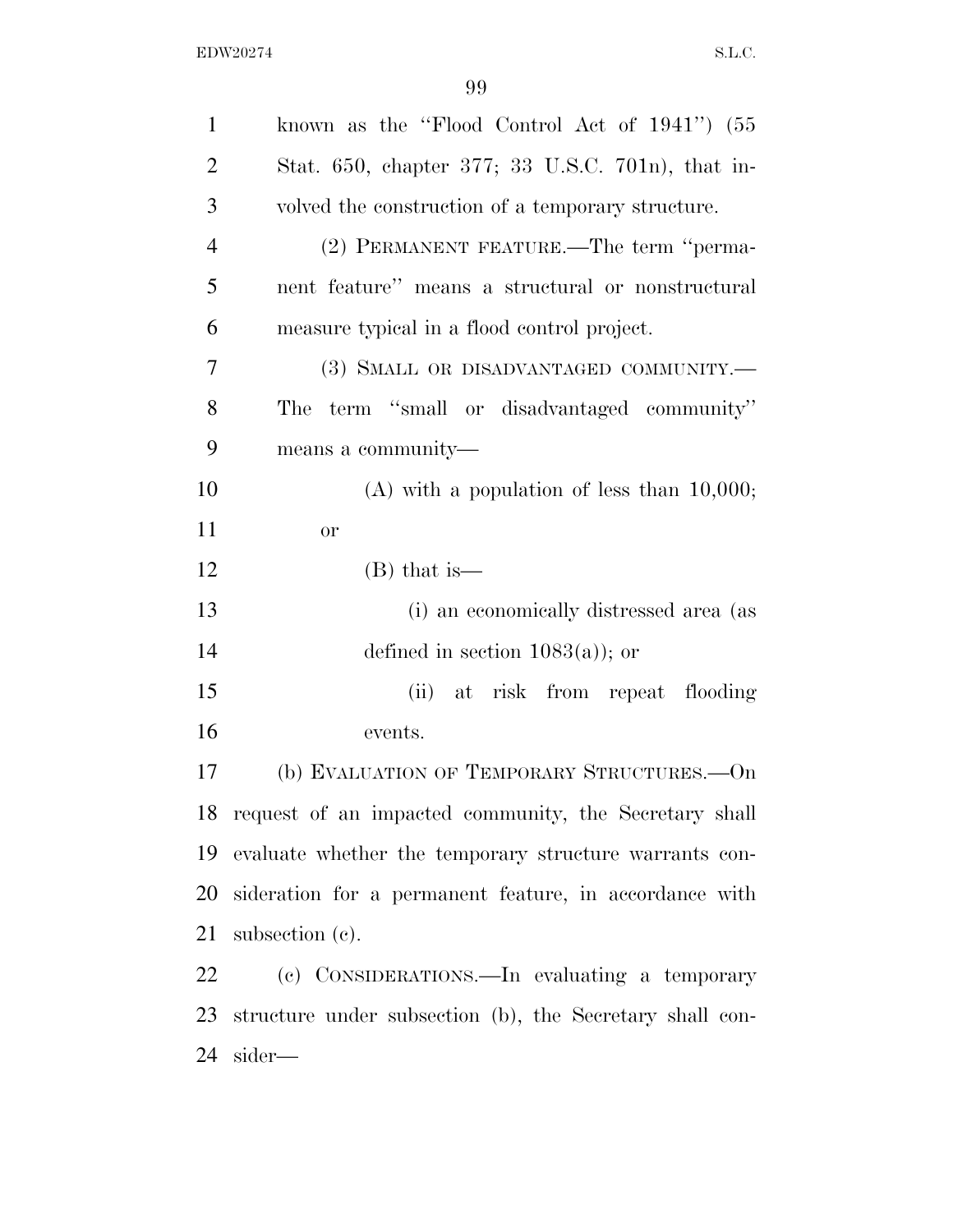| $\mathbf{1}$   | (1) the likelihood that a similar structure will       |
|----------------|--------------------------------------------------------|
| $\overline{2}$ | need to be constructed in the area in the future if    |
| 3              | the temporary structure, or a similar structure, is    |
| $\overline{4}$ | not made permanent;                                    |
| 5              | $(2)$ the extent to which similar structures have      |
| 6              | been constructed in the area previously and re-        |
| 7              | moved;                                                 |
| 8              | (3) the economic, safety, and environmental            |
| 9              | benefits and impacts of establishing a permanent       |
| 10             | feature in the watershed of the impacted community;    |
| 11             | (4) the extent of the modifications necessary to       |
| 12             | make the temporary structure a permanent feature;      |
| 13             | and                                                    |
| 14             | (5) the costs of the modifications described in        |
| 15             | paragraph $(4)$ .                                      |
| 16             | (d) CONVERSION OF TEMPORARY STRUCTURES.—               |
| 17             | (1) IN GENERAL.—After the Secretary com-               |
| 18             | pletes an evaluation under subsection (b), if the Sec- |
| 19             | retary determines that the temporary structure         |
| 20             | should become a permanent feature, or that a per-      |
| 21             | manent feature would prevent damage similar to         |
| 22             | damage prevented by the temporary structure, and       |
| 23             | subject to paragraph (2), the Secretary shall begin    |
| 24             | the planning and design of the permanent feature in    |
| 25             | accordance with all applicable design and construc-    |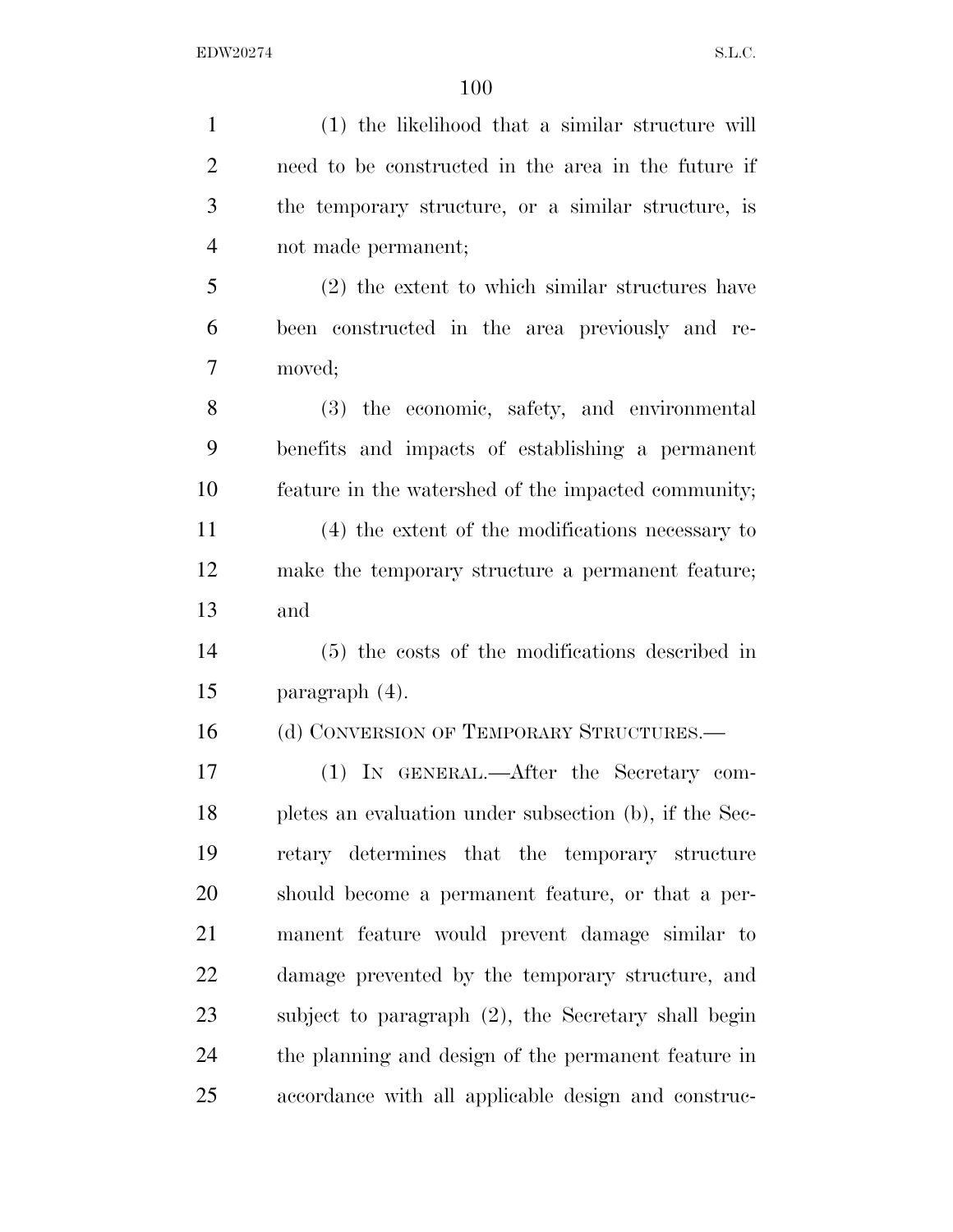| $\mathbf{1}$   | tion standards and legal requirements of the Sec-    |
|----------------|------------------------------------------------------|
| $\overline{2}$ | retary, including all applicable environmental laws. |
| 3              | (2) PROJECT COST.—                                   |
| $\overline{4}$ | (A) IN GENERAL.—The Secretary may                    |
| 5              | carry out the planning, design, and construction     |
| 6              | of a project described in paragraph (1) if the       |
| 7              | total construction cost of the project is not ex-    |
| 8              | pected to exceed $$17,500,000$ .                     |
| 9              | (B) LARGE PROJECTS.—If the total con-                |
| 10             | struction cost of a project described in para-       |
| 11             | $graph (1)$ is expected to be greater than           |
| 12             | $$17,500,000,$ the Secretary-                        |
| 13             | (i) shall submit to Congress a request               |
| 14             | to carry out the project in a manner simi-           |
| 15             | lar to a Chief's Report; and                         |
| 16             | (ii) may not carry out the project                   |
| 17             | until Congress authorizes the construction           |
| 18             | of the project.                                      |
| 19             | (C) DEMOLITION.—Demolition of a tem-                 |
| 20             | porary structure under this section shall be sub-    |
| 21             | ject to the cost-share requirement under para-       |
| 22             | graph (3), but the costs of that demolition shall    |
| 23             | not be included in the total construction cost of    |
| 24             | the project under subparagraphs $(A)$ and $(B)$ .    |
| 25             | $(3)$ COST-SHARE.—                                   |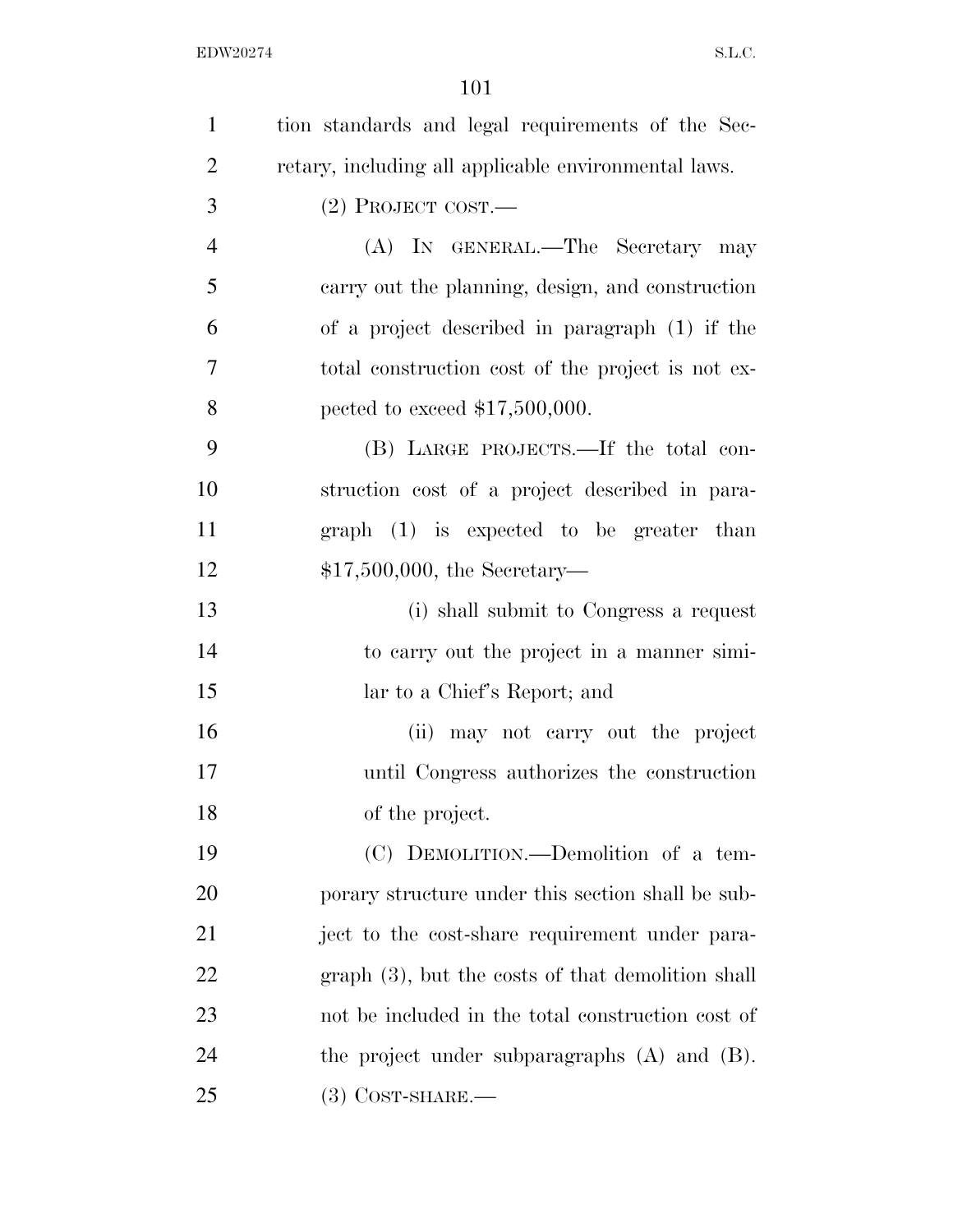(A) IN GENERAL.—Except as provided in subparagraph (B), the non-Federal share of the cost of carrying out a project under this section 4 shall be not more than 35 percent. (B) WAIVER FOR SMALL OR DISADVAN- TAGED COMMUNITIES.—In carrying out a project under this section in partnership with a small or disadvantaged community, if the Sec- retary determines that the life safety or eco- nomic viability of the community would be threatened without the project, the Secretary shall reduce the non-Federal cost share applica- ble to the project through a mutual agreement between the Corps of Engineers and the non- Federal interest, in an amount that is— (i) not less than 10 percent of the total project cost; and 18 (ii) up to 100 percent of the non-Fed- eral cost share applicable to the project. **SEC. 1054. STUDIES OF WATER RESOURCES DEVELOPMENT PROJECTS BY NON-FEDERAL INTERESTS.**  Section 203 of the Water Resources Development Act

of 1986 (33 U.S.C. 2231) is amended—

24 (1) in subsection (a)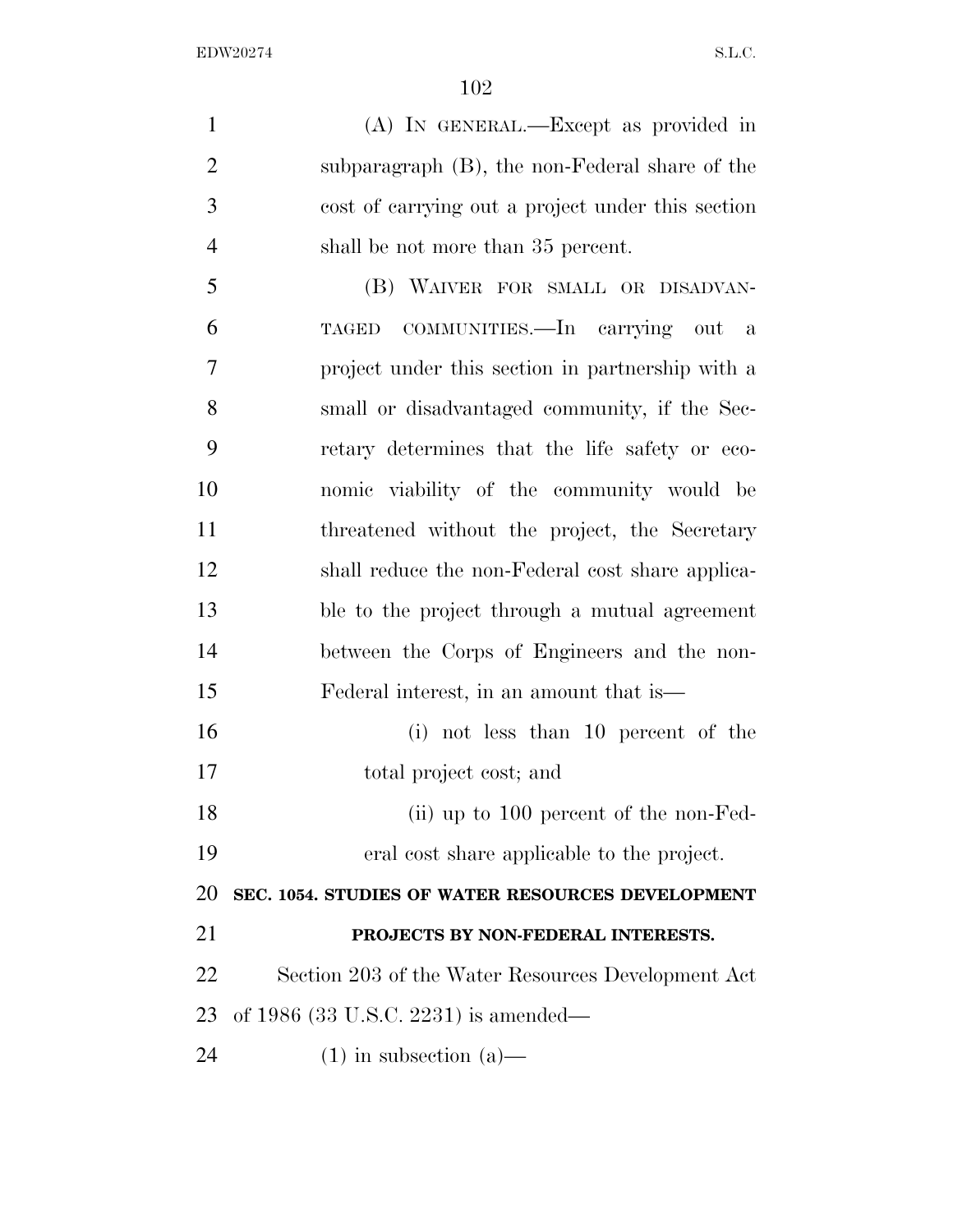| $\mathbf{1}$   | $(A)$ in paragraph $(1)$ , by inserting "or con-   |
|----------------|----------------------------------------------------|
| $\overline{2}$ | duct a feasibility study on modifications or im-   |
| 3              | provements to a project constructed by the         |
| $\overline{4}$ | Corps of Engineers" after "water resources de-     |
| 5              | velopment project"; and                            |
| 6              | $(B)$ in paragraph $(2)$ , by striking "for fea-   |
| 7              | sibility studies" and all that follows through the |
| 8              | period at the end and inserting "for feasibility"  |
| 9              | studies of water resources development projects    |
| 10             | conducted by non-Federal interests to provide      |
| 11             | sufficient information for the formulation of the  |
| 12             | studies, including processes and procedures re-    |
| 13             | lated to reviews and assistance under subsection   |
| 14             | $(e)$ ."; and                                      |
| 15             | $(2)$ in subsection $(e)(2)$ —                     |
| 16             | (A) by striking "At the request" and in-           |
| 17             | serting the following:                             |
| 18             | "(A) IN GENERAL.—At the request"; and              |
| 19             | (B) by adding at the end the following:            |
| 20             | $\lq\lq (B)$<br>INCLUSION.—Technical assistance    |
| 21             | under subparagraph (A) may include any as-         |
| 22             | sistance that does not conflict with any other     |
| 23             | Federal law (including regulations).".             |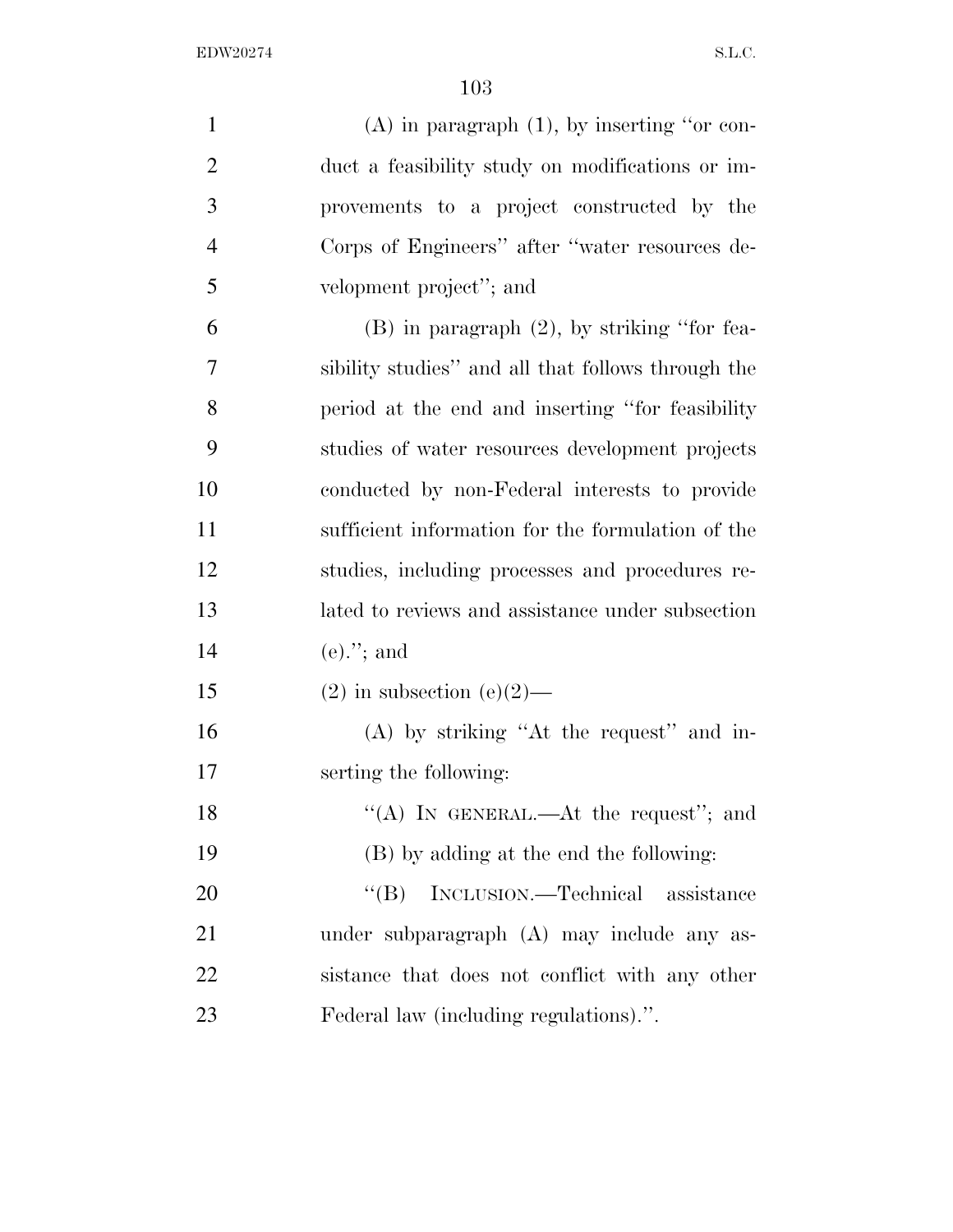# **SEC. 1055. SUBSURFACE DRAIN SYSTEMS RESEARCH AND DEVELOPMENT.**

 (a) IN GENERAL.—Subject to the availability of ap- propriations, the Secretary, acting through the Director of the Engineer Research and Development Center, shall carry out research and development activities relating to the use of subsurface drain systems as—

(1) a flood risk-reduction measure; or

(2) a coastal storm risk-reduction measure.

 (b) AUTHORIZATION OF APPROPRIATIONS.—There is authorized to be appropriated to carry out this section \$5,000,000, to remain available until expended.

## **SEC. 1056. LIMITATION ON CONTRACT EXECUTION IN THE ARKANSAS RIVER BASIN.**

 (a) DEFINITION OF COVERED CONTRACT.—In this section, the term ''covered contract'' means a contract be- tween any local governmental entity and the Secretary for water supply storage in a hydropower lake within the Ar-kansas River Basin.

 (b) LIMITATION.—For any new covered contract for a hydropower lake that is entered into during the period beginning on the date of enactment of this Act and ending on December 31, 2022, a local governmental entity shall not pay more than 110 percent of the initial principal cost for the acre-feet being sought for the new covered contract for that hydropower lake.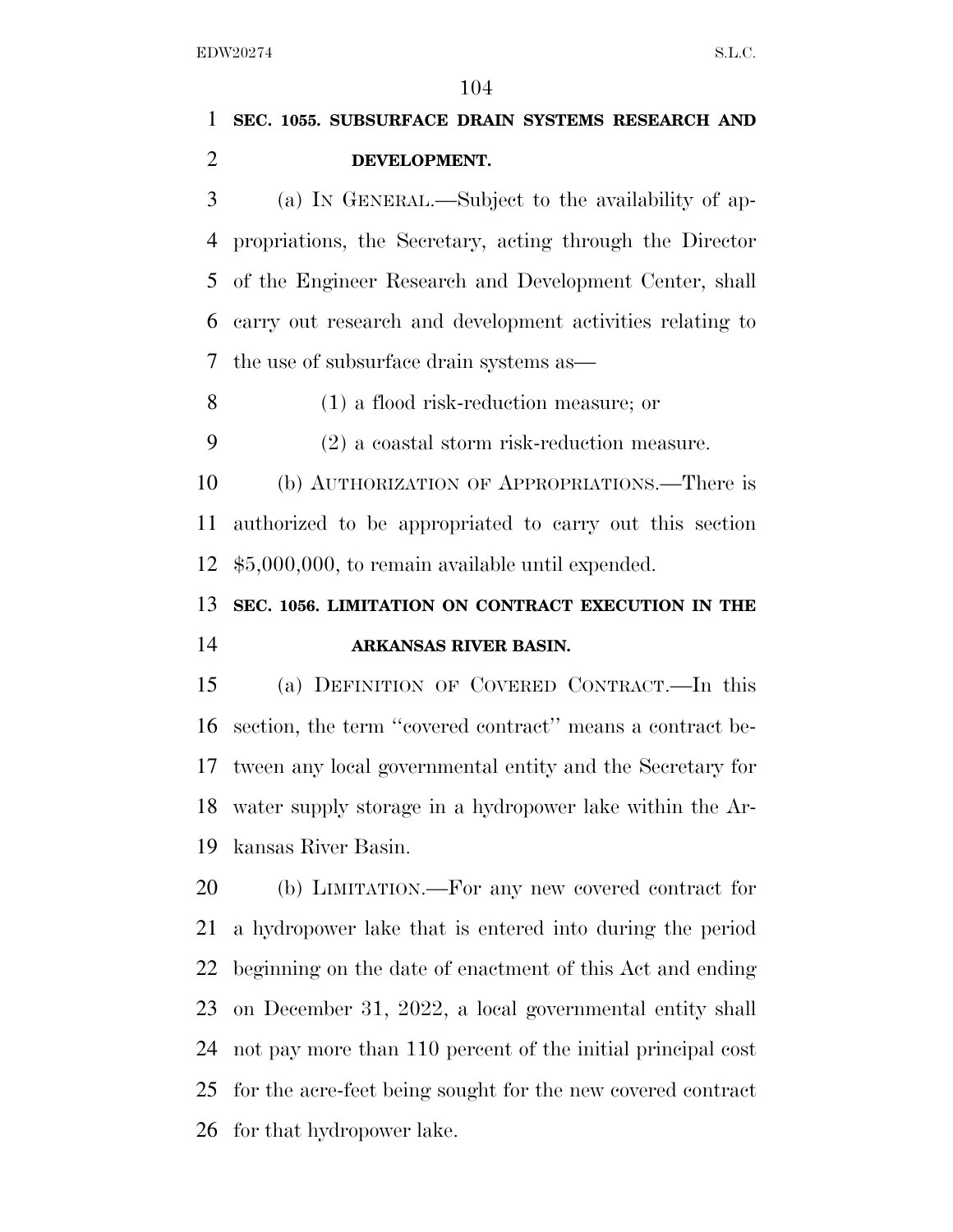# **SEC. 1057. SUPPORT FOR MITIGATION EFFORTS FOR SMALL DAMS IN NATIONAL HERITAGE CORRIDORS.**

 In carrying out a project for ecosystem restoration, the Secretary is authorized to formulate and carry out fish passage measures at a dam associated with a small hydro- electric power project that are otherwise the legal obliga- tion of the hydroelectric power project licensee or exemp- tion holder to provide under the Federal Power Act (16 U.S.C. 791a et seq.), if the ecosystem restoration project is located in a National Heritage Area located within the boundaries of the North Atlantic Division of the Corps of Engineers.

## **SEC. 1058. REPORT ON BARRIERS TO INFRASTRUCTURE DE-**

### **VELOPMENT AT UNITED STATES PORTS.**

 Not later than 180 days after the date of enactment of this Act, the Secretary, in consultation with the heads of all relevant Federal agencies, shall submit to Congress a report on—

 (1) the barriers to infrastructure and capital improvement projects faced by ports and port au-21 thorities;

 (2) the impact those barriers have on the stra- tegic competitiveness of ports of the United States; and

(3) recommendations to reduce those barriers.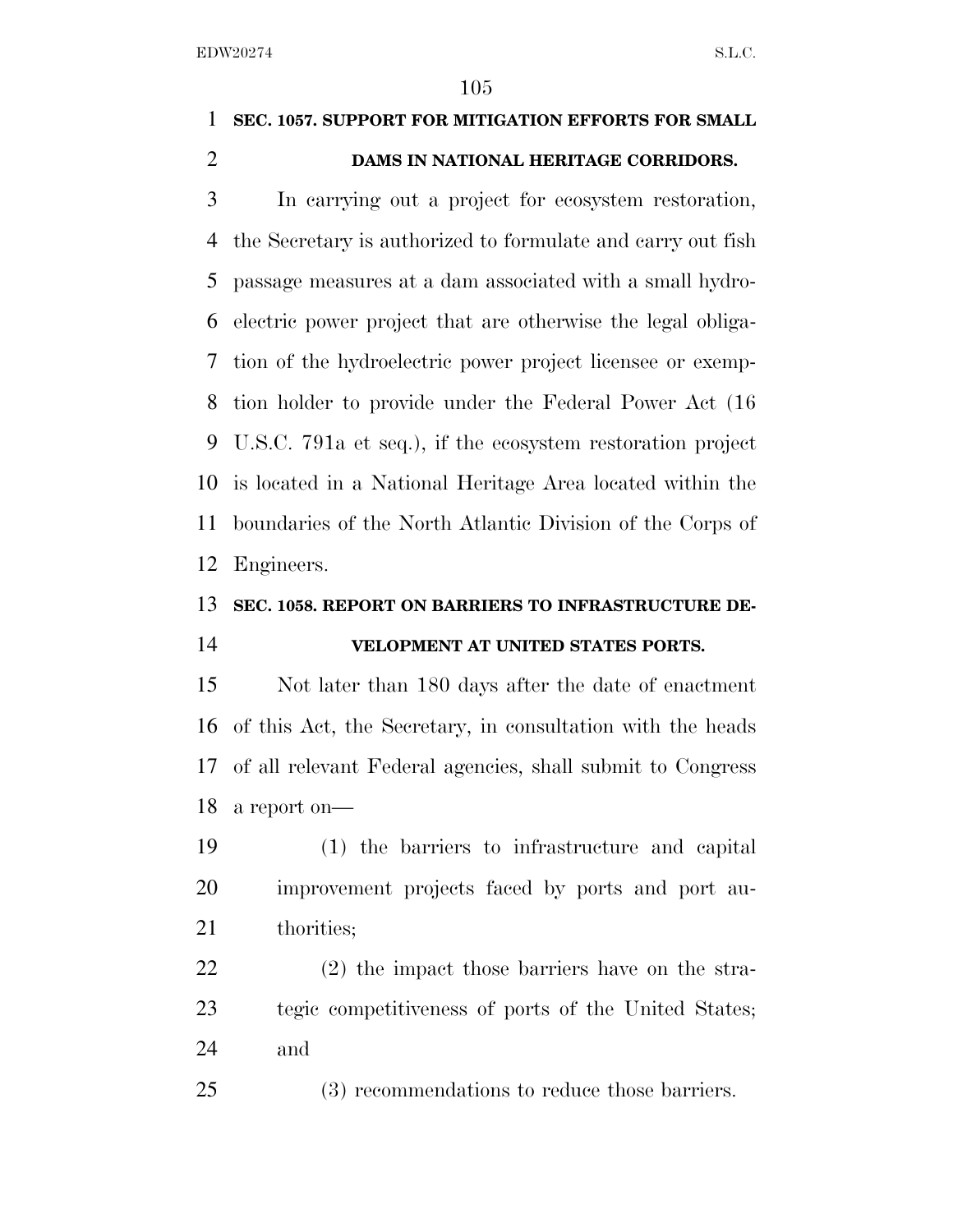## **SEC. 1059. RYE HARBOR, NEW HAMPSHIRE, NAVIGATION IM-PROVEMENT PROJECT.**

 The Secretary shall expedite authorized activities to address the impacts of shoaling affecting the project for navigation, Rye Harbor, New Hampshire, authorized by section 101 of the River and Harbor Act of 1960 (74 Stat. 480).

#### **SEC. 1060. CAPE ARUNDEL DISPOSAL SITE, MAINE.**

 Section 1312 of the America's Water Infrastructure Act of 2018 (132 Stat. 3821) is amended by striking ''De- cember 31, 2021'' and inserting ''September 30, 2024''. **SEC. 1061. RIO GRANDE ENVIRONMENTAL MANAGEMENT PROGRAM, COLORADO, NEW MEXICO, AND TEXAS.** 

 Section 5056(f) of the Water Resources Development Act of 2007 (121 Stat. 1214; 128 Stat. 1315) is amended by striking ''2019'' and inserting ''2024''.

#### **SEC. 1062. RESTORATION OF ABANDONED SITES.**

 Section 560(f) of the Water Resources Development Act of 1999 (33 U.S.C. 2336(f)) is amended by striking ''\$20,000,000'' and inserting ''\$30,000,000, to remain available until expended''.

### **SEC. 1063. RURAL WESTERN WATER.**

 (a) IN GENERAL.—Section 595(i) of the Water Re-sources Development Act of 1999 (113 Stat. 383; 128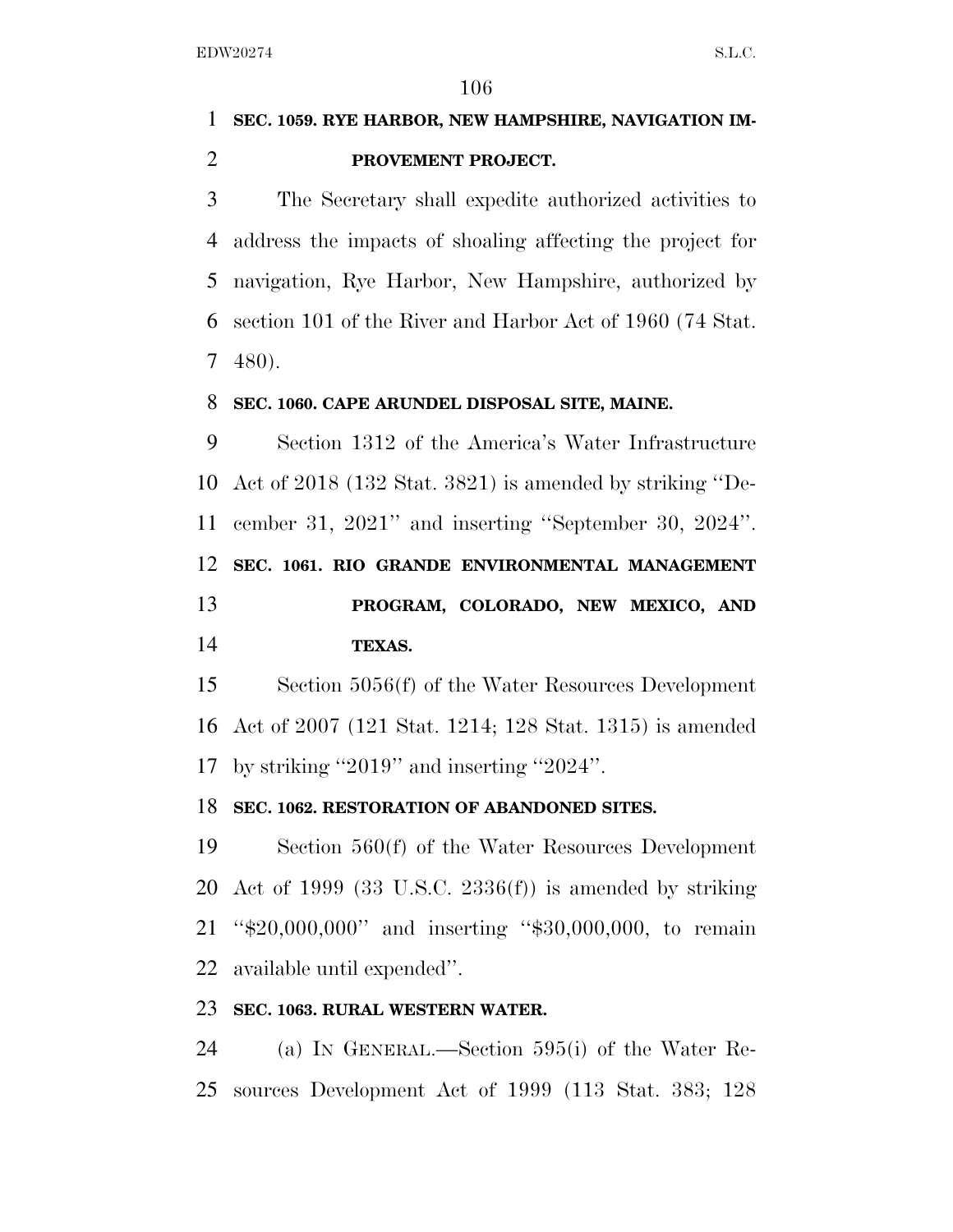Stat. 1613; 130 Stat. 1681) is amended by striking ''\$435,000,000'' and inserting ''\$500,000,000''.

 (b) PROGRAM MANAGER.—The Secretary shall ap- point a headquarters employee of the Corps of Engineers as a Program Manager, who shall be responsible for man- aging the environmental infrastructure program under section 595 of the Water Resources Development Act of 1999 (113 Stat. 383).

#### **SEC. 1064. THAD COCHRAN LOCK AND DAM.**

 (a) SENSE OF CONGRESS.—It is the sense of Con- gress that Thad Cochran, whose selfless determination and tireless work, while serving as a congressman and United States Senator from Mississippi for 45 years, con- tributed greatly to the realization and success of the Ten-nessee-Tombigbee Waterway.

 (b) DESIGNATION.—The lock and dam located at mile 371 on the Tennessee-Tombigbee Waterway, Mis- sissippi, shall be known and designated as the ''Thad Cochran Lock and Dam''.

 (c) REFERENCES.—Any reference in a law, map, reg- ulation, document, paper, or other record of the United States to the lock and dam referred to in subsection (b) shall be deemed to be a reference to the ''Thad Cochran Lock and Dam''.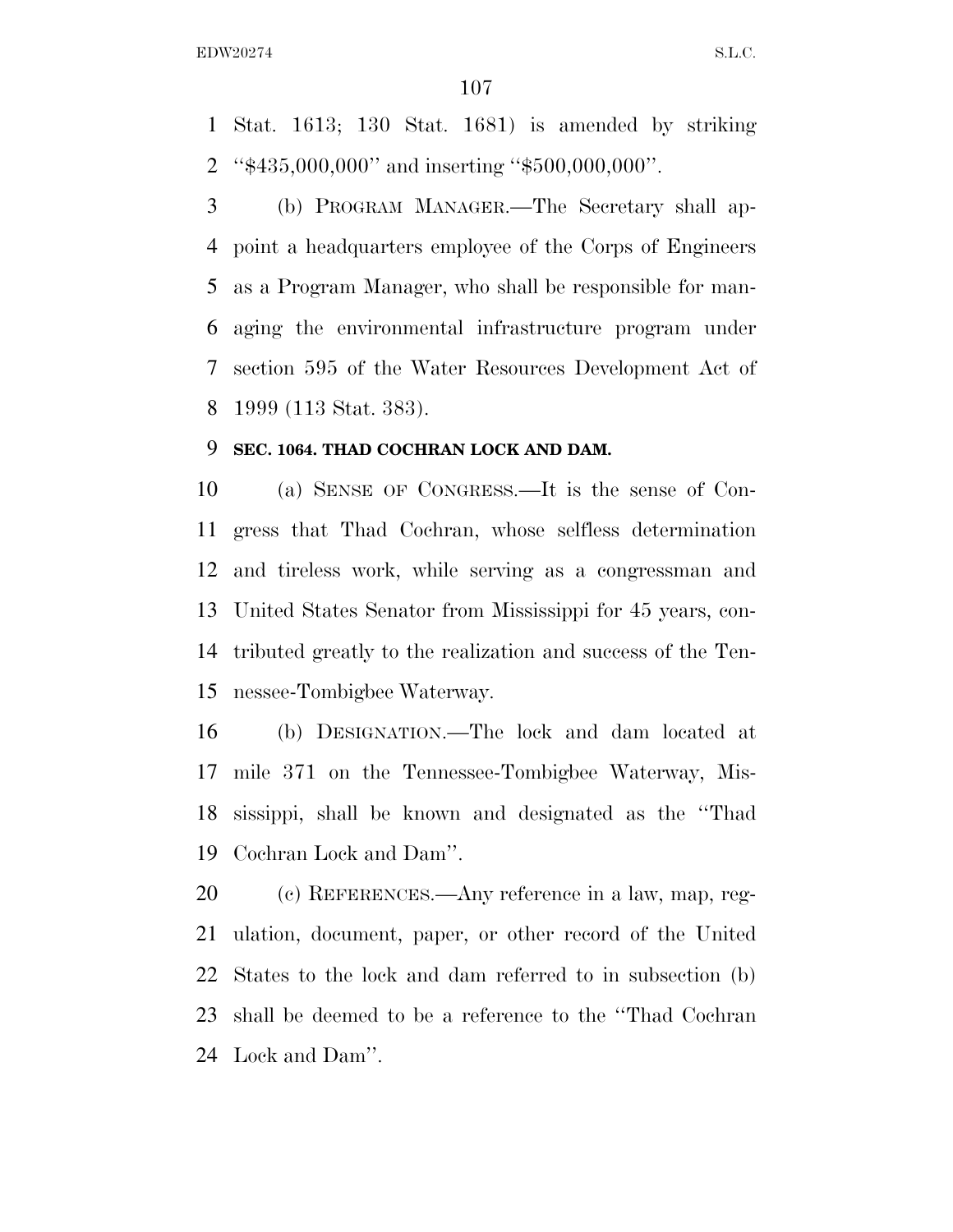## **SEC. 1065. REPORT ON CORPS OF ENGINEERS FACILITIES IN APPALACHIA.**

 Not later than 180 days after the date of enactment of this Act, the Secretary, in collaboration with the Appa- lachian Regional Commission established by section 14301(a) of title 40, United States Code, shall submit to the Committee on Environment and Public Works of the Senate and the Committee on Transportation and Infra- structure of the House of Representatives a report that identifies each Corps of Engineers facility that—

 (1) is located within a distressed county (as designated by the Appalachian Regional Commission 13 pursuant to section  $14526(a)(1)(A)$  of title 40, United States Code), with an emphasis on counties that have experienced job loss in the mining, textiles, or timber industry; and

 (2) could be improved for purposes of economic development, recreation, or other uses.

 **SEC. 1066. REPORT ON CORPS OF ENGINEERS HYDRO-POWER FACILITIES IN APPALACHIA.** 

 (a) IN GENERAL.—The Secretary, in collaboration with the Appalachian Regional Commission established by section 14301(a) of title 40, United States Code, the Sec- retary of Energy, and the Federal Energy Regulatory Commission, shall conduct a study—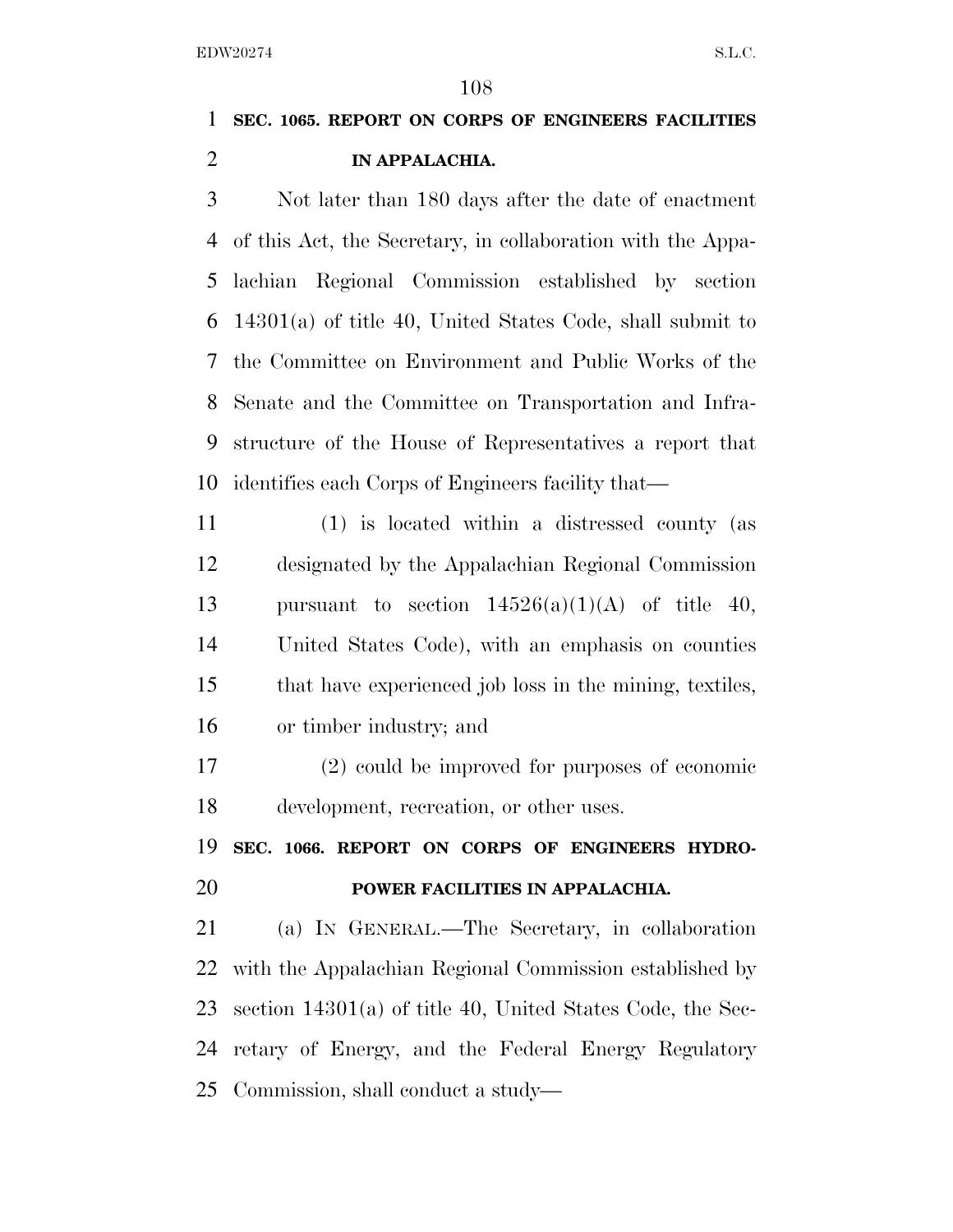| $\mathbf{1}$   | $(1)$ to determine the potential, at Corps of En-            |
|----------------|--------------------------------------------------------------|
| $\overline{2}$ | gineers facilities that are located within a county          |
| 3              | that is identified by the Appalachian Regional Com-          |
| $\overline{4}$ | mission as a distressed county or an at-risk county          |
| 5              | under subparagraph $(A)$ or $(B)$ of section                 |
| 6              | $14526(a)(1)$ of title 40, United States Code, for-          |
| 7              | (A) testing, evaluating, piloting, dem-                      |
| 8              | onstrating, or deploying hydropower or energy                |
| 9              | storage technologies; and                                    |
| 10             | (B) powering non-powered dams; and                           |
| 11             | (2) to identify previously proposed dam sites in             |
| 12             | distressed counties (as designated by the Appa-              |
| 13             | lachian Regional Commission pursuant to section              |
| 14             | $14526(a)(1)(A)$ of title 40, United States Code) that       |
| 15             | may be suitable for activities described in subpara-         |
| 16             | graphs $(A)$ and $(B)$ of paragraph $(1)$ .                  |
| 17             | (b) COORDINATION.—In carrying out the study under            |
| 18             | subsection (a), the Secretary shall coordinate with any rel- |
| 19             | evant National Laboratories.                                 |
| 20             | (c) REPORT.—Not later than 180 days after the date           |
| 21             | of enactment of this Act, the Secretary, in collaboration    |
| 22             | with the Appalachian Regional Commission established by      |
| 23             | section $14301(a)$ of title 40, United States Code, the Sec- |
| 24             | retary of Energy, and the Federal Energy Regulatory          |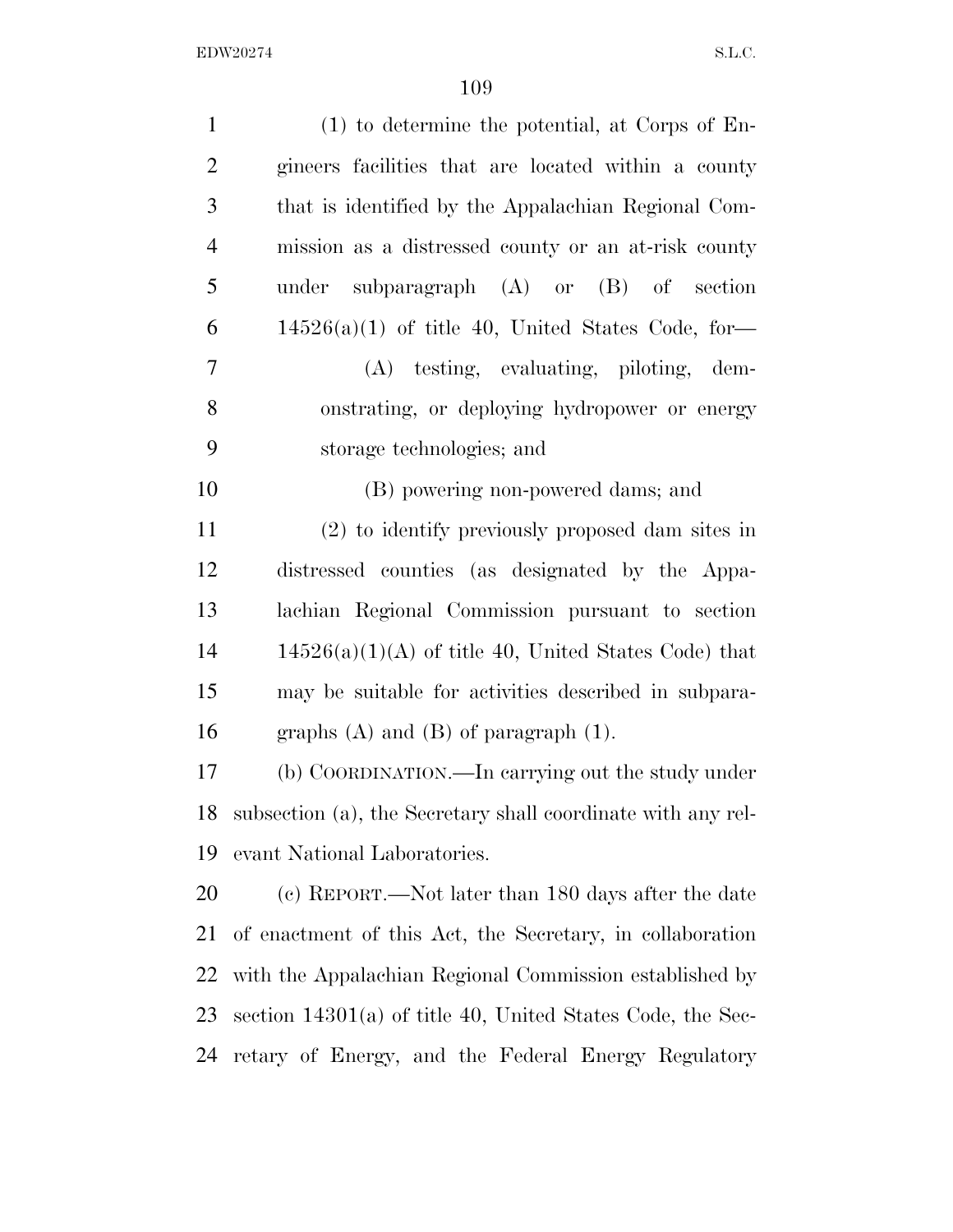| $\mathbf{1}$   | Commission, shall submit a report on the results of the |
|----------------|---------------------------------------------------------|
| 2              | study under subsection (a) to-                          |
| 3              | (1) the Committee on Environment and Public             |
| $\overline{4}$ | Works of the Senate;                                    |
| 5              | (2) the Committee on Transportation and In-             |
| 6              | frastructure of the House of Representatives;           |
| 7              | (3) the Committee on Energy and Natural Re-             |
| 8              | sources of the Senate; and                              |
| 9              | (4) the Committee on Energy and Commerce of             |
| 10             | the House of Representatives.                           |
| 11             | SEC. 1067. HARRIS COUNTY, TEXAS.                        |
| 12             | Section 575 of the Water Resources Development Act      |
| 13             | of 1996 (110 Stat. 3789; 113 Stat. 311; 121 Stat. 1253) |
| 14             | is repealed.                                            |
| 15             | SEC. 1068. IDENTIFICATION OF NONPOWERED DAMS FOR        |
| 16             | HYDROPOWER DEVELOPMENT.                                 |
| 17             | The Secretary shall expedite completion of the list re- |
| 18             | quired under section 1206 of the America's Water Infra- |
| 19             | structure Act of 2018 (132 Stat. 3806).                 |
| 20             | SEC. 1069. INLAND WATERWAY TRANSPORTATION.              |
| 21             | Section 102 of the Water Resources Development Act      |
| 22             | of $1986$ (33 U.S.C. 2212) is amended by striking sub-  |
| 23             | section (a) and inserting the following:                |
| 24             | "(a) CONSTRUCTION.—                                     |
|                |                                                         |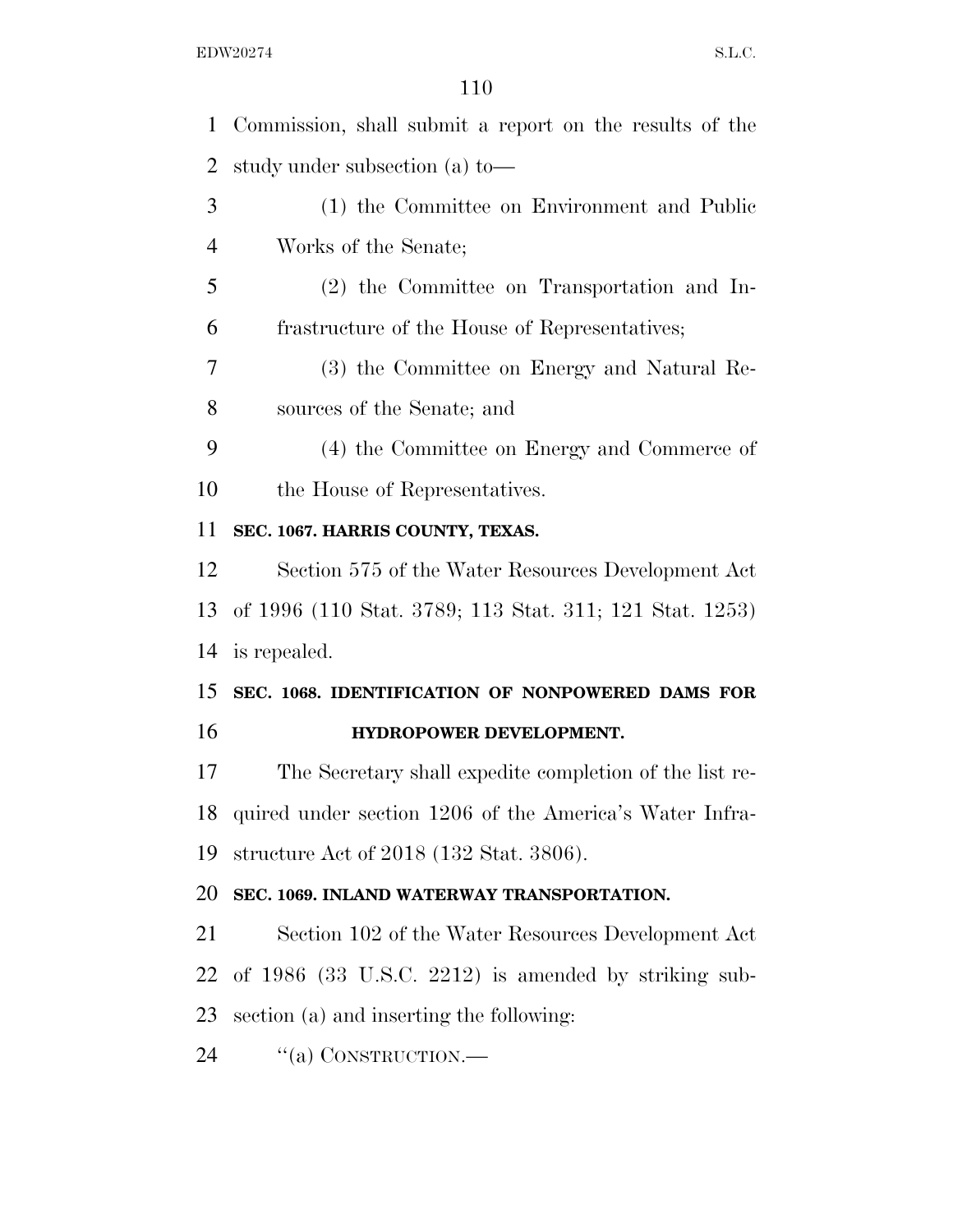| $\mathbf{1}$   | "(1) DEFINITION OF CONSTRUCTION.—In this                |
|----------------|---------------------------------------------------------|
| $\overline{2}$ | subsection, the term 'construction' includes—           |
| 3              | "(A) planning, design, engineering, and                 |
| $\overline{4}$ | surveying;                                              |
| 5              | "(B) the acquisition of all land, easements,            |
| 6              | and rights-of-way necessary for the project, in-        |
| 7              | cluding land for disposal of dredged material;          |
| 8              | and                                                     |
| 9              | $"$ (C) relocations necessary for the project.          |
| 10             | "(2) COST-SHARE.—Except as provided in                  |
| 11             | paragraph $(3)$ , with respect to the cost of construc- |
| 12             | tion or major rehabilitation of a project for naviga-   |
| 13             | tion on an inland waterway—                             |
| 14             | "(A) $65$ percent shall be paid from                    |
| 15             | amounts appropriated from the general fund of           |
| 16             | the Treasury; and                                       |
| 17             | $\cdot$ (B) 35 percent shall be paid from               |
| 18             | amounts appropriated from the Inland Water-             |
| 19             | ways Trust Fund.                                        |
| 20             | $``(3)$ CERTAIN PROJECTS.—                              |
| 21             | "(A) IN GENERAL.—With respect to the                    |
| 22             | cost of construction or major rehabilitation of a       |
| 23             | project described in subparagraph $(B)$ —               |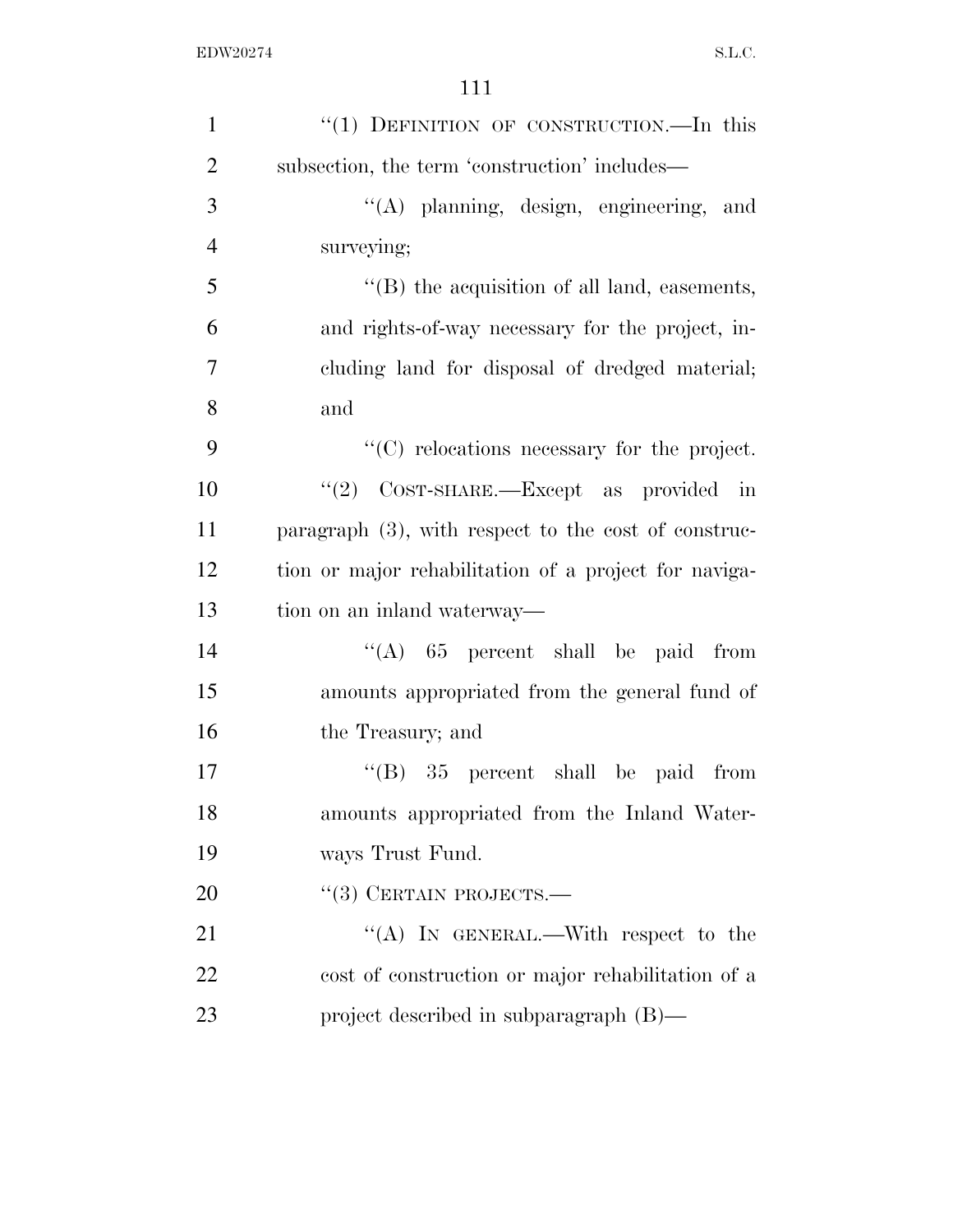| $\mathbf{1}$   | "(i) 50 percent shall be paid from             |
|----------------|------------------------------------------------|
| $\overline{2}$ | amounts appropriated from the general          |
| 3              | fund of the Treasury; and                      |
| $\overline{4}$ | "(ii) 50 percent shall be paid from            |
| 5              | amounts appropriated from the Inland Wa-       |
| 6              | terways Trust Fund.                            |
| 7              | "(B) PROJECTS DESCRIBED.—A project             |
| 8              | referred to in subparagraph $(A)$ is—          |
| 9              | "(i) a project authorized by title III;        |
| 10             | "(ii) a project authorized by section          |
| 11             | $652(j)$ ; and                                 |
| 12             | "(iii) a project authorized by section         |
| 13             | 844, with respect to the construction costs    |
| 14             | allocated to inland navigation.                |
| 15             | $``(4)$ APPLICATION.—                          |
| 16             | "(A) IN GENERAL.—This subsection shall         |
| 17             | apply to the construction or major rehabilita- |
| 18             | tion of a project for navigation on an inland  |
| 19             | waterway—                                      |
| 20             | "(i) that was authorized on or after           |
| 21             | the date of enactment of this Act; and         |
| 22             | "(ii) for which the construction<br>or         |
| 23             | major rehabilitation has not been initiated    |
| 24             | or completed by the date of enactment of       |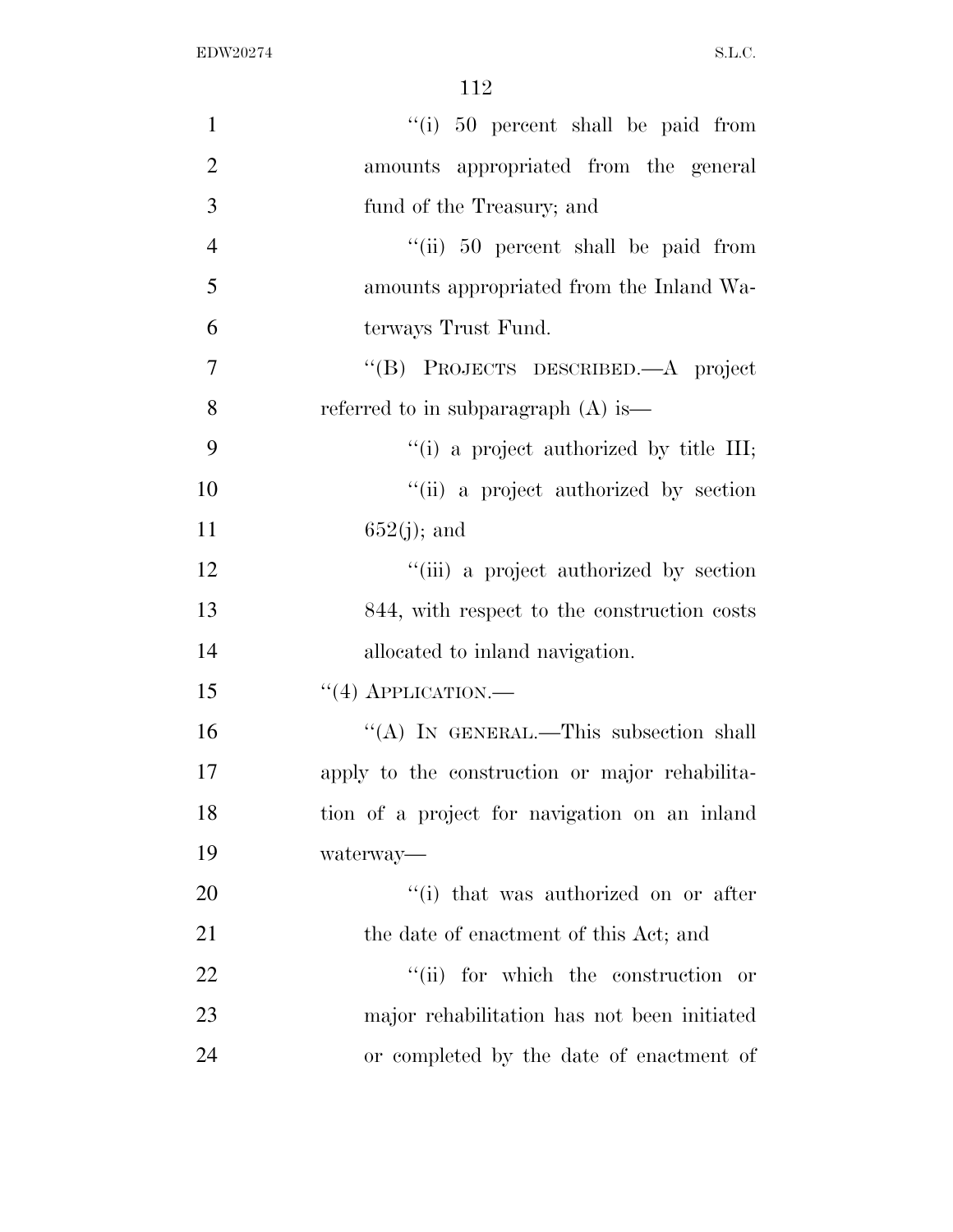| $\mathbf{1}$   | the America's Water Infrastructure Act of                |
|----------------|----------------------------------------------------------|
| $\overline{2}$ | 2020.                                                    |
| 3              | "(B) OTHER PROJECTS.—Construction or                     |
| $\overline{4}$ | major rehabilitation of a project for navigation         |
| 5              | on the inland waterways that was authorized              |
| 6              | before the date of enactment of this Act, and            |
| 7              | for which construction was completed prior to            |
| 8              | the date of enactment of the America's Water             |
| 9              | Infrastructure Act of 2020, shall be subject to          |
| 10             | this subsection as it was in effect on the day           |
| 11             | before the date of enactment of the America's            |
| 12             | Water Infrastructure Act of 2020.".                      |
| 13             | SEC. 1070. FEDERAL INTEREST DETERMINATION.               |
| 14             | Section 905 of the Water Resources Development Act       |
| 15             | of $1986$ (33 U.S.C. 2282) is amended by inserting after |
| 16             | subsection (a) the following:                            |
| 17             | "(b) FEDERAL INTEREST DETERMINATION.—                    |
| 18             | " $(1)$ IN GENERAL.—Before initiating a study            |
| 19             | under subsection (a), the Secretary shall determine      |
| 20             | the Federal interest in carrying out the study and       |
| 21             | the projects that may be proposed in the study.          |
| 22             | "(2) COST-SHARE.—The costs of a determina-               |
| 23             | tion under paragraph $(1)$ —                             |
| 24             | $\lq\lq$ shall be at full Federal expense; and           |
| 25             | "(B) shall not exceed $$100,000$ .                       |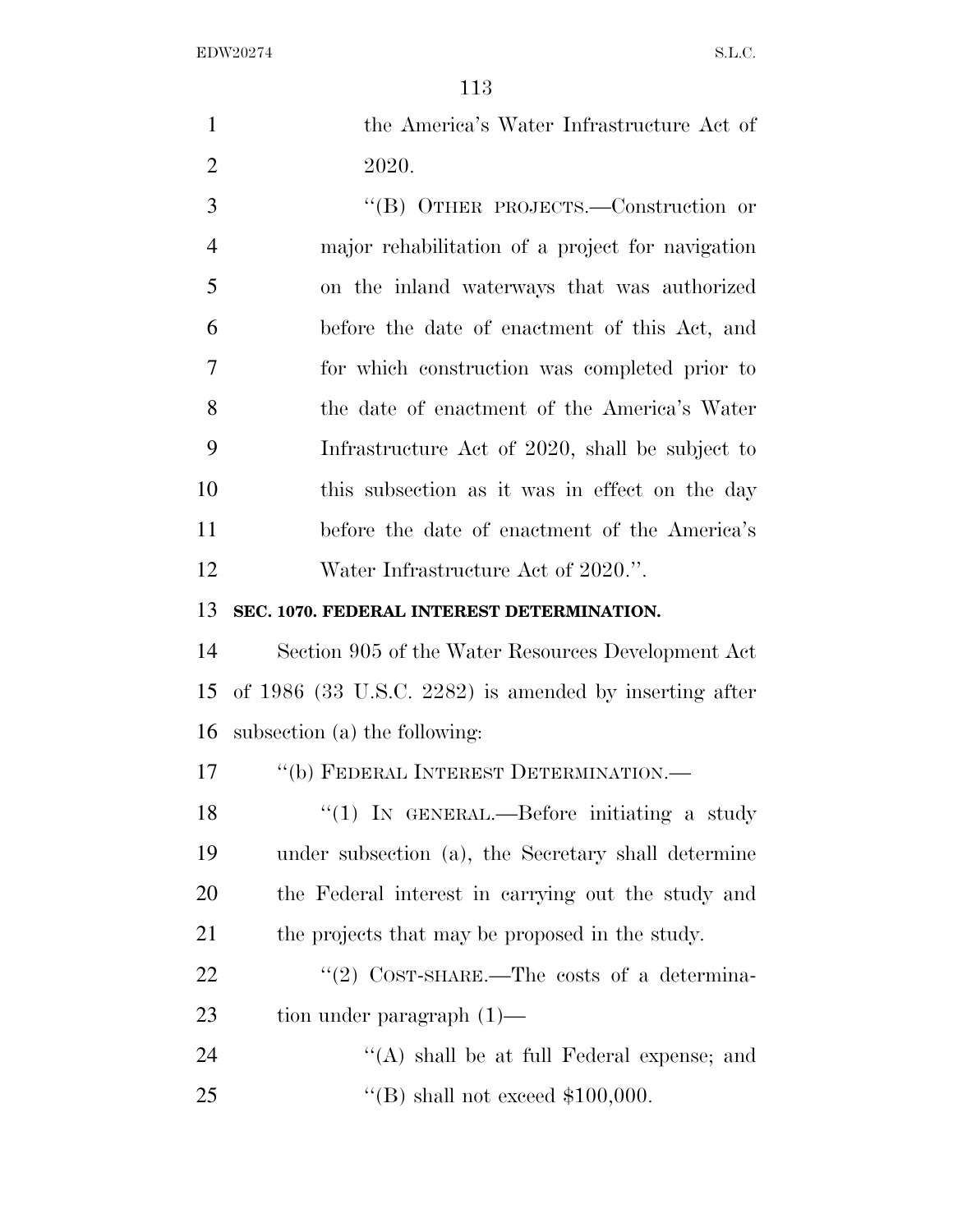| $\mathbf{1}$   | $``(3)$ DEADLINE.—                            |
|----------------|-----------------------------------------------|
| $\overline{2}$ | IN GENERAL.—A determination<br>``(A)          |
| 3              | under paragraph (1) shall be completed by not |
| $\overline{4}$ | later than 120 days after the date on which   |
| 5              | funds are made available to the Secretary for |
| 6              | the determination.                            |
| $\tau$         | $\lq\lq (B)$ TREATMENT.—                      |
| 8              | "(i) TIMING.—The period during                |
| 9              | which the determination is being completed    |
| 10             | under paragraph (1) for a study shall not     |
| 11             | be included for purposes of the deadline to   |
| 12             | complete a final feasibility report under     |
| 13             | section $1001(a)(1)$ of the Water Resources   |
| 14             | Reform and Development Act of 2014 (33)       |
| 15             | U.S.C. $2282e(a)(1)$ .                        |
| 16             | "(ii) Cost.—The cost of a determina-          |
| 17             | tion under paragraph (1) shall not be in-     |
| 18             | cluded for purposes of the maximum Fed-       |
| 19             | eral cost under section $1001(a)(2)$ of the   |
| 20             | Water Resources Reform and Development        |
| 21             | Act of 2014 (33 U.S.C. 2282 $c(a)(2)$ ).".    |
| 22             | SEC. 1071. REPORT ON SINGLE LEVEE STANDARD.   |

 Not later than 180 days after the date of enactment of this Act, the Secretary, in coordination with the Admin-istrator of the Federal Emergency Management Agency,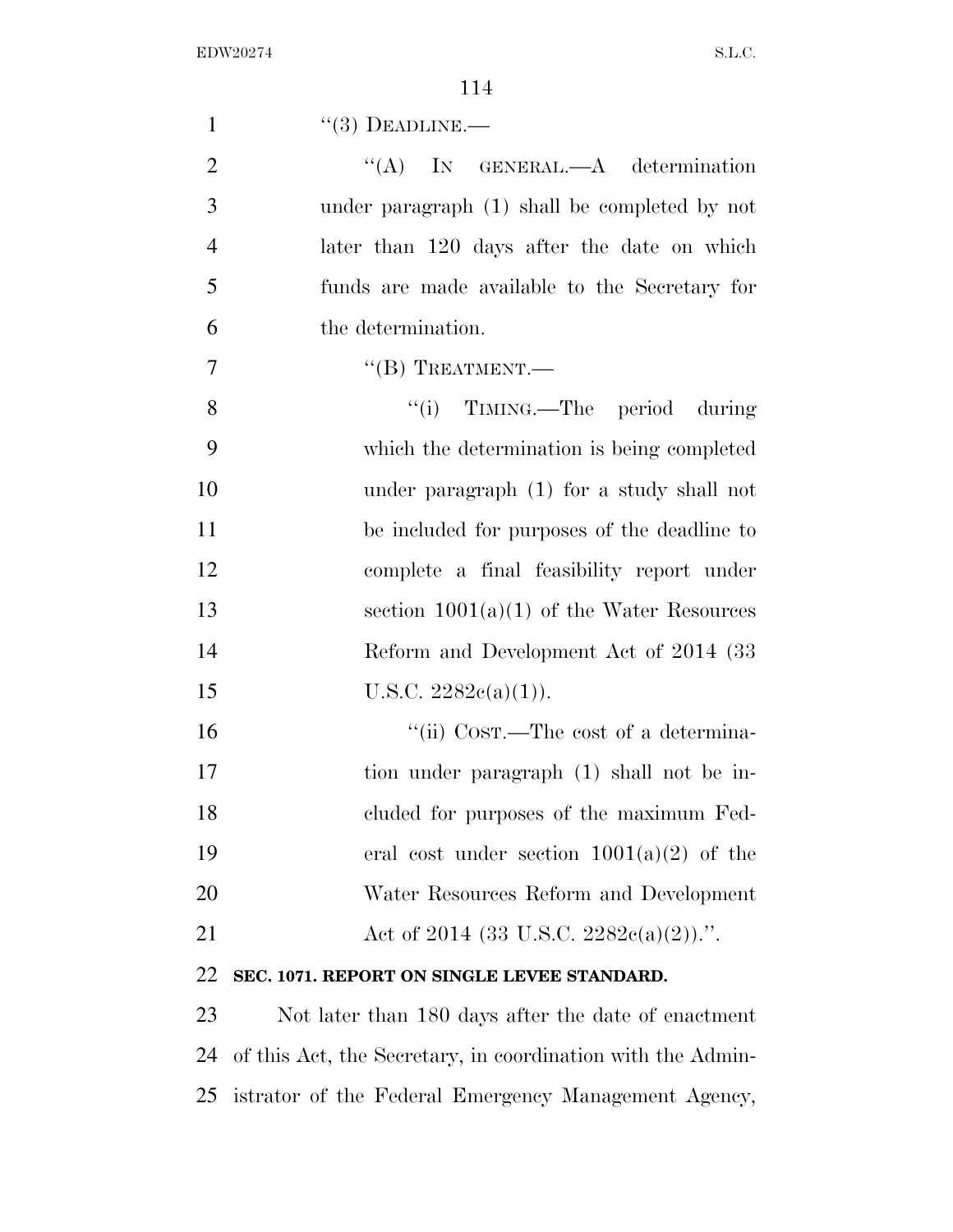shall submit to the Committee on Environment and Public Works of the Senate and the Committee on Transpor- tation and Infrastructure of the House of Representatives a report on— (1) the differences between the levee standards of the Corps of Engineers and levee standards of the Federal Emergency Management Agency; and (2) whether those differences create uncertainty for levee management purposes. **SEC. 1072. SOUTH ATLANTIC COASTAL STUDY.**  Section 1204 of the Water Infrastructure Improve-

 ments for the Nation Act (130 Stat. 1685) is amended— (1) by redesignating subsection (c) as sub-section (e);

 (2) by inserting after subsection (b) the fol-lowing:

 ''(c) ANNUAL BRIEFINGS.—The Secretary shall pro- vide to the Committee on Environment and Public Works of the Senate and the Committee on Transportation and Infrastructure of the House of Representatives an annual progress briefing on the status of the study under sub- section (a), on a State-by-State basis, including informa- tion on the engagement of the Corps of Engineers with non-Federal interests, including detailed lists of all meet-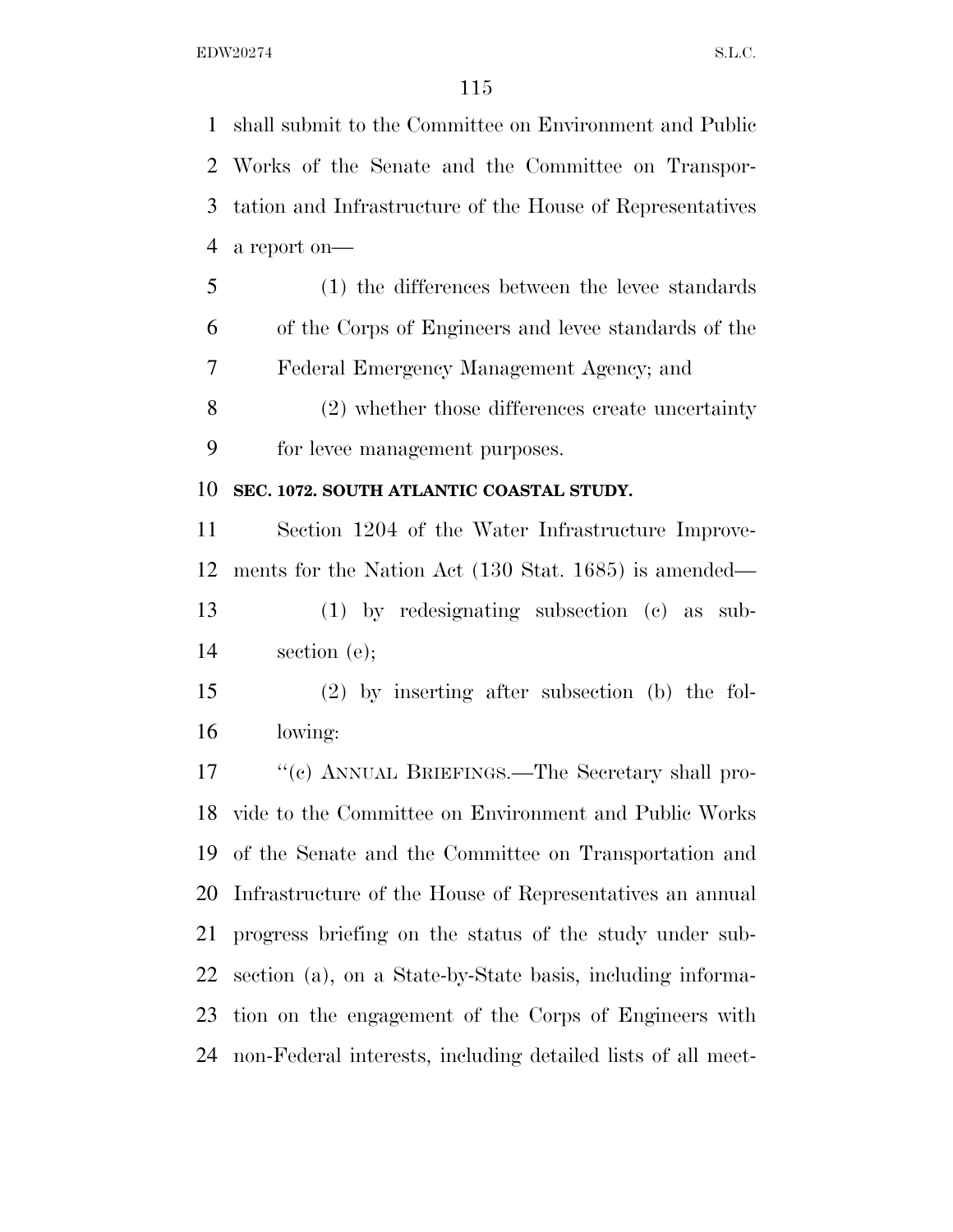ings and decision outcomes associated with those engage-ments.

 ''(d) ANNUAL REPORTS.—Not less frequently than annually and not later than 180 days after the annual briefing under subsection (c), the Secretary shall submit to the Committee on Environment and Public Works of the Senate and the Committee on Transportation and In- frastructure of the House of Representatives a report on the status of the study under subsection (a), on a State- by-State basis, including information on the engagement of the Corps of Engineers with non-Federal interests, in- cluding detailed lists of all meetings and decision outcomes associated with those engagements.''; and

 (3) in subsection (e) (as so redesignated), in the heading, by inserting ''FINAL'' before ''REPORT''.

#### **SEC. 1073. COMPLETION OF REPORTS.**

 (a) IN GENERAL.—There is authorized to be appro- priated to the Secretary \$50,000,000, to remain available until expended, for the completion of any report—

 (1) required under a provision described in sub-section (b); and

 (2) for which appropriations were not or are not otherwise provided.

 (b) PROVISIONS DESCRIBED.—A provision referred 25 to in subsection  $(a)(1)$  is any of the following: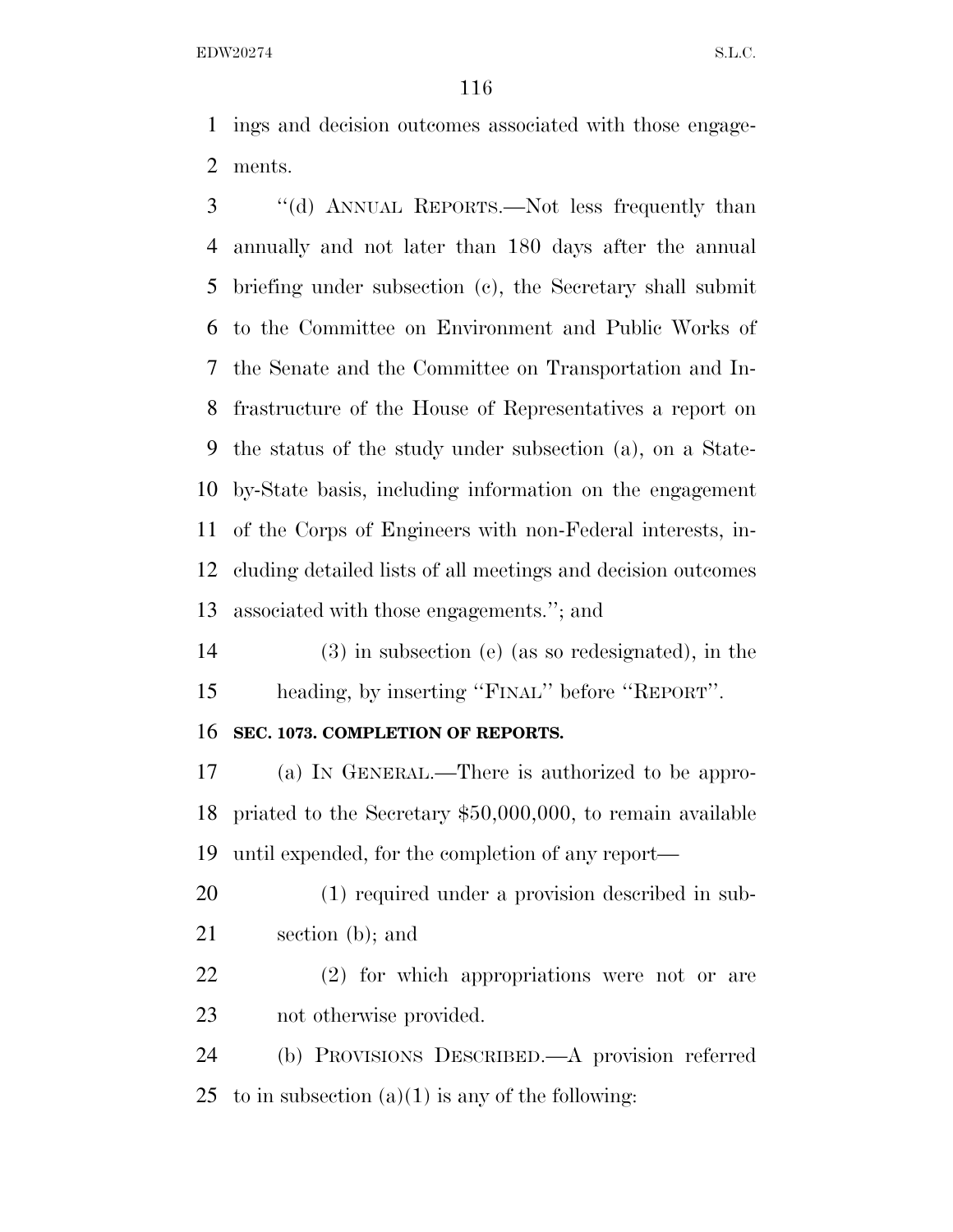| $\mathbf{1}$   | (1) The Water Resources Reform and Develop-            |
|----------------|--------------------------------------------------------|
| $\overline{2}$ | ment Act of 2014 (Public Law 113–121; 128 Stat.        |
| 3              | 1193).                                                 |
| $\overline{4}$ | (2) The Water Infrastructure Improvements for          |
| 5              | the Nation Act (Public Law 114–322; 130 Stat.          |
| 6              | 1628).                                                 |
| 7              | (3) The America's Water Infrastructure Act of          |
| 8              | 2018 (Public Law 115–270; 132 Stat. 3765).             |
| 9              | $(4)$ This Act.                                        |
| 10             | (5) Any amendments made by an Act described            |
| 11             | in paragraphs $(1)$ through $(4)$ .                    |
| 12             | SEC. 1074. DELEGATION OF WORK FOR COMPREHENSIVE        |
|                |                                                        |
| 13             | <b>EVERGLADES</b><br><b>RESTORATION</b><br><b>PLAN</b> |
| 14             | PROJECTS.                                              |
| 15             | Section $601(e)$ of the Water Resources Development    |
| 16             | Act of $2000$ (114 Stat. 2684) is amended by adding at |
|                | 17 the end the following:                              |
|                | "(6) DELEGATION OF WORK; TRANSFER OF                   |
| 18<br>19       | FUNDS.-                                                |
| 20             | "(A) IN GENERAL.—On a determination                    |
| 21             | by the Secretary that the non-Federal sponsor          |
| 22             | for a project authorized by subsection $(b)$ , $(c)$ , |
| 23             | or (d) is capable of and willing to carry out the      |
| 24             | project, or a separable element of the project,        |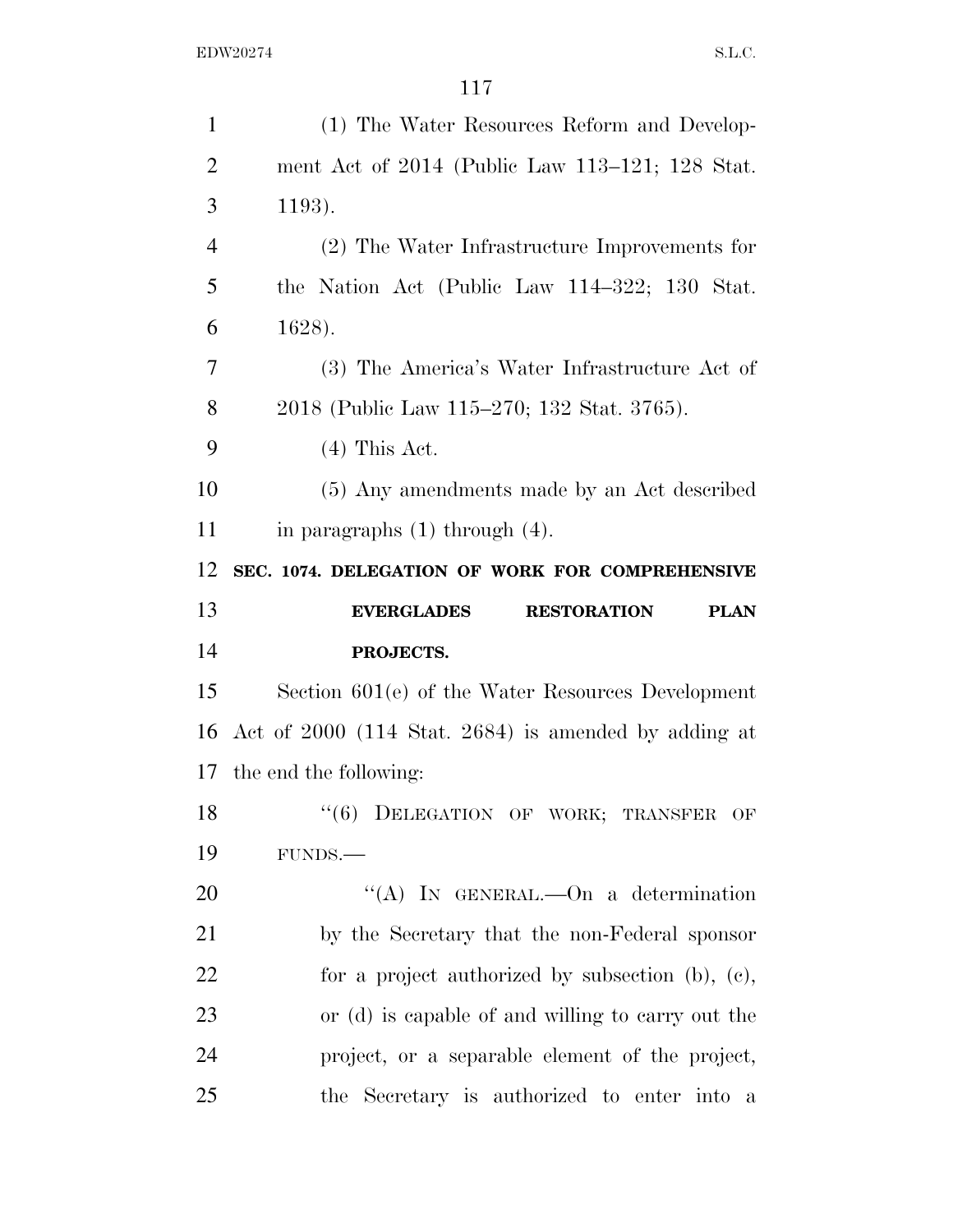| $\mathbf{1}$   | project partnership agreement, or amendment   |
|----------------|-----------------------------------------------|
| $\overline{2}$ | to an agreement, with the non-Federal sponsor |
| 3              | that provides for—                            |
| $\overline{4}$ | $``(i)$ the non-Federal sponsor to con-       |
| 5              | struct, or design and construct, the project  |
| 6              | or separable element in accordance with       |
| $\overline{7}$ | the construction plans and specifications     |
| 8              | approved by the Division Commander; and       |
| 9              | "(ii) the Secretary to transfer to the        |
| 10             | non-Federal sponsor funds up to an            |
| 11             | amount equal to the Federal share under       |
| 12             | paragraph $(1)$ of the cost of carrying out   |
| 13             | the project or separable element.             |
| 14             | "(B) TECHNICAL ASSISTANCE.—The Sec-           |
| 15             | retary is authorized—                         |
| 16             | "(i) to provide to the non-Federal"           |
| 17             | sponsor technical assistance, including any   |
| 18             | technical assistance necessary for the        |
| 19             | project to achieve compliance with statu-     |
| 20             | tory, regulatory, and program require-        |
| 21             | ments; and                                    |
| 22             | "(ii) to fund the costs of providing the      |
| 23             | technical assistance described in clause (i)  |
| 24             | using amounts made available for the          |
| 25             | project or separable element, subject to the  |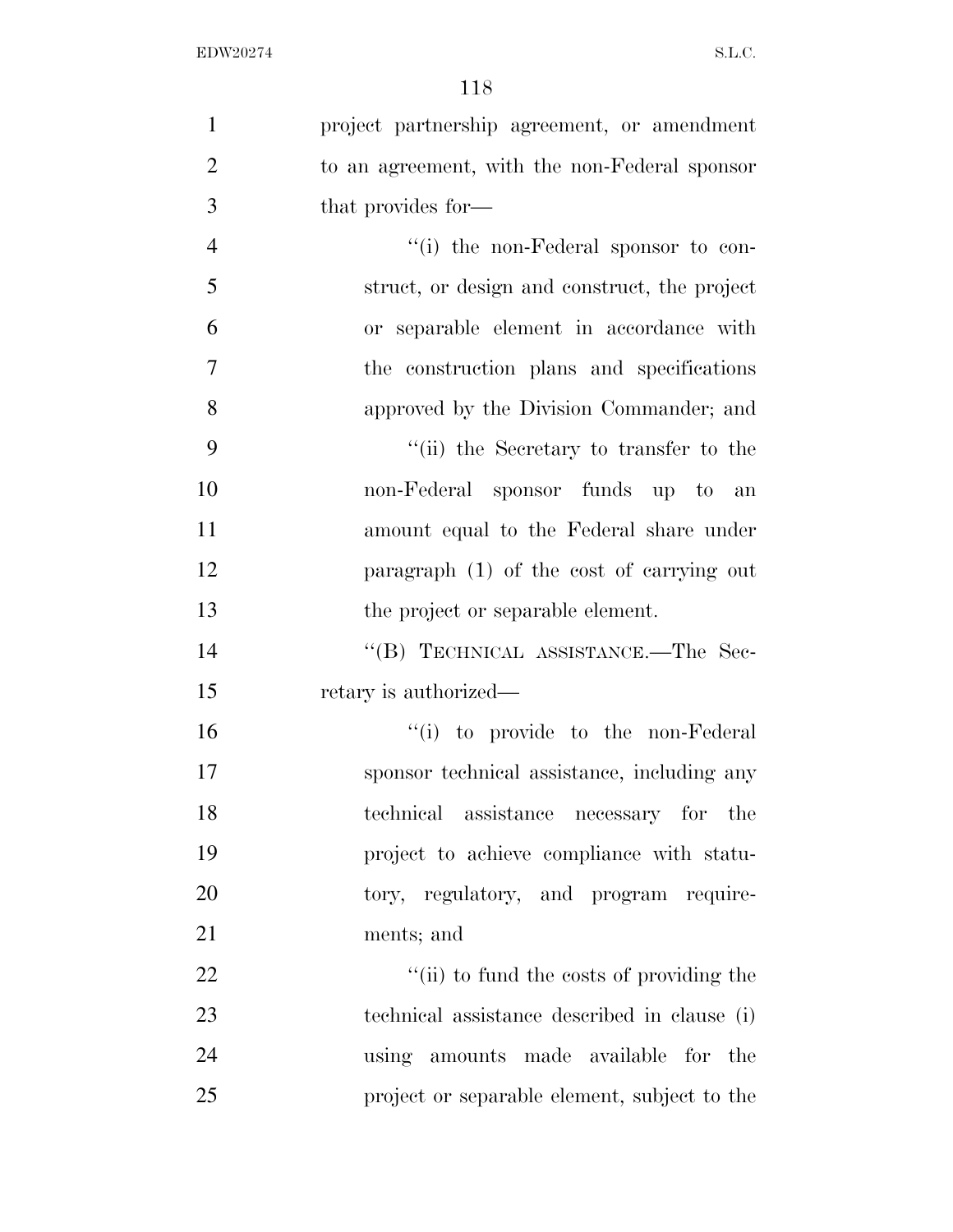| $\mathbf{1}$   | condition that the total amount authorized       |
|----------------|--------------------------------------------------|
| $\overline{2}$ | for transfer to the non-Federal sponsor          |
| 3              | under subparagraph $(A)(ii)$ is reduced by       |
| $\overline{4}$ | such amount.                                     |
| 5              | " $(C)$ REQUIREMENT.—A non-Federal               |
| 6              | sponsor carrying out work under a partnership    |
| $\tau$         | agreement described in subparagraph (A) shall    |
| 8              | comply with—                                     |
| 9              | "(i) all Federal environmental laws              |
| 10             | and regulations that would be applicable to      |
| 11             | the project or separable element if carried      |
| 12             | out by the Secretary;                            |
| 13             | "(ii) subchapter IV of chapter 31 of             |
| 14             | title 40, United States Code;                    |
| 15             | "(iii) chapter 37 of title 40, United            |
| 16             | States Code; and                                 |
| 17             | $\mathbf{``}(iv)$ any other terms and conditions |
| 18             | that the Division Commander determines           |
| 19             | to be advisable, as determined in consulta-      |
| 20             | tion with the non-Federal sponsor and in         |
| 21             | accordance with existing Federal regula-         |
| 22             | tions.".                                         |
|                |                                                  |

## **SEC. 1075. MATERIAL BREACHES OF CONTRACT.**

 In a case in which the Armed Services Board of Con-tract Appeals or other court of competent jurisdiction has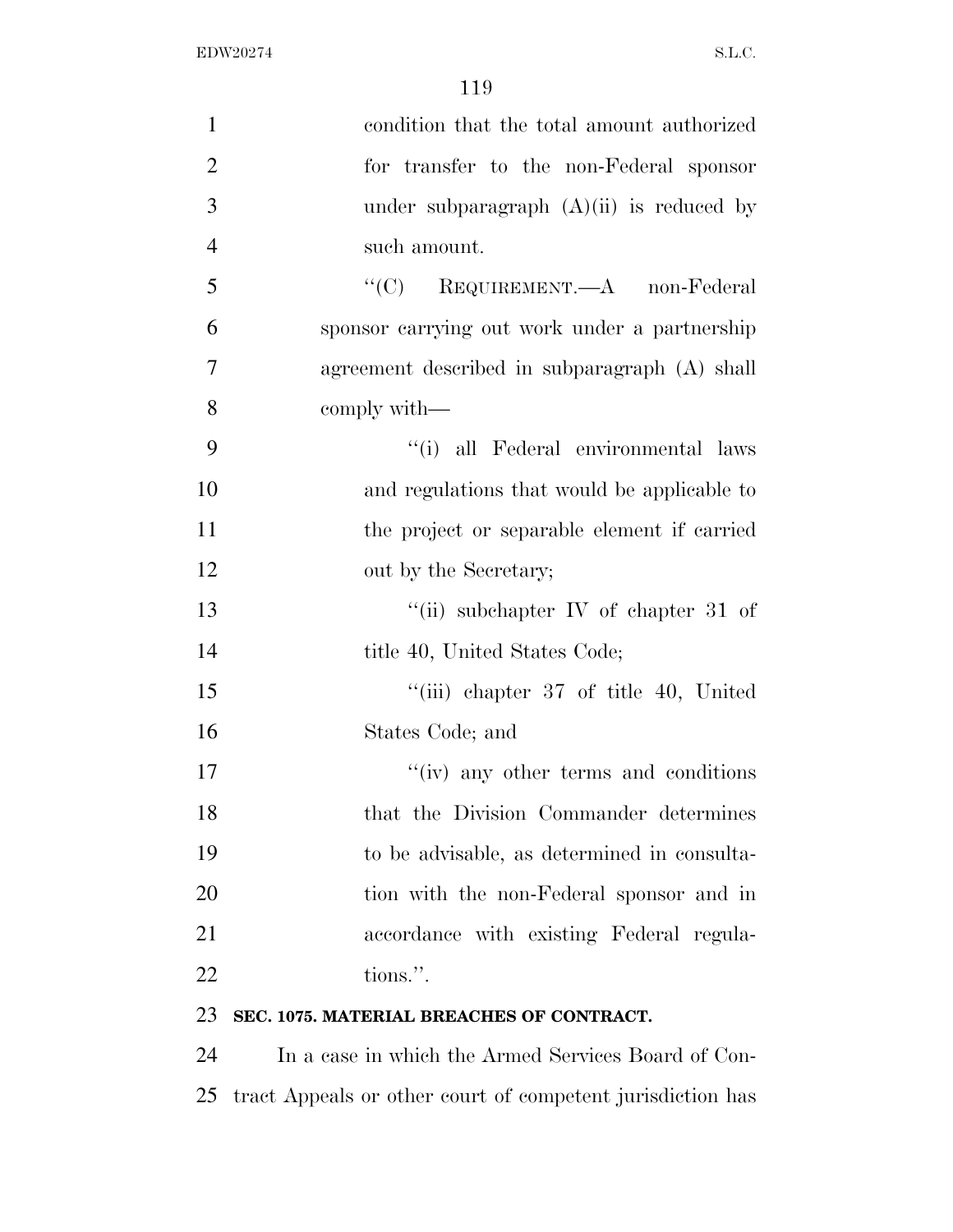rendered a decision during the period beginning on De- cember 1, 2017, and ending on December 31, 2022, awarding damages to a contractor relating to the adju- dication of claims arising from the construction of general navigation features of an authorized project, notwith- standing the terms of the Project Partnership Agreement, the Secretary shall waive payment of the share of the non- Federal interest of those damages, including attorney's fees, if—

 (1) the contracting officer was instructed by the Corps of Engineers to modify the terms of the con-tract or terminate the contract; and

 (2) the Armed Services Board of Contract Ap- peals or a court of competent jurisdiction determined that the failure of the contracting officer to timely take the action described in paragraph (1) was a material breach of the contract that resulted in dam- ages to the contractor awarded by the Armed Serv- ices Board of Contract Appeals or the court, as ap-plicable.

## **SEC. 1076. REPAIR AND RESTORATION OF EMBANKMENTS.**

 The Secretary is authorized to repair and restore any portion of an embankment that is adjacent to the shoreline of a reservoir project operated by the Secretary for which damage to, or the failure of, the embankment has ad-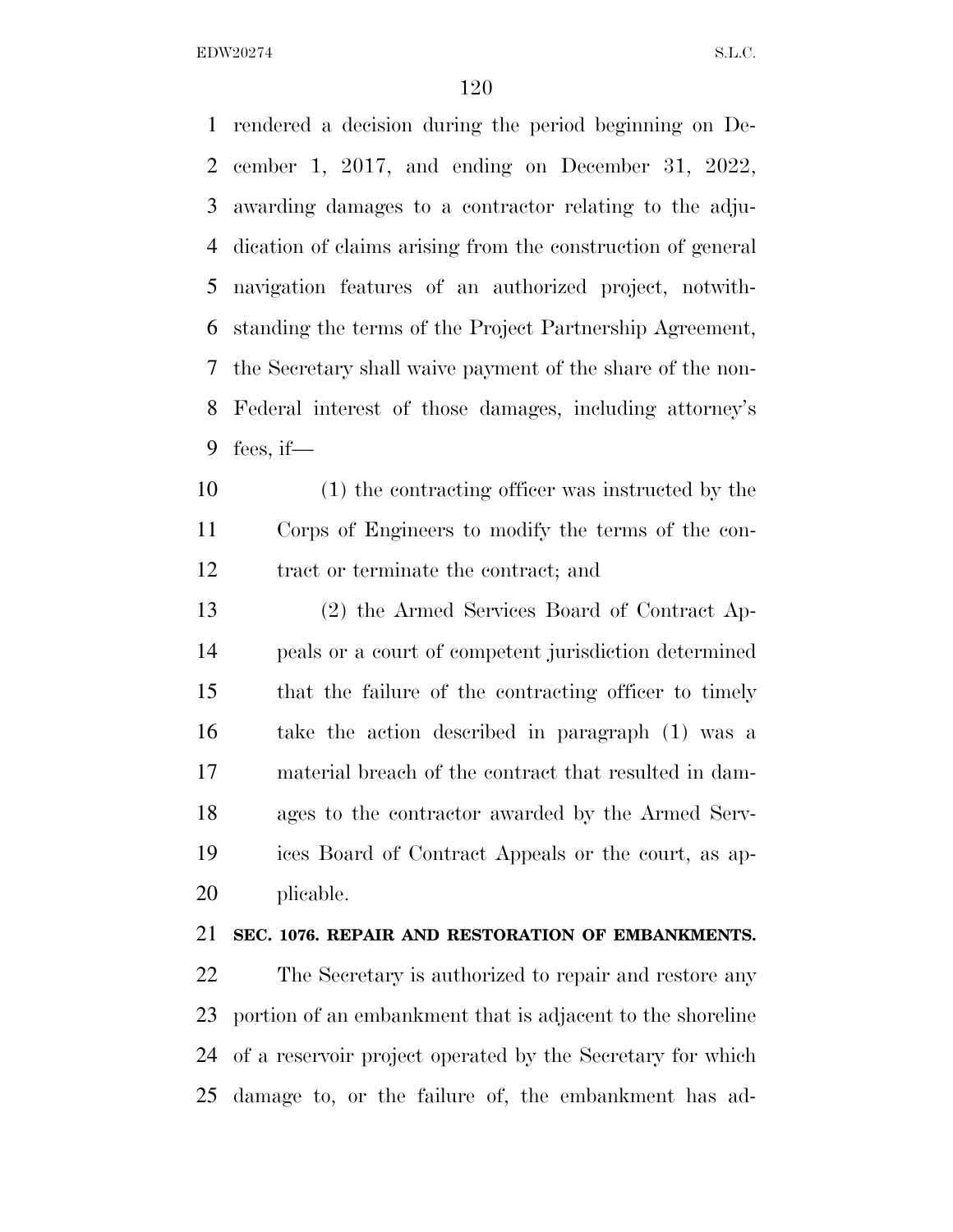| $\mathbf{1}$   | versely affected a roadway that the Secretary has relo-   |
|----------------|-----------------------------------------------------------|
| $\overline{2}$ | cated for construction of the reservoir, notwithstanding— |
| 3              | $(1)$ the cause of the damage to, or the failure          |
| $\overline{4}$ | of, the embankment;                                       |
| 5              | $(2)$ ownership of the embankment; or                     |
| 6              | (3) any obligation of a non-Federal interest to           |
| 7              | operate and maintain the roadway under a reloca-          |
| 8              | tion agreement with the Secretary.                        |
| 9              | SEC. 1077. NON-FEDERAL INTEREST REPAYMENT OBLIGA-         |
| 10             | TIONS.                                                    |
| 11             | Section 103 of the Water Resources Development Act        |
| 12             | of $1986$ (33 U.S.C. 2213) is amended by adding at the    |
| 13             | end the following:                                        |
| 14             | "(0) NON-FEDERAL INTEREST REPAYMENT OBLIGA-               |
| 15             | TIONS.                                                    |
| 16             | "(1) DEFINITION OF COVERED PROJECT.—In                    |
| 17             | this subsection, the term 'covered project' means any     |
| 18             | project of the Corps of Engineers—                        |
| 19             | "(A) initiated on or after September 8,                   |
| 20             | $2005$ ; and                                              |
| 21             | "(B) for which there is a delay of $5$ or                 |
| 22             | more years beyond the completion date estab-              |
| 23             | lished in the project partnership agreement for           |
| 24             | the project.                                              |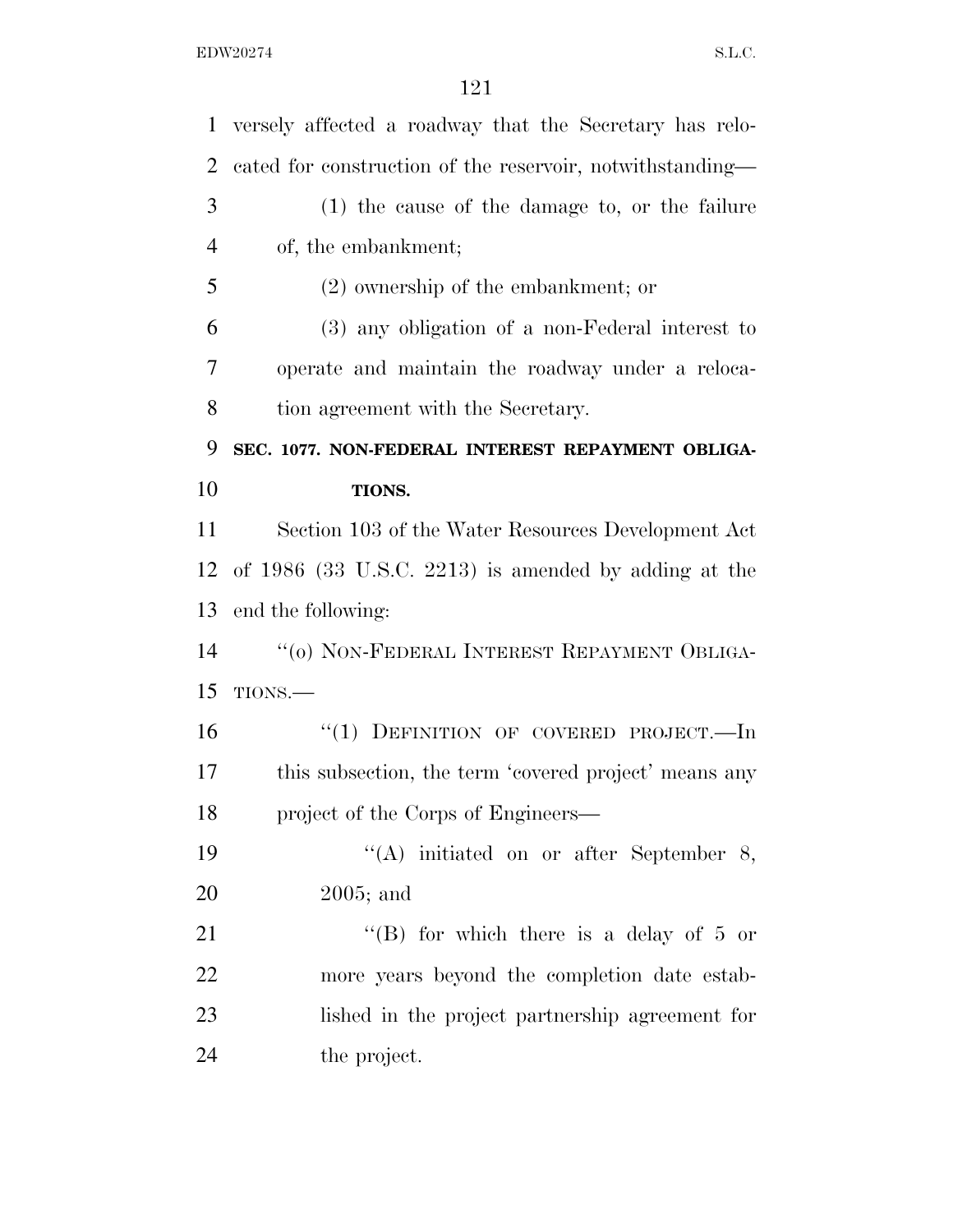| $\mathbf{1}$   | (2)<br>INTEREST DURING CONSTRUCTION              |
|----------------|--------------------------------------------------|
| $\overline{2}$ | DELAYS.-                                         |
| 3              | "(A) IN GENERAL.—Notwithstanding the             |
| $\overline{4}$ | second sentence of subsection (k), on request of |
| 5              | the non-Federal interest for a covered project,  |
| 6              | the Secretary and the non-Federal interest may   |
| 7              | renegotiate the repayment terms and condi-       |
| 8              | tions, including—                                |
| 9              | "(i) recalculation of the interest rate;         |
| 10             | "(ii) forgiveness of construction inter-         |
| 11             | est accrued during a project delay; and          |
| 12             | "(iii) a credit against construction in-         |
| 13             | terest for a non-Federal investment that         |
| 14             | benefits the covered project.                    |
| 15             | "(B) TEMPORARY FREEZE.—In the case of            |
| 16             | a non-Federal interest that makes a request      |
| 17             | under subparagraph (A) for a covered project,    |
| 18             | the Secretary shall not impose any payment for   |
| 19             | the covered project during the period—           |
| 20             | "(i) beginning on the date on which              |
| 21             | non-Federal interest makes the re-<br>the        |
| 22             | quest; and                                       |
| 23             | "(ii) ending on the date on which the            |
| 24             | terms and conditions for the repayment of        |
| 25             | construction interest are finalized.             |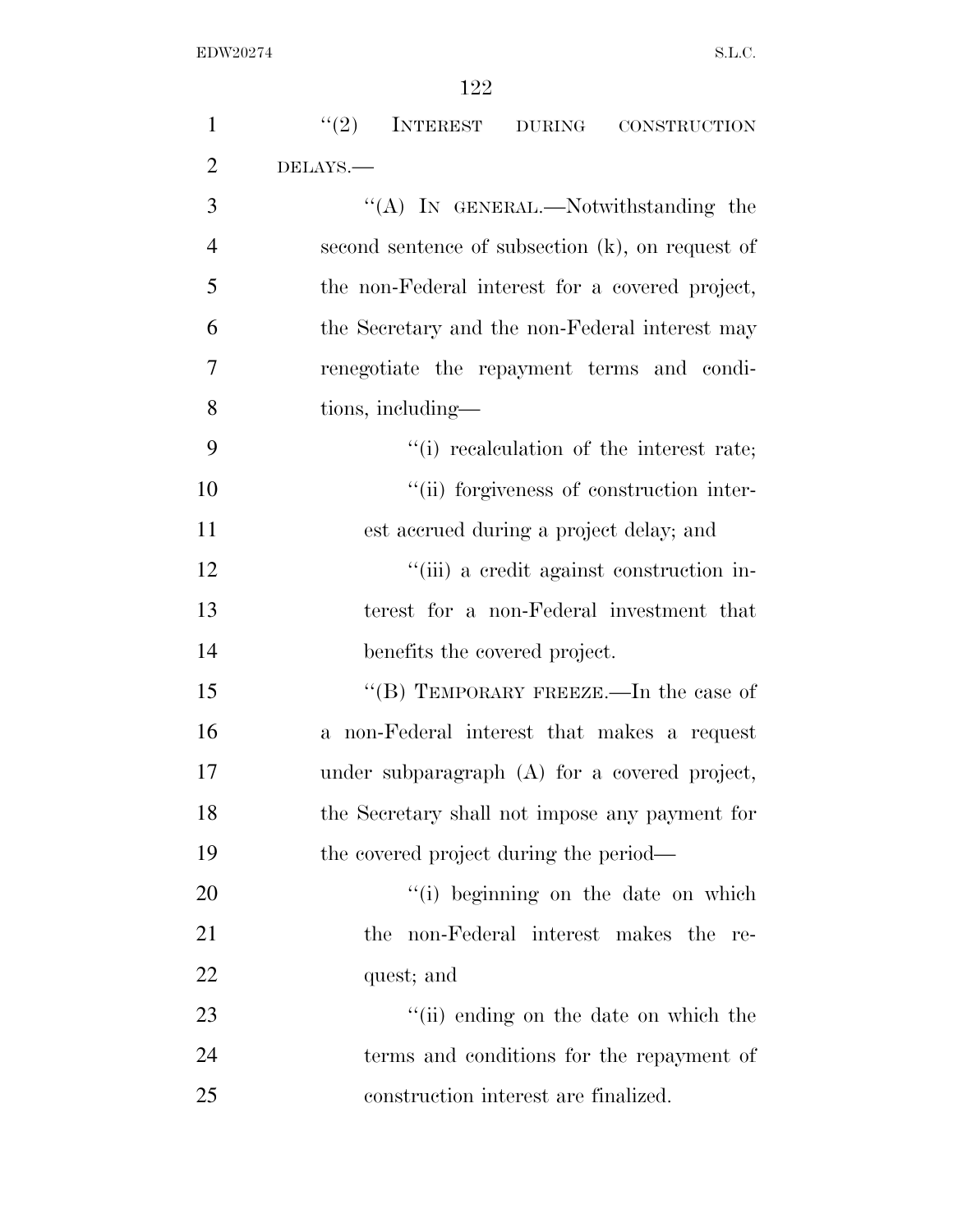1 "(3) CREDIT FOR NON-FEDERAL CONTRIBU- TION.—The Secretary is authorized to credit any costs incurred by the non-Federal interest (including in-kind contributions) to remedy a design or con- struction deficiency of a covered project toward the non-Federal share of the cost of the covered project, if the Secretary determines the remedy to be integral to the completion of the covered project.''.

#### **SEC. 1078. GREAT LAKES CONFINED DISPOSAL FACILITIES.**

 (a) MITIGATION.—The Secretary shall, to the max- imum extent practicable, relocate access to a confined dis- posal facility owned or operated by a non-Federal interest in the Great Lakes region in which material dredged by the Corps of Engineers is placed, if the Administrator of the Federal Aviation Administration regulates access to the confined disposal facility under title 14, Code of Fed-eral Regulations.

 (b) COST-SHARE.—The cost to relocate access to a confined disposal facility under subsection (a) shall be shared in accordance with the cost-share applicable to op- eration and maintenance of the Federal navigation project from which material placed in the confined disposal facility is dredged.

 (c) TERMINATION.—The authority provided under this section shall terminate on December 31, 2024.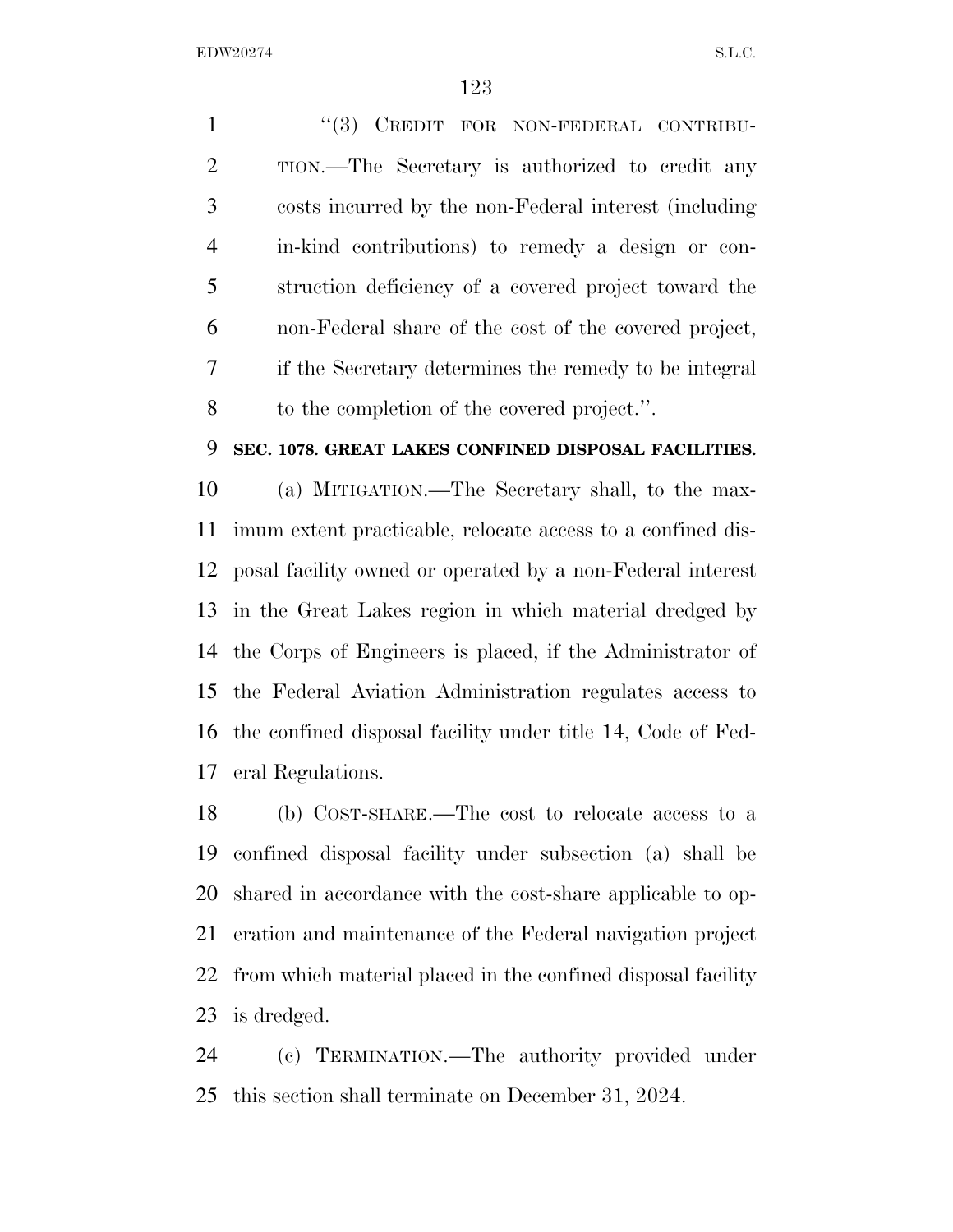## **SEC. 1079. COASTAL MAPPING.**

 Section 516 of the Water Resources Development Act of 1996 (33 U.S.C. 2326b) is amended—

 (1) by redesignating subsection (g) as sub-section (h);

 (2) by inserting after subsection (f) the fol-lowing:

 ''(g) COASTAL MAPPING.—The Secretary shall de- velop and carry out a plan for the recurring mapping of coastlines that are experiencing rapid change, including, at a minimum, such coastlines in—

12  $\frac{((1) \text{ Alaska})}{(1)}$ 

13  $\frac{1}{2}$  Hawaii; and

14 ''(3) any territory or possession of the United States.''; and

 (3) in subsection (h) (as so redesignated), by adding at the end the following:

18 "(3) COASTAL MAPPING.—In addition to amounts made available under paragraph (1), there is authorized to be appropriated to carry out sub- section (g) with respect to Alaska, Hawaii, and the territories and possessions of the United States, \$10,000,000, to remain available until expended.''.

## **SEC. 1080. DISPOSAL OF DREDGED MATERIALS.**

 (a) IN GENERAL.—Not later than 180 days after the date of enactment of this Act, the Secretary shall amend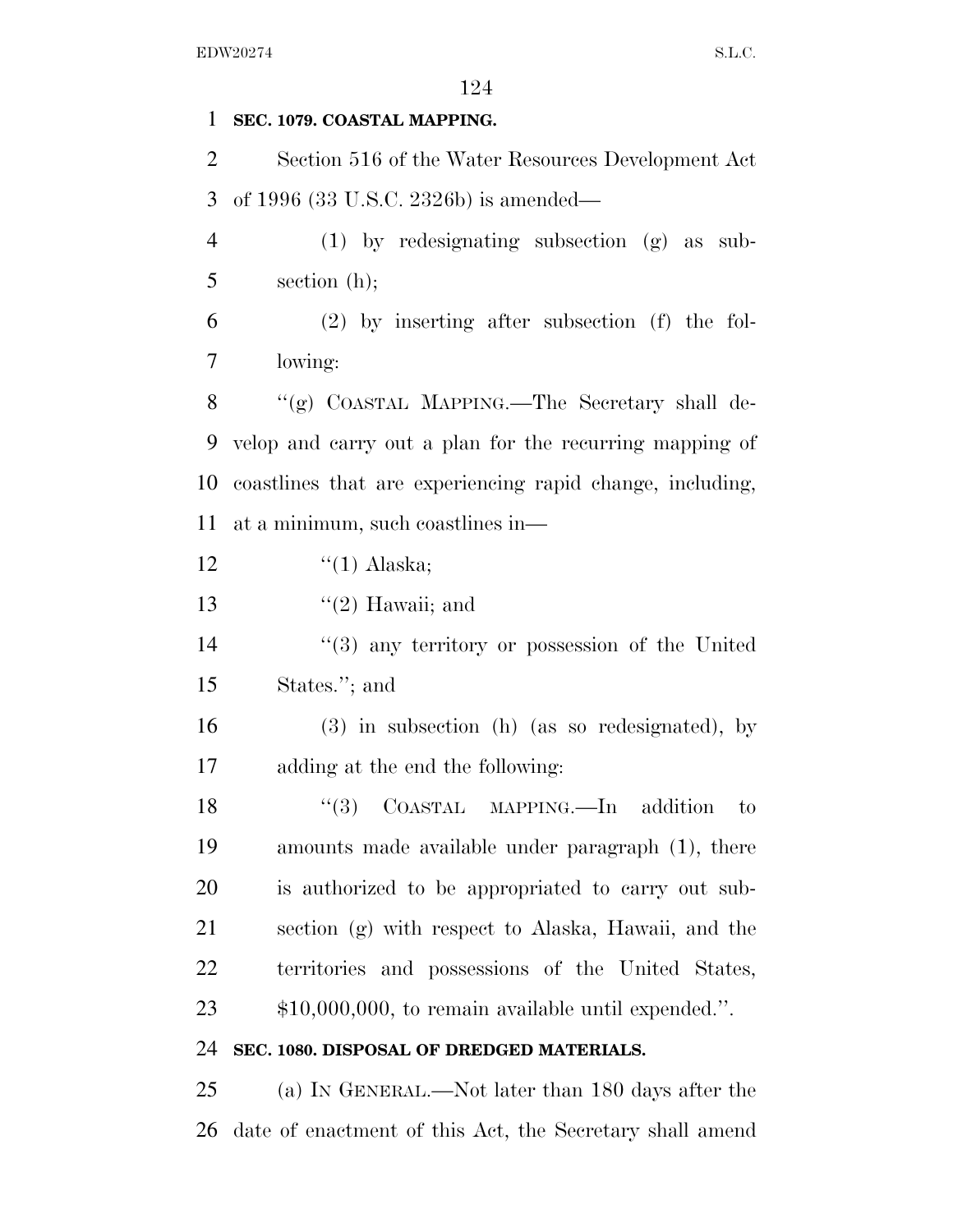parts 335 through 338 of title 33, Code of Federal Regu- lations, to ensure that, when evaluating the placement of dredged materials from operation and maintenance of water resources development projects, the Corps of Engi- neers shall consider— (1) the suitability of the material to be dredged for a full range of beneficial uses; and (2) the economic and environmental benefits and impacts, and feasibility, of using the material for those beneficial uses. (b) SAVINGS PROVISION.—Nothing in this section af- fects, preempts, or interferes with any obligation to com- ply with the provisions of any Federal environmental law, including— (1) the National Environmental Policy Act of 1969 (42 U.S.C. 4321 et seq.); (2) the Federal Water Pollution Control Act (33 U.S.C. 1251 et seq.); and (3) the Endangered Species Act of 1973 (16 U.S.C. 1531 et seq.). **SEC. 1081. UPPER MISSOURI RIVER BASIN MAINSTEM DAM FISH LOSS RESEARCH.**  23 (a) IN GENERAL.—As part of the program under sec-

 tion 22 of the Water Resources Development Act of 1974 (42 U.S.C. 1962d–16), the Secretary shall conduct re-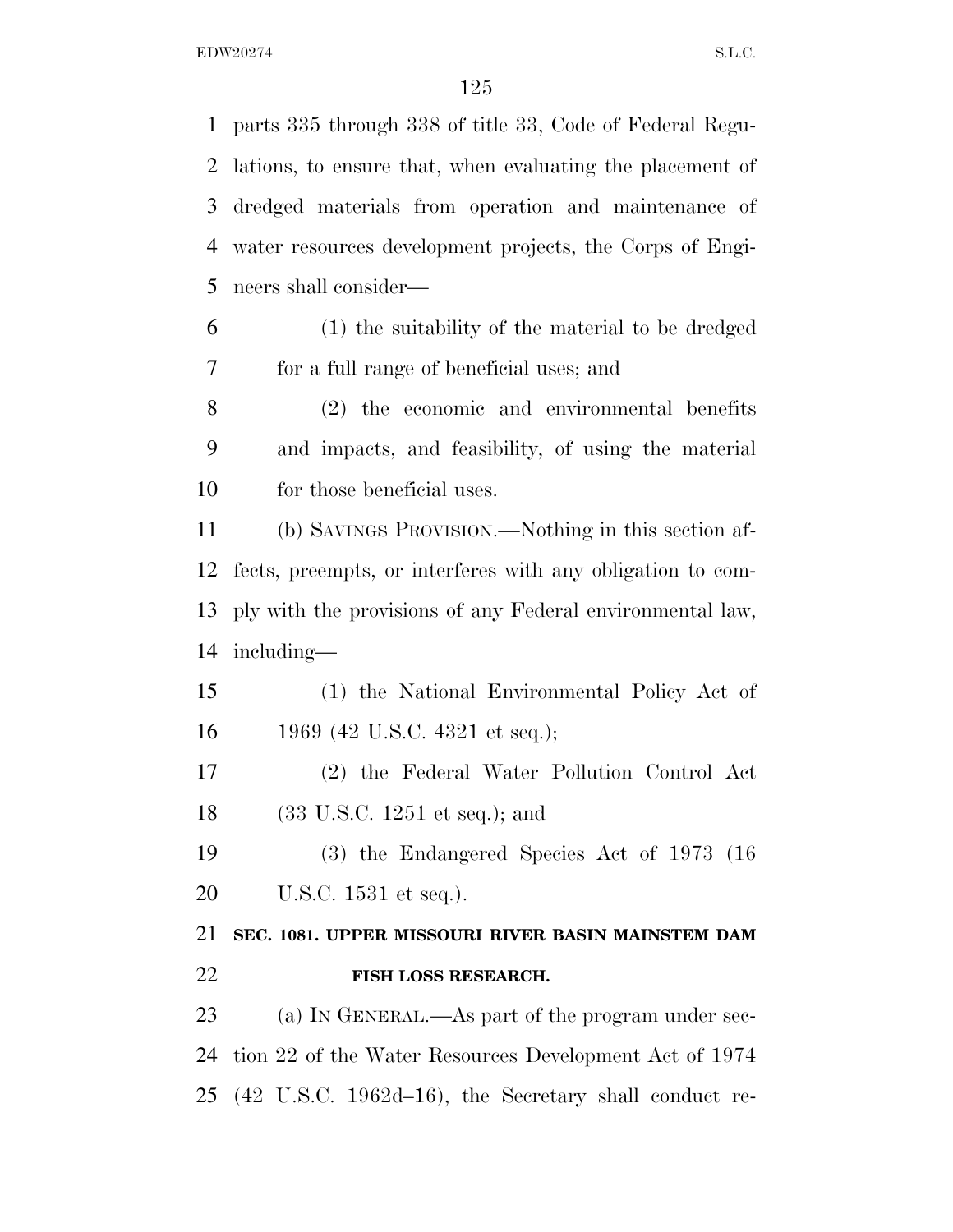search on the management of fish losses through the mainstem dams of the Missouri River Basin during peri-ods of high flow.

 (b) CONTENTS.—The research under subsection (a) shall include an examination of—

 (1) the effects of high flow rates through Upper Missouri River Basin mainstem dam outlet works on fish passage;

 (2) options used by other Corps of Engineers district offices to mitigate fish losses through dams; and

 (3) the feasibility of implementing fish loss mitigation options in the Upper Missouri River Basin mainstem dams based on similar ongoing studies.

 (c) REPORT.—Not later than 18 months after the date of enactment of this Act, the Secretary shall submit to the Committee on Transportation and Infrastructure of the House of Representatives and the Committee on Environment and Public Works of the Senate a report rec- ommending a plan to address fish losses through mainstem dams in the Upper Missouri River Basin.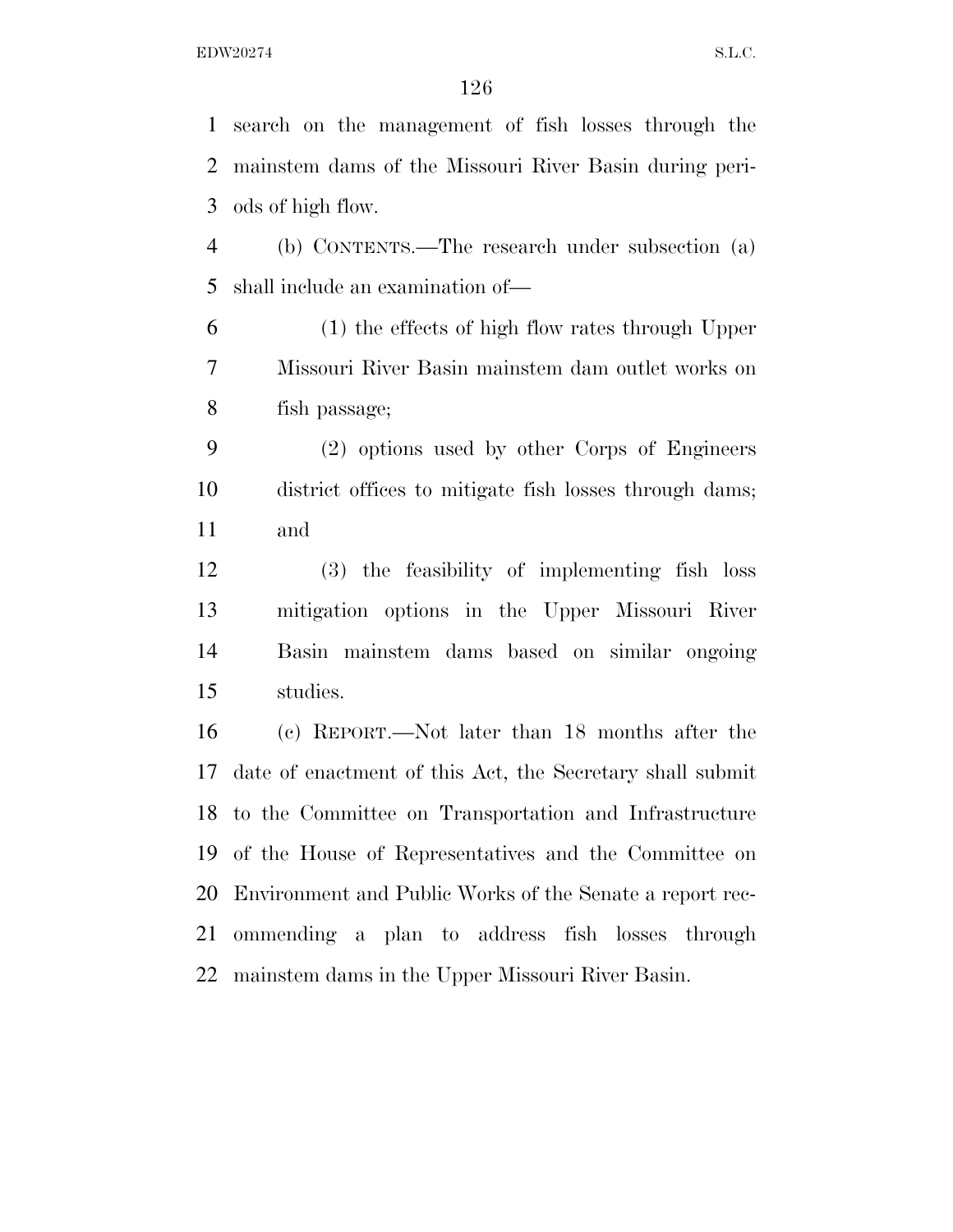| 1              | SEC. 1082. BRIEFINGS ON DISSEMINATION OF INFORMA-          |
|----------------|------------------------------------------------------------|
| $\overline{2}$ | TION.                                                      |
| 3              | Section 1104(b) of the America's Water Infrastruc-         |
| 4              | ture Act of 2018 (33 U.S.C. 2282d note; Public Law 115–    |
| 5              | $(270)$ is amended—                                        |
| 6              | (1) by redesignating paragraphs (1) through                |
| 7              | $(4)$ as subparagraphs $(A)$ through $(D)$ , respectively, |
| 8              | and indenting appropriately;                               |
| 9              | $(2)$ in the matter preceding subparagraph $(A)$           |
| 10             | (as so redesignated), by striking "The Secretary"          |
| 11             | and inserting the following:                               |
| 12             | "(1) IN GENERAL.—The Secretary"; and                       |
| 13             | (3) by adding at the end the following:                    |
| 14             | "(2) BRIEFINGS.—Not less frequently than an-               |
| 15             | nually, the Secretary shall provide to the Committee       |
| 16             | on Environment and Public Works of the Senate              |
| 17             | and the Committee on Transportation and Infra-             |
| 18             | structure of the House of Representatives a briefing       |
| 19             | on the progress of the implementation of paragraph         |
| 20             | $(1)$ , including a description of each action the Sec-    |
| 21             | retary is taking to implement that paragraph.              |
| 22             | "(3) GUIDANCE; COMPLIANCE.—The Secretary                   |
| 23             | shall—                                                     |
| 24             | $\lq\lq$ issue guidance on the uniform imple-              |
| 25             | mentation of the process under section 7001 of             |
| 26             | the Water Resources Reform and Development                 |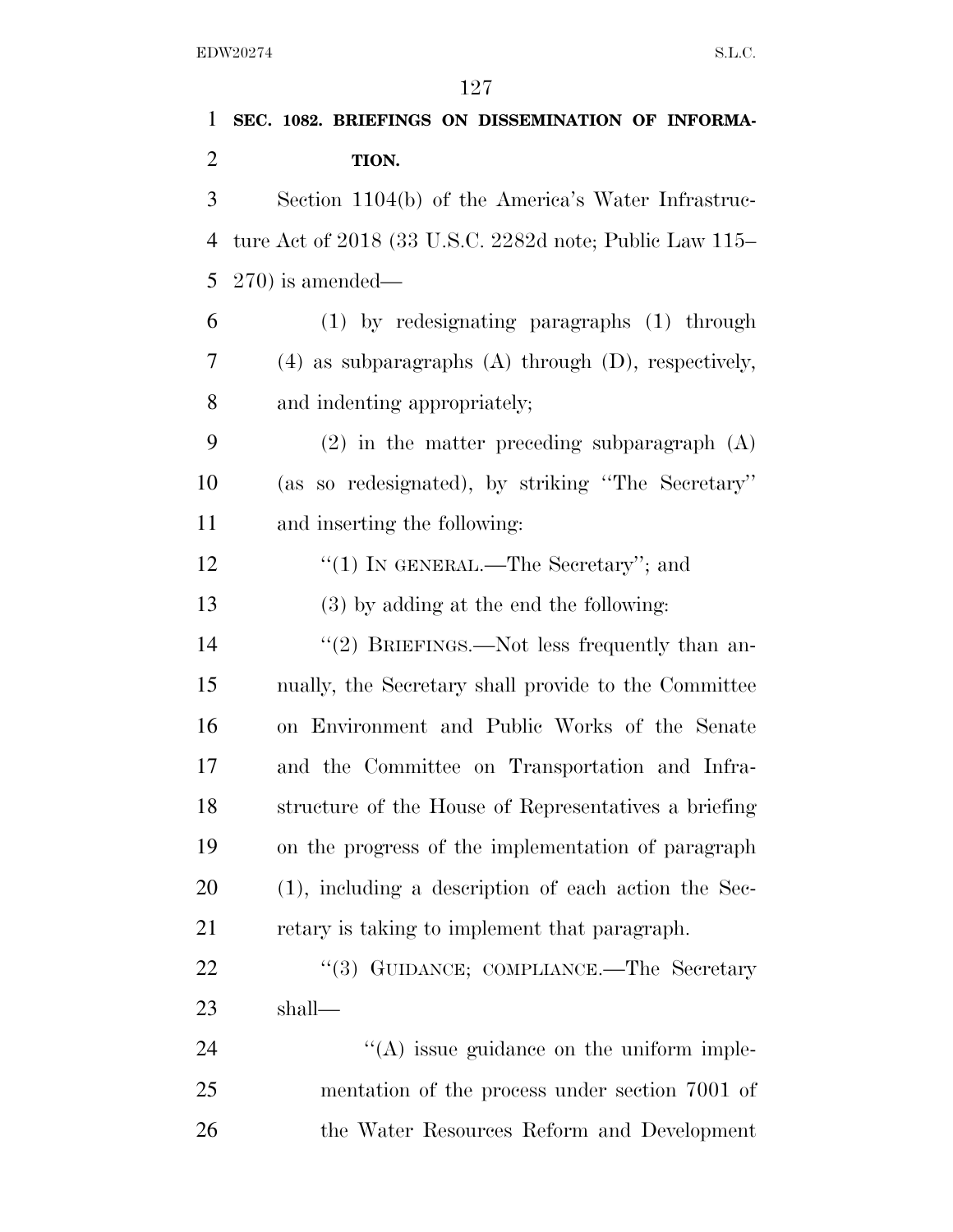| $\mathbf{1}$   | Act of $2014$ (33 U.S.C. 2282d) by each district    |
|----------------|-----------------------------------------------------|
| $\overline{2}$ | of the Corps of Engineers; and                      |
| 3              | "(B) each year, ensure compliance with the          |
| $\overline{4}$ | guidance under subparagraph $(A)$ .".               |
| 5              | SEC. 1083. CORPS OF ENGINEERS PROJECTS IN UNDER-    |
| 6              | SERVED COMMUNITIES, ECONOMICALLY DIS-               |
| 7              | TRESSED AREAS, OR RURAL AREAS.                      |
| 8              | (a) DEFINITIONS.—In this section:                   |
| 9              | (1) ECONOMICALLY DISTRESSED AREA.—The               |
| 10             | term "economically distressed area" means an area   |
| 11             | that has—                                           |
| 12             | $(A)$ a per capita income of 80 percent or          |
| 13             | less of the national per capita income; or          |
| 14             | (B) an unemployment rate that is, for the           |
| 15             | most recent 24-month period for which data is       |
| 16             | available, at least 1 percent greater than the      |
| 17             | national average unemployment rate.                 |
| 18             | (2) RURAL AREA.—The term "rural area"               |
| 19             | means an area not included in an urbanized area or  |
| 20             | urban cluster, as determined by the Director of the |
| 21             | Census Bureau.                                      |
| 22             | (3) UNDERSERVED COMMUNITY.—The term                 |
| 23             | "underserved community" means a city, town, or      |
| 24             | other incorporated or unincorporated political sub- |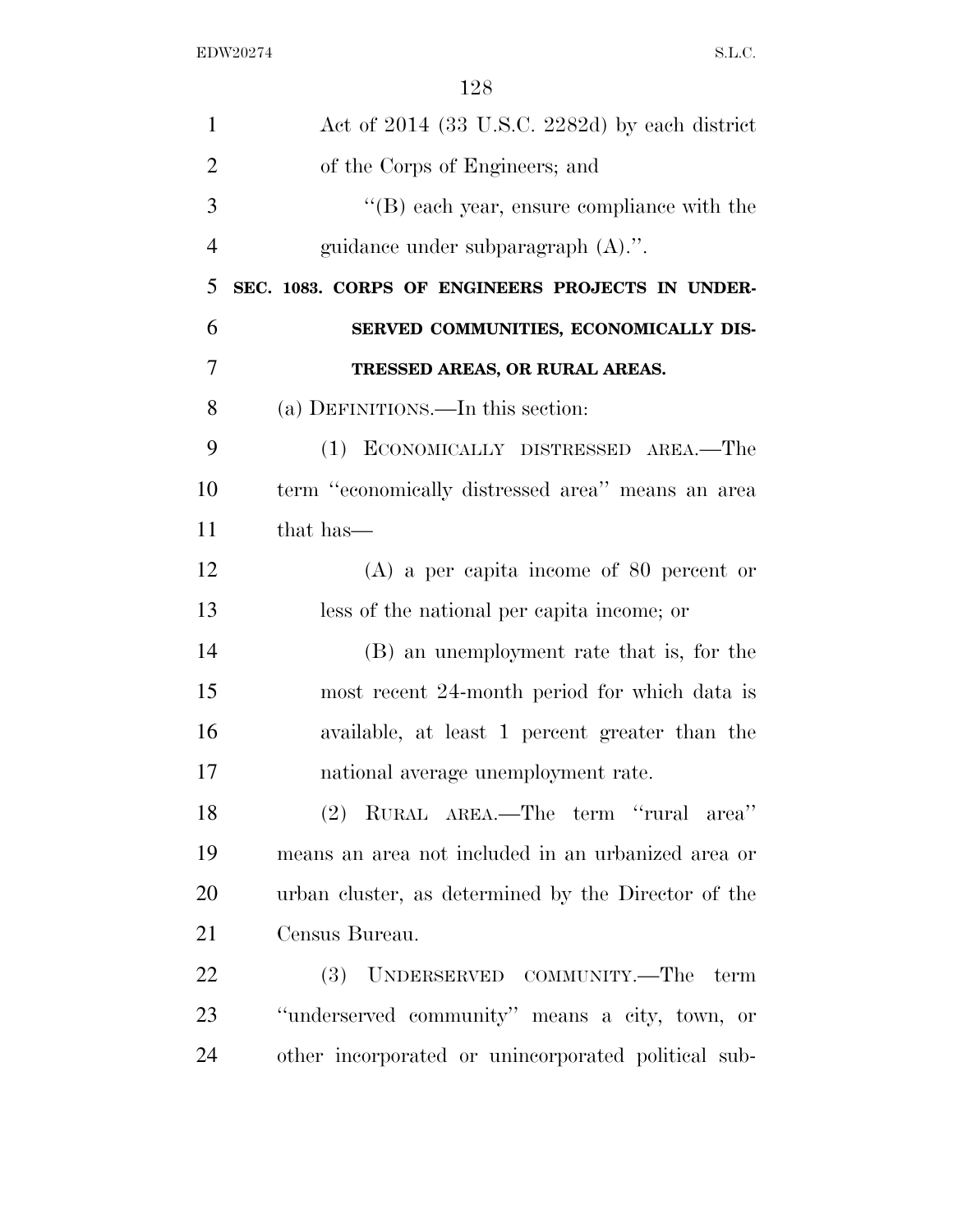| $\mathbf{1}$   | division of a State that provides general local gov-        |
|----------------|-------------------------------------------------------------|
| $\overline{2}$ | ernment for a population of less than 100,000.              |
| 3              | (b) RECOMMENDATION OF PROJECTS.—The Sec-                    |
| $\overline{4}$ | retary may recommend a project without the need to dem-     |
| 5              | onstrate that the project is justified by national economic |
| 6              | development benefits if the Secretary determines that—      |
| 7              | (1) the community to be served by the project               |
| 8              | is an underserved community, is in an economically          |
| 9              | distressed area, or is in a rural area;                     |
| 10             | $(2)$ the long-term life safety, economic viability,        |
| 11             | and environmental sustainability of the community           |
| 12             | would be threatened without the project; and                |
| 13             | (3) in the case of a project in an underserved              |
| 14             | community, the benefits of the project are typically        |
| 15             | more local or regional in nature.                           |
| 16             | (c) ECONOMIC CONSIDERATION.—The economic eval-              |
| 17             | uation of a project under subsection (b) shall include—     |
| 18             | $(1)$ monetary benefits; and                                |
| 19             | $(2)$ nonmonetary benefits.                                 |
| 20             | (d) PRIORITIZATION.—A project recommended by the            |
| 21             | Secretary under subsection (b) shall be given equivalent    |
| 22             | budget consideration and priority as projects<br>rec-       |
| 23             | ommended by national economic development benefits.         |
| 24             | (e) LIMITATIONS.—Nothing in this section affects,           |
| 25             | preempts, or interferes with any obligation to comply with  |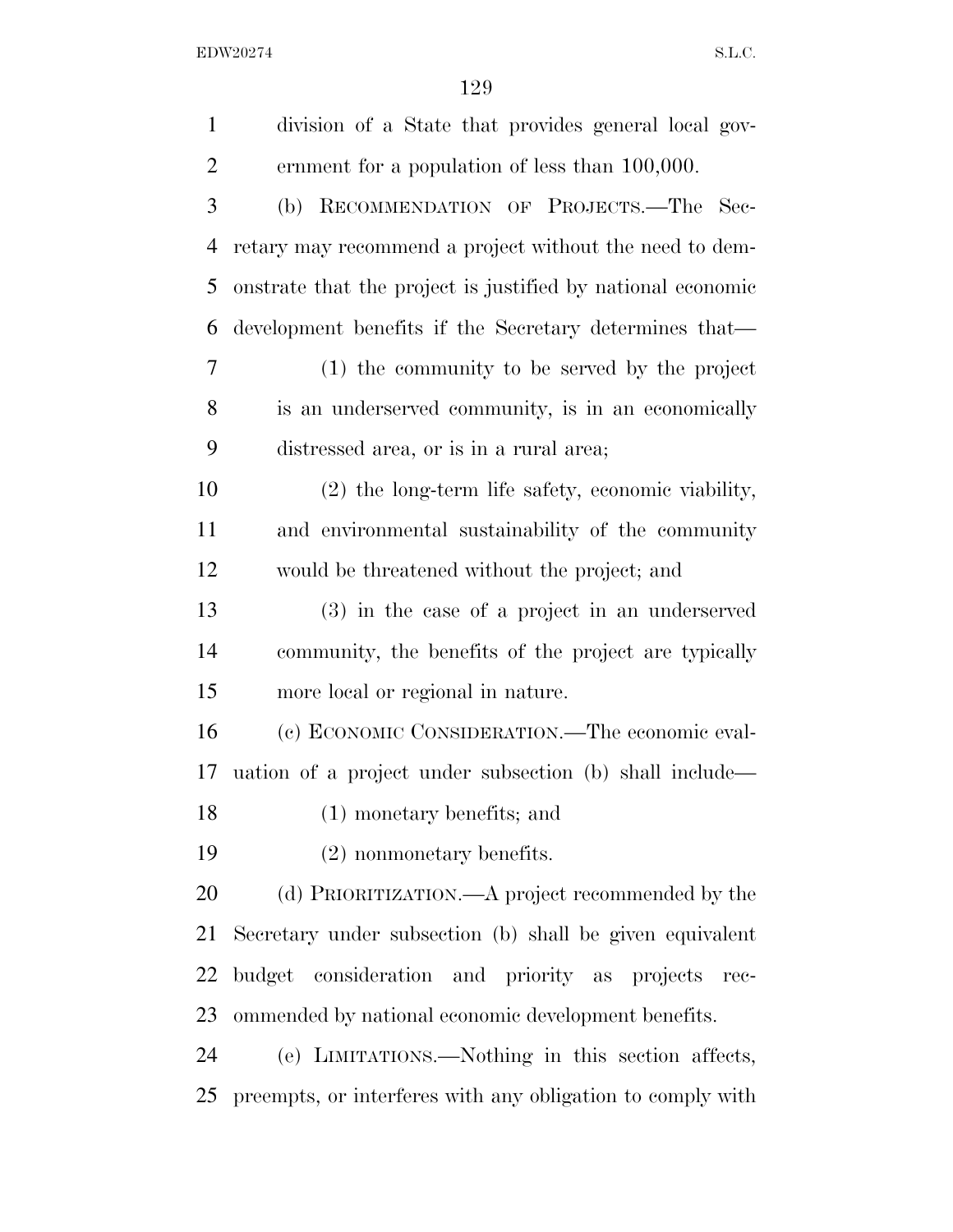the provisions of any Federal environmental law, includ-2 ing-

 (1) the National Environmental Policy Act of 1969 (42 U.S.C. 4321 et seq.);

 (2) the Federal Water Pollution Control Act (33 U.S.C. 1251 et seq.); and

 (3) the Endangered Species Act of 1973 (16 U.S.C. 1531 et seq.).

## **SEC. 1084. INTERIM RISK REDUCTION MEASURES.**

 (a) IN GENERAL.—In the case of any interim risk reduction measure for dam safety purposes that was eval- uated in a final environmental assessment completed dur- ing the period beginning on March 18, 2019, and ending on the date of enactment of this Act, the Secretary shall carry out a reevaluation of the measure in a timely man- ner if the final environmental assessment did not consider in detail at least—

 (1) 1 operational water control plan change al-ternative;

 (2) 1 action alternative other than an oper-ational water control plan change; and

(3) the no action alternative.

 (b) COORDINATION.—The alternatives described in subsection (a) shall be developed in coordination with Fed-eral agencies, States, units of local government, and other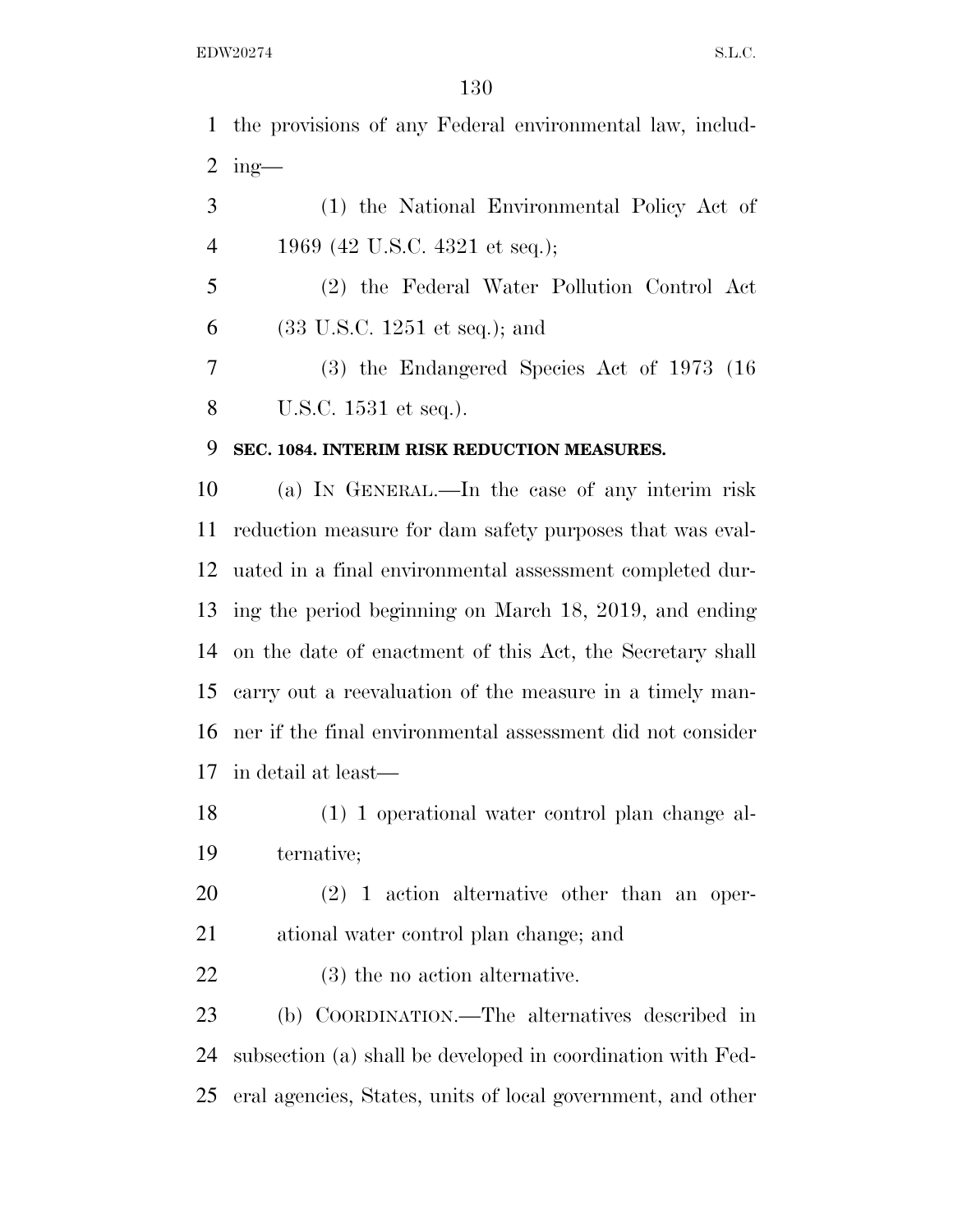non-Federal interests that have existing water obligations that would be directly affected by implementation of an interim risk reduction measure referred to in that sub-section.

 (c) IMPLEMENTATION PRIOR TO REEVALUATION.— Nothing in this section prohibits the Secretary from imple- menting an interim risk reduction measure evaluated in a final environmental assessment during the period begin- ning on March 18, 2019, and ending on the date of enact- ment of this Act prior to the completion of the reevalua-tion under subsection (a).

#### **SEC. 1085. MAINTENANCE DREDGING PERMITS.**

 (a) IN GENERAL.—The Secretary shall prioritize the reissuance of any regional general permit for maintenance dredging that expires prior to May 1, 2021, and shall use best efforts to ensure the reissuance prior to expiration of such a regional general permit for maintenance dredg-ing.

 (b) SAVINGS PROVISION.—Nothing in this section af- fects, preempts, or interferes with any obligation to com- ply with the provisions of any Federal or State environ-mental law, including—

 (1) the National Environmental Policy Act of 1969 (42 U.S.C. 4321 et seq.);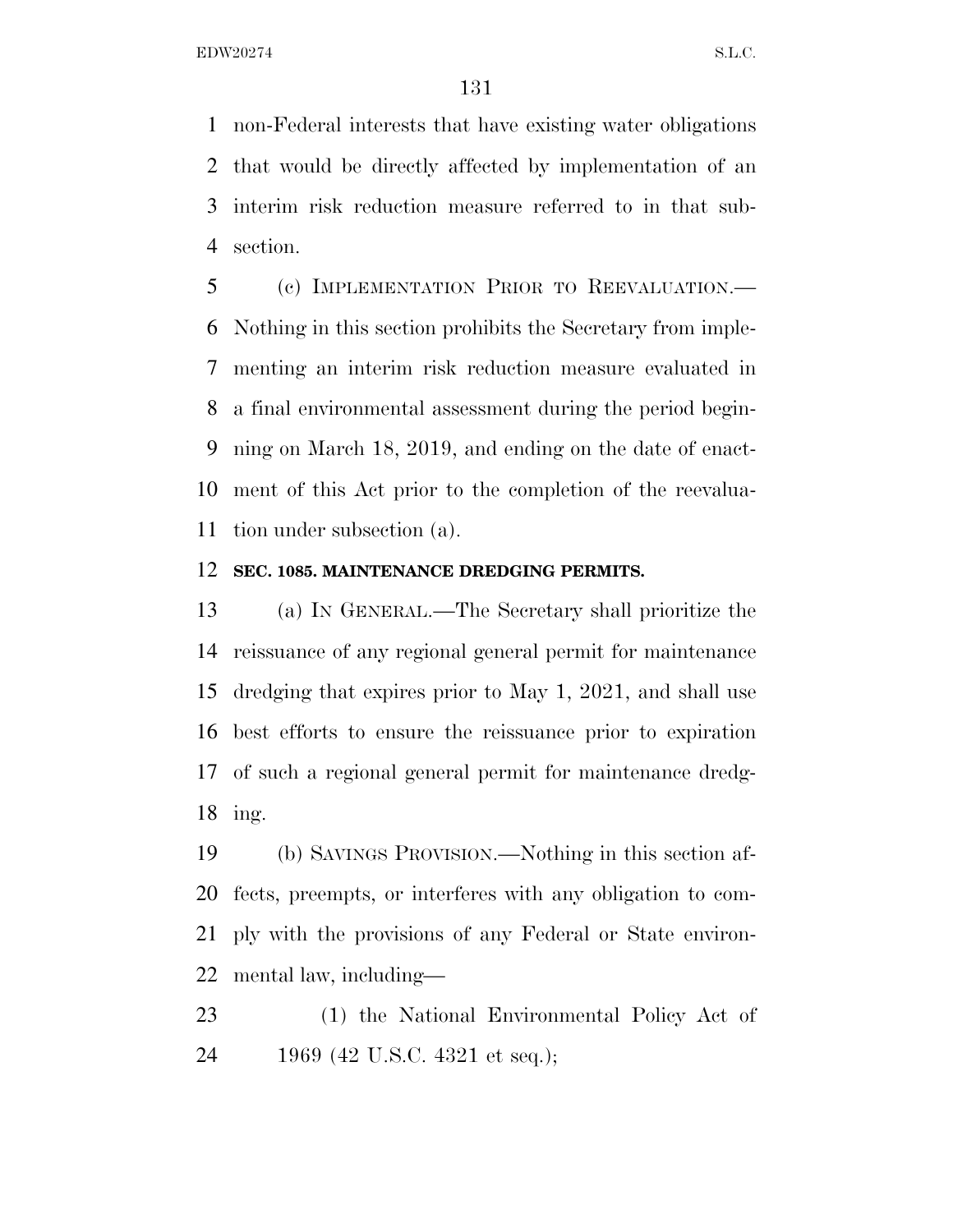(2) the Federal Water Pollution Control Act (33 U.S.C. 1251 et seq.); and

 (3) the Endangered Species Act of 1973 (16 U.S.C. 1531 et seq.).

#### **SEC. 1086. TECHNICAL CORRECTION.**

 The project for navigation, Theodore Ship Channel, Mobile Harbor, Alabama, authorized by section 112 of the Water Resources Development Act of 1976 (90 Stat. 2923) is revised to correct a technical error and to des- ignate the 40 foot deep, 300 foot wide, and 1,200 foot long anchorage basin located adjacent to the main ship channel near the bay shoreline as a 40 foot deep, 1,320 foot wide, and approximately 1,468.5 foot long access channel extending north from stations 257+25 and 273+25 from the Theodore Channel to serve the public terminal as obligated under that Act.

#### **SEC. 1087. ANNUAL DEBRIS REMOVAL.**

 (a) IN GENERAL.—Not later than December 31 of each year, the Secretary shall submit to the Committee on Environment and Public Works of the Senate and the Committee on Transportation and Infrastructure of the House of Representatives a report that identifies the ac- tivities the Secretary plans to start, continue, or complete during the upcoming year pursuant to authority provided to the Secretary under section 3 of the Act of March 2,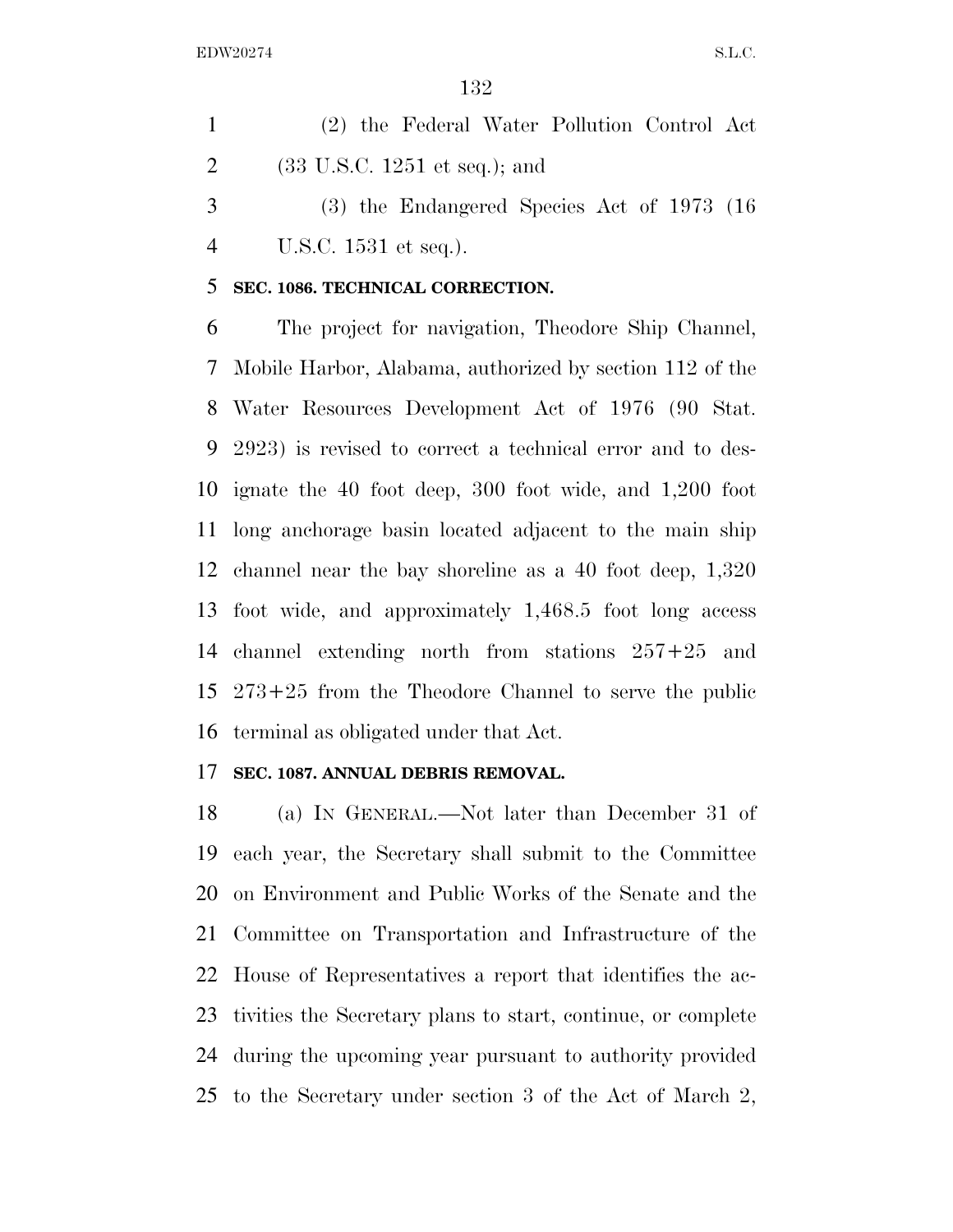1945 (59 Stat. 23, chapter 19; 33 U.S.C. 603a), or an- other debris removal authority of the Secretary. (b) INCLUSIONS.—The report under subsection (a) shall include— (1) a list of debris removal activities to be start- ed, continued, or completed during the upcoming fis- cal year within the boundaries of the North Atlantic Division of the Corps of Engineers; (2) the authority under which the debris re- moval activity is to be carried out; (3) estimated total costs and completion dates for each activity; and (4) the non-Federal partner for each activity. **SEC. 1088. ENHANCED DEVELOPMENT DEMONSTRATION PROGRAM.**  (a) IN GENERAL.—The Secretary is directed to re- view the master plan and shoreline management plan for any lake described in section 3134 of the Water Resources Development Act of 2007 (121 Stat. 1142; 130 Stat. 1671) for the purpose of identifying areas suitable for en- hanced development if— (1) the master plan and shoreline management plan of the lake have been updated since January 1, 2013; and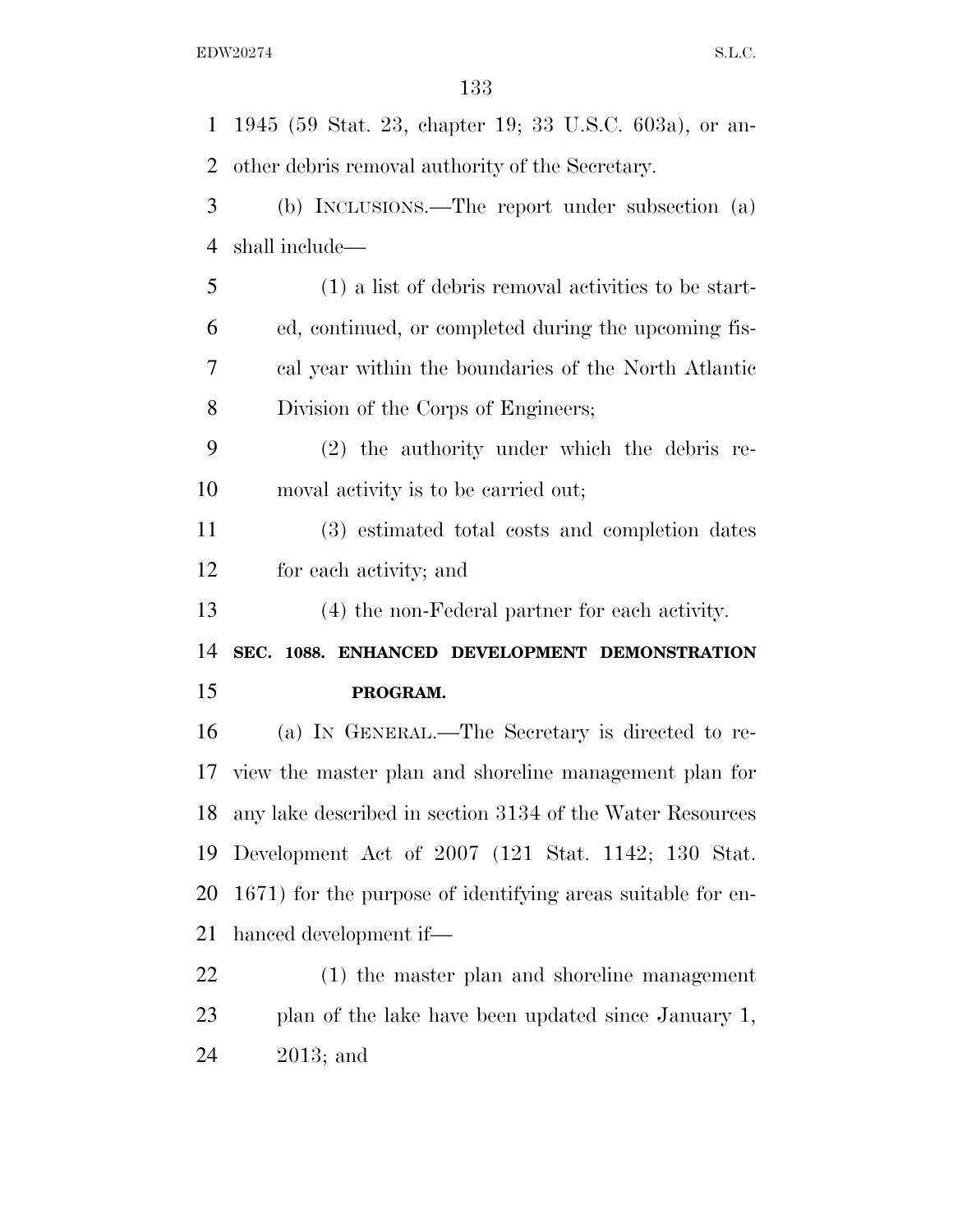(2) the district office of the Corps of Engineers has received a written request for such a review.

 (b) DEFINITION OF ENHANCED DEVELOPMENT.—In this section, the term ''enhanced development'' means structures or other improvements used for non-water-de- pendent commercial or hospitality industry purposes or for residential or recreational purposes.

 (c) LEASE AUTHORITY.—The Secretary is authorized to lease Federal land under the jurisdiction of the Sec- retary pursuant to this section for such terms as the Sec- retary determines to be advisable to permit enhanced de- velopment in areas approved for such uses under sub-section (a).

 (d) USE OF COMPETITIVE PROCEDURES.—The Sec- retary shall require use of competitive procedures for leases authorized under subsection (c).

 (e) CONSIDERATIONS.—For leases authorized under subsection (c), the Secretary shall—

 (1) require payment of at least fair market value, up to 50 percent of which amount may be provided in-kind at the discretion of the Secretary; (2) enter into a partnership agreement with a private entity;

 (3) consider lease durations of up to 100 years; and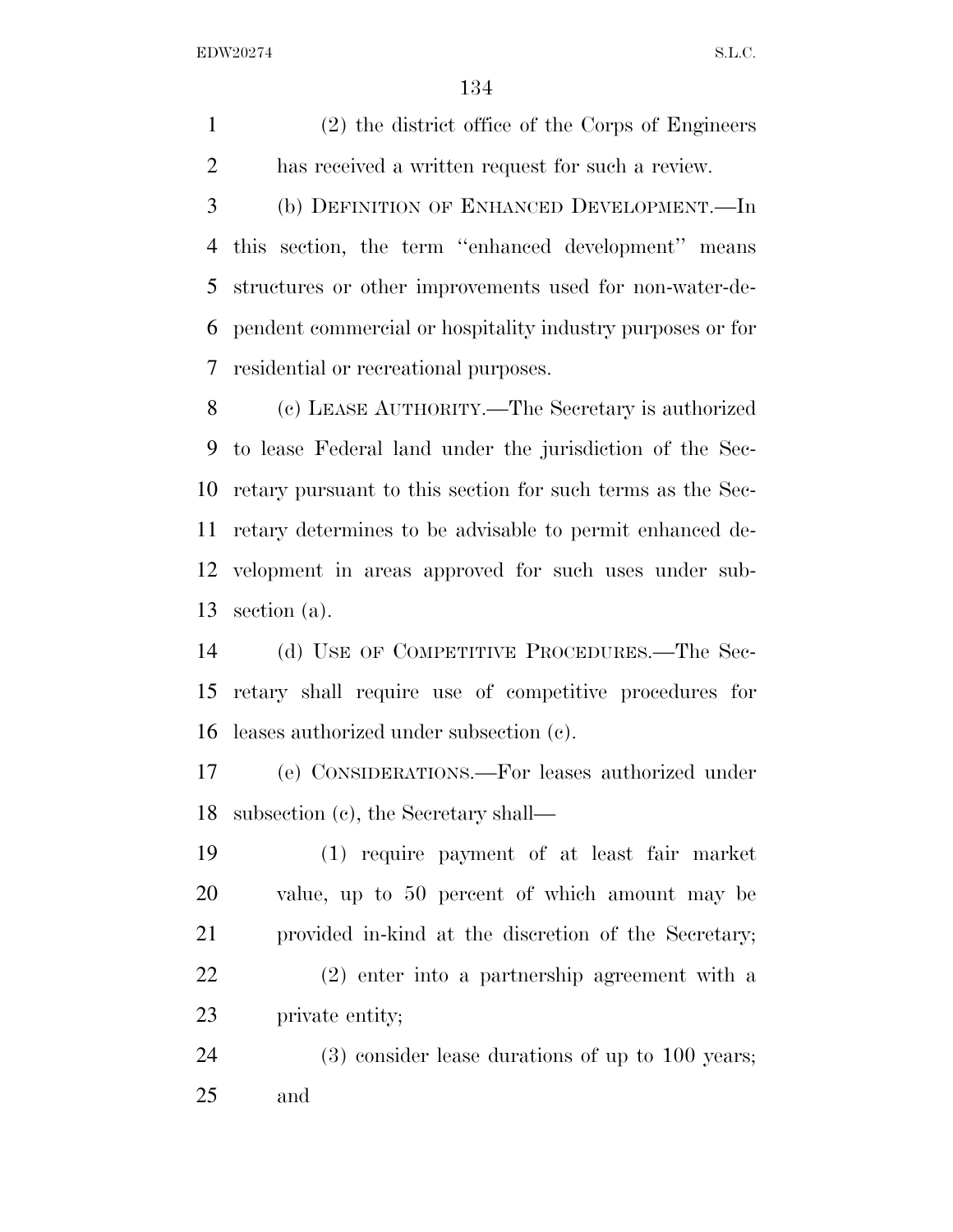(4) consider regional economic impacts. (f) TYPES OF IN-KIND CONSIDERATION.—The Sec- retary is authorized to accept as in-kind consideration under subsection (e)(1)— (1) the maintenance, protection, alteration, re- pair, improvement, or restoration of public recre- ation facilities under the control of the Secretary; and (2) construction of new public recreation facili- ties. (g) DISPOSITION OF PROCEEDS.—Notwithstanding section 7 of the Act of August 18, 1941 (55 Stat. 650, chapter 377; 33 U.S.C. 701c–3), all proceeds received from issuance of leases authorized under subsection (c) shall be deposited in a special account in the Treasury established for the Secretary and shall be available for the following activities at the lake specified in a lease entered into under this section: (1) Natural resource and recreation manage- ment. (2) The investigation, planning, construction, operation, and maintenance of public recreation fa-cilities.

 (h) PAYMENT OF ADMINISTRATIVE EXPENSES.—The Secretary shall recover the administrative expenses associ-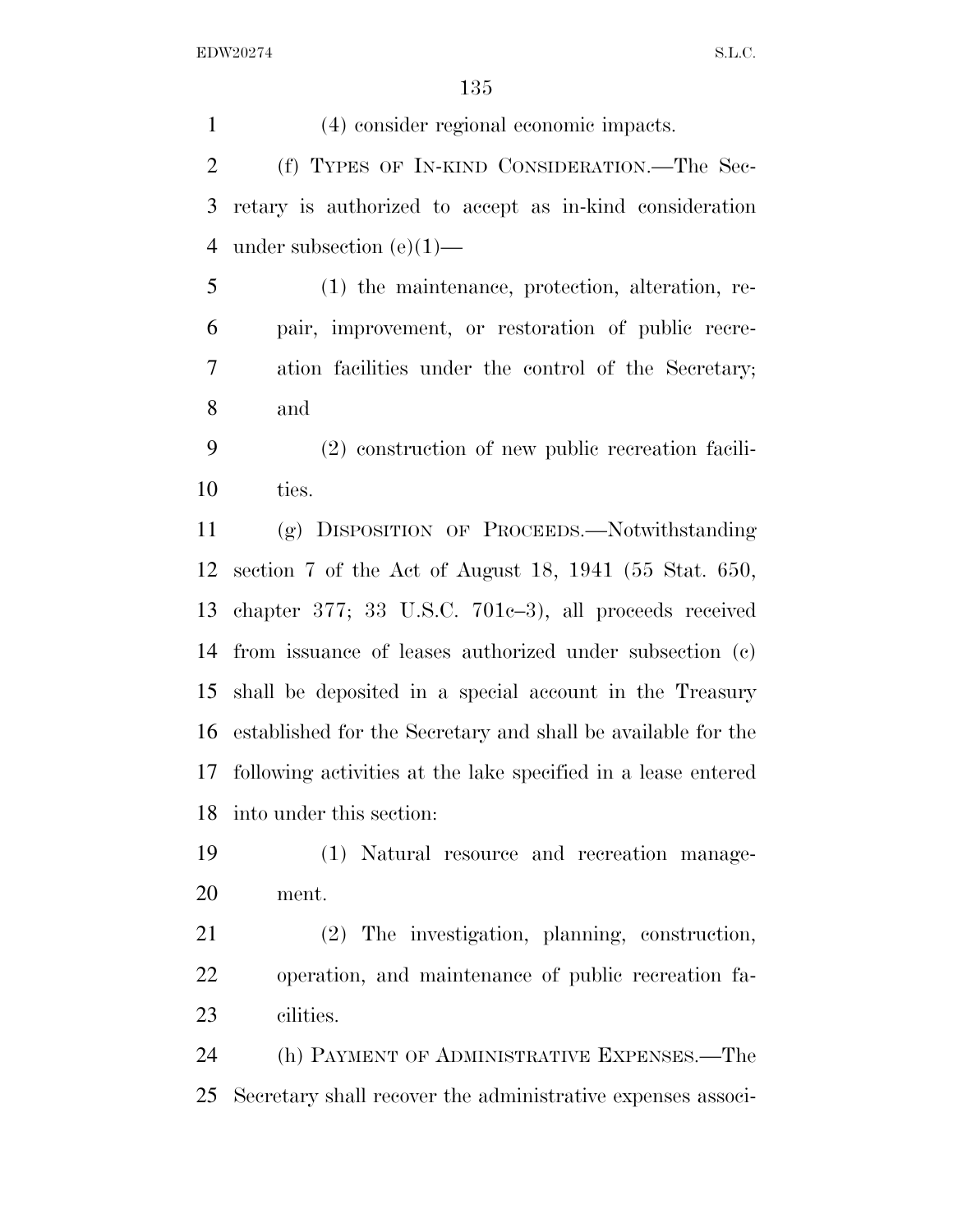ated with leases authorized under subsection (c) in accord- ance with section 2695 of title 10, United States Code. **SEC. 1089. REPORT ON BENEFITS CALCULATION FOR FLOOD CONTROL STRUCTURES.** 

 Not later than 180 days after the date of enactment of this Act, the Secretary shall submit to the Committee on Environment and Public Works of the Senate and the Committee on Transportation and Infrastructure of the House of Representatives a report on the extent to which flood insurance premium reductions that result from im- plementation of a structural flood risk management project are included in the calculation of the benefits of the project by the Corps of Engineers.

#### **SEC. 1090. HIGH WATER-LOW WATER PREPAREDNESS.**

 (a) DEFINITION OF BYPASS.—In this section, the term ''bypass'' means an alternate water route adjacent to a lock and dam that can be used for commercial naviga-tion during high water conditions.

(b) EMERGENCY DETERMINATION.—

 (1) IN GENERAL.—The Secretary, in consulta- tion with the District Commanders responsible for maintaining any affected waterway, the Inland Wa- terway Users Board, and the Coast Guard, may make a determination that an emergency condition described in paragraph (2) exists, or is anticipated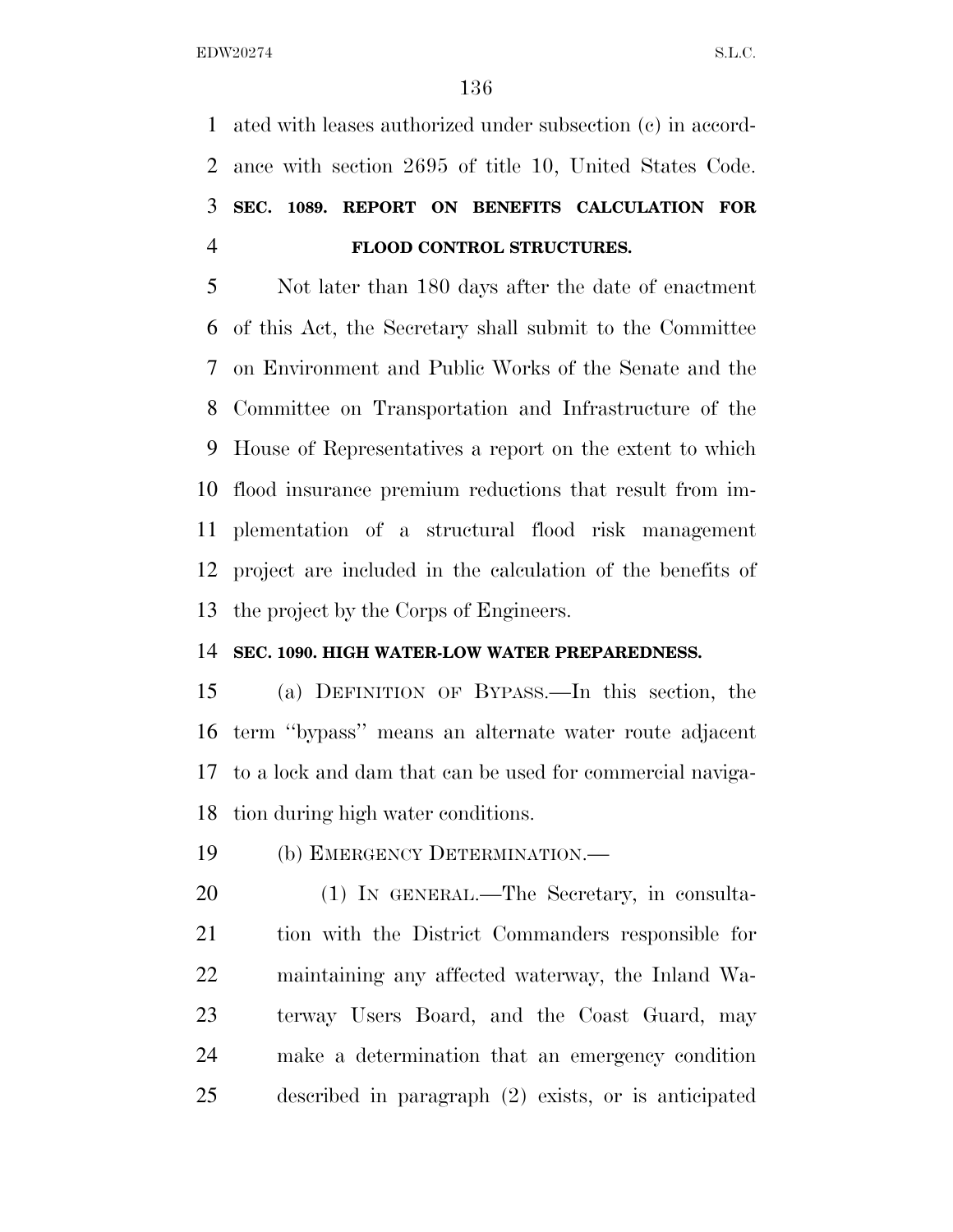| $\mathbf{1}$   | to exist, on an inland navigable waterway or a by-      |
|----------------|---------------------------------------------------------|
| $\overline{2}$ | pass.                                                   |
| 3              | (2) EMERGENCY CONDITIONS.—An emergency                  |
| $\overline{4}$ | condition includes not less than 1 of the following:    |
| 5              | (A) Unsafe conditions on an inland navi-                |
| 6              | gable waterway or a bypass that prevents the            |
| 7              | operation of commercial vessels as a result of a        |
| 8              | major change in water level or flows.                   |
| 9              | (B) An obstruction in an inland navigable               |
| 10             | waterway or a bypass, including silt, sediment,         |
| 11             | rock formation, or a shallow channel.                   |
| 12             | (C) An impaired or inoperable Federal lock              |
| 13             | and dam.                                                |
| 14             | (c) EMERGENCY MITIGATION PROJECT.—                      |
| 15             | (1) IN GENERAL.—Subject to paragraph $(2)$              |
| 16             | and the availability of appropriations and in accord-   |
| 17             | ance with all applicable Federal requirements, the      |
| 18             | Secretary may carry out an emergency mitigation         |
| 19             | project on an inland navigable waterway or a bypass     |
| 20             | for which the Secretary has determined that an          |
| 21             | emergency condition exists, or is anticipated to exist, |
| 22             | under subsection $(b)(1)$ to remedy or prevent that     |
| 23             | emergency condition.                                    |
| 24             | (2) DEADLINE.—An emergency mitigation                   |
| 25             | project under paragraph (1) shall—                      |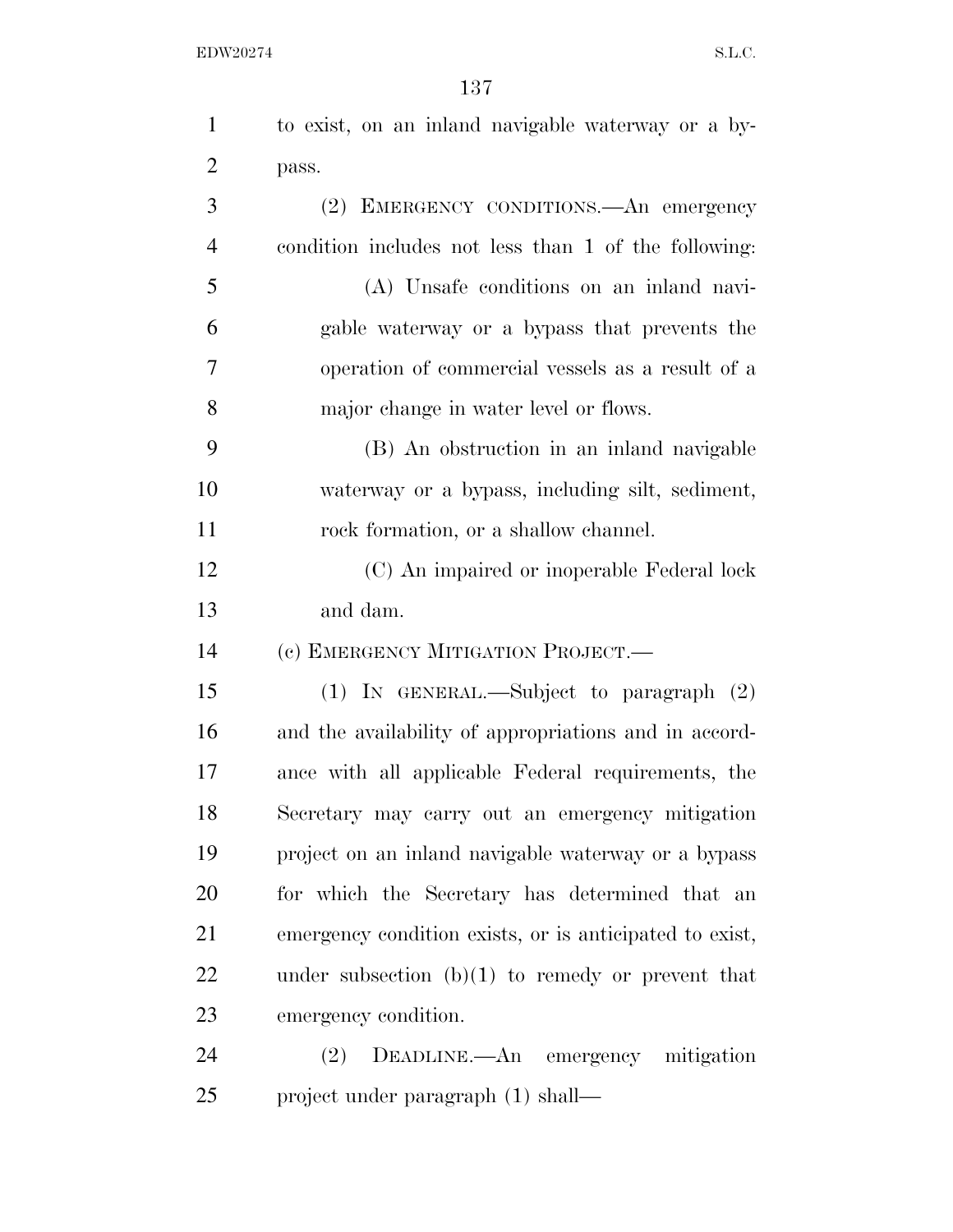(A) be initiated by not later than 60 days after the date on which the Secretary makes a determination under subsection (b)(1) with re- spect to the inland navigable waterway or by- pass on which the project will be carried out; and (B) be completed by not later than 1 year after the date on which the Secretary makes a determination under subsection (b)(1) with re- spect to the inland navigable waterway or by- pass on which the project will be carried out. (d) AUTHORIZATION OF APPROPRIATIONS.—There is authorized to be appropriated to the Secretary to carry out this section \$25,000,000 for each of fiscal years 2022 through 2024, to remain available until expended. **SEC. 1091. EAST ROCKAWAY INLET TO ROCKAWAY INLET AND JAMAICA BAY REFORMULATION, NEW YORK.**  (a) IN GENERAL.—The Secretary is authorized to carry out the project for hurricane and storm damage re- duction, East Rockaway Inlet to Rockaway Inlet and Ja- maica Bay Reformulation, Atlantic Coast of New York, substantially in accordance with terms and conditions de-scribed in the report of the Chief of Engineers, dated Au-

gust 22, 2019, and subsection (b).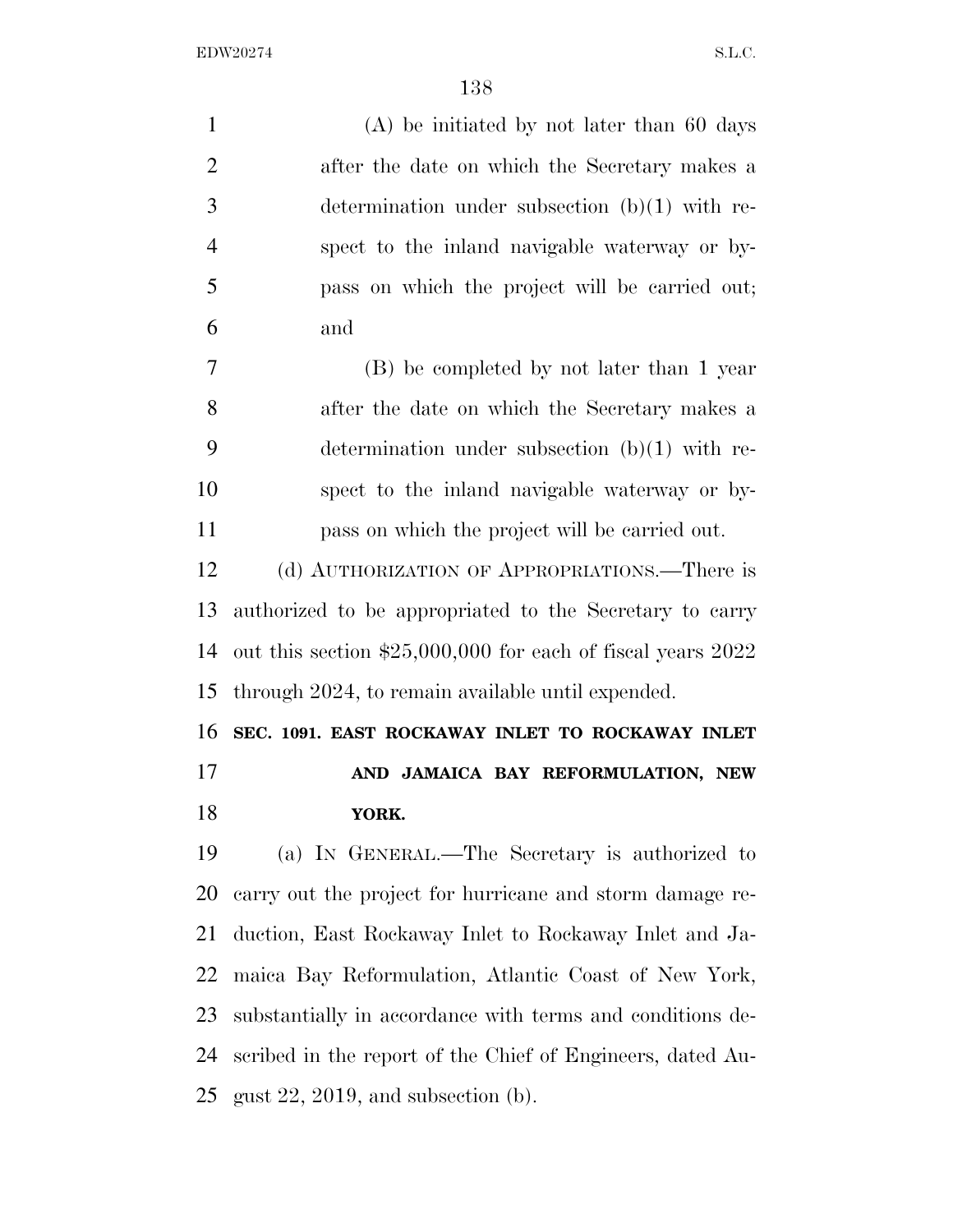(b) TREATMENT AND COST-SHARE.—For the project described in subsection (a)—

 (1) the project shall be considered to be a con- tinuation of the interim response to the authoriza- tion under House Report 105–90 of the 105th Con- gress, and under the heading ''CONSTRUCTION'' under the heading ''CORPS OF ENGINEERS–CIVIL'' under chapter 4 of title X of the Disaster Relief Ap-propriations Act, 2013 (127 Stat. 24); and

 (2) for renourishment and adaptive manage- ment activities for the project, the total estimated periodic renourishment cost shall be \$379,526,000, to be shared 50 percent Federal and 50 percent non-Federal.

# **SEC. 1092. REPORT ON ANTECEDENT HYDROLOGIC CONDI-TIONS.**

(a) REPORT.—

 (1) IN GENERAL.—Not later than 1 year after the date of enactment of this Act, the Secretary shall submit to the Committee on Environment and Public Works of the Senate and the Committee on Transportation and Infrastructure of the House of Representatives a report on the use by the Corps of Engineers since 2010 of data relating to antecedent hydrologic conditions in the Missouri River Basin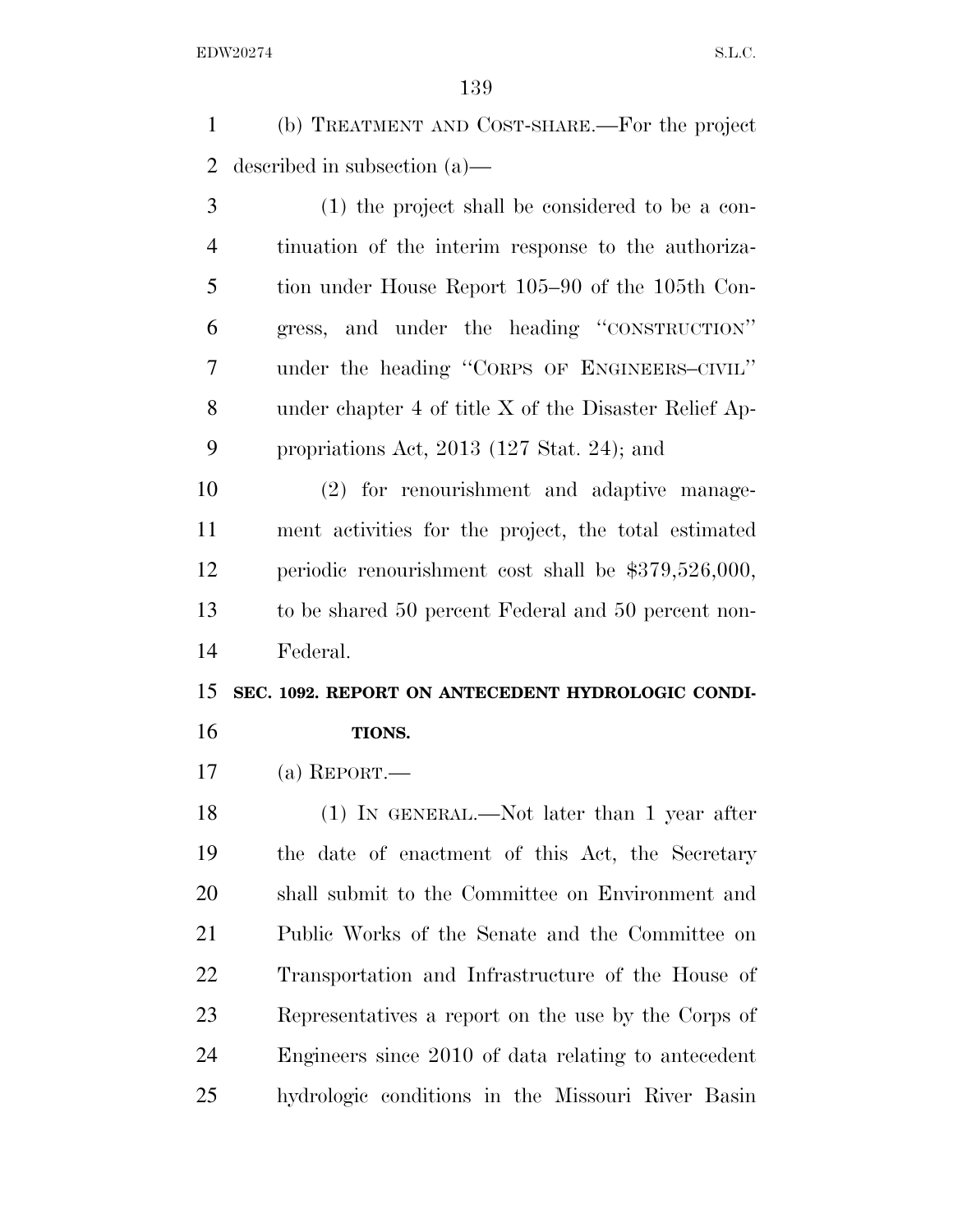| $\mathbf{1}$   | (including soil moisture conditions, frost depths, |
|----------------|----------------------------------------------------|
| $\overline{2}$ | snowpack, and streamflow conditions) in—           |
| 3              | (A) conducting Missouri River mainstem             |
| $\overline{4}$ | reservoir operations under the Missouri River      |
| 5              | Master Manual;                                     |
| 6              | (B) developing related annual operating            |
| 7              | plans; and                                         |
| 8              | (C) performing seasonal, monthly, and              |
| 9              | daily operations.                                  |
| 10             | (2) INCLUSIONS.—The report under paragraph         |
| 11             | $(1)$ shall include—                               |
| 12             | $(A)$ a review of-                                 |
| 13             | (i) the approach of the Corps of Engi-             |
| 14             | neers to forecasting basin runoff in devel-        |
| 15             | oping annual operating plans of the Corps          |
| 16             | of Engineers;                                      |
| 17             | (ii) the assessment of existing and al-            |
| 18             | ternative algorithms that could improve            |
| 19             | forecasting;                                       |
| 20             | (iii) the approach of the Corps of En-             |
| 21             | gineers for reservoir releases in the winter,      |
| 22             | spring, summer, and fall, based on runoff          |
| 23             | forecasts;                                         |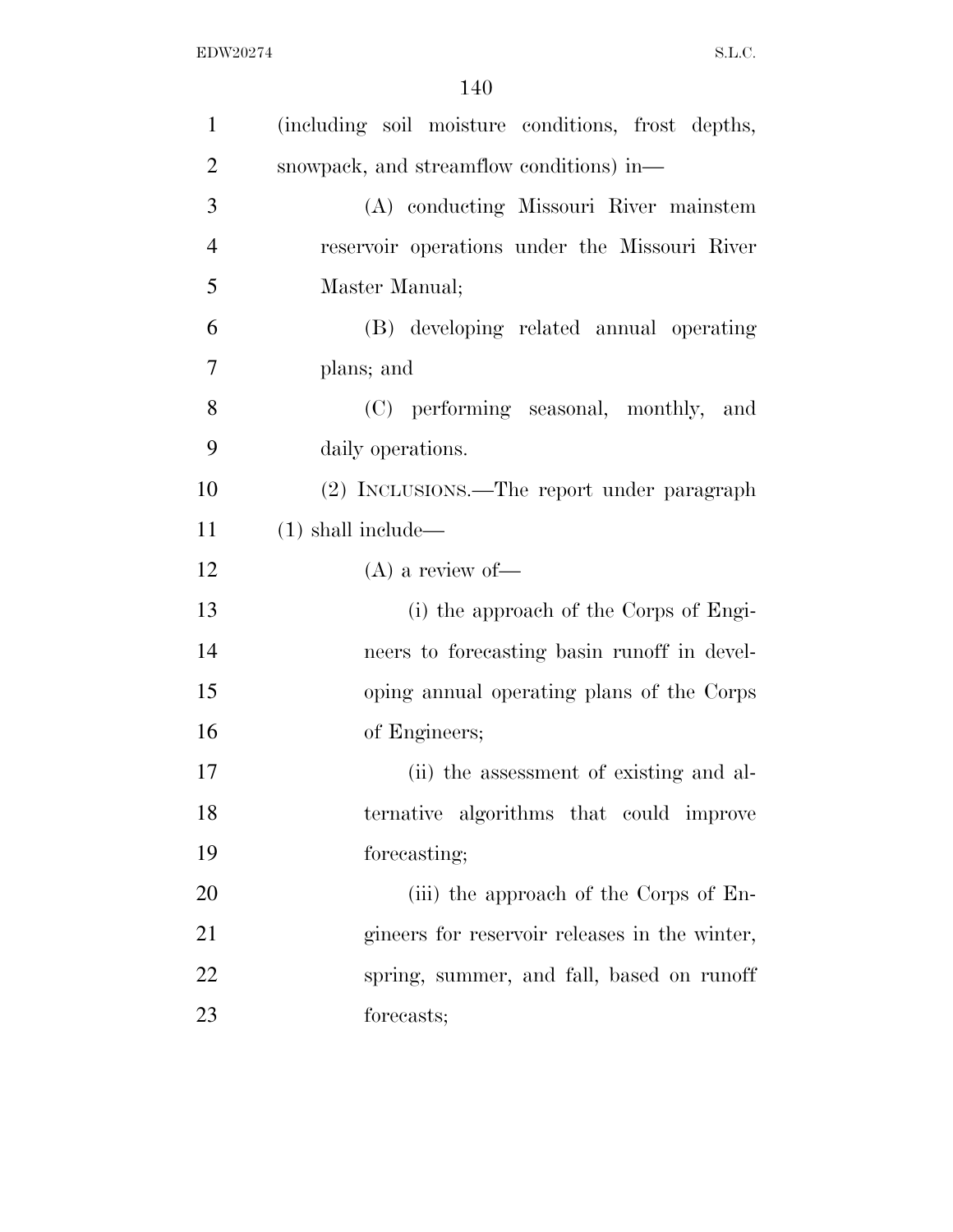| $\mathbf{1}$   | (iv) the February 2017 technical re-                 |
|----------------|------------------------------------------------------|
| $\overline{2}$ | port of the Corps of Engineers on long-              |
| 3              | range forecasting;                                   |
| $\overline{4}$ | (v) the use by the Corps of Engineers                |
| 5              | of data from Federal and State entities in           |
| 6              | runoff forecasts; and                                |
| $\tau$         | (vi) the use by the Corps of Engineers               |
| 8              | advanced data collection, including<br>$\mathrm{of}$ |
| 9              | through the use of unmanned aerial sys-              |
| 10             | tems, forecasting, and modeling; and                 |
| 11             | (B) findings and recommendations on how              |
| 12             | to best incorporate antecedent basin conditions      |
| 13             | in annual operating plans and Missouri River         |
| 14             | mainstem reservoir operations.                       |
| 15             | (b) PEER REVIEW.—                                    |
| 16             | (1) IN GENERAL.—The Secretary shall seek to          |
| 17             | enter into an agreement with the National Academy    |
| 18             | of Sciences or a similar independent scientific and  |
| 19             | technical advisory organization to establish a panel |
| 20             | of experts to conduct a peer review of the report    |
| 21             | under subsection (a).                                |
| 22             | $(2)$ REPORT.—Not later than 180 days after          |
| 23             | the date on which the Secretary receives the results |
| 24             | of the peer review under paragraph (1), the Sec-     |
| 25             | retary shall submit to the Committee on Environ-     |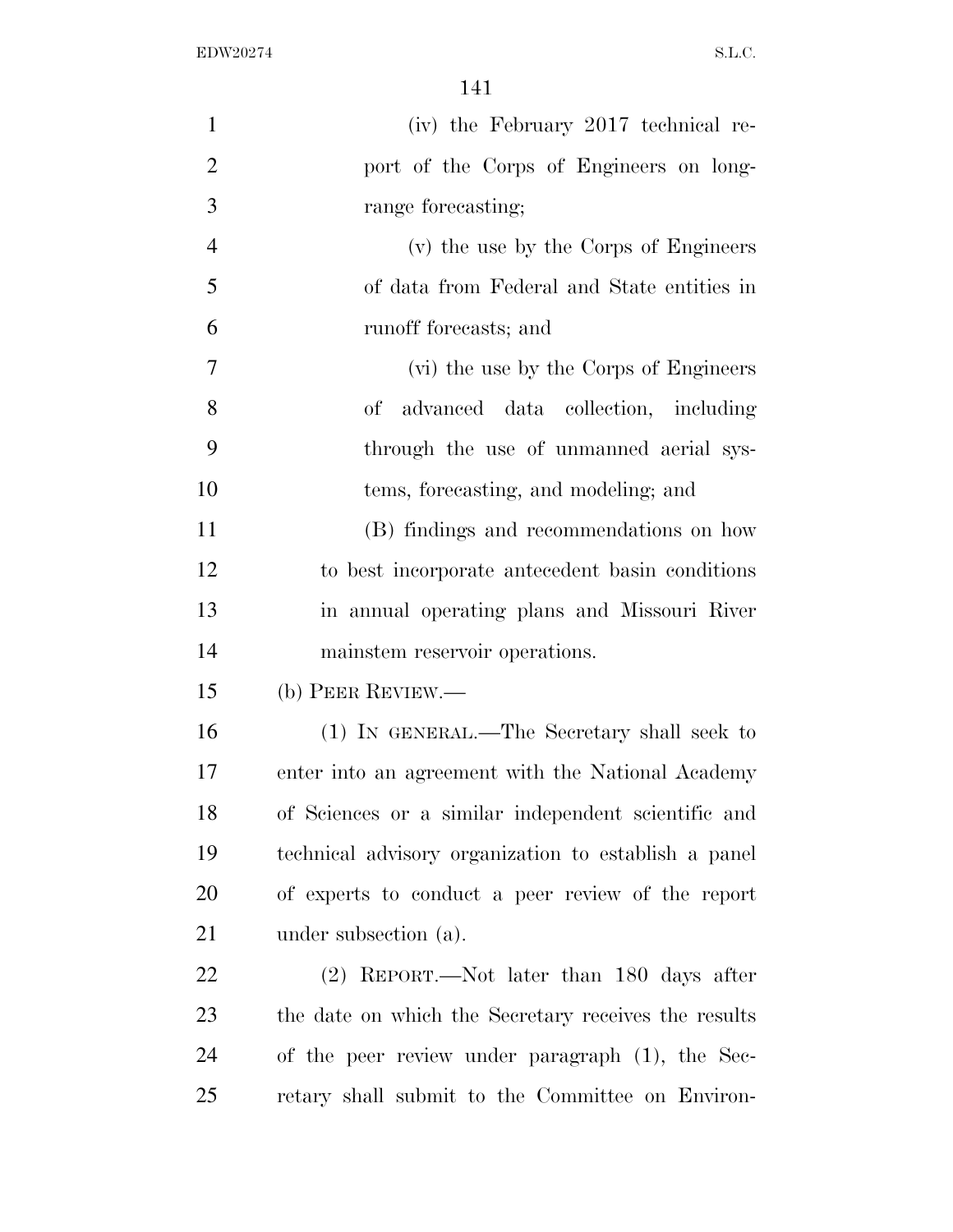ment and Public Works of the Senate and the Com- mittee on Transportation and Infrastructure of the House of Representatives the results of the peer re- view under paragraph (1). (c) AUTHORIZATION OF APPROPRIATIONS.—There are authorized to be appropriated to the Secretary— (1) \$5,000,000 for the report under subsection (a); and (2) \$5,000,000 for the peer review under sub- section (b). **SEC. 1093. HARMFUL ALGAL BLOOMS DEMONSTRATION PROGRAM.**  (a) IN GENERAL.—The Secretary is authorized to carry out a demonstration program to determine the causes of, and how to effectively treat and eliminate, harmful algal blooms within the Great Lakes and Lake Okeechobee, Florida, and applicable tributaries. (b) CONSULTATION; USE OF EXISTING DATA.— (1) CONSULTATION.—In carrying out the dem- onstration program under subsection (a), the Sec- retary shall consult with appropriate Federal and State agencies. (2) USE OF DATA.—In carrying out the dem- onstration program under subsection (a), the Sec-retary shall make maximum use of data in existence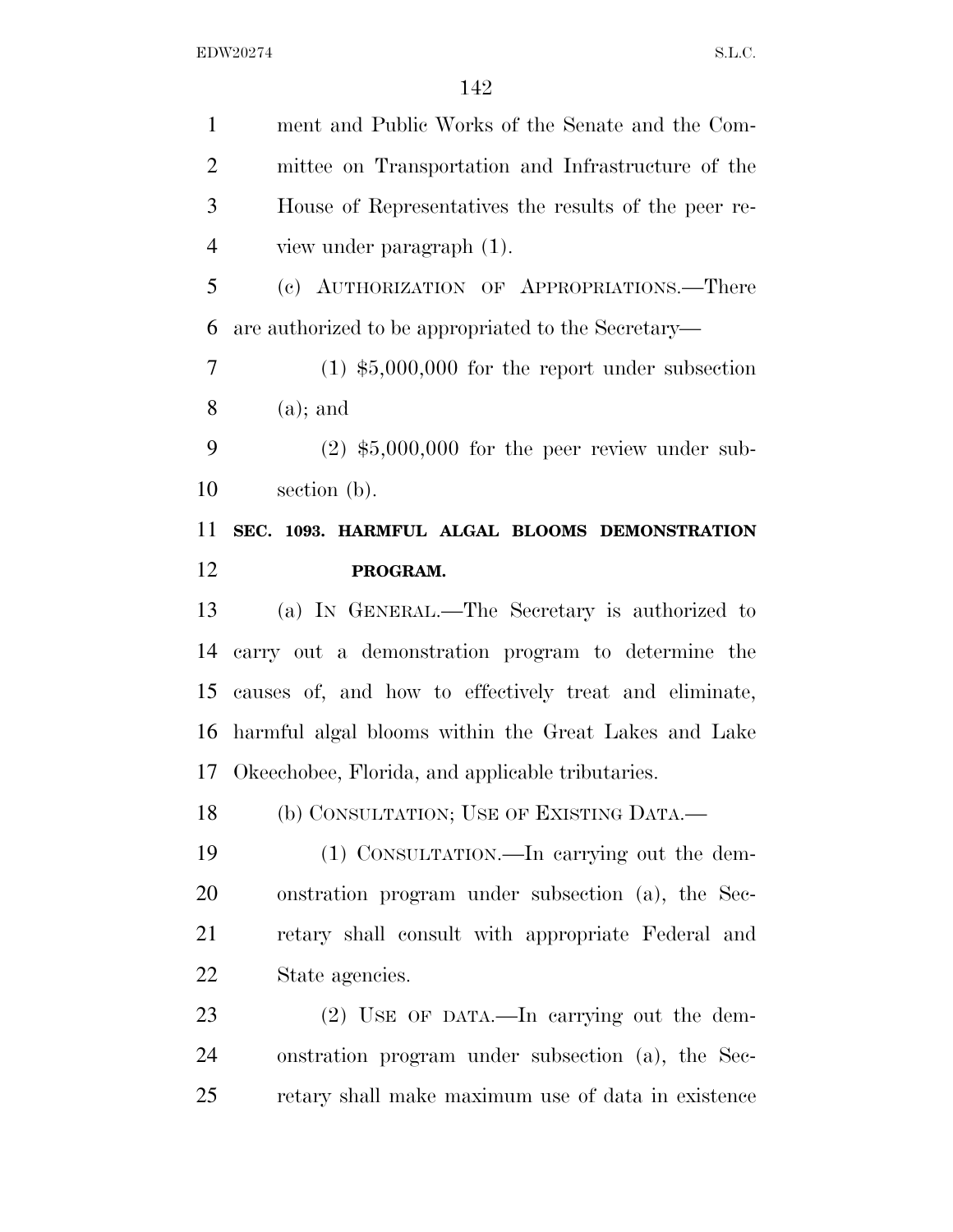on the date of enactment of this Act and ongoing programs and efforts of Federal agencies and States.

 (c) COST SHARING.—An activity carried out under the demonstration program under subsection (a) shall be at full Federal expense.

 (d) AUTHORIZATION OF APPROPRIATIONS.—There is authorized to be appropriated to carry out this section \$25,000,000, to remain available until expended.

 **SEC. 1094. SENSE OF CONGRESS RELATING TO ANNUAL MAINTENANCE DREDGING.** 

 It is the sense of Congress that the Corps of Engi- neers should maintain the annual maintenance dredging for Wilmington Harbor, Delaware.

**SEC. 1095. SELECTION OF DREDGED MATERIAL DISPOSAL** 

## **METHOD FOR CERTAIN PURPOSES.**

 Section 204 of the Water Resources Development Act of 1992 (33 U.S.C. 2326) is amended—

19 (1) in subsection  $(d)(1)$  —

 (A) in the matter preceding subparagraph (A), by striking ''In developing'' and all that follows through ''the non-Federal interest,'' and inserting ''At the request of the non-Federal in- terest for a project involving the disposal of dredged material, the Secretary, using funds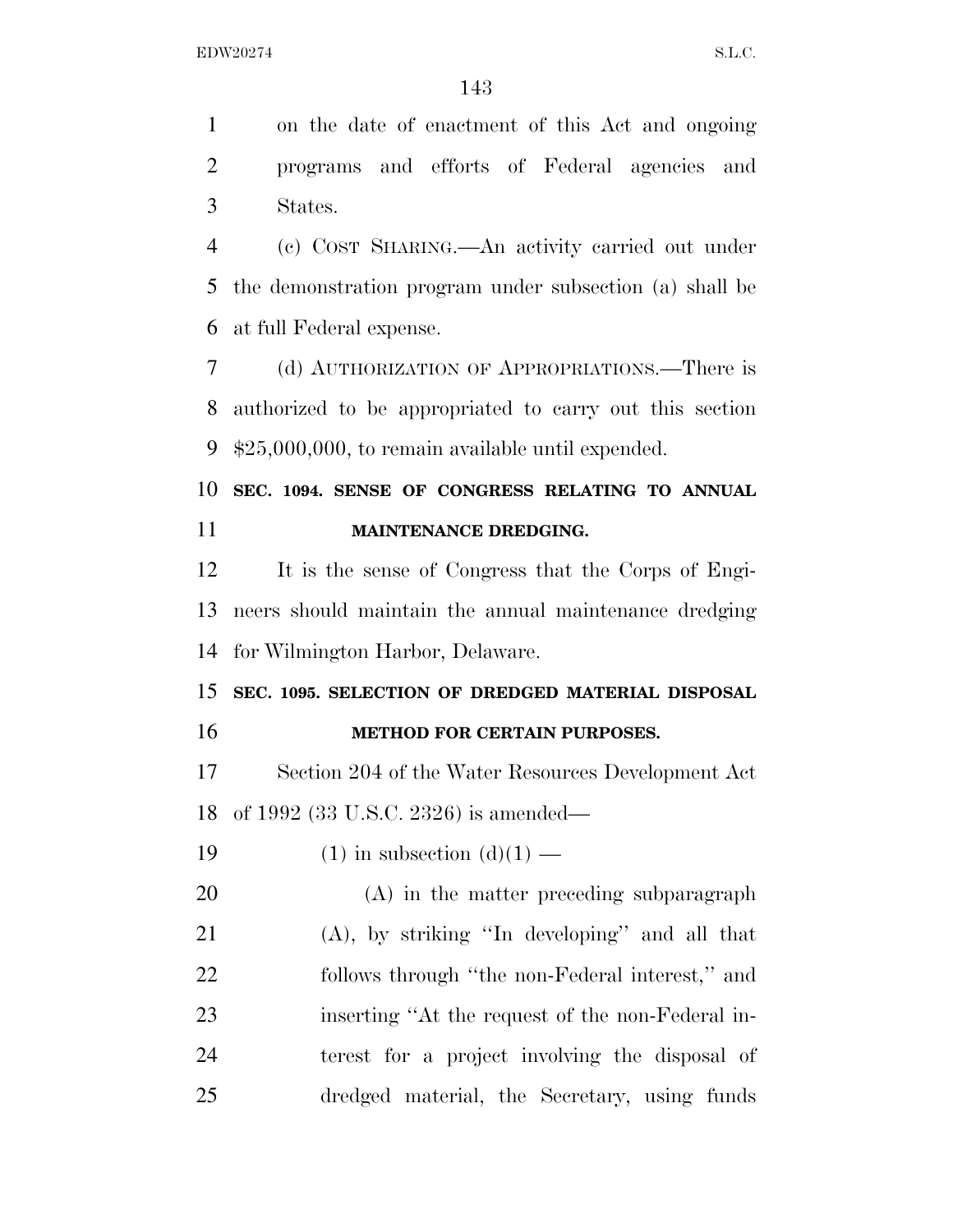| $\mathbf{1}$   | appropriated for construction or operation and   |
|----------------|--------------------------------------------------|
| $\overline{2}$ | maintenance of the project, may select"; and     |
| 3              | (B) in subparagraph (B), by striking             |
| $\overline{4}$ | "flood and storm damage and flood reduction      |
| 5              | benefits" and inserting "hurricane and storm or  |
| 6              | flood risk reduction benefits"; and              |
| 7              | $(2)$ in subsection $(g)$ (as amended by section |
| 8              | $1017(b)(5)(B)$ —                                |
| 9              | $(A)$ in paragraph $(1)$ , in the matter pre-    |
| 10             | eeding subparagraph (A), by striking "There      |
| 11             | are" and inserting "Except as provided in para-  |
| 12             | graph $(3)$ , there are";                        |
| 13             | (B) by redesignating paragraph (3) as            |
| 14             | paragraph $(4)$ ; and                            |
| 15             | $(C)$ by inserting after paragraph $(2)$ the     |
| 16             | following:                                       |
| 17             | "(3) SELECTION OF DREDGED MATERIAL DIS-          |
| 18             | POSAL METHOD FOR CERTAIN PURPOSES. - Activities  |
| 19             | carried out under subsection $(d)$ —             |
| 20             | "(A) shall be carried out using amounts          |
| 21             | appropriated for construction or operation and   |
| 22             | maintenance of the project involving the dis-    |
| 23             | posal of the dredged material; and               |
| 24             | "(B) shall not carried out using amounts         |
| 25             | made available under paragraph $(1)$ .".         |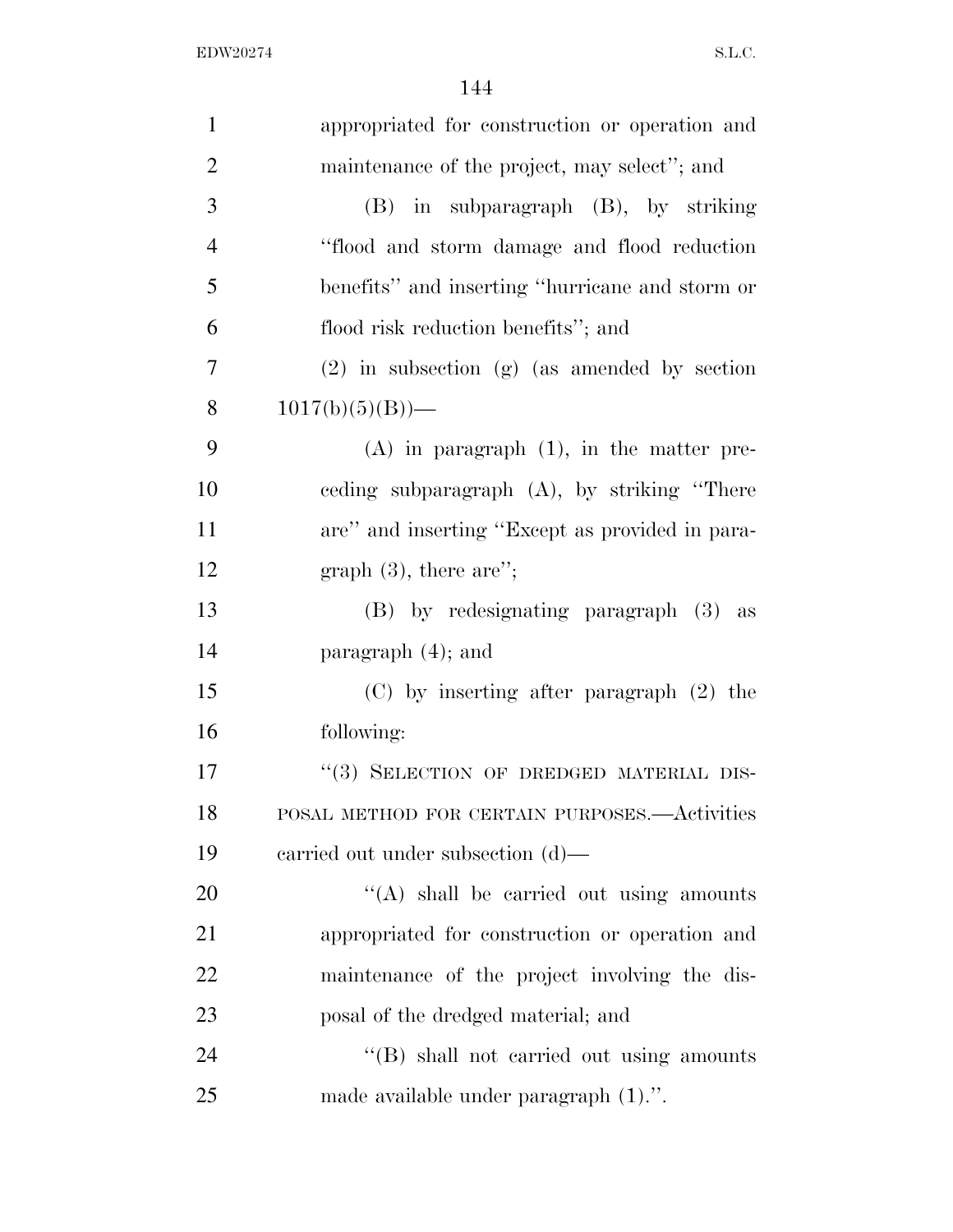## **SEC. 1096. INCREASING ACCESS FOR RECREATION AT CORPS OF ENGINEERS PROJECTS.**

 (a) IN GENERAL.—The Secretary, in coordination with relevant non-Federal sponsors and State and local recreation organizations, shall develop recommendations to maximize public access and public use of projects owned or operated by the Corps of Engineers.

 (b) INVENTORY AND PLAN.—Not later than 180 days after the date of enactment of this Act, the Secretary shall submit to the Committee on Environment and Public Works of the Senate and the Committee on Transpor- tation and Infrastructure of the House of Representatives and make publicly available a report that includes—

 (1) an inventory of projects owned or operated by the Corps of Engineers that are publicly acces-sible; and

 (2) recommendations to increase access for recreation as described in subsection (a).

 **SEC. 1097. EXTINGUISHMENT OF FLOWAGE EASEMENTS, ROUGH RIVER LAKE, KENTUCKY.** 

 (a) IN GENERAL.—Subject to the availability of ap- propriations and on request of the landowner, the Sec- retary shall extinguish any flowage easement or portion of a flowage easement held by the United States on devel- oped land of the landowner at Rough River Lake, Ken-tucky—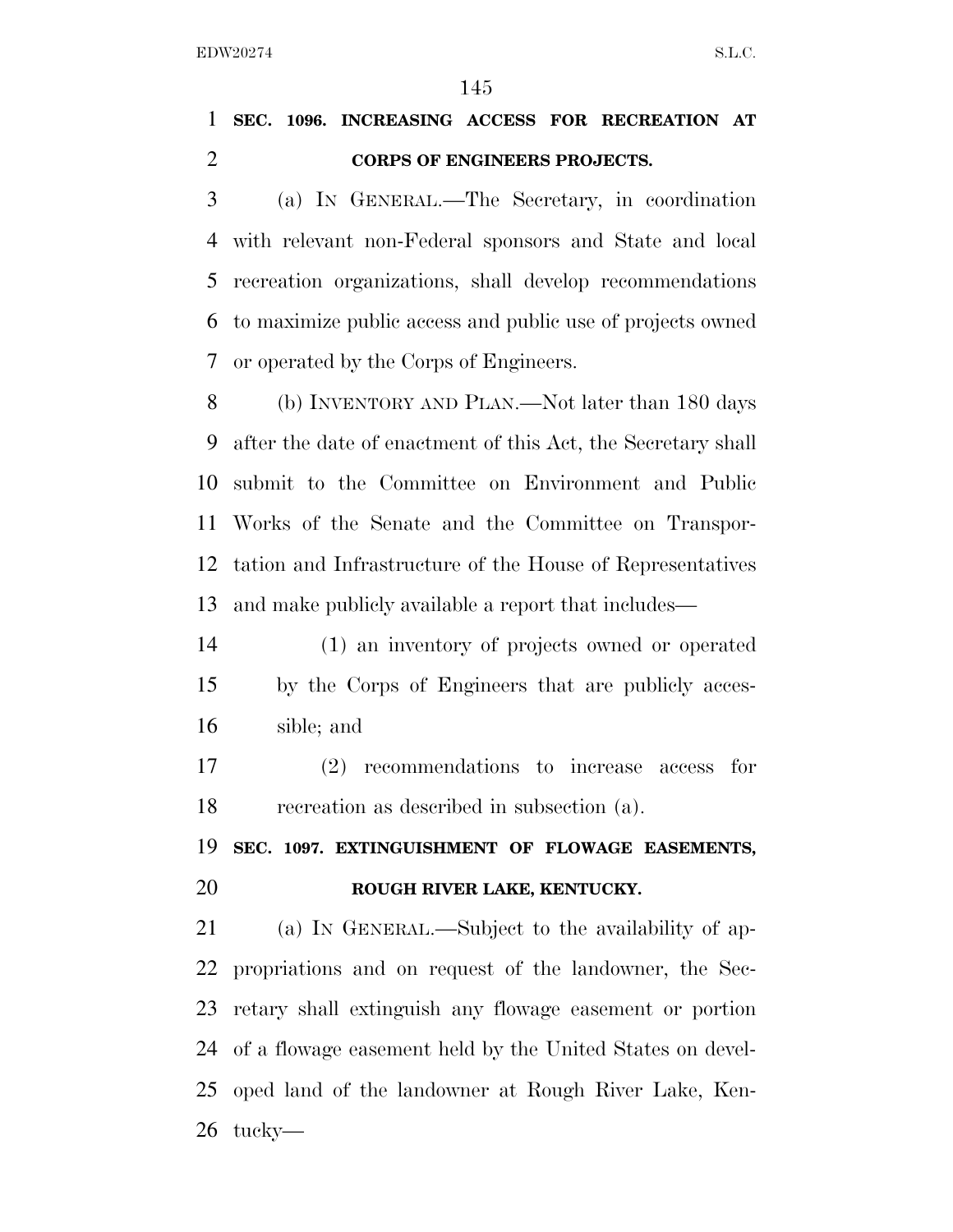(1) that is above 534 feet mean sea level; and (2) for which the Secretary determines the flow- age easement or portion of the flowage easement is not required to address backwater effects.

 (b) NO LIABILITY.—The United States shall not be liable for any damages to property or injuries to persons from flooding that may be attributable to the operation and maintenance of Rough River Dam, Kentucky, on land that was encumbered by a flowage easement extinguished under subsection (a).

 (c) AUTHORIZATION OF APPROPRIATIONS.—There is authorized to be appropriated to carry out this section \$10,000,000, to remain available until expended.

### **SEC. 1098. SMALL FLOOD CONTROL PROJECTS.**

 Subsection (a)(1) of section 205 of the Flood Control Act of 1948 (33 U.S.C. 701s) (as amended by section 1017(b)(6)) is amended by inserting ''and projects that use natural features or nature-based features (as those terms are defined in section 1184(a) of the Water Infra- structure Improvements for the Nation Act (33 U.S.C. 2289a(a))'' after ''nonstructural projects''.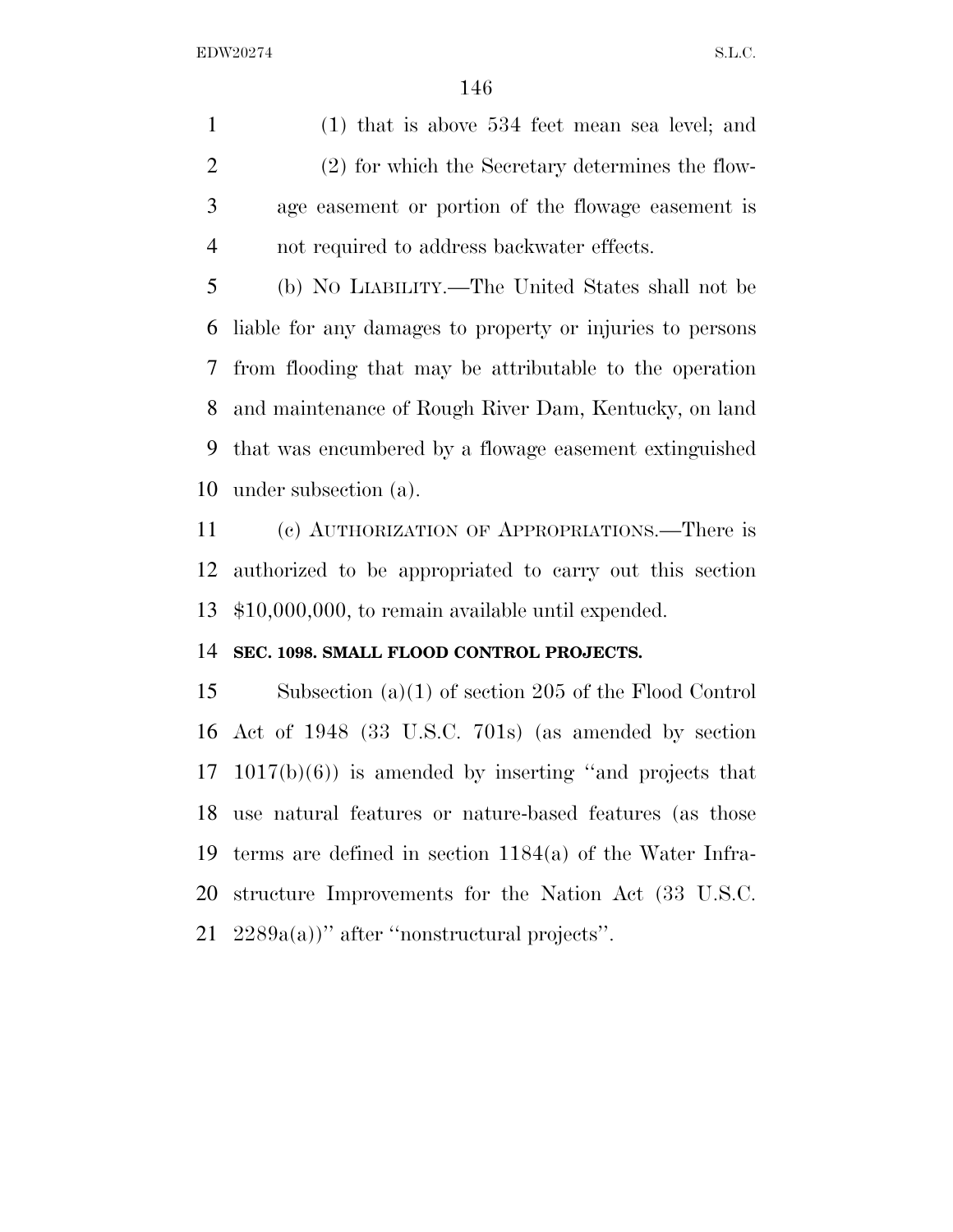# **SEC. 1099. COMPREHENSIVE STUDY OF MISSISSIPPI RIVER SYSTEM FROM OLD RIVER CONTROL STRUC-TURE TO GULF OF MEXICO.**

 (a) DEVELOPMENT.—The Secretary, in collaboration with the heads of other relevant Federal agencies, shall conduct, and submit to Congress a comprehensive study of the lower Mississippi River, and the tributaries and distributaries of the Mississippi River, from the Old River Control Structure near Point Breeze, Louisiana, to the Gulf of Mexico, including an examination of—

 (1) hurricane and storm damage reduction, flood risk management, structural and nonstructural flood control, and floodplain management strategies, including the consideration of natural features or nature-based features (as those terms are defined in section 1184(a) of the Water Infrastructure Im- provements for the Nation Act (33 U.S.C.  $2289a(a))$ ;

 (2) structural and operational modifications to completed water resources development projects within the study area;

 (3) fish and wildlife habitat resources, including in the Mississippi Sound Estuary, the Lake Pont- chartrain Basin, the Breton Sound, the Barataria Basin, the Terrebonne Basin, the Atchafalaya Basin,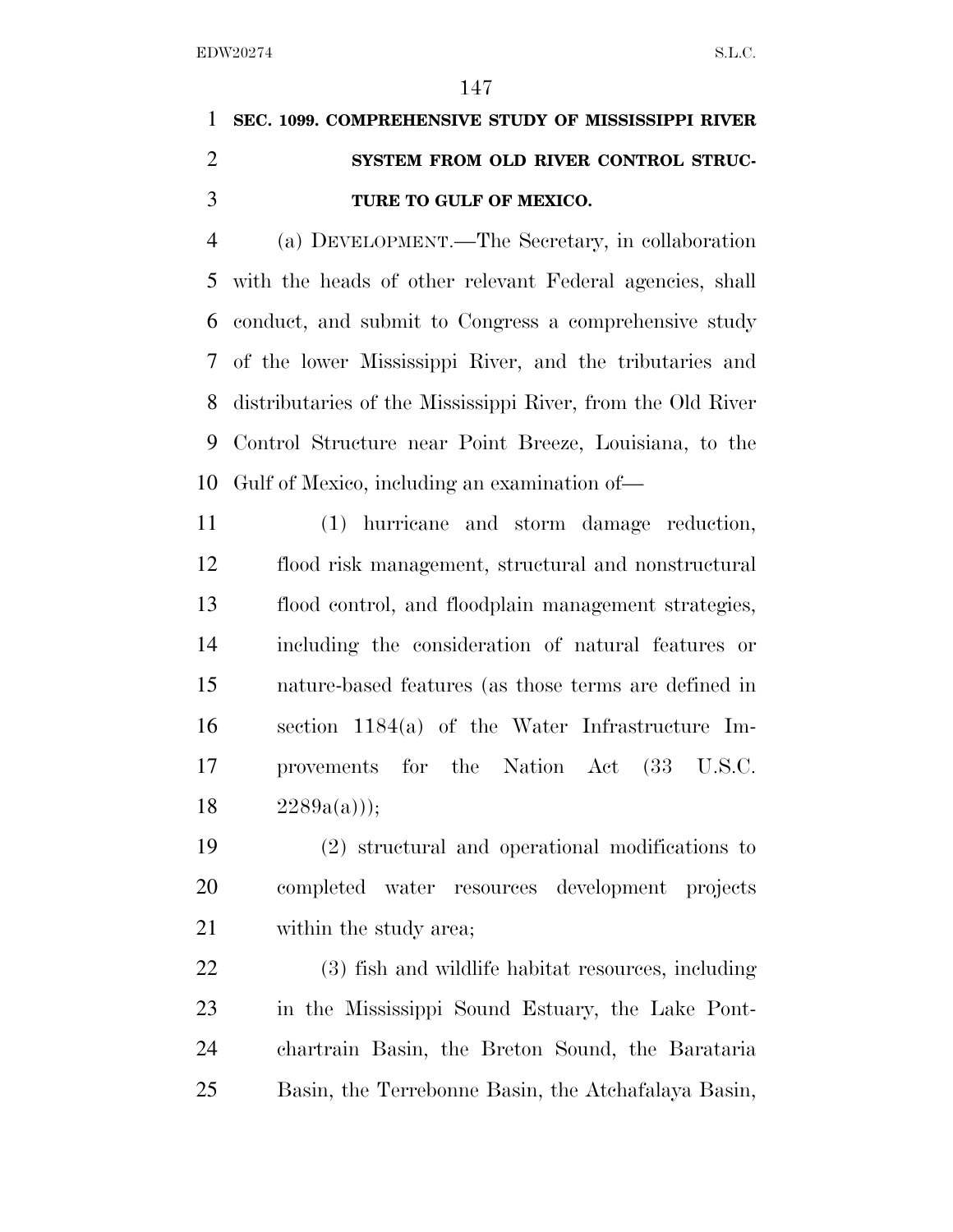| $\mathbf{1}$   | the Vermilion–Teche Basin, and other outlets of the   |
|----------------|-------------------------------------------------------|
| $\overline{c}$ | Mississippi River and Tributaries Project;            |
| 3              | (4) mitigation of adverse impacts from oper-          |
| 4              | ations of flood control structures to the Mississippi |
| 5              | Sound Estuary, the Lake Pontchartrain Basin, the      |
| 6              | Breton Sound, the Barataria Basin, the Atchafalaya    |
| 7              | Basin, and other outlets of the Mississippi River and |
| 8              | Tributaries Project, including on water quality;      |
| 9              | $(5)$ recreation needs;                               |
| 10             | $(6)$ navigation needs;                               |
| 11             | (7) ecosystem restoration needs;                      |
| 12             | (8) monitoring requirements, including as near-       |
| 13             | real time monitoring as practicable, and adaptive     |
| 14             | management measures to respond to changing condi-     |
| 15             | tions over time;                                      |
| 16             | (9) the division of responsibilities of the Federal   |
| 17             | Government and non-Federal interests with respect     |
| 18             | to flood risk management and hurricane and storm      |
| 19             | damage reduction; and                                 |
| 20             | (10) the roles and responsibilities of Federal        |
| 21             | agencies with respect to flood risk management.       |
| 22             | (b) CONTENTS.—The study under subsection (a)          |
| 23             | shall—                                                |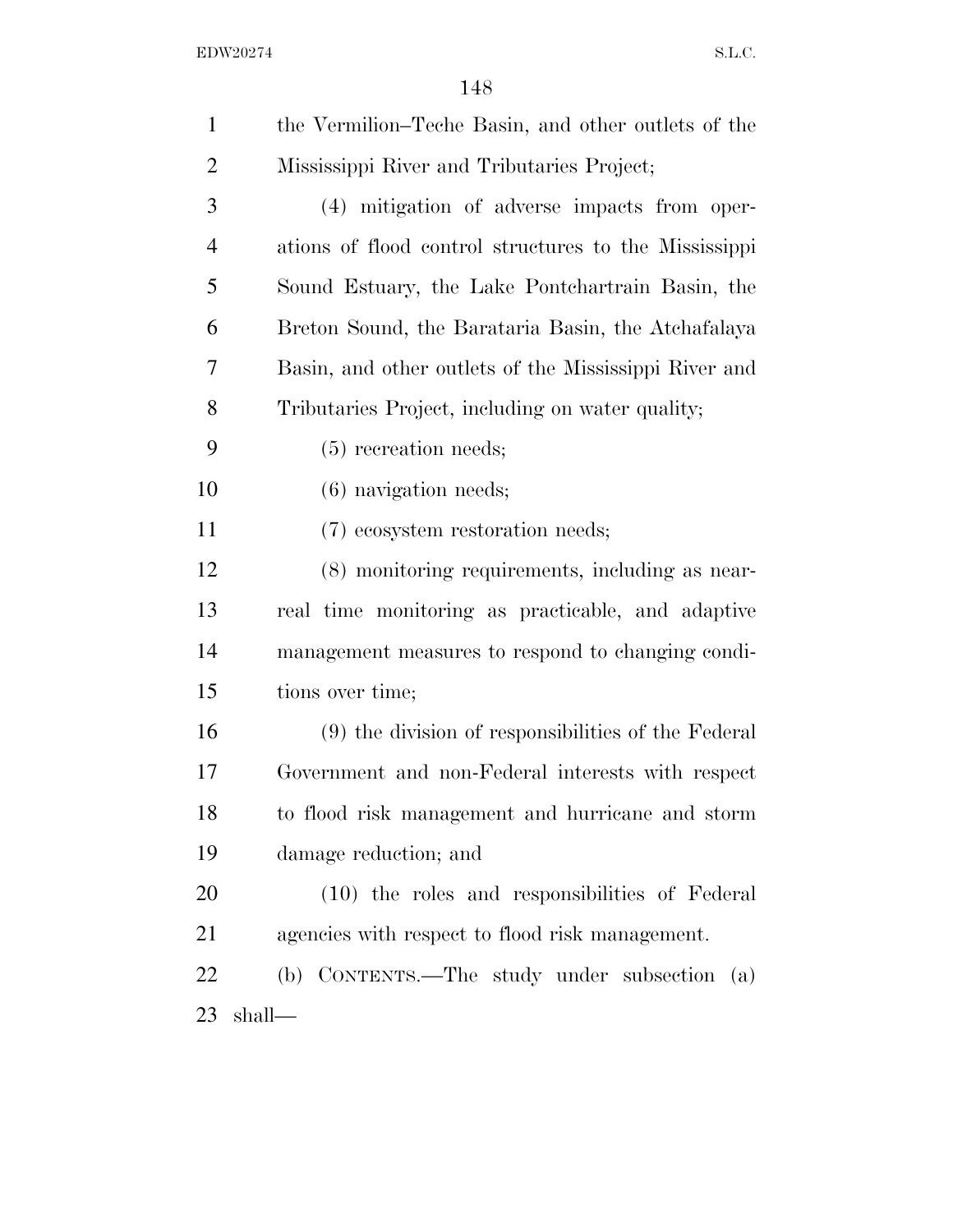| $\mathbf{1}$   | (1) include recommendations on management             |
|----------------|-------------------------------------------------------|
| $\overline{2}$ | plans and actions to be carried out by responsible    |
| 3              | Federal agencies;                                     |
| $\overline{4}$ | (2) address whether changes are necessary to          |
| 5              | the Mississippi River and Tributaries Project au-     |
| 6              | thorized by the first section of the Act of May 15,   |
| 7              | 1928 (commonly known as the "Flood Control Act"       |
| 8              | of 1928") (45 Stat. 534, chapter 569; 33 U.S.C.       |
| 9              | $702a$ ) within the study area;                       |
| 10             | (3) recognize the interest and rights of States       |
| 11             | in maximum effective river resource use and control;  |
| 12             | and                                                   |
| 13             | $(4)$ include recommendations for-                    |
| 14             | (A) Federal and non-Federal action, where             |
| 15             | appropriate;                                          |
| 16             | (B) construction of new water resource                |
| 17             | projects to improve the maximum effective river       |
| 18             | resource use and control within the study area;       |
| 19             | and                                                   |
| 20             | (C) follow-up studies and data collection             |
| 21             | and monitoring to be carried out by the rel-          |
| 22             | evant Federal or State agency.                        |
| 23             | (c) FURTHER ANALYSIS.—                                |
| 24             | $(1)$ IN GENERAL.—As part of the study under          |
| 25             | subsection (a), the Secretary shall carry out activi- |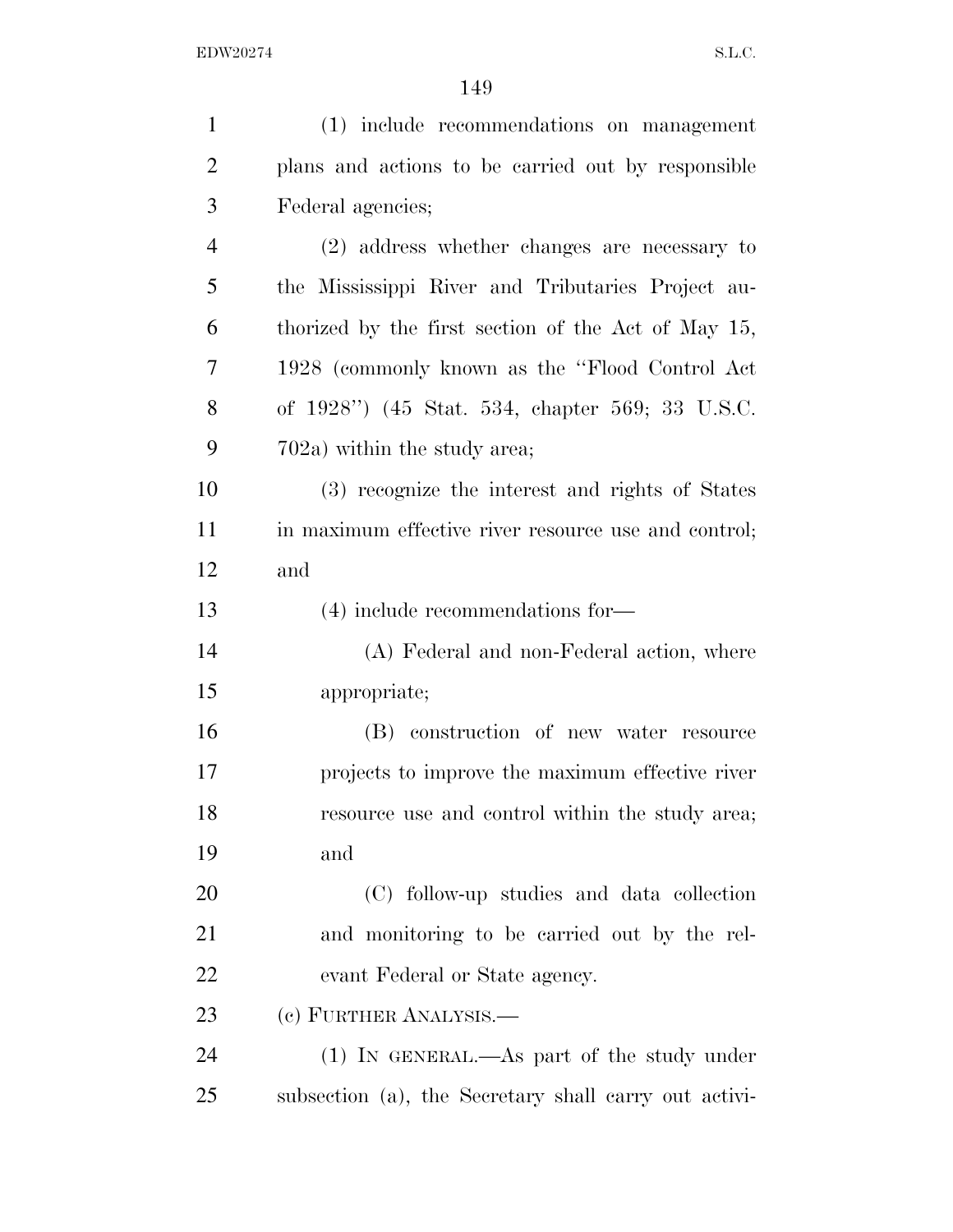| $\mathbf{1}$   | ties that warrant additional analysis by the Corps of     |
|----------------|-----------------------------------------------------------|
| $\overline{2}$ | Engineers, including feasibility studies.                 |
| 3              | (2) TREATMENT.—A feasibility study carried                |
| $\overline{4}$ | out under paragraph (1) shall be considered to be a       |
| 5              | continuation of the study under subsection (a).           |
| 6              | (d) CONSULTATION; USE OF EXISTING DATA.—                  |
| 7              | (1) CONSULTATION.—In conducting the study                 |
| 8              | under subsection (a), the Secretary shall consult         |
| 9              | with appropriate Federal and State agencies.              |
| 10             | (2) USE OF DATA.—In conducting the study                  |
| 11             | under subsection (a), the Secretary shall make max-       |
| 12             | imum use of data in existence on the date of enact-       |
| 13             | ment of this Act and ongoing programs and efforts         |
| 14             | of Federal agencies, States, universities, and non-       |
| 15             | profit entities, including multi-State monitoring pro-    |
| 16             | grams.                                                    |
| 17             | (e) COST SHARING. The study conducted under               |
| 18             | subsection (a) shall be at full Federal expense.          |
| 19             | (f) AUTHORIZATION OF APPROPRIATIONS.—There is             |
| 20             | authorized to be appropriated to carry out this section   |
| 21             | $$25,000,000$ , to remain available until expended.       |
| 22             | SEC. 1100. MISSOURI RIVER.                                |
| 23             | (a) REPORT.—Not later than 1 year after the date          |
| 24             | of enactment of this Act and bian mually thereafter for a |

period of 10 years, the Secretary shall submit to the Com-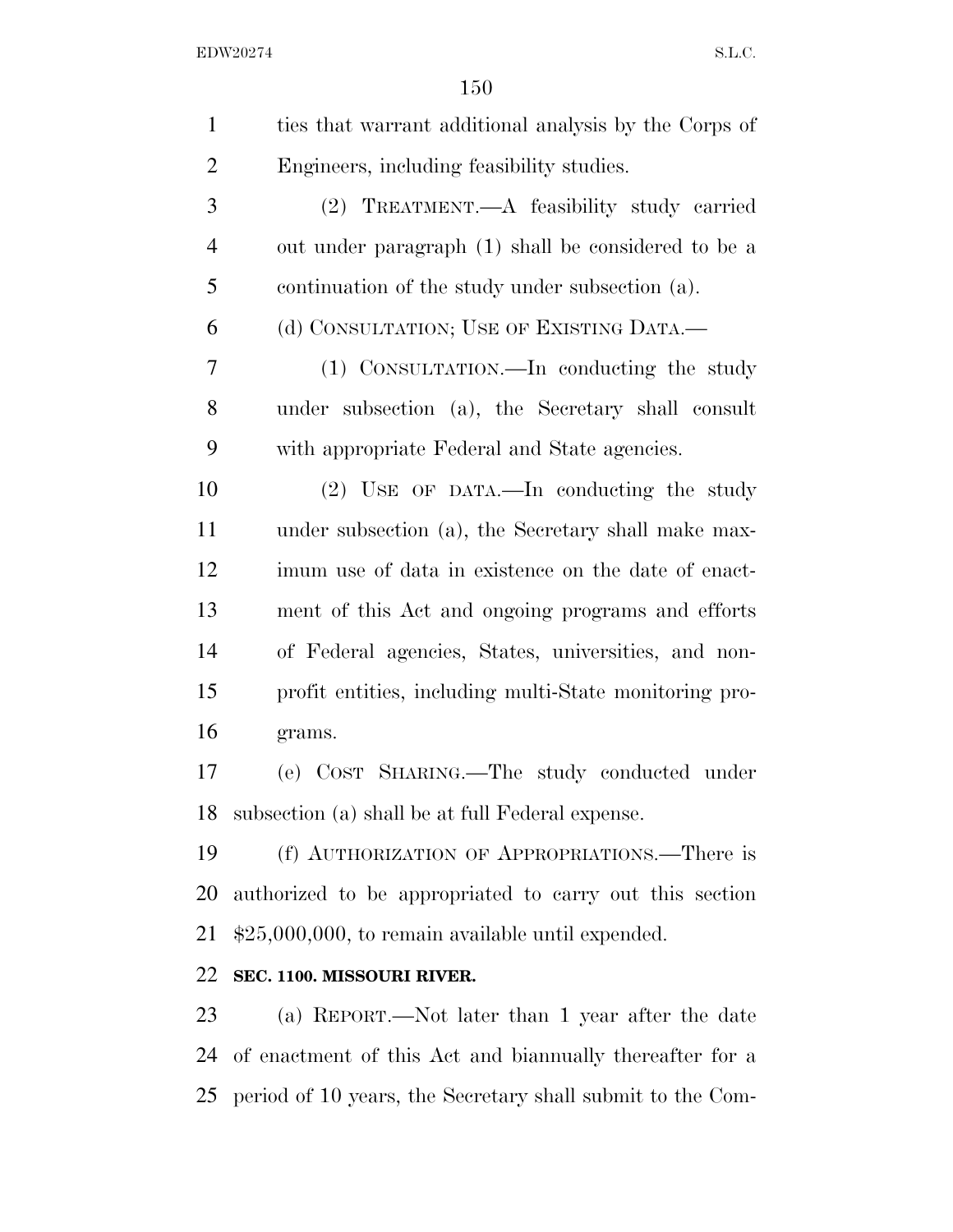mittee on Transportation and Infrastructure of the House of Representatives and the Committee on Environment and Public Works of the Senate a report on the changes to impacts of interception-rearing complex (referred to in this section as ''IRC'') on— (1) flood control, navigation, and other author- ized purposes set forth in the Missouri River Master Manual; and (2) the population status of the pallid sturgeon, including population trends. (b) FUTURE IRC CONSTRUCTION.— (1) COMMENTS.—The Secretary shall solicit comments from the public and the Governor of each affected State on proposals to construct additional IRCs. (2) RESEARCH AND DEVELOPMENT.—The Sec- retary shall conduct further research on IRC design, including any impacts on existing flows and all au- thorized purposes set forth in the Missouri River Master Manual, to ensure that any construction of 21 IRCs incorporates the best available science. (3) PERIOD.—The public comment period under paragraph (1) shall be not less than 90 days for each future IRC project.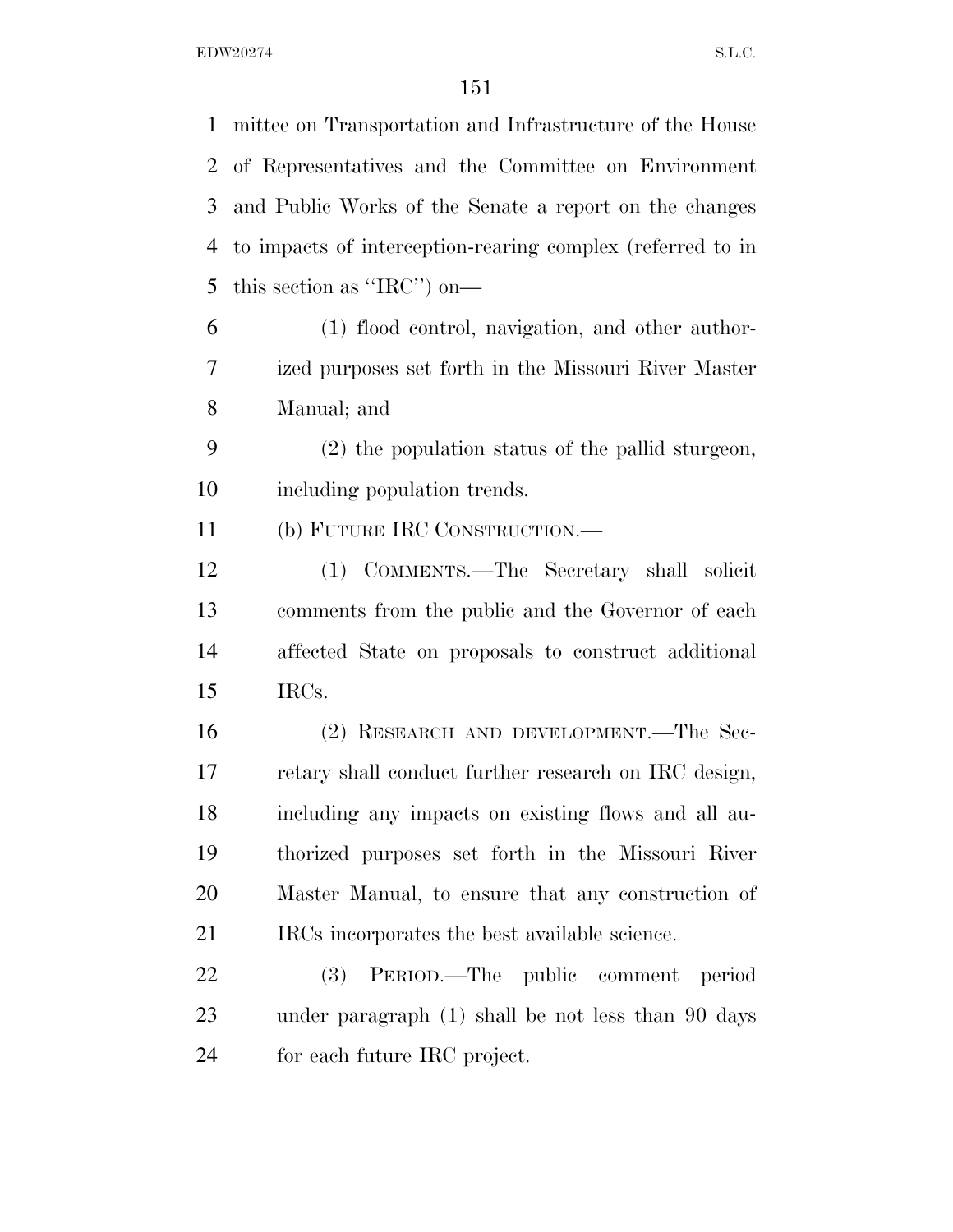| $\mathbf{1}$   | (4) REPAIRS.—Subject to the availability of ap-           |
|----------------|-----------------------------------------------------------|
| $\overline{2}$ | propriations, the Secretary shall use all existing au-    |
| 3              | thorities—                                                |
| $\overline{4}$ | (A) to repair dikes and reversents that are               |
| 5              | impacting flood risk and bank erosion; and                |
| 6              | (B) to repair or improve water control                    |
| 7              | structures at the headworks of constructed                |
| 8              | shallow water habitat side channels.                      |
| 9              | (c) AUTHORIZED PURPOSES.—                                 |
| 10             | (1) IN GENERAL.—If the Secretary determines               |
| 11             | that IRCs have an adverse impact on an authorized         |
| 12             | purpose set forth in the Missouri River Master Man-       |
| 13             | ual, the Secretary shall take corrective action to ad-    |
| 14             | dress any such adverse impacts.                           |
| 15             | (2) NO ADVERSE IMPACT ON TONNAGE.-To                      |
| 16             | the maximum extent practicable, the Secretary shall       |
| 17             | ensure that IRCs do not have an adverse impact on         |
| 18             | tonnage of materials transported on the Missouri          |
| 19             | River.                                                    |
| 20             | SEC. 1101. FLEXIBILITY FOR PROJECTS.                      |
| 21             | (a) GOAL.—For each feasibility study initiated by the     |
| 22             | Secretary on or after the date of enactment of this Act   |
| 23             | under section $905(a)$ of the Water Resources Development |
|                | 24 Act of 1986 (33 U.S.C. 2282(a)), the Secretary shall—  |
|                |                                                           |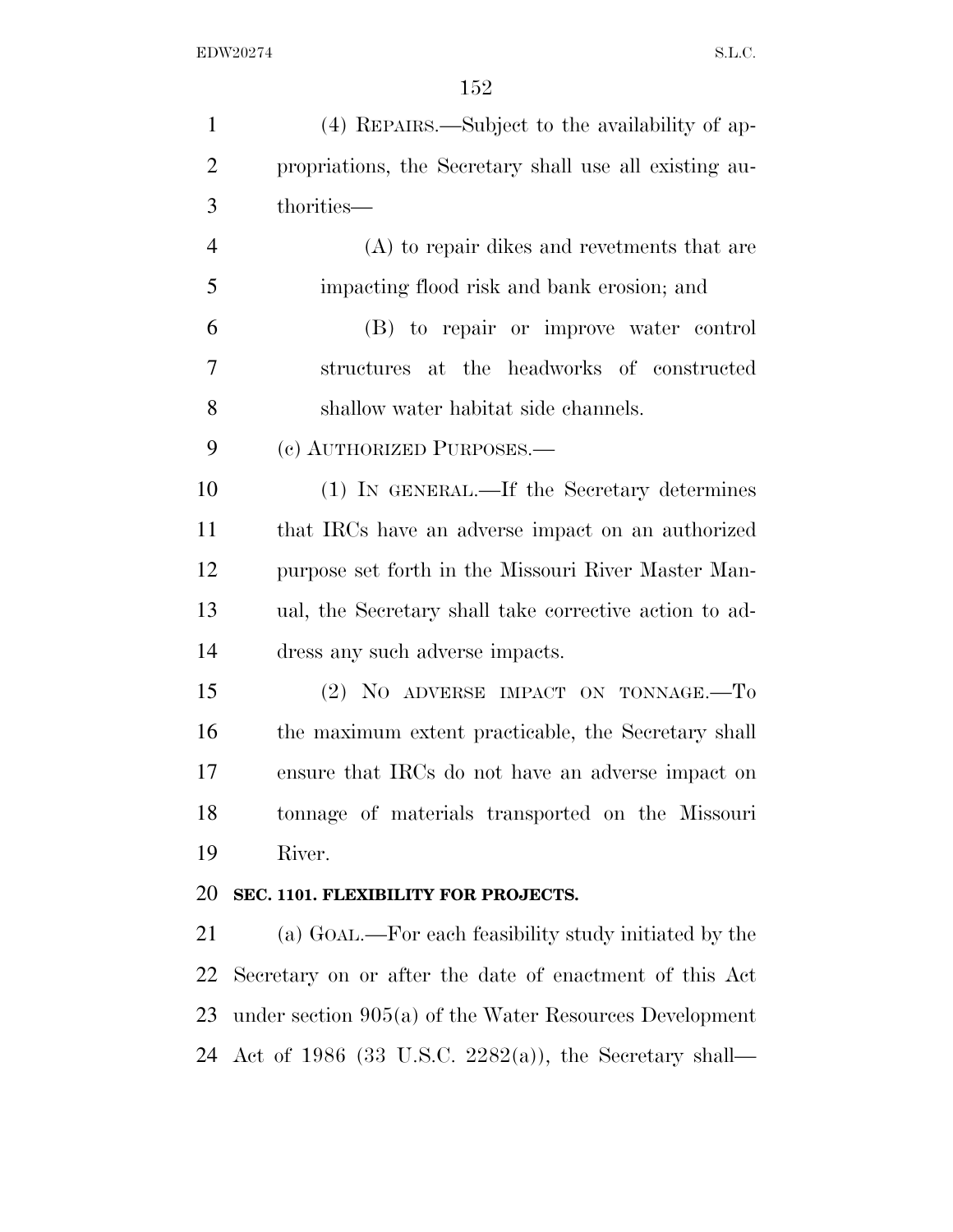| $\mathbf{1}$   | (1) establish a goal of completing the feasibility     |
|----------------|--------------------------------------------------------|
| $\overline{2}$ | study by not later than 2 years after the date of ini- |
| 3              | tiation; and                                           |
| $\overline{4}$ | $(2)$ to the maximum extent practicable, attempt       |
| 5              | to comply with the goal under paragraph (1).           |
| 6              | (b) AUTHORITY.—In carrying out a feasibility study     |
| 7              | described in subsection (a), the Secretary shall—      |
| 8              | (1) exercise all existing flexibilities under and      |
| 9              | exceptions to any requirement administered by the      |
| 10             | Secretary, in whole or in part; and                    |
| 11             | (2) otherwise provide additional flexibility or ex-    |
| 12             | pedited processing with respect to the requirements    |
| 13             | described in paragraph (1) to meet the goal de-        |
| 14             | scribed in subsection $(a)(1)$ .                       |
| 15             | (c) MAINTAINING PROTECTIONS.—Nothing in this           |
| 16             | section-                                               |
| 17             | $(1)$ supersedes, amends, or modifies—                 |
| 18             | (A) section $1001(a)(1)$ of the Water Re-              |
| 19             | sources Reform and Development Act of 2014             |
| 20             | $(33 \text{ U.S.C. } 2282c(a)(1));$ or                 |
| 21             | (B) the National Environmental Policy Act              |
| 22             | of $1969$ (42 U.S.C. 4321 et seq.) or any other        |
| 23             | Federal environmental law; or                          |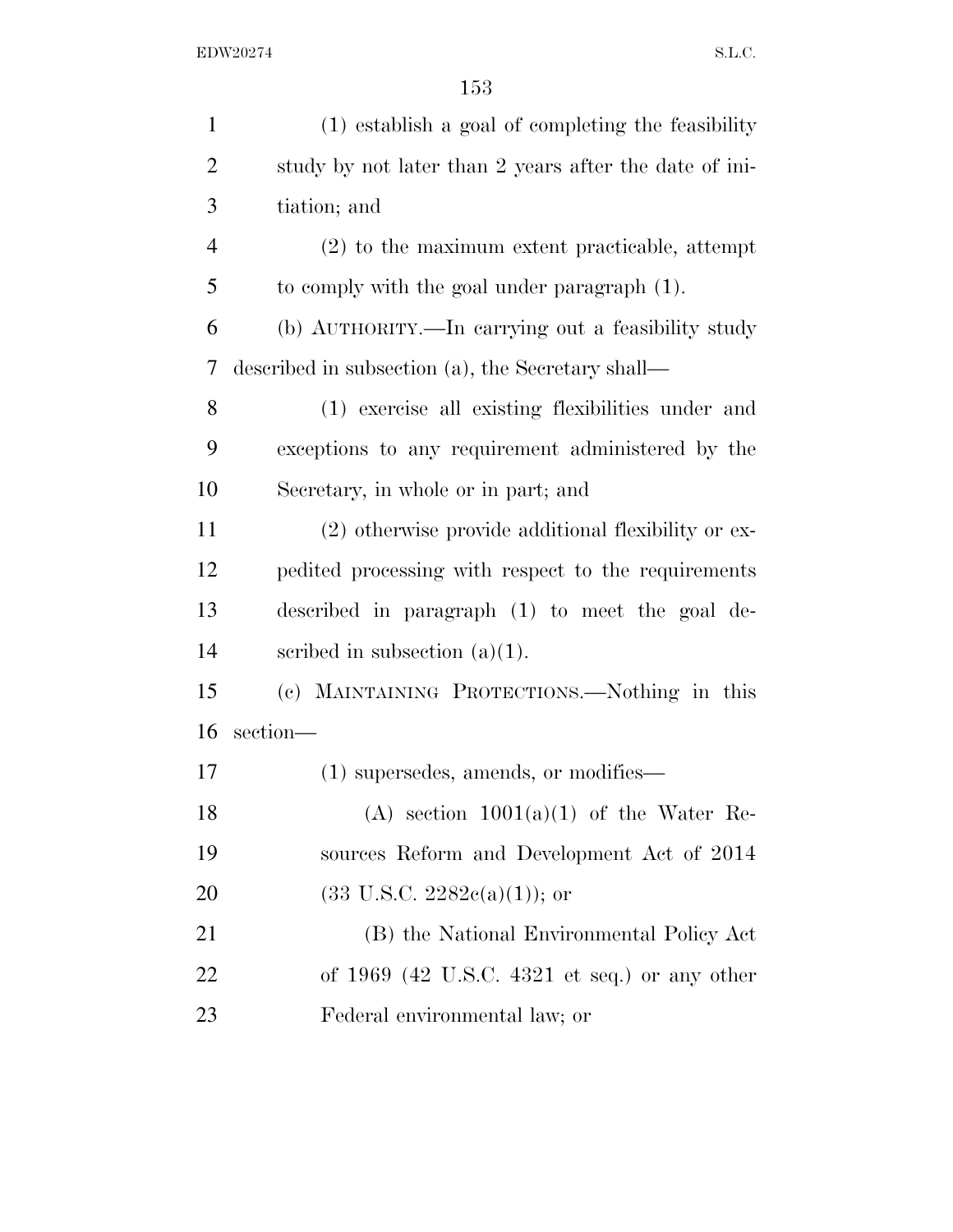| $\mathbf{1}$   | (2) affects the responsibility of any Federal of-      |
|----------------|--------------------------------------------------------|
| $\overline{2}$ | ficer to comply with or enforce any law or require-    |
| 3              | ment described in this subsection.                     |
| $\overline{4}$ | SEC. 1102. DEVELOPMENT OF CATEGORICAL EXCLUSIONS.      |
| 5              | (a) IN GENERAL.—Not later than 60 days after the       |
| 6              | date of enactment of this Act, the Secretary shall—    |
| 7              | (1) in consultation with the agencies described        |
| 8              | in subsection (b), identify the categorical exclusions |
| 9              | described in section 230.9 of title 33, Code of Fed-   |
| 10             | eral Regulations (or successor regulations), that      |
| 11             | would accelerate delivery of a project if those cat-   |
| 12             | egorical exclusions were available to those agencies;  |
| 13             | (2) collect existing documentation and substan-        |
| 14             | tiating information on the categorical exclusions      |
| 15             | identified under paragraph (1); and                    |
| 16             | (3) provide to each agency described in sub-           |
| 17             | section $(b)$ —                                        |
| 18             | (A) a list of the categorical exclusions               |
| 19             | identified under paragraph (1); and                    |
| 20             | (B) the documentation and substantiating               |
| 21             | information collected under paragraph (2).             |
| 22             | (b) AGENCIES DESCRIBED.—The agencies referred to       |
| 23             | in subsection (a) are—                                 |
| 24             | $(1)$ the Department of the Interior;                  |
| 25             | (2) the Department of Transportation;                  |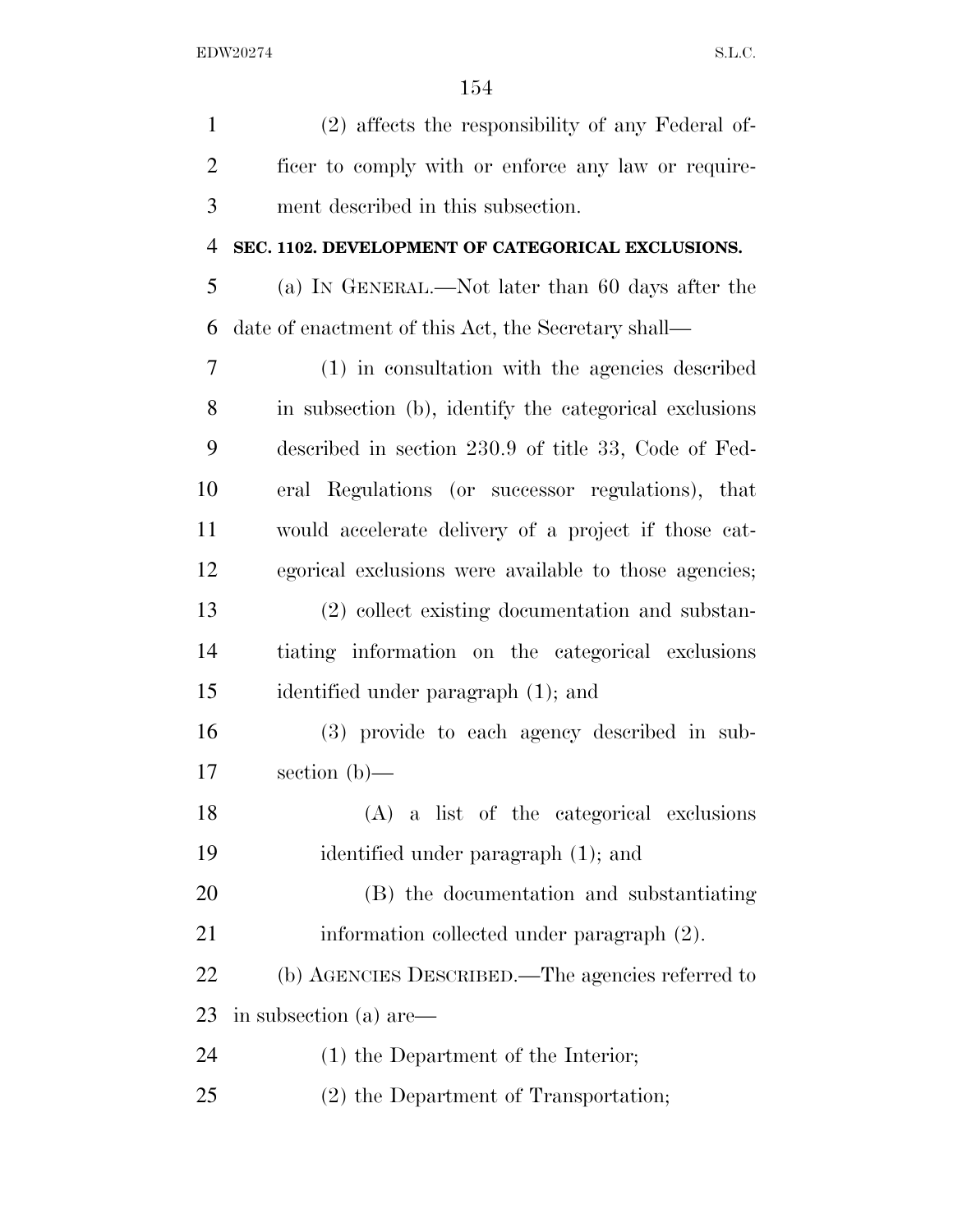| $\mathbf{1}$   | (3) the Department of Commerce;                         |
|----------------|---------------------------------------------------------|
| $\overline{2}$ | (4) the Department of Agriculture;                      |
| 3              | (5) the Department of Energy;                           |
| $\overline{4}$ | $(6)$ the Department of Defense; and                    |
| 5              | (7) any other Federal agency that has partici-          |
| 6              | pated in an environmental review process for a          |
| 7              | project, as determined by the Secretary.                |
| 8              | (c) ADOPTION OF CATEGORICAL EXCLUSIONS.—                |
| 9              | $(1)$ IN GENERAL.—Not later than 1 year after           |
| 10             | the date on which the Secretary provides the list re-   |
| 11             | quired under subsection $(a)(3)(A)$ , an agency de-     |
| 12             | scribed in subsection (b) shall publish a notice of     |
| 13             | proposed rulemaking to propose any categorical ex-      |
| 14             | clusions from the list applicable to the agency, sub-   |
| 15             | ject to the condition that the categorical exclusion    |
| 16             | identified under subsection $(a)(1)$ meets the criteria |
| 17             | for a categorical exclusion under section 1508.4 of     |
| 18             | title 40, Code of Federal Regulations (or successor     |
| 19             | regulations).                                           |
| 20             | (2) PUBLIC COMMENT.—In a notice of proposed             |
| 21             | rulemaking under paragraph (1), the applicable          |
| 22             | agency may solicit comments on whether any of the       |
| 23             | proposed new categorical exclusions meet the criteria   |

for a categorical exclusion under section 1508.4 of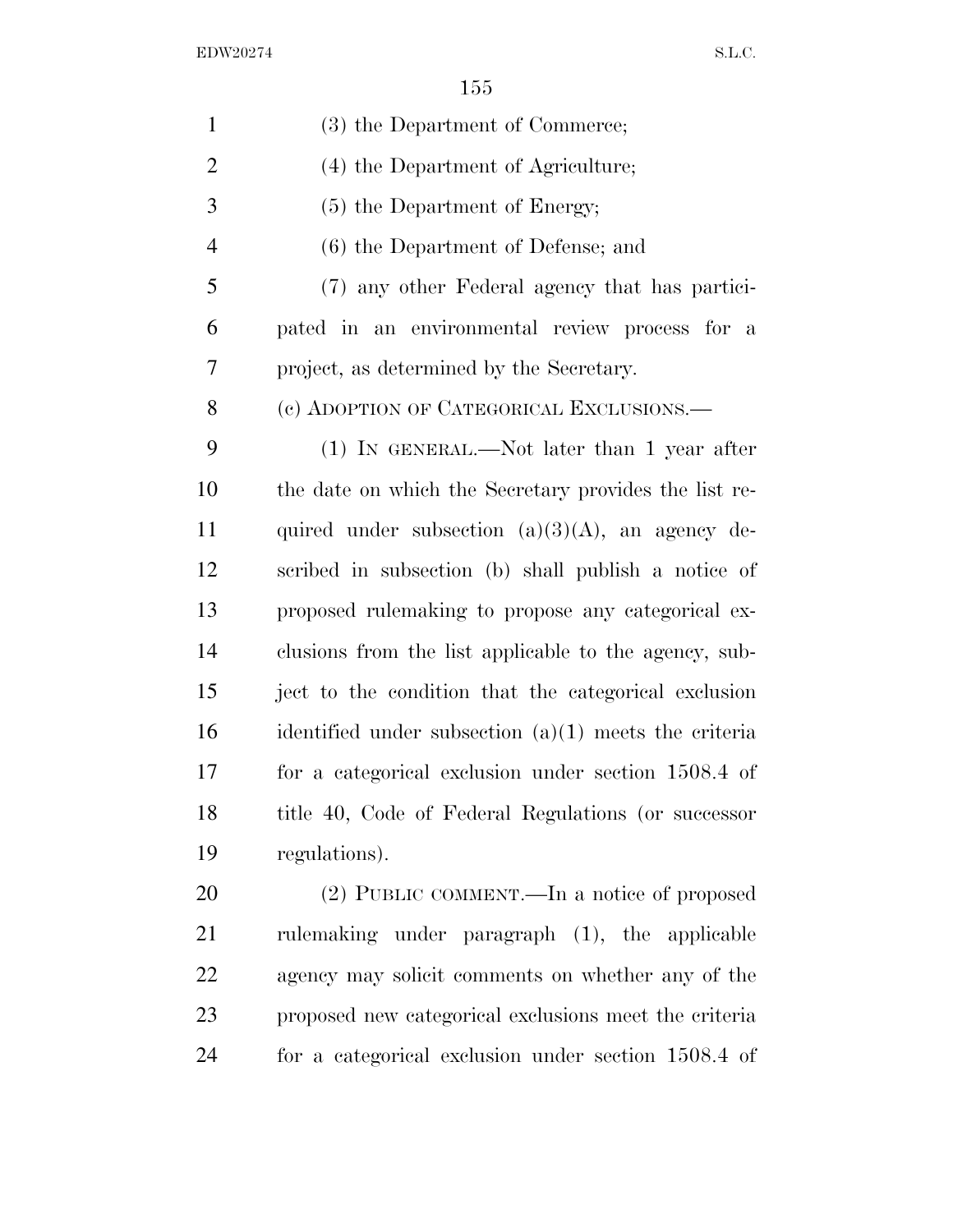title 40, Code of Federal Regulations (or successor regulations).

#### **SEC. 1103. PUBLICATION OF FEE SCHEDULES.**

 The Secretary shall make available, at the request of any person and on each public-facing website of a district office of the Corps of Engineers, a schedule of administra- tive fees charged by the Secretary for covered transactions associated with water resources development project land.

### **SEC. 1104. FLOOD PROTECTION PROJECTS.**

 Section 73(a) of the Water Resources Development Act of 1974 (33 U.S.C. 701b–11(a)) is amended by strik- ing ''including'' and all that follows through the period at the end and inserting the following: '', with a view to- ward formulating the most economically, socially, and en- vironmentally acceptable means of reducing or preventing flood damage, including—

- 17  $\frac{17}{2}$   $\frac{17}{2}$  floodproofing of structures, including ele-vation;
- 19  $\frac{1}{2}$  floodplain regulation;

20  $(3)$  acquisition of floodplain land for rec- reational, fish and wildlife, and other public pur-poses;

23  $(4)$  relocation; and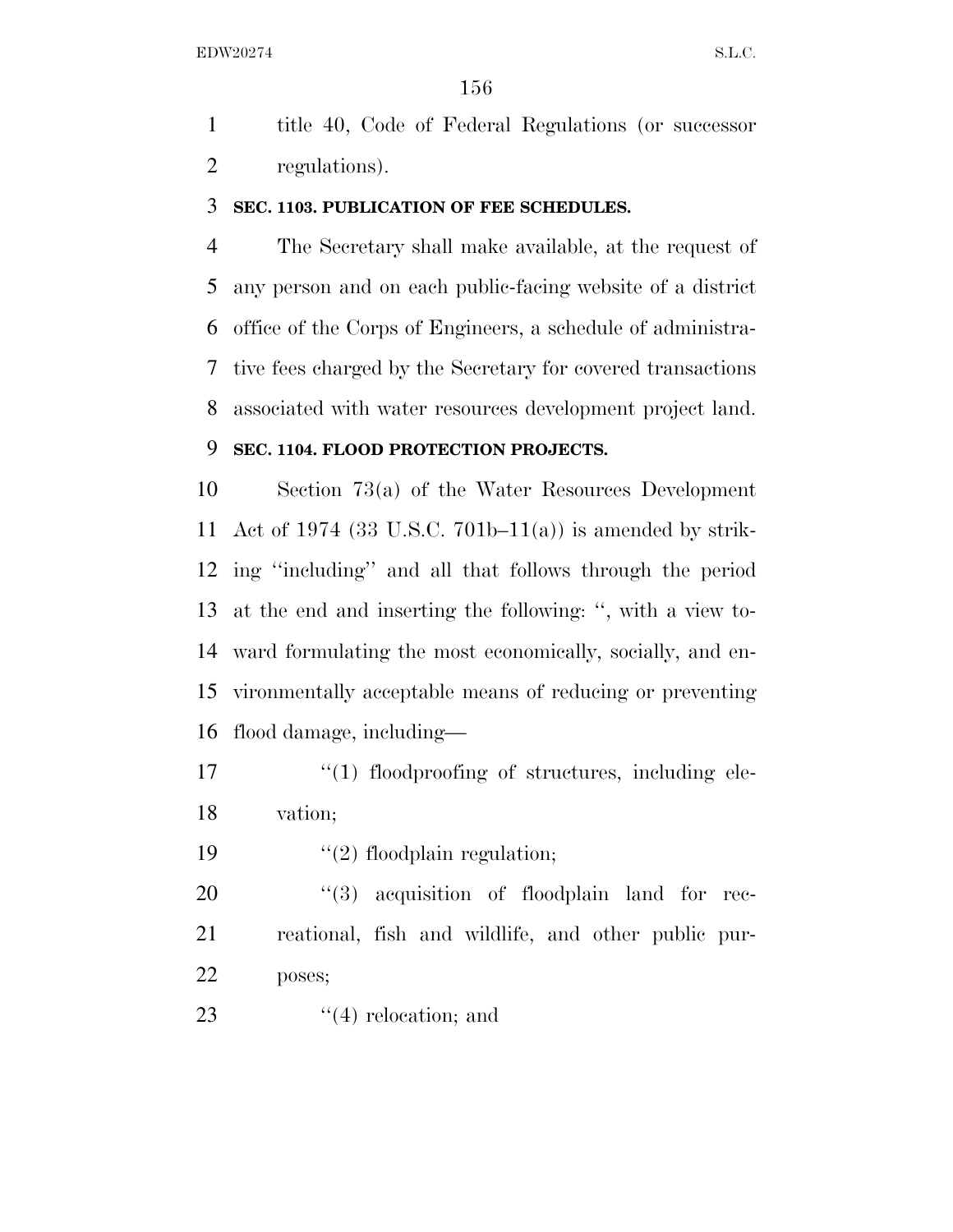| $\mathbf{1}$   | $\cdot\cdot$ (5) the use of a feature described in section |
|----------------|------------------------------------------------------------|
| $\overline{2}$ | $1184(a)$ of the Water Infrastructure Improvements         |
| 3              | for the Nation Act $(33 \text{ U.S.C. } 2289a(a))$ .".     |
| $\overline{4}$ | SEC. 1105. REHABILITATION OF HIGH HAZARD POTENTIAL         |
| 5              | DAMS.                                                      |
| 6              | (a) DEFINITIONS.—Section 2 of the National Dam             |
| 7              | Safety Program Act (33 U.S.C. 467) is amended—             |
| 8              | $(1)$ by striking paragraph $(10)$ ;                       |
| 9              | $(2)$ by redesignating paragraphs $(11)$ and $(16)$        |
| 10             | as paragraphs $(10)$ and $(17)$ , respectively;            |
| 11             | $(3)$ in paragraph $(4)$ —                                 |
| 12             | $(A)$ in subparagraph $(A)$ —                              |
| 13             | $(i)$ in clause $(iii)$ —                                  |
| 14             | (I) by striking "and" at the end                           |
| 15             | and inserting "or";                                        |
| 16             | (II) by striking the clause des-                           |
| 17             | ignation and inserting " $(iii)(I)$ "; and                 |
| 18             | (III) by adding at the end the                             |
| 19             | following:                                                 |
| 20             | "(II) if the dam is in a State that by                     |
| 21             | law requires an emergency action plan to                   |
| 22             | comply with FEMA guidelines and to be                      |
| 23             | approved by an authorized State agency,                    |
| 24             | the dam—                                                   |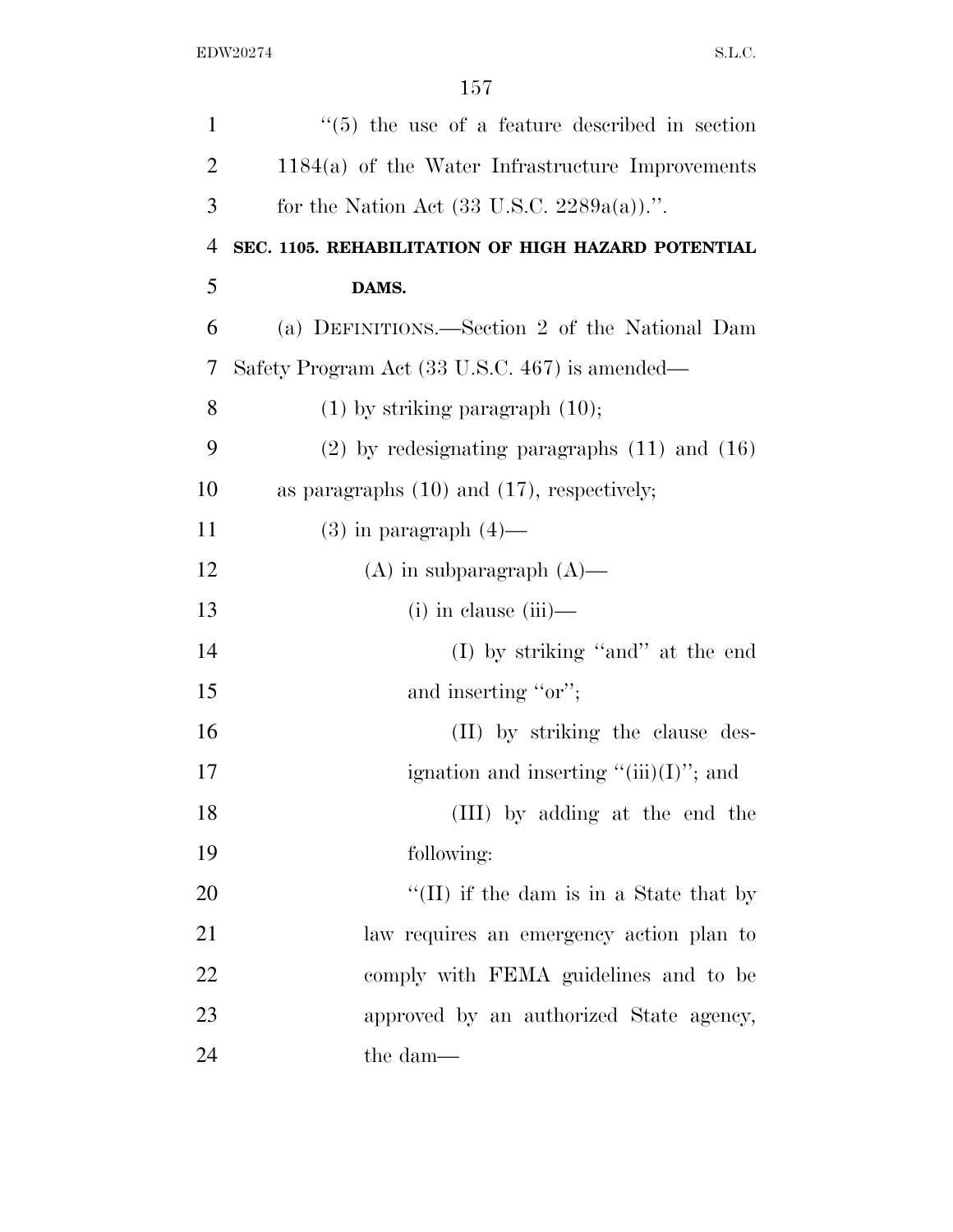| $\mathbf{1}$   | "(aa) was identified as having an            |
|----------------|----------------------------------------------|
| $\overline{2}$ | emergency action plan in the inven-          |
| 3              | tory of dams maintained under section        |
| $\overline{4}$ | 6 before the State required the emer-        |
| 5              | gency action plan to comply with             |
| 6              | FEMA guidelines and to be approved           |
| 7              | by an authorized State agency; and           |
| 8              | "(bb) as of the date on which, for           |
| 9              | each fiscal year, funds for assistance       |
| 10             | under section 8A are distributed             |
| 11             | under subsection $(g)(2)$ of that sec-       |
| 12             | tion, has an updated emergency action        |
| 13             | plan that—                                   |
| 14             | $\lq\lq$ (AA) is in conformance              |
| 15             | with State law; and                          |
| 16             | "(BB) is pending approval                    |
| 17             | by the authorized State agency;              |
| 18             | and"; and                                    |
| 19             | (ii) in clause (iv)(II), by inserting be-    |
| 20             | fore the period at the end ", as determined  |
| 21             | by the Administrator, in consultation with   |
| 22             | the Board"; and                              |
| 23             | $(B)$ in subparagraph $(B)(i)$ , by striking |
| 24             | "dam;" and inserting "dam under a hydro-     |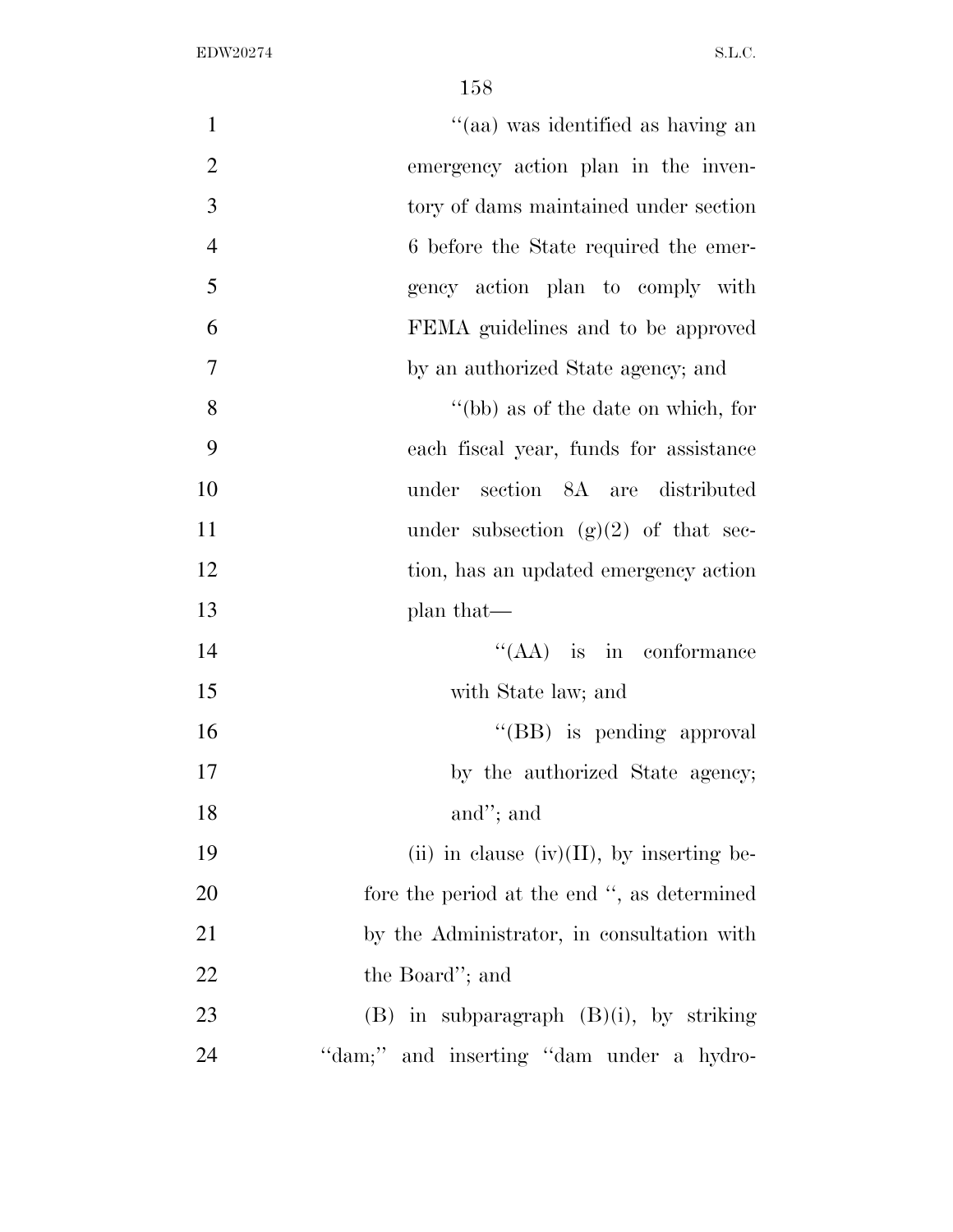| $\mathbf{1}$   | power project with an authorized installed ca-          |
|----------------|---------------------------------------------------------|
| $\overline{2}$ | pacity of greater than 1.5 megawatts;";                 |
| 3              | $(4)$ by inserting after paragraph $(10)$ (as so re-    |
| $\overline{4}$ | designated) the following:                              |
| 5              | " $(11)$ RECIPIENT.—The term 'recipient' means          |
| 6              | the entity applying for, receiving, and distributing to |
| 7              | subrecipients the assistance under section 8A."; and    |
| 8              | $(5)$ by inserting after paragraph $(15)$ the fol-      |
| 9              | lowing:                                                 |
| 10             | "(16) SUBRECIPIENT.—The term 'subrecipient',            |
| 11             | with respect to a project at a dam for which the as-    |
| 12             | sistance under section 8A is sought, means an entity    |
| 13             | $that-$                                                 |
| 14             | $\lq\lq$ receives the assistance for the project        |
| 15             | from a recipient; and                                   |
| 16             | "(B)(i) if the owner of the dam is a gov-               |
| 17             | ernmental organization or a nonprofit organiza-         |
| 18             | tion, is the owner; or                                  |
| 19             | "(ii) if the owner of the dam is not a gov-             |
| 20             | ernmental organization or a nonprofit organiza-         |
| 21             | tion, is a governmental organization or non-            |
| 22             | profit organization seeking the assistance on be-       |
| 23             | half of the owner.".                                    |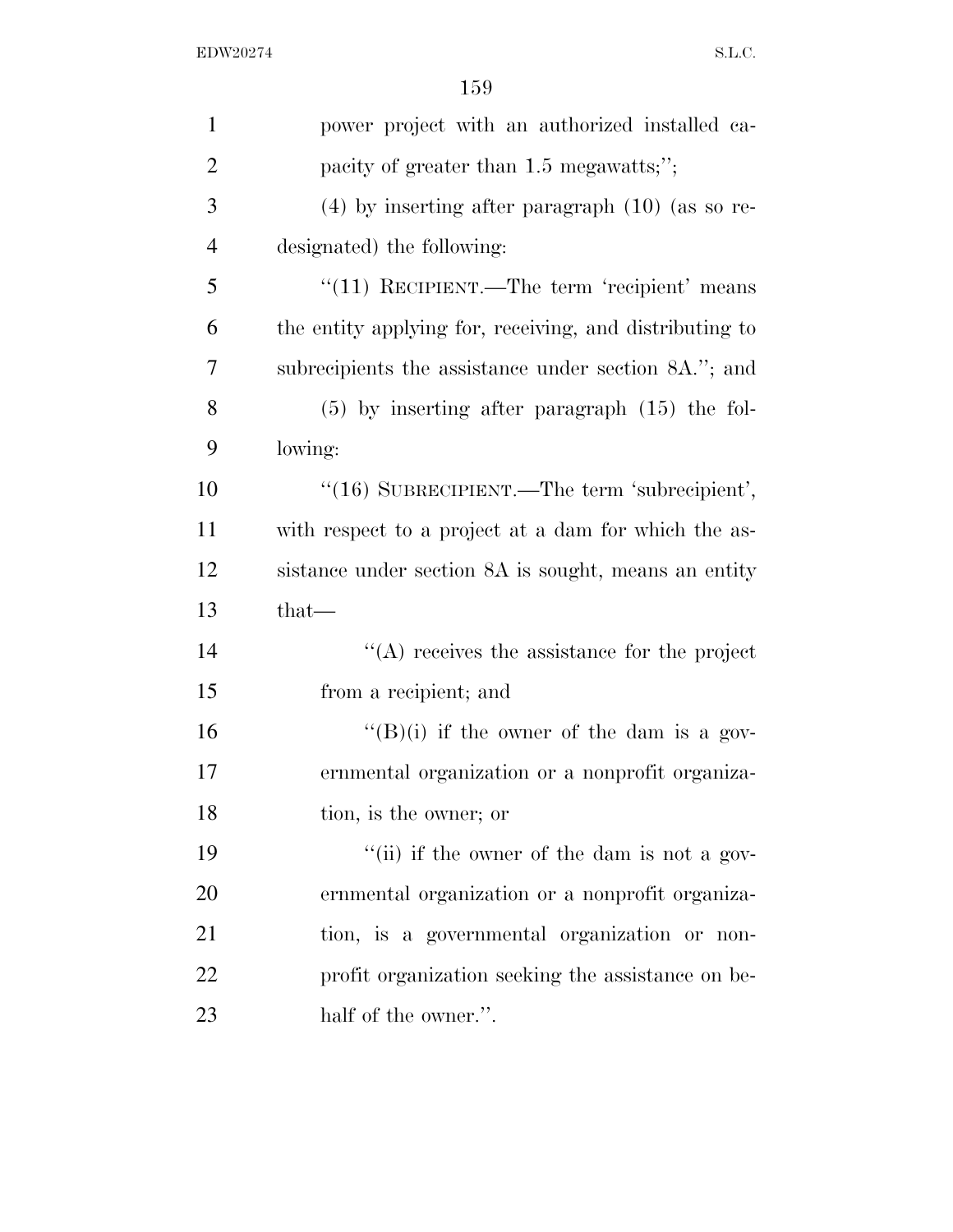| 1              | (b) REHABILITATION OF HIGH HAZARD POTENTIAL           |
|----------------|-------------------------------------------------------|
| 2              | DAMS.—Section 8A of the National Dam Safety Program   |
| 3              | Act $(33 \text{ U.S.C. } 467f-2)$ is amended—         |
| $\overline{4}$ | $(1)$ in subsection $(a)$ , by striking "non-Federal" |
| 5              | sponsors" and inserting "recipients";                 |
| 6              | $(2)$ in subsection $(e)$ —                           |
| 7              | (A) in paragraph $(1)(A)$ , by striking "non-         |
| 8              | Federal sponsor" and inserting "recipient"; and       |
| 9              | $(B)$ in paragraph $(2)$ —                            |
| 10             | (i) in subparagraph $(A)$ , by striking               |
| 11             | "non-Federal sponsor" and inserting "re-              |
| 12             | cipient";                                             |
| 13             | (ii) in subparagraph $(B)$ —                          |
| 14             | (I) in the subparagraph heading,                      |
| 15             | by striking "PROJECT GRANT" and in-                   |
| 16             | serting "GRANT";                                      |
| 17             | (II) by striking "a project grant                     |
| 18             | agreement with the non-Federal spon-                  |
| 19             | sor" and inserting "a grant agree-                    |
| 20             | ment with the recipient"; and                         |
| 21             | (III) by inserting "for which the                     |
| 22             | grant is provided" after "the project";               |
| 23             | (iii) by striking subparagraph $(C)$ and              |
| 24             | inserting the following:                              |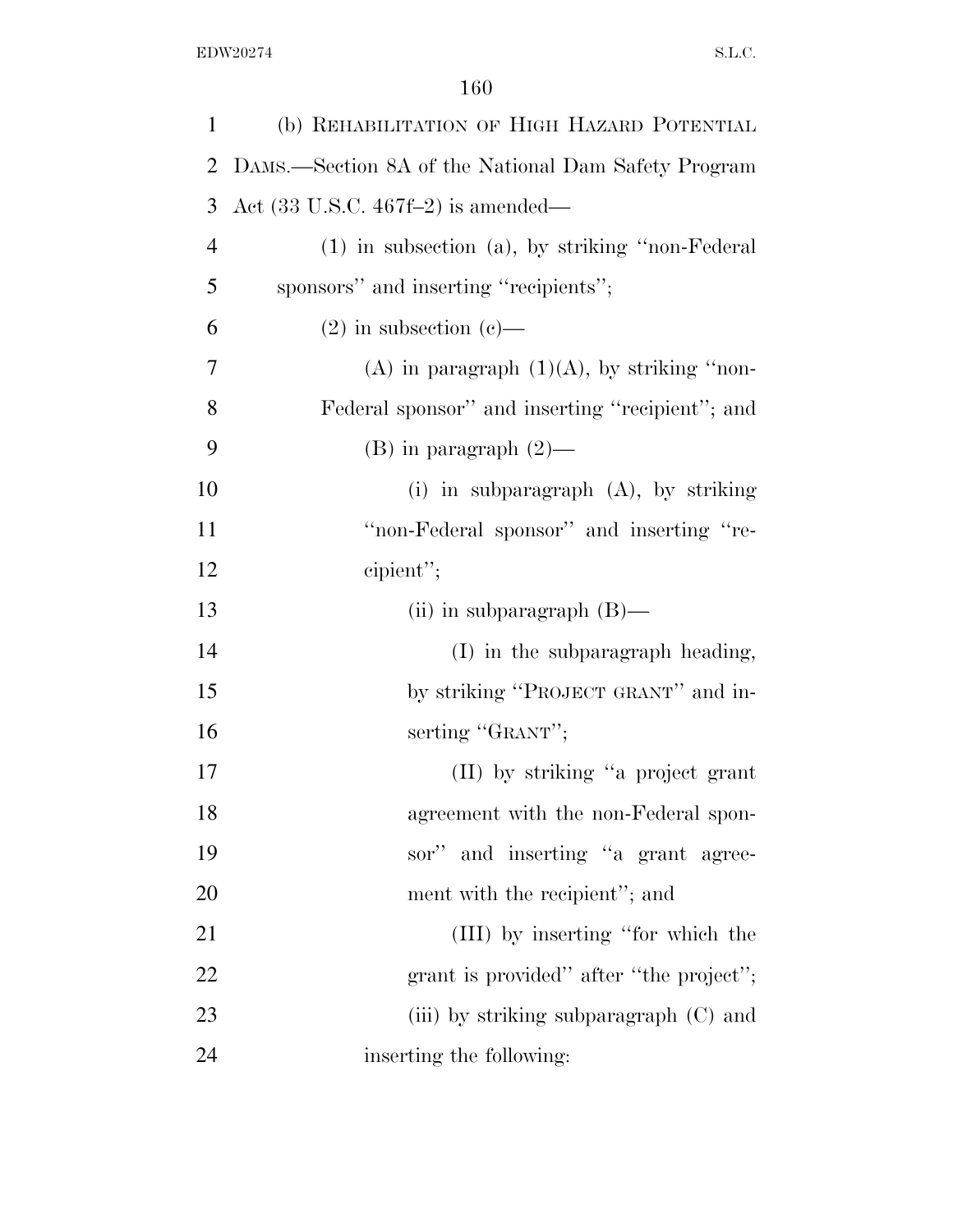| $\mathbf{1}$   | "(C) GRANT ASSURANCE.—As part of a               |
|----------------|--------------------------------------------------|
| $\overline{2}$ | grant agreement under subparagraph (B), the      |
| 3              | Administrator shall require that each sub-       |
| $\overline{4}$ | recipient for the applicable project provides an |
| 5              | assurance that the subrecipient will carry out a |
| 6              | plan for maintenance of the dam to be rehabili-  |
| 7              | tated under the grant agreement during the ex-   |
| 8              | pected life of the dam."; and                    |
| 9              | $(iv)$ in subparagraph $(D)$ , in the mat-       |
| 10             | ter preceding clause (i), by striking "A         |
| 11             | grant provided under this section shall not      |
| 12             | exceed the lesser" and inserting "A sub-         |
| 13             | recipient that receives assistance from a        |
| 14             | grant provided under this section shall not      |
| 15             | receive, for any 1 dam, assistance that ex-      |
| 16             | ceeds the lesser";                               |
| 17             | $(3)$ in subsection $(d)$ —                      |
| 18             | $(A)$ in paragraph $(2)$ —                       |
| 19             | (i) in the paragraph heading, by strik-          |
| 20             | ing "NON-FEDERAL SPONSOR" and insert-            |
| 21             | ing "SUBRECIPIENT";                              |
| 22             | (ii) in the matter preceding subpara-            |
| 23             | $graph(A)$ , by striking "To receive" and all    |
| 24             | that follows through "shall" and inserting       |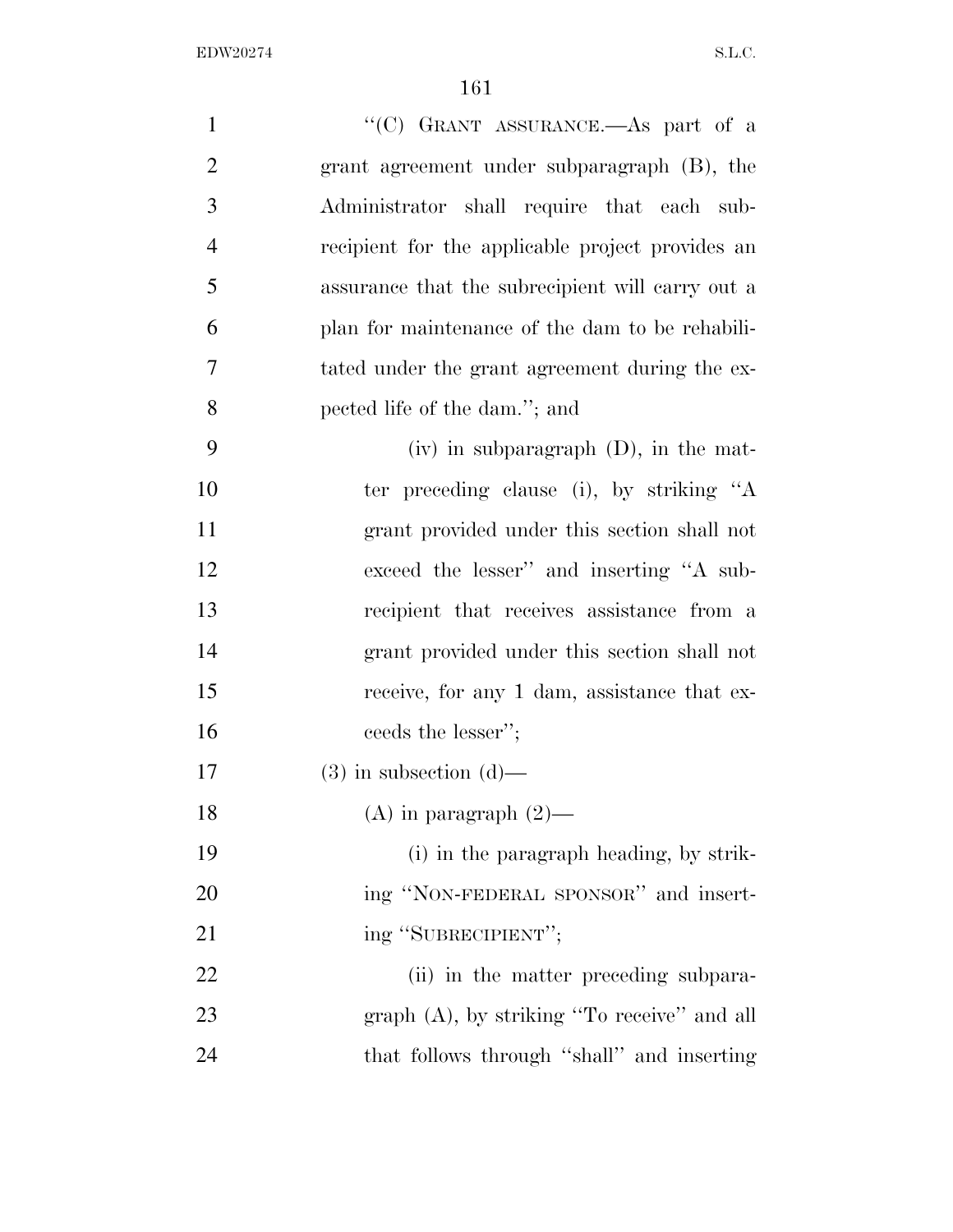| $\mathbf{1}$   | "To receive assistance, a subrecipient               |
|----------------|------------------------------------------------------|
| $\overline{2}$ | $shall$ ";                                           |
| 3              | (iii) in subparagraph $(A)$ , by striking            |
| $\overline{4}$ | "participate in, and comply with," and in-           |
| 5              | serting "demonstrate that the community"             |
| 6              | in which the dam is located participates in,         |
| 7              | and complies with,";                                 |
| $8\,$          | $(iv)$ in subparagraph $(B)$ , in the mat-           |
| 9              | ter preceding clause (i), by striking "have"         |
| 10             | and inserting "not later than 2 years after          |
| 11             | the development of criteria for such a plan          |
| 12             | by the Administrator, in consultation with           |
| 13             | the Board, under paragraph (3), dem-                 |
| 14             | onstrate that the applicable local or Tribal         |
| 15             | government has"; and                                 |
| 16             | $(v)$ in subparagraph $(C)$ , by striking            |
| 17             | "50-year period" and inserting "expected"            |
| 18             | life of the dam"; and                                |
| 19             | (B) by adding at the end the following:              |
| 20             | "(3) HAZARD MITIGATION PLAN CRITERIA.                |
| 21             | The Administrator shall develop criteria for hazard  |
| <u>22</u>      | mitigation plans under paragraph $(2)(B)$ .          |
| 23             | "(4) RECOVERY OF FUNDS.—In the event that            |
| 24             | a grant is awarded under this section for which re-  |
| 25             | quired activities may be completed after the date on |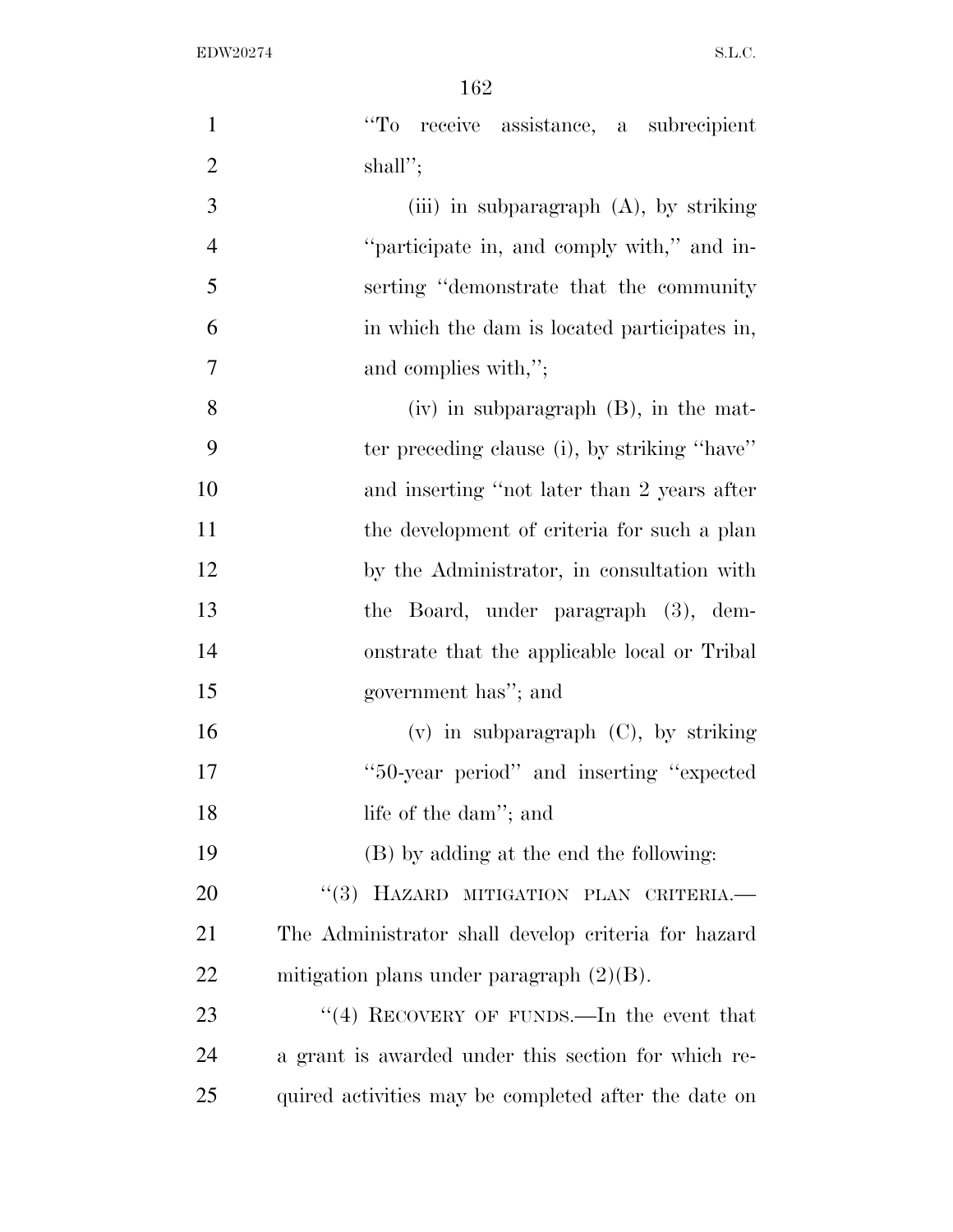| $\mathbf{1}$   | which the grant is awarded, the Administrator may       |
|----------------|---------------------------------------------------------|
| $\overline{2}$ | seek to recoup the amounts awarded under the grant      |
| 3              | if those activities are not completed within the appli- |
| $\overline{4}$ | cable time period.";                                    |
| 5              | $(4)$ in subsection $(e)$ —                             |
| 6              | $(A)$ in paragraph $(1)$ —                              |
| 7              | (i) in the matter preceding subpara-                    |
| 8              | graph (A), by striking "non-Federal spon-               |
| 9              | sor" and inserting "subrecipient"; and                  |
| 10             | $(ii)$ in subparagraph $(B)$ , by striking              |
| 11             | "1 year" each place it appears and insert-              |
| 12             | ing "2 years"; and                                      |
| 13             | $(B)$ in paragraph $(3)$ —                              |
| 14             | (i) in the paragraph heading, by strik-                 |
| 15             | ing "TECHNICAL" and inserting "PLAN                     |
| 16             | CRITERIA AND TECHNICAL"; and                            |
| 17             | (ii) by striking "The Administrator"                    |
| 18             | may provide" and inserting "The Adminis-                |
| 19             | trator, in consultation with the Board,                 |
| 20             | shall provide criteria and may provide";                |
| 21             | and                                                     |
| 22             | $(5)$ in subsection $(i)(1)$ , in the matter preceding  |
| 23             | subparagraph (A), by striking "non-Federal spon-        |
| 24             | sor" and inserting "subrecipient".                      |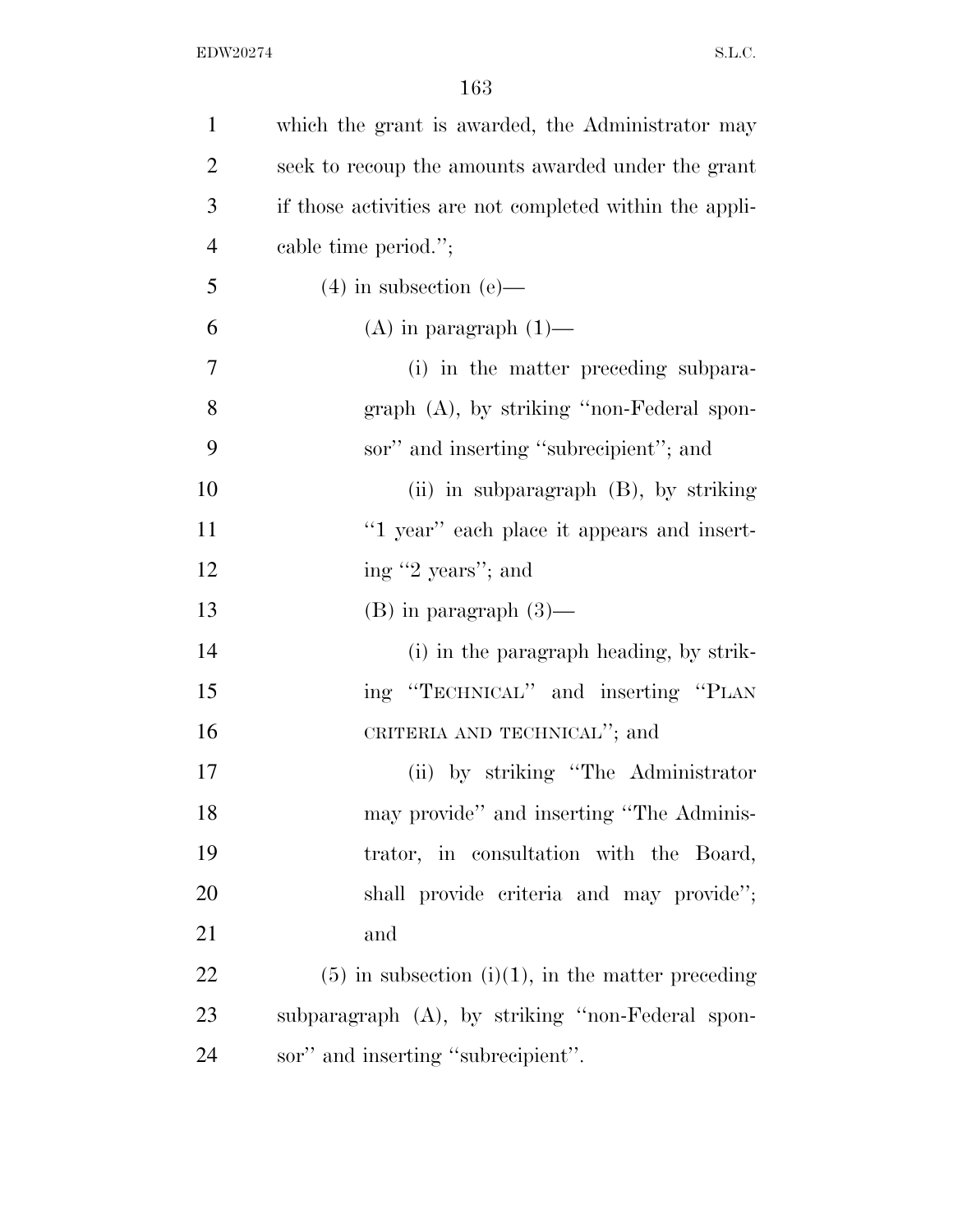# **Subtitle B—Studies and Reports SEC. 1201. AUTHORIZATION OF PROPOSED FEASIBILITY STUDIES AND MODIFICATIONS.**

 The Secretary is authorized to conduct a feasibility study or initiate project modifications for the following projects for water resources development and conservation and other purposes, as identified in the report entitled ''Report to Congress on Future Water Resources Develop- ment'' submitted to Congress on or after June 3, 2019, pursuant to section 7001 of the Water Resources Reform and Development Act of 2014 (33 U.S.C. 2282d) or other-wise reviewed by Congress:

 (1) The project for coastal storm risk manage-ment, Newbury and Newburyport, Massachusetts.

 (2) The project for flood protection, Jones County, Mississippi.

 (3) The project for ecosystem restoration, Lower Osage River Basin, Missouri.

 (4) The project modification for Clarence Can- non Dam and Mark Twain Lake Project Salt River, Missouri.

 (5) The project modification for Smithville Lake, Plattsburg, Missouri.

 (6) The project modification for Smithville Lake, Smithville, Missouri.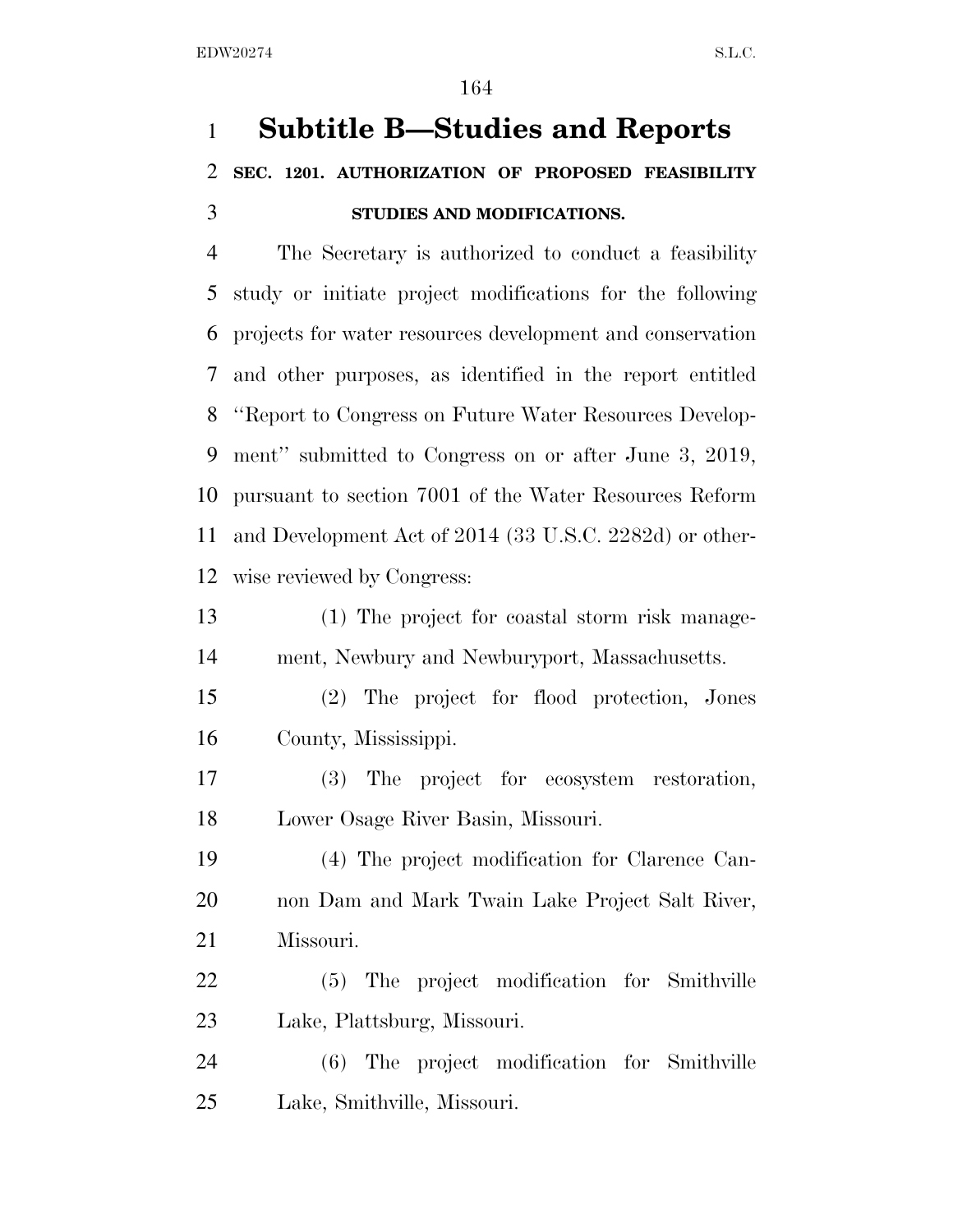| $\mathbf{1}$   | (7) The project for navigation, Lower Missouri            |
|----------------|-----------------------------------------------------------|
| $\overline{2}$ | River, Missouri.                                          |
| 3              | (8) The project for flood risk management,                |
| $\overline{4}$ | Port Arthur, Texas.                                       |
| 5              | (9) The project for flood risk management,                |
| 6              | Chocolate Bayou, Texas.                                   |
| 7              | (10) The project for navigation, Houston-Gal-             |
| 8              | veston, Texas.                                            |
| 9              | (11) Reauthorization of the project for naviga-           |
| 10             | tion, Christiansted Harbor, St. Croix, United States      |
| 11             | Virgin Islands.                                           |
| 12             | (12) Modification of the project for water sup-           |
| 13             | ply desalination, South Perris, California.               |
| 14             | (13) Reauthorization of the project for naviga-           |
| 15             | tion, Charlotte Amalie Harbor, St. Thomas, United         |
| 16             | States Virgin Islands.                                    |
| 17             | (14) The project for flood protection, levee re-          |
| 18             | habilitation, Greater Williamsport, Pennsylvania.         |
| 19             | SEC. 1202. EXPEDITED COMPLETION.                          |
| 20             | The Secretary shall expedite the completion, review,      |
| 21             | or validation of the applicable decision document for the |
| 22             | following projects and studies:                           |
| 23             | Modification of the Tennessee-Tombigbee<br>(1)            |
| 24             | Waterway for improved access and navigation.              |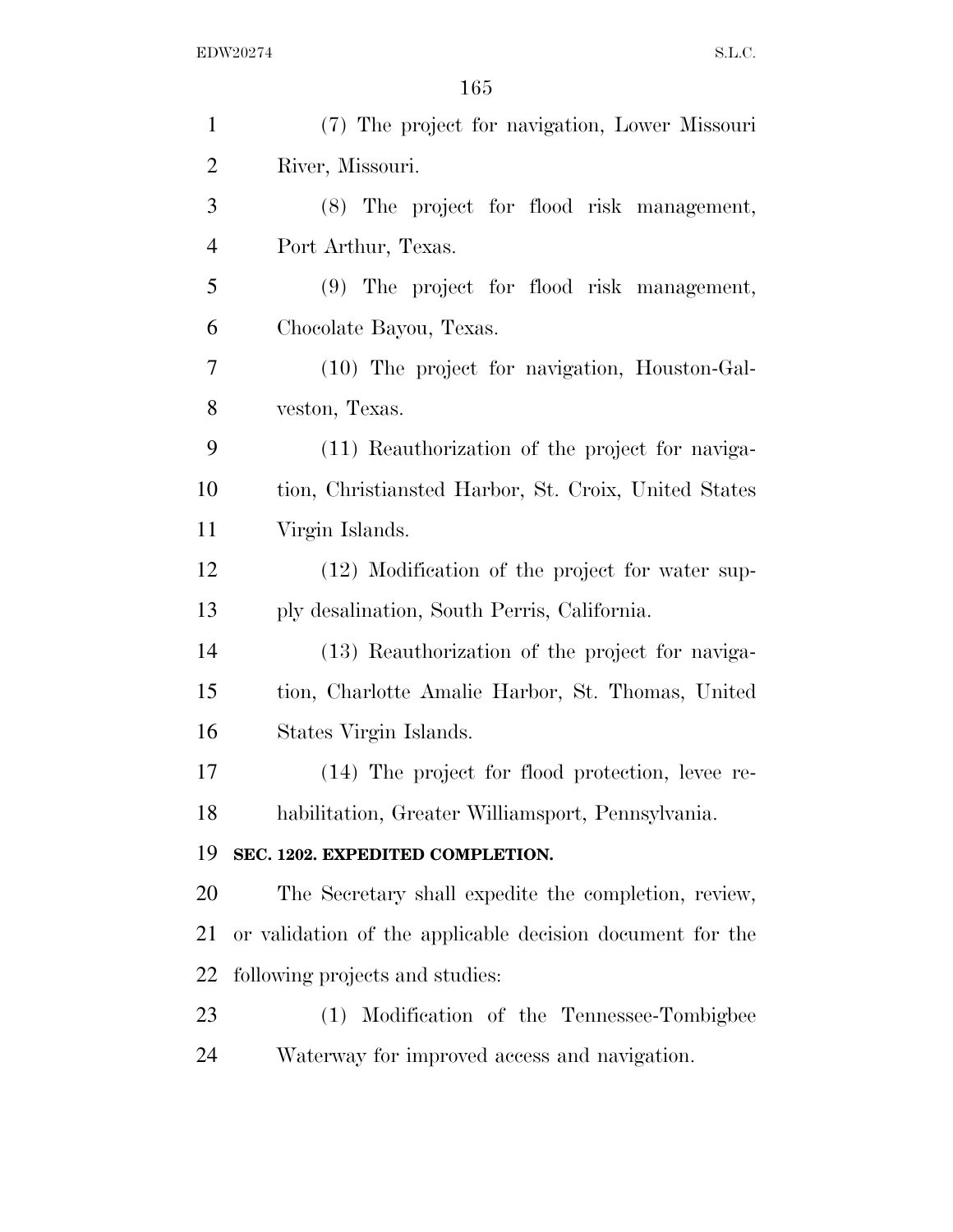| $\mathbf{1}$   | (2) The project for ecosystem restoration, Hud-     |
|----------------|-----------------------------------------------------|
| $\overline{2}$ | son-Raritan Estuary, New York and New Jersey.       |
| 3              | (3) The project for navigation, St. George Har-     |
| $\overline{4}$ | bor, Alaska.                                        |
| 5              | (4) The project for navigation, Kentucky Lock       |
| 6              | and Dam, Tennessee River, Kentucky.                 |
| 7              | (5) The project for navigation, New Haven           |
| 8              | Harbor, Connecticut.                                |
| 9              | (6) The project for flood risk management,          |
| 10             | Fairfield and New Haven Counties, Connecticut.      |
| 11             | (7) The project for navigation, Wilmington          |
| 12             | Harbor, North Carolina.                             |
| 13             | (8) The project for hurricane and storm dam-        |
| 14             | age risk reduction, Carolina Beach, North Carolina. |
| 15             | (9) The project for hurricane and storm dam-        |
| 16             | age risk reduction, Wrightsville Beach, North Caro- |
| 17             | lina.                                               |
| 18             | (10) The project for flood risk management,         |
| 19             | Raymondville Drain Project, Lower Rio Grande        |
| 20             | Basin, Texas.                                       |
| 21             | (11) The project for navigation, Port of Corpus     |
| 22             | Christi, Texas.                                     |
| 23             | (12) The project for flood risk management,         |
| 24             | Westminster and East Garden Grove, California.      |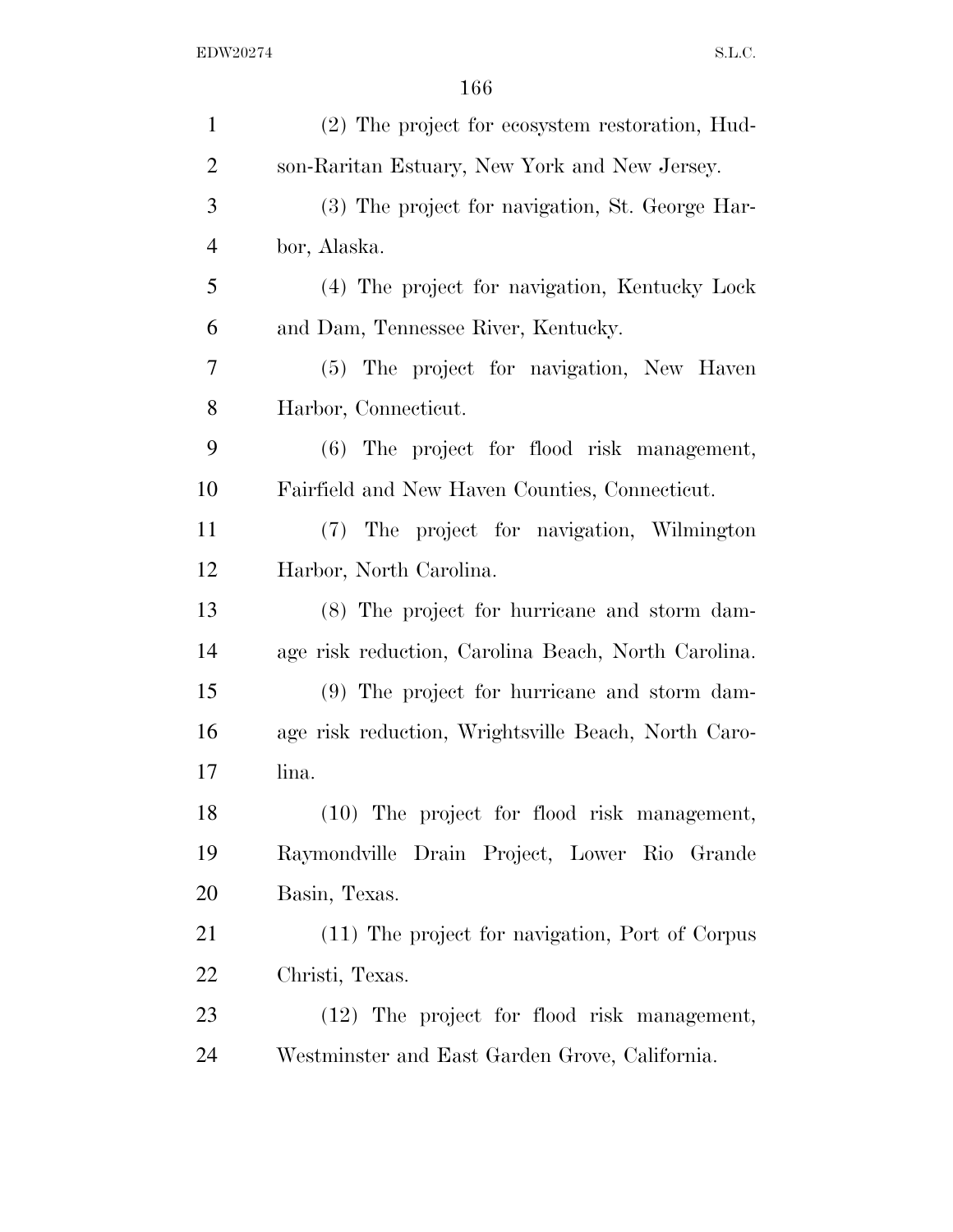| $\mathbf{1}$   | (13) The project for flood risk management,       |
|----------------|---------------------------------------------------|
| $\overline{2}$ | Prado Basin, California.                          |
| 3              | (14) The project for ecosystem restoration,       |
| $\overline{4}$ | Malibu Creek watershed, California.               |
| 5              | (15) The project for flood risk management,       |
| 6              | San Francisquito Creek, California.               |
| 7              | (16) The project for navigation, Georgetown       |
| 8              | Harbor, South Carolina.                           |
| 9              | (17) The project for coastal storm risk manage-   |
| 10             | ment, Myrtle Beach, South Carolina.               |
| 11             | (18) The project for flood risk management,       |
| 12             | Dorchester County, South Carolina.                |
| 13             | (19) The project for navigation, Florence, Ala-   |
| 14             | bama.                                             |
| 15             | (20) The project for navigation, North Landing    |
| 16             | Bridge, Atlantic Intracoastal Waterway, Virginia. |
| 17             | (21) The project for flood risk management,       |
| 18             | Upper Barataria, Louisiana.                       |
| 19             |                                                   |
|                | (22) The project for navigation, Port Fourchon,   |
| 20             | Belle Pass, Louisiana.                            |
| 21             | (23) The project for ecosystem restoration,       |
| 22             | Lake Okeechobee, Florida.                         |
| 23             | (24) The project for ecosystem restoration,       |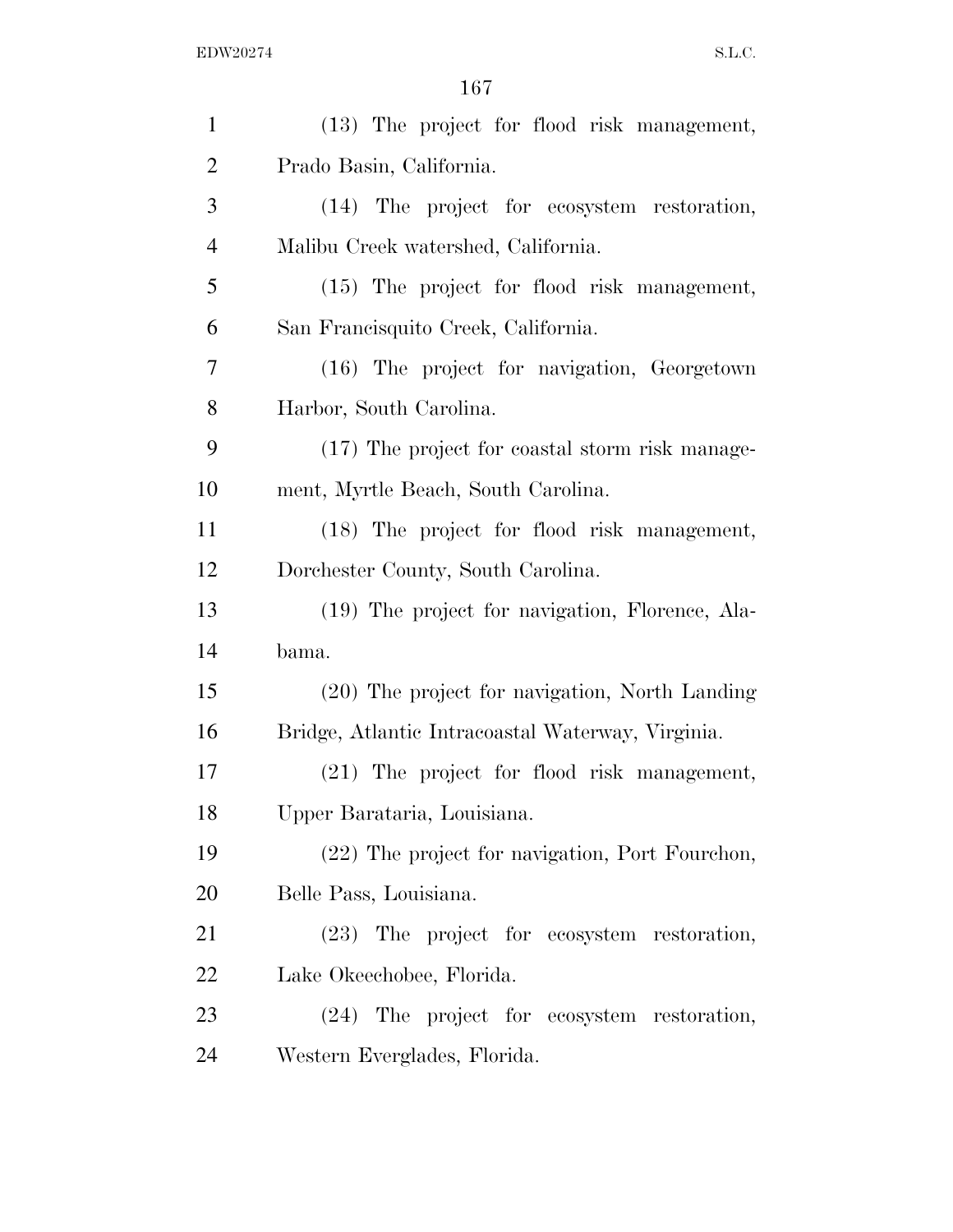| $\mathbf{1}$   | (25) The project for ecosystem restoration,        |
|----------------|----------------------------------------------------|
| $\overline{2}$ | Canal 111, South Dade, Florida.                    |
| 3              | $(26)$ The project for ecosystem restoration,      |
| $\overline{4}$ | Caloosahatchee River C-43, West Basin Storage      |
| 5              | Reservoir, Florida.                                |
| 6              | (27) The project for flood risk management,        |
| 7              | Hanapepe River, Kaua'i, Hawaii.                    |
| 8              | (28) The project for flood risk management,        |
| 9              | Wailupe Stream, Oahu, Hawaii.                      |
| 10             | (29) The project for flood risk management,        |
| 11             | Lower Santa Cruz watershed, Arizona.               |
| 12             | (30) The project for navigation, Upper St. An-     |
| 13             | thony Falls Lock and Dam, Minnesota.               |
| 14             | (31) The project for flood risk management,        |
| 15             | Westchester County streams, New York.              |
| 16             | (32) The project for hurricane and storm dam-      |
| 17             | age risk reduction, Fire Island to Montauk Point   |
| 18             | Reformulation, New York.                           |
| 19             | (33) The project for flood risk management,        |
| 20             | Savan Gut Phase II, St. Thomas, United States Vir- |
| 21             | gin Islands.                                       |
| <u>22</u>      | (34) The project for flood risk management,        |
| 23             | Rio Culebrinas, Puerto Rico.                       |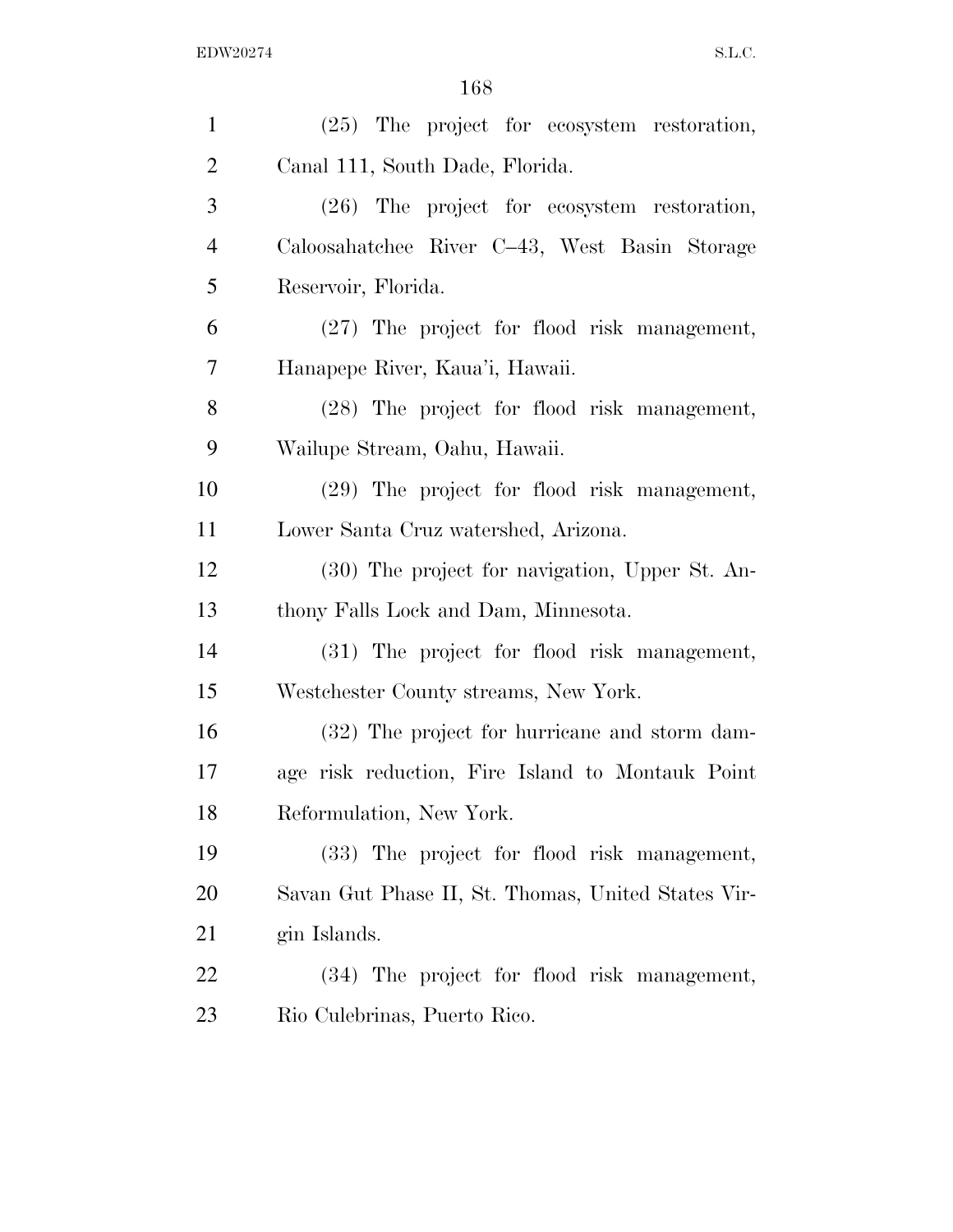| $\mathbf{1}$   | (35) The project for flood risk management,           |
|----------------|-------------------------------------------------------|
| $\overline{2}$ | Turpentine Run, St. Thomas, United States Virgin      |
| 3              | Islands.                                              |
| $\overline{4}$ | (36) The project for flood risk management,           |
| 5              | Rio Guayanilla, Puerto Rico.                          |
| 6              | (37) The project for hurricane and storm dam-         |
| 7              | age risk reduction, Highlands, New Jersey.            |
| 8              | (38) The project for navigation, Seattle Harbor,      |
| 9              | Washington.                                           |
| 10             | (39) The project for flood risk management,           |
| 11             | metropolitan Louisville, Kentucky.                    |
| 12             | (40) The feasibility study for the project for re-    |
| 13             | habilitation of Lock E $-32$ , Erie Canal, Pittsford, |
| 14             | New York.                                             |
| 15             | (41) The project for ecosystem restoration,           |
| 16             | Hudson River Habitat Restoration, New York.           |
| 17             | (42) The project for navigation, Lake Montauk         |
| 18             | Harbor, New York.                                     |
| 19             | (43) Modifications to the project for navigation,     |
| 20             | Milwaukee Harbor, Wisconsin, pursuant to section      |
| 21             | 14 of the Act of March 3, 1899 (commonly known)       |
| 22             | as the "Rivers and Harbors Act of 1899") (30 Stat.    |
| 23             | 1152, chapter 425; 33 U.S.C. 408).                    |
| 24             | (44) An economic reevaluation report for the          |
| 25             | navigation and sustainability program under title     |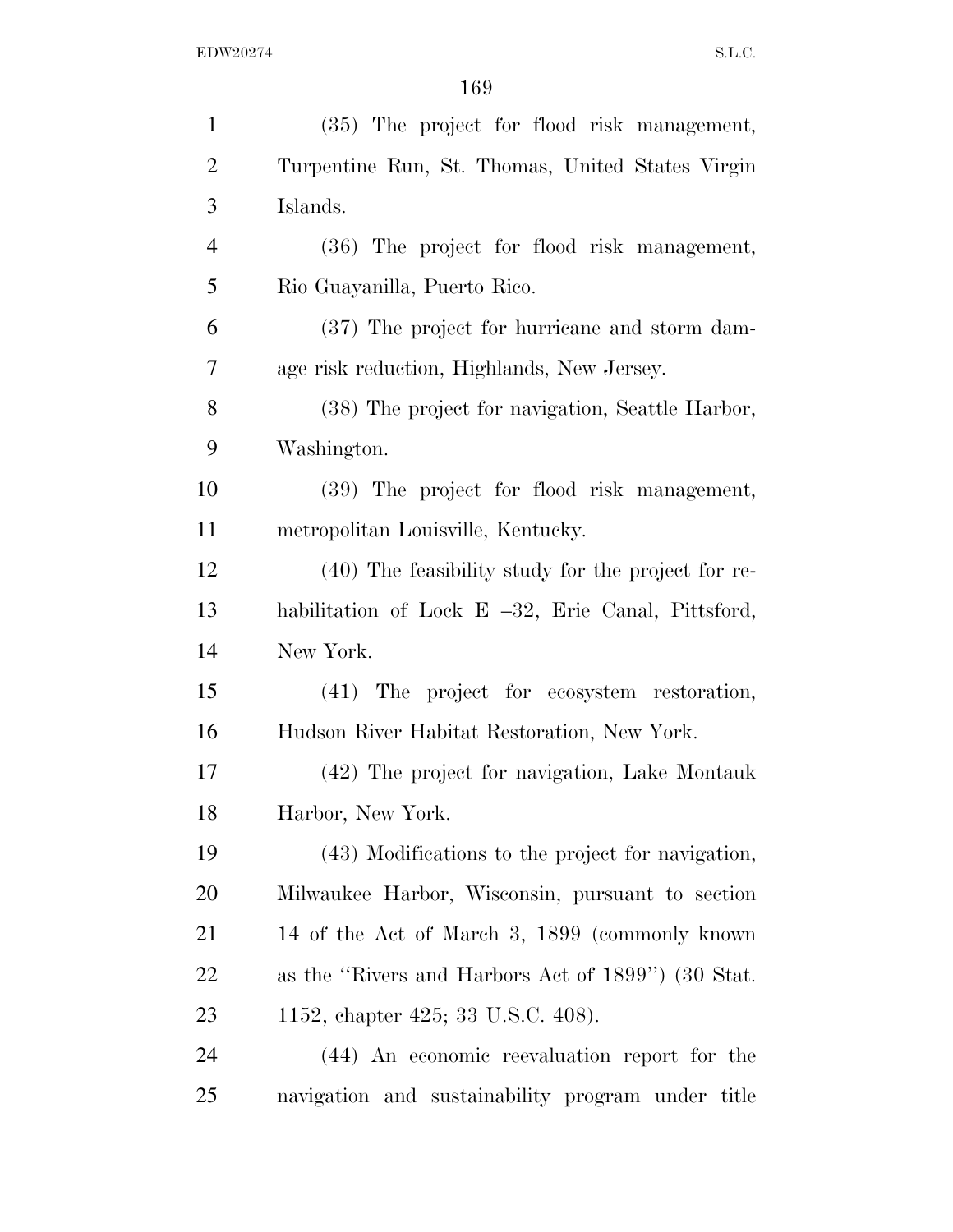| $\mathbf{1}$   | VIII of the Water Resources Development Act of            |
|----------------|-----------------------------------------------------------|
| $\overline{2}$ | 2007 (33 U.S.C. 652 note; Public Law 110–114).            |
| 3              | (45) The project for water supply, Willamette             |
| $\overline{4}$ | River Basin Review Reallocation, Oregon.                  |
| 5              | (46) The project for ecosystem restoration,               |
| 6              | South Fork of the South Branch of the Chicago             |
| 7              | River (Bubbly Creek), Illinois.                           |
| 8              | $(47)$ The study for the restoration of the Chi-          |
| 9              | cago River, Illinois, pursuant to the resolution of the   |
| 10             | Committee on Environment and Public Works of the          |
| 11             | Senate (108th Congress, 2d Session) relating to the       |
| 12             | Chicago River System Restoration Management               |
|                |                                                           |
| 13             | Plan, Illinois, and dated June 23, 2004.                  |
| 14             | SEC. 1203. INCLUSION OF CERTAIN PROJECTS IN ANNUAL        |
| 15             | REPORT TO CONGRESS.                                       |
| 16             | The Secretary shall complete the review of each of        |
| 17             | the following submissions for consideration for inclusion |
| 18             | in the report submitted under section 7001 of the Water   |
| 19             | Resources Reform and Development Act of 2014 (33)         |
| 20             | U.S.C. 2282d):                                            |
| 21             | (1) Modification of the authorization for the en-         |
| <u>22</u>      | vironmental infrastructure project, DeSoto County,        |
| 23             | Mississippi, under section $219(f)(30)$ of the Water      |
| 24             | Resources Development Act of 1992 (106 Stat.              |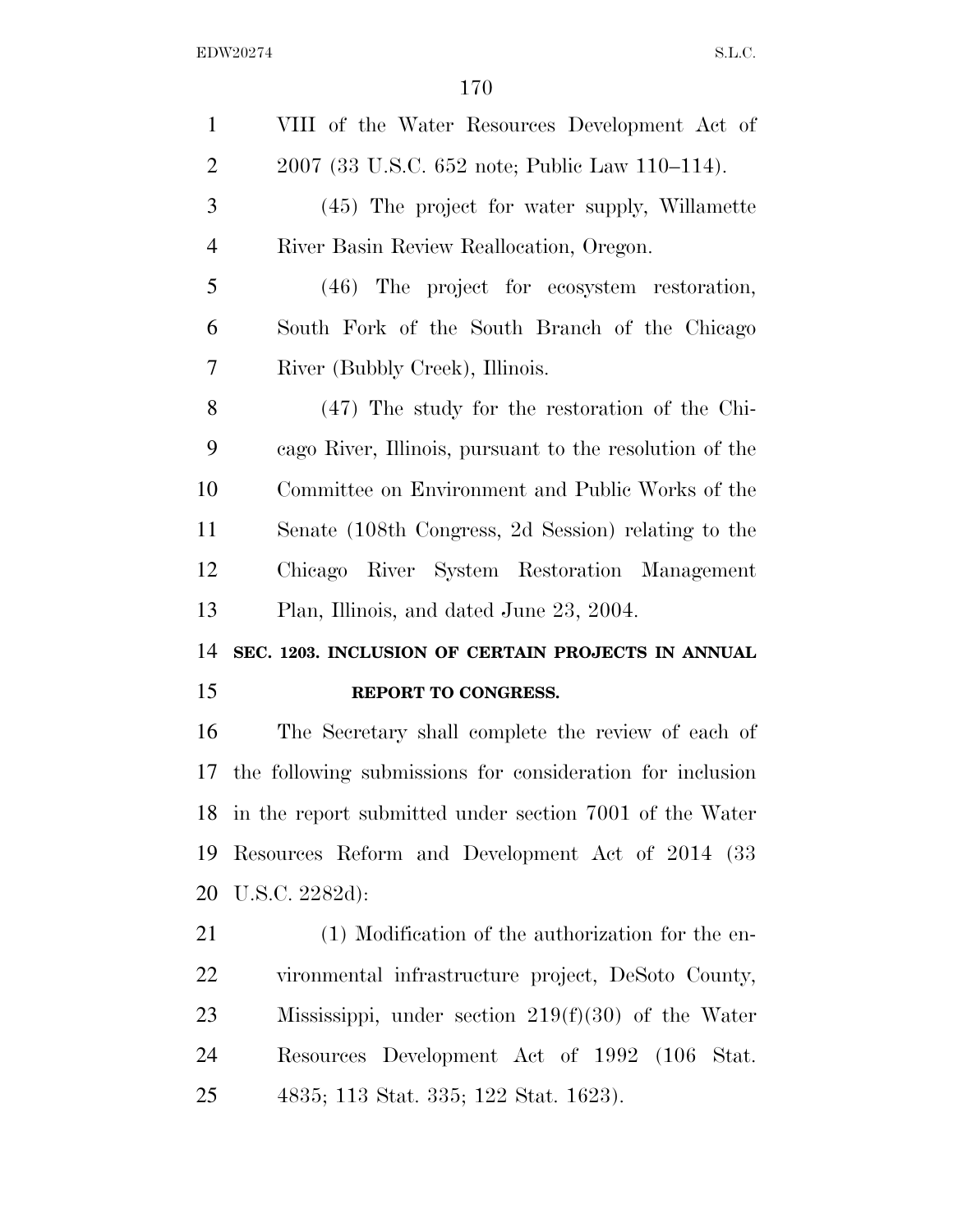(2) Modification of the types of activities au- thorized under the environmental infrastructure project, Jackson County, Mississippi, under section 331 of the Water Resources Development Act of 1999 (113 Stat. 305; 121 Stat. 1134). (3) Modification of the environmental restora- tion infrastructure and resource protection develop- ment program, southern West Virginia, under sec- tion 340 of the Water Resources Development Act of 1992 (106 Stat. 4856; 113 Stat. 320; 114 Stat. 2678; 121 Stat. 1257). (4) Modification of the environmental assistance program, central West Virginia, under section 571 of the Water Resources Development Act of 1999 (113 Stat. 371; 121 Stat. 1257). (5) Modification of the authorized funding level for the project for water and wastewater assistance, Madison and St. Claire Counties, Illinois, authorized by section 219(f)(55) of the Water Resources Devel- opment Act of 1992 (106 Stat. 4835; 113 Stat. 335; 21 114 Stat. 2763A-221). (6) A study on the reallocation of water storage at Lake Whitney, Texas, in accordance with section 301 of the Water Supply Act of 1958 (43 U.S.C. 390b).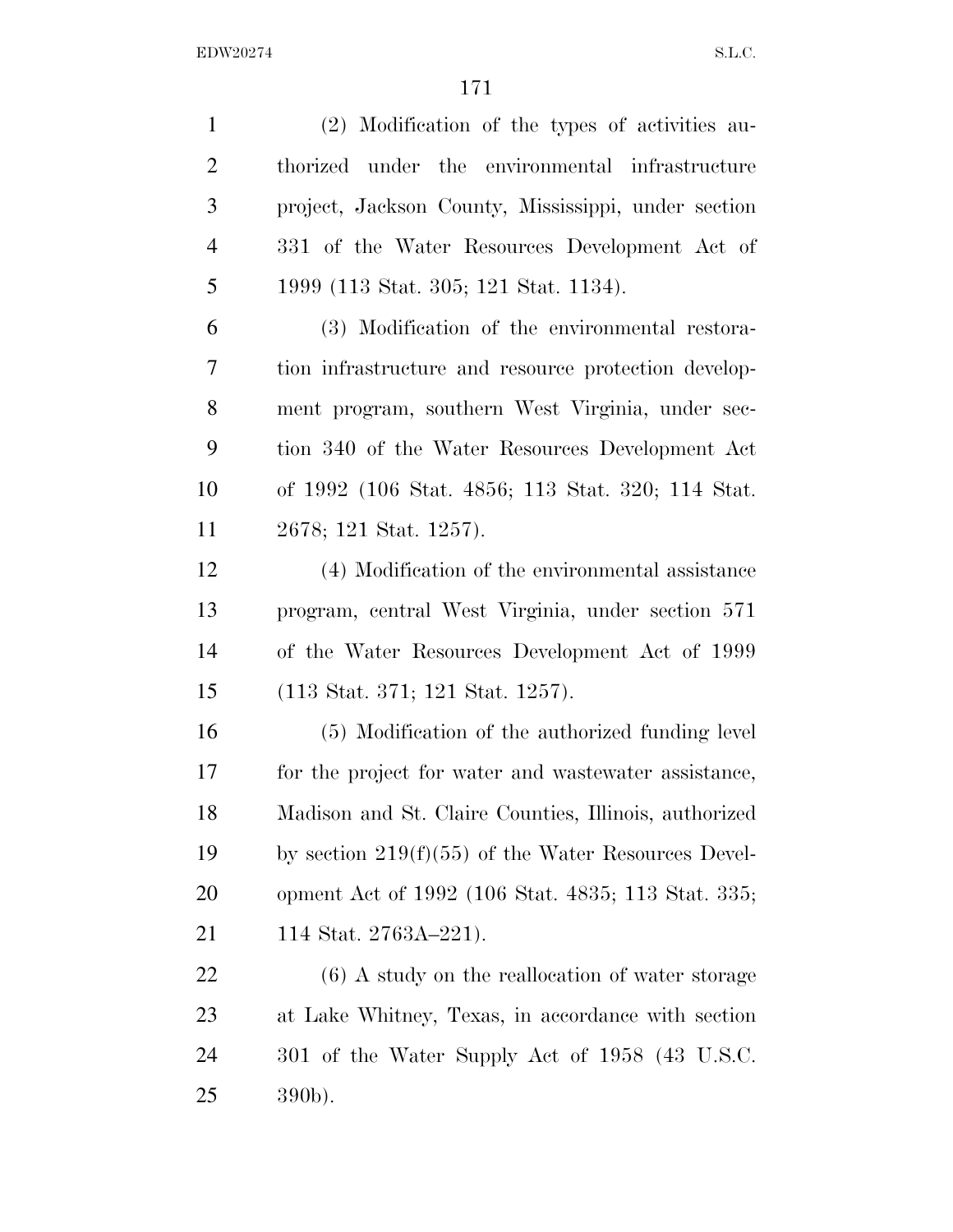(7) Reallocation of water storage at Aquilla Lake, Texas, in accordance with the Aquilla Lake Reallocation Study of the Corps of Engineers, dated February 2018, and section 301 of the Water Sup-ply Act of 1958 (43 U.S.C. 390b).

 (8) Expansion of the Abiquiu Reservoir, New Mexico, to allow more flexibility for concurrent stor- age of San Juan-Chama and Rio Grande system water, while changing the authorized water supply storage limit within the flood control space from a volume of 200,000 acre-feet to an elevation of 6,230 feet National Geodetic Vertical Datum, in order to increase the currently available space by approxi- mately 30,000 acre-feet until the space diminishes over time due to sediment inflow.

 (9) A watershed assessment to determine prob- lems, needs, and opportunities within the Lower Rio Grande Valley watershed, Texas.

#### **SEC. 1204. ASSISTANCE TO NON-FEDERAL SPONSORS.**

 (a) IN GENERAL.—The Corps of Engineers shall pro- vide assistance to the non-Federal interest of a project proposal described in subsection (b) during the Corps of Engineers outreach required under section 7001(b) of the Water Resources Reform and Development Act of 2014 (33 U.S.C. 2282d(b)).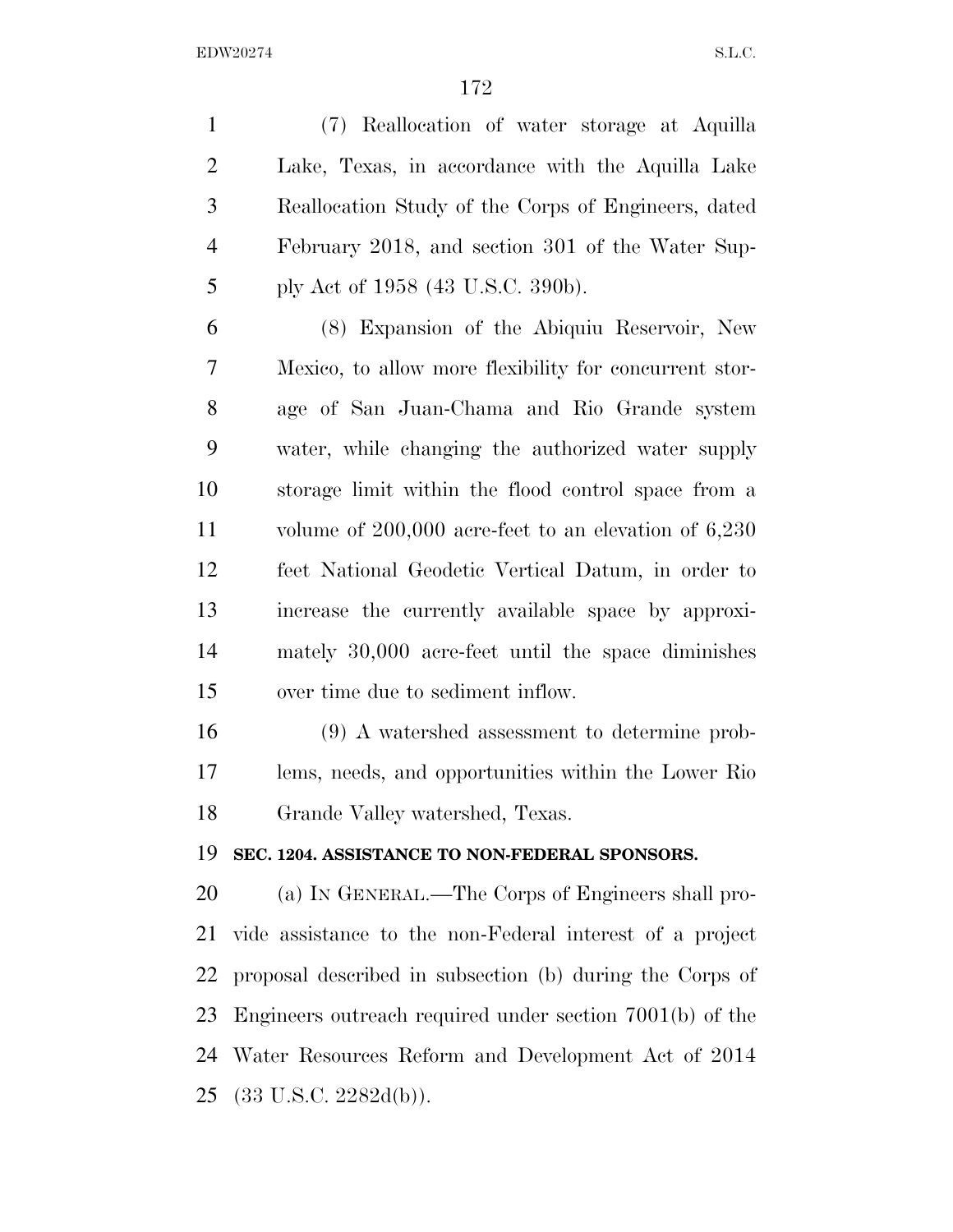(b) PROJECT PROPOSALS DESCRIBED.—A project proposal referred to in subsection (a) is any of the fol-lowing:

 (1) Development of a management plan for res- toration of the Chicago River, Illinois, pursuant to the resolution of the Committee on Environment and Public Works of the Senate (108th Congress, 2d Session) relating to the Chicago River System Res- toration Management Plan, Illinois, and dated June 23, 2004.

 (2) Modification of the authorized funding level for the project for flood damage reduction, Des Moines and Raccoon Rivers, Des Moines, Iowa, au- thorized by section 1001(21) of the Water Resources Development Act of 2007 (121 Stat. 1053).

 (3) Modification of the project for navigation, Ouachita-Black Rivers, Arkansas and Louisiana, au- thorized by section 101 of the River and Harbor Act of 1960 (74 Stat. 481) to include water supply as an authorized purpose.

 (4) Modification of the project for navigation, McClellan-Kerr Arkansas River, to deepen the navi- gation channel to a minimum depth of 12 feet, as authorized under section 136 of the Energy and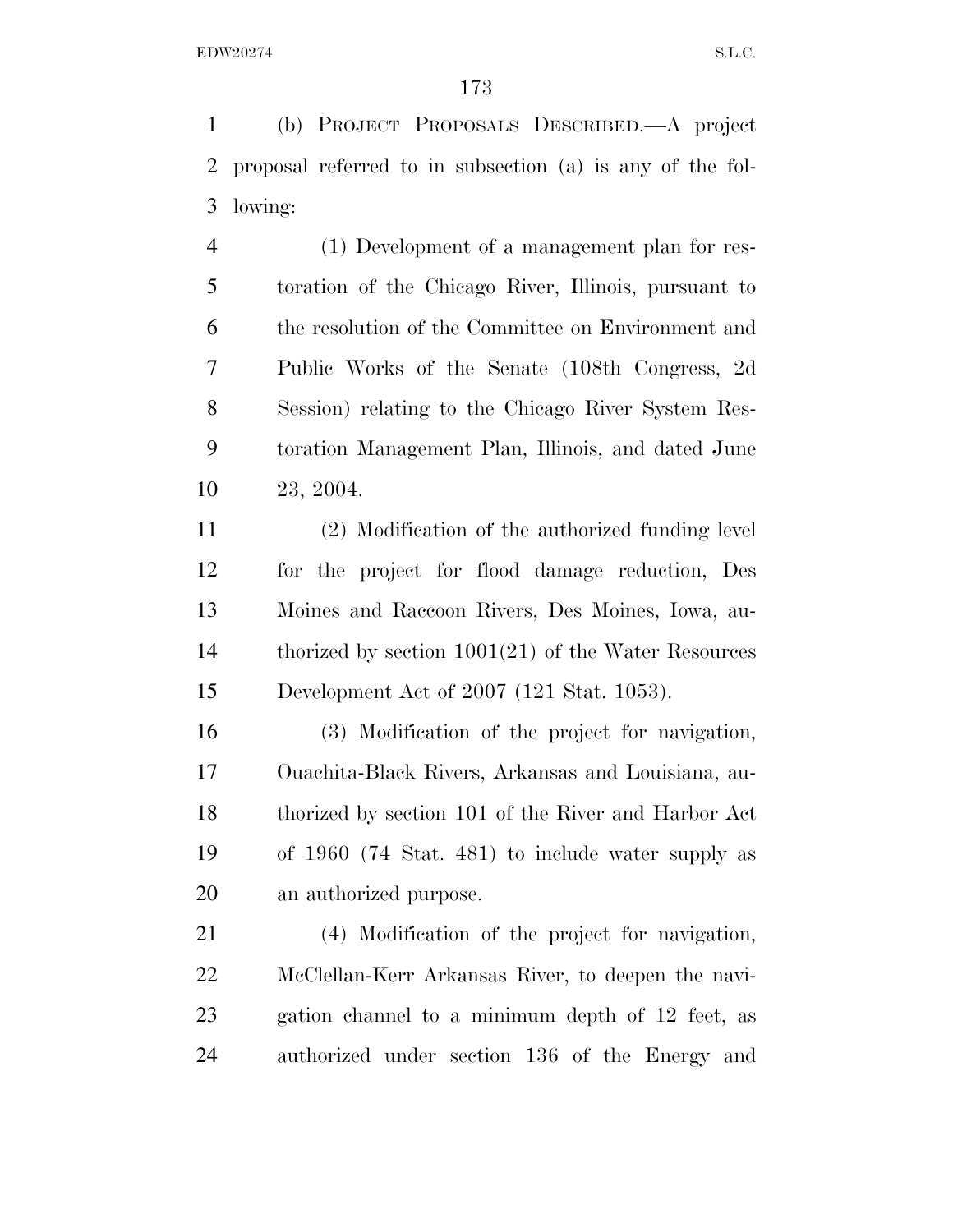Water Development Appropriations Act, 2004 (117 Stat. 1842).

 (5) Modification of the project for flood risk management and water supply, Tenkiller Ferry Lake, Arkansas River Basin, Oklahoma, authorized by section 4 of the Act of June 28, 1938 (52 Stat 1218, chapter 795) to modify water storage and pro- vide for a sufficient quantity of water supply storage space in the inactive pool storage to support the fishery downstream from Tenkiller Reservoir.

 (6) Reauthorization of the project for environ- mental restoration, Muddy River, Brookline and Boston, Massachusetts, authorized by section 522 of 14 the Water Resources Development Act of 2000 (114 Stat. 2656), and deauthorized pursuant to section 6001 of the Water Resources Reform and Develop- ment Act of 2014 (33 U.S.C. 579b) (as in effect on the day before the date of enactment of the Water Infrastructure Improvements for the Nation Act (130 Stat. 1690)).

 (7) Modification of the project for flood damage reduction, Muddy River, Brookline and Boston, Mas- sachusetts, authorized by section 522 of the Water Resources Development Act of 2000 (114 Stat. 2656), to provide that in the case of phase II of the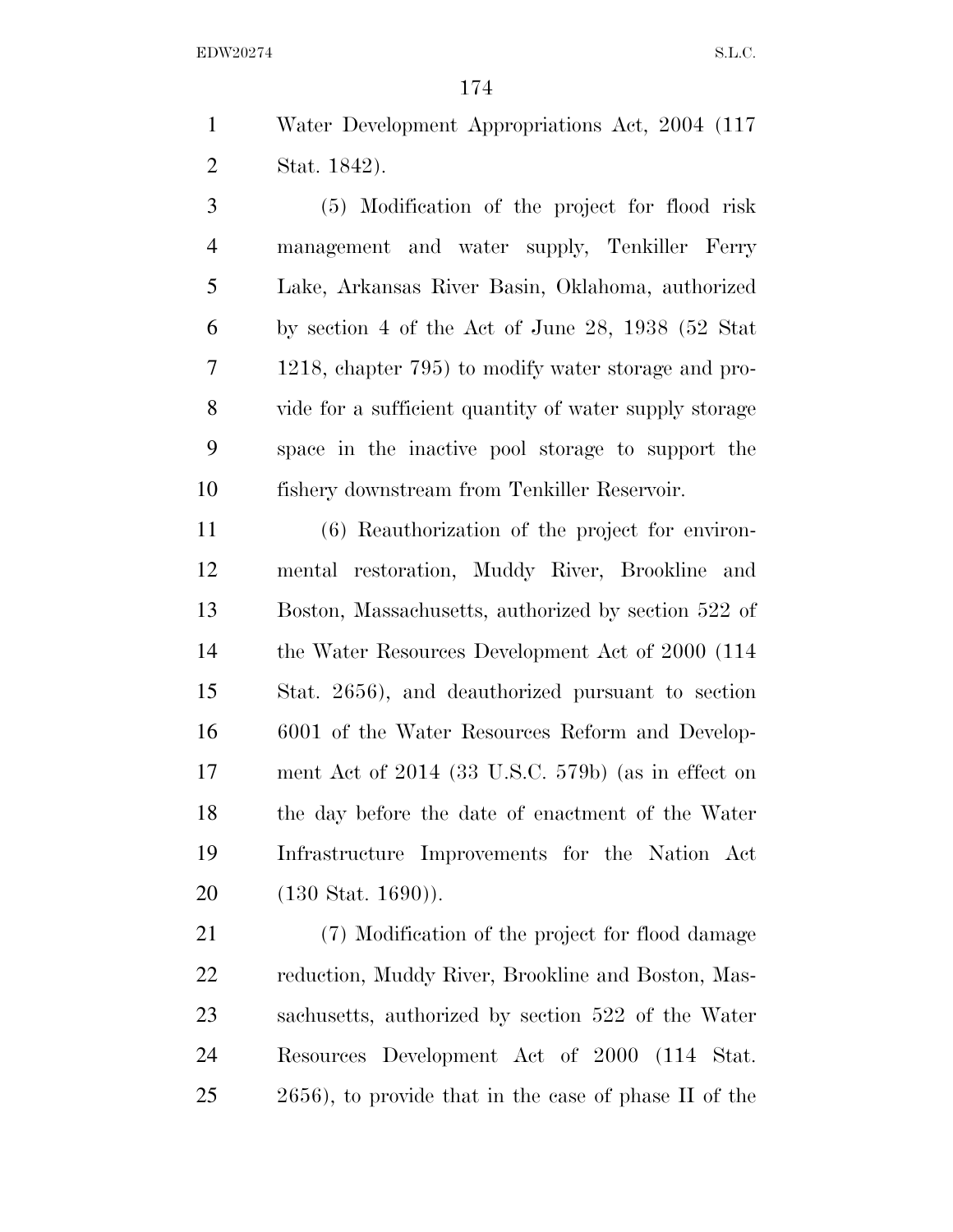| project, the non-Federal interest is not required to   |
|--------------------------------------------------------|
| pay any cost of the project above the initial esti-    |
| mate.                                                  |
| (8) A feasibility study for a project for flood        |
| risk management, Hoosic River, Massachusetts.          |
| $(9)$ A feasibility study for a project for aquatic    |
| ecosystem restoration at the mouth of the Hood         |
| River, Oregon, at the confluence of that river with    |
| the Columbia River, Oregon.                            |
| (10) A feasibility study on resolving increased        |
| silting and shoaling adjacent to, but outside of, the  |
| Federal channel, experienced at the Port of Bandon,    |
| Coquille River, Oregon.                                |
| (11) A feasibility study on increasing the fre-        |
| quency and depth of dredging assistance from the       |
| Corps of Engineers at the Port of Astoria, located     |
| at the mouth of the Columbia River, Oregon.            |
| $(12)$ A feasibility study on modifying the            |
| project for navigation, Port of Gulfport, Mississippi, |
| authorized by section $202(a)$ of the Water Resources  |
| Development Act of 1986 (100 Stat. 4094), to deep-     |
| en the navigation channel to 46 feet.                  |
| (13) A feasibility study to identify and evaluate      |
| opportunities to reduce the risk of flooding and re-   |
|                                                        |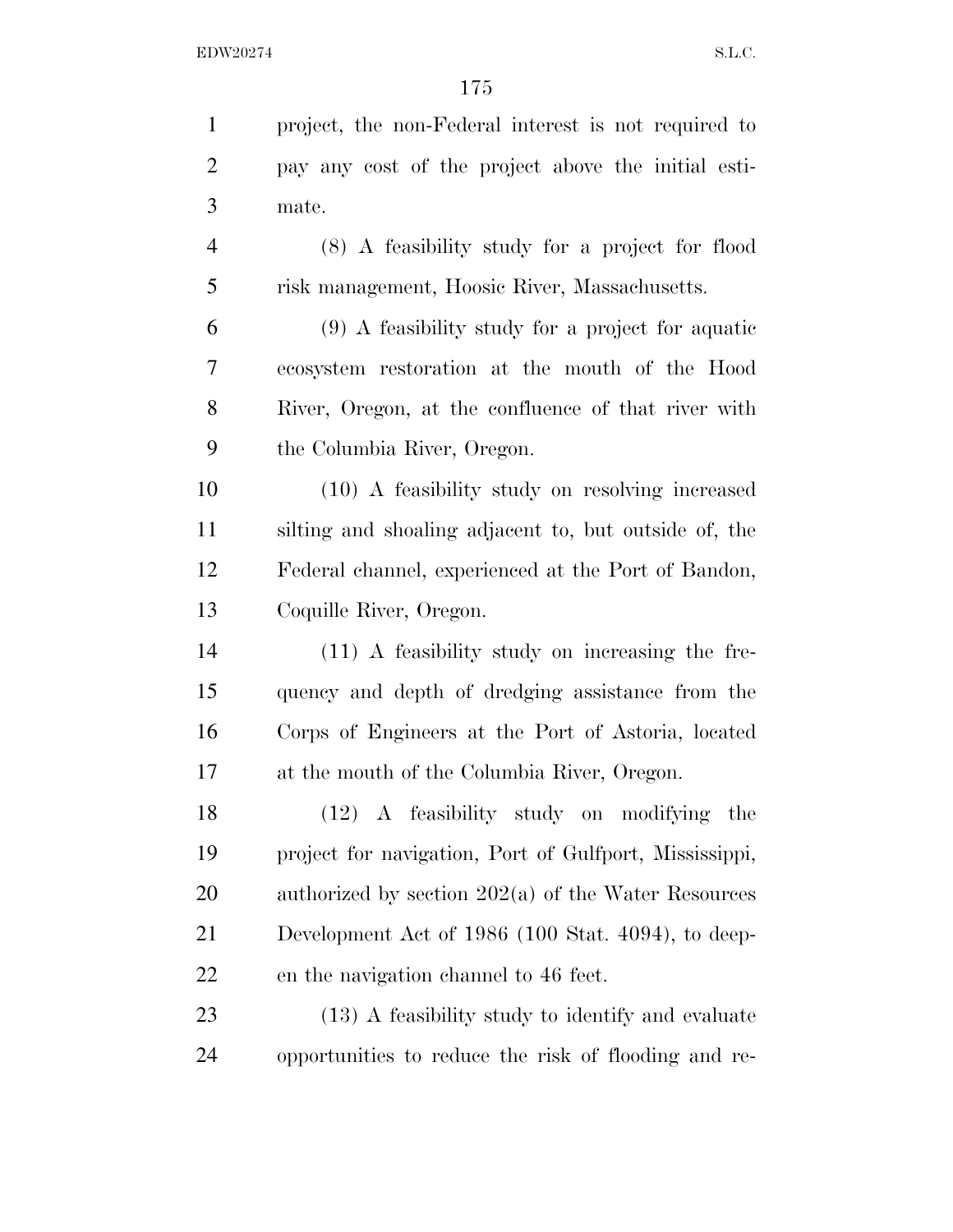| $\mathbf{1}$   | store lost habitat within the Escatawpa River Basin,    |
|----------------|---------------------------------------------------------|
| $\overline{2}$ | Mississippi and Alabama.                                |
| 3              | (14) The project described in section                   |
| $\overline{4}$ | $219(f)(231)$ of the Water Resources Development        |
| 5              | Act of 1992 (106 Stat. 4835; 113 Stat. 335; 121         |
| 6              | Stat. 1266).                                            |
| 7              | $(15)$ A feasibility study for a project to design      |
| 8              | and construct the Naugatuck River Greenway Trail,       |
| 9              | a multiuse trail on Federal land between Torrington     |
| 10             | and Derby, Connecticut.                                 |
| 11             | (16) A feasibility study for a project for coastal      |
| 12             | and flood risk management, Stratford, Connecticut.      |
| 13             | (17) A feasibility study for projects for flood         |
| 14             | risk management, Woodbridge, Connecticut.               |
| 15             | (18) Modification of the authorized funding             |
| 16             | level for the project to eliminate or control combined  |
| 17             | sewer overflows, St. Louis, Missouri, authorized by     |
| 18             | section $219(f)(32)$ of the Water Resources Develop-    |
| 19             | ment Act of 1992 (106 Stat. 4835; 113 Stat. 337;        |
| 20             | 121 Stat. 1233).                                        |
| 21             | (19) A feasibility study for projects for eco-          |
| 22             | system restoration, Bangert Island, St. Charles, Mis-   |
| 23             | souri, related to channels and aquatic habitats.        |
| 24             | Modification of the authorized funding<br>(20)          |
| 25             | level for the project to carry out water related infra- |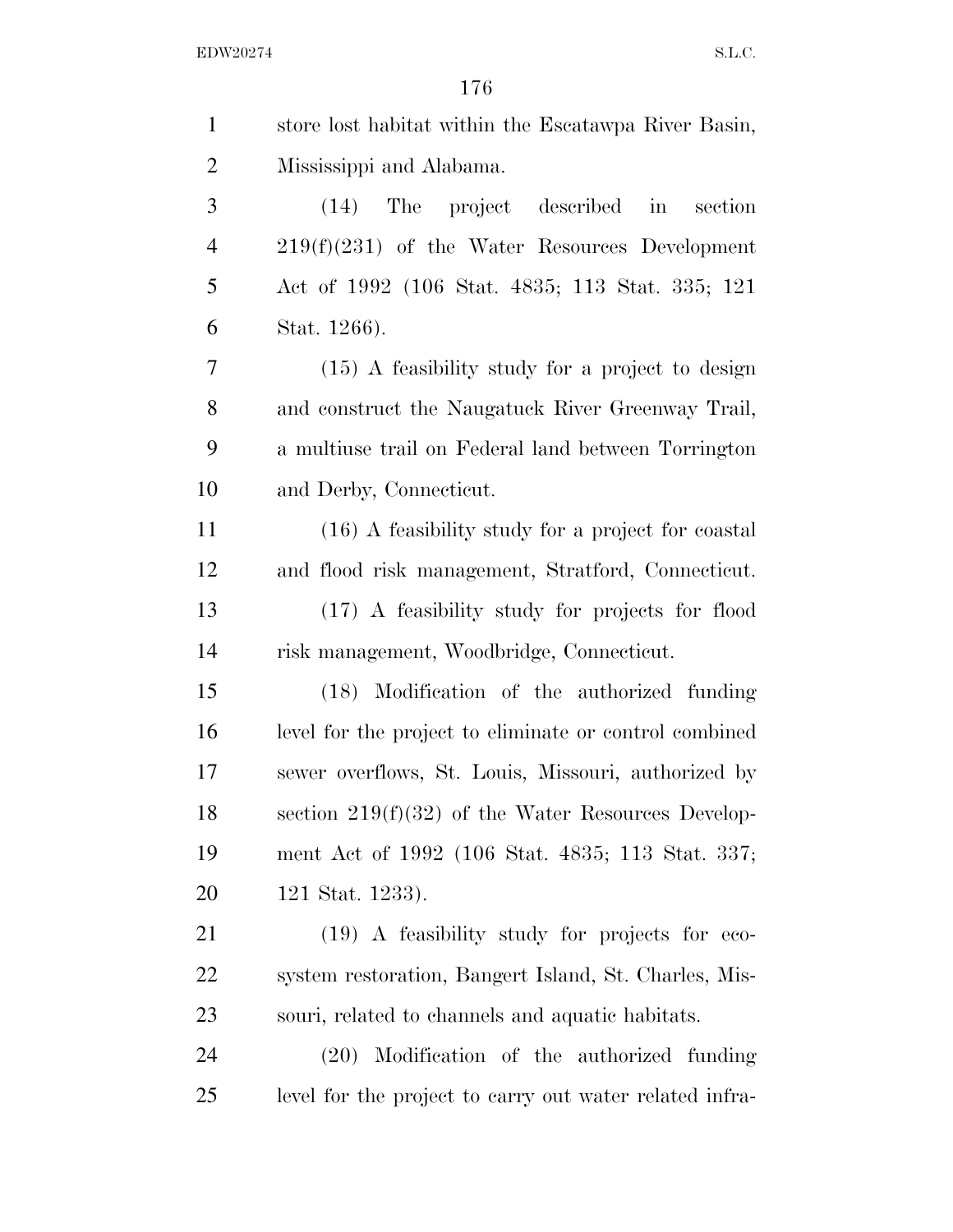structure, El Paso, Texas, authorized by section 2 219(f)(269) of the Water Resources Development Act of 1992 (106 Stat. 4835; 113 Stat. 335; 121 Stat. 1268). (21) Modification of the authorized funding level for the South Central Pennsylvania environ- mental restoration infrastructure and resource pro- tection development pilot program under section 313 of the Water Resources Development Act of 1992 (106 Stat. 4845; 121 Stat. 1146). (22) A feasibility study for dam safety improve- ments, Oroville Dam, California. (23) Modification of the authorized funding level for the project for water supply, Lakes Marion and Moultrie, South Carolina. (24) An environmental infrastructure project to increase hydrologic variability, Sacramento Regional Water Bank, California. (25) A study for a project for aquatic ecosystem restoration and allied purposes, Blue River Water- shed, Missouri and Kansas. (26) A project for aquatic and riparian restora- tion, Line Creek, Riverside, Kansas. (27) Modification of the authorized funding level for the environmental infrastructure program,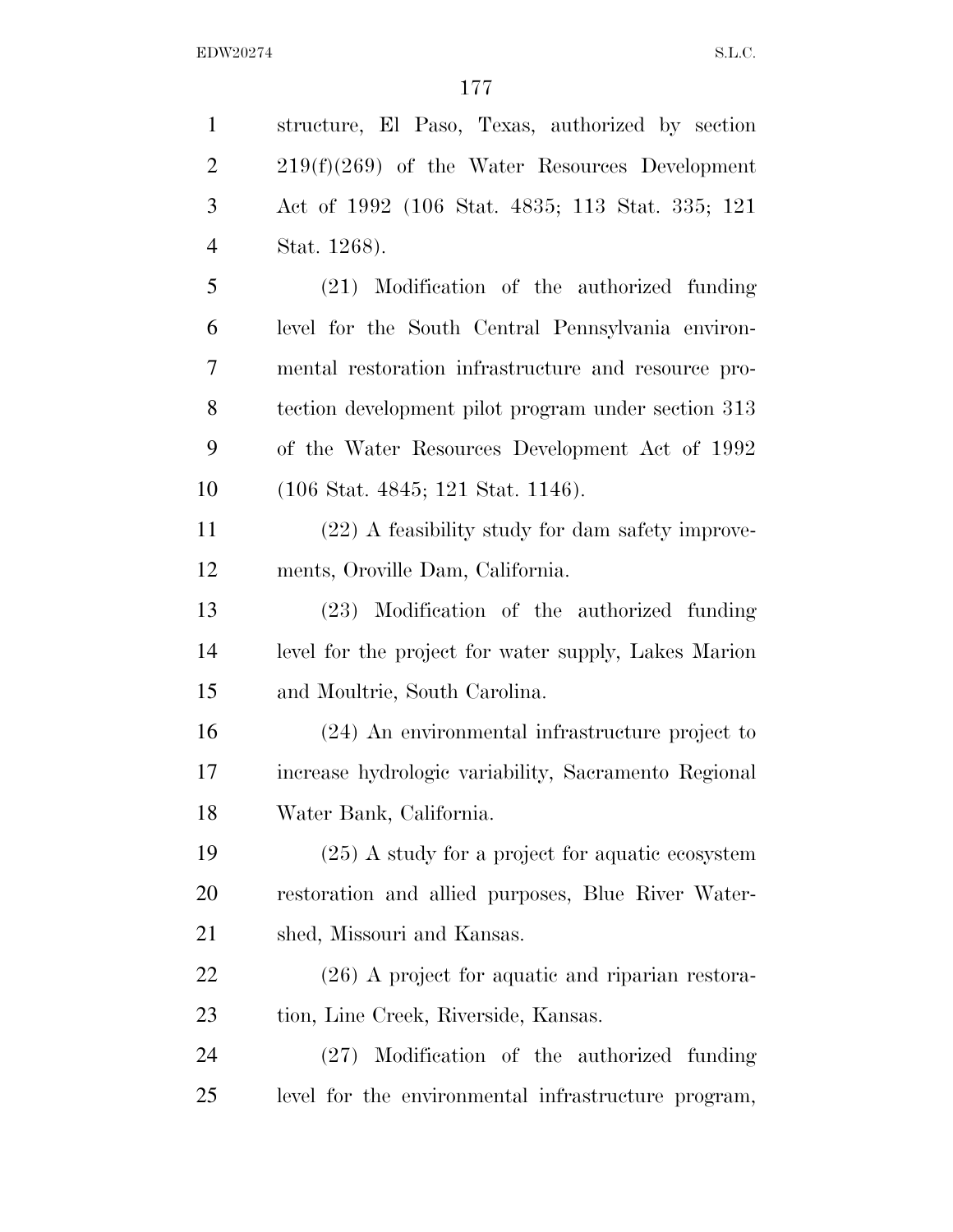| $\mathbf{1}$   | Central New Mexico, under section 593 of the Water     |
|----------------|--------------------------------------------------------|
| $\overline{2}$ | Resources Development Act of 1999 (113 Stat. 381;      |
| 3              | 119 Stat. 2255).                                       |
| $\overline{4}$ | (28) Modification of the authorized funding            |
| 5              | level for the environmental assistance program, Ohio   |
| 6              | and North Dakota, under section 594 of the Water       |
| 7              | Resources Development Act of 1999 (113 Stat. 383;      |
| 8              | 121 Stat. 1140; 121 Stat. 1944).                       |
| 9              | $(29)$ A study for a fish passage for ecological       |
| 10             | restoration, Lower Alabama River, Alabama.             |
| 11             | (30) Modification of the project for Atlantic In-      |
| 12             | tracoastal Waterway Deep Creek bridge replace-         |
| 13             | ment, Virginia.                                        |
| 14             | (31) Modification of projects for water supply,        |
| 15             | wastewater infrastructure, and environmental res-      |
| 16             | toration, Virginia, authorized by section $219(f)(10)$ |
| 17             | of the Water Resources Development Act of 1992         |
| 18             | (106 Stat. 4835; 113 Stat. 335; 121 Stat. 1255).       |
| 19             | (32) Modification of the project for flood risk        |
| 20             | management, Red River below Denison Dam, Arkan-        |
| 21             | sas, Louisiana, and Texas, for Caddo Levee District,   |
| 22             | Louisiana, to incorporate the Cherokee Park Levee      |
| 23             | into the project.                                      |
| 24             | (33) Modification of the Mississippi River and         |
| 25             | Tributaries Project authorized by the first section of |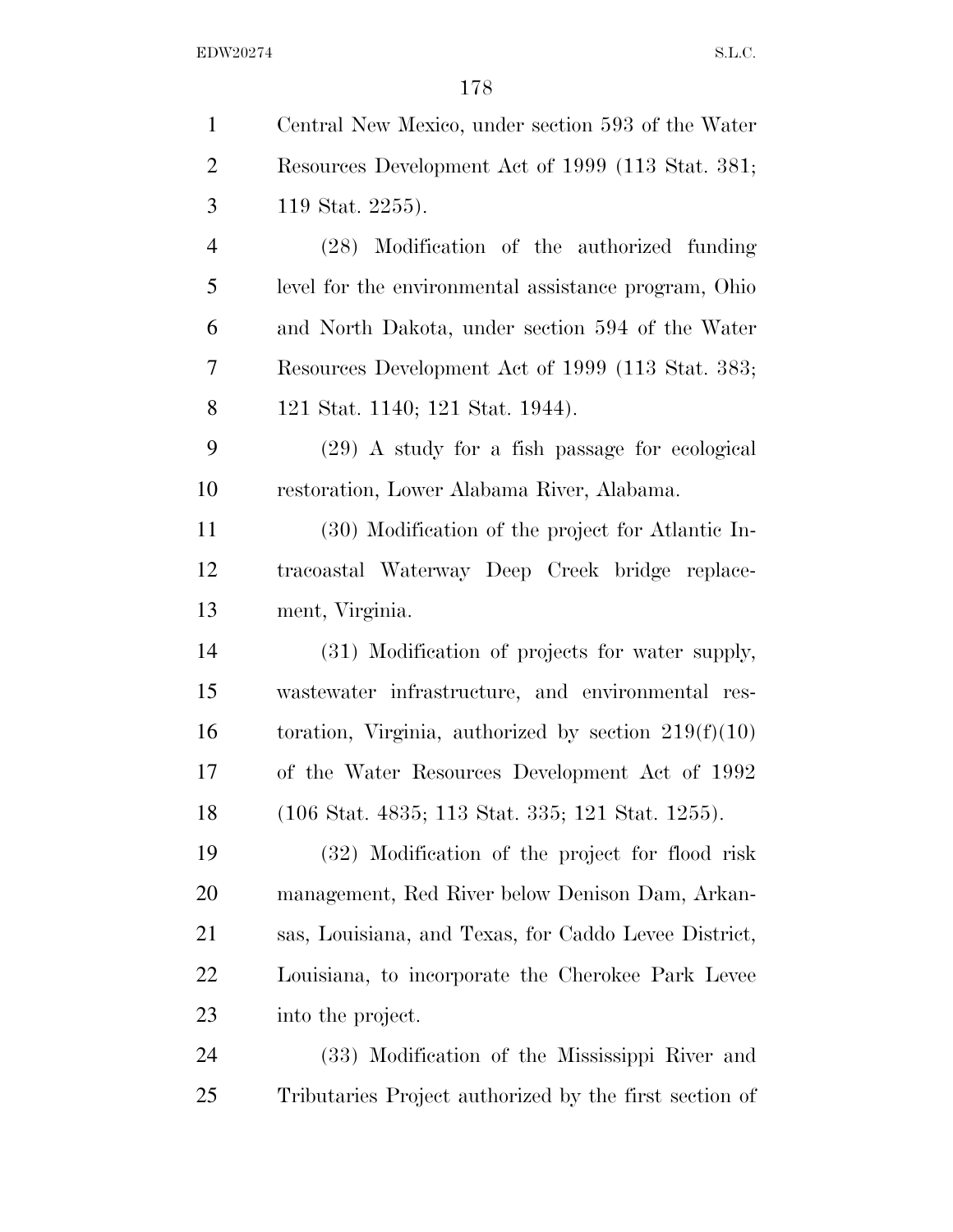| $\mathbf{1}$   | the Act of May $15, 1928$ (45 Stat. 534, chapter     |
|----------------|------------------------------------------------------|
| $\overline{2}$ | 569) to include the portion of the Ouachita River    |
| 3              | Levee System at and below Monroe, Louisiana, to      |
| $\overline{4}$ | Caldwell Parish, Louisiana.                          |
| 5              | (34) Modification of the project for navigation,     |
| 6              | Port of Iberia, Louisiana.                           |
| 7              | (35) A feasibility study for flood risk manage-      |
| 8              | ment and storm damage reduction in the Hoey's        |
| 9              | Basin area of the eastbank of Jefferson Parish, in-  |
| 10             | cluding a study of the "pump to the river" concept.  |
| 11             | (36) A feasibility study for a project for flood     |
| 12             | risk management, Cataouatche Subbasin, which en-     |
| 13             | compasses part of the westbank of Jefferson Parish,  |
| 14             | Louisiana.                                           |
| 15             | (37) Modification of the project for beach ero-      |
| 16             | sion and hurricane protection, Grand Isle, Lou-      |
| 17             | isiana, to include periodic beach nourishment.       |
| 18             | (38) A feasibility study, Arkansas River Basin,      |
| 19             | Oklahoma, to determine whether the purchase of ad-   |
| 20             | ditional flood easements, changes in lake level man- |
| 21             | agement, additional levee infrastructure, or imple-  |
| 22             | mentation of other flood risk management or con-     |
| 23             | tainment mechanisms along the Arkansas River         |
| 24             | Basin would benefit local communities by reducing    |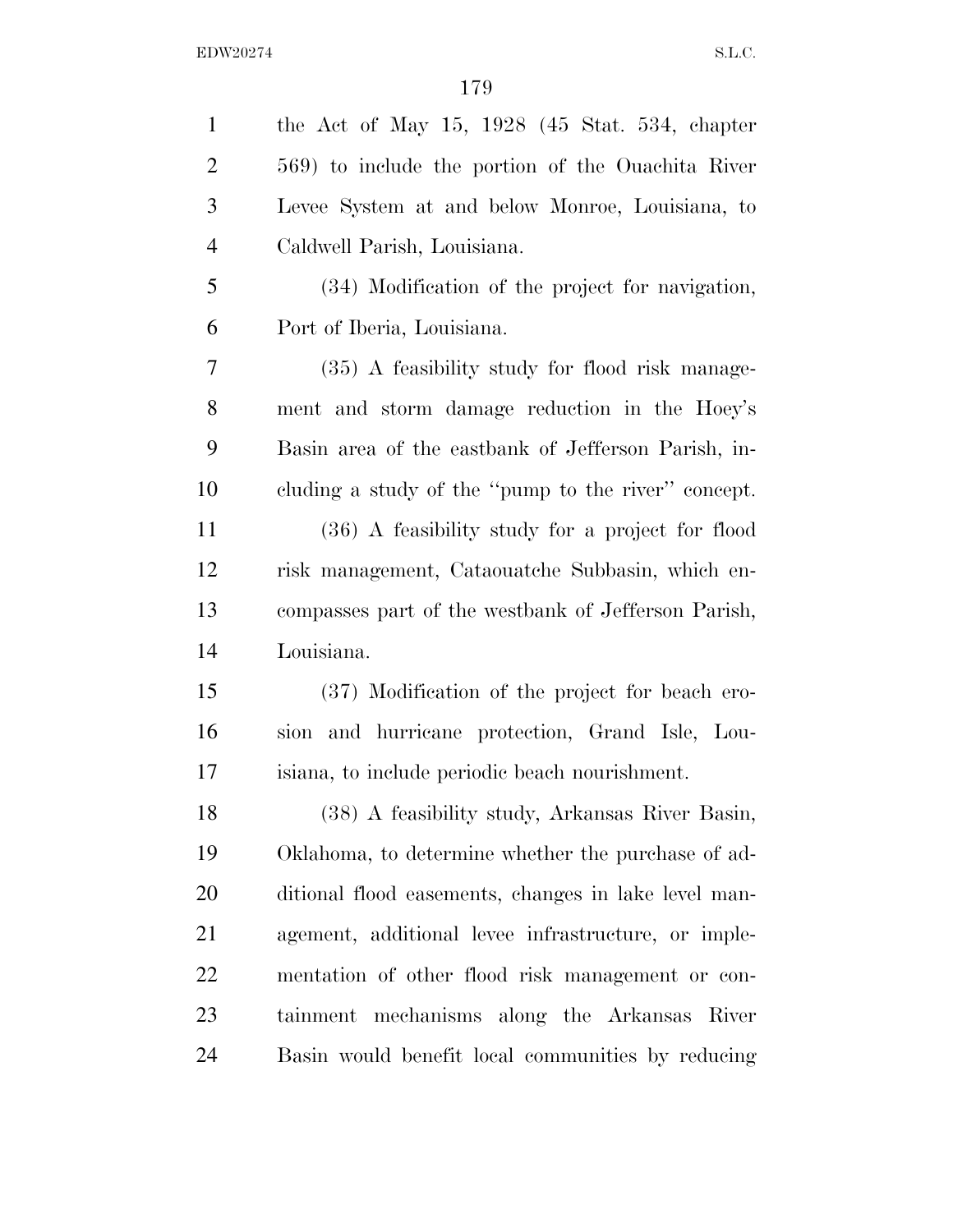| $\mathbf{1}$   | flood risks around projects of the Secretary in a       |
|----------------|---------------------------------------------------------|
| $\overline{2}$ | range of different flood scenarios.                     |
| 3              | (39) Modification of the authorized funding             |
| $\overline{4}$ | level for critical restoration projects, Lake Cham-     |
| 5              | plain watershed, Vermont and New York, authorized       |
| 6              | by section 542 of the Water Resources Development       |
| 7              | Act of 2000 (114 Stat. 2671; 121 Stat. 1150).           |
| 8              | (40) Modification of the authorized funding             |
| 9              | level for wastewater infrastructure, Charlotte Coun-    |
| 10             | ty, Florida, authorized by section $219(f)(121)$ of the |
| 11             | Water Resources Development Act of 1992 (106            |
| 12             | Stat. 4835; 113 Stat. 334; 121 Stat. 1261).             |
| 13             | (41) A project to extend dredging of the South          |
| 14             | Haven Harbor, Michigan, to include the former           |
| 15             | Turning Basin.                                          |
| 16             | (42) Modification of the project for flood risk         |
| 17             | management, Upper Rouge River, Wayne County,            |
| 18             | Michigan.                                               |
| 19             | (43) A feasibility study for the project for flood      |
| <b>20</b>      | risk management, Tonto Creek, Arizona.                  |
| 21             | (44) A feasibility study for the project for flood      |
| 22             | risk management, Sikorsky Airport, Bridgeport,          |
| 23             | Connecticut.                                            |
| 24             | Modification of the authorized funding<br>(45)          |
| 25             | level for the environmental infrastructure project,     |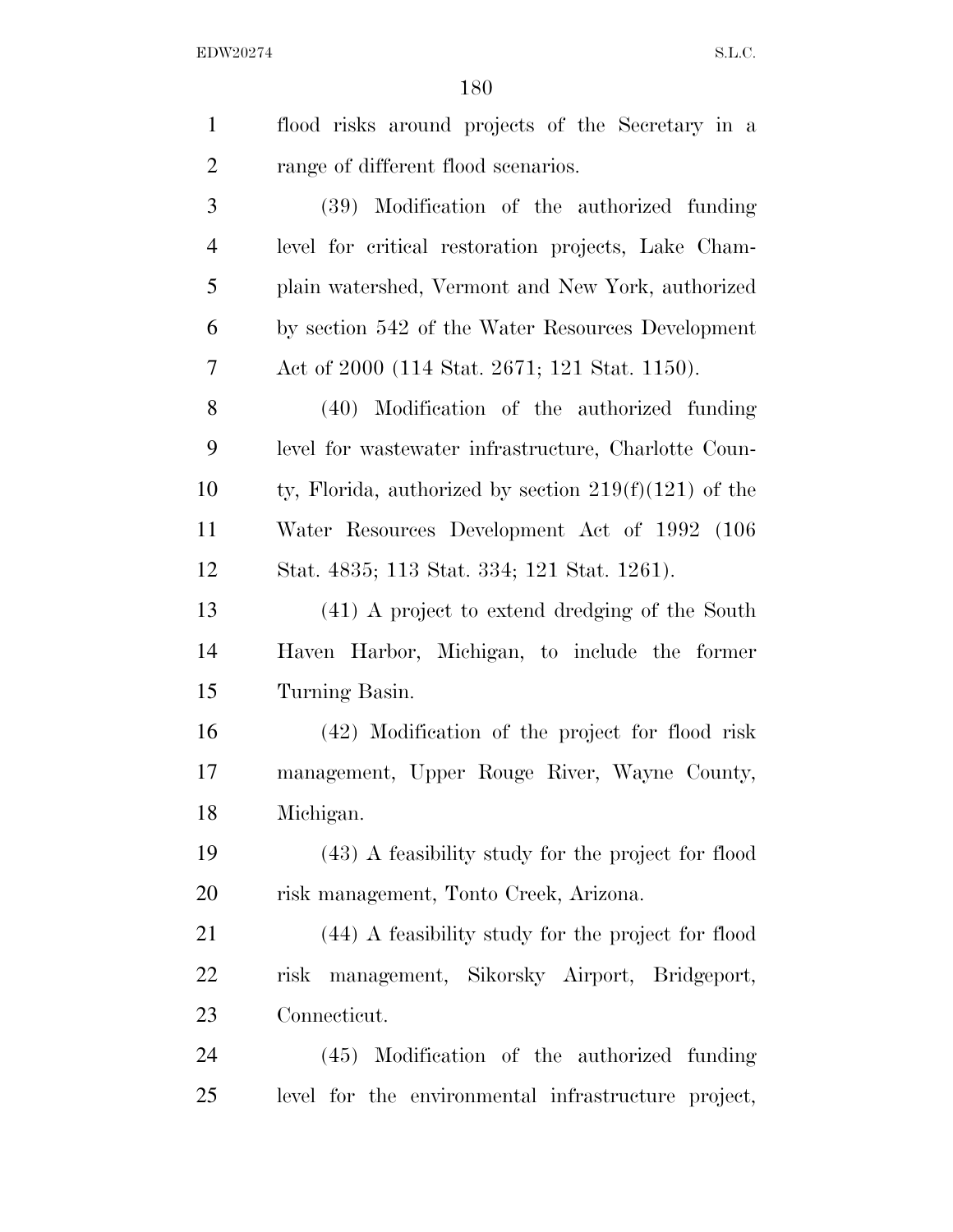| $\mathbf{1}$   | County, California, under<br>section<br>Calaveras    |  |  |  |  |  |
|----------------|------------------------------------------------------|--|--|--|--|--|
| $\overline{2}$ | $219(f)(86)$ of the Water Resources Development Act  |  |  |  |  |  |
| 3              | of 1992 (106 Stat. 4835; 113 Stat. 335; 121 Stat.    |  |  |  |  |  |
| $\overline{4}$ | $1259$ ).                                            |  |  |  |  |  |
| 5              | (46) Modification of the project for navigation,     |  |  |  |  |  |
| 6              | River Rouge, Michigan.                               |  |  |  |  |  |
| 7              | (47) A feasibility study for dredge disposal         |  |  |  |  |  |
| 8              | management activities, Port of Florence, Alabama.    |  |  |  |  |  |
| 9              | (48) A feasibility study for the project for navi-   |  |  |  |  |  |
| 10             | gation, Port of Oswego, New York.                    |  |  |  |  |  |
| 11             | (49) A project for repairs to the West Pier and      |  |  |  |  |  |
| 12             | West Barrier Bar, Little Sodus Bay Harbor, Cayuga    |  |  |  |  |  |
| 13             | County, New York.                                    |  |  |  |  |  |
| 14             | $(50)$ A project for repair of sheet pile wall and   |  |  |  |  |  |
| 15             | east breakwater, Great Sodus Bay, New York.          |  |  |  |  |  |
| 16             | $(51)$ A study of the resiliency of the Allegheny    |  |  |  |  |  |
| 17             | Reservoir, in consultation with the Seneca Nation.   |  |  |  |  |  |
| 18             | (52) A feasibility study for potential projects      |  |  |  |  |  |
| 19             | for the rehabilitation of the Glenn Falls Feeder     |  |  |  |  |  |
| 20             | Canal, which begins at the Feeder Dam intersection   |  |  |  |  |  |
| 21             | with the Hudson River in Queensbury, New York,       |  |  |  |  |  |
| <u>22</u>      | and runs to the confluence of the Old Champlain      |  |  |  |  |  |
| 23             | Canal in Kingsbury, New York.                        |  |  |  |  |  |
| 24             | $(53)$ A feasibility study for the rehabilitation of |  |  |  |  |  |
| 25             | the tainter gates and guard gate, Caughdenoy Dam,    |  |  |  |  |  |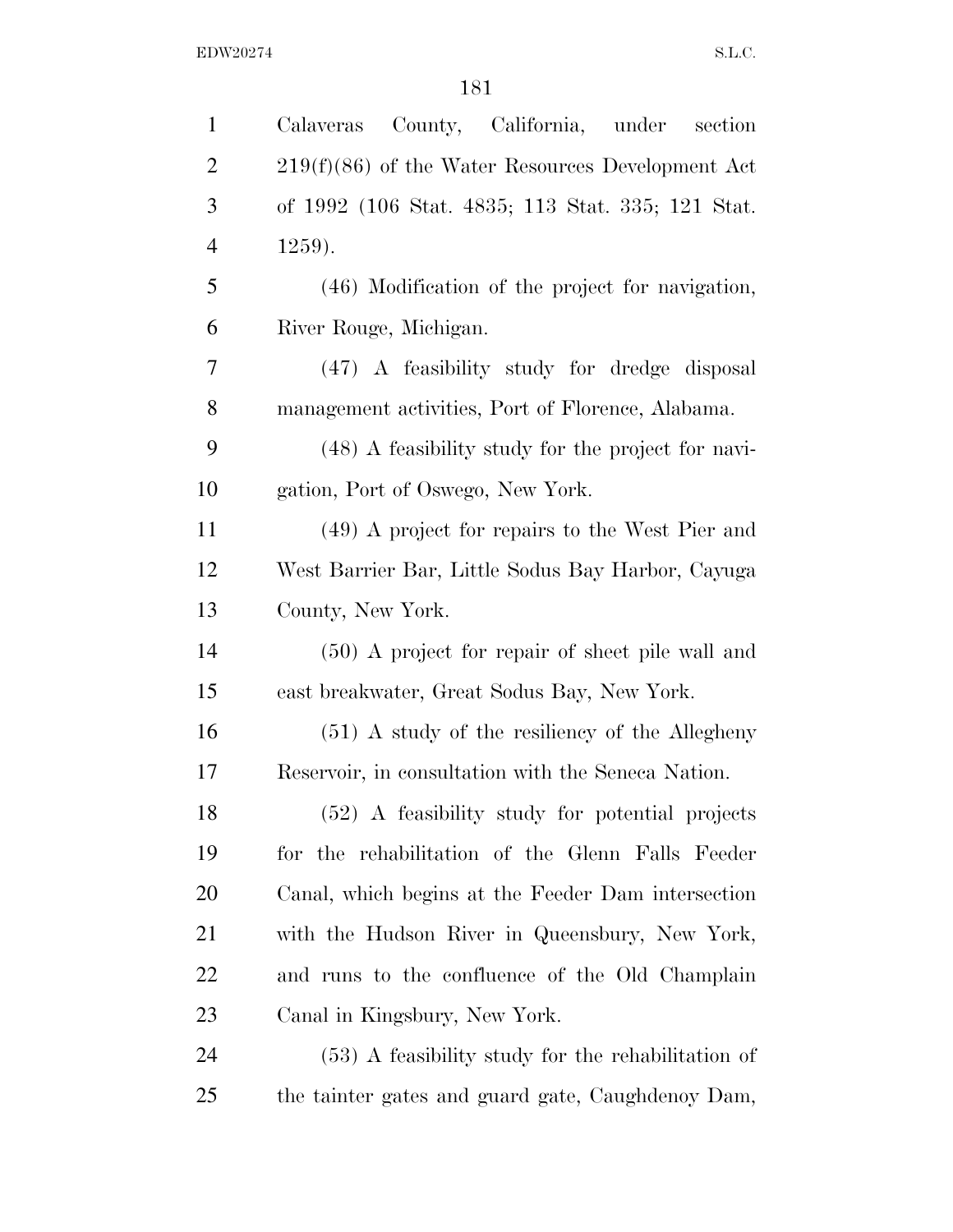| $\mathbf{1}$   | New York, including an evaluation of the rehabilita-  |  |  |  |  |  |
|----------------|-------------------------------------------------------|--|--|--|--|--|
| $\overline{2}$ | tion work necessary to extend the service life of     |  |  |  |  |  |
| 3              | those structures, such as—                            |  |  |  |  |  |
| $\overline{4}$ | (A) improvements to the hydraulic effi-               |  |  |  |  |  |
| 5              | ciency of the gate systems;                           |  |  |  |  |  |
| 6              | (B) improvements to the concrete founda-              |  |  |  |  |  |
| 7              | tion and gate support structures; and                 |  |  |  |  |  |
| 8              | (C) any other improvements the Secretary              |  |  |  |  |  |
| 9              | determines to be necessary.                           |  |  |  |  |  |
| 10             | (54) Modification of the Upper Mississippi            |  |  |  |  |  |
| 11             | River Restoration program authorized by section       |  |  |  |  |  |
| 12             | 1103 of the Water Resources Development Act of        |  |  |  |  |  |
| 13             | 1986 (33 U.S.C. 652).                                 |  |  |  |  |  |
| 14             | (55) The project for flood protection, Bloom-         |  |  |  |  |  |
| 15             | ington, Indiana.                                      |  |  |  |  |  |
| 16             | $(56)$ The project for flood protection, Gary, In-    |  |  |  |  |  |
| 17             | diana.                                                |  |  |  |  |  |
| 18             | (57) Modification of the environmental infra-         |  |  |  |  |  |
| 19             | structure project, Athens, Tennessee, authorized by   |  |  |  |  |  |
| <b>20</b>      | section $219(f)(254)$ of the Water Resources Develop- |  |  |  |  |  |
| 21             | ment Act of 1992 (106 Stat. 4835; 113 Stat. 335;      |  |  |  |  |  |
| <u>22</u>      | 121 Stat. 1267).                                      |  |  |  |  |  |
| 23             | (58) Modification of the environmental infra-         |  |  |  |  |  |
| 24             | structure project, Blaine, Tennessee, authorized by   |  |  |  |  |  |
| 25             | section $219(f)(255)$ of the Water Resources Develop- |  |  |  |  |  |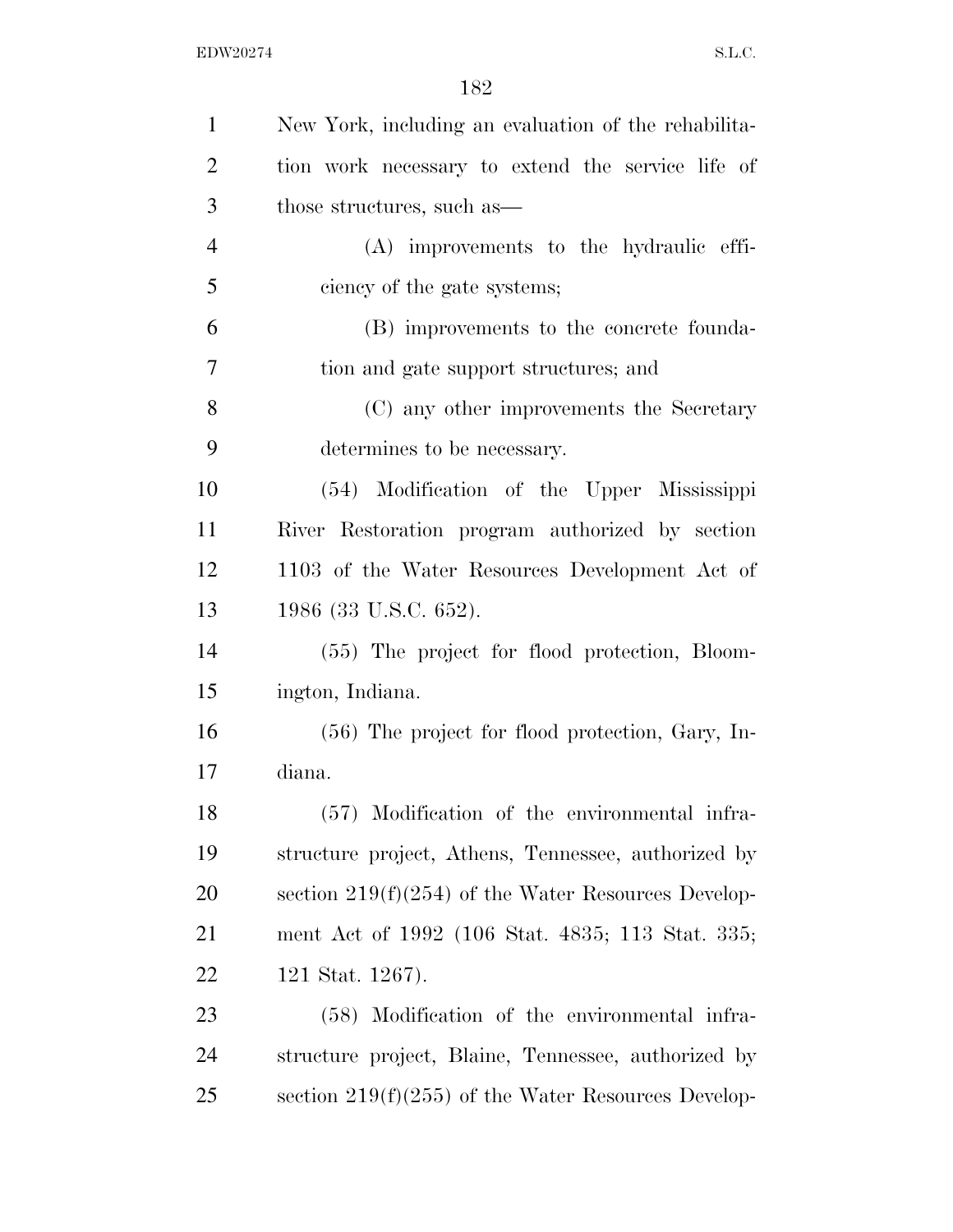| $\mathbf{1}$   | ment Act of 1992 (106 Stat. 4835; 113 Stat. 335;     |  |  |  |  |  |
|----------------|------------------------------------------------------|--|--|--|--|--|
| $\overline{2}$ | 121 Stat. 1267).                                     |  |  |  |  |  |
| 3              | (59) Modification of the environmental infra-        |  |  |  |  |  |
| $\overline{4}$ | structure project, Claiborne County, Tennessee, au-  |  |  |  |  |  |
| 5              | thorized by section $219(f)(256)$ of the Water Re-   |  |  |  |  |  |
| 6              | sources Development Act of 1992 (106 Stat. 4835;     |  |  |  |  |  |
| 7              | 113 Stat. 335; 121 Stat. 1267).                      |  |  |  |  |  |
| 8              | (60) Modification of the environmental infra-        |  |  |  |  |  |
| 9              | structure project, Giles County, Tennessee, author-  |  |  |  |  |  |
| 10             | ized by section $219(f)(257)$ of the Water Resources |  |  |  |  |  |
| 11             | Development Act of 1992 (106 Stat. 4835; 113         |  |  |  |  |  |
| 12             | Stat. 335; 121 Stat. 1267).                          |  |  |  |  |  |
| 13             | (61) Modification of the environmental infra-        |  |  |  |  |  |
| 14             | structure project, Grainger County, Tennessee, au-   |  |  |  |  |  |
| 15             | thorized by section $219(f)(258)$ of the Water Re-   |  |  |  |  |  |
| 16             | sources Development Act of 1992 (106 Stat. 4835;     |  |  |  |  |  |
| 17             | 113 Stat. 335; 121 Stat. 1267).                      |  |  |  |  |  |
| 18             | (62) Modification of the environmental infra-        |  |  |  |  |  |
| 19             | structure project, Hamilton County, Tennessee, au-   |  |  |  |  |  |
| 20             | thorized by section $219(f)(259)$ of the Water Re-   |  |  |  |  |  |
| 21             | sources Development Act of 1992 (106 Stat. 4835;     |  |  |  |  |  |
| <u>22</u>      | 113 Stat. 335; 121 Stat. 1267).                      |  |  |  |  |  |
| 23             | (63) Modification of the environmental infra-        |  |  |  |  |  |
| 24             | structure project, Harrogate, Tennessee, authorized  |  |  |  |  |  |
| 25             | by section $219(f)(260)$ of the Water Resources De-  |  |  |  |  |  |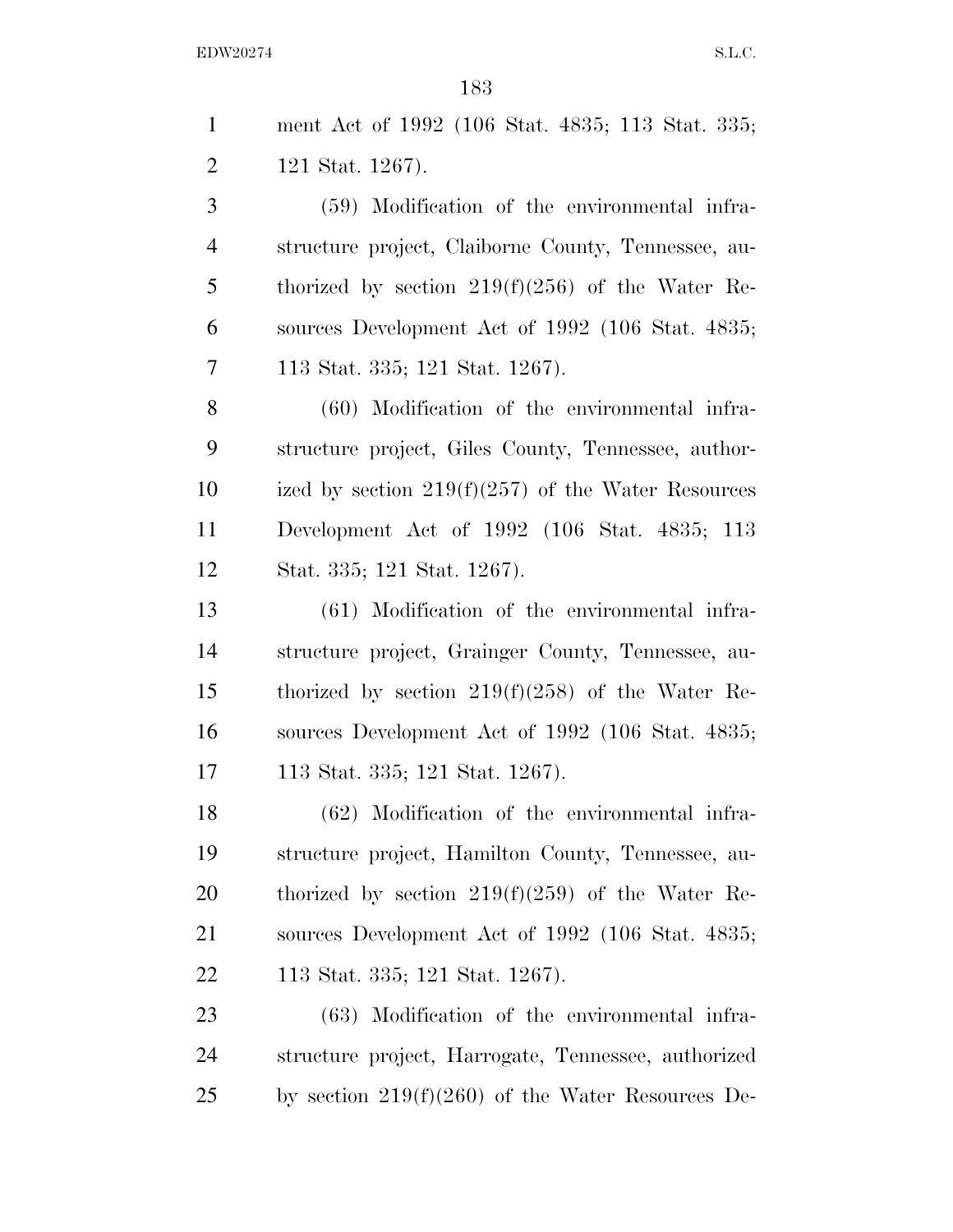velopment Act of 1992 (106 Stat. 4835; 113 Stat. 335; 121 Stat. 1267). (64) Modification of the environmental infra-

 structure project, Johnson County, Tennessee, au- thorized by section 219(f)(261) of the Water Re- sources Development Act of 1992 (106 Stat. 4835; 113 Stat. 335; 121 Stat. 1267).

 (65) Modification of the environmental infra- structure project, Knoxville, Tennessee, authorized by section 219(f)(262) of the Water Resources De- velopment Act of 1992 (106 Stat. 4835; 113 Stat. 335; 121 Stat. 1267).

 (66) Modification of the environmental infra- structure project, Nashville, Tennessee, authorized by section 219(f)(263) of the Water Resources De- velopment Act of 1992 (106 Stat. 4835; 113 Stat. 335; 121 Stat. 1267).

 (67) Modification of the environmental infra- structure project, Lewis, Lawrence, and Wayne Counties, Tennessee, authorized by section 219(f)(264) of the Water Resources Development Act of 1992 (106 Stat. 4835; 113 Stat. 335; 121 Stat. 1268).

 (68) Modification of the environmental infra-structure project, Oak Ridge, Tennessee, authorized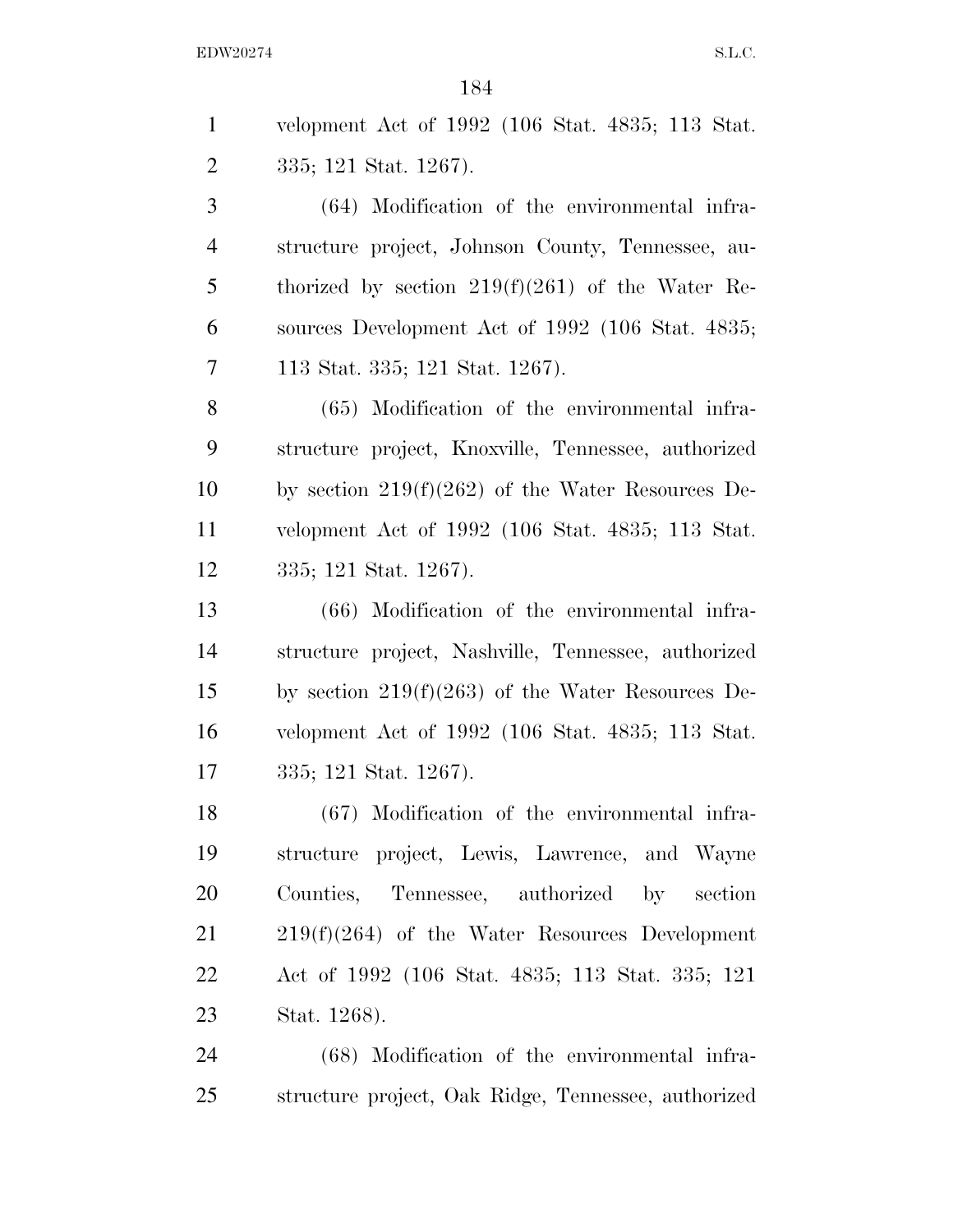by section 219(f)(265) of the Water Resources De- velopment Act of 1992 (106 Stat. 4835; 113 Stat. 335; 121 Stat. 1268). (69) Modification of the environmental infra- structure project, Plateau Utility District, Morgan County, Tennessee, authorized by section 219(f)(266) of the Water Resources Development Act of 1992 (106 Stat. 4835; 113 Stat. 335; 121 Stat. 1268). (70) Extension of existing authority to the City of Sheffield, Alabama, for the Nashville District of the Corps of Engineers to replace a sewer pipe that floods when the Corps of Engineers mitigates flood-14 ing upstream as authorized by section  $219(f)(263)$  of the Water Resources Development Act of 1992 (106 Stat. 4835; 113 Stat. 335; 121 Stat. 1267). (71) A research study to examine the causes of harmful algal blooms, such as agricultural runoff, sewer discharge, and commercial or industrial flows, and possible mitigation strategies for algal blooms in the Allegheny Reservoir Watershed, New York. **SEC. 1205. RAHWAY FLOOD RISK MANAGEMENT FEASI- BILITY STUDY, NEW JERSEY.**  The Secretary shall—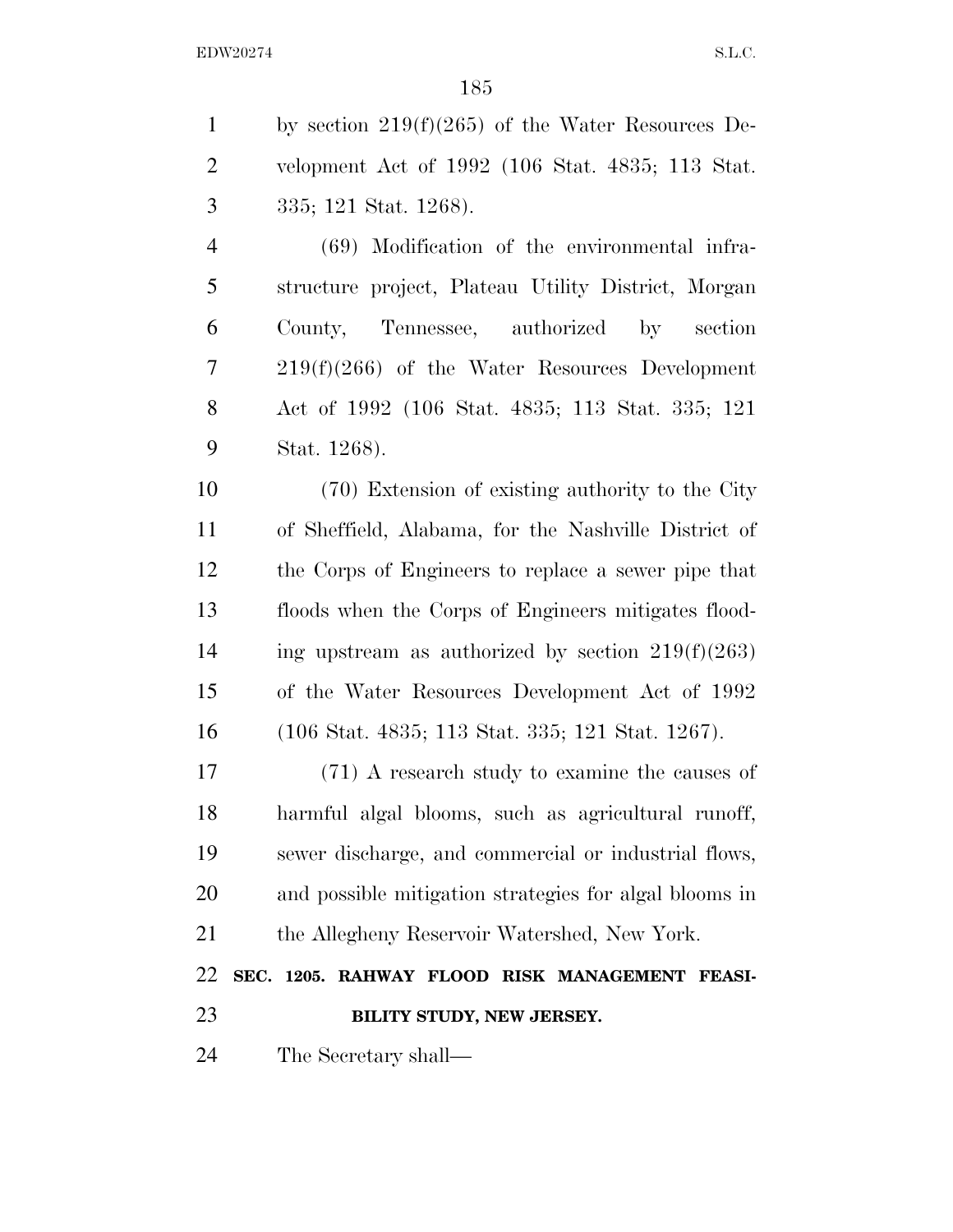(1) nullify the determination of the North At- lantic Division of the Corps of Engineers that fur- ther study of the feasibility study for flood risk man-agement, Rahway, New Jersey, is not warranted;

 (2) identify an acceptable alternative to the project described in paragraph (1) that could receive Federal support; and

 (3) expedite the completion of a feasibility study for the acceptable alternative identified under paragraph (2).

### **SEC. 1206. ARCTIC DEEP DRAFT PORT.**

(a) FINDINGS.—Congress finds the following:

 (1) The strategic importance of the Arctic con- tinues to increase as the United States and other countries recognize the economic and military sig- nificance of the sea lanes and choke points within the region and understand the potential for power projection from the Arctic into multiple regions.

 (2) On January 19, 2018, Secretary of Defense James Mattis released the ''2018 National Defense Strategy of the United States of America'' in which 22 the Secretary outlined the reemergence of long-term, strategic competition by countries such as China and Russia.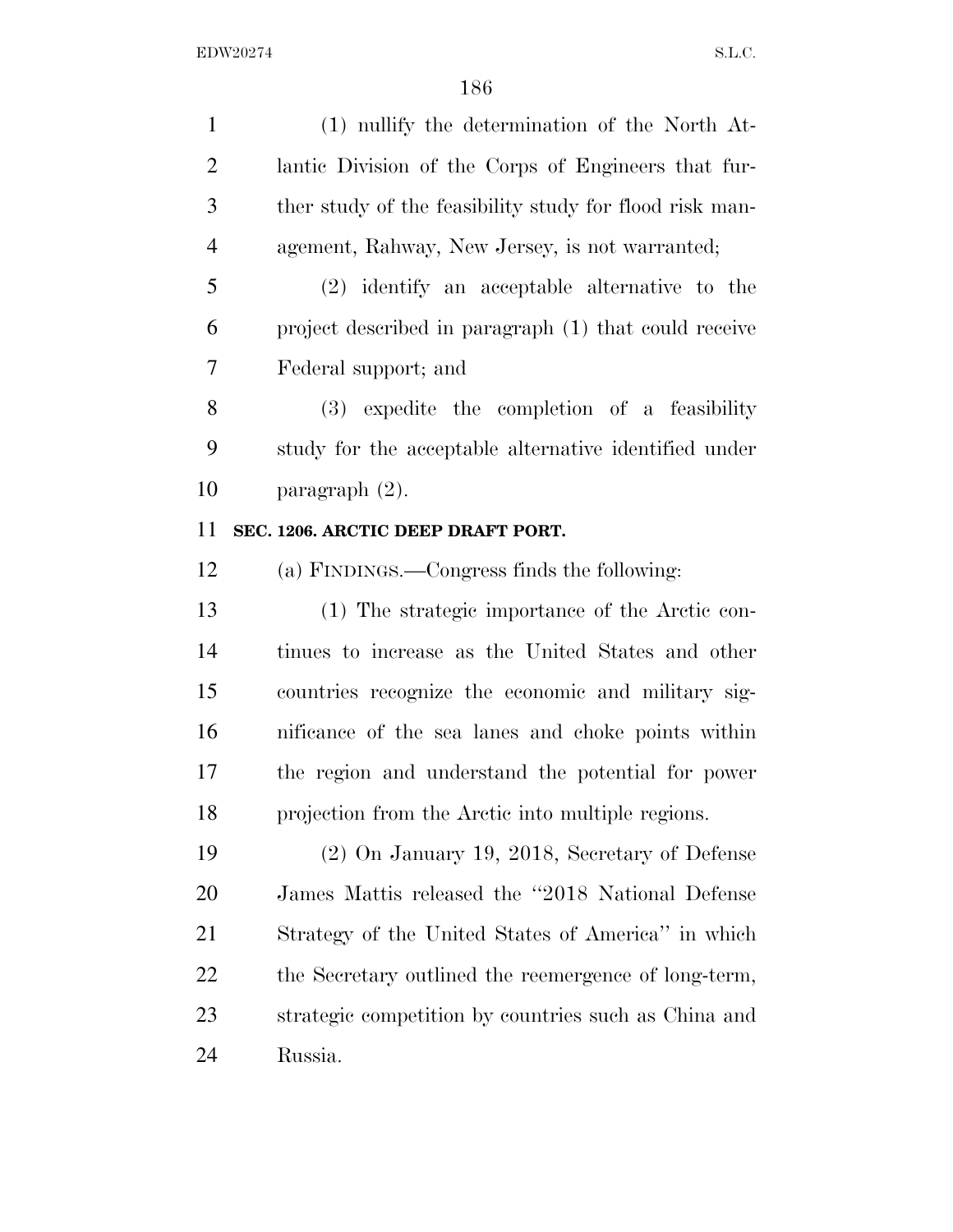| $\mathbf{1}$   | (3) Russia and China have conducted military           |  |  |  |  |  |
|----------------|--------------------------------------------------------|--|--|--|--|--|
| $\overline{2}$ | exercises together in the Arctic, have agreed to con-  |  |  |  |  |  |
| 3              | nect the Northern Sea Route, claimed by Russia,        |  |  |  |  |  |
| $\overline{4}$ | with the Maritime Silk Road of China, and are          |  |  |  |  |  |
| 5              | working together in developing natural gas resources   |  |  |  |  |  |
| 6              | in the Arctic.                                         |  |  |  |  |  |
| 7              | (4) The Government of the Russian Federation           |  |  |  |  |  |
| 8              | has prioritized the development of Arctic capabilities |  |  |  |  |  |
| 9              | and has made significant investments in military in-   |  |  |  |  |  |
| 10             | frastructure in the Arctic, including the creation of  |  |  |  |  |  |
| 11             | a new Arctic Command and the construction or re-       |  |  |  |  |  |
| 12             | furbishment of 16 deepwater ports and 14 airfields     |  |  |  |  |  |
| 13             | in the region.                                         |  |  |  |  |  |
| 14             | (5) The Government of the People's Republic of         |  |  |  |  |  |
| 15             | $China$ —                                              |  |  |  |  |  |
| 16             | (A) released, in January 2018, its new                 |  |  |  |  |  |
| 17             | Arctic Strategy, the Polar Silk Road, in which         |  |  |  |  |  |
| 18             | it declares itself as a "near-Arctic state"; and       |  |  |  |  |  |
| 19             | (B) has publicly stated that it seeks to ex-           |  |  |  |  |  |
| 20             | pand its "Belt and Road Initiative" to the Arc-        |  |  |  |  |  |
| 21             | tic region, including current investment in the        |  |  |  |  |  |
| <u>22</u>      | natural gas fields in the Yamal Peninsula in           |  |  |  |  |  |
| 23             | Russia, rare-earth element mines in Greenland,         |  |  |  |  |  |
| 24             | and the real estate, alternative energy, and fish-     |  |  |  |  |  |
| 25             | eries in Iceland.                                      |  |  |  |  |  |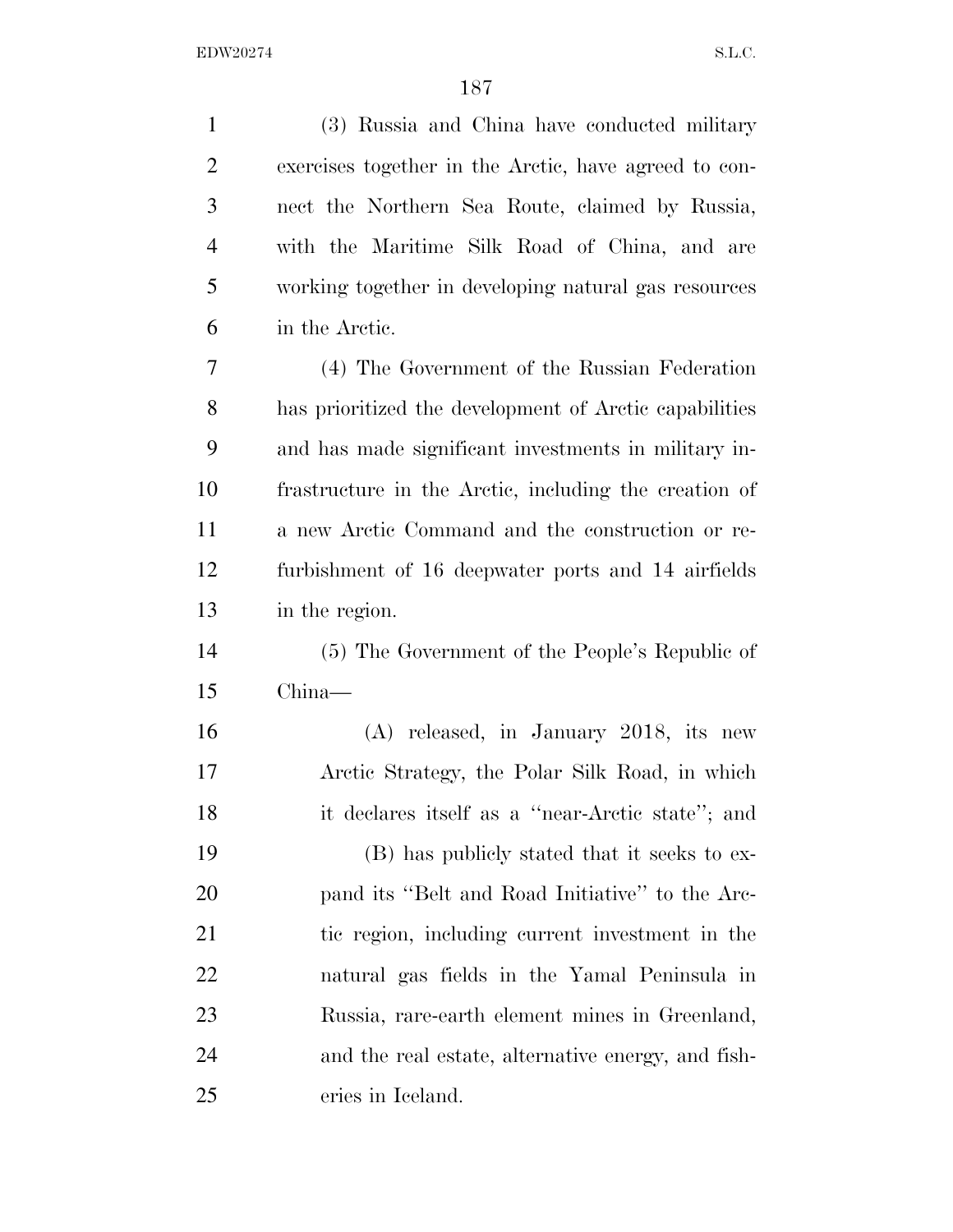(6) The significance of the Arctic continues to grow as countries around the globe begin to under- stand the magnitude of the natural resources in the Arctic, including, at a minimum, oil, natural gas, rare earth minerals, gold, diamonds, and abundant fisheries. (7) The Bering Strait is experiencing signifi- cant increases in international traffic from vessels transiting the Northern Sea Route, increases that are projected to continue if decreases in sea ice cov- erage continue. (8) Increases in human, maritime, and resource development activity in the Arctic region create addi- tional mission requirements for Federal agencies, given— (A) the strategic focus of the Government of the Russian Federation and the Government of the People's Republic of China on the Arctic; (B) overlapping territorial claims; and (C) the potential for maritime accidents, oil spills, and illegal fishing near the exclusive economic zone of the United States. (9) The increasing role of the United States in the Arctic has been highlighted in each of the last 4 National Defense Authorization Acts.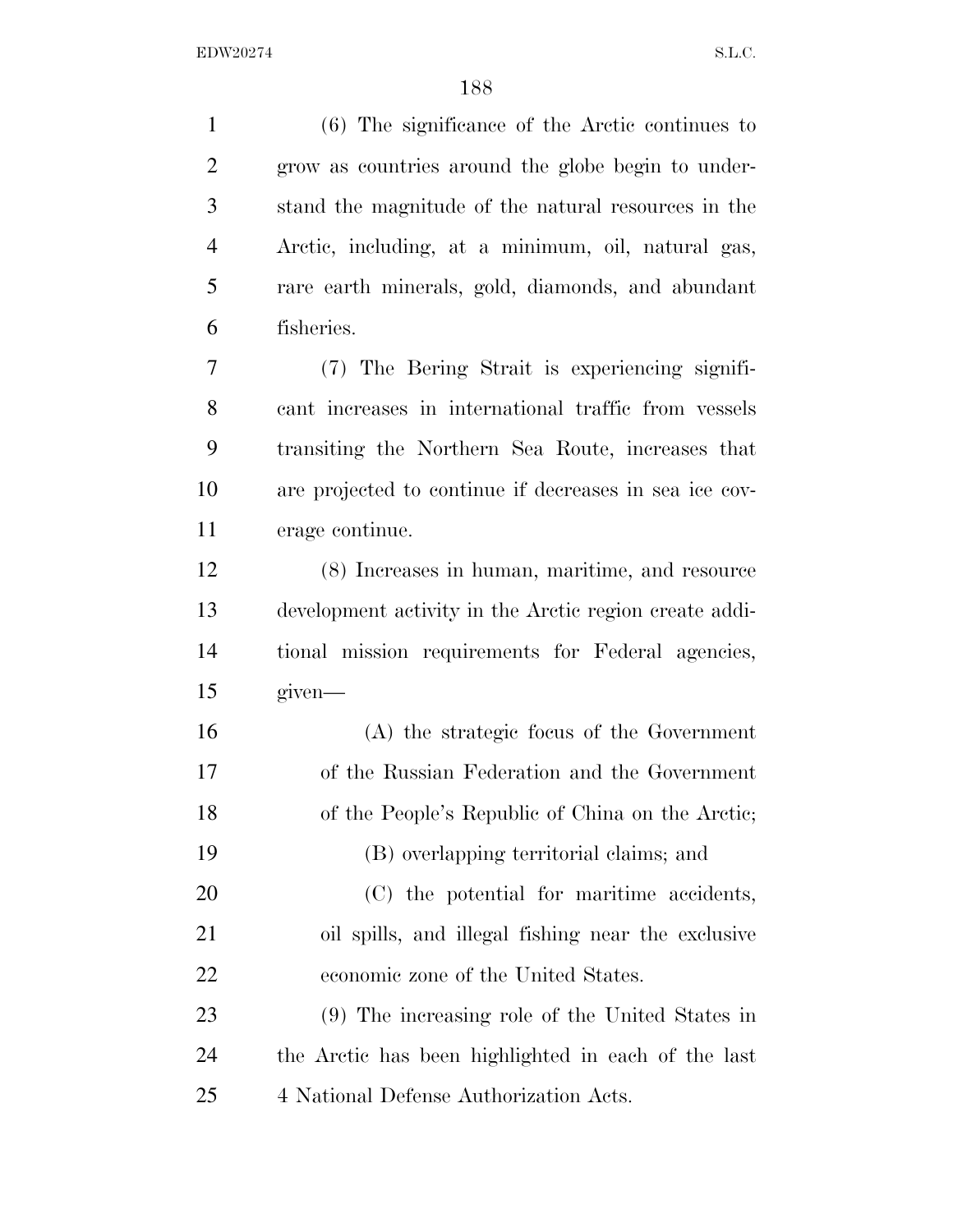(10) The United States Coast Guard Arctic Strategic Outlook released in April 2019 states that ''[d]emonstrating commitment to operational pres- ence, Canada, Denmark, and Norway have made strategic investments in ice-capable patrol ships charged with national or homeland security missions. [The United States] is the only country with an Arc- tic presence that has not made similar investments in ice-capable surface maritime security assets. This limits the ability of the Coast Guard, and the Na- tion, to credibly uphold sovereignty or respond to contingencies in the Arctic''. (11) On December 6, 2018, Secretary of the Navy Richard Spencer stated that ''[w]e need to have a strategic Arctic port up in Alaska''. (12) Meanwhile, the 2 closest strategic sea- ports, as designated by the Department of Defense, to the Arctic Circle are the Port of Anchorage and the Port of Tacoma, located approximately 1,500 nautical miles and 2,400 nautical miles away, re- spectively, and approximately 1,900 nautical miles and 2,800 nautical miles, respectively, from Barrow,

Alaska.

 (b) DEFINITION OF ARCTIC.—In this section, the term ''Arctic'' has the meaning given the term in section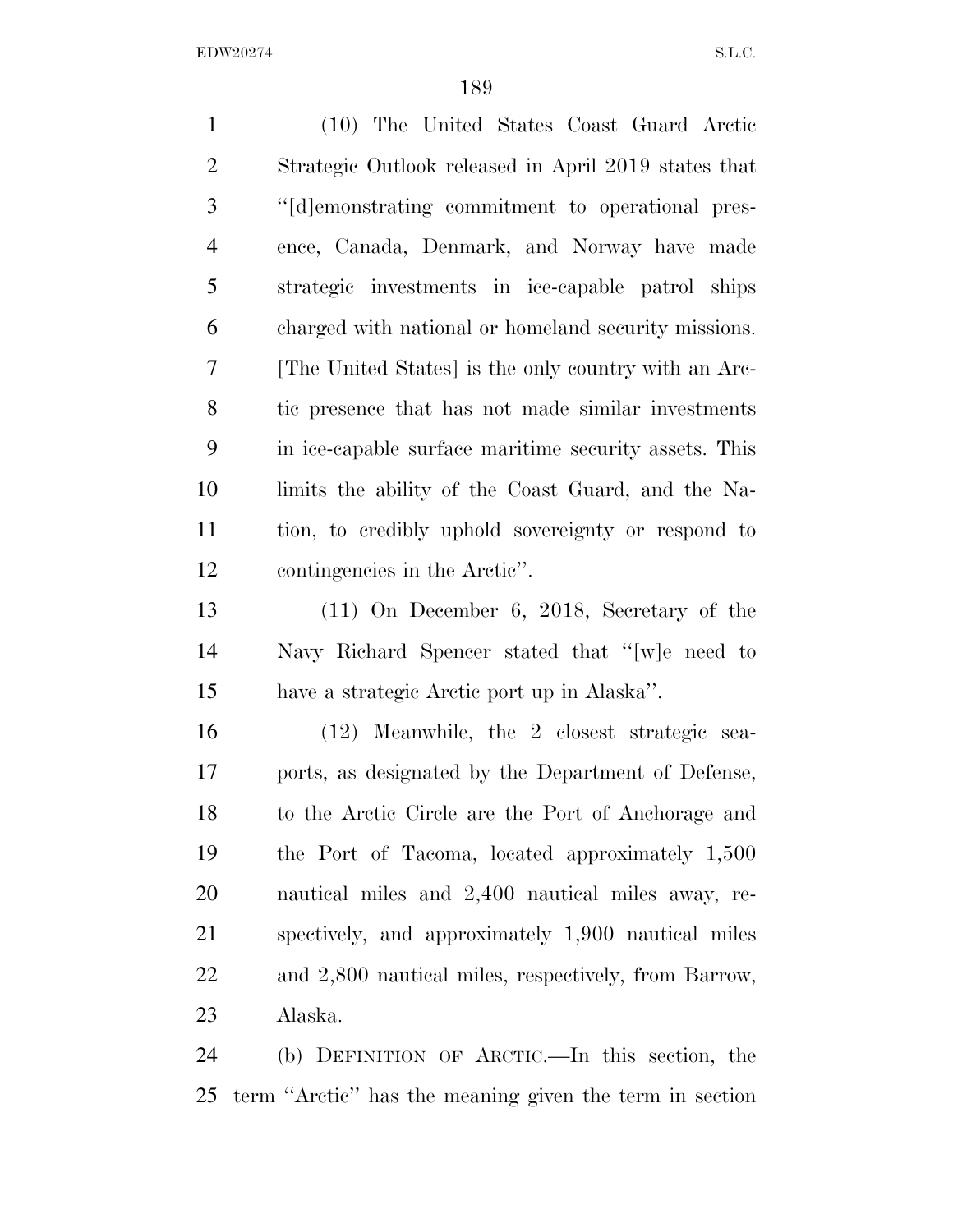112 of the Arctic Research and Policy Act of 1984 (15 U.S.C. 4111).

 (c) SENSE OF CONGRESS.—It is the sense of Con-gress that—

 (1) the Arctic is a region of strategic impor- tance to the national security interests of the United States;

 (2) there is a compelling national, regional, Alaska Native, and private sector need for perma- nent maritime and other infrastructure development and for a presence in the Arctic region by the United States to support and facilitate search and rescue, shipping safety, economic development, oil spill prevention and response, protection of subsist- ence and commercial fishing, port of refuge, Arctic research, and maritime law enforcement on the Ber-ing Sea, the Chukchi Sea, and the Arctic Ocean; and

 (3) it is in the national interest to enhance ex- isting and develop maritime and other infrastructure in the Arctic that would allow the Coast Guard and 21 the Navy each to perform their respective statutory duties and functions on a more permanent basis with minimal mission interruption.

 (d) UNITED STATES ARCTIC DEEP DRAFT PORT.— The Secretary shall expedite the completion of the applica-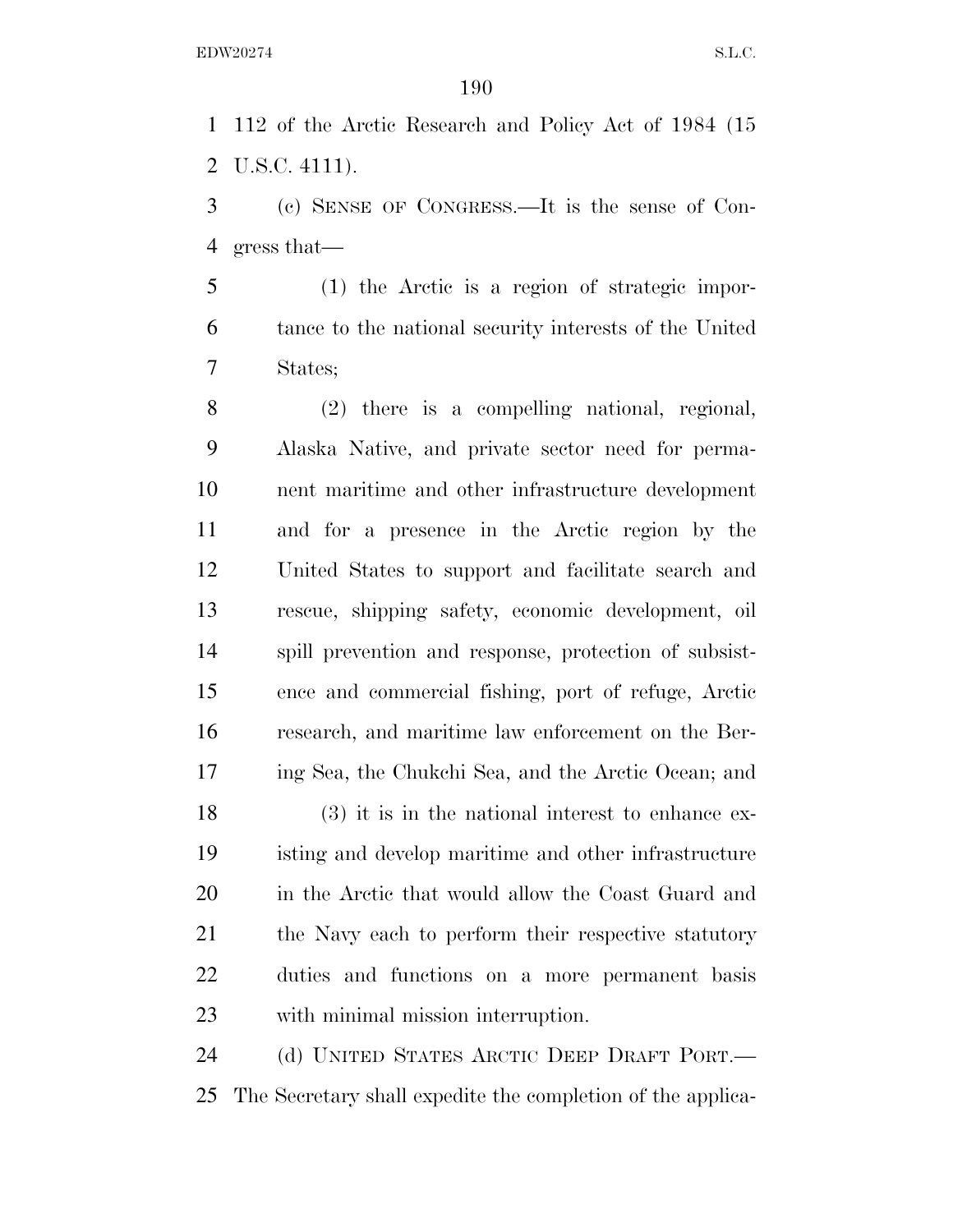ble decision document for the project for navigation, Arctic Deep Draft Port, Nome, Alaska.

# **SEC. 1207. NASSAU COUNTY BACK BAYS COASTAL STORM RISK MANAGEMENT.**

 Section 1001(a) of the Water Resources Reform and 6 Development Act of 2014 (33 U.S.C.  $2282c(a)$ ) shall not apply to the Nassau County Back Bays Costal Storm Risk Management feasibility study, authorized by the first sec- tion of the Act of June 15, 1955 (69 Stat. 132, chapter 140).

# **Subtitle C—Deauthorizations, Modifications, and Related Pro-visions**

 **SEC. 1301. DEAUTHORIZATION OF WATCH HILL COVE, RHODE ISLAND AND CONNECTICUT.** 

 The portion of the project for navigation, Pawcatuck River, Rhode Island and Connecticut, authorized by sec- tion 2 of the Act of March 2, 1945 (commonly known as the ''River and Harbor Act of 1945'') (59 Stat. 13), con- sisting of a 10-foot deep, 16-acre anchorage area in Watch Hill Cove is no longer authorized beginning on the date of enactment of this Act.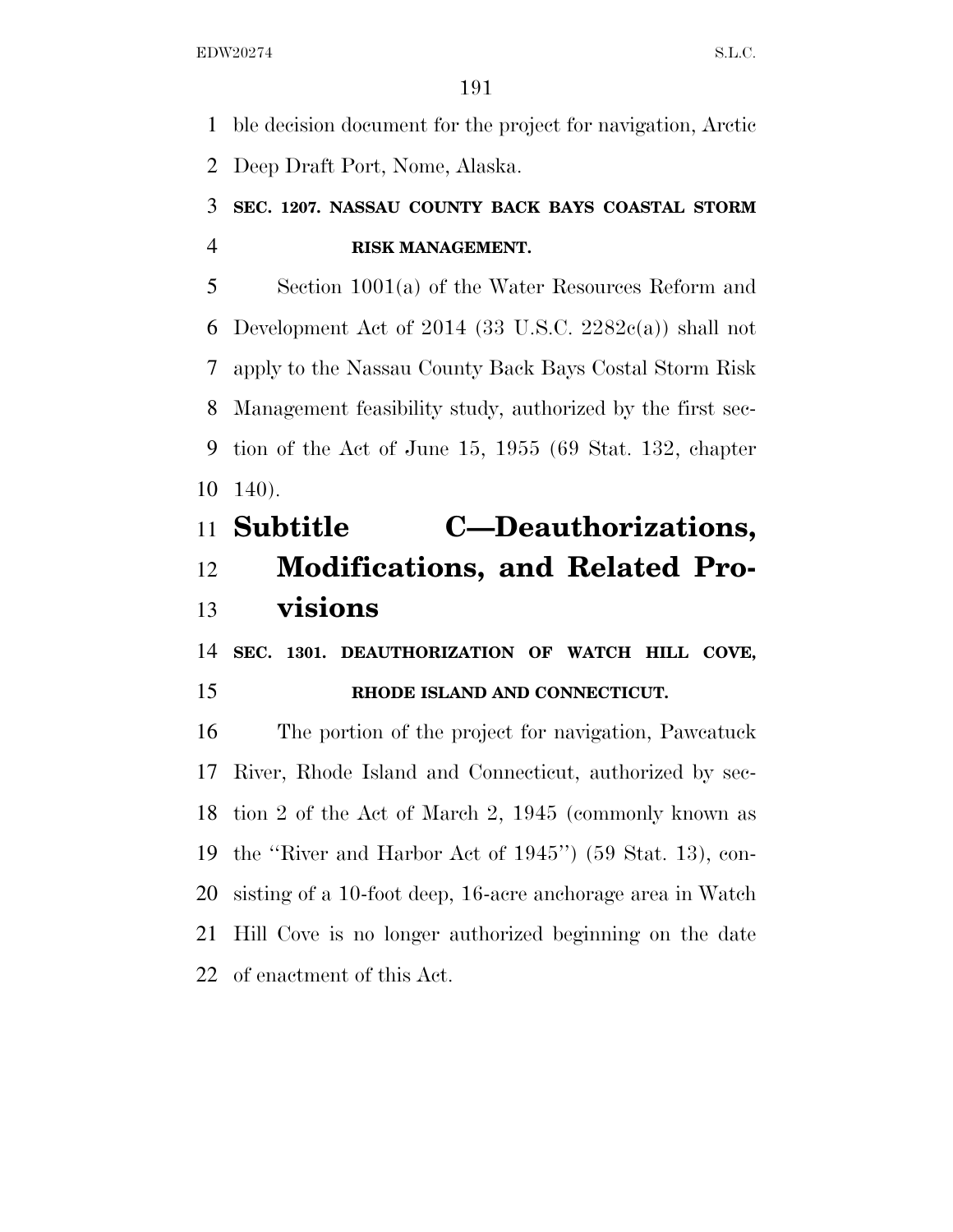# **SEC. 1302. RUSH RIVER AND LOWER RUSH RIVER, NORTH DAKOTA.**

 (a) IN GENERAL.—The portion of the comprehensive plan for flood control and other purposes in the Red River of the North drainage basin, North Dakota, South Da- kota, and Minnesota, authorized by section 203 of the Flood Control Act of 1948 (62 Stat. 1177) and modified by section 204 of the Flood Control Act of 1950 (64 Stat. 176), consisting of clearing and rectification of the chan- nel from mile 28.3 near Amenia to the mouth of the Rush River, known as Cass County Drain No. 12, is no longer authorized beginning on the date of enactment of this Act.

 (b) LOWER BRANCH RUSH RIVER.—The project for flood control, Lower Branch Rush River, North Dakota, carried out under section 205 of the Flood Control Act of 1948 (33 U.S.C. 701s), known as Cass County Drain No. 2, is no longer authorized beginning on the date of enactment of this Act.

# **SEC. 1303. WILLAMETTE FALLS LOCKS, WILLAMETTE RIVER, OREGON.**

 (a) IN GENERAL.—The Secretary is authorized to dispose of the project for navigation, Willamette Falls Locks, Willamette River, Oregon, authorized by the Act of June 25, 1910 (36 Stat. 664, chapter 382) (referred to in this section as the ''Willamette Falls Locks project''), subject to the conditions described in this section and in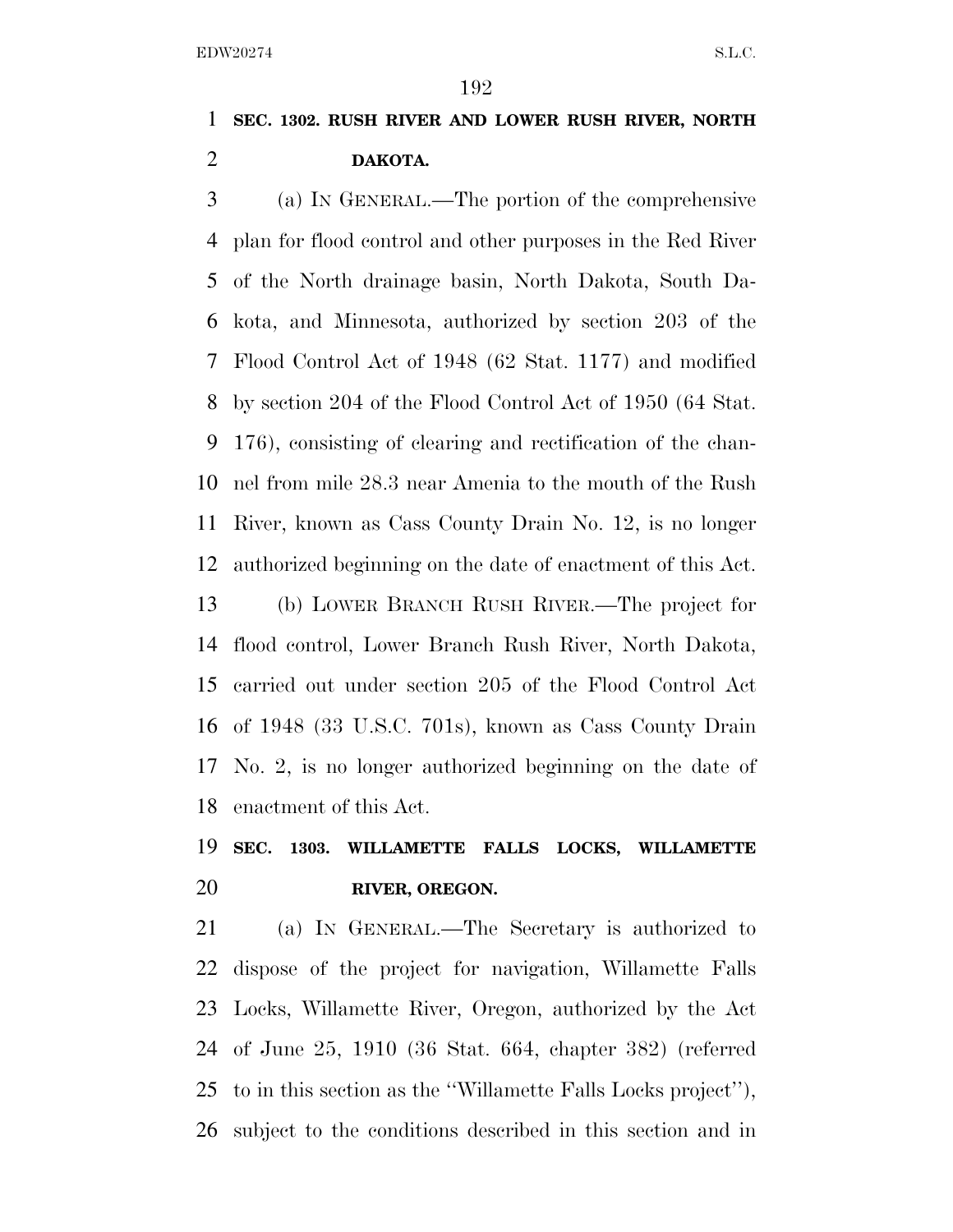accordance with the report of the Director of Civil Works entitled ''Willamette Falls Locks, Willamette River, Or- egon, Section 216 Disposition Study with Integrated Envi- ronmental Assessment (Study)'' and dated July 11, 2019. (b) REPAIRS.—Before the disposal under subsection (a), the Secretary shall carry out repairs to address pri-mary seismic and safety risks in accordance with the rec-

 ommendations approved in the report referred to in that subsection

 (c) DEAUTHORIZATION.—On the completion of the repairs under subsection (b) and the requirements under subsection (d)(5), Willamette Falls Locks project shall no longer be authorized as a Federal project.

(d) CONVEYANCE.—

 (1) IN GENERAL.—Subject to the requirements of this subsection, the Secretary is authorized to convey to an entity to be named by the Willamette Falls Locks Commission or the State of Oregon, all right, title, and interest of the United States in and to any land in which the Federal Government has a property interest for the Willamette Falls Locks project, together with any improvements on the land.

 (2) QUITCLAIM DEED.—The Secretary shall convey the property and improvements described in paragraph (1) by quitclaim deed to the transferee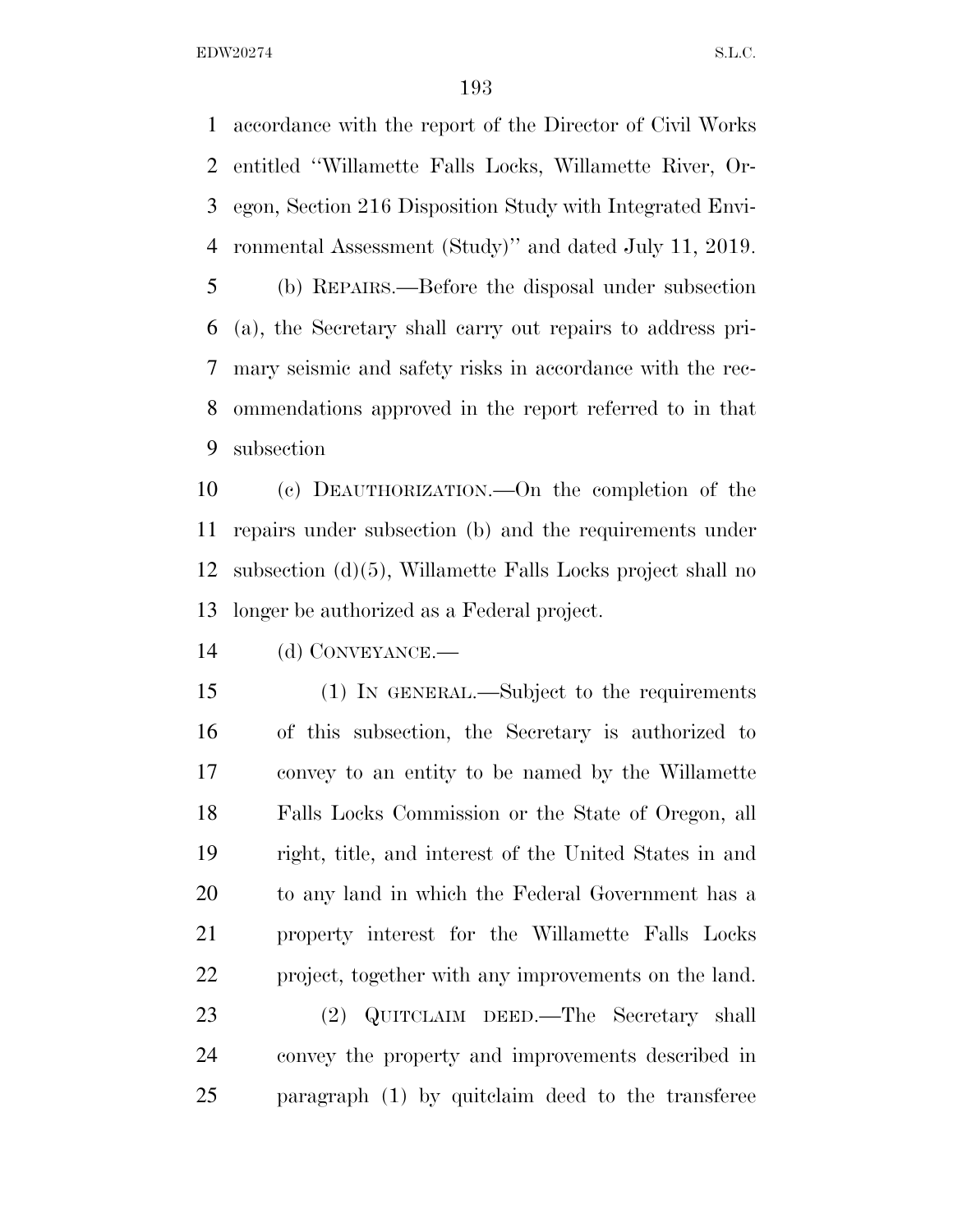identified under that paragraph under such terms and conditions as the Secretary determines to be ap- propriate to protect the interests of the United States, in accordance with applicable Federal and State law. (3) APPLICABILITY OF REAL PROPERTY SCREENING REQUIREMENTS.—Section 2696 of title 10, United States Code, shall not apply to the con- veyance under paragraph (1). (4) SUBJECT TO EXISTING EASEMENTS AND OTHER INTERESTS.—The conveyance of property and improvements under paragraph (1) shall be sub- ject to all existing deed reservations, easements, rights-of-way, and leases that are in effect as of the date of the conveyance. 16 (5) REQUIREMENTS BEFORE CONVEYANCE. (A) PERPETUAL ROAD EASEMENT.—Be- fore a conveyance under paragraph (1), the Secretary shall acquire a perpetual road ease- ment from the adjacent property owner for use of the access road. (B) ENVIRONMENTAL COMPLIANCE.—Be- fore a conveyance under paragraph (1)— (i) in accordance with the real estate report in Appendix A of the report referred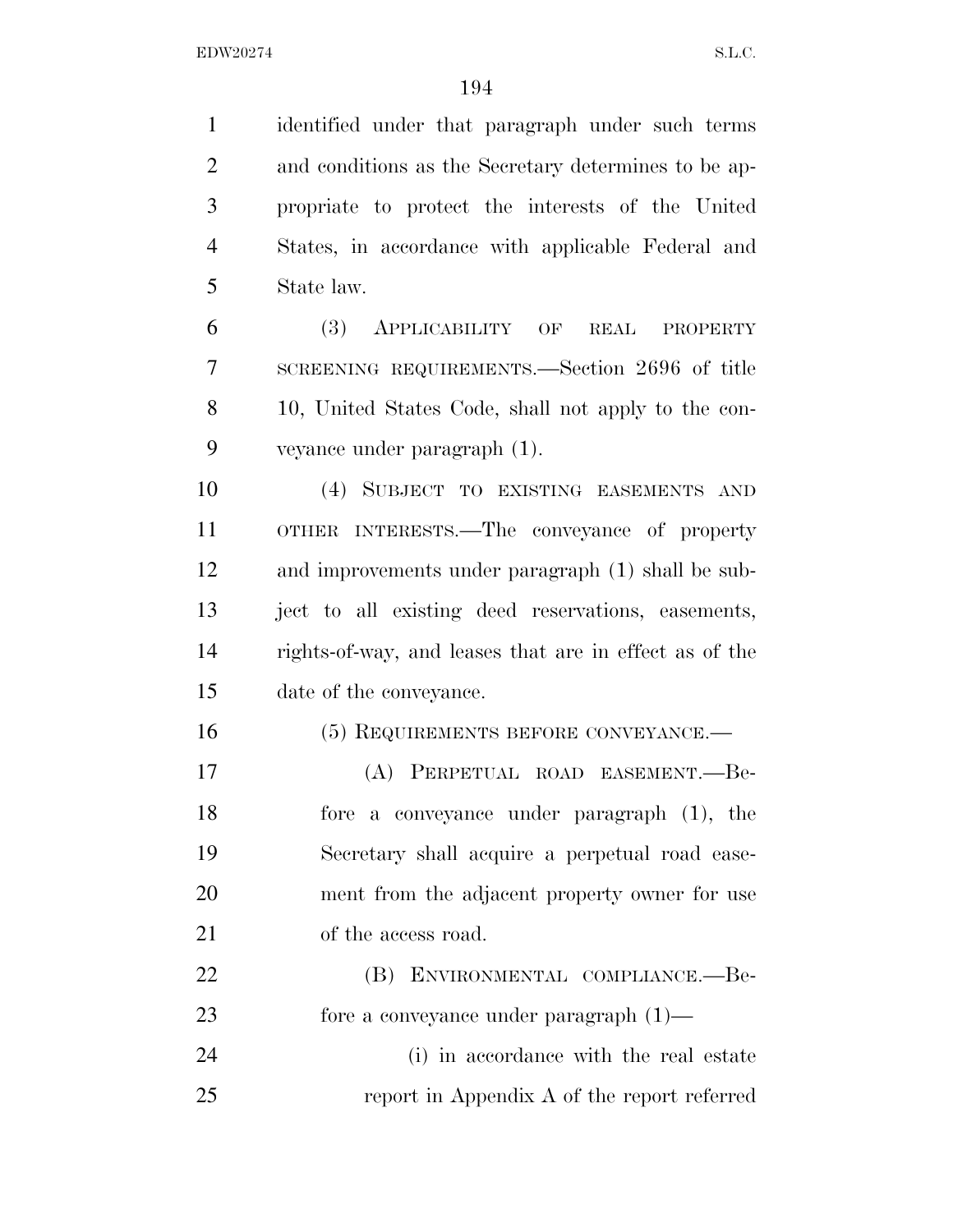| $\mathbf{1}$   | to in subsection (a), the Secretary shall                  |  |  |  |  |  |
|----------------|------------------------------------------------------------|--|--|--|--|--|
| $\overline{2}$ | complete a Phase 1 Environmental Site                      |  |  |  |  |  |
| 3              | Assessment pursuant to the Comprehensive                   |  |  |  |  |  |
| $\overline{4}$ | Environmental Response, Compensation,                      |  |  |  |  |  |
| 5              | and Liability Act of 1980 (42 U.S.C. 9601)                 |  |  |  |  |  |
| 6              | et seq.); and                                              |  |  |  |  |  |
| 7              | (ii) the Secretary shall satisfy all con-                  |  |  |  |  |  |
| 8              | ditions set forth in the Phase 1 Site As-                  |  |  |  |  |  |
| 9              | sessment for the Willamette Falls Locks                    |  |  |  |  |  |
| 10             | project, including a Phase 2 Site Assess-                  |  |  |  |  |  |
| 11             | ment, and any needed property restoration.                 |  |  |  |  |  |
| 12             | (C) HISTORIC PRESERVATION.—Before a                        |  |  |  |  |  |
| 13             | conveyance under paragraph (1), the Secretary              |  |  |  |  |  |
| 14             | shall comply with obligations of the Secretary             |  |  |  |  |  |
| 15             | under the Memorandum of Agreement with the                 |  |  |  |  |  |
| 16             | Oregon State Historic Preservation Office and              |  |  |  |  |  |
| 17             | the Advisory Council on Historic Preservation              |  |  |  |  |  |
| 18             | and dated September 2016.                                  |  |  |  |  |  |
| 19             | (e) SAVINGS CLAUSE.—If the transferee under sub-           |  |  |  |  |  |
| 20             | section $(d)(1)$ does not accept the conveyance under that |  |  |  |  |  |
| 21             | subsection, the Secretary may dispose of the land and im-  |  |  |  |  |  |
| 22             | provements in which the Federal Government has a prop-     |  |  |  |  |  |
| 23             | erty interest for the Willamette Falls Locks project under |  |  |  |  |  |
| 24             | subchapter III of chapter 5 of title 40, United States     |  |  |  |  |  |
| 25             | Code.                                                      |  |  |  |  |  |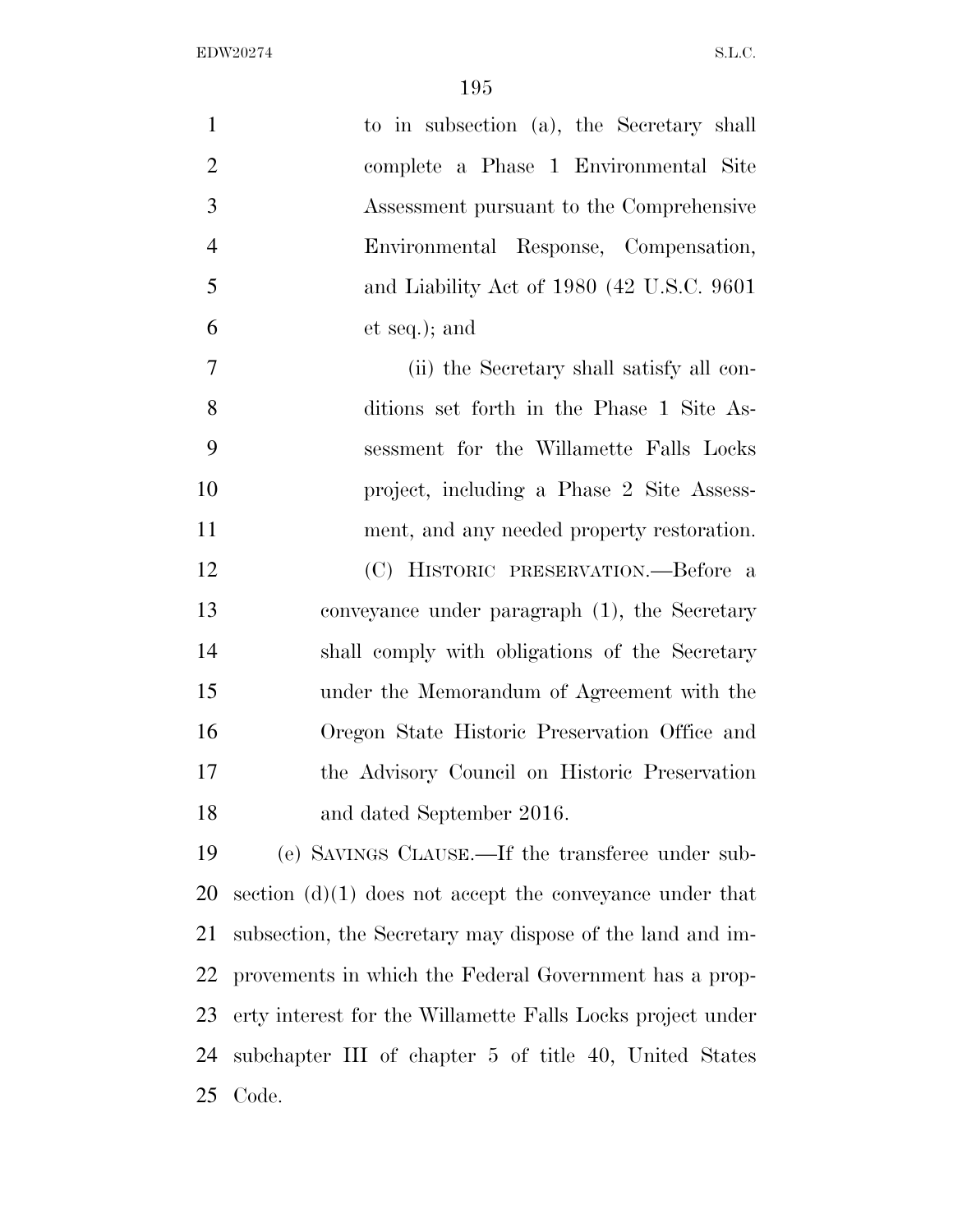### **SEC. 1304. CAMDEN HARBOR, MAINE.**

 (a) IN GENERAL.—The portions of the project for navigation, Camden Harbor, Maine, described in sub- section (b) are no longer authorized beginning on the date of enactment of this Act.

 (b) PORTIONS DESCRIBED.—The portions referred to in subsection (a) are the following:

 (1) The portion of the 10-foot deep inner har- bor area, authorized by the first section of the Act of March 3, 1873 (17 Stat. 565, chapter 233), and the first section of the Act of August 11, 1888 (25 Stat. 400, chapter 860), approximately 50,621.75 square feet in area—

 (A) starting at a point with coordinates N197,640.07, E837,851.71;

 (B) thence running S84°43' 23.94″W about 381.51 feet to a point with coordinates N197,604.98, E837,471.82;

 (C) thence running N43°47'51.43″W about 270.26 feet to a point with coordinates N197,800.05, E837,284.77;

22 (D) thence running  $S59^{\circ}02'$  26.62"E about 219.18 feet to a point with coordinates N197,687.30, E837,472.72;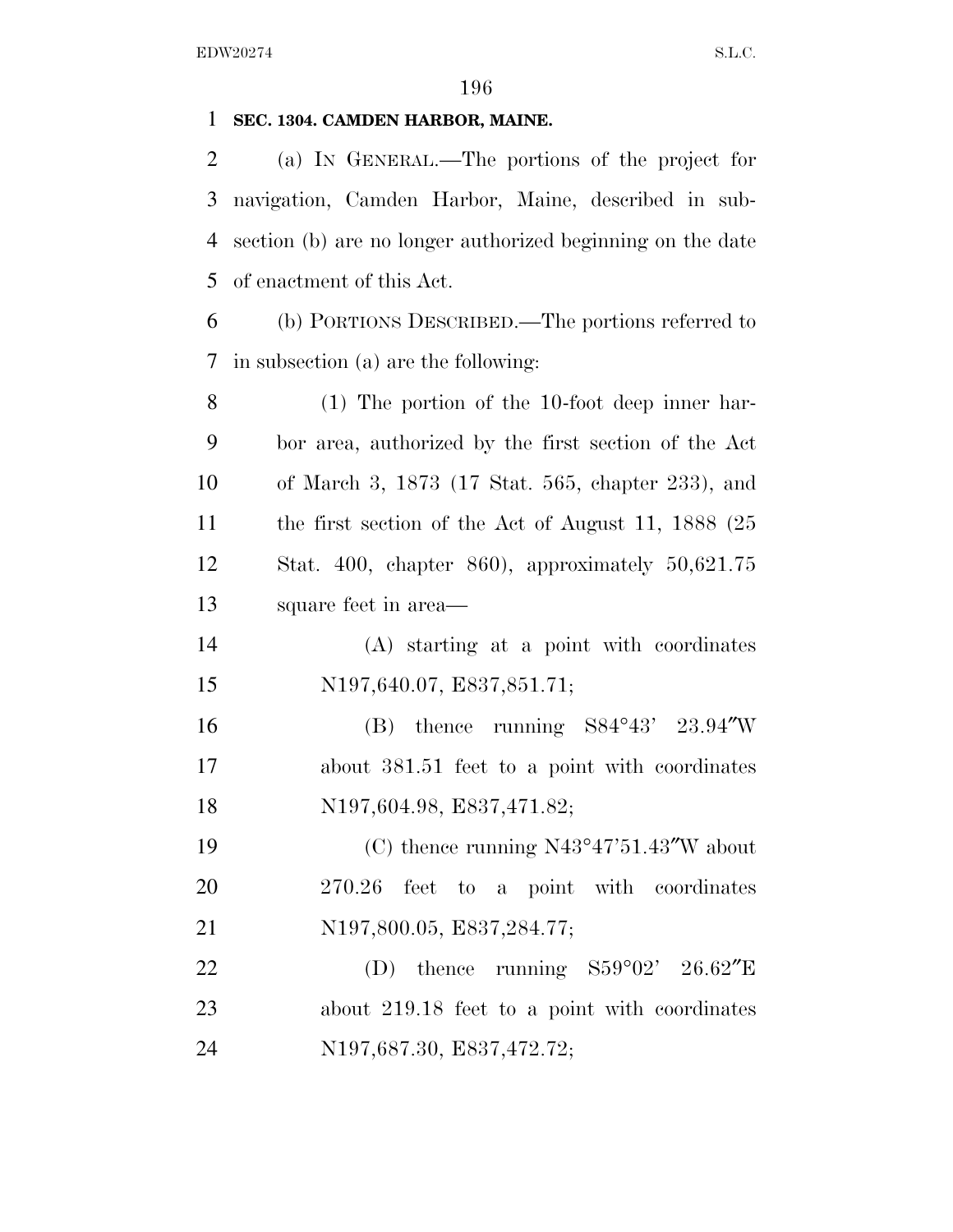| $\mathbf{1}$   | (E) thence running $S81°50'$ 09.76"E about           |  |  |  |  |
|----------------|------------------------------------------------------|--|--|--|--|
| $\overline{2}$ | 144.70 feet to a point with coordinates              |  |  |  |  |
| 3              | N197,666.75, E837,615.96;                            |  |  |  |  |
| $\overline{4}$ | (F) thence running $N57°27'$ 07.42"E                 |  |  |  |  |
| 5              | about 317.32 feet to a point with coordinates        |  |  |  |  |
| 6              | N197,866.52, E837,928.96; and                        |  |  |  |  |
| $\overline{7}$ | (G) thence running $S18°50'$ 04.48"W                 |  |  |  |  |
| 8              | about 239.27 feet to the point described in sub-     |  |  |  |  |
| 9              | paragraph $(A)$ .                                    |  |  |  |  |
| 10             | $(2)$ The portion of the 14-foot deep outer har-     |  |  |  |  |
| 11             | bor area, authorized by the first section of the Act |  |  |  |  |
| 12             | of August 11, 1888 (25 Stat. 400, chapter 860),      |  |  |  |  |
| 13             | and the first section of the Act of June 13, 1902    |  |  |  |  |
| 14             | Stat. 331, chapter 1079), approximately<br>(32)      |  |  |  |  |
| 15             | $222,015.94$ square feet in area—                    |  |  |  |  |
| 16             | (A) starting at a point with coordinates             |  |  |  |  |
| 17             | N197,640.07, E837,851.71;                            |  |  |  |  |
| 18             | (B) thence running $N18^{\circ}50'04.48''E$ about    |  |  |  |  |
| 19             | 239.27 feet to a point with coordinates              |  |  |  |  |
| 20             | N197,866.53, E837,928.96;                            |  |  |  |  |
| 21             | (C) thence running $N58°28'$ 51.05"E                 |  |  |  |  |
| 22             | about 308.48 feet to a point with coordinates        |  |  |  |  |
| 23             | N198,027.79, E838,191.93;                            |  |  |  |  |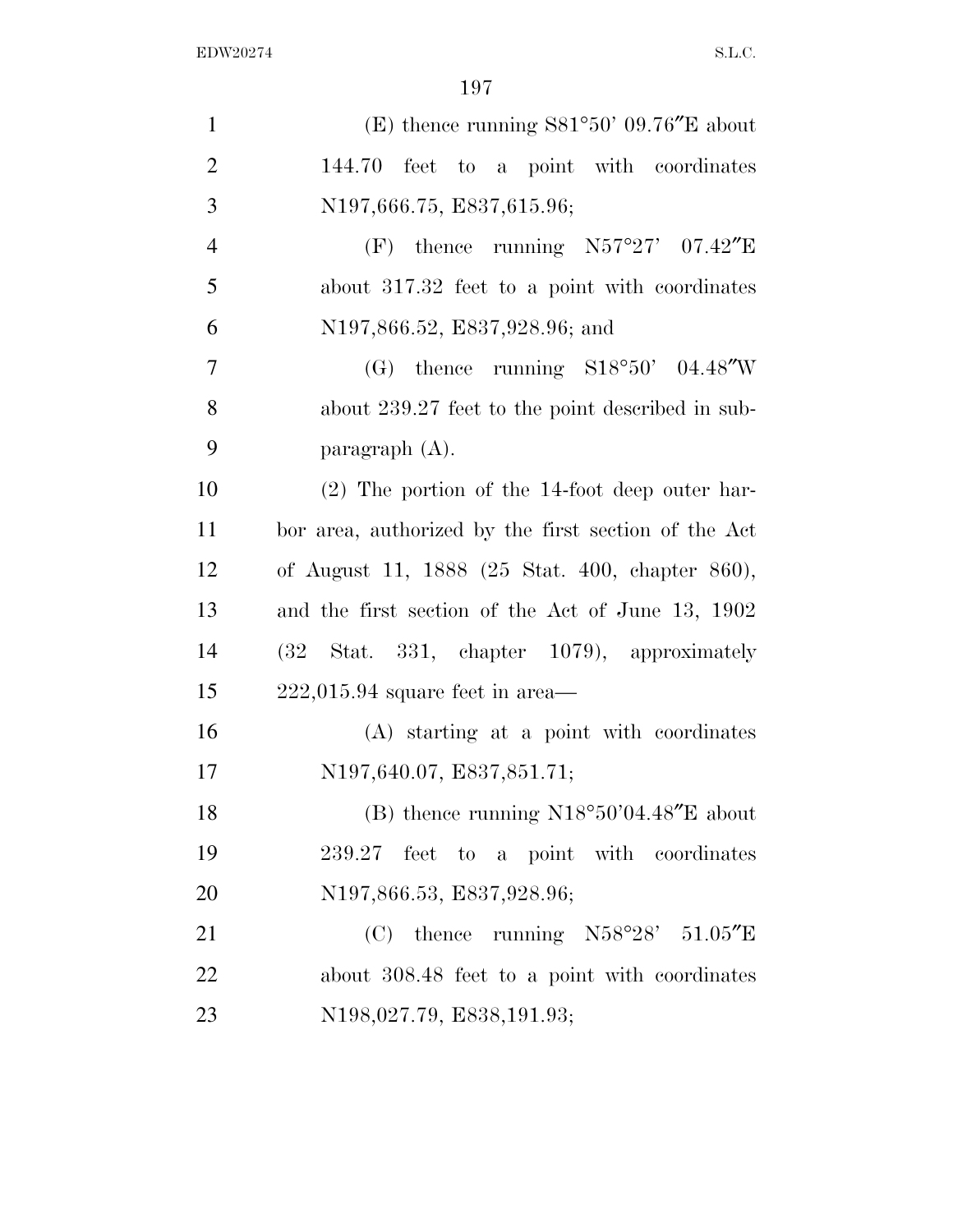| $\mathbf{1}$   | (D) thence running $N84^{\circ}20'$ 01.88"E                   |  |  |  |  |
|----------------|---------------------------------------------------------------|--|--|--|--|
| $\overline{2}$ | about 370.06 feet to a point with coordinates                 |  |  |  |  |
| 3              | N198,064.33, E838,560.18;                                     |  |  |  |  |
| $\overline{4}$ | (E) thence running $S05°32' 03.42''E$ about                   |  |  |  |  |
| 5              | 357.31 feet to a point with coordinates                       |  |  |  |  |
| 6              | N197,708.68, E838,594.64; and                                 |  |  |  |  |
| 7              | (F) thence running $S84^{\circ}43'$ 23.94"W                   |  |  |  |  |
| 8              | about 746.08 feet to the point described in sub-              |  |  |  |  |
| 9              | paragraph $(A)$ .                                             |  |  |  |  |
| 10             | SEC.<br>DEAUTHORIZATION OF FLOOD CONTROL<br>1305.             |  |  |  |  |
| 11             | PROJECT FOR TAYLOR CREEK RESERVOIR                            |  |  |  |  |
| 12             | AND LEVEE L-73, UPPER ST. JOHNS RIVER                         |  |  |  |  |
| 13             | BASIN, CENTRAL AND SOUTHERN FLORIDA.                          |  |  |  |  |
| 14             | The portions of the project for flood control and other       |  |  |  |  |
| 15             | purposes, Central and Southern Florida, authorized by         |  |  |  |  |
| 16             | section 203 of the Flood Control Act of 1948 (62 Stat.        |  |  |  |  |
| 17             | 1176), consisting of the Taylor Creek Reservoir and Levee     |  |  |  |  |
|                | 18 L-73 within the Upper St. Johns River Basin, Florida,      |  |  |  |  |
| 19             | are no longer authorized beginning on the date of enact-      |  |  |  |  |
| 20             | ment of this Act.                                             |  |  |  |  |
| 21             | SEC. 1306. NEW LONDON HARBOR WATERFRONT CHANNEL,              |  |  |  |  |
| 22             | CONNECTICUT.                                                  |  |  |  |  |
| 23             | (a) IN GENERAL.—The portion of the project for                |  |  |  |  |
| 24             | navigation, New London Harbor, Connecticut, 23-foot           |  |  |  |  |
|                | 25 Waterfront Channel, authorized by the first section of the |  |  |  |  |
|                |                                                               |  |  |  |  |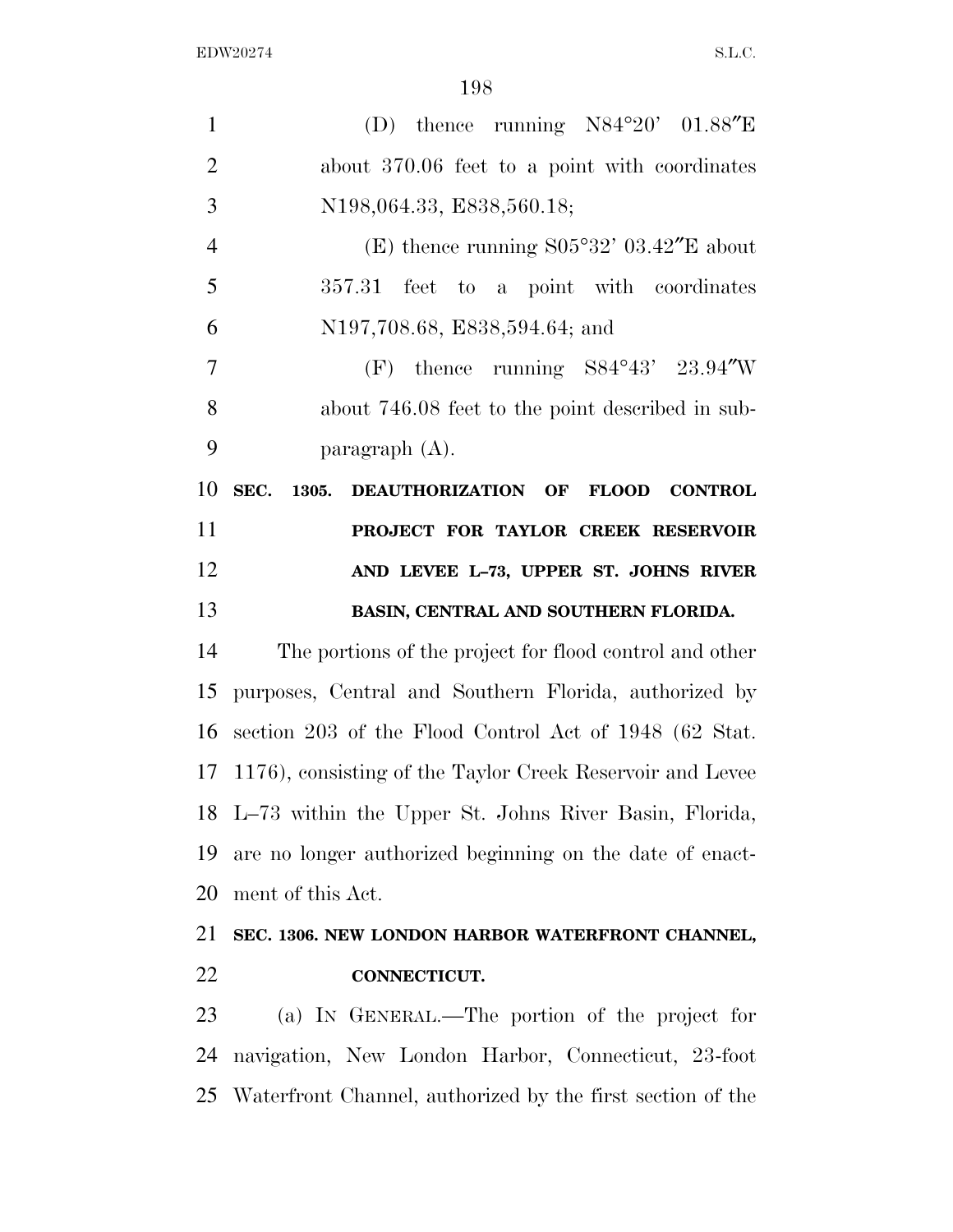Act of June 13, 1902 (32 Stat. 333, chapter 1079), de- scribed in subsection (b) is no longer authorized beginning on the date of enactment of this Act. (b) AREA DESCRIBED.—The area referred to in sub- section (a) is generally the portion between and around the 2 piers at State Pier New London, specifically the area— (1) beginning at a point N691263.78, E1181259.26; (2) running N 35°01'50.75″ W about 955.59 feet to a point N692046.26, E1180710.74; (3) running N 54°58'06.78″ E about 100.00 feet to a point N692103.66, E1180792.62; (4) running S 35°01'50.75″ E about 989.8 feet to a point N691293.17, E1181360.78; and (5) running S 73°51'15.45″ W about 105.69 feet to the point described in paragraph (1). **SEC. 1307. NO DEAUTHORIZATION OF CERTAIN PROJECTS.**  Notwithstanding any other provision of law, during the period ending on September 30, 2024, an environ- mental infrastructure assistance project or program of the Corps of Engineers shall not be deauthorized.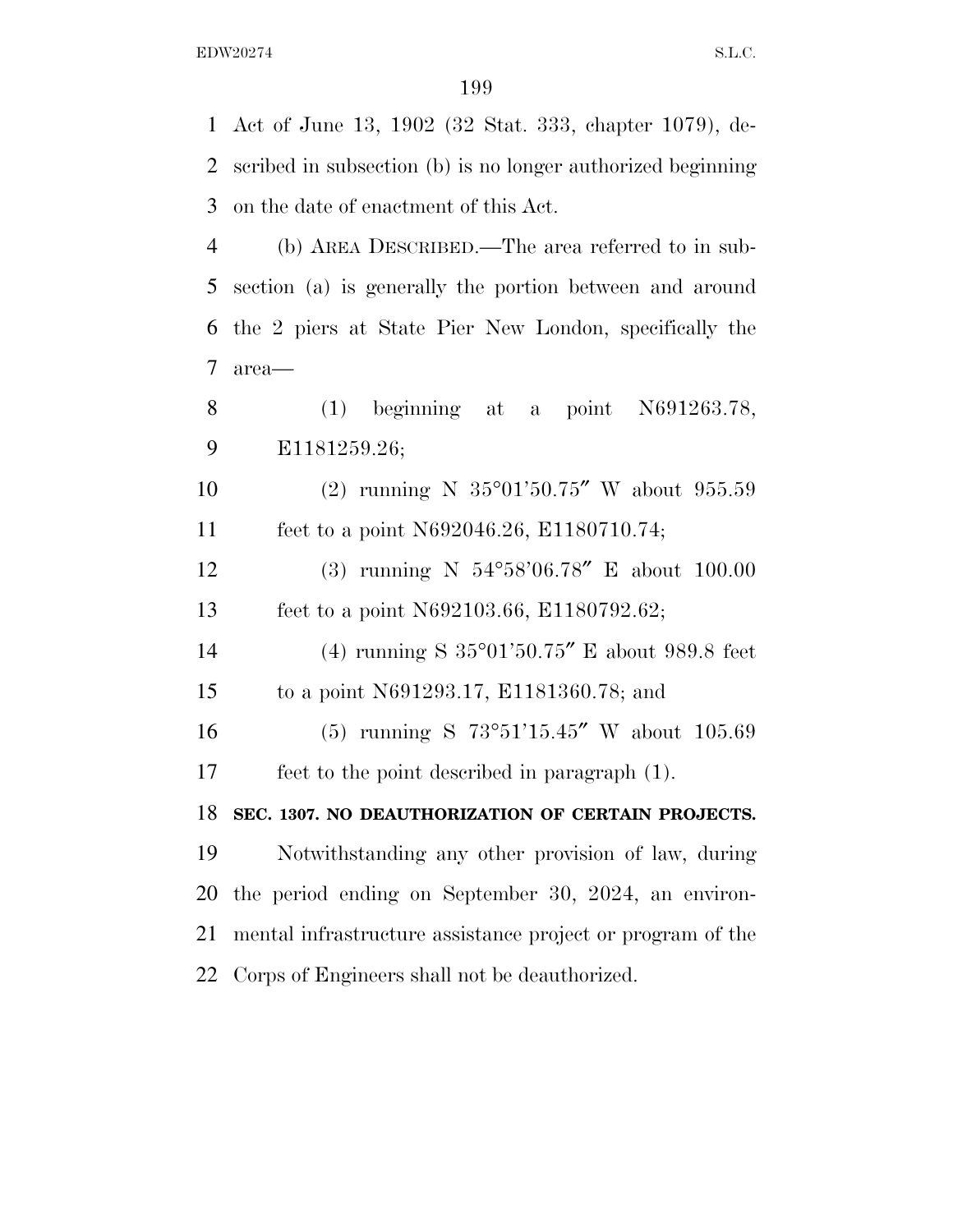## **SEC. 1308. COMPREHENSIVE EVERGLADES RESTORATION PLAN.**

 Notwithstanding any other provision of law, a project or separable element of a project under the Comprehensive Everglades Restoration Plan authorized by section 601 of the Water Resources Development Act of 2000 (114 Stat. 2680) shall not be deauthorized prior to December 31, 2030.

# **SEC. 1309. CAPE PORPOISE HARBOR, MAINE, ANCHORAGE AREA DESIGNATION.**

 (a) IN GENERAL.—The project for navigation, Cape Porpoise Harbor, Kennebunkport, Maine, authorized by section 101 of the River and Harbor Act of 1948 (62 Stat. 1172, chapter 771), is modified to designate the portion of the project described in subsection (b) as a 6-foot deep anchorage.

 (b) PORTION DESCRIBED.—The portion of the project referred to in subsection (a) is the approximately 192,235.63 square foot area consisting of the 100-foot wide and 6-foot deep channel located within the inner har-bor—

 (1) starting at a point with coordinates N 194,175.13, E 2,882,011.74;

 (2) thence running N 33°46'08.14″W about 914.57 feet to a point with coordinates N 194,935.40, E 2,881,503.38;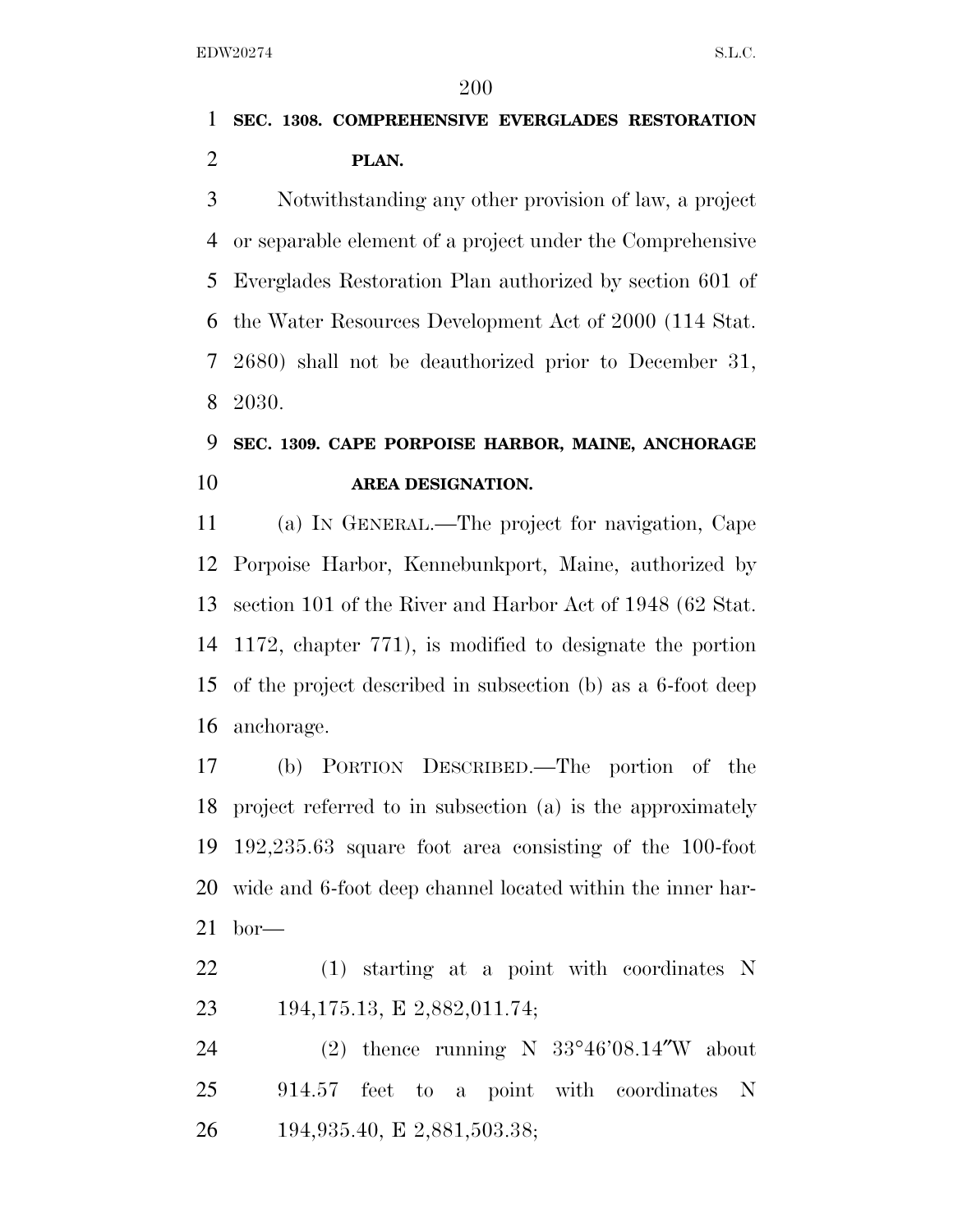| $\mathbf{1}$   | (3) thence running N $12^{\circ}41$ '09. 78"W about                    |
|----------------|------------------------------------------------------------------------|
| $\overline{2}$ | $1,026.40$ feet to a point with coordinates N                          |
| 3              | 195,936.74, E 2,881,277.97;                                            |
| $\overline{4}$ | (4) thence running N $77^{\circ}18'50.22''E\text{\textsterling}$ about |
| 5              | 100.00 feet to a point with coordinates N                              |
| 6              | 195,958.70, E 2,881,375.53;                                            |
| $\tau$         | (5) thence running S $12^{\circ}41$ '09. 78" E about                   |
| 8              | $1,007.79$ feet to a point with coordinates N                          |
| 9              | 194,975.52, E 2,881,596.85;                                            |
| 10             | (6) thence running S $33^{\circ}46'08.14''$ E about                    |
| 11             | 895.96 feet to a point with coordinates N                              |
| 12             | 194,230.72, E 2,882,094.86;                                            |
| 13             | (7) thence running S $56^{\circ}13'51.86''$ W about                    |
| 14             | $100.00$ feet to the point described in paragraph $(1)$ .              |
| 15             | <b>Subtitle D-Water Resources</b>                                      |
| 16             | <b>Infrastructure</b>                                                  |
| 17             | SEC. 1401. PROJECT AUTHORIZATIONS.                                     |
| $\sim$         | $\mathbf{r}$                                                           |

 The following projects for water resources develop- ment and conservation and other purposes, as identified in the report entitled ''Report to Congress on Future Water Resources Development'' submitted to Congress on or after June 3, 2019, pursuant to section 7001 of the Water Resources Reform and Development Act of 2014 (33 U.S.C. 2282d) or otherwise reviewed by Congress, are authorized to be carried out by the Secretary substantially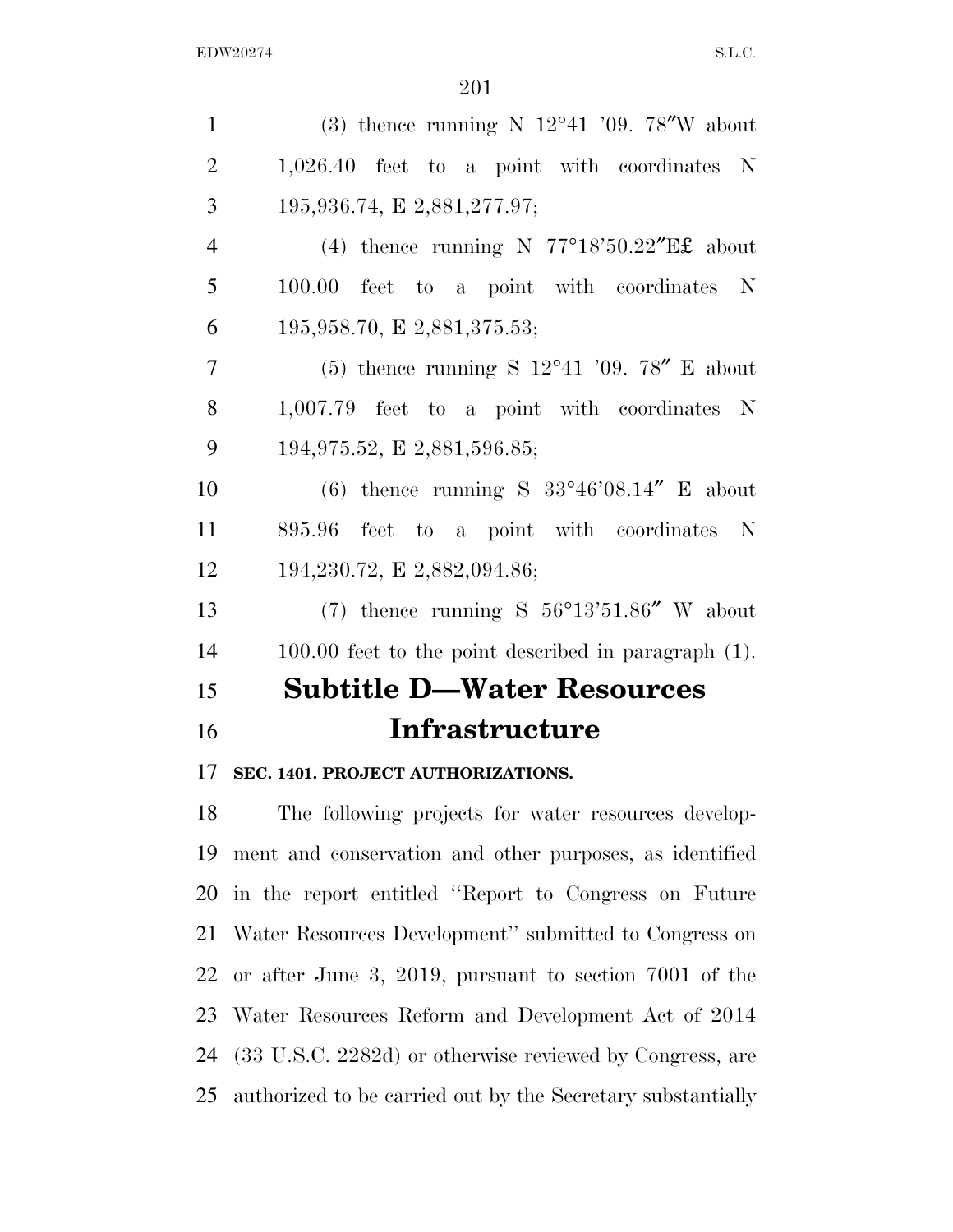1 in accordance with the plans, and subject to the condi-2 tions, described in the respective reports designated in this 3 section:

4 (1) ECOSYSTEM RESTORATION.—

| A.<br><b>State</b> | <b>B.</b> Name                                                                              | C. Date of<br>Report of<br><b>Chief</b> of<br><b>Engineers</b><br>or Direc-<br>tor of<br><b>Civil</b><br><b>Works</b> | <b>D. Estimated Costs</b>                                                    |
|--------------------|---------------------------------------------------------------------------------------------|-----------------------------------------------------------------------------------------------------------------------|------------------------------------------------------------------------------|
| $1. \text{ MD}$    | Anacostia River,<br>Prince George's<br>County                                               | December<br>19, 2018                                                                                                  | Federal: \$23,171,000<br>Non-Federal: \$12,476,000<br>Total: \$35,647,000    |
| $2.$ IL            | Great Lakes and<br>Mississippi<br>River Interbasin<br>Study-Brandon<br>Road, Will<br>County | May 23,<br>2019                                                                                                       | Federal: \$647,478,000<br>Non-Federal: \$215,826,000<br>Total: \$863,304,000 |
| 3. CO              | South Platte<br>River and Trib-<br>utaries, Adams<br>and Denver<br>Counties                 | July 29,<br>2019                                                                                                      | Federal: \$334,412,000<br>Non-Federal: \$200,406,000<br>Total: \$534,818,000 |
| 4. MO              | St. Louis River-<br>front-Mera-<br>mee River<br>Basin                                       | November 1,<br>2019                                                                                                   | Federal: \$60,124,000<br>Non-Federal: \$32,375,000<br>Total: \$92,499,000    |
| 5. CA              | Delta Islands and<br>Levees                                                                 | December<br>18, 2018                                                                                                  | Federal: \$16,746,395<br>Non-Federal: \$9,016,736<br>Total: \$25,763,131     |
| 6. CA              | Yuba River                                                                                  | June 20,<br>2019                                                                                                      | Federal: \$65,014,326<br>Non-Federal: \$35,008,268<br>Total: \$100,022,594   |
| 7. NM              | Sandia Pueblo to<br>Isleta Pueblo                                                           | August 5,<br>2019                                                                                                     | Federal: \$16,163,000<br>Non-Federal: \$8,703,000<br>Total: \$24,866,000     |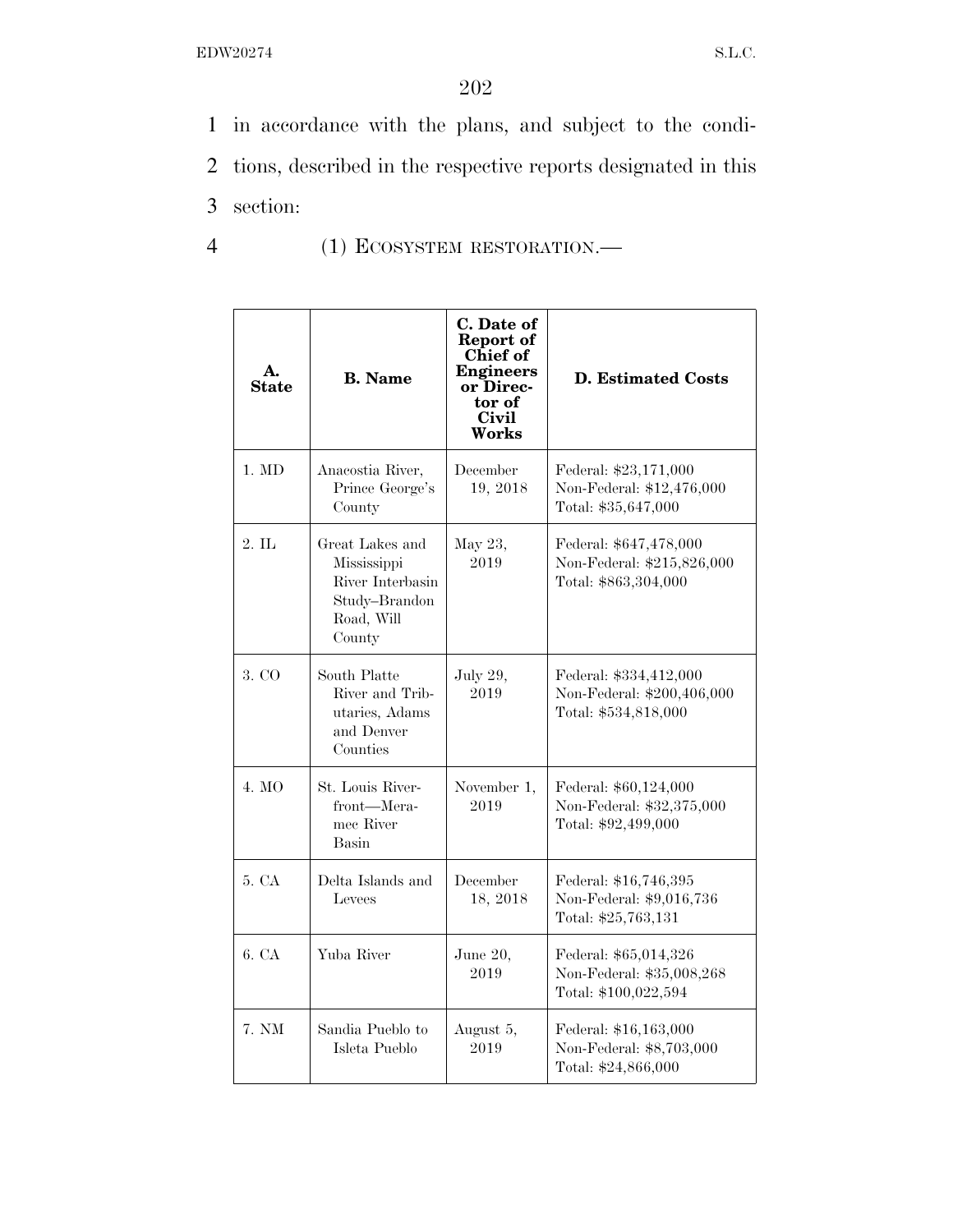| А.<br><b>State</b> | <b>B.</b> Name                 | C. Date of<br>Report of<br>Chief of<br><b>Engineers</b><br>or Direc-<br>tor of<br>Civil<br>Works | D. Estimated Costs                                                           |
|--------------------|--------------------------------|--------------------------------------------------------------------------------------------------|------------------------------------------------------------------------------|
| 8. TX              | Jefferson County               | September<br>12, 2019                                                                            | Federal: \$37,615,000<br>Non-Federal: \$20,254,000<br>Total: \$57,869,000    |
| $9.$ FL            | Loxahatchee River<br>Watershed | April 8,<br>2020                                                                                 | Federal: \$372,232,000<br>Non-Federal: \$368,528,000<br>Total: \$740,760,000 |

1 (2) FLOOD RISK MANAGEMENT.—

| A.<br><b>State</b> | <b>B.</b> Name                                                                                                         | C. Date of<br>Report of<br>Chief of<br><b>Engineers</b> | <b>D. Estimated Costs</b>                                                    |
|--------------------|------------------------------------------------------------------------------------------------------------------------|---------------------------------------------------------|------------------------------------------------------------------------------|
| 1. ND              | Souris River<br>Basin,<br>Bottineau,<br>McHenry,<br>Renville, and<br>Ward Counties                                     | April 16,<br>2019                                       | Federal: \$58,041,750<br>Non-Federal: \$31,253,250<br>Total: \$89,295,000    |
| 2. AZ              | Little Colorado<br>River at Wins-<br>low, Navajo<br>County                                                             | December<br>14, 2018                                    | Federal: \$52,462,000<br>Non-Federal: \$28,249,000<br>Total: \$80,711,000    |
| 3. N M             | Middle Rio<br>Grande floor<br>protection,<br>Bernalillo to<br>Belen, New<br>Mexico, at Al-<br>buquerque, New<br>Mexico | March 13,<br>2020                                       | Federal: \$190,538,000<br>Non-Federal: \$102,598,000<br>Total: \$293,136,000 |
| 4.0K               | Tulsa and West<br>Tulsa Levee<br>System                                                                                | April 23,<br>2020                                       | Federal: \$86,780,000<br>Non-Federal: \$46,728,000<br>Total: \$133,508,000   |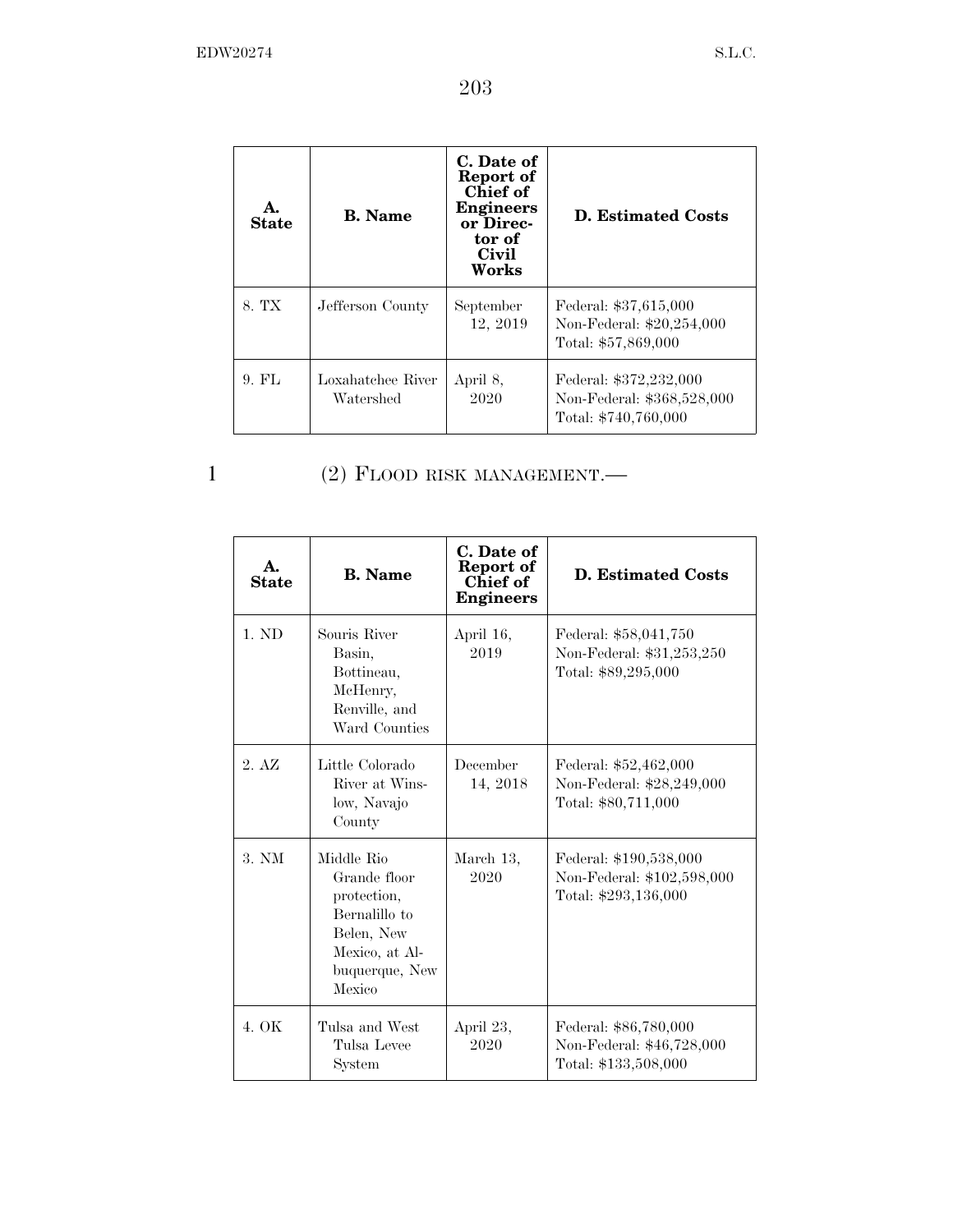| А.<br><b>State</b> | <b>B.</b> Name         | C. Date of<br>Report of<br>Chief of<br><b>Engineers</b> | <b>D.</b> Estimated Costs                                                  |
|--------------------|------------------------|---------------------------------------------------------|----------------------------------------------------------------------------|
| 5. NJ              | Peckman River<br>Basin | April 29,<br>2020                                       | Federal: \$95,022,000<br>Non-Federal: \$51,166,000<br>Total: \$146,188,000 |

### 1 (3) HURRICANE AND STORM DAMAGE RISK RE-

2 DUCTION.—

| $\mathbf{A}$ .<br><b>State</b> | <b>B.</b> Name                                                                                       | C. Date of<br>Report of<br>Chief of<br><b>Engineers</b> | <b>D. Estimated Costs</b>                                                                                                                                                                                                           |
|--------------------------------|------------------------------------------------------------------------------------------------------|---------------------------------------------------------|-------------------------------------------------------------------------------------------------------------------------------------------------------------------------------------------------------------------------------------|
| 1. NY                          | East Rockaway<br>Inlet to Rock-<br>away Inlet and<br>Jamaica Bay<br>Reformulation,<br>Atlantic Coast | August 22,<br>2019                                      | Federal: \$793,966,000<br>Non-Federal: \$189,763,000<br>Total: \$983,729,000                                                                                                                                                        |
| 2. RI                          | Paweatuck River                                                                                      | December<br>19, 2018                                    | Federal: \$37,848,000<br>Non-Federal: \$20,379,000<br>Total: \$58,227,000                                                                                                                                                           |
| 3. VA                          | Norfolk Coastal<br>Storm Risk<br>Management                                                          | February 5,<br>2019                                     | Federal: \$909,040,000<br>Non-Federal: \$489,480,000<br>Total: \$1,398,520,000                                                                                                                                                      |
| 4. NY                          | Hashamomuck<br>Cove                                                                                  | December 9,<br>2019                                     | Initial Federal: \$11,549,000<br>Initial Non-Federal:<br>\$6,218,000<br>Initial Total: \$17,767,000<br>Renourishment Federal:<br>\$23,481,500<br>Renourishment Non-Federal:<br>\$23,481,500<br>Renourishment Total:<br>\$46,963,000 |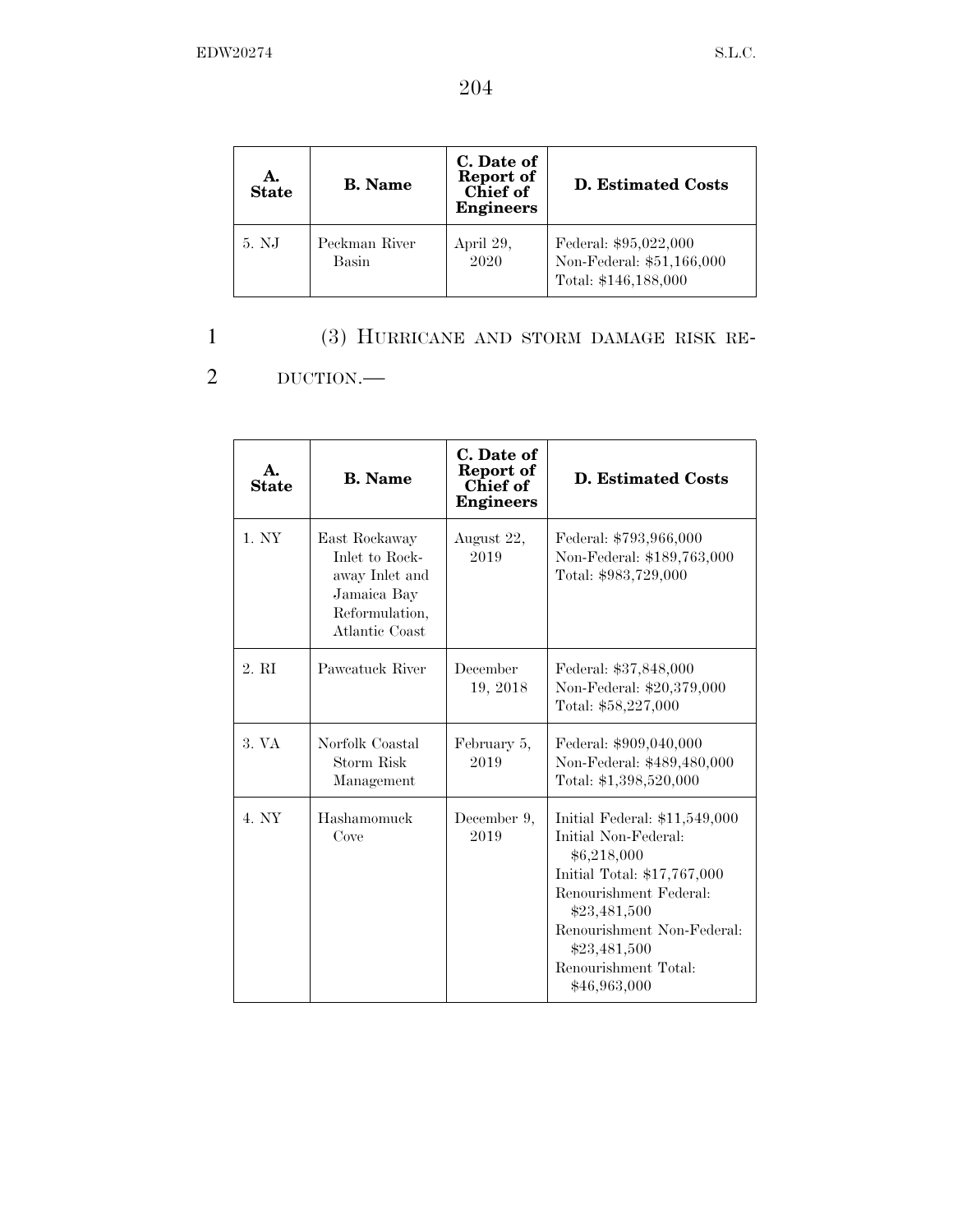| А.<br><b>State</b> | <b>B.</b> Name                                      | C. Date of<br>Report of<br>Chief of<br><b>Engineers</b> | <b>D.</b> Estimated Costs                                                                                                                                                                                                                |
|--------------------|-----------------------------------------------------|---------------------------------------------------------|------------------------------------------------------------------------------------------------------------------------------------------------------------------------------------------------------------------------------------------|
| 5. DE              | Delaware River<br>Dredged Mate-<br>rial Utilization | March 6,<br>2020                                        | Initial Federal: $$53,220,000$<br>Initial Non-Federal:<br>\$28,660,000<br>Initial Total: \$81,880,000<br>Renourishment Federal:<br>\$116,380,000<br>Renourishment Non-Federal:<br>\$116,380,000<br>Renourishment Total:<br>\$232,760,000 |

### 1 (4) NAVIGATION.—

| A.<br><b>State</b> | <b>B.</b> Name                                                                                     | C. Date of<br>Report of<br>Chief of<br><b>Engineers</b> | <b>D. Estimated Costs</b>                                                                                                                                  |
|--------------------|----------------------------------------------------------------------------------------------------|---------------------------------------------------------|------------------------------------------------------------------------------------------------------------------------------------------------------------|
| 1.AK               | Unalaska, Dutch<br>Harbor Chan-<br>nels                                                            | February 7,<br>2020                                     | Federal: \$26,202,750<br>Non-Federal: \$8,734,000<br>Total: \$34,937,000                                                                                   |
| 2. TX              | Gulf Intracoastal<br>Waterway,<br><b>Brazos River</b><br>Floodgates and<br>Colorado River<br>Locks | October 23,<br>2019                                     | Total: \$409,777,000 (to be<br>derived 65 percent from<br>the general fund of the<br>Treasury and 35 percent<br>from the Inland Water-<br>ways Trust Fund) |
| 3. TX              | Matagorda Ship<br>Channel Im-<br>provement<br>Project, Port<br>Lavaca                              | November<br>15, 2019                                    | Federal: \$138,660,000<br>Non-Federal: \$79,664,000<br>Total: \$218,324,000                                                                                |
| 4. TX              | Houston Ship<br>Channel Expan-<br>sion Improve-<br>ment Project                                    | April 23,<br>2020                                       | Federal: \$462,803,000<br>Non-Federal: \$414,045,000<br>Total: \$876,848,000                                                                               |
| 5. NY,<br>N.J      | New York and<br>New Jersey<br>Harbor Anchor-<br>ages                                               | April 23,<br>2020                                       | Federal: \$18,940,000<br>Non-Federal: \$6,310,000<br>Total: \$25,250,000                                                                                   |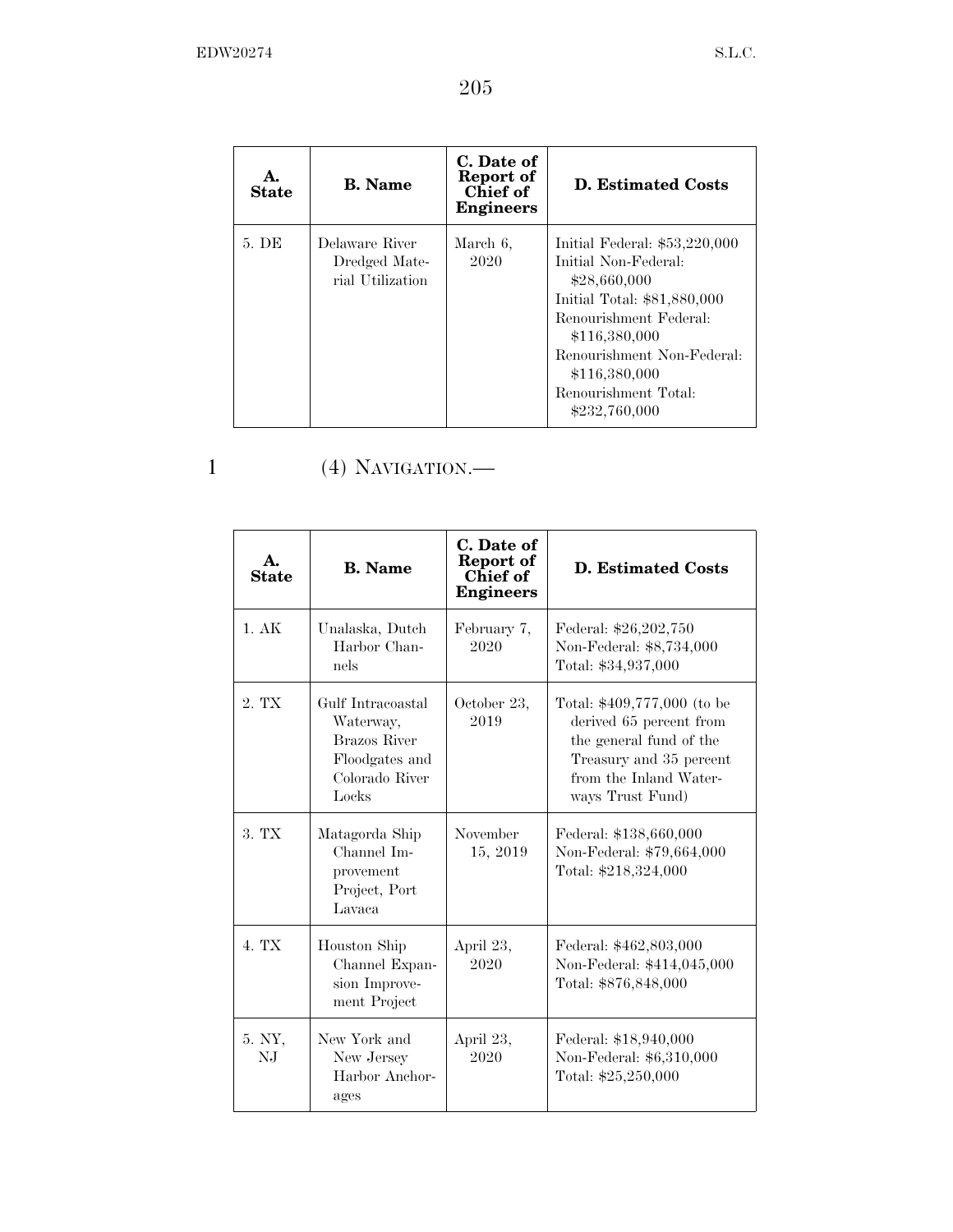### 1 (5) COASTAL STORM RISK MANAGEMENT.

| A.<br><b>State</b>  | <b>B.</b> Name                                                     | C. Date of<br>Report of<br>Chief of<br><b>Engineers</b> | <b>D.</b> Estimated Costs                                                    |
|---------------------|--------------------------------------------------------------------|---------------------------------------------------------|------------------------------------------------------------------------------|
| 1. NJ,<br><b>PA</b> | New Jersey<br>Dredged Mate-<br>rial Utilization,<br>Delaware River | April 8,<br>2020                                        | Federal: \$162,920,000<br>Non-Federal: \$125,640,000<br>Total: \$288,560,000 |

# 2 **SEC. 1402. EXPEDITED COMPLETION OF CERTAIN**  3 **PROJECTS.**

4 The Secretary shall provide priority funding for and 5 expedite the completion of the following projects:

6 (1) The project for ecosystem restoration, Caño 7 Martín Peña, Puerto Rico, as authorized by section 8 5127 of the Water Resources Development Act of 9 2007 (121 Stat. 1242).

 (2) The project for navigation for Portsmouth Harbor and the Piscataqua River, Maine and New Hampshire, authorized by section 101 of the River and Harbor Act of 1962 (76 Stat. 1173).

14 (3) The project for flood risk management, Rio 15 de Flag, Arizona.

16 (4) The project for flood risk management, 17 East Hartford Levee System, Connecticut.

18 (5) The project for flood risk management, 19 Hartford Levee System, Connecticut.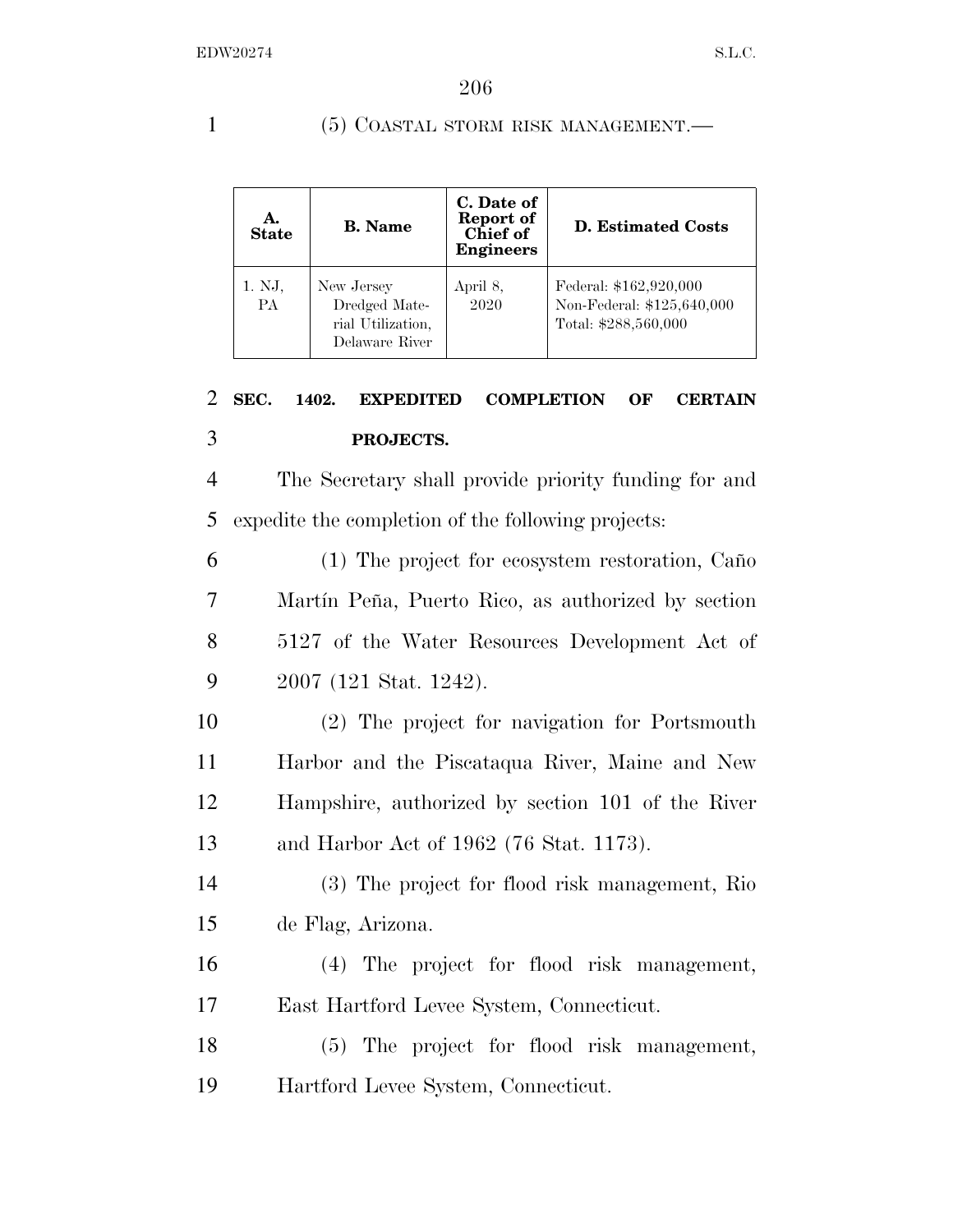| $\mathbf{1}$   | (6) The project for navigation, Guilford Harbor          |
|----------------|----------------------------------------------------------|
| $\overline{2}$ | and Sluice Channel, Connecticut.                         |
| 3              | (7) Phase 5 of the Bluestone Dam Project Re-             |
| $\overline{4}$ | mediation, West Virginia.                                |
| 5              | (8) The project for water supply and ecosystem           |
| 6              | restoration, Howard Hanson Dam, Washington, au-          |
| 7              | thorized by section $101(b)(15)$ of the Water Re-        |
| 8              | sources Development Act of 1999 (113 Stat. 281).         |
| 9              | (9) The project for ecosystem restoration,               |
| 10             | Puget Sound, Washington, authorized by section           |
| 11             | 209 of the Flood Control Act of 1962 (76 Stat.           |
| 12             | 1197).                                                   |
| 13             | (10) The project for navigation, Tacoma Har-             |
| 14             | bor, Washington.                                         |
| 15             | (11) The project for water storage, Halligan             |
| 16             | Dam, Colorado.                                           |
| 17             | (12) The project for construction of tribal hous-        |
| 18             | ing authorized by title IV of Public Law 100–581         |
| 19             | $(102 \text{ Stat. } 2944).$                             |
| 20             | (13) The replacement of the Bourne and Saga-             |
| 21             | more Bridges, Cape Cod, Massachusetts.                   |
| 22             | SEC. 1403. ADDITIONAL PROJECT AUTHORIZATIONS.            |
| 23             | The following projects for water resources develop-      |
| 24             | ment and conservation and other purposes are authorized  |
| 25             | to be carried out by the Secretary as recommended in the |
|                |                                                          |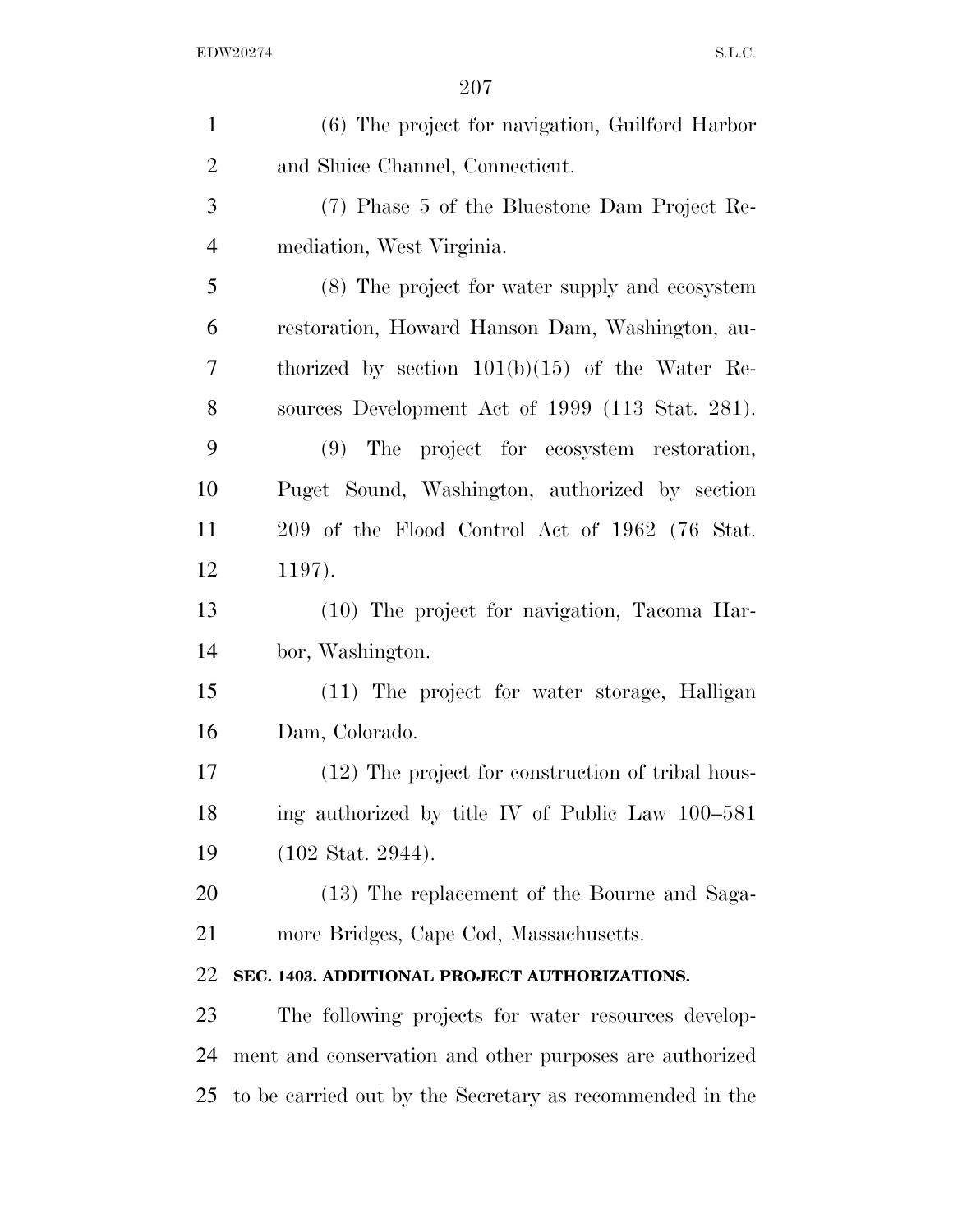respective reports, designated in this section, that were prepared by non-Federal interests under section 203 of the Water Resources Development Act of 1986 (33 U.S.C. 2231), with such modifications as the Secretary deter- mines advisable, subject to preparation of a report by the Secretary to address the concerns, recommendations, and conditions, if any, identified by the Secretary in the review assessments designated in this section:

9 (1) COASTAL STORM RISK MANAGEMENT.

| A.           | <b>B.</b> Name                                            | C. Date of | D. Date of Review As- |
|--------------|-----------------------------------------------------------|------------|-----------------------|
| <b>State</b> |                                                           | Report     | sessment              |
| 1. FL        | St. Lucie County,<br>Fort Pierce<br>Shore Protec-<br>tion | June 2018  | <b>July 2018</b>      |

10 (2) NAVIGATION.—

| А.<br><b>State</b> | <b>B.</b> Name                                                  | C. Date of<br>Report                         | D. Date of Review As-<br>sessment |
|--------------------|-----------------------------------------------------------------|----------------------------------------------|-----------------------------------|
| 1. LA              | Houma Naviga-<br>tion Canal<br>Deepening                        | June $2018$                                  | <b>July 2018</b>                  |
| 2. LA              | Baptiste-Collette<br>Bayou Naviga-<br>tion Channel<br>Deepening | January<br>2017,<br>amended<br>April<br>2018 | June $2018$                       |

| 11<br>$(3)$ FLOOD RISK MANAGEMENT.— |  |
|-------------------------------------|--|
|-------------------------------------|--|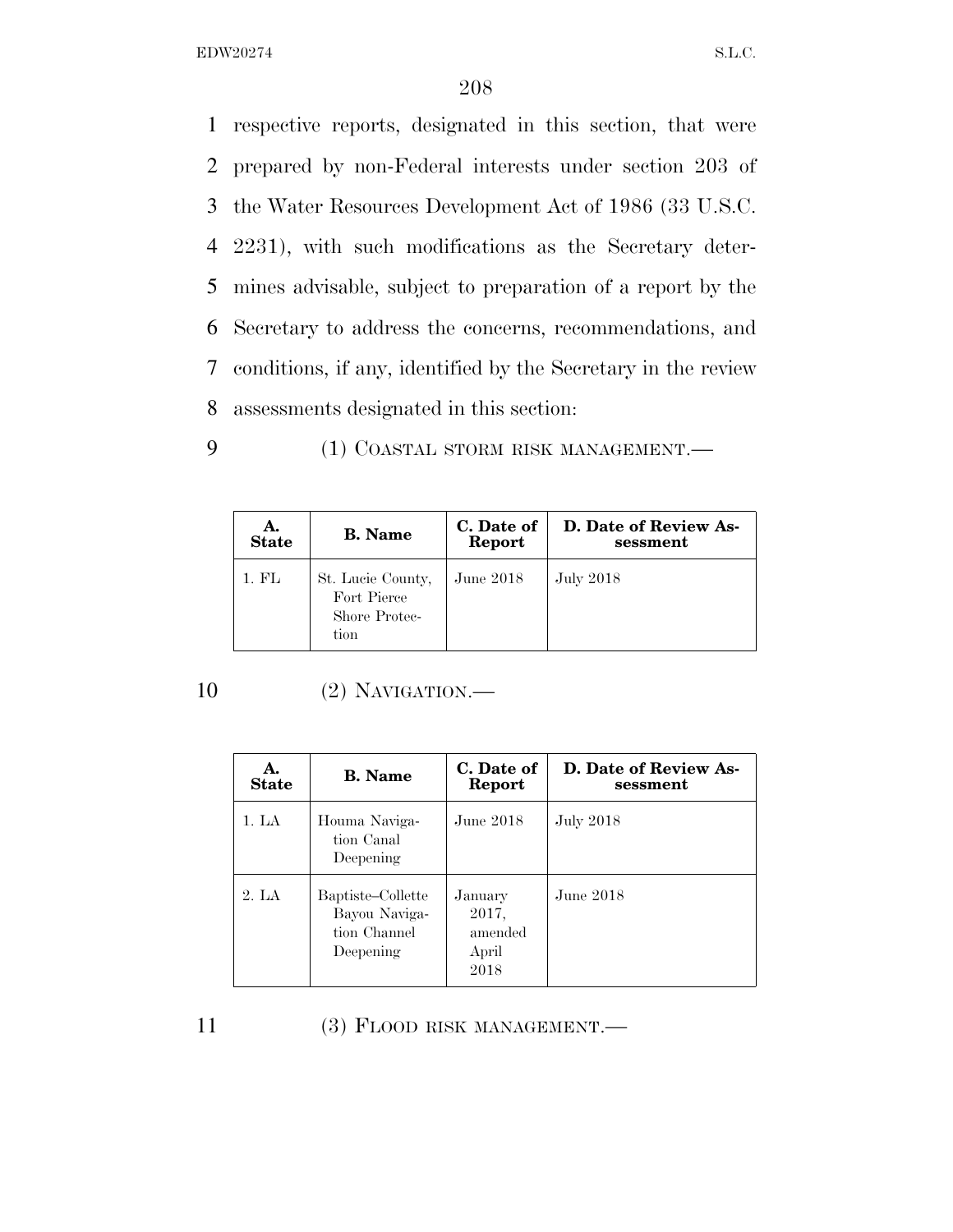| А.<br><b>State</b> | <b>B.</b> Name | C. Date of<br>Report | D. Date of Review As-<br>sessment |
|--------------------|----------------|----------------------|-----------------------------------|
| 1. TX              | Chacon Creek   |                      | August 2018   September 2018      |

# **Subtitle E—Water Supply and Storage**

### **SEC. 1501. SMALL WATER STORAGE PROJECTS.**

 (a) IN GENERAL.—The Secretary shall carry out a program to study and construct new, or enlarge existing, small water storage projects in rural States, in partnership with a non-Federal interest.

 (b) REQUIREMENTS.—To be eligible to participate in the program under this section, a water storage project shall—

 (1) be located in a State with a population of less than 1,000,000;

 $(2)(A)$  in the case of a new water storage project, have a water storage capacity of not less than 2,000 acre-feet and not more than 30,000 acre-feet; and

 (B) in the case of an enlargement of an existing water storage project, be for an enlargement of not less than 1,000 acre-feet and not more than 30,000 acre-feet;

(3) provide—

(A) flood risk management benefits; or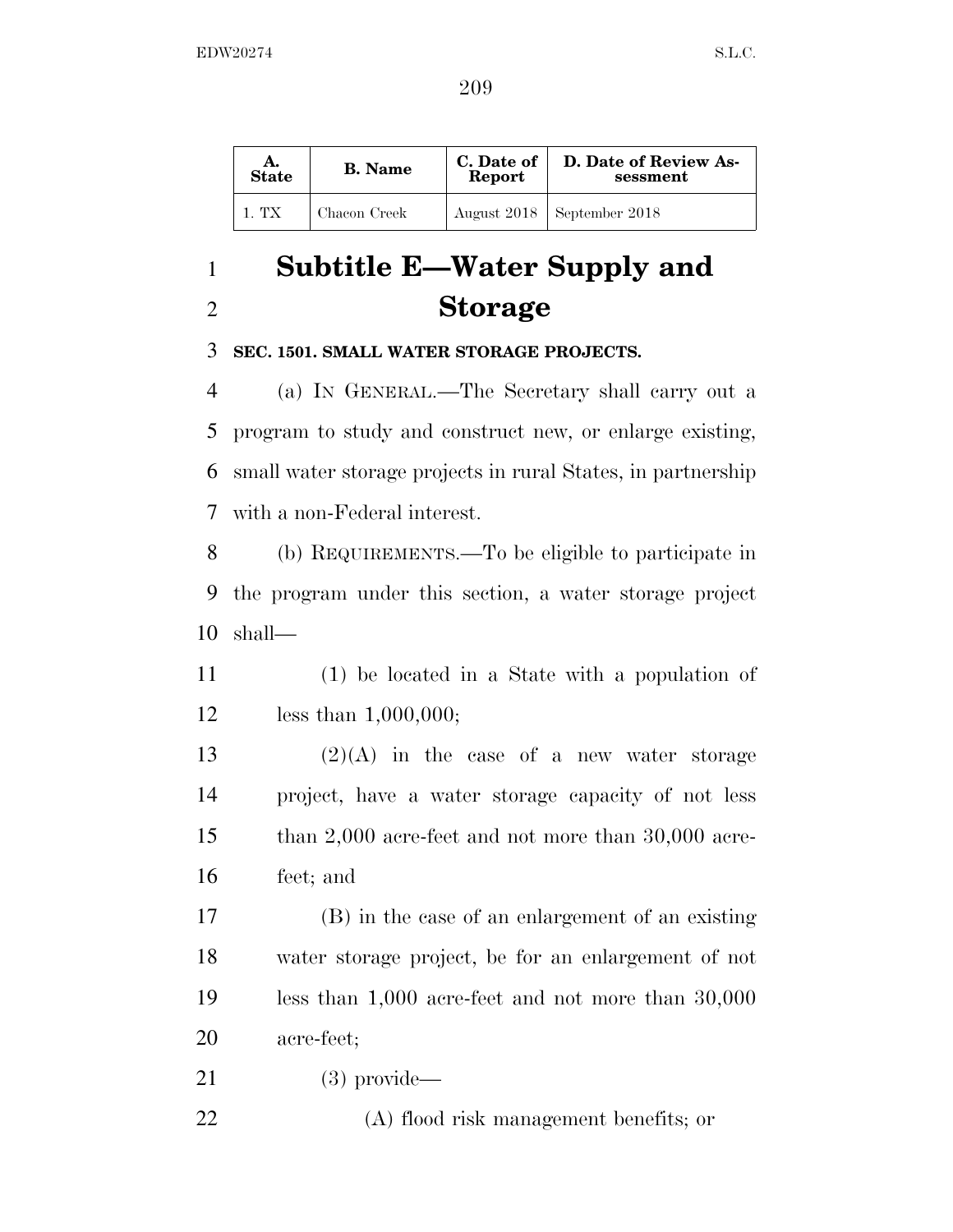| $\mathbf{1}$   | (B) ecological benefits; and                                |
|----------------|-------------------------------------------------------------|
| 2              | (4) be economically justified, environmentally              |
| 3              | acceptable, and technically feasible.                       |
| $\overline{4}$ | (c) EXPEDITED PROJECTS.—For the 10-year period              |
| 5              | beginning on the date of enactment of this Act, the Sec-    |
| 6              | retary shall expedite projects under this section for which |
| 7              | applicable Federal permitting requirements have been        |
| 8              | completed.                                                  |
| 9              | (d) USE OF DATA.—                                           |
| 10             | (1) IN GENERAL.—In conducting a study under                 |
| 11             | this section, to the maximum extent practicable, the        |
| 12             | Secretary shall use any applicable hydrologic, eco-         |
| 13             | nomic, or environmental data from State water plans         |
| 14             | or other State planning documents relating to water         |
| 15             | resources management.                                       |
| 16             | $(2)$ USE OF EXISTING MATERIALS.—                           |
| 17             | $(A)$ STUDIES.—On the agreement of the                      |
| 18             | Secretary and the non-Federal interest, the Sec-            |
| 19             | retary may use any applicable existing studies              |
| 20             | of the non-Federal interest.                                |
| 21             | (B)<br>FEDERAL PERMITTING.—The<br>Sec-                      |
| 22             | retary may use Federal permitting that has                  |
| 23             | been completed by other Federal agencies for                |
| 24             | the purpose of determining project eligibility              |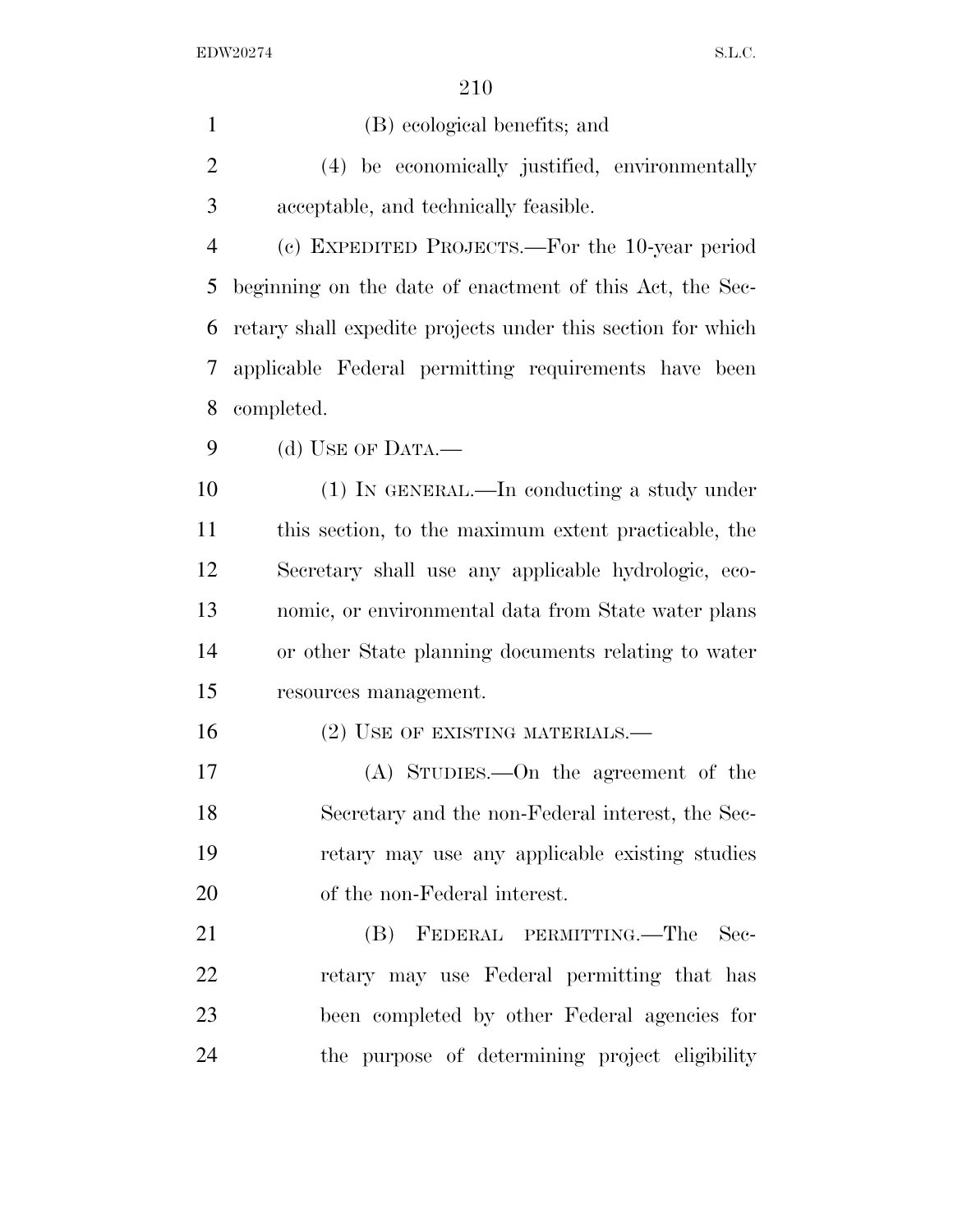| with respect to the requirements described in              |
|------------------------------------------------------------|
| subsection $(b)(4)$ .                                      |
| $(e)$ COST-SHARE.—                                         |
| (1) STUDY.—The Federal share of the cost of                |
| a study conducted under this section shall be 75 per-      |
| cent.                                                      |
| (2) CONSTRUCTION.—The Federal share of the                 |
| cost of a project constructed under this section shall     |
| be 80 percent.                                             |
| (f) OMRRR RESPONSIBILITY.—The costs of oper-               |
| ation, maintenance, repair, replacement, and rehabilita-   |
| tion for a project constructed under this section shall be |
| the responsibility of the non-Federal interest.            |
| (g) INDIVIDUAL PROJECT LIMIT.—Not more than                |
| $$65,000,000$ in Federal funds may be made available to    |
| a project under this section.                              |
| (h) AUTHORIZATION OF APPROPRIATIONS.—There is              |
| authorized to be appropriated to carry out this section    |
| $$130,000,000$ for each fiscal year.                       |
| SEC. 1502. MISSOURI RIVER RESERVOIR SEDIMENT MAN-          |
| <b>AGEMENT.</b>                                            |
| Section $1179(a)$ of the Water Infrastructure Im-          |
| provements for the Nation Act (130 Stat. 1675; 132 Stat.   |
| $(3782)$ is amended—                                       |
| $(1)$ in paragraph $(3)$ —                                 |
|                                                            |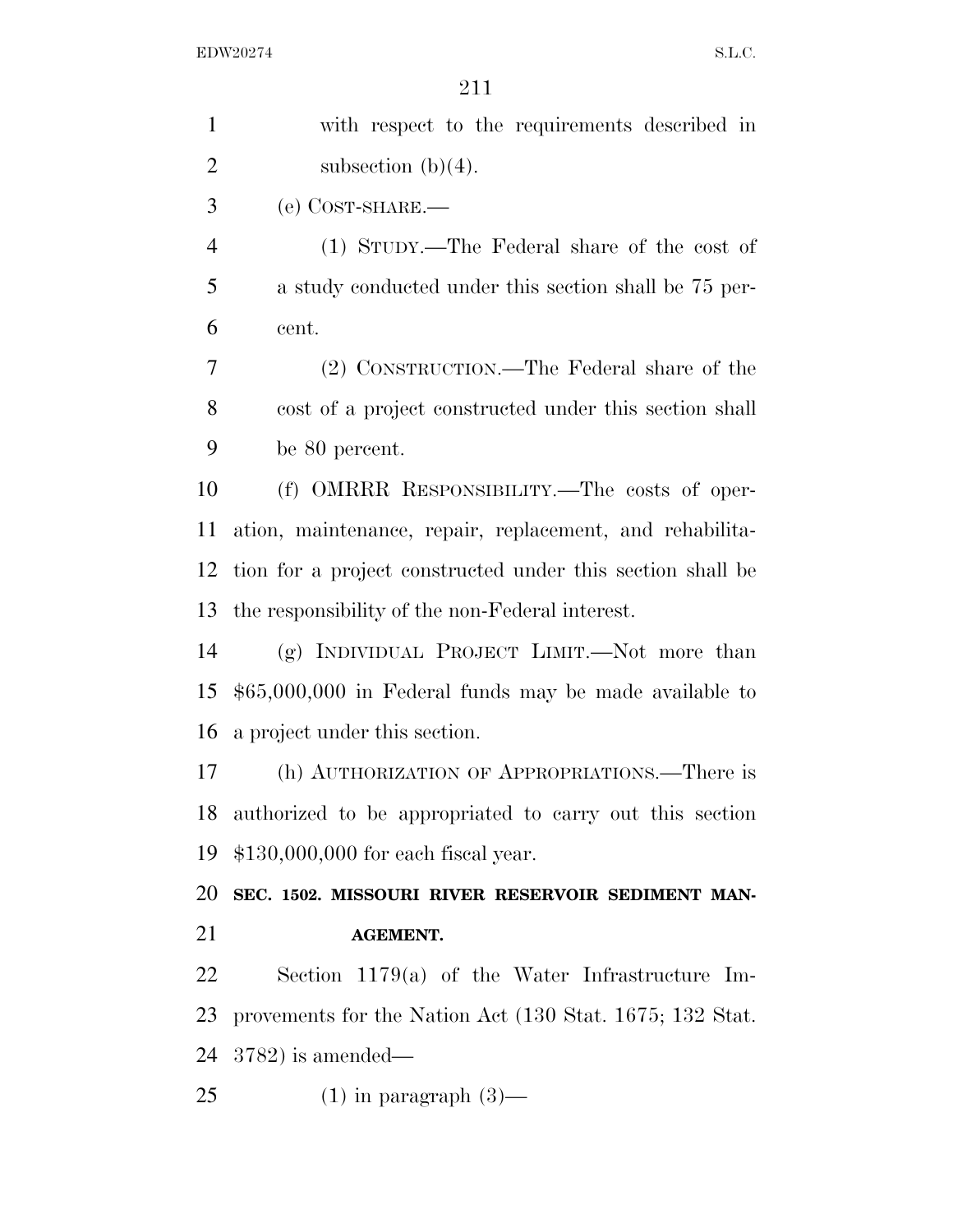| $\mathbf{1}$   | $(A)$ in subparagraph $(B)$ , by inserting                      |
|----------------|-----------------------------------------------------------------|
| $\overline{2}$ | "project purposes, including" before "storage                   |
| 3              | capacity"; and                                                  |
| $\overline{4}$ | $(B)$ in subparagraph $(C)$ , by striking "pre-                 |
| 5              | $\liminary$ .                                                   |
| 6              | $(2)$ by striking paragraph $(9)$ ;                             |
| 7              | (3) by redesignating paragraphs (4) through                     |
| 8              | $(8)$ as paragraphs $(6)$ through $(10)$ , respectively;        |
| 9              | and                                                             |
| 10             | $(4)$ by inserting after paragraph $(3)$ the fol-               |
| 11             | lowing:                                                         |
| 12             | "(4) JUSTIFICATION.—In determining the eco-                     |
| 13             | nomic justification of a sediment management plan               |
| 14             | under paragraph $(2)$ , the Secretary shall—                    |
| 15             | "(A) measure and include flooding, ero-                         |
| 16             | sion, and accretion damages both upstream and                   |
| 17             | downstream of the reservoir that are likely to                  |
| 18             | occur as a result of sediment management with-                  |
| 19             | in the reservoir compared to the damages that                   |
| 20             | are likely to occur if the sediment management                  |
| 21             | plan is not implemented; and                                    |
| 22             | $\cdot$ <sup>"</sup> (B) include lifecycle costs and a 100-year |
| 23             | period of analysis.                                             |
| 24             | "(5) IMPLEMENTATION.—As part of a sediment                      |
| 25             | management plan under paragraph (2), the Sec-                   |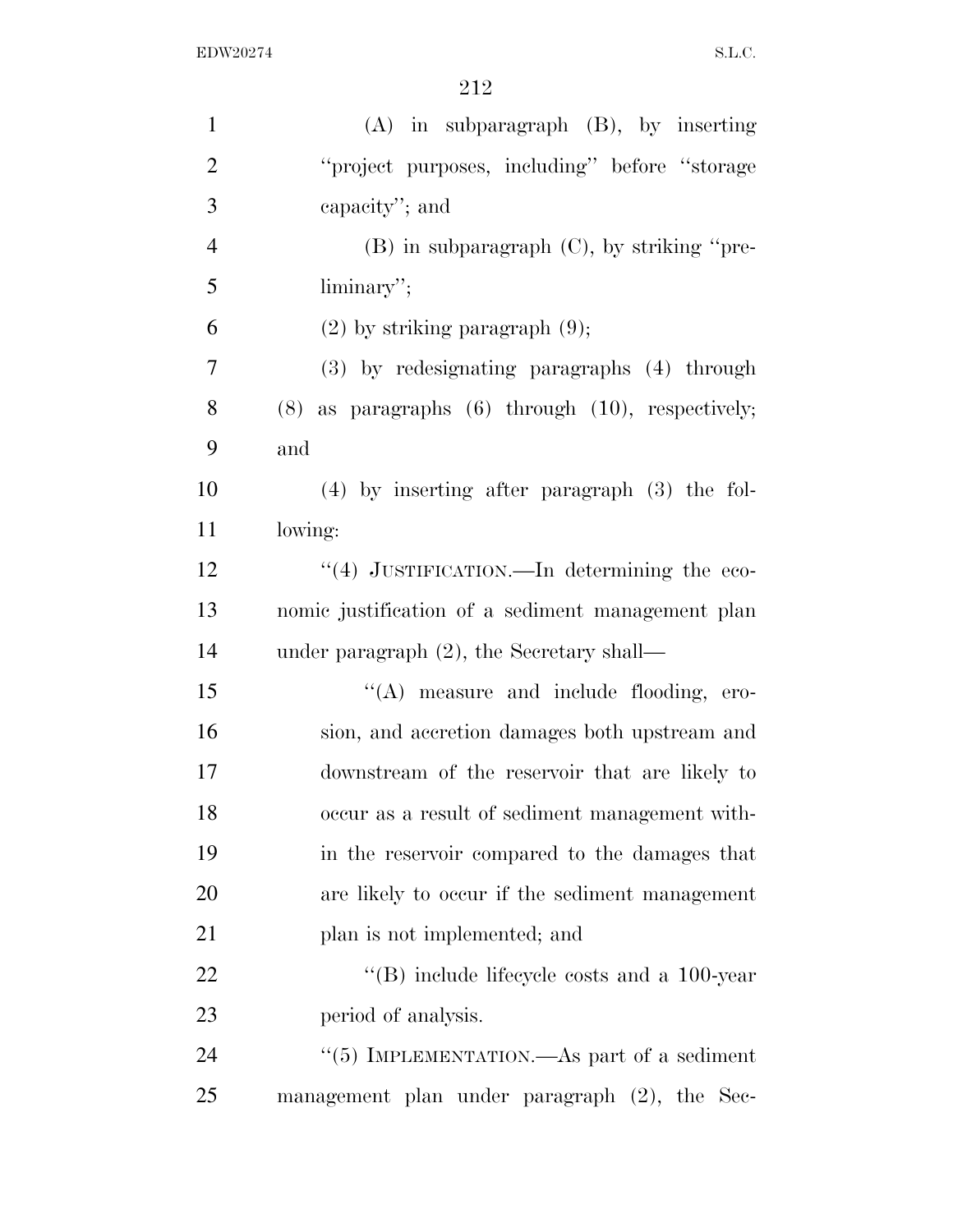retary may carry out sediment removal activities at reservoirs owned and operated by the Secretary in the Upper Missouri River Basin, or at reservoirs for which the Secretary has flood control responsibilities under section 7 of the Act of December 22, 1944 (commonly known as the 'Flood Control Act of 1944') (58 Stat. 890, chapter 665; 33 U.S.C. 709), in the Upper Missouri River Basin, in accordance with section 602 of the Water Resources Develop- ment Act of 1986 (100 Stat. 4148; 121 Stat. 1076) as if those reservoirs were listed in subsection (a) of that section.''.

#### **SEC. 1503. PLANNING ASSISTANCE FOR STATES.**

 The Secretary shall ensure that the planning assist- ance for States program under section 22 of the Water Resources Development Act of 1974 (42 U.S.C. 1962d– 16) provides equal priority for all authorized purposes, in-cluding water supply and water conservation.

#### **SEC. 1504. FORECAST-INFORMED RESERVOIR OPERATIONS.**

(a) WORKING GROUP.—

21 (1) IN GENERAL.—Not later than 180 days after the date of enactment of this Act, the Sec- retary, in conjunction with the Commissioner of Rec-lamation, shall establish a working group to advance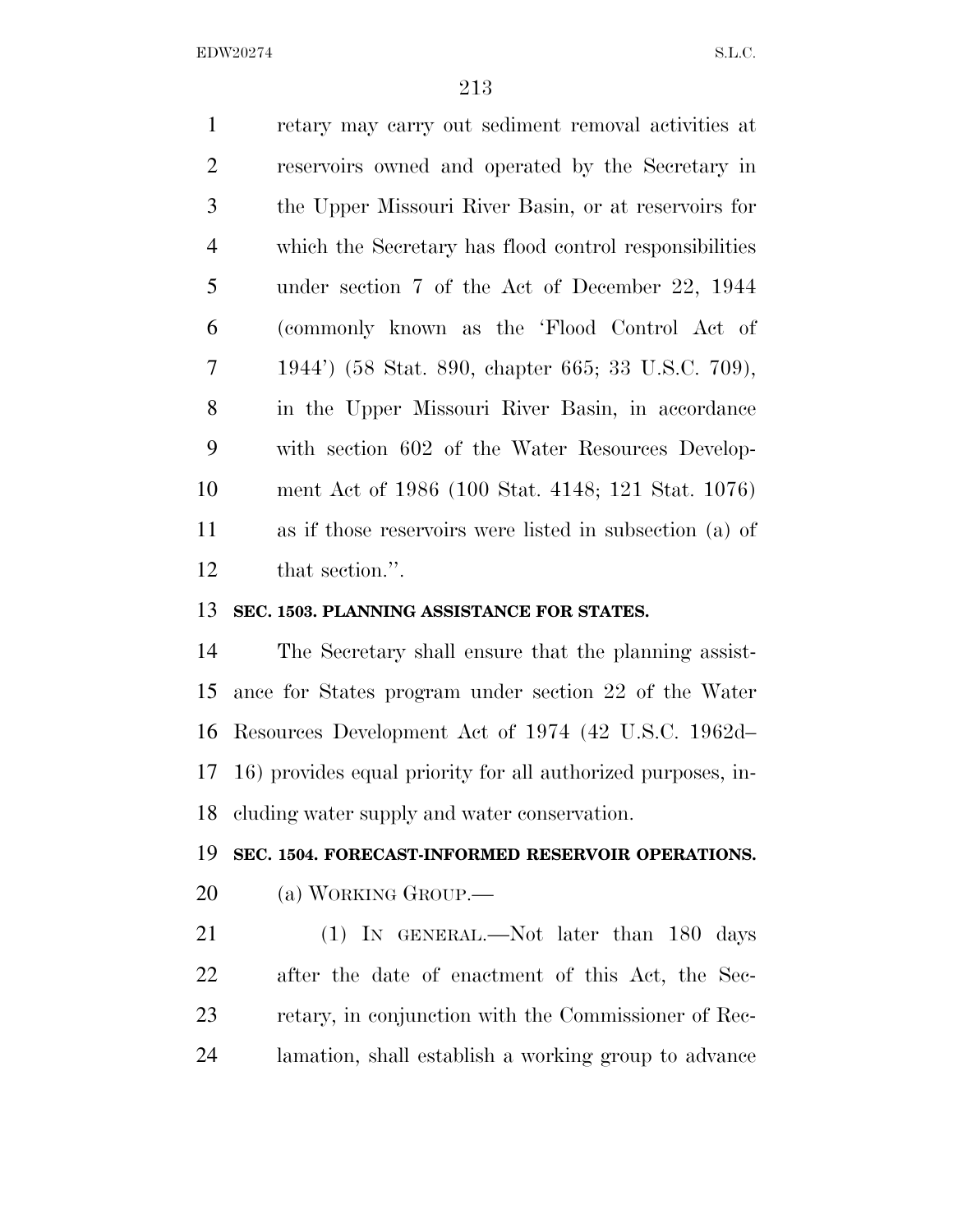| $\mathbf{1}$   | the science to support forecast-informed reservoir   |
|----------------|------------------------------------------------------|
| $\overline{2}$ | operations in the Upper Missouri River Basin.        |
| 3              | (2) MEMBERS.—The working group established           |
| $\overline{4}$ | under paragraph $(1)$ shall be composed of —         |
| 5              | (A) the Secretary;                                   |
| 6              | (B) the Commissioner of Reclamation;                 |
| 7              | (C) the Director of the United States Geo-           |
| 8              | logical Survey;                                      |
| 9              | (D) the Administrator of the National Oce-           |
| 10             | anic and Atmospheric Administration; and             |
| 11             | (E) representatives of affected State and            |
| 12             | local agencies.                                      |
| 13             | (3) DUTIES.—The working group established            |
| 14             | under paragraph (1) shall develop recommendations    |
| 15             | to implement the use of forecast-informed reservoir  |
| 16             | operations in the Upper Missouri River Basin and     |
| 17             | submit to Congress a report on the findings and rec- |
| 18             | ommendations of the working group.                   |
| 19             | (b) VIABILITY ASSESSMENTS.—                          |
| 20             | $(1)$ In GENERAL.—On request of a non-Federal        |
| 21             | interest, the Secretary, the Commissioner of Rec-    |
| 22             | lamation, and the non-Federal interest shall jointly |
| 23             | conduct a viability assessment on the use of fore-   |
| 24             | cast-informed reservoir operations at a reservoir—   |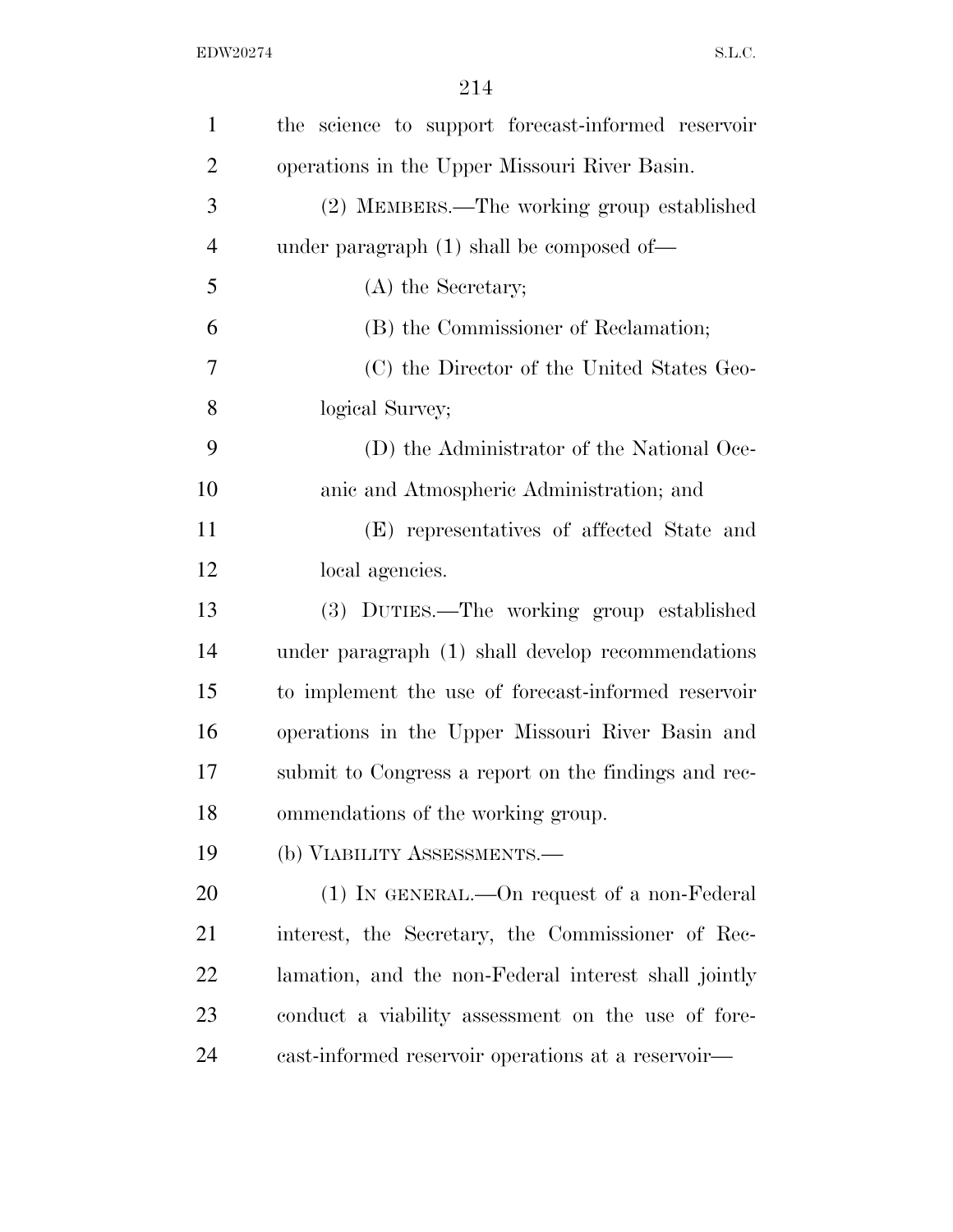| $\mathbf{1}$   | (A) that is located within the Upper Mis-                  |
|----------------|------------------------------------------------------------|
| $\overline{2}$ | souri River Basin; and                                     |
| 3              | (B) for which the Secretary has flood con-                 |
| $\overline{4}$ | trol responsibilities under section 7 of the Act           |
| 5              | of December 22, 1944 (commonly known as the                |
| 6              | "Flood Control Act of 1944") (58 Stat. 890,                |
| 7              | chapter 665; 33 U.S.C. 709).                               |
| 8              | $(2)$ COMPLETION DATE.—To the maximum ex-                  |
| 9              | tent practicable, a viability assessment under para-       |
| 10             | graph $(1)$ shall be completed by not later than 1         |
| 11             | year after the date on which the viability assessment      |
| 12             | begins.                                                    |
| 13             | (3) FEDERAL SHARE.—The Federal share of                    |
| 14             | the cost of a viability assessment under paragraph         |
| 15             | $(1)$ shall be 100 percent.                                |
| 16             | (c) PLAN FOR TEMPORARY DEVIATION.—If a viabil-             |
| 17             | ity assessment conducted under subsection $(b)(1)$ indi-   |
| 18             | cates that forecast-informed reservoir operations are via- |
| 19             | ble at a reservoir described in that subsection, the Sec-  |
| 20             | retary and the Commissioner of Reclamation shall develop   |
| 21             | and implement a pilot program to carry out forecast-in-    |
| 22             | formed reservoir operations at that reservoir.             |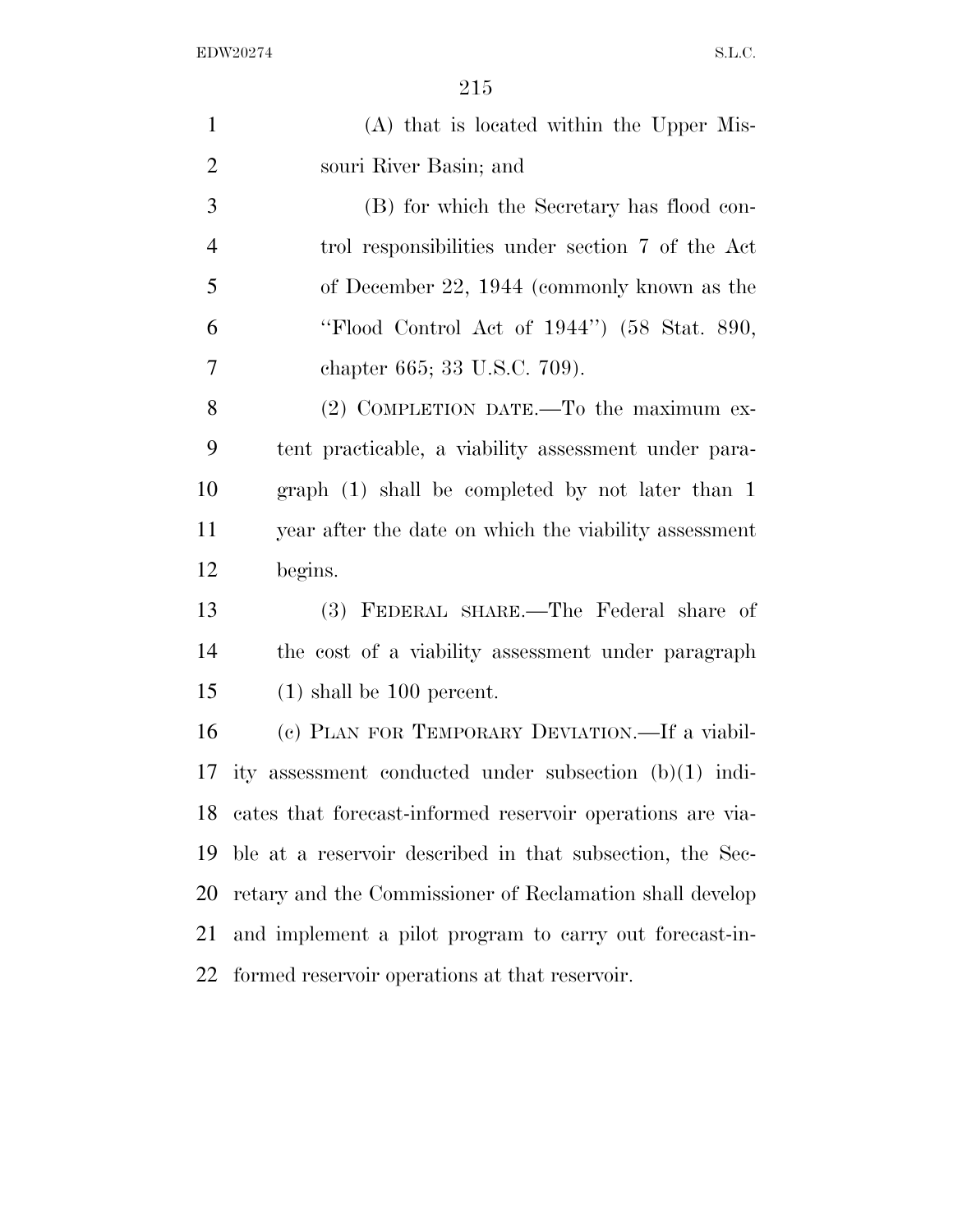# **SEC. 1505. STUDY ON DATA FOR WATER ALLOCATION, SUP-PLY, AND DEMAND.**

 (a) IN GENERAL.—The Secretary shall offer to enter into an agreement with the National Academy of Sciences to conduct a study on the ability of Federal agencies to coordinate with other Federal agencies, State and local agencies, communities, universities, consortiums, councils, and other relevant entities with expertise in water re- sources to facilitate and coordinate the sharing of water allocation, supply, and demand data, including—

(1) any catalogs of data;

 (2) definitions of any commonly used terms re- lating to water allocation, supply, and demand; and (3) a description of any common standards used by those entities.

 (b) REPORT.—If the National Academy of Sciences enters into the agreement under subsection (a), to the maximum extent practicable, not later than 1 year after the date of enactment of this Act, the National Academy of Sciences shall submit to Congress a report that in-cludes—

 (1) the results of the study under subsection (a);

 (2) recommendations for ways to streamline and make cost-effective methods for Federal agen-cies to coordinate interstate sharing of data, includ-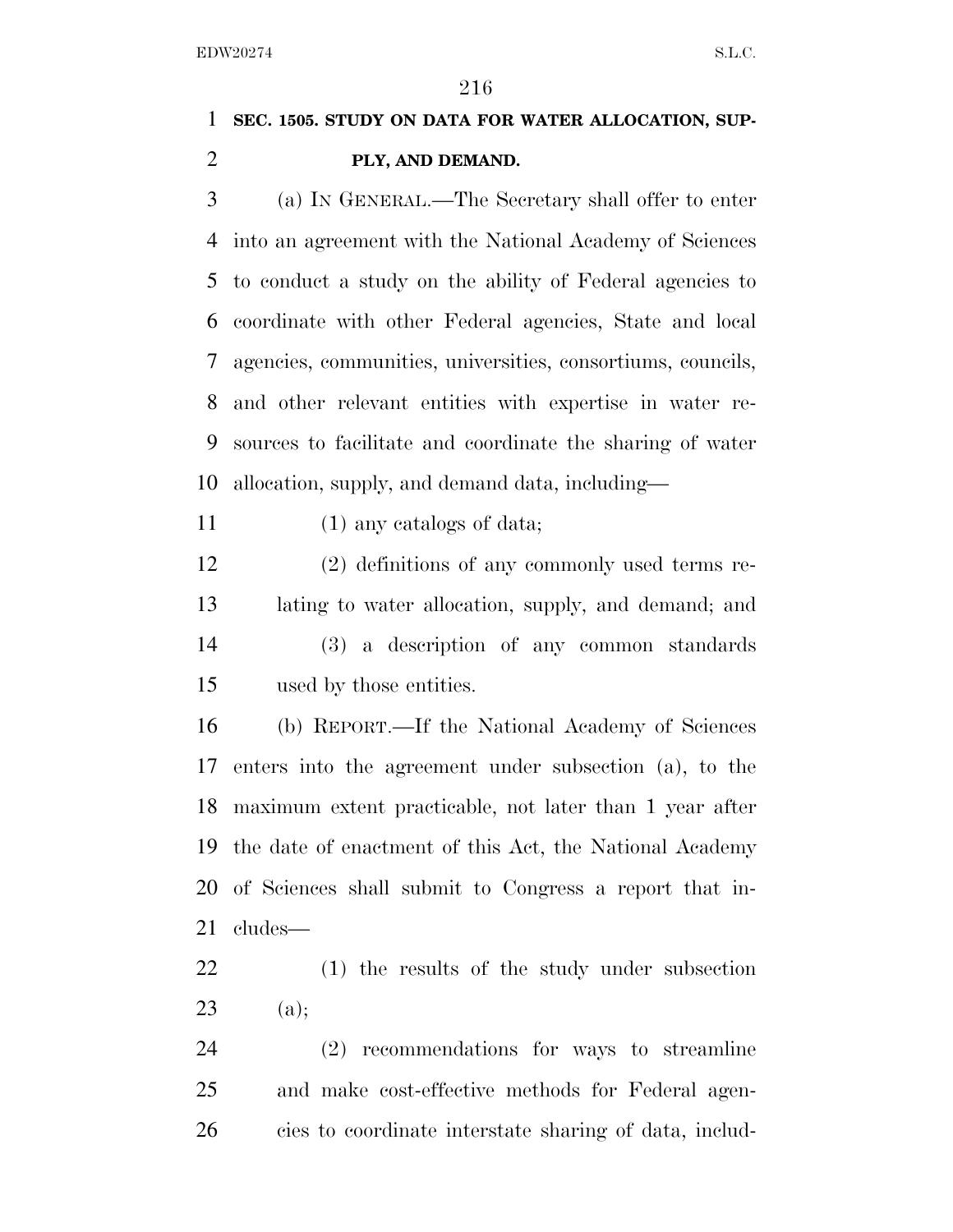| $\mathbf{1}$   | ing recommendations for the development of a pub-          |
|----------------|------------------------------------------------------------|
| $\overline{2}$ | licly accessible, internet-based platform that can         |
| 3              | allow entities described in subsection (a) to commu-       |
| $\overline{4}$ | nicate and coordinate ongoing data collection efforts      |
| 5              | relating to water allocation, supply, and demand,          |
| 6              | and share best practices relating to those efforts;        |
| 7              | and                                                        |
| 8              | $(3)$ a recommendation as to an appropriate                |
| 9              | Federal entity that should—                                |
| 10             | (A) serve as the lead coordinator for data                 |
| 11             | relating to water allocation, supply, and de-              |
| 12             | mand; and                                                  |
| 13             | (B) host and manage the internet-based                     |
| 14             | platform described in paragraph $(2)$ .                    |
| 15             | (c) FUNDING.—Out of funds made available to the            |
| 16             | Secretary for operations and maintenance activities of the |
| 17             | Corps of Engineers that are not otherwise obligated, the   |
| 18             | Secretary may use to carry out this section $$3,900,000$ . |
| 19             | SEC. 1506. GAO REPORT ON CERTAIN FEDERAL DAMS AND          |
| 20             | <b>RESERVOIRS.</b>                                         |
| 21             | Not later than 1 year after the date of enactment          |
| 22             | of this Act, the Comptroller General of the United States  |
| 23             | shall submit to Congress a report that includes—           |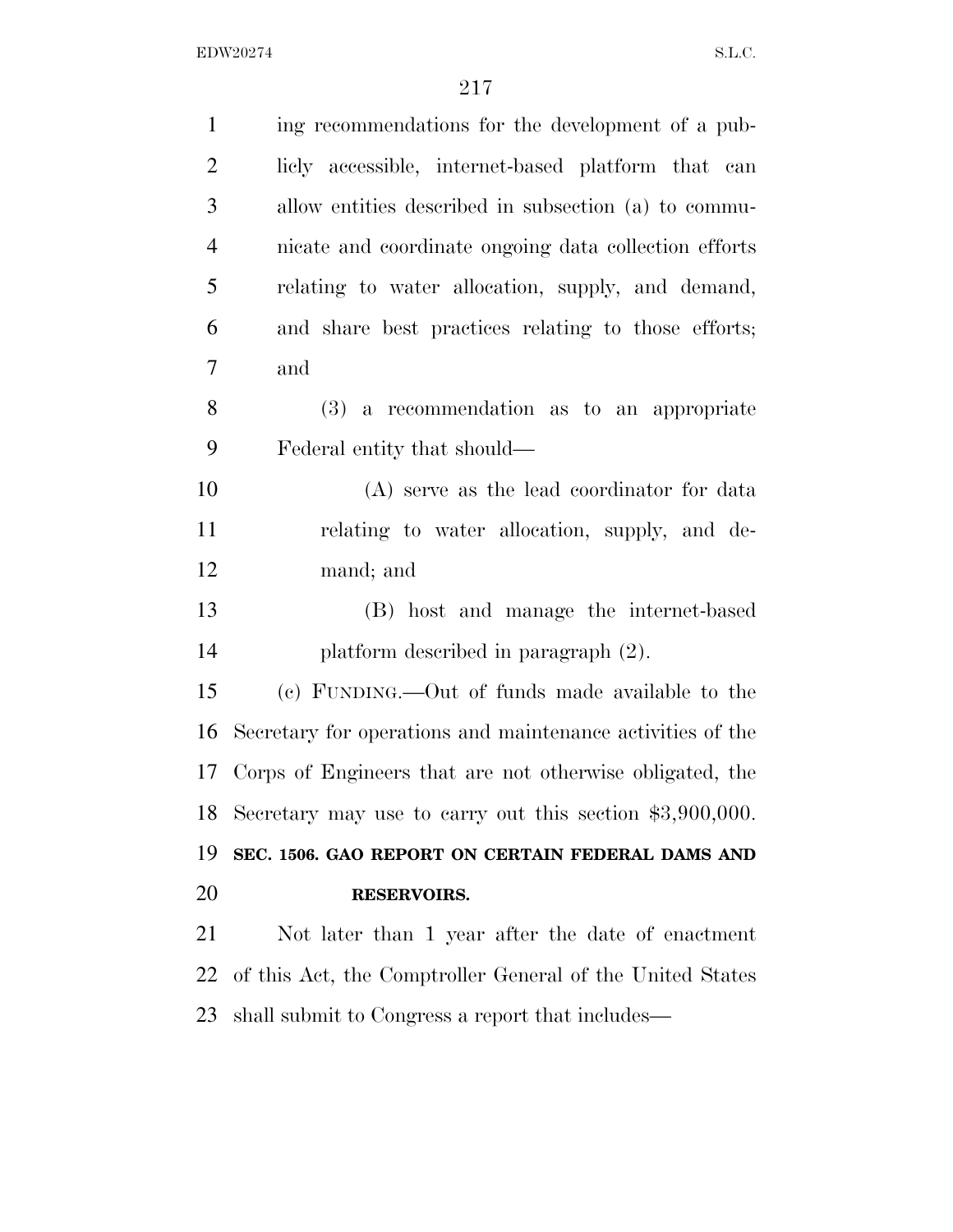| $\mathbf{1}$   | (1) with respect to each Federal dam and res-            |
|----------------|----------------------------------------------------------|
| $\overline{2}$ | ervoir in the United States located west of the 100th    |
| 3              | meridian-                                                |
| $\overline{4}$ | (A) an identification of the water control               |
| 5              | manuals that were changed or updated by the              |
| 6              | Corps of Engineers during the previous 10                |
| 7              | years; and                                               |
| 8              | (B) an identification of any water storage               |
| 9              | reallocations approved by the Corps of Engi-             |
| 10             | neers during the previous 10 years;                      |
| 11             | (2) a summary of the process and policies used           |
| 12             | by the Corps of Engineers to establish and update        |
| 13             | flood control curves within water control manuals at     |
| 14             | the Federal dams and reservoirs described in para-       |
| 15             | $graph(1);$ and                                          |
| 16             | (3) recommendations for changes to the process           |
| 17             | and policies referred to in paragraph $(2)$ to allow for |
| 18             | increased water storage at the Federal dams and          |
| 19             | reservoirs described in paragraph $(1)$ .                |
| 20             | SEC. 1507. AQUATIC ECOSYSTEM RESTORATION.                |
| 21             | Section 206 of the Water Resources Development Act       |
| 22             | of 1996 $(33 \text{ U.S.C. } 2330)$ is amended—          |
| 23             | $(1)$ by redesignating subsection $(f)$ as<br>sub-       |
| 24             | section $(g)$ ; and                                      |
|                |                                                          |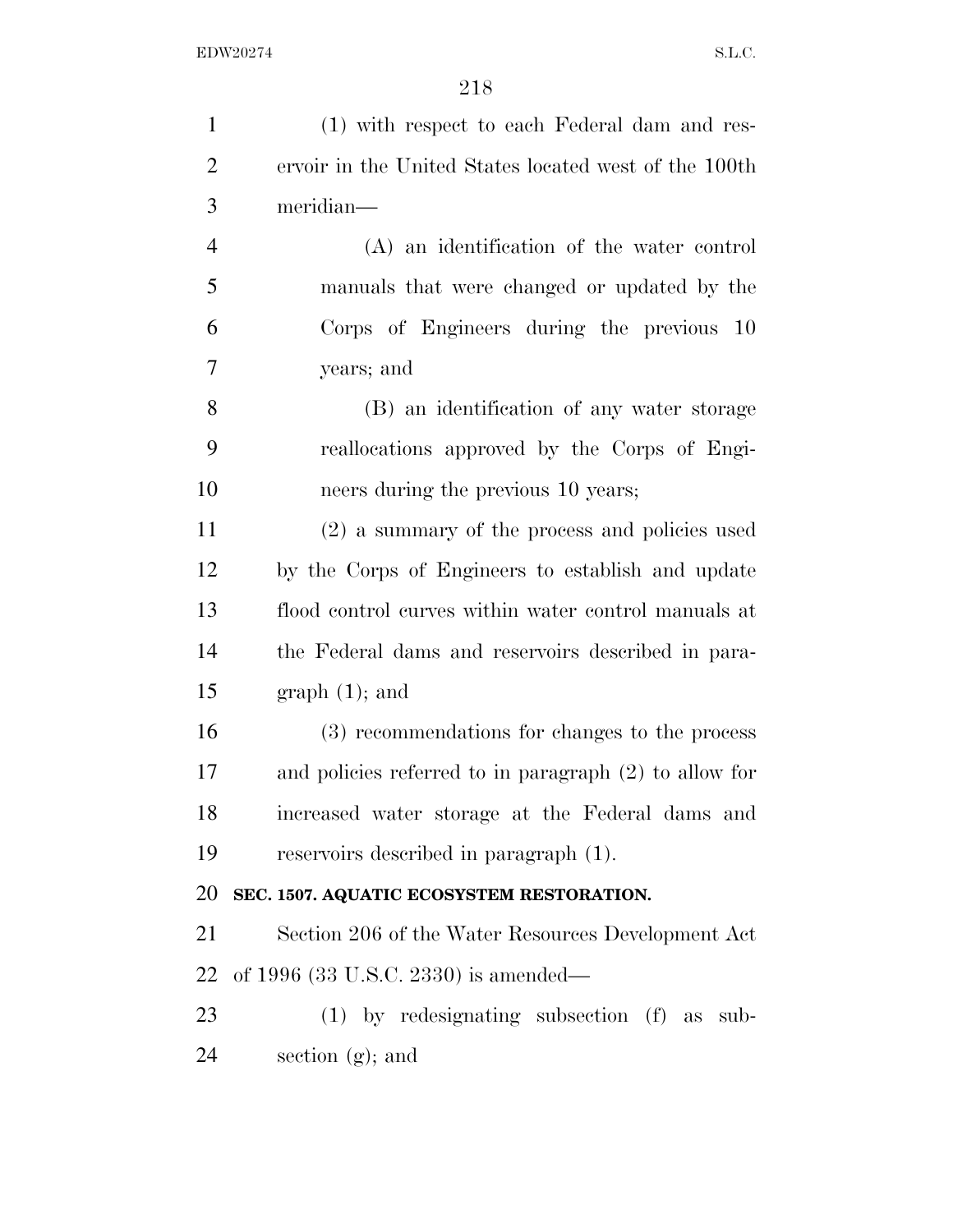(2) by inserting after subsection (e) the fol- lowing: ''(f) PRIORITY.—For the period of fiscal years 2021 through 2024, in carrying out this section, the Secretary shall give priority to a project that— ''(1) is located in the South Platte River Basin; ''(2) is on a body of water that is identified by the applicable State under section 303(d) of the Federal Water Pollution Control Act (33 U.S.C.  $10 \qquad 1313(d)$  as being impaired; 11 ''(3) has the potential to provide flood risk management and recreational benefits in addition to ecosystem restoration benefits; and  $(4)$  is located in a city with a population of 80,000 or less.''. **SEC. 1508. IMPROVING REVIEWS FOR NON-FEDERAL HY- DROPOWER AT EXISTING CORPS OF ENGI- NEERS PROJECTS.**  (a) DEFINITIONS.—In this section: (1) COMMISSION.—The term ''Commission'' means the Federal Energy Regulatory Commission. (2) ENVIRONMENTAL REVIEW PROCESS.—The term ''environmental review process'' means the process of preparing an environmental impact state-ment or environmental assessment under the Na-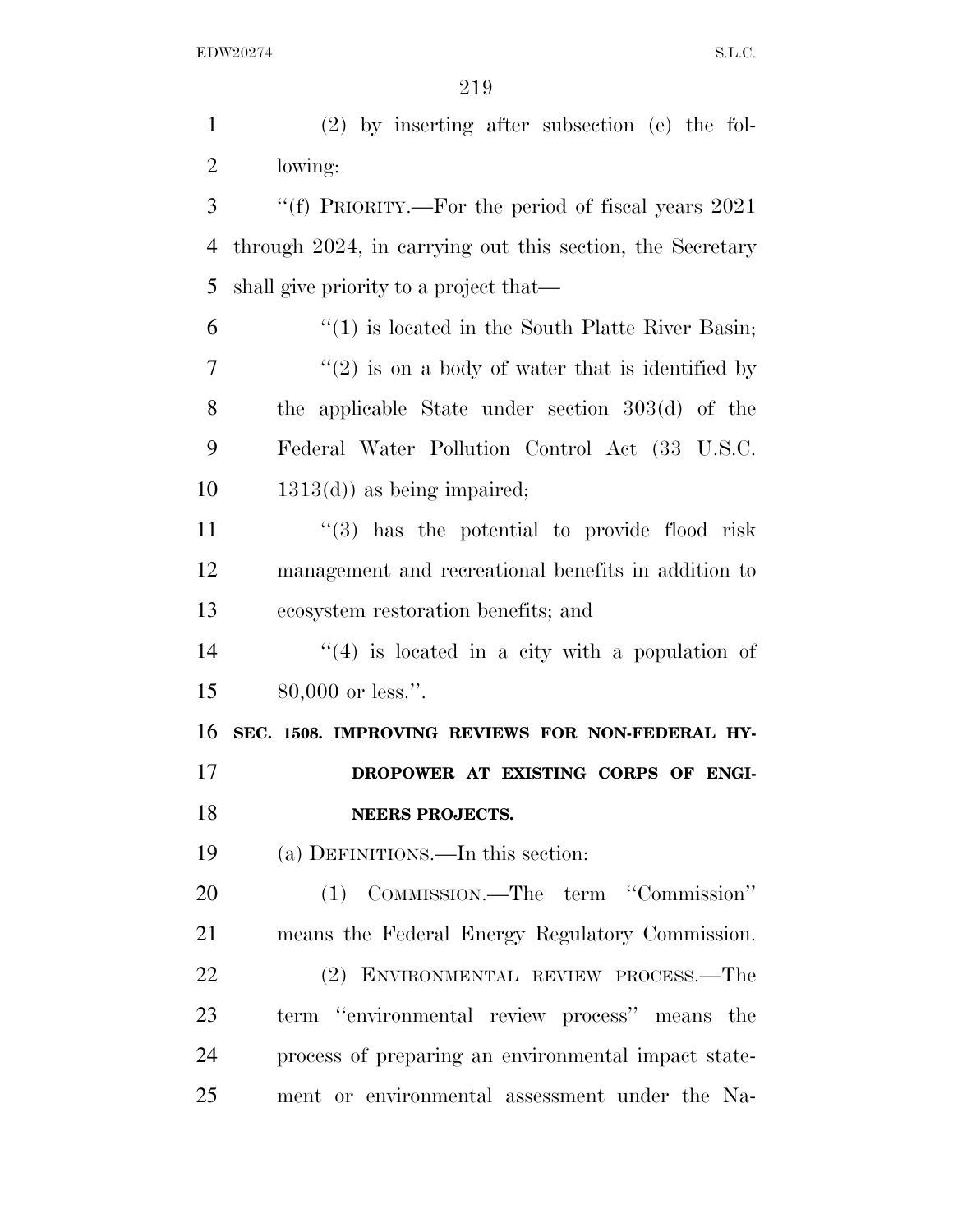| $\mathbf{1}$   | tional Environmental Policy Act of 1969 (42 U.S.C. |
|----------------|----------------------------------------------------|
| $\overline{2}$ | $4321$ et seq.).                                   |
| 3              | (3) LICENSING APPLICATION.—                        |
| $\overline{4}$ | (A) IN GENERAL.—The term "licensing                |
| 5              | application" means the process of seeking a li-    |
| 6              | cense from the Commission to construct or op-      |
| 7              | erate a hydropower facility at a qualifying facil- |
| 8              | ity.                                               |
| 9              | (B) INCLUSION.—The term "licensing ap-             |
| 10             | plication" includes any prelicensing coordina-     |
| 11             | tion conducted with the Commission prior to        |
| 12             | submission of a formal application.                |
| 13             | (4) MEMORANDUM OF UNDERSTANDING.—The               |
| 14             | term "Memorandum of Understanding" means the       |
| 15             | Memorandum of Understanding between the Corps      |
| 16             | of Engineers and the Commission on Non-Federal     |
| 17             | Hydropower Projects, signed in July 2016.          |
| 18             | $(5)$ QUALIFYING FACILITY.—The term "quali-        |
| 19             | fying facility" means any dam, dike, embankment,   |
| 20             | or other barrier—                                  |
| 21             | $(A)$ the construction of which was com-           |
| 22             | pleted on or before the date of enactment of       |
| 23             | this section; and                                  |
| 24             | (B) that is operated, owned, or constructed        |
| 25             | by the Corps of Engineers.                         |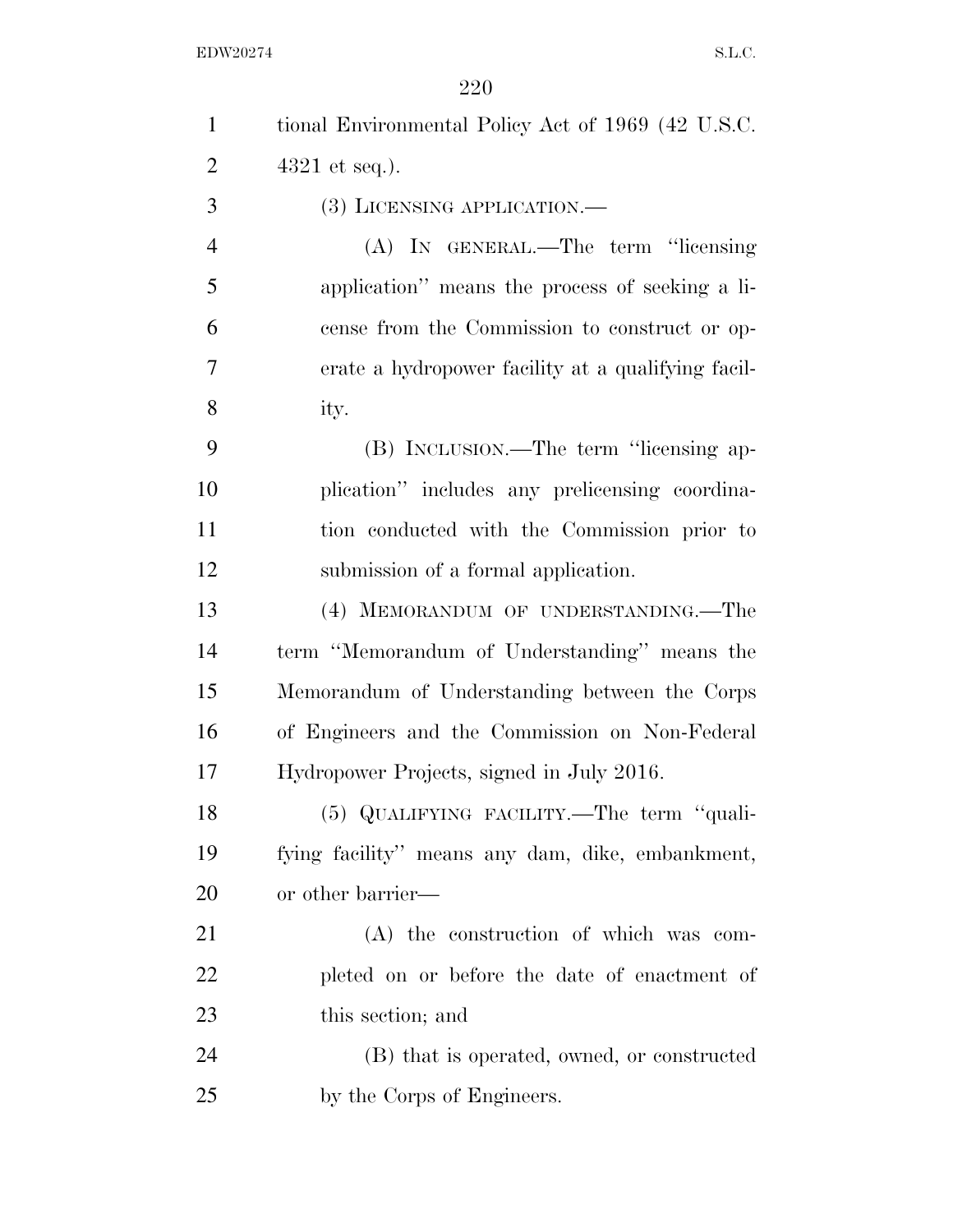(b) APPLICABILITY.—This section shall apply to each licensing application for a qualifying facility—

 (1) for which prelicensing coordination de- scribed in subsection (a)(3)(B) is initiated on or after the date of enactment of this section; or

 (2) that is submitted on or after the date of en-actment of this section.

(c) ENVIRONMENTAL REVIEW PROCESS.—

 (1) IN GENERAL.—Except as provided under paragraph (2) and consistent with the Memorandum of Understanding, the Commission and the Sec- retary shall develop and implement an environmental review process for a licensing application at a quali- fying facility, which shall include conducting the Commission prelicensing process concurrently with the process of preparing an environmental impact statement or environmental assessment under the jurisdiction of the Secretary that may be required to construct or operate a hydropower facility at a quali-fying facility.

 (2) EXCEPTION.—The environmental review process shall not include a licensing application in which the proposed activity qualifies for a general permit under section 10 of the Act of March 3, 1899 (commonly known as the ''Rivers and Harbors Act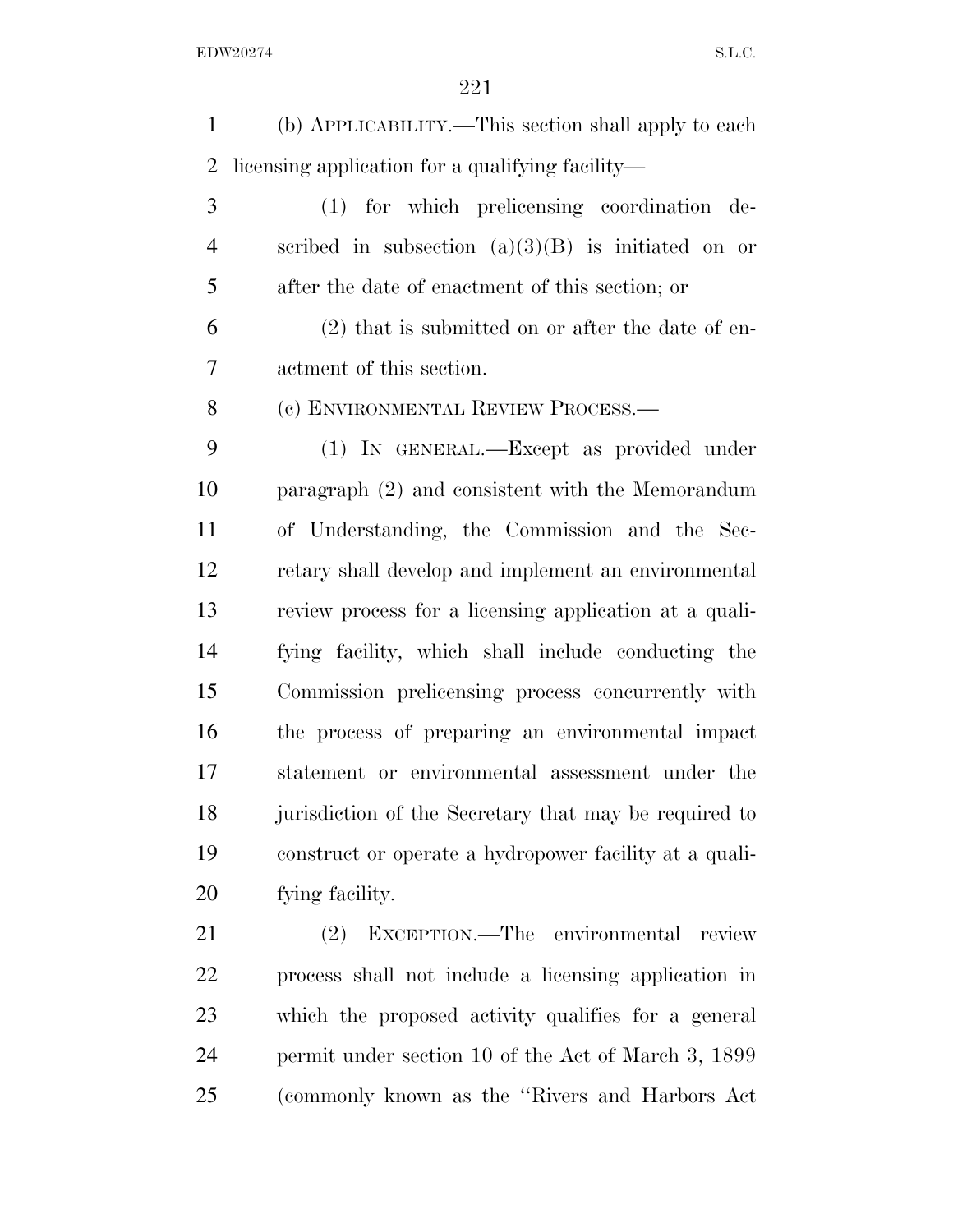of 1899'') (30 Stat. 1151, chapter 425; 33 U.S.C. 403) or section 404 of the Federal Water Pollution Control Act (33 U.S.C. 1344) or categorical permis- sion under section 14 of the Act of March 3, 1899 (commonly known as the ''Rivers and Harbors Act of 1899'') (30 Stat. 1152, chapter 425; 33 U.S.C. 408).

 (3) LENGTH OF PROCESS.—To the maximum extent practicable, and without affecting the obliga- tions or requirements of any Federal environmental law, including the National Environmental Policy Act of 1969 (42 U.S.C. 4321 et seq.), the Federal Water Pollution Control Act (33 U.S.C. 1251 et seq.), and the Endangered Species Act of 1973 (16 U.S.C. 1531 et seq.), the Commission and the Sec- retary shall ensure that the environmental review process described in paragraph (1) is completed in a timely manner so that the Commission is able to make a final decision on an application for a license by not later than 2 years after the date on which the Commission receives a completed licensing applica-tion.

23 (4) PURPOSE AND NEED.—Notwithstanding the authority of the Secretary in determining overall 25 project purposes under part 230 of title 33, Code of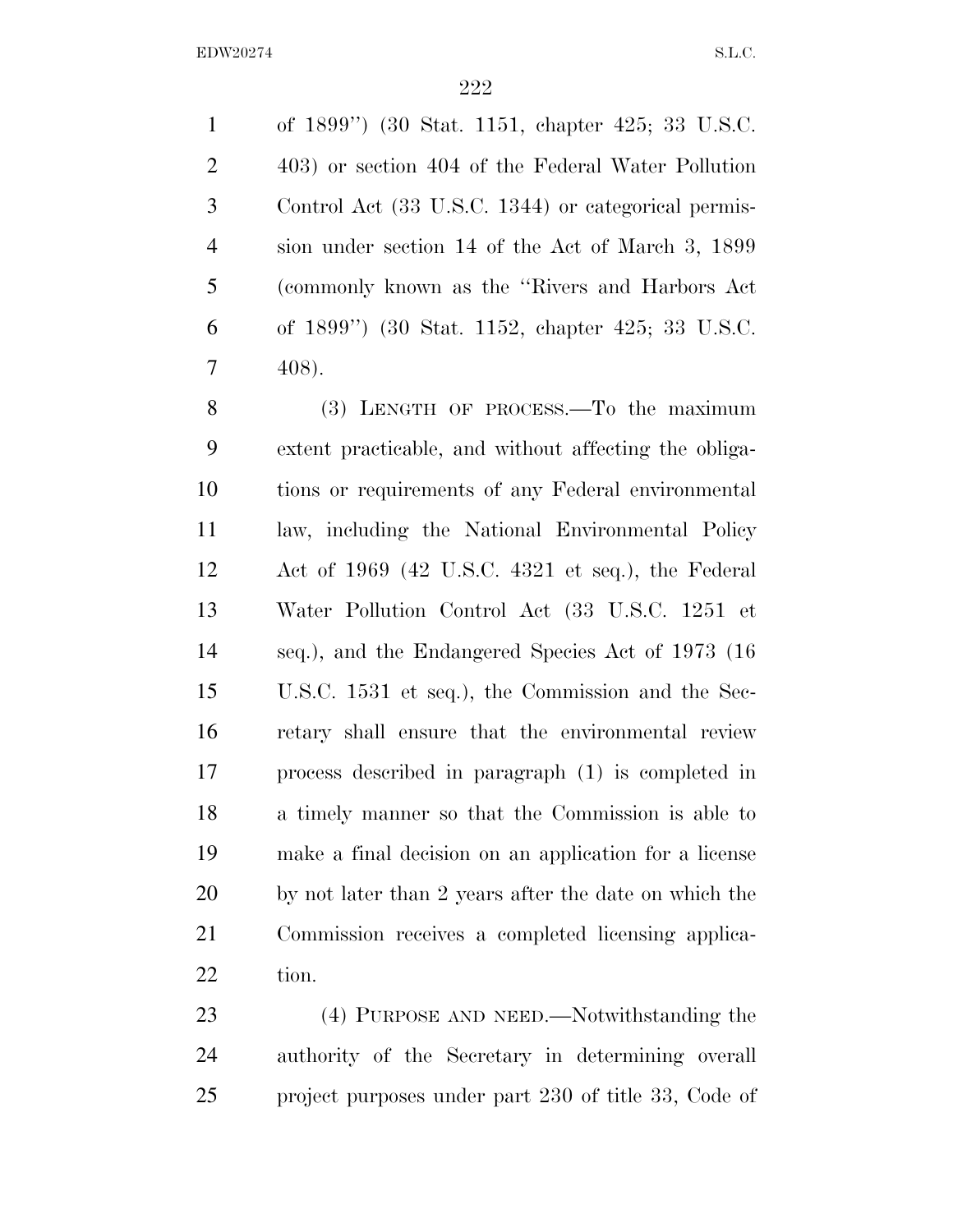Federal Regulations (or successor regulations), the Secretary, consistent with the Memorandum of Un- derstanding, shall coordinate with the Commission to define the purpose and need for an environmental impact statement or environmental assessment as part of the environmental review process described in paragraph (1). (d) CERTIFICATION.—No hydropower facility planned under this section shall be approved by the Commission or the Secretary unless the Secretary certifies in writing that the proposed hydropower facility will not adversely affect or undermine— (1) the structural integrity of the qualifying fa- cility; and (2) the ability of the qualifying facility— (A) to achieve the congressionally author- ized purposes of the facility; and (B) to comply with applicable laws and policies, including the national water resources planning policy under section 2031(a) of the 21 Water Resources Development Act of 2007 (42) 22 U.S.C.  $1962-3(a)$ ). (e) SAVINGS CLAUSE.—Nothing in this section waives or affects the obligations or requirements of any Federal

environmental laws, including—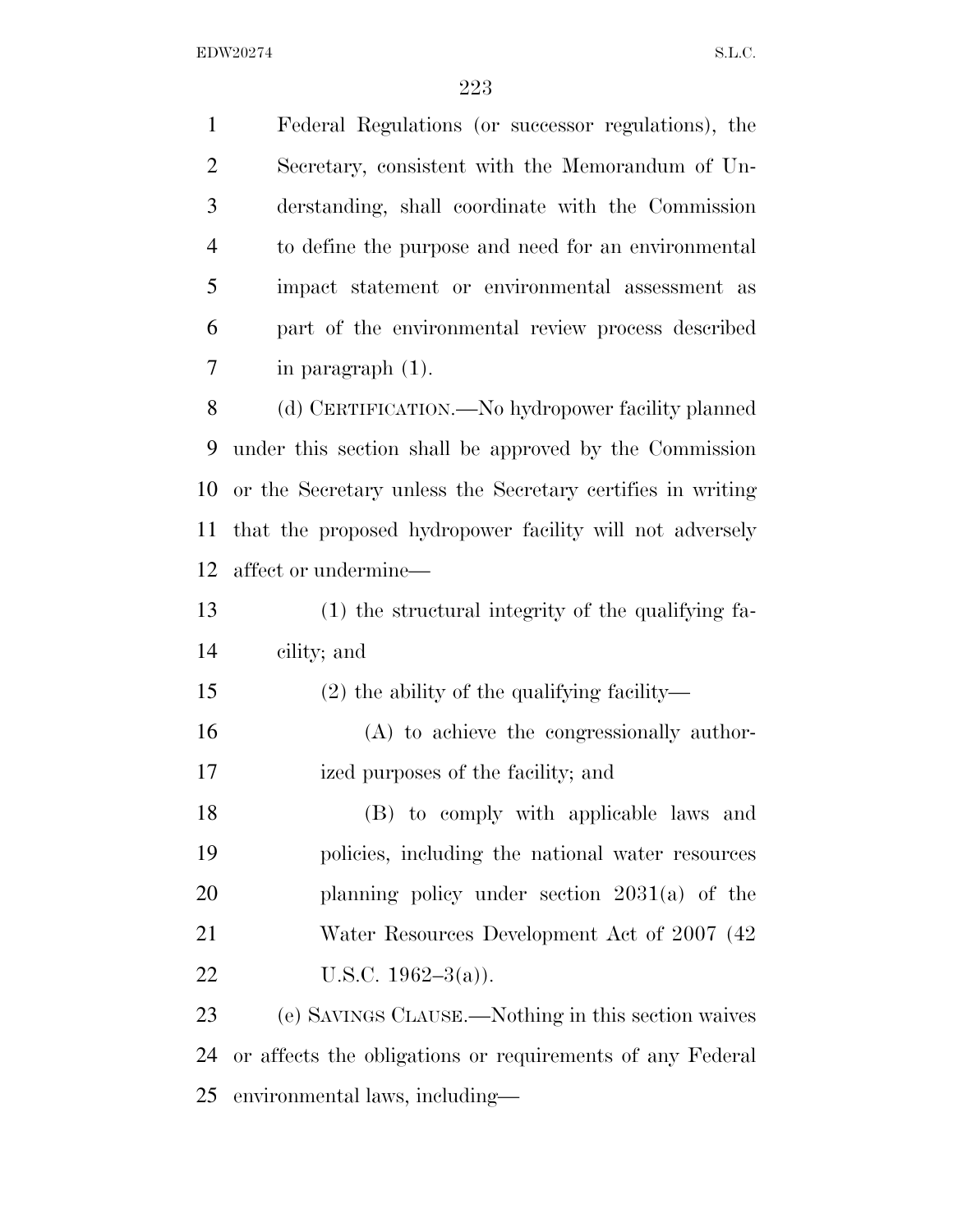| $\mathbf{1}$   | (1) the National Environmental Policy Act of        |
|----------------|-----------------------------------------------------|
| $\overline{2}$ | 1969 (42 U.S.C. 4321 et seq.);                      |
| 3              | (2) the Federal Water Pollution Control Act         |
| $\overline{4}$ | $(33 \text{ U.S.C. } 1251 \text{ et seq.});$ and    |
| 5              | $(3)$ the Endangered Species Act of 1973 (16)       |
| 6              | U.S.C. 1531 et seq.).                               |
| 7              | SEC. 1509. SURPLUS WATER CONTRACTS AND WATER STOR-  |
| 8              | <b>AGE AGREEMENTS.</b>                              |
| 9              | Section $1046(c)$ of the Water Resources Reform and |
| 10             | Development Act of 2014 (128 Stat. 1254; 132 Stat.  |
| 11             | $3784$ ) is amended—                                |
| 12             | $(1)$ by striking paragraph $(3)$ ; and             |
| 13             | (2) by redesignating paragraph (4) as para-         |
| 14             | $graph(3)$ .                                        |
| 15             | SEC. 1510. REDUCED PRICING FOR CERTAIN WATER SUP-   |
| 16             | PLY STORAGE.                                        |
| 17             | Section 322 of the Water Resources Development Act  |
| 18             | of 1990 (33 U.S.C. 2324) is amended—                |
| 19             | (1) in subsection (b), by striking $"2,000,000"$    |
| 20             | and inserting " $3,000,000$ "; and                  |
| 21             | $(2)$ in subsection $(g)$ —                         |
| 22             | (A) by striking the period at the end and           |
| 23             | inserting "; or";                                   |
| 24             | (B) by striking "means a community" and             |
| 25             | inserting the following: "means—                    |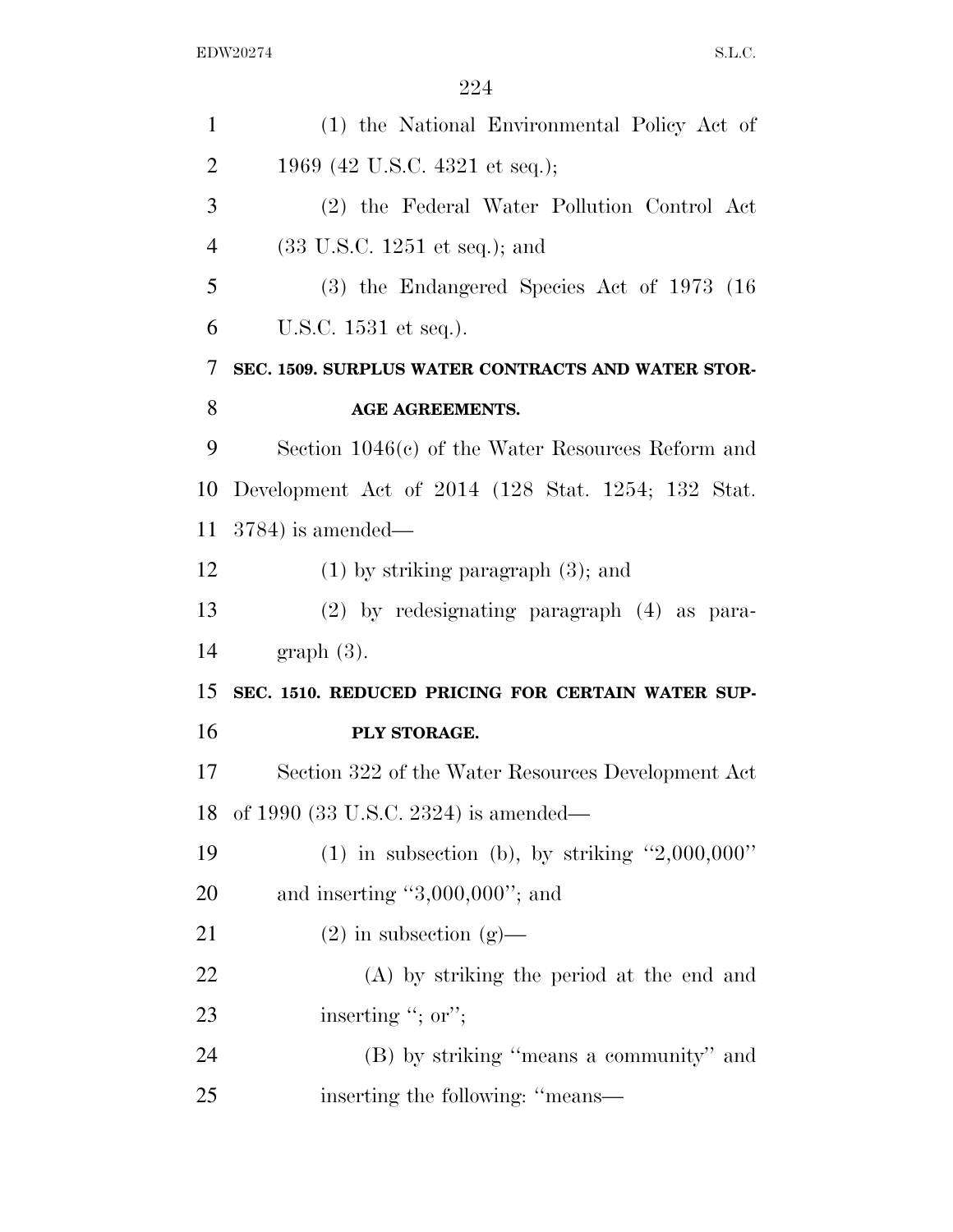$"(1)$  a community"; and (C) by adding at the end the following:  $\mathcal{S}$  ''(2) a regional water system that serves a pop- ulation of less than 100,000, for which the per cap- ita income is less than the per capita income of not less than 50 percent of the counties in the United States.''.

## **Subtitle F—Invasive Species**

#### **SEC. 1601. DEFINITION OF INVASIVE SPECIES.**

 In this subtitle, the term ''invasive species'' has the meaning given the term in section 1 of Executive Order 13112 (64 Fed. Reg. 6183; relating to invasive species (February 8, 1999)) (as amended by section 2 of Execu- tive Order 13751 (81 Fed. Reg. 88609; relating to safe- guarding the Nation from the impacts of invasive species (December 5, 2016))).

#### **SEC. 1602. INVASIVE SPECIES IN IMPAIRED WATERS.**

 (a) IN GENERAL.—The Administrator of the Envi- ronmental Protection Agency (referred to in this section as the ''Administrator'') may provide technical assistance to support efforts to eradicate invasive species from water-ways of the United States to—

- (1) States;
- (2) Indian Tribes; and
- (3) units of local government.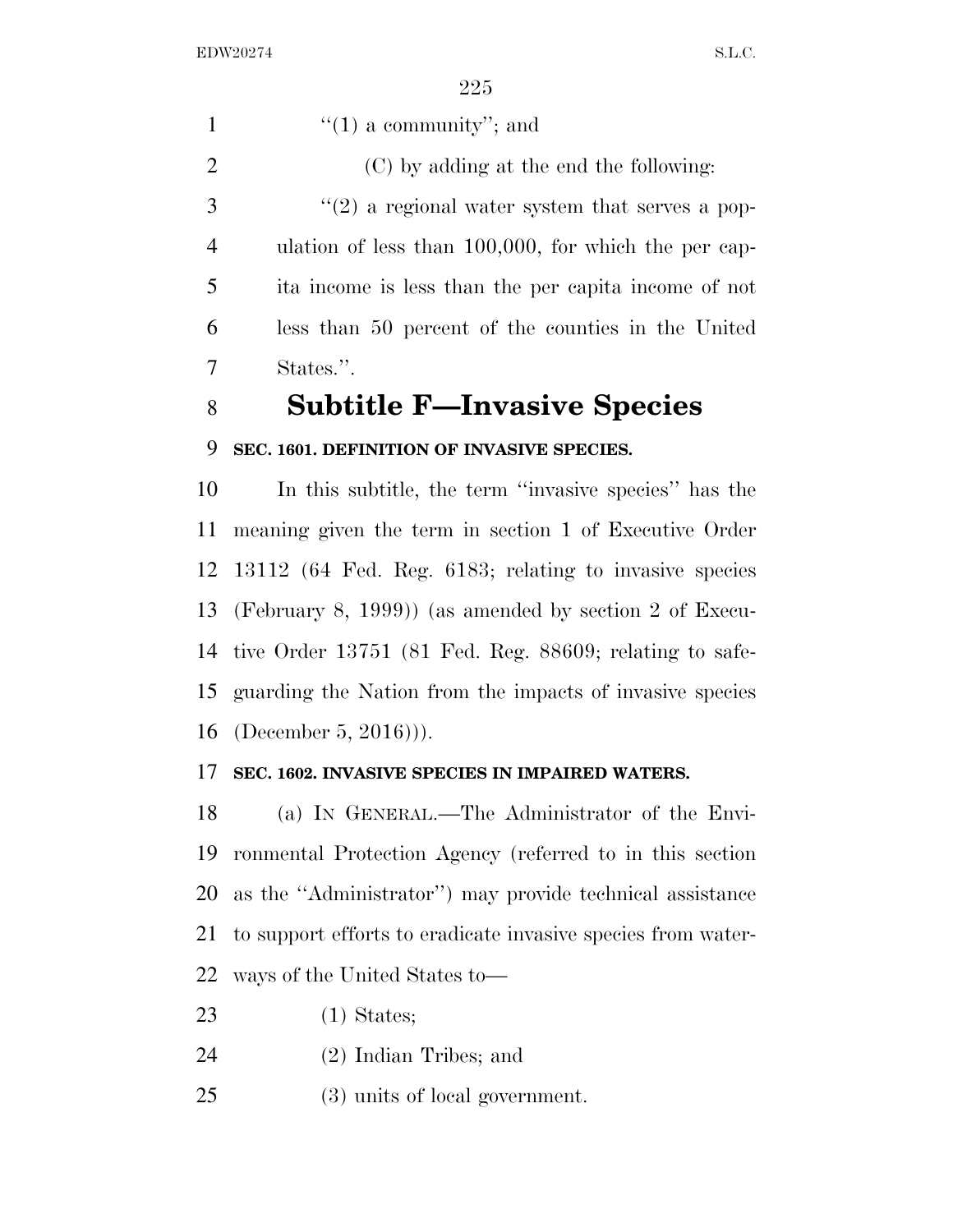(b) NO COST.—The technical assistance under sub- section (a) shall be provided at no cost to the entities de-scribed in that subsection.

 (c) PRIORITIZATION.—In selecting efforts to which to provide technical assistance under subsection (a), the Ad- ministrator shall give priority to those efforts that target an invasive species in a waterway that is identified by the applicable State under subparagraph (A) or (B) of section 303(d)(1) of the Federal Water Pollution Control Act (33 10 U.S.C.  $1313(d)(1)$ ).

 (d) AUTHORIZATION OF APPROPRIATIONS.—There is authorized to be appropriated to carry out this section \$10,000,000, to remain available until expended.

#### **SEC. 1603. AQUATIC INVASIVE SPECIES RESEARCH.**

 Section 1108 of the America's Water Infrastructure Act of 2018 (33 U.S.C. 2263a) is amended—

17 (1) in subsection  $(a)$ — (A) by striking ''management'' and insert- ing ''prevention, management,''; and 20 (B) by inserting ", elodea, quagga mus-21 sels," after "Asian carp"; and 22 (2) in subsection (b)— (A) by inserting ''or could be impacted in 24 the future'' after "impacted"; and (B) by inserting ''Arctic,'' after ''Pacific,''.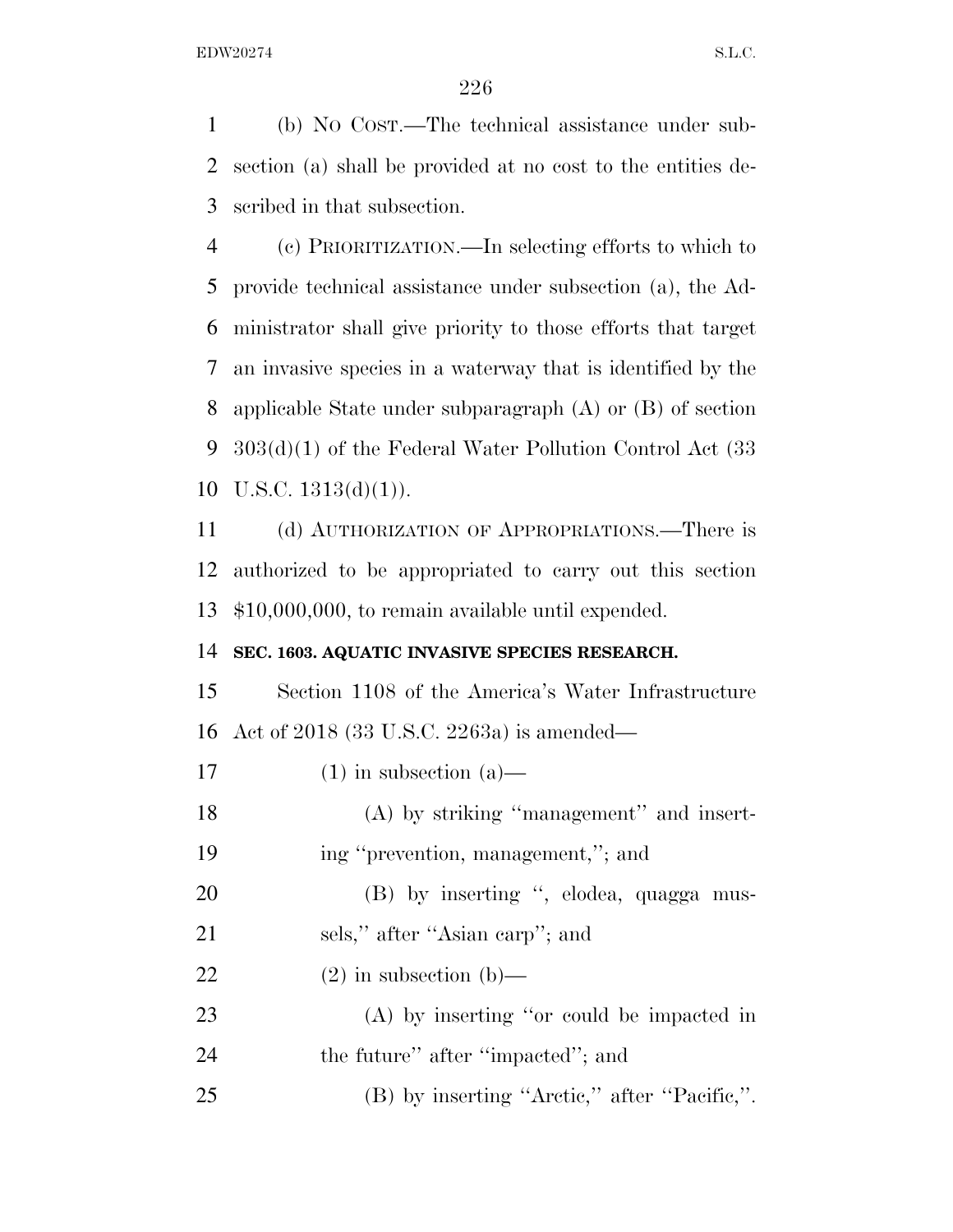| $\mathbf{1}$   | SEC. 1604. INVASIVE SPECIES MITIGATION AND REDUC- |
|----------------|---------------------------------------------------|
| $\overline{2}$ | TION.                                             |
| 3              | Section 104 of the River and Harbor Act of 1958   |
| $\overline{4}$ | $(33 \text{ U.S.C. } 610)$ is amended—            |
| 5              | $(1)$ in subsection $(b)$ —                       |
| 6              | $(A)$ in paragraph $(1)$ —                        |
| $\overline{7}$ | (i) in the matter preceding subpara-              |
| 8              | $graph$ (A), by striking "this section            |
| 9              | $$110,000,000"$ and inserting "this section"      |
| 10             | (except for subsections (f) and (g))              |
| 11             | \$120,000,000";                                   |
| 12             | (ii) in subparagraph $(B)$ , by striking          |
| 13             | "and" at the end;                                 |
| 14             | (iii) in subparagraph (C), by striking            |
| 15             | the period at the end and inserting ";            |
| 16             | and"; and                                         |
| 17             | (iv) by adding at the end the fol-                |
| 18             | lowing:                                           |
| 19             | "(D) $$10,000,000$ shall be made available        |
| 20             | to carry out subsection $(d)(1)(A)(iv)$ .";       |
| 21             | (B) by redesignating paragraph (2) as             |
| 22             | paragraph $(3)$ ;                                 |
| 23             | $(C)$ by inserting after paragraph $(1)$ the      |
| 24             | following:                                        |
| 25             | $"(2)$ OTHER PROGRAMS.—                           |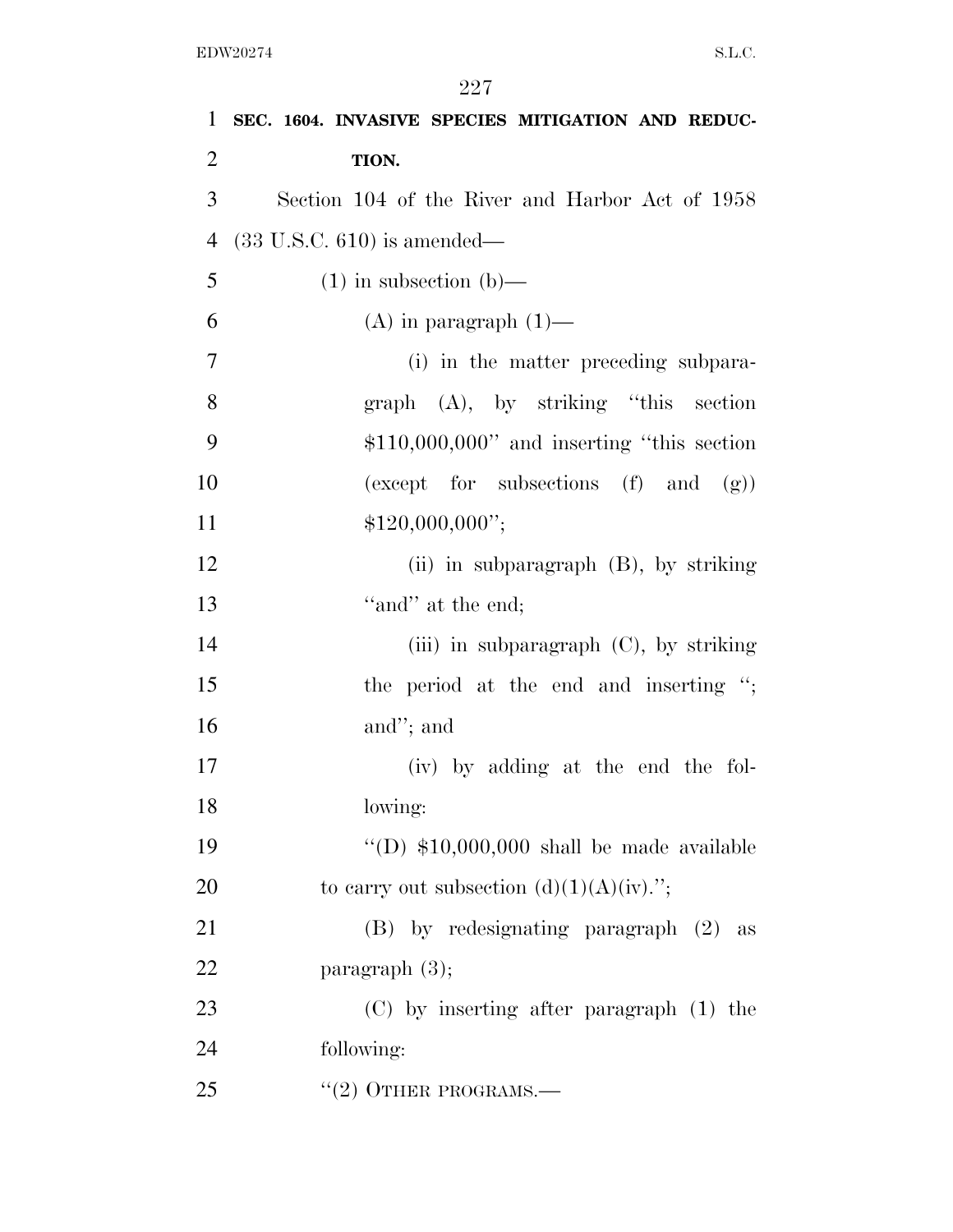| $\mathbf{1}$   | "(A) IN GENERAL.—There are authorized                 |
|----------------|-------------------------------------------------------|
| $\overline{2}$ | to be appropriated—                                   |
| 3              | "(i) $$10,000,000$ for each of fiscal                 |
| $\overline{4}$ | years 2021 through 2024 to carry out sub-             |
| 5              | section $(f)$ ; and                                   |
| 6              | "(ii) $$50,000,000$ for each of fiscal                |
| 7              | years 2021 through 2024 to carry out sub-             |
| 8              | section $(g)(2)$ .                                    |
| 9              | "(B) INVASIVE PLANT SPECIES PILOT PRO-                |
| 10             | GRAM.—There is authorized to be appropriated          |
| 11             | to the Secretary of the Interior, acting through      |
| 12             | the Director of the United States Fish and            |
| 13             | Wildlife Service, \$10,000,000 to carry out sub-      |
| 14             | section $(g)(3)$ ."; and                              |
| 15             | $(D)$ in paragraph $(3)$ (as so redesignated),        |
| 16             | by inserting "or $(2)(A)$ " after "paragraph $(1)$ "; |
| 17             | $(2)$ in subsection $(d)$ —                           |
| 18             | $(A)$ in the subsection heading, by inserting         |
| 19             | DECONTAMINATION" after "INSPEC-<br>``AND              |
| 20             | TION";                                                |
| 21             | $(B)$ in paragraph $(1)$ —                            |
| 22             | $(i)$ in subparagraph $(A)$ —                         |
| 23             | (I) in the subparagraph heading,                      |
| 24             | by inserting "AND DECONTAMINA-                        |
| 25             | TION" after "INSPECTION";                             |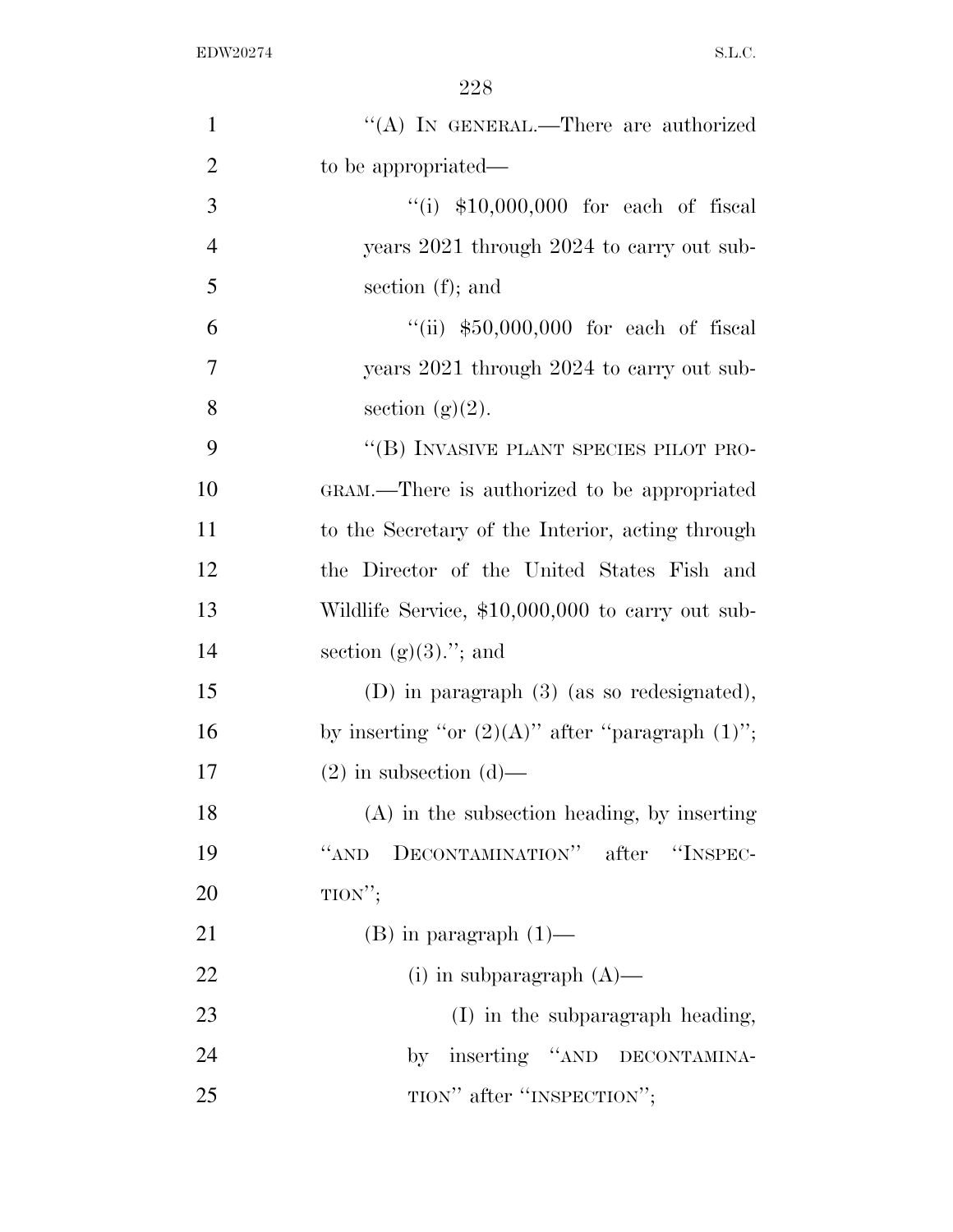| $\mathbf{1}$   | (II) in clause (ii), by striking                |
|----------------|-------------------------------------------------|
| $\overline{2}$ | "and" at the end;                               |
| 3              | (III) in clause (iii), by striking              |
| $\overline{4}$ | the period at the end and inserting ";          |
| 5              | and"; and                                       |
| 6              | (IV) by adding at the end the fol-              |
| 7              | lowing:                                         |
| 8              | " $(iv)$ to protect basins and watersheds       |
| 9              | that adjoin an international border be-         |
| 10             | tween the United States and Canada.";           |
| 11             | and                                             |
| 12             | (ii) by striking subparagraph (B) and           |
| 13             | inserting the following:                        |
| 14             | "(B) LOCATIONS.—The Secretary shall             |
| 15             | place watercraft inspection and decontamination |
| 16             | stations under subparagraph (A) at locations    |
| 17             | with the highest likelihood of preventing the   |
| 18             | spread of aquatic invasive species into and out |
| 19             | of waters of the United States, as determined   |
| 20             | by the Secretary in consultation with the Gov-  |
| 21             | and entities described in paragraph<br>ernors   |
| 22             | $(3).$ ";                                       |
| 23             | (C) in paragraph $(3)(A)$ , by striking "(iii)" |
| 24             | and inserting " $(iv)$ "; and                   |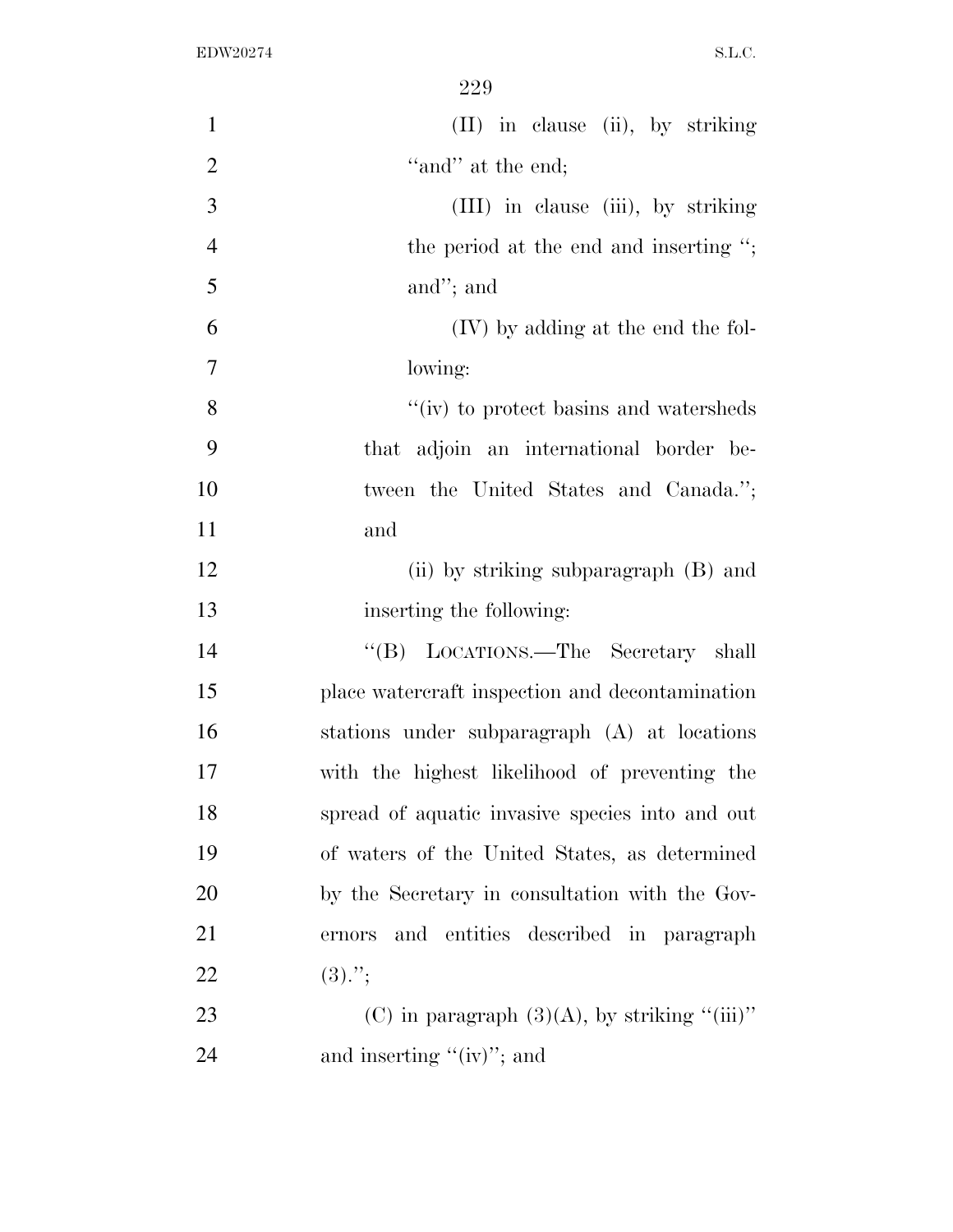(D) by striking ''watercraft inspection sta- tions'' each place it appears and inserting ''watercraft inspection and decontamination sta-tions''; and

 (3) by adding at the end the following: ''(f) INVASIVE SPECIES MANAGEMENT PILOT PRO-GRAM.—

8 "(1) DEFINITION OF INVASIVE SPECIES.—In this subsection, the term 'invasive species' has the meaning given the term in section 1 of Executive Order 13112 (64 Fed. Reg. 6183; relating to invasive species (February 8, 1999)) (as amended by section 2 of Executive Order 13751 (81 Fed. Reg. 88609; relating to safeguarding the Nation from the impacts of invasive species (December 5, 2016))).

16 "(2) DEVELOPMENT OF PLANS.—The Secretary shall carry out a pilot program under which the Sec- retary shall collaborate with States in the Upper Missouri River Basin in developing voluntary aquatic invasive species management plans to mitigate the effects of invasive species on public infrastructure facilities located on reservoirs of the Corps of Engi-neers in those States.

24 "(3) MANAGEMENT PLAN.—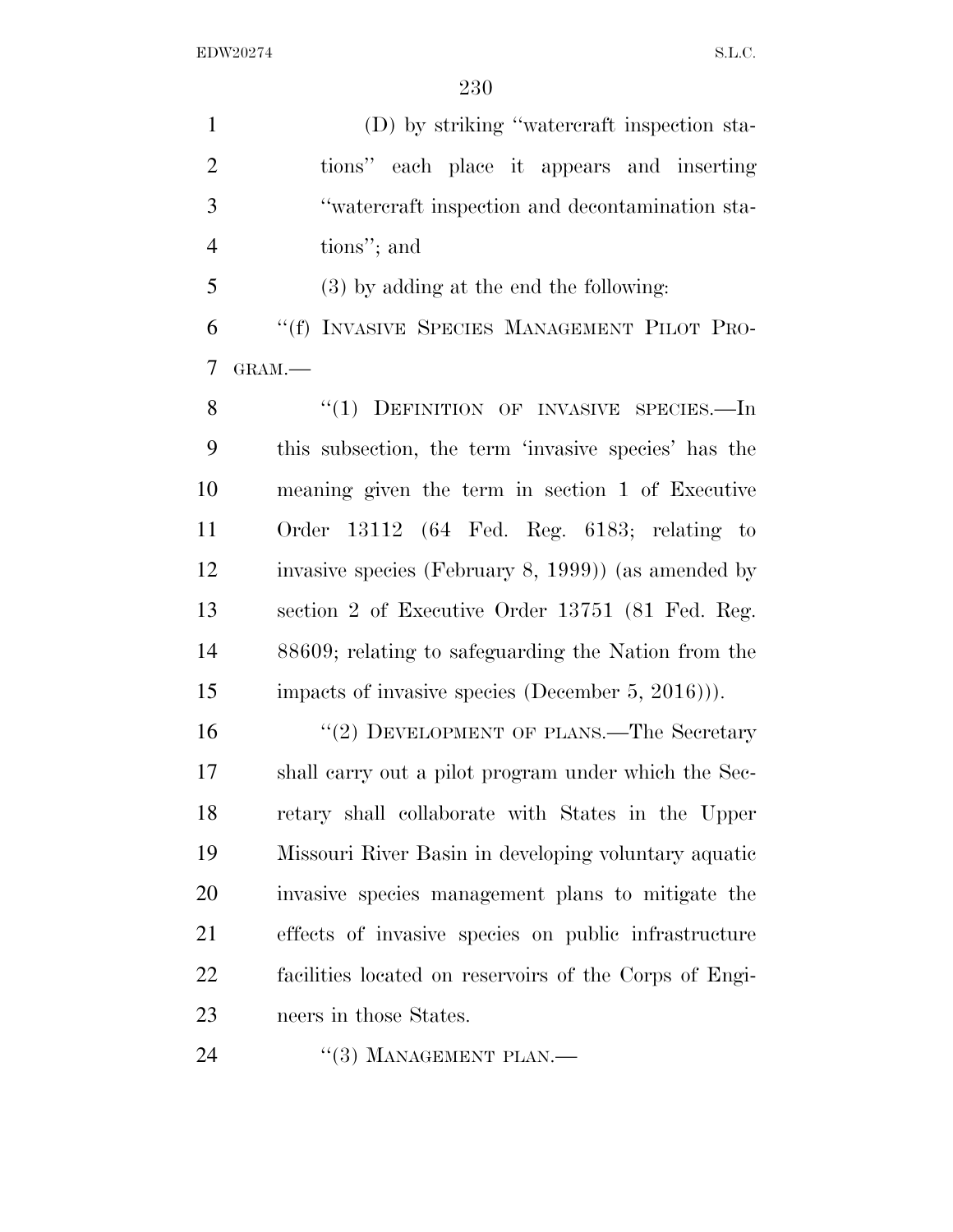| $\mathbf{1}$   | "(A) IN GENERAL.—The Secretary, in con-              |
|----------------|------------------------------------------------------|
| $\overline{2}$ | sultation with the Governor of each State in the     |
| 3              | Upper Missouri River Basin that elects to par-       |
| $\overline{4}$ | ticipate in the pilot program, shall prepare a       |
| 5              | management plan for each participating State         |
| 6              | that identifies public infrastructure facilities lo- |
| 7              | cated on reservoirs of the Corps of Engineers in     |
| 8              | those States that—                                   |
| 9              | "(i) are affected by aquatic invasive                |
| 10             | species; and                                         |
| 11             | "(ii) need financial and technical as-               |
| 12             | sistance in order to maintain operations.            |
| 13             | "(B) USE OF EXISTING PLANS.—In devel-                |
| 14             | oping a management plan under subparagraph           |
| 15             | (A), the Secretary shall consider a management       |
| 16             | plan submitted by a participating State under        |
| 17             | section $1204(a)$ of the Nonindigenous Aquatic       |
| 18             | Nuisance Prevention and Control Act of 1990          |
| 19             | $(16$ U.S.C. $4724(a)$ ).                            |
| 20             | "(4) TERMINATION OF AUTHORITY.-The au-               |
| 21             | thority provided under this subsection shall termi-  |
| 22             | nate on September 30, 2024.                          |
| 23             | "(g) INVASIVE SPECIES PREVENTION AND REDUC-          |
| 24             | TION.                                                |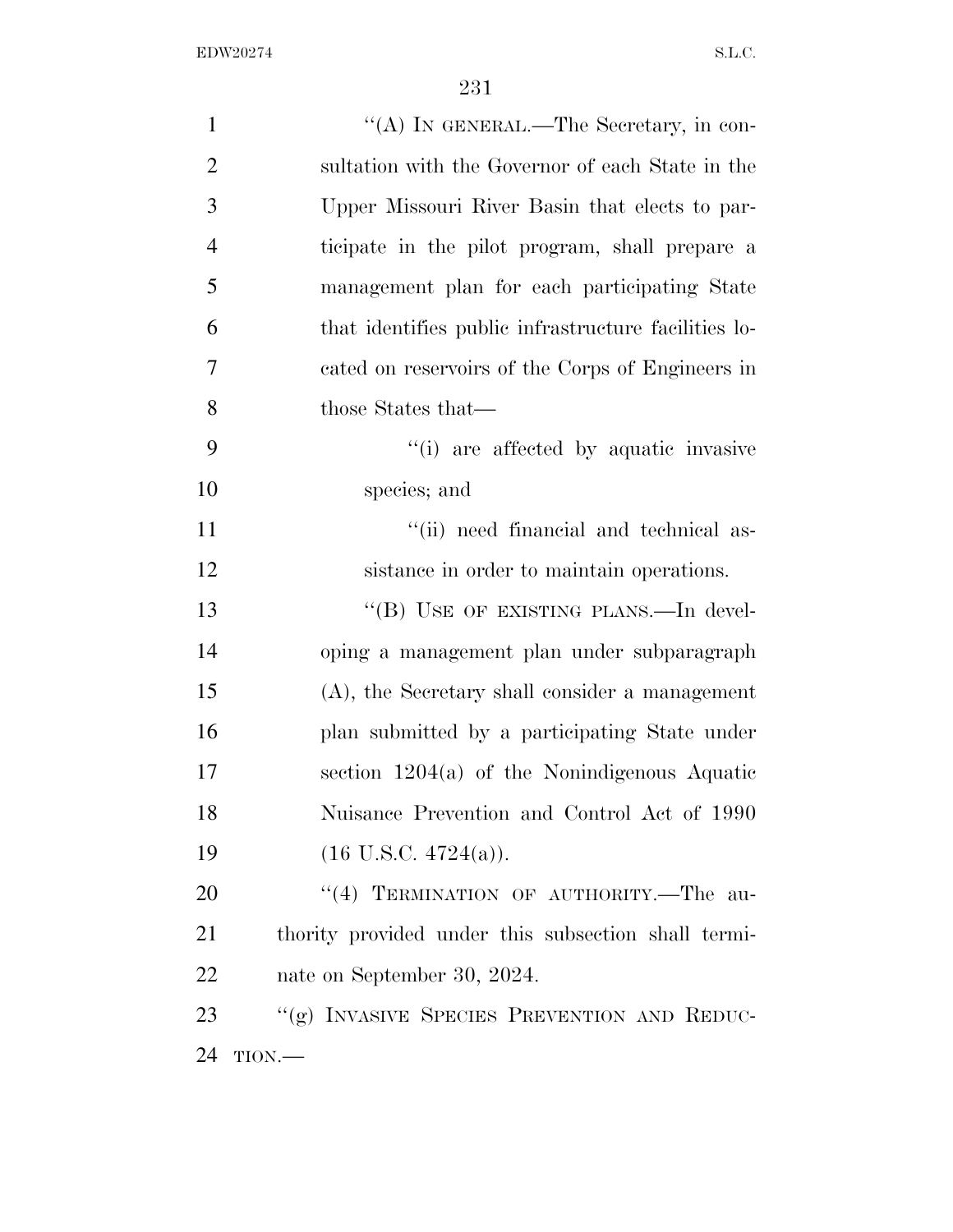| $\mathbf{1}$   | $``(1)$ DEFINITION OF INVASIVE SPECIES.—In           |
|----------------|------------------------------------------------------|
| $\overline{2}$ | this subsection, the term 'invasive species' has the |
| 3              | meaning given the term in section 1 of Executive     |
| $\overline{4}$ | Order $13112$ (64 Fed. Reg. 6183; relating to        |
| 5              | invasive species (February 8, 1999)) (as amended by  |
| 6              | section 2 of Executive Order 13751 (81 Fed. Reg.     |
| 7              | 88609; relating to safeguarding the Nation from the  |
| 8              | impacts of invasive species (December 5, 2016)).     |
| 9              | $``(2)$ INVASIVE SPECIES PARTNERSHIPS.—              |
| 10             | "(A) IN GENERAL.—The Secretary may                   |
| 11             | enter into partnerships with applicable States       |
| 12             | and other Federal agencies to carry out actions      |
| 13             | to reduce, to the maximum extent practicable,        |
| 14             | invasive species that adversely impact water         |
| 15             | quantity or water quality in the Platte River        |
| 16             | Basin, the Upper Colorado River Basin, the           |
| 17             | Upper Snake River Basin, and the Upper Mis-          |
| 18             | souri River Basin.                                   |
| 19             | "(B) PRIORITIZATION.—In selecting ac-                |
| 20             | tions to carry out under a partnership under         |
| 21             | subparagraph (A), the Secretary shall give pri-      |
| 22             | ority to projects that are intended to control or    |
| 23             | Russian olive<br>the<br>( <i>Elaeagnus</i><br>manage |
| 24             | <i>angustfolia</i> ) or salteedar (of the genus      |
| 25             | Tamarix).                                            |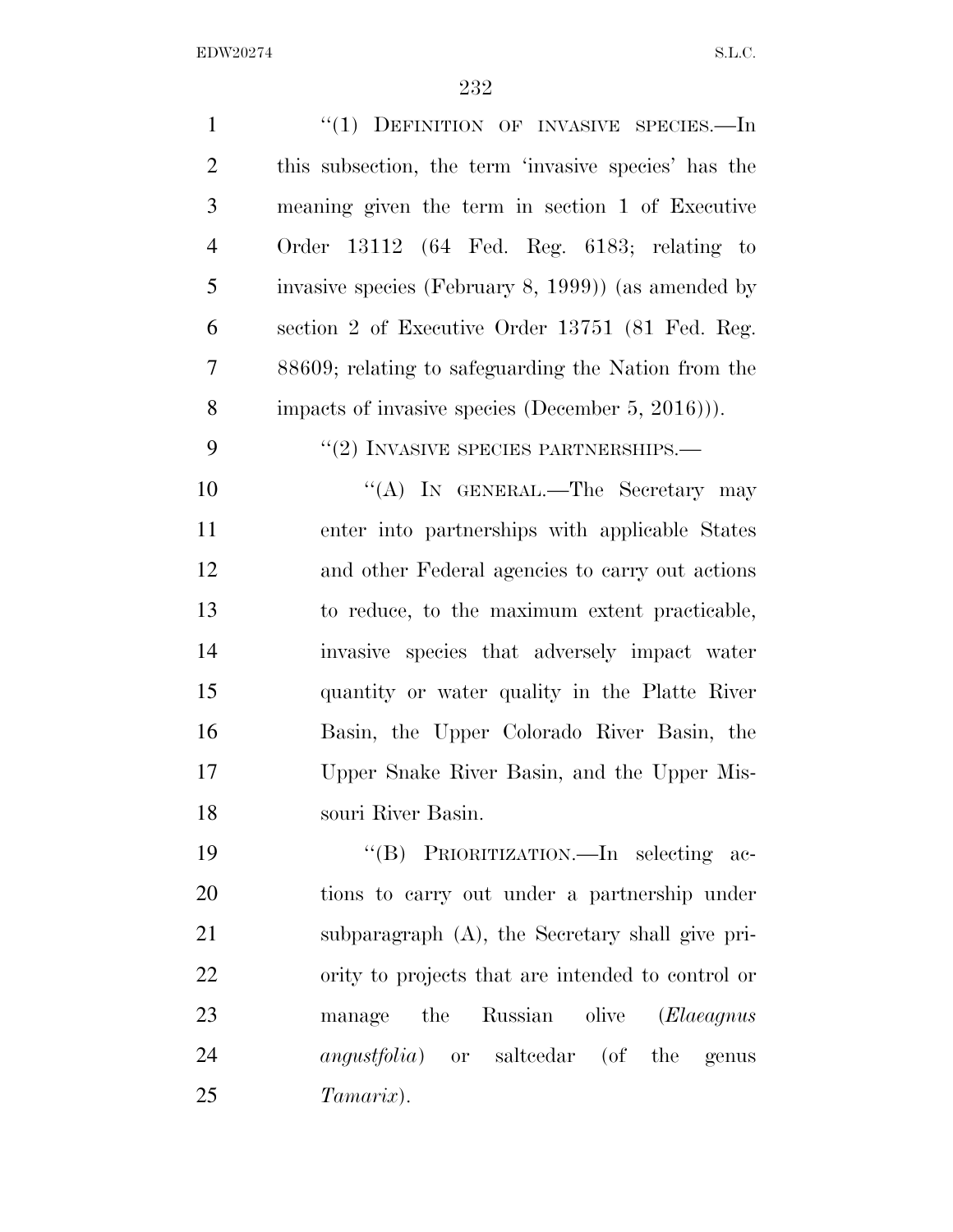| $\mathbf{1}$   | "(3) INVASIVE PLANT SPECIES PILOT PRO-      |
|----------------|---------------------------------------------|
| $\overline{2}$ | GRAM.-                                      |
| 3              | "(A) DEFINITIONS.—In this paragraph:        |
| $\overline{4}$ | "(i) ELIGIBLE ENTITY.—The term 'el-         |
| 5              | igible entity' means a partnership between  |
| 6              | or among 2 or more entities that—           |
| 7              | $\lq\lq$ (I) includes—                      |
| 8              | "(aa) at least 1 flood control              |
| 9              | district; and                               |
| 10             | "(bb) at least 1 city, county,              |
| 11             | township, town, borough, parish,            |
| 12             | village, or other general purpose           |
| 13             | political subdivision of a State or         |
| 14             | Indian tribe (as defined in sec-            |
| 15             | tion 4 of the Indian Self-Deter-            |
| 16             | mination and Education Assist-              |
| 17             | ance Act $(25 \text{ U.S.C. } 5304)$ ; and  |
| 18             | $\lq\lq$ (II) may include any other enti-   |
| 19             | ty (such as a nonprofit organization        |
| 20             | or institution of higher education), as     |
| 21             | determined by the Secretary.                |
| 22             | "(ii) INVASIVE PLANT SPECIES.—The           |
| 23             | term 'invasive plant species' means a plant |
| 24             | that is nonnative to the ecosystem under    |
| 25             | consideration, the introduction of which    |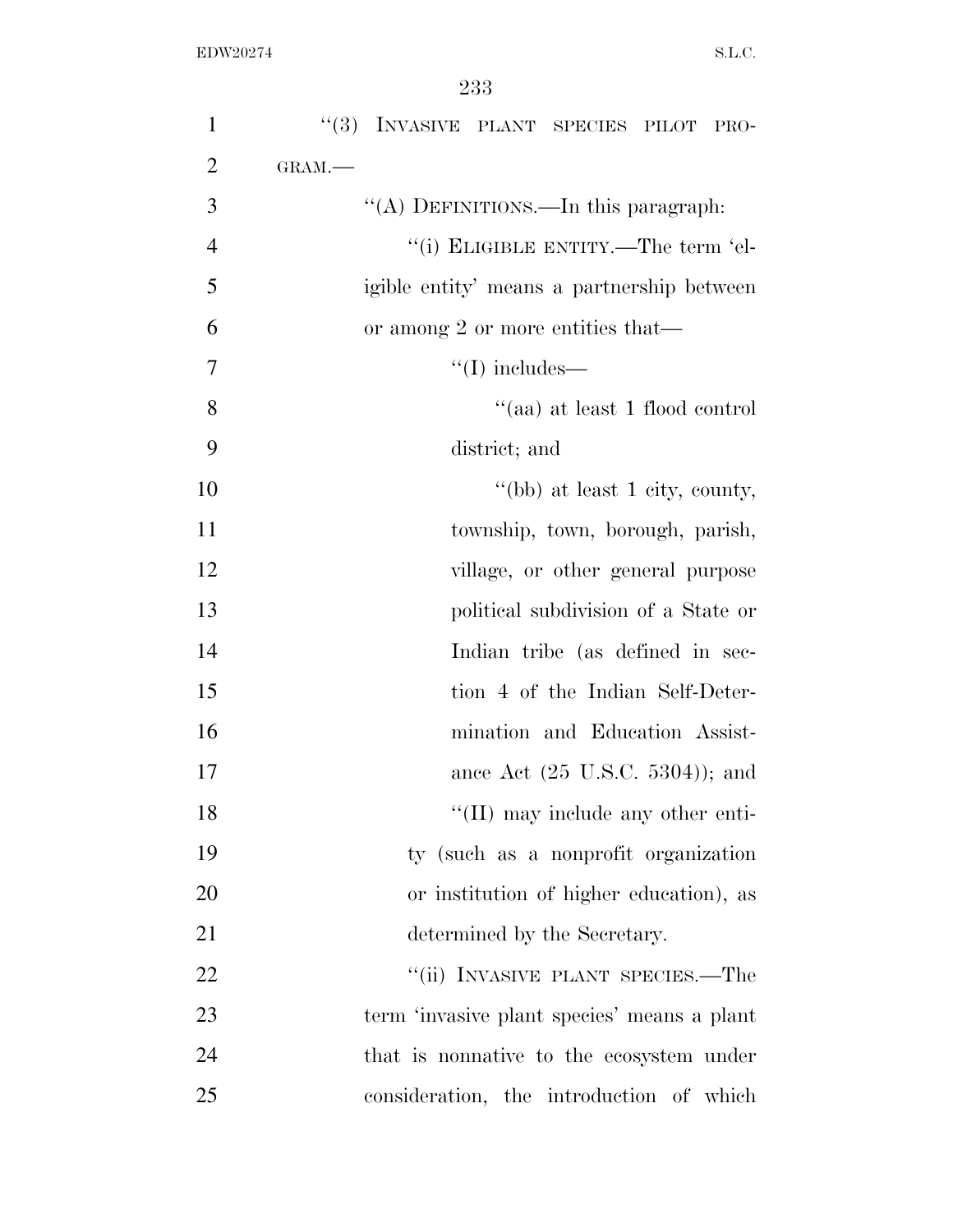| $\mathbf{1}$   | causes or is likely to cause economic harm               |
|----------------|----------------------------------------------------------|
| $\overline{2}$ | or harm to human health.                                 |
| 3              | "(iii) SECRETARY.—The term 'Sec-                         |
| $\overline{4}$ | retary' means the Secretary of the Interior,             |
| 5              | acting through the Director of the United                |
| 6              | States Fish and Wildlife Service.                        |
| 7              | "(B) PILOT PROGRAM.—The Secretary                        |
| 8              | shall establish a pilot program under which the          |
| 9              | Secretary shall work with eligible entities to           |
| 10             | carry out activities—                                    |
| 11             | "(i) to remove invasive plant species                    |
| 12             | riparian areas that contribute to<br>$\operatorname{in}$ |
| 13             | drought conditions in—                                   |
| 14             | "(I) the Lower Colorado River                            |
| 15             | Basin;                                                   |
| 16             | $\lq\lq$ (II) the Rio Grande River                       |
| 17             | Basin;                                                   |
| 18             | "(III) the Texas Gulf Coast                              |
| 19             | Basin; and                                               |
| 20             | $``(IV)$ the Arkansas-White-Red                          |
| 21             | Basin;                                                   |
| 22             | "(ii) where appropriate, to replace the                  |
| 23             | invasive plant species described in clause               |
| 24             | (i) with ecologically suitable native species;           |
| 25             | and                                                      |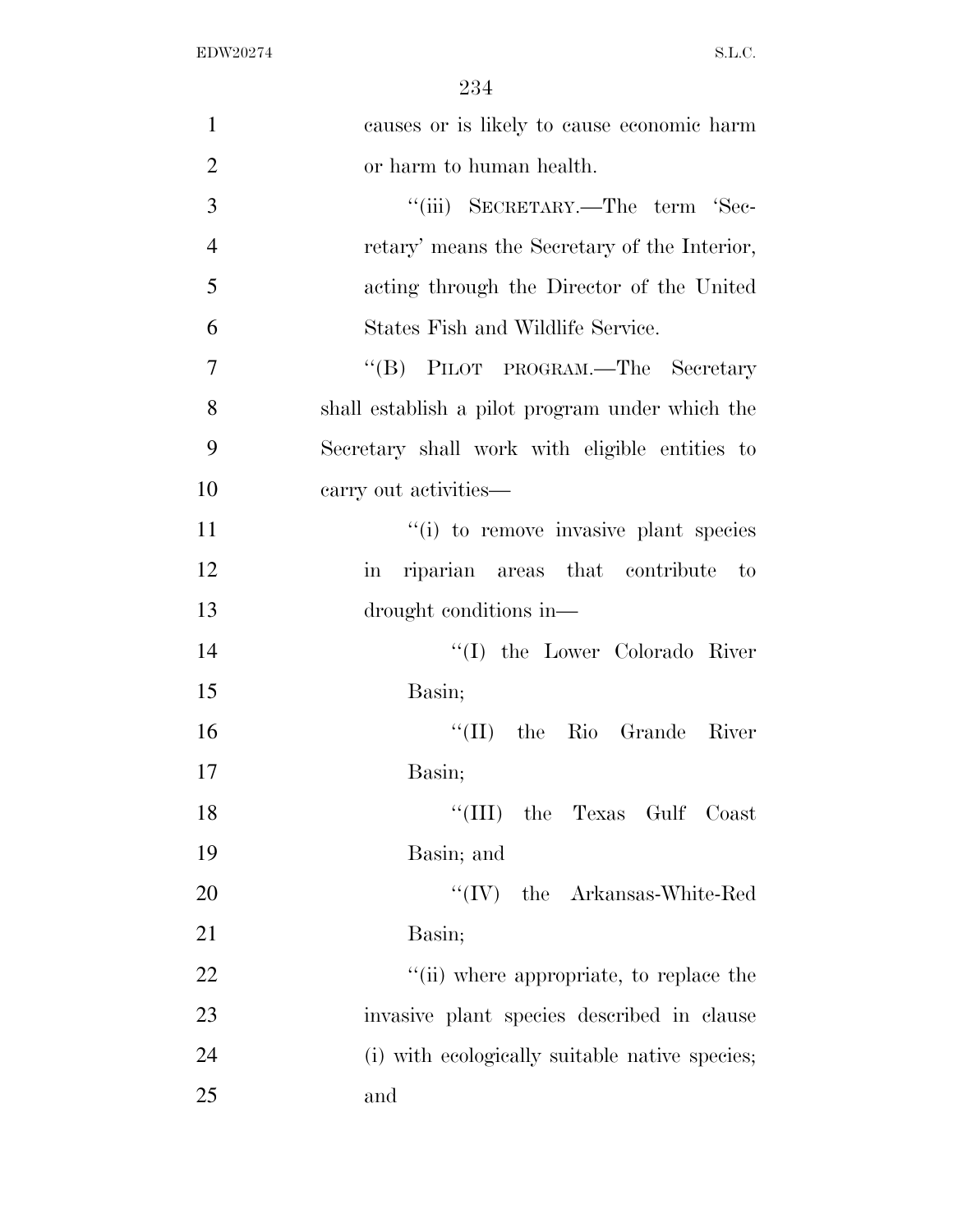$"$ (iii) to maintain and monitor ripar- ian areas in which activities are carried out under clauses (i) and (ii). 4 "<sup>"</sup>(C) REPORT TO CONGRESS.—Not later than 18 months after the date of enactment of this subsection, the Secretary shall submit to the Committee on Environment and Public Works of the Senate and the Committee on Transportation and Infrastructure of the House of Representatives a report describing the im-11 plementation of the pilot program. 12 "(D) TERMINATION OF AUTHORITY.—The authority provided under this paragraph shall terminate on September 30, 2024. ''(4) COST-SHARE.—The Federal share of an action carried out under a partnership under para- graph (2) or the pilot program under paragraph (3) shall not exceed 80 percent of the total cost of the action.''. **SEC. 1605. TERRESTRIAL NOXIOUS WEED CONTROL PILOT PROGRAM.**  (a) IN GENERAL.—The Secretary shall carry out a pilot program, in consultation with the Federal Inter- agency Committee for the Management of Noxious and Exotic Weeds, to identify and develop new and improved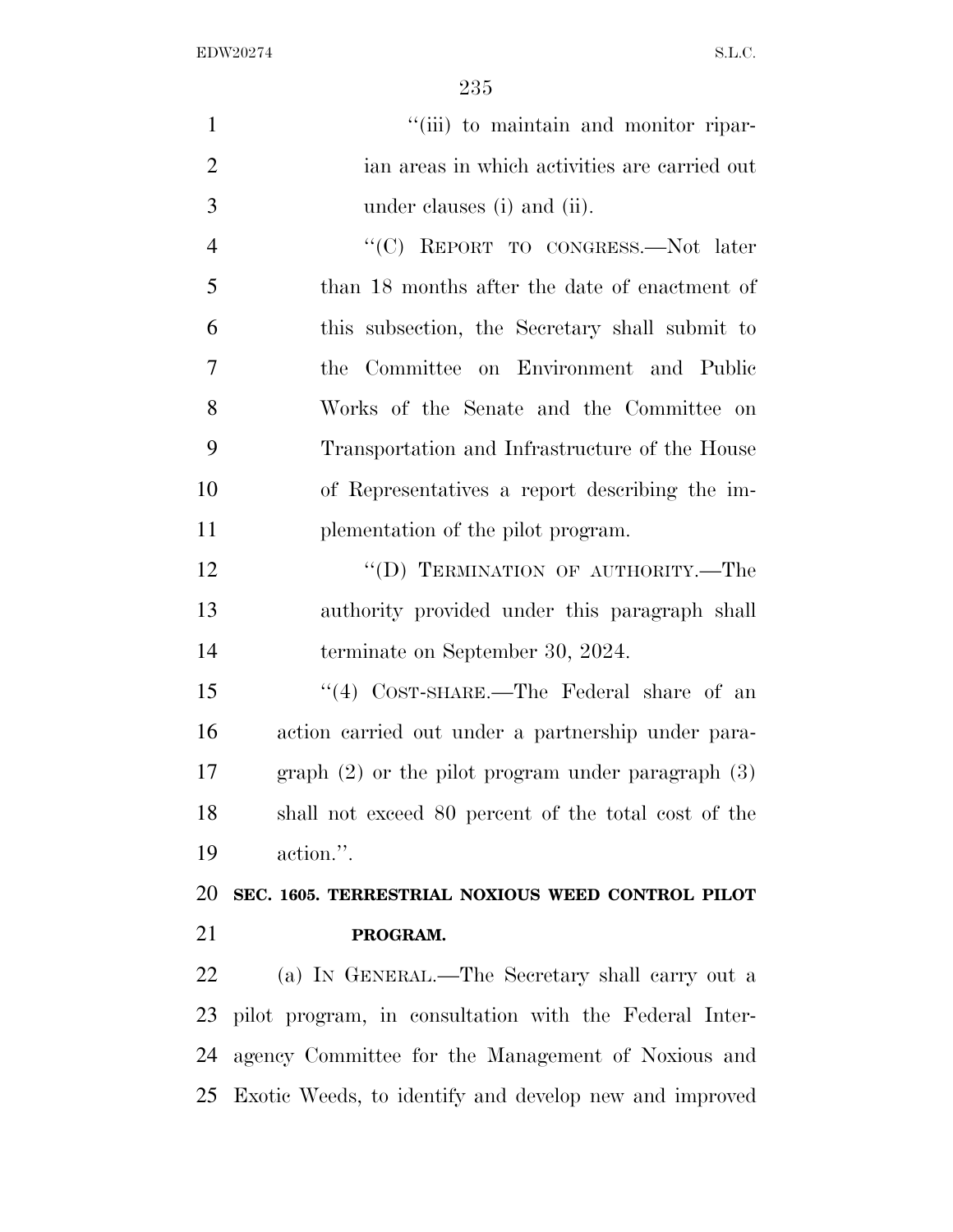strategies for terrestrial noxious weed control on Federal land under the jurisdiction of the Secretary.

 (b) PARTNERSHIPS.—In carrying out the pilot pro- gram under subsection (a), the Secretary shall act in part- nership with such other individuals and entities as the Secretary determines to be appropriate.

 (c) COOPERATIVE AGREEMENTS.—The Secretary may utilize cooperative agreements with county and State agencies for the implementation of the pilot program under subsection (a).

 (d) REPORT TO CONGRESS.—Not later than 2 years after the date of enactment of this Act, the Secretary shall provide to the Committee on Environment and Public Works of the Senate and the Committee on Transpor- tation and Infrastructure of the House of Representatives a report describing the new and improved strategies devel-oped through the pilot program under subsection (a).

 **SEC. 1606. INVASIVE SPECIES RISK ASSESSMENT, PRIORITIZATION, AND MANAGEMENT.** 

 Section 528(f)(2) of the Water Resources Develop-ment Act of 1996 (110 Stat. 3771) is amended—

 (1) by redesignating subparagraphs (I) and (J) as subparagraphs (J) and (K), respectively;

 (2) by inserting after subparagraph (H) the fol-lowing: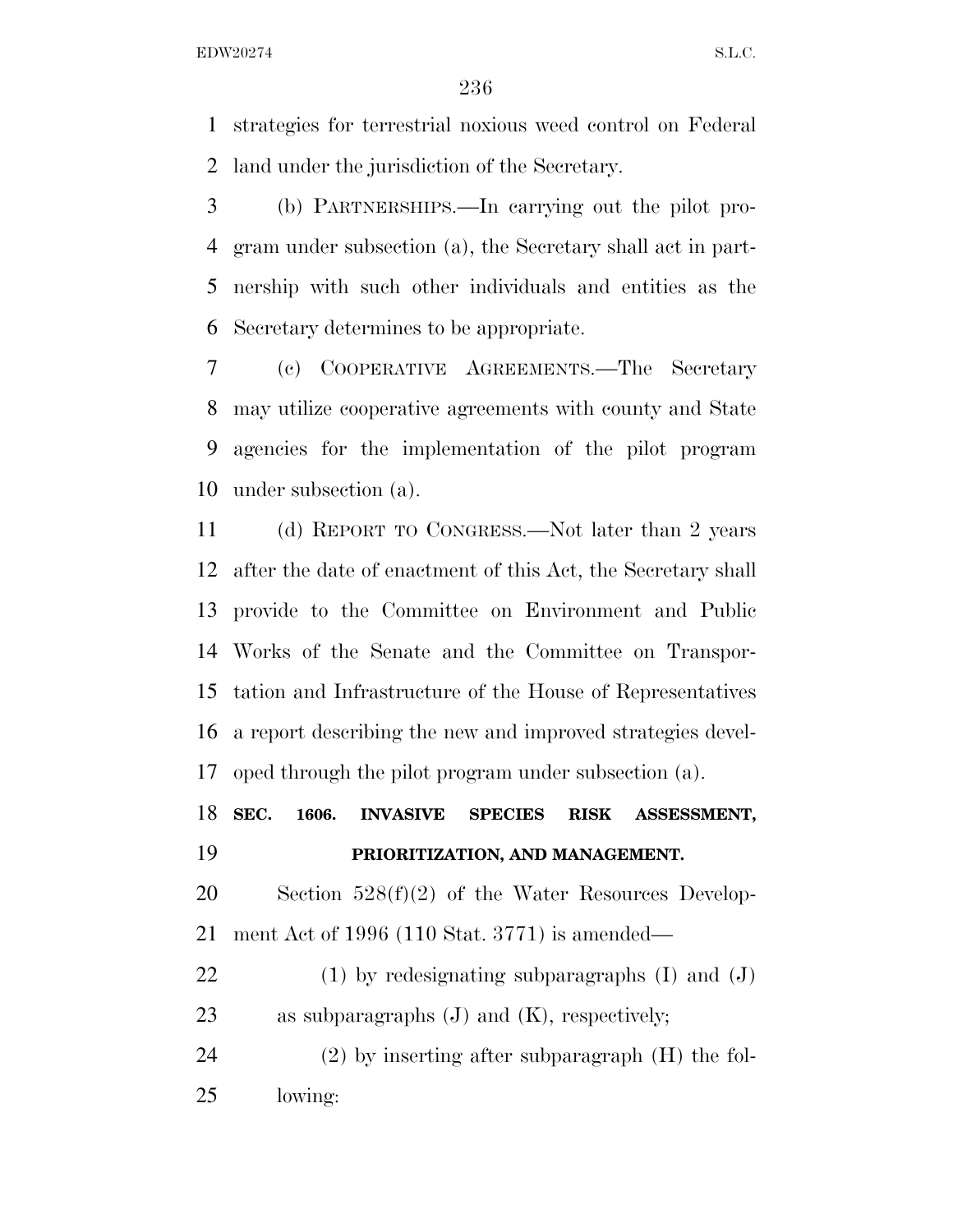| $\mathbf{1}$   | "(I) shall, using existing amounts appro-           |
|----------------|-----------------------------------------------------|
| $\overline{2}$ | priated to the Task Force, develop and update,      |
| 3              | as appropriate, a priority list of invasive species |
| $\overline{4}$ | $that-$                                             |
| 5              | "(i) reflects an assessment of ecologi-             |
| 6              | cal risk that the listed invasive species rep-      |
| $\overline{7}$ | resent;                                             |
| 8              | "(ii) includes populations of invasive              |
| 9              | plants and animals that—                            |
| 10             | "(I) are significantly impacting                    |
| 11             | the structure and function of ecologi-              |
| 12             | cal communities, native species, or                 |
| 13             | habitat within the South Florida eco-               |
| 14             | system; or                                          |
| 15             | "(II) demonstrate a strong po-                      |
| 16             | tential to reduce, obscure, or other-               |
| 17             | wise alter key indicators used to                   |
| 18             | Everglades<br>restoration<br>measure                |
| 19             | progress; and                                       |
| 20             | "(iii) shall be used by the Task Force              |
| 21             | and agencies and entities represented on            |
| 22             | the Task Force to focus cooperative and             |
| 23             | collaborative efforts—                              |
| 24             | $\lq\lq$ to guide applied research;                 |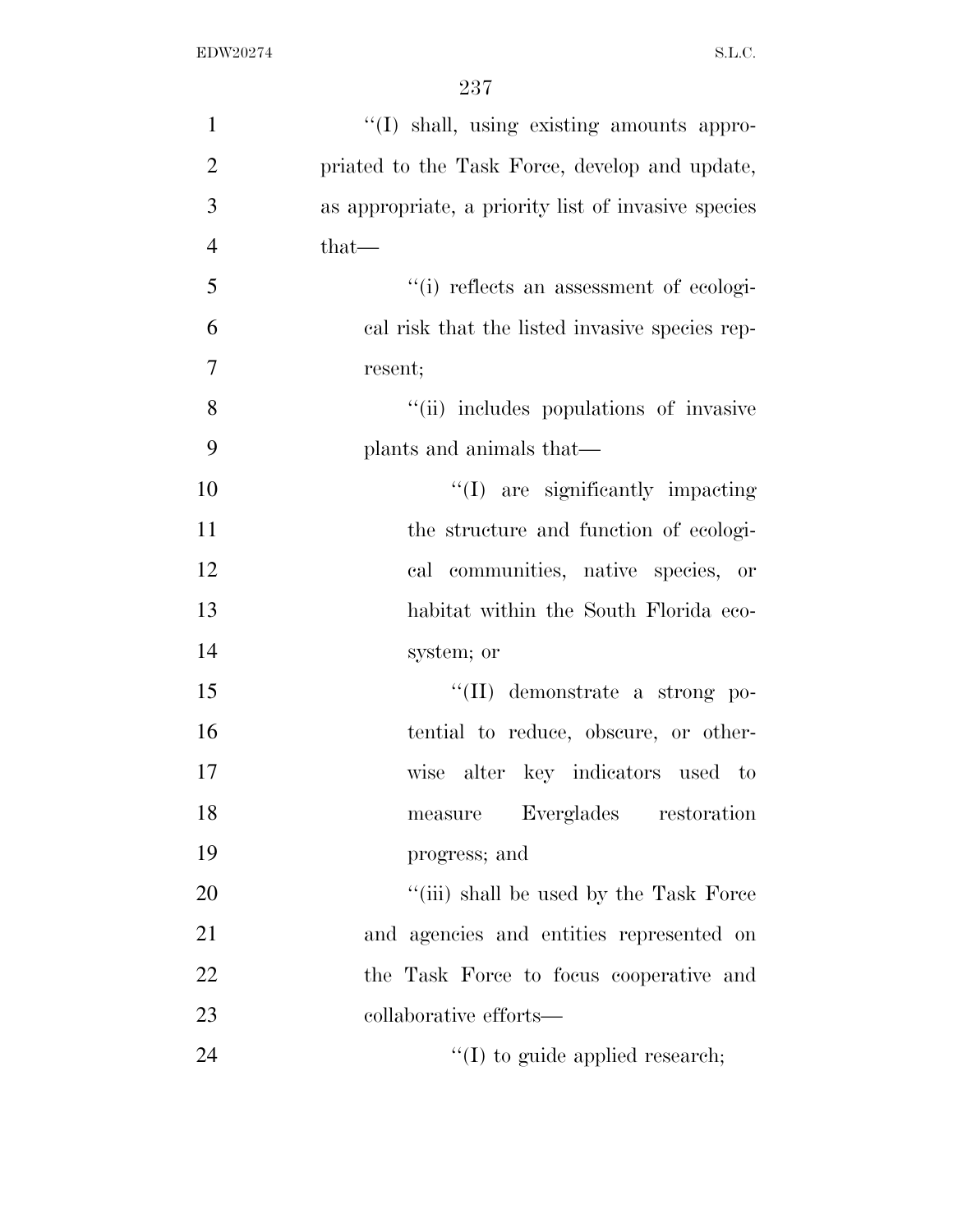$\lq(II)$  to develop innovative strate- gies and tools to facilitate improved management, control, or eradication of listed invasive species;

| 5              | $\lq\lq$ (III) to implement specific man- |
|----------------|-------------------------------------------|
| 6              | agement, control, or eradication ac-      |
| $\overline{7}$ | tivities at the appropriate periodicity   |
| 8              | and intensity necessary to reduce or      |
| 9              | neutralize the impacts of listed          |
| 10             | invasive species, including the use of    |
| 11             | qualified skilled volunteers when ap-     |
| 12             | propriate; and                            |

13  $\cdot$  ''(IV) to develop innovative strat- egies and tools to prevent future in-15 troductions of nonnative species;";

 (3) in subparagraph (J) (as so redesignated), by striking ''ecosystem'' and inserting ''ecosystem, including the activities described in subparagraph  $(I)$ "; and

 (4) in clause (i) of subparagraph (K) (as so re- designated), by inserting '', including the priority list under subparagraph (I) and the activities described 23 in that subparagraph'' after "Task Force".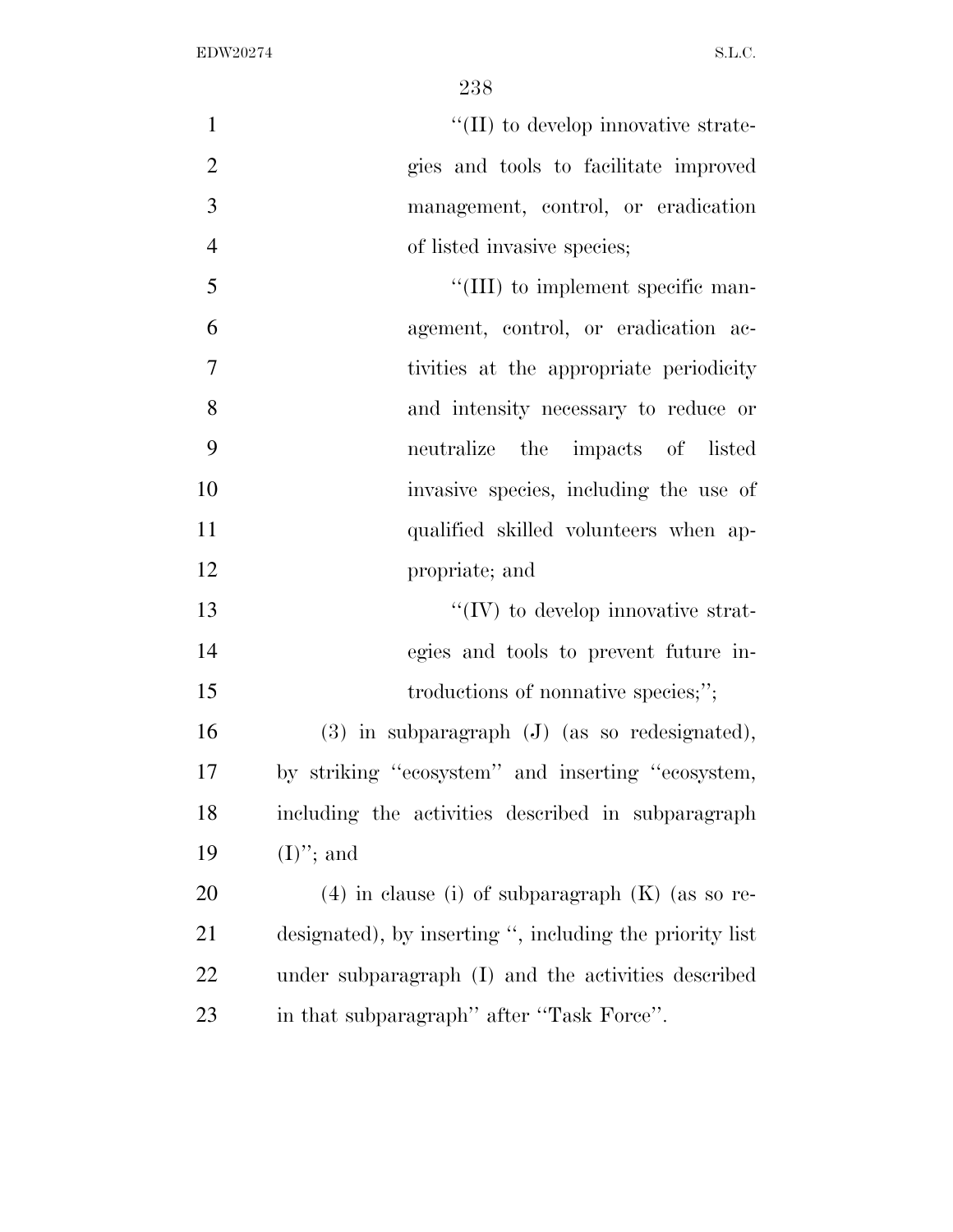# **SEC. 1607. ASIAN CARP PREVENTION AND CONTROL PILOT PROGRAM.**

 (a) IN GENERAL.—The Secretary shall carry out an Asian carp prevention and control pilot program (referred to in this section as the ''pilot program'') to carry out projects to manage and prevent the spread of, reduce the population of, or eradicate Asian carp using innovative technologies, methods, and measures.

(b) PROJECT SELECTION.—

 (1) LOCATION.—Each project under the pilot program shall be carried out in a river system or reservoir in which Asian carp populations are ex-panding or have been documented.

(2) LIMITATIONS.—

 (A) IN GENERAL.—Not later than Sep-16 tember 30, 2024, the Secretary shall carry out and complete not more than 20 projects under the pilot program.

 (B) REQUIREMENT.—Not fewer than 5 of the projects under subparagraph (A) shall be carried out at reservoirs of the Corps of Engi- neers or the Tennessee Valley Authority that are located in—

 (i) the Cumberland River watershed; or

26 (ii) the Tennessee River watershed.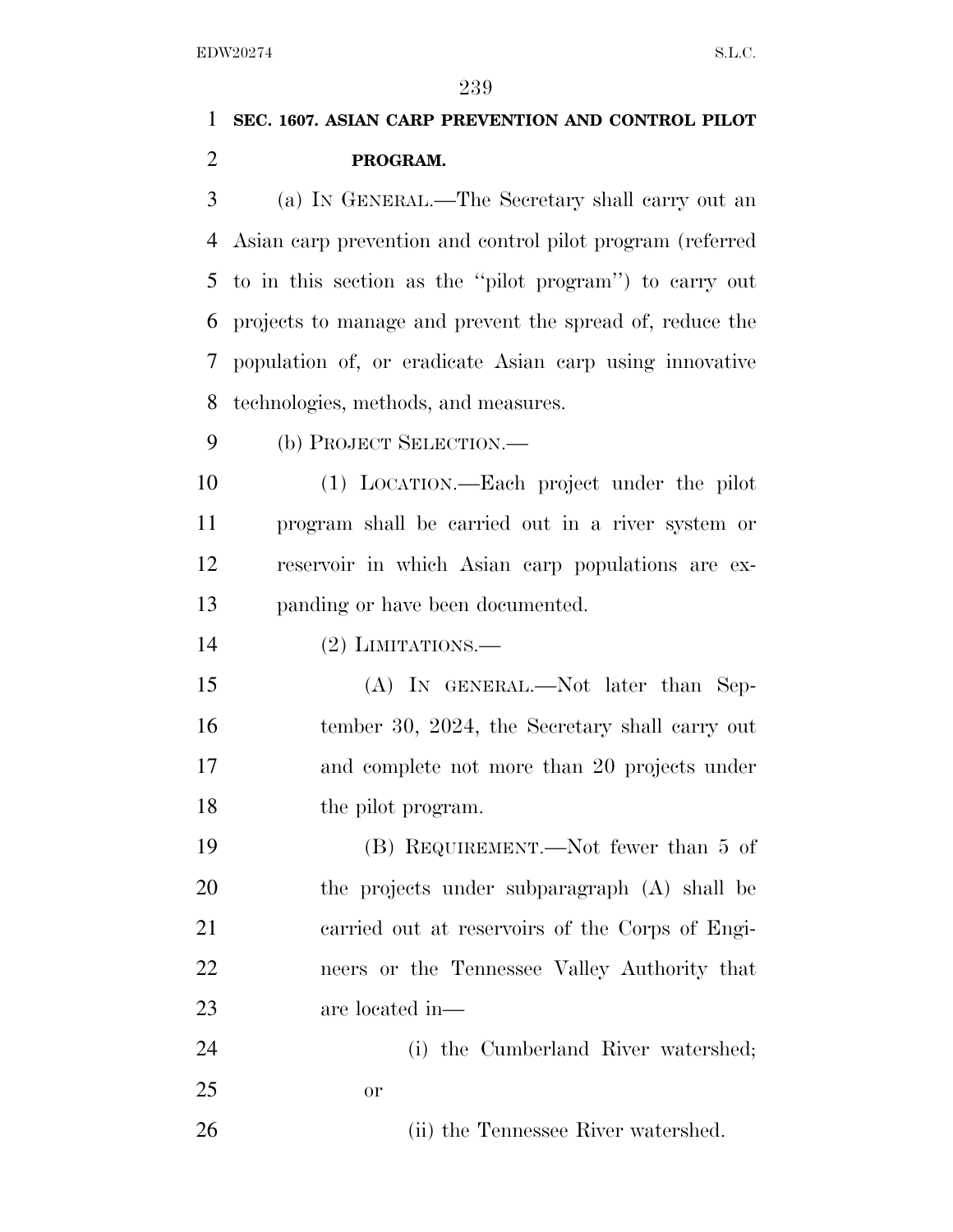| 1              | (3) CONSULTATION.—In selecting projects to                   |
|----------------|--------------------------------------------------------------|
| $\overline{2}$ | carry out under the pilot program, the Secretary             |
| 3              | shall consult with—                                          |
| $\overline{4}$ | (A) the Director of the U.S. Army Engi-                      |
| 5              | neer Research and Development Center;                        |
| 6              | (B) the Director of the United States Fish                   |
| 7              | and Wildlife Service;                                        |
| 8              | (C) the Director of the United States Geo-                   |
| 9              | logical Survey;                                              |
| 10             | (D) other applicable Federal, State, and                     |
| 11             | local agencies;                                              |
| 12             | (E) the Mississippi Interstate Cooperative                   |
| 13             | Resource Association and associated sub-basin                |
| 14             | partnerships of the Mississippi River;                       |
| 15             | (F) institutions of higher education; and                    |
| 16             | (G) relevant private organizations, includ-                  |
| 17             | ing nonprofit organizations.                                 |
| 18             | (c) TREATMENT OF UNSUCCESSFUL PROJECTS.—If                   |
| 19             | the Secretary determines that a project carried out under    |
| 20             | this section does not achieve the goals of the pilot program |
| 21             | described in subsection (a), the Secretary shall remove the  |
| <u>22</u>      | project.                                                     |
| 23             | (d) $Cosr$ -SHARE.—                                          |
| 24             | (1) IN GENERAL.—Subject to paragraphs $(2)$                  |
| 25             | and (3), the Federal share of the costs of a project         |
|                |                                                              |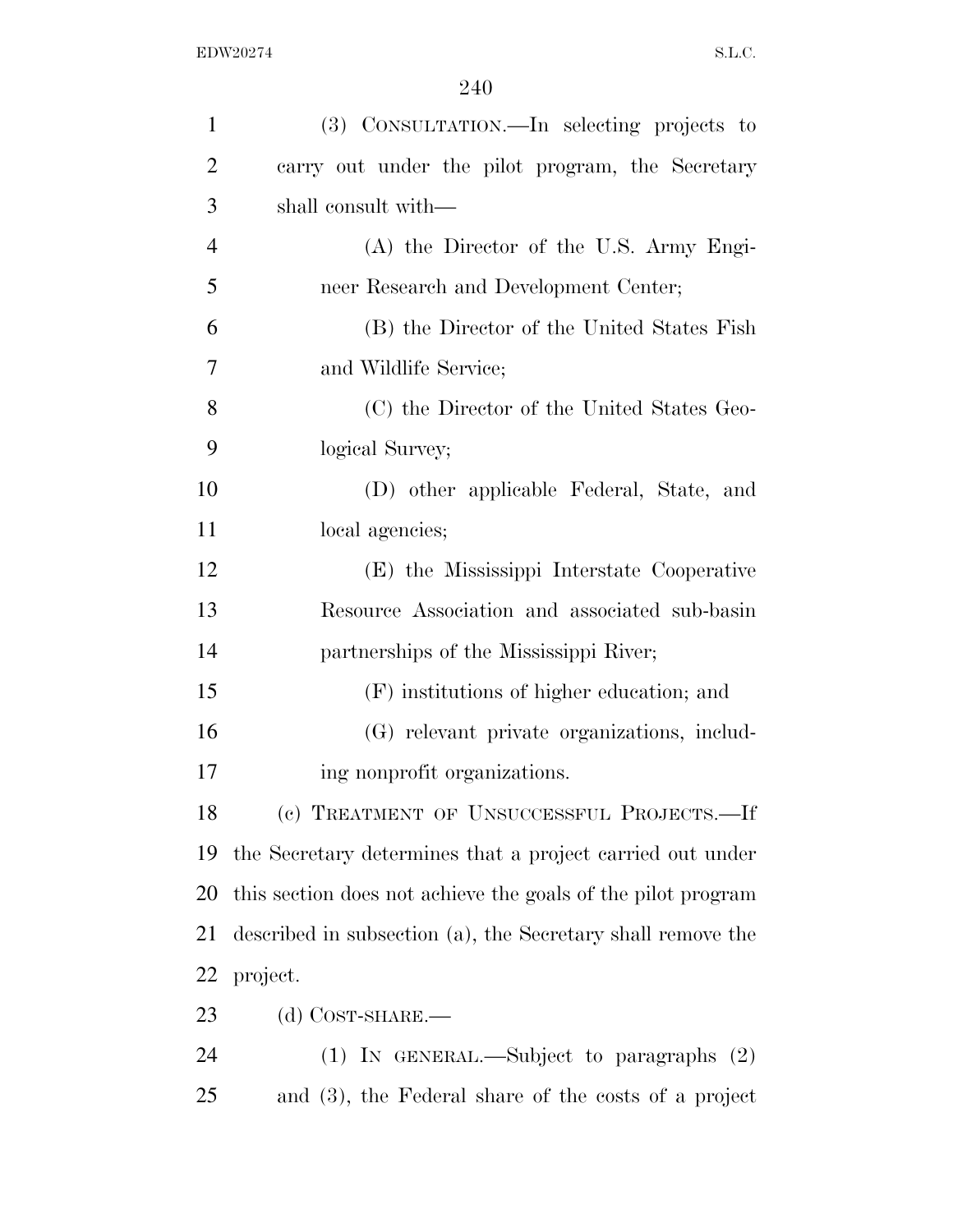carried out under the pilot program shall be 80 per-cent.

 (2) OPERATION, MAINTENANCE, REHABILITA- TION, AND REPAIR.—After the completion of a project under the pilot program, the Federal share of the costs for operation, maintenance, rehabilita- tion, and repair of the project shall be 100 percent. (3) FEDERAL RESPONSIBILITY.—The Federal share of the costs of the removal of a project under subsection (c) shall be 100 percent.

 (e) REPORT.—Not later than 2 years after the date of enactment of this Act, and 2 years thereafter, the Sec- retary shall submit to Congress a report describing the results of the pilot program, including an analysis of the effectiveness of the innovative technologies, methods, and measures used in projects of the pilot program at pre- venting the spread of, managing the spread of, reducing the population of, or eradicating Asian carp.

 (f) TRANSFER.—The Secretary may transfer projects carried out under the pilot program at reservoirs of the Tennessee Valley Authority to the Tennessee Valley Au-thority.

 (g) AUTHORIZATION OF APPROPRIATIONS.—There is authorized to be appropriated to carry out the pilot pro-gram \$35,000,000, to remain available until expended.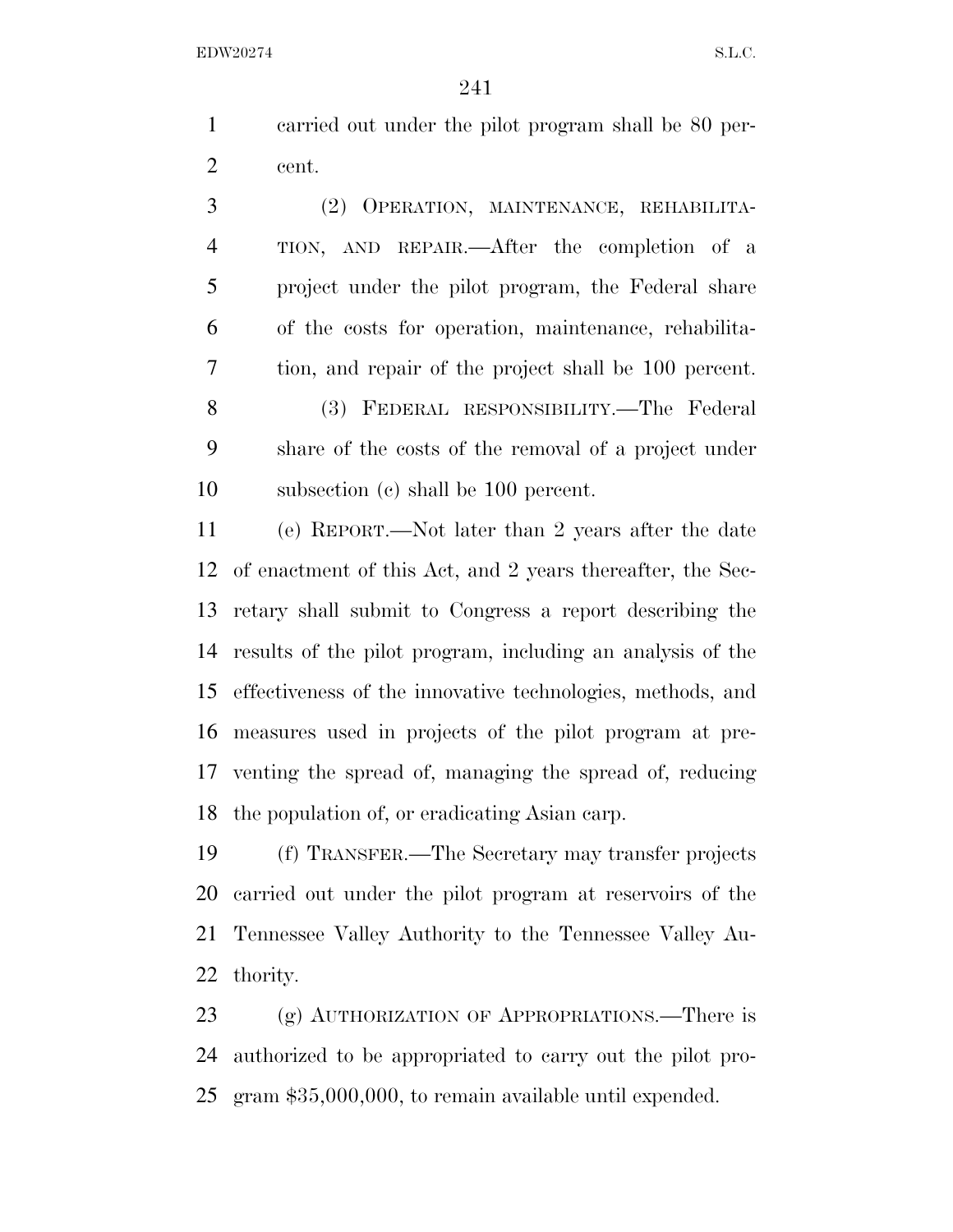| $\mathbf{1}$   | (h) TERMINATION OF AUTHORITY.-                       |
|----------------|------------------------------------------------------|
| $\overline{2}$ | (1) IN GENERAL.—Except as provided in para-          |
| 3              | $graph (2)$ , the authority provided under the pilot |
| $\overline{4}$ | program shall terminate on September 30, 2024.       |
| 5              | (2) EXCEPTION.—The authority under sub-              |
| 6              | section (f) does not terminate on the date described |
| 7              | in paragraph $(1)$ .                                 |
| 8              | SEC. 1608. AQUATIC INVASIVE SPECIES PREVENTION.      |
| 9              | Section 1039(b) of the Water Resources Reform and    |
| 10             | Development Act of 2014 (16 U.S.C. 4701 note; Public |
| 11             | Law $113-121$ is amended—                            |
| 12             | $(1)$ in paragraph $(1)$ —                           |
| 13             | $(A)$ in the paragraph heading, by striking          |
| 14             | "UPPER MISSISSIPPI AND OHIO RIVER BASINS             |
| 15             | AND TRIBUTARIES" and inserting "MISSISSIPPI          |
| 16             | RIVER AND TRIBUTARIES, INCLUDING SUB-BA-             |
| 17             | $SINS''$ ;                                           |
| 18             | $(B)$ in subparagraph $(A)$ , by striking            |
| 19             | "Upper Mississippi and Ohio River basins and         |
| 20             | tributaries" and inserting "Mississippi River        |
| 21             | and tributaries, including the 6 sub-basins of       |
| 22             | the River,"; and                                     |
| 23             | $(C)$ in subparagraph $(B)$ , by striking "and       |
| 24             | the document prepared" and all that follows          |
| 25             | through "February 2012." and inserting "the          |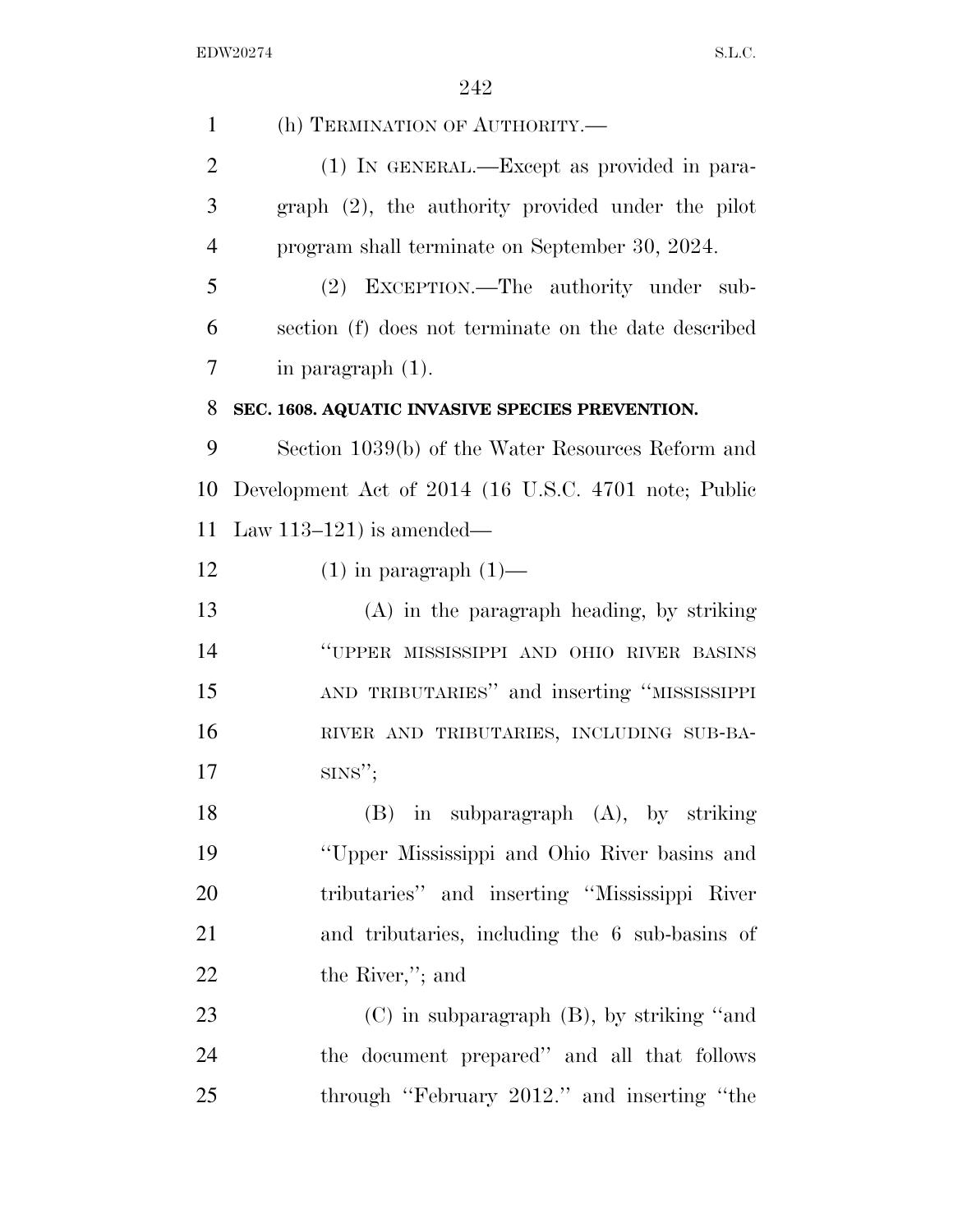| $\mathbf{1}$   | Mississippi River Basin Asian Carp Control  |
|----------------|---------------------------------------------|
| $\overline{2}$ | Strategy Frameworks, and the Asian Carp Re- |
| 3              | gional Coordinating Committee's Asian Carp  |
| $\overline{4}$ | Action Plan."; and                          |
| 5              | $(2)$ in paragraph $(2)$ —                  |
| 6              | $(A)$ in subparagraph $(A)$ —               |
| $\overline{7}$ | (i) by striking "December 31 of each        |
| 8              | year" and inserting "December 31, 2020,     |
| 9              | and biennially thereafter"; and             |
| 10             | (ii) by striking "Upper Mississippi         |
| 11             | and Ohio River basins and tributaries"      |
| 12             | and inserting "Mississippi River and tribu- |
| 13             | taries, including the 6 sub-basins of the   |
| 14             | River"; and                                 |
| 15             | $(B)$ in subparagraph $(B)$ —               |
| 16             | (i) in clause (i), by striking "Upper       |
| 17             | Mississippi and Ohio River basins and trib- |
| 18             | utaries" and inserting "Mississippi River   |
| 19             | and tributaries, including the 6 sub-basins |
| 20             | of the River,"; and                         |
| 21             | (ii) in clause (ii), by striking "Upper"    |
| 22             | Mississippi and Ohio River basins and trib- |
| 23             | utaries" and inserting "Mississippi River   |
| 24             | and tributaries, including the 6 sub-basins |
| 25             | of the River".                              |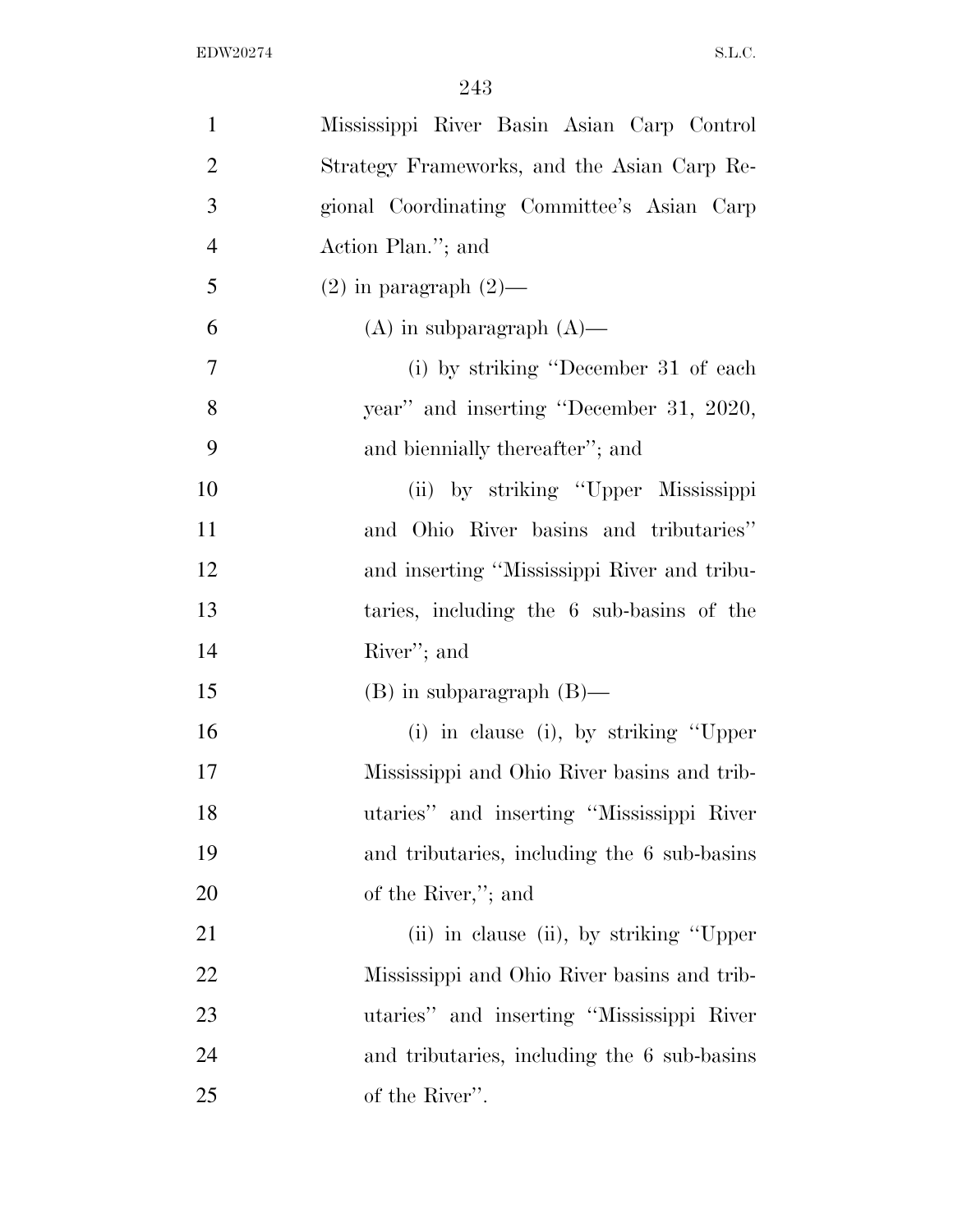### **SEC. 1609. INVASIVE SPECIES IN ALPINE LAKES PILOT PRO-GRAM.**

 (a) ESTABLISHMENT.—The Secretary of the Interior, acting through the Director of the United States Fish and Wildlife Service, shall establish a pilot program (referred to in this section as the ''pilot program'') to carry out measures necessary to prevent, reduce the number of, or eradicate aquatic invasive species in alpine lakes in areas in which the Secretary of the Interior is carrying out envi-ronmental projects.

 (b) AUTHORIZATION OF APPROPRIATIONS.—There is authorized to be appropriated to carry out the pilot pro- gram \$25,000,000 for the period of fiscal years 2022 through 2024.

### **SEC. 1610. INVASIVE SPECIES IN NONCONTIGUOUS STATES AND TERRITORIES PILOT PROGRAM.**

 (a) ESTABLISHMENT.—The Secretary of the Interior, acting through the Director of the United States Fish and Wildlife Service, shall establish a pilot program to carry out measures necessary to prevent, reduce the number of, or eradicate invasive species in culturally significant for- ested watersheds in noncontiguous States and territories of the United States in which the Secretary is carrying out flood risk reduction projects.

 (b) AUTHORIZATION OF APPROPRIATIONS.—There is authorized to be appropriated to carry out the pilot pro-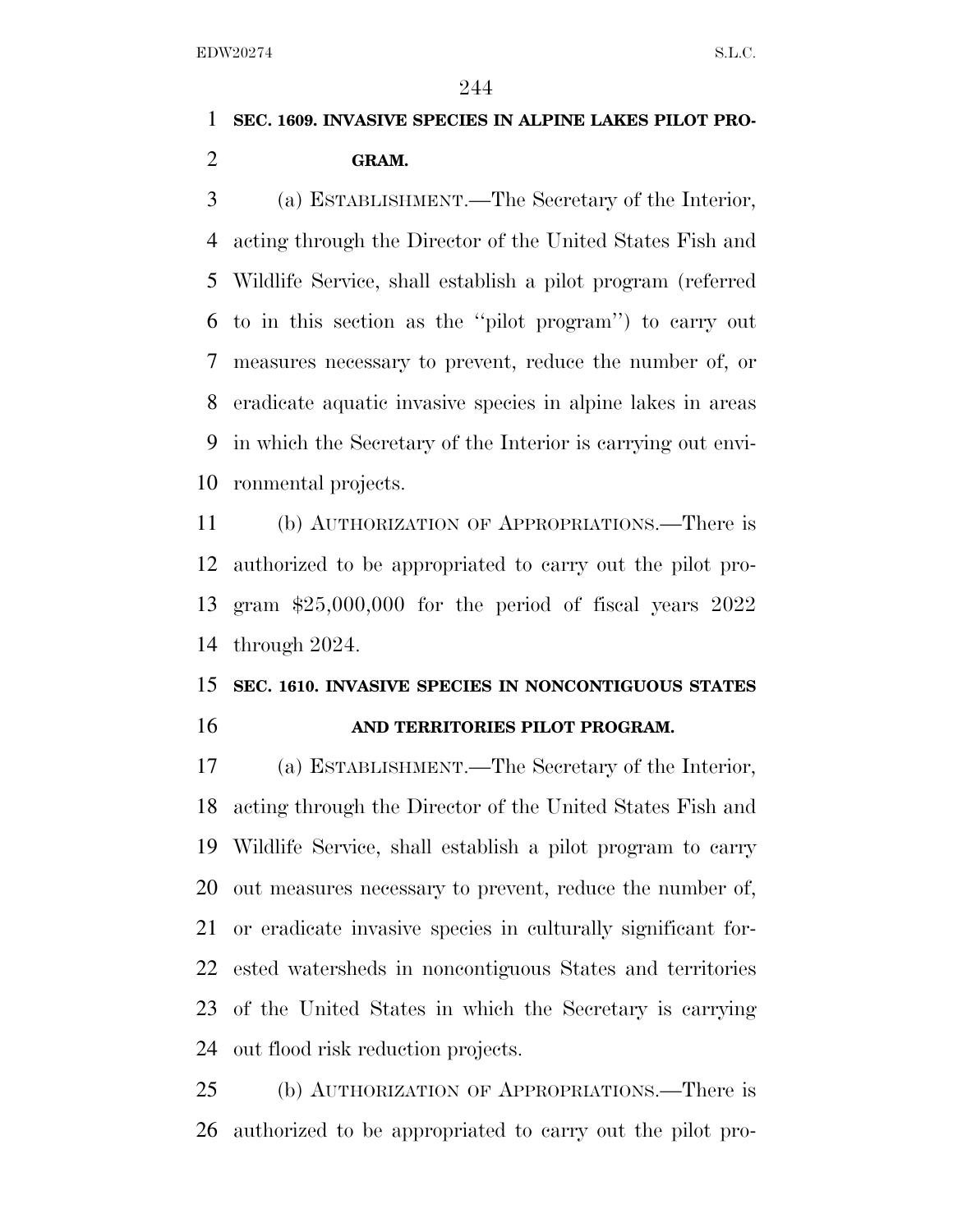| 1              | gram under subsection (a) $$25,000,000$ for the period of                   |
|----------------|-----------------------------------------------------------------------------|
| $\overline{2}$ | fiscal years 2022 through 2024.                                             |
| 3              | <b>TITLE II-CLEAN WATER</b>                                                 |
| $\overline{4}$ | SEC. 2001. CLEAN WATER INFRASTRUCTURE RESILIENCY                            |
| 5              | AND SUSTAINABILITY PROGRAM.                                                 |
| 6              | Title II of the Federal Water Pollution Control Act                         |
| 7              | $(33 \text{ U.S.C. } 1281 \text{ et seq.})$ is amended by adding at the end |
| 8              | the following:                                                              |
| 9              | "SEC. 222. CLEAN WATER INFRASTRUCTURE RESILIENCY                            |
| 10             | AND SUSTAINABILITY PROGRAM.                                                 |
| 11             | "(a) DEFINITIONS.—In this section:                                          |
| 12             | "(1) ELIGIBLE ENTITY.—The term 'eligible en-                                |
| 13             | tity' means—                                                                |
| 14             | $\lq\lq$ (A) a municipality; or                                             |
| 15             | "(B) an intermunicipal, interstate, or State                                |
| 16             | agency.                                                                     |
| 17             | "(2) NATURAL HAZARD.—The term 'natural                                      |
| 18             | hazard' means a hazard caused by natural forces, in-                        |
| 19             | cluding extreme weather events, sea-level rise, and                         |
| 20             | extreme drought conditions.                                                 |
| 21             | "(3) PROGRAM.—The term 'program' means                                      |
| 22             | the clean water infrastructure resilience and sustain-                      |
| 23             | ability program established under subsection (b).                           |
| 24             | "(b) ESTABLISHMENT.—Subject to the availability of                          |
| 25             | appropriations, the Administrator shall establish a clean                   |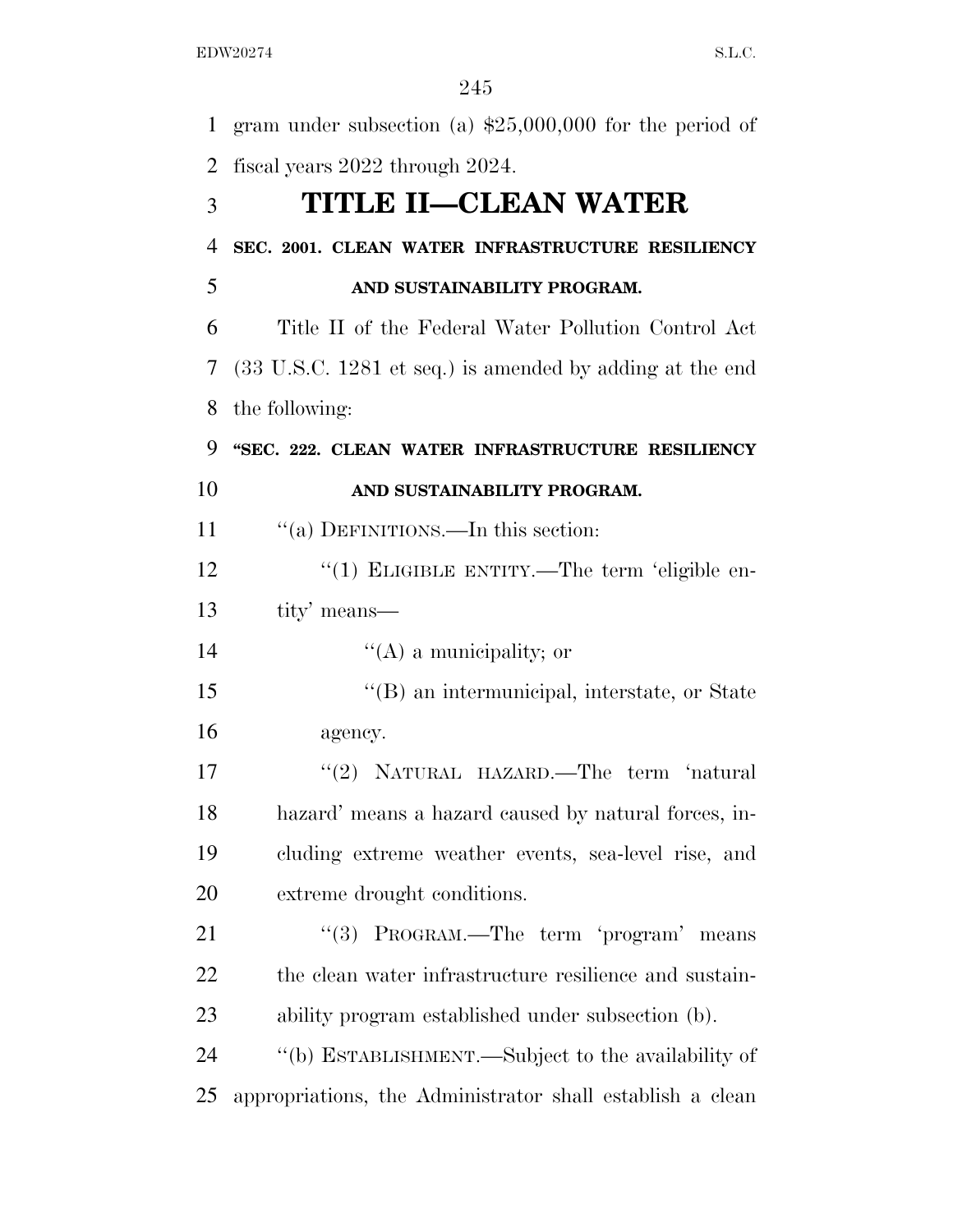water infrastructure resilience and sustainability program under which the Administrator shall award grants to eligi- ble entities for the purpose of increasing the resilience of publicly owned treatment works to a natural hazard.

 ''(c) USE OF FUNDS.—An eligible entity that receives a grant under the program shall use the grant funds for planning, designing, or constructing projects (on a system- wide or area-wide basis) that increase the resilience of a publicly owned treatment works to a natural hazard through—

11  $\frac{1}{1}$  the conservation of water;

12  $\frac{1}{2}$  the enhancement of water use efficiency;

 $\frac{13}{2}$  the enhancement of wastewater and stormwater management by increasing watershed preservation and protection, including through the use of—

17  $\langle (A)$  natural and engineered green infra-structure; and

19 ''(B) reclamation and reuse of wastewater 20 and stormwater, such as aquifer recharge zones; 21 ''(4) the modification or relocation of an exist- ing publicly owned treatment works that is at risk of being significantly impaired or damaged by a nat-ural hazard;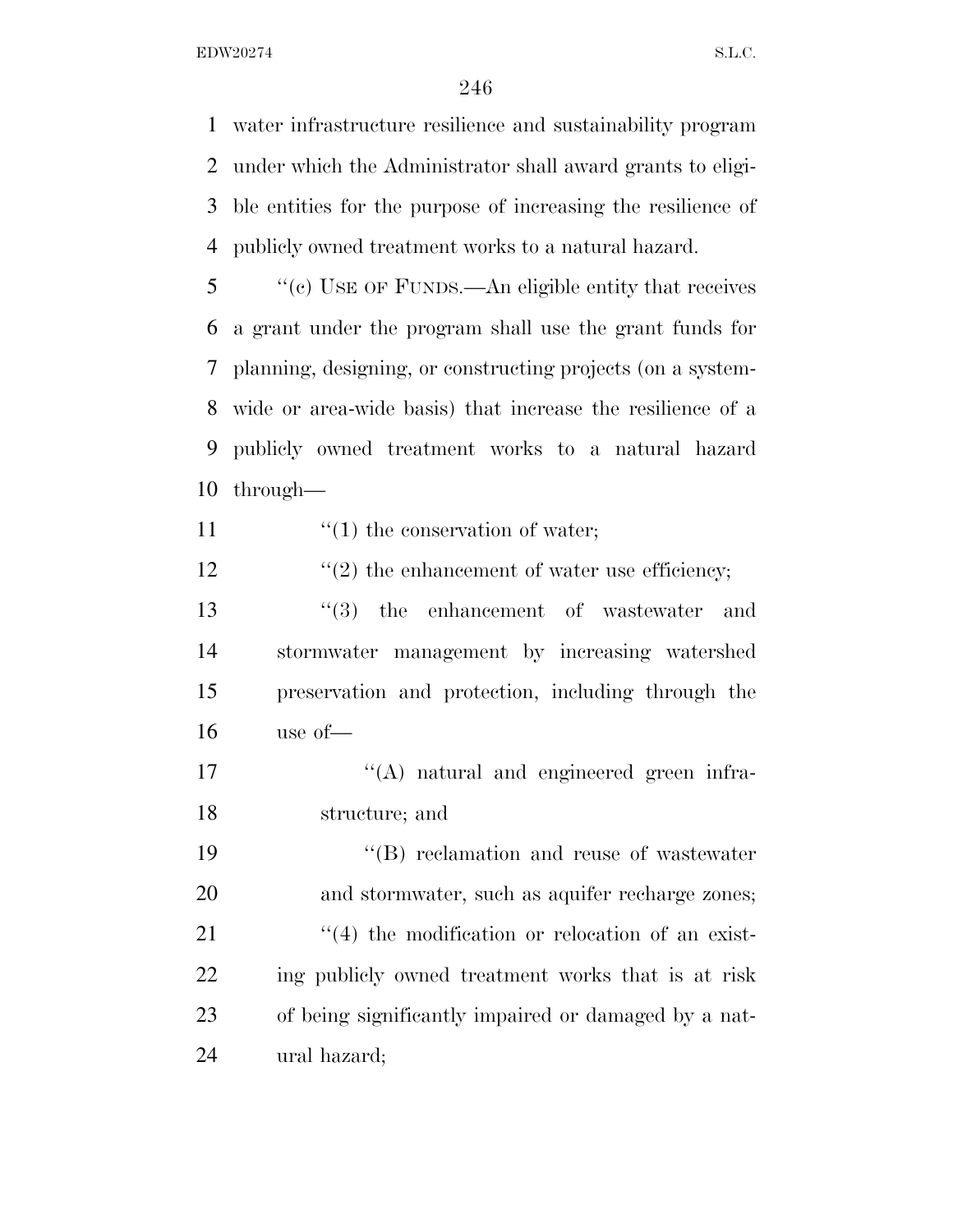1 ''(5) the development and implementation of projects to increase the resilience of publicly owned treatment works to a natural hazard; or ''(6) the enhancement of energy efficiency or the use and generation of recovered or renewable en- ergy in the management, treatment, or conveyance of wastewater or stormwater. ''(d) APPLICATION.—To be eligible to receive a grant under the program, an eligible entity shall submit to the Administrator an application at such time, in such man- ner, and containing such information as the Administrator may require, including— ''(1) a proposal of the project to be planned, de- signed, or constructed using funds under the pro- gram;  $\frac{16}{2}$  an identification of the natural hazard risk to be addressed by the proposed project; 18 ''(3) documentation prepared by a Federal, State, regional, or local government agency of the natural hazard risk of the area where the proposed 21 project is to be located; 22 ''(4) a description of any recent natural hazard events that have affected the publicly owned treat-ment works;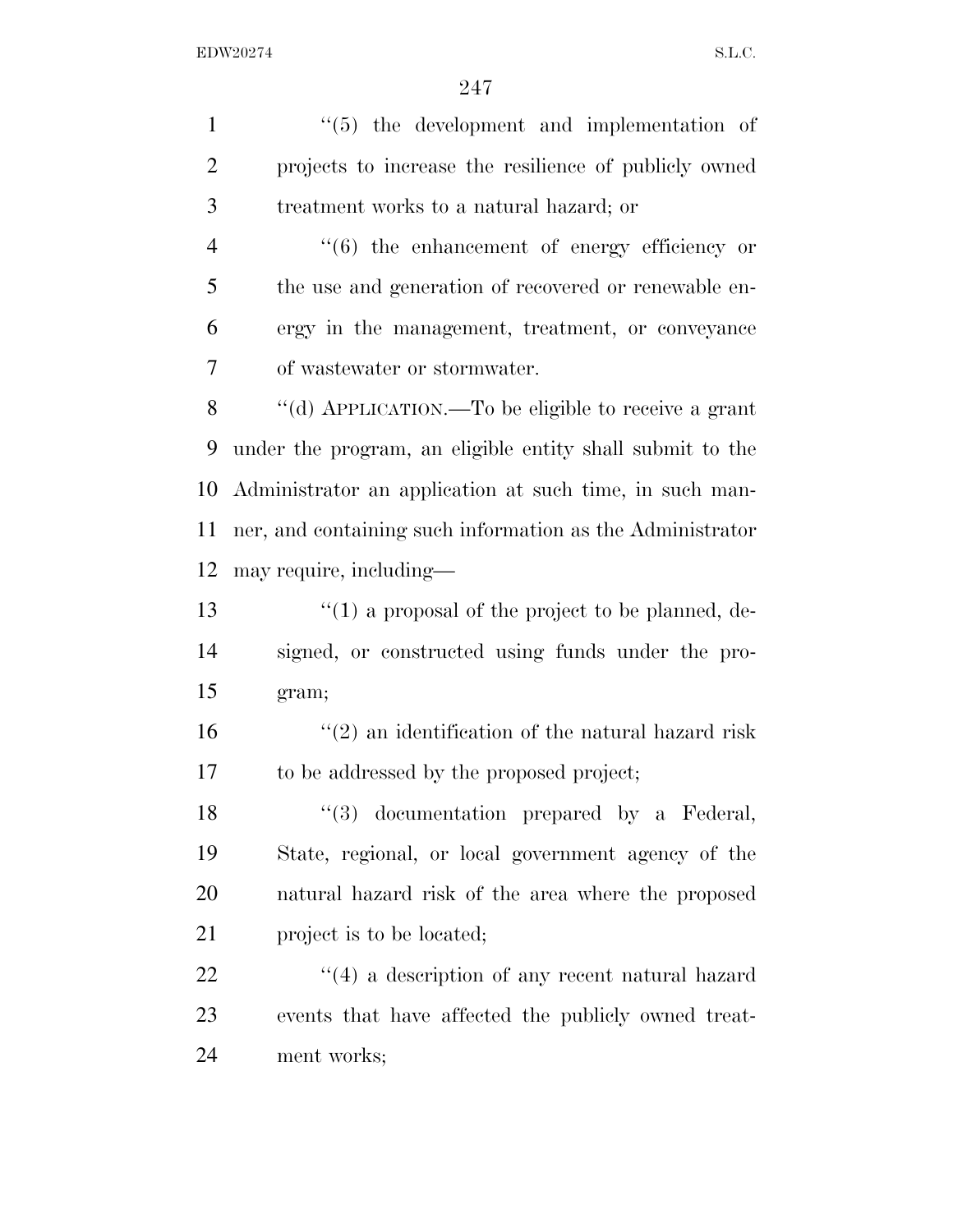| $\mathbf{1}$   | $``(5)$ a description of how the proposed project                |
|----------------|------------------------------------------------------------------|
| $\overline{2}$ | would improve the performance of the publicly                    |
| 3              | owned treatment works under an anticipated natural               |
| $\overline{4}$ | hazard; and                                                      |
| 5              | $\cdot\cdot\cdot$ (6) an explanation of how the proposed project |
| 6              | is expected to enhance the resilience of the publicly            |
| 7              | owned treatment works to an anticipated natural                  |
| 8              | hazard.                                                          |
| 9              | "(e) GRANT AMOUNT AND OTHER FEDERAL RE-                          |
| 10             | QUIREMENTS.-                                                     |
| 11             | "(1) COST SHARE.—A grant under the program                       |
| 12             | shall not exceed 75 percent of the total cost of the             |
| 13             | proposed project.                                                |
| 14             | " $(2)$ REQUIREMENTS.—The requirements of                        |
| 15             | section 608 shall apply to a project funded with a               |
| 16             | grant under the program.                                         |
| 17             | "(f) AUTHORIZATION OF APPROPRIATIONS.                            |
| 18             | " $(1)$ IN GENERAL.—There is authorized to be                    |
| 19             | appropriated to carry out this section $$15,000,000$             |
| 20             | for each of fiscal years 2021 through 2024.                      |
| 21             | "(2) LIMITATION ON USE OF FUNDS.—Of the                          |
| <u>22</u>      | amounts made available for grants under paragraph                |
| 23             | $(1)$ , not more than 2 percent may be used to pay the           |
| 24             | administrative costs of the Administrator.".                     |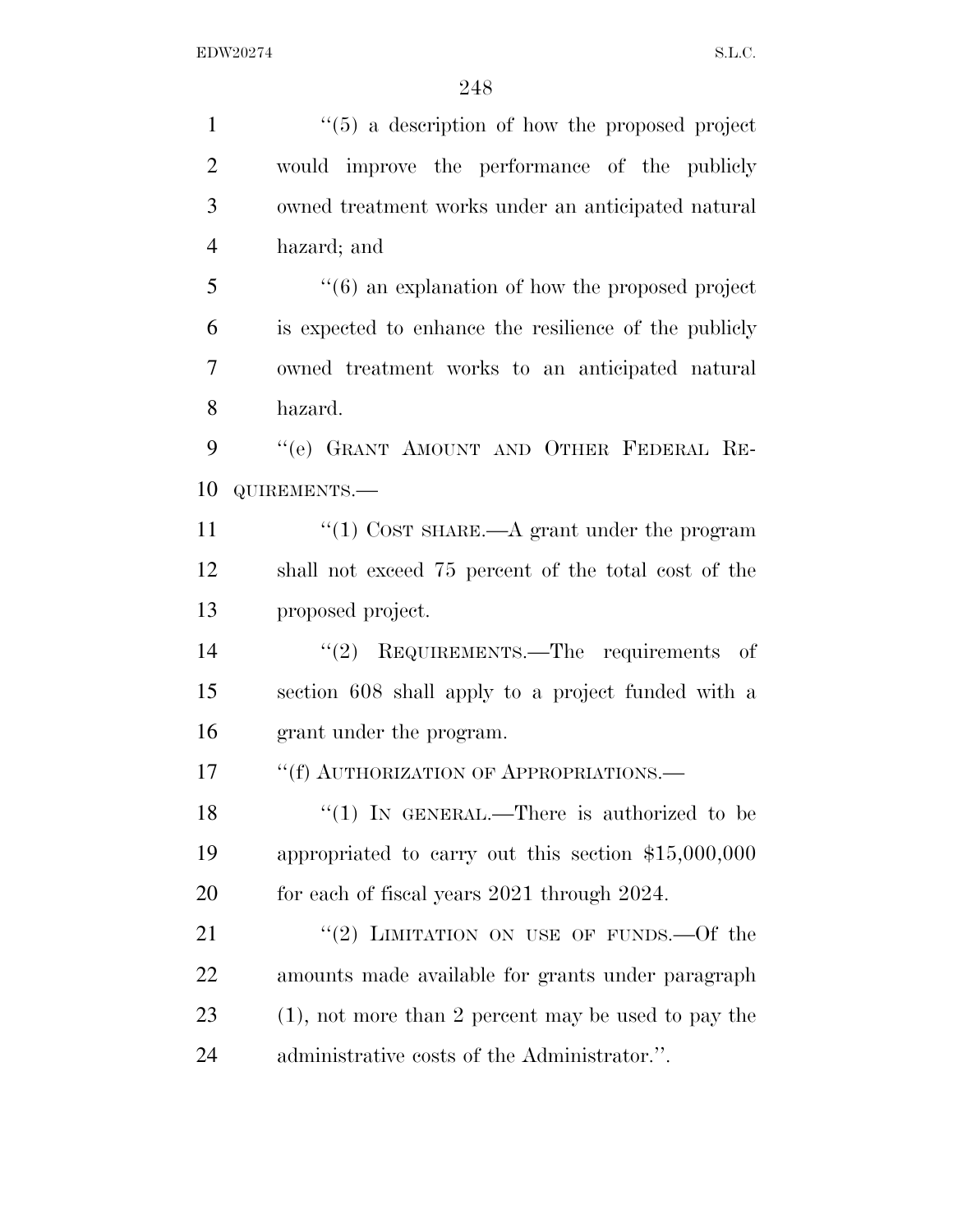| 1              | SEC. 2002. INCREASED FUNDING FOR TECHNICAL ASSIST-                       |
|----------------|--------------------------------------------------------------------------|
| $\overline{2}$ | ANCE.                                                                    |
| 3              | Section $104(u)$ of the Federal Water Pollution Con-                     |
| $\overline{4}$ | trol Act $(33 \text{ U.S.C. } 1254(u))$ is amended—                      |
| 5              | (1) by striking "and $(7)$ " and inserting " $(7)$ ";                    |
| 6              | and                                                                      |
| 7              | $(2)$ in paragraph $(7)$ —                                               |
| 8              | $(A)$ by striking "2023" and inserting                                   |
| 9              | "2020"; and                                                              |
| 10             | (B) by striking the period at the end and                                |
| 11             | inserting "; and $(8)$ not to exceed \$75,000,000                        |
| 12             | for each of fiscal years 2021 through 2024 for                           |
| 13             | carrying out subsections (b)(3), (b)(8), and (g),                        |
| 14             | of which not less than $$50,000,000$ each year                           |
| 15             | shall be used to carry out subsection $(b)(8)$ .".                       |
| 16             | SEC. 2003. SMALL AND MEDIUM PUBLICLY OWNED TREAT-                        |
| 17             | MENT WORKS CIRCUIT RIDER PROGRAM.                                        |
| 18             | Title II of the Federal Water Pollution Control Act                      |
| 19             | $(33 \text{ U.S.C. } 1281 \text{ et seq.})$ (as amended by section 2001) |
| 20             | is amended by adding at the end the following:                           |
| 21             | "SEC. 223. SMALL AND MEDIUM PUBLICLY OWNED TREAT-                        |
| 22             | MENT WORKS CIRCUIT RIDER PROGRAM.                                        |
| 23             | "(a) ESTABLISHMENT.—Subject to the availability of                       |
| 24             | appropriations, not later than 180 days after the date of                |
| 25             | enactment of this section, the Administrator shall estab-                |
| 26             | lish a circuit rider program (referred to in this section as             |
|                |                                                                          |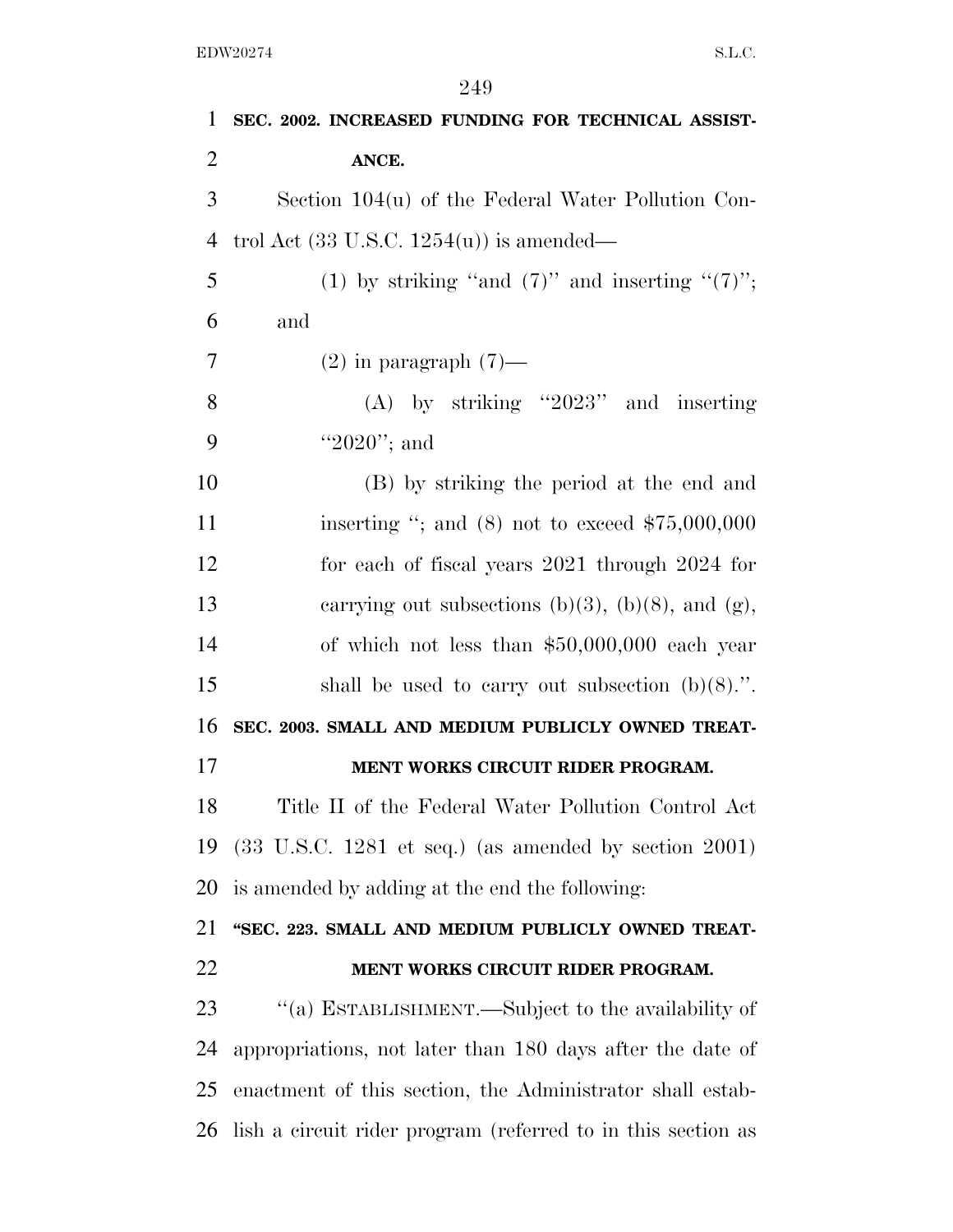the 'circuit rider program') under which the Administrator shall award grants to qualified nonprofit entities, as deter- mined by the Administrator, to provide assistance to own- ers and operators of small and medium publicly owned treatment works to carry out the activities described in 6 section  $602(b)(13)$ .

 ''(b) LIMITATION.—A grant provided under the cir- cuit rider program shall be in an amount that is not more than \$75,000.

 ''(c) REPORT.—Not later than 180 days after the date on which the Administrator establishes the circuit rider program, and every 180 days thereafter, the Admin-istrator shall submit to Congress a report describing—

14 ''(1) each recipient of a grant under the circuit rider program; and

16  $(2)$  a summary of the activities carried out under the circuit rider program.

18 "(d) AUTHORIZATION OF APPROPRIATIONS.—

19  $\frac{1}{2}$  (1) In GENERAL.—There is authorized to be appropriated to carry out this section \$10,000,000 21 for the period of fiscal years 2021 through 2024.

22 "(2) LIMITATION ON USE OF FUNDS. - Of the amounts made available for grants under paragraph (1), not more than 2 percent may be used to pay the administrative costs of the Administrator.''.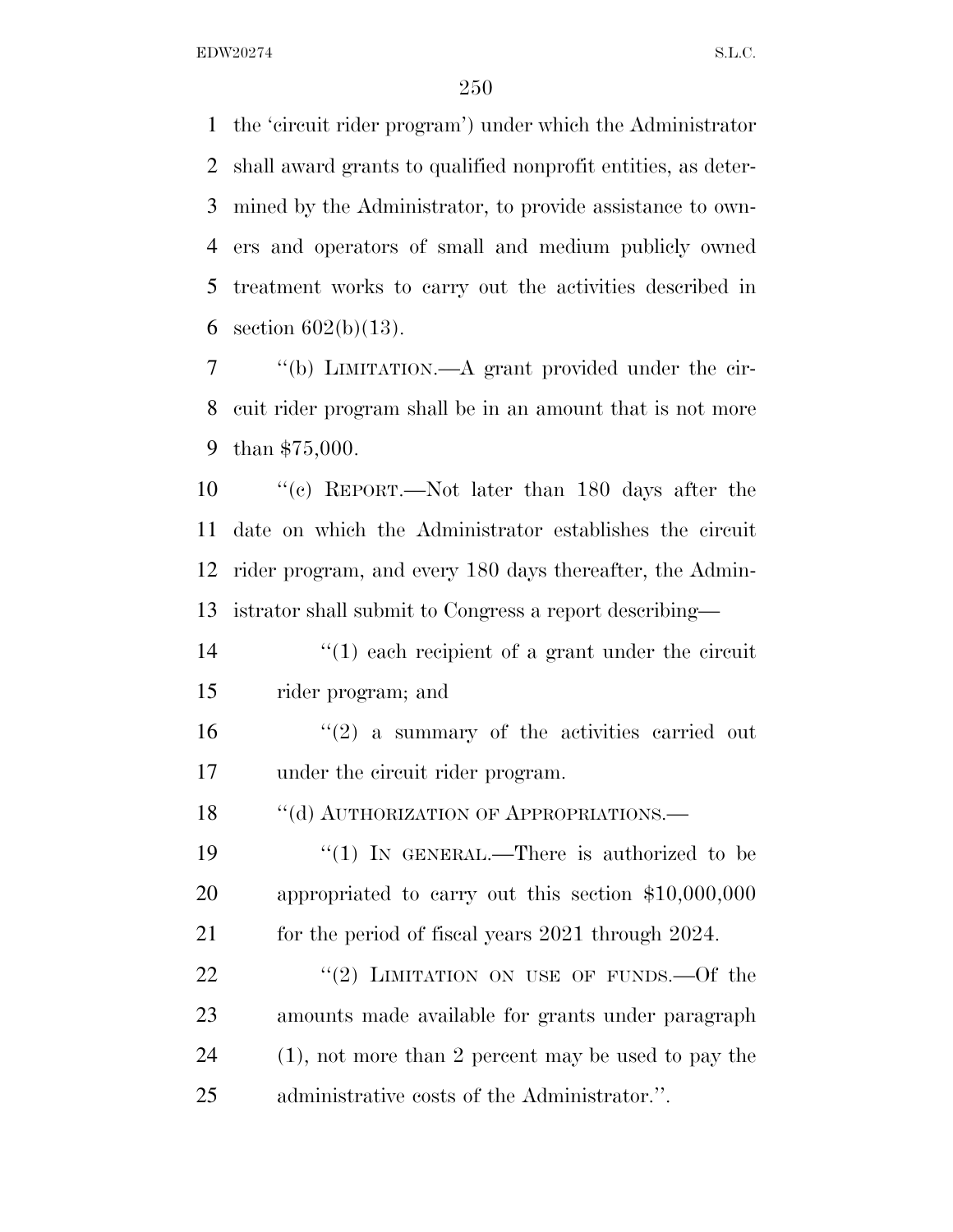**SEC. 2004. SMALL PUBLICLY OWNED TREATMENT WORKS EFFICIENCY GRANT PROGRAM.**  Title II of the Federal Water Pollution Control Act (33 U.S.C. 1281 et seq.) (as amended by section 2003) is amended by adding at the end the following: **''SEC. 224. SMALL PUBLICLY OWNED TREATMENT WORKS** 

**EFFICIENCY GRANT PROGRAM.** 

 ''(a) ESTABLISHMENT.—Subject to the availability of appropriations, not later than 180 days after the date of enactment of this section, the Administrator shall estab- lish an efficiency grant program (referred to in this section as the 'efficiency grant program') under which the Admin- istrator shall award grants to eligible entities for the re- placement or repair of equipment that improves water or energy efficiency of small publicly owned treatment works, as identified in an efficiency audit.

 ''(b) ELIGIBLE ENTITIES.—The Administrator may award a grant under the efficiency grant program to an owner or operator of a small publicly owned treatment works that serves—

21  $\frac{1}{2}$  (1) a population of not more than 10,000 peo-ple; or

23  $\frac{1}{2}$  a disadvantaged community.

 ''(c) REPORT.—Not later than 180 days after the date on which the Administrator establishes the efficiency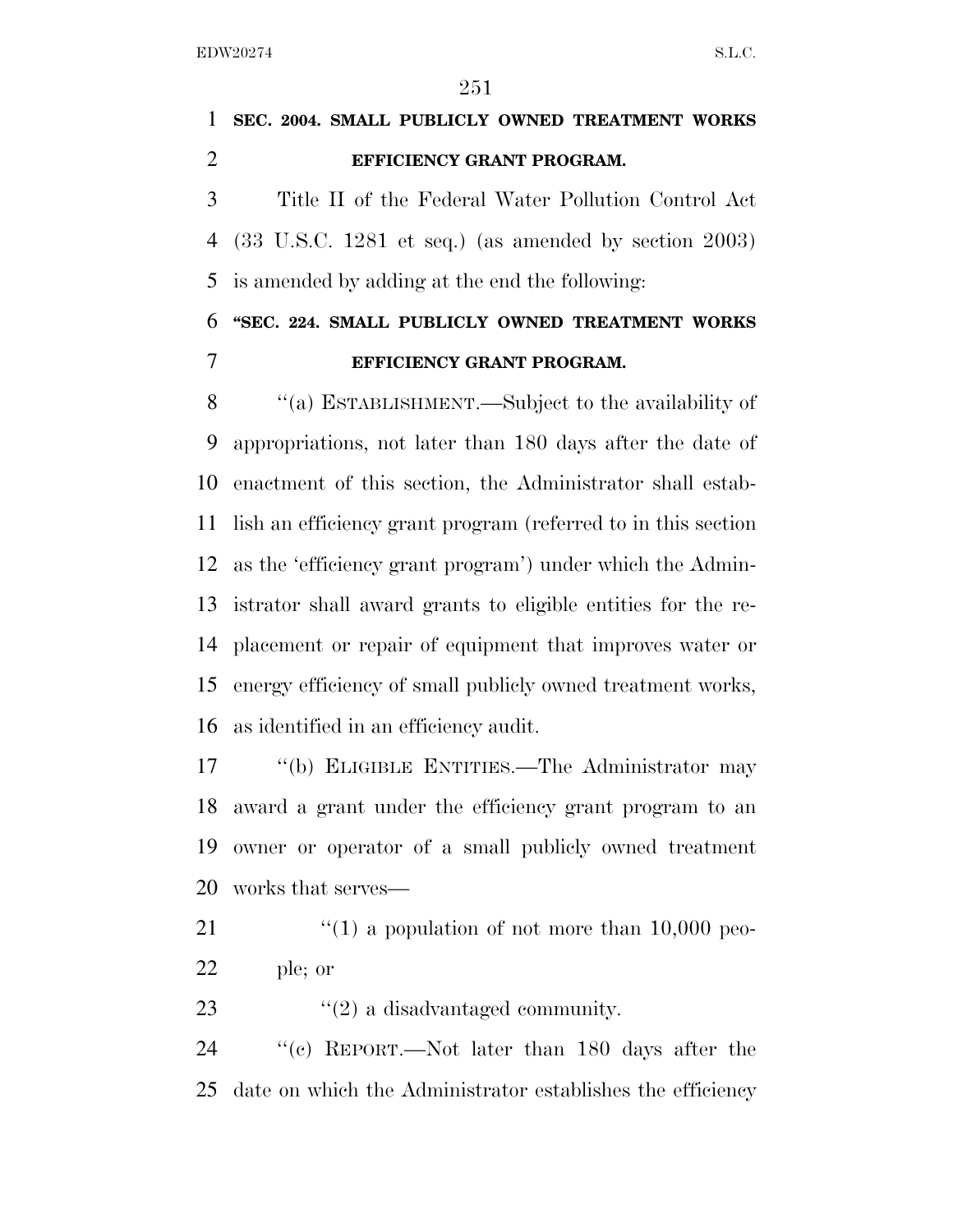| $\mathbf{1}$   | grant program, and every 180 days thereafter, the Admin- |
|----------------|----------------------------------------------------------|
| $\overline{2}$ | istrator shall submit to Congress a report describing—   |
| 3              | $(1)$ each recipient of a grant under the effi-          |
| $\overline{4}$ | ciency grant program; and                                |
| 5              | $\lq(2)$ a summary of the activities carried out         |
| 6              | under the efficiency grant program.                      |
| 7              | "(d) AUTHORIZATION OF APPROPRIATIONS.                    |
| 8              | " $(1)$ IN GENERAL.—There is authorized to be            |
| 9              | appropriated to carry out this section $$5,000,000$ for  |
| 10             | each of fiscal years 2021 through 2024, to remain        |
| 11             | available until expended.                                |
| 12             | "(2) LIMITATION ON USE OF FUNDS. $-$ Of the              |
| 13             | amounts made available for grants under paragraph        |
| 14             | $(1)$ , not more than 2 percent may be used to pay the   |
| 15             | administrative costs of the Administrator.".             |
| 16             | SEC. 2005. WASTEWATER EFFICIENCY GRANT PILOT PRO-        |
| 17             | GRAM.                                                    |
| 18             | (a) DEFINITIONS.—In this section:                        |
| 19             | (1) ADMINISTRATOR.—The term "Adminis-                    |
| 20             | trator" means the Administrator of the Environ-          |
| 21             | mental Protection Agency.                                |
| 22             | (2) PILOT PROGRAM.—The term "pilot pro-                  |
| 23             | gram" means the wastewater efficiency grant pilot        |
| 24             | program established under subsection (b).                |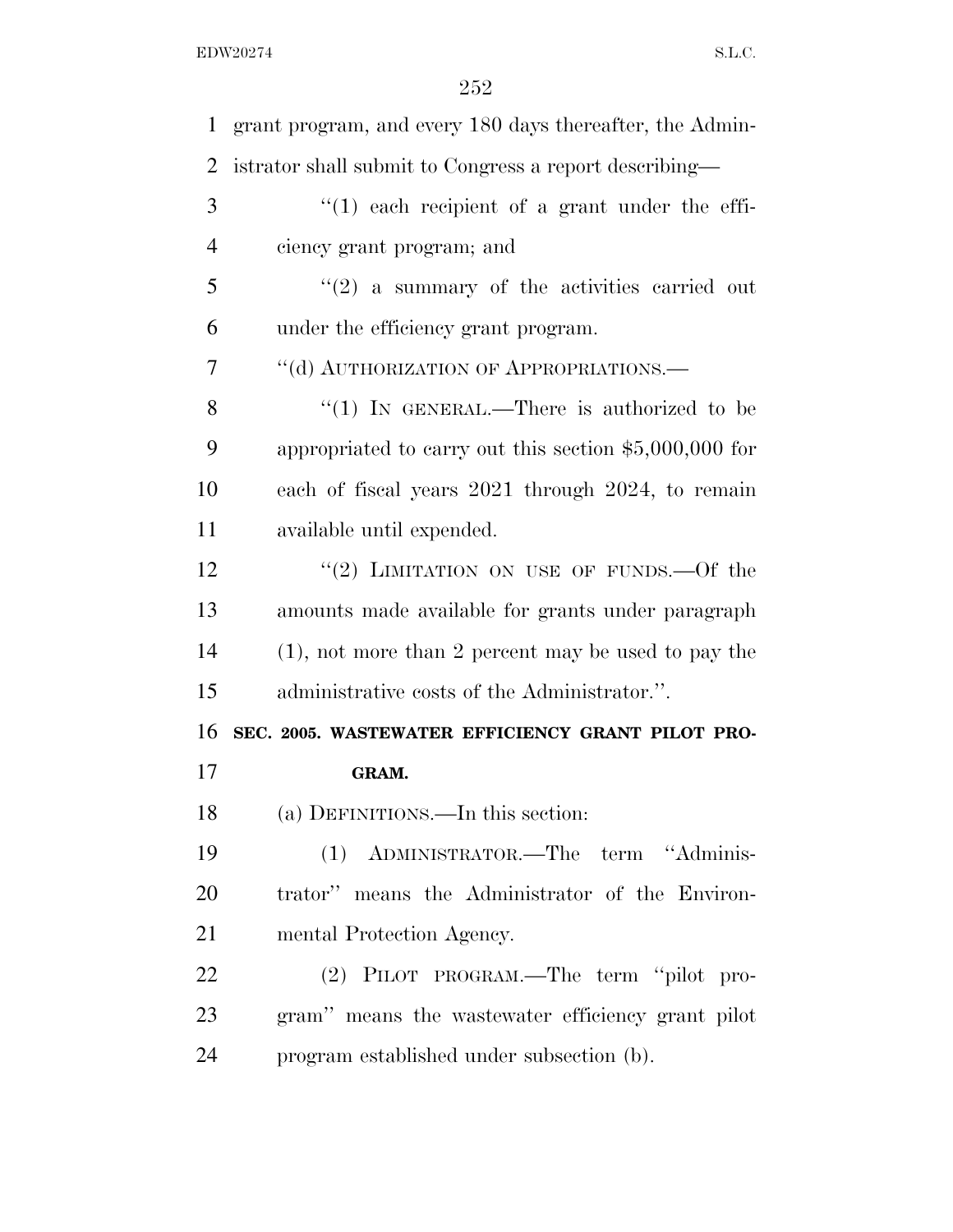(3) TREATMENT WORKS.—The term ''treatment works'' has the meaning given the term in section 212 of the Federal Water Pollution Control Act (33 U.S.C. 1292).

 (b) ESTABLISHMENT.—Subject to the availability of appropriations, the Administrator shall establish a waste- water efficiency grant pilot program to award grants to owners or operators of publicly owned treatment works to carry out projects that create or improve waste-to-energy systems.

(c) SELECTION.—

 (1) APPLICATIONS.—To be eligible to receive a grant under the pilot program, an owner or operator of a treatment works shall submit to the Adminis- trator an application at such time, in such manner, and containing such information as the Adminis-trator may require.

 (2) NUMBER OF RECIPIENTS.—The Adminis- trator shall select not more than 15 recipients of grants under the pilot program from applications submitted under paragraph (1).

22 (d) USE OF FUNDS.—

 (1) IN GENERAL.—Subject to paragraph (2), a recipient of a grant under the pilot program may use grant funds for—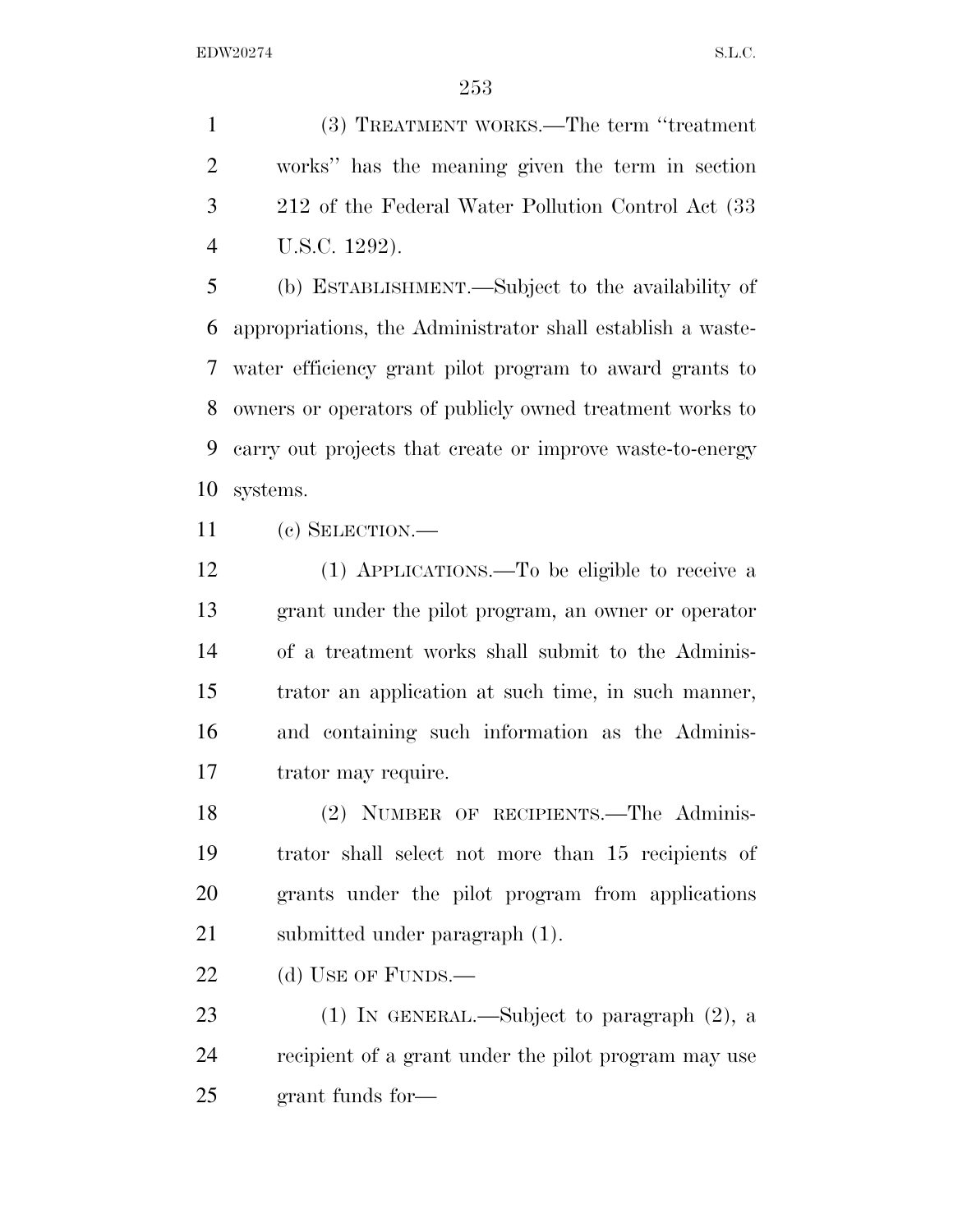| $\mathbf{1}$   | (A) sludge collection;                                 |
|----------------|--------------------------------------------------------|
| $\overline{2}$ | (B) installation of anaerobic digesters;               |
| 3              | (C) methane capture;                                   |
| $\overline{4}$ | (D) methane transfer;                                  |
| 5              | (E) facility upgrades and retrofits nec-               |
| 6              | essary to create or improve waste-to-energy sys-       |
| 7              | tems; and                                              |
| 8              | (F) other new and emerging, but proven,                |
| 9              | technologies that transform waste to energy.           |
| 10             | $(2)$ LIMITATION.—A grant to a recipient under         |
| 11             | pilot program shall be not<br>than<br>the<br>more      |
| 12             | \$4,000,000.                                           |
| 13             | (e) REPORTS.—                                          |
| 14             | (1) REPORT TO THE ADMINISTRATOR.-Not                   |
| 15             | later than 1 year after receiving a grant under the    |
| 16             | pilot program and each year thereafter for which       |
| 17             | amounts are made available for the pilot program       |
| 18             | under subsection (f), the recipient of the grant shall |
| 19             | submit to the Administrator a report describing the    |
| 20             | impact of that project on the communities within 3     |
| 21             | miles of the treatment works.                          |
| 22             | (2) REPORT TO CONGRESS.—Not later than 1               |
| 23             | year after first awarding grants under the pilot pro-  |
| 24             | gram and each year thereafter for which amounts        |
| 25             | are made available for the pilot program under sub-    |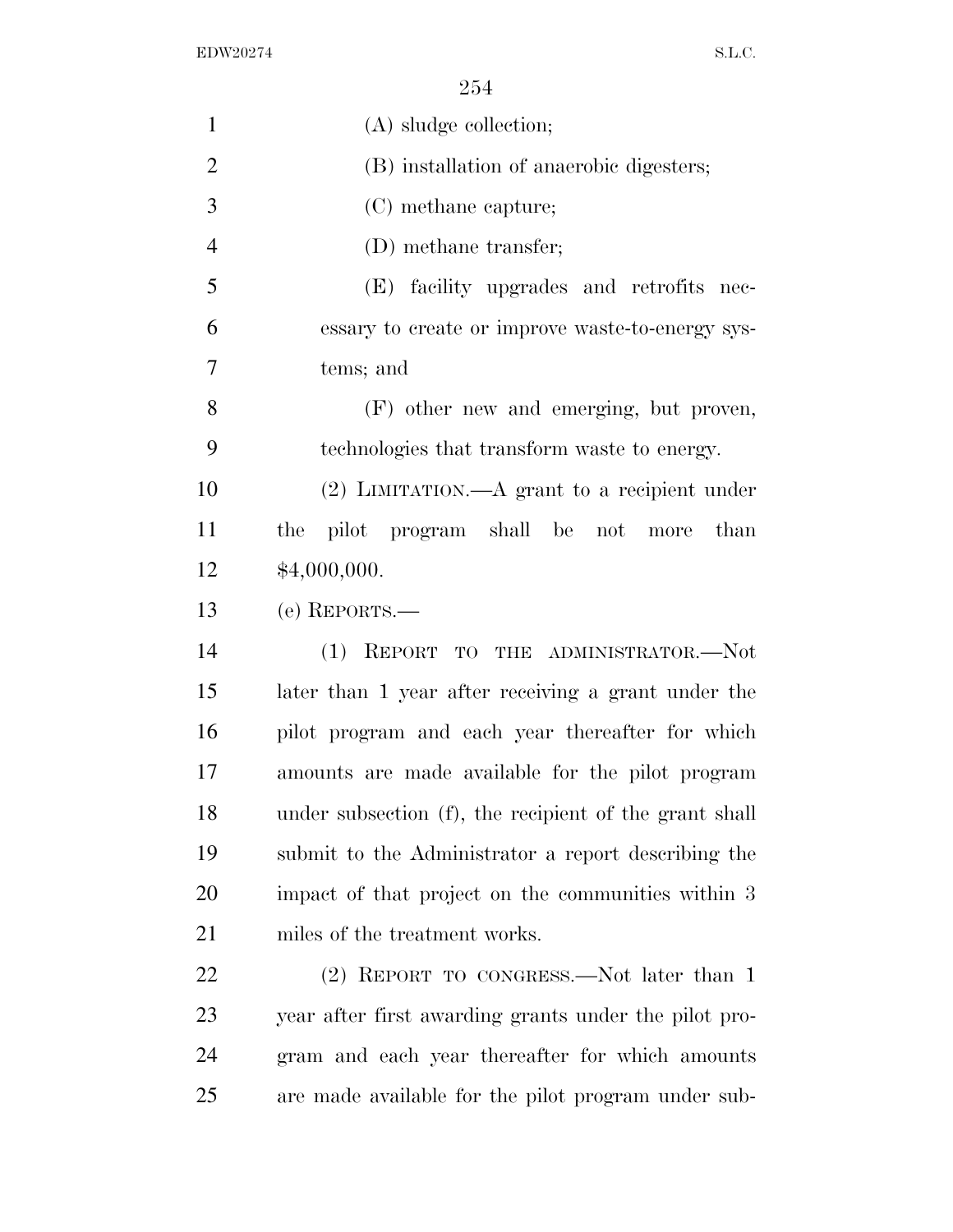| $\mathbf{1}$   | section (f), the Administrator shall submit to Con-    |
|----------------|--------------------------------------------------------|
| $\overline{2}$ | gress a report describing—                             |
| 3              | (A) the applications received by the Ad-               |
| $\overline{4}$ | ministrator for grants under the pilot program;        |
| 5              | and                                                    |
| 6              | (B) the projects for which grants were                 |
| 7              | awarded under the pilot program.                       |
| 8              | (f) AUTHORIZATION OF APPROPRIATIONS.—                  |
| 9              | (1) IN GENERAL.—There is authorized to be              |
| 10             | appropriated to carry out the pilot program            |
| 11             | $$17,500,000$ for each of fiscal years 2021 and 2022,  |
| 12             | to remain available until expended.                    |
| 13             | (2) LIMITATION ON USE OF FUNDS.—Of the                 |
| 14             | amounts made available for grants under paragraph      |
| 15             | $(1)$ , not more than 2 percent may be used to pay the |
| 16             | administrative costs of the Administrator.             |
| 17             | SEC. 2006. PILOT PROGRAM FOR ALTERNATIVE WATER         |
| 18             | <b>SOURCE PROJECTS.</b>                                |
| 19             | Section 220 of the Federal Water Pollution Control     |
| 20             | Act $(33 \text{ U.S.C. } 1300)$ is amended—            |
| 21             | $(1)$ in subsection (b), in the heading, by strik-     |
| 22             | ing "IN GENERAL" and inserting "ESTABLISH-             |
| 23             | $MENT''$ ;                                             |
| 24             | $(2)$ in subsection $(d)$ —                            |
| 25             | $(A)$ by striking paragraph $(2)$ ; and                |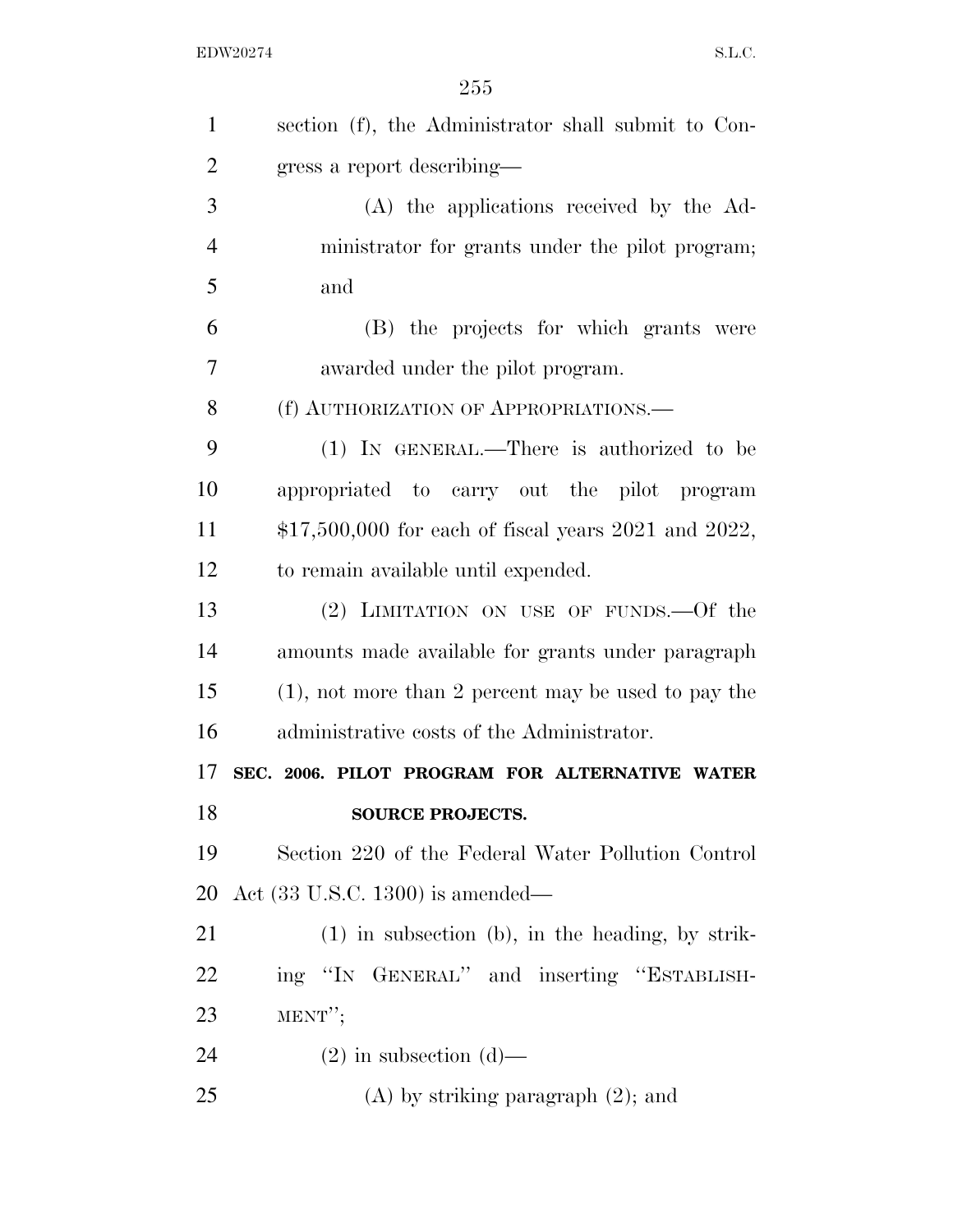| $\mathbf{1}$   | (B) by redesignating paragraph (3) as               |
|----------------|-----------------------------------------------------|
| $\overline{2}$ | paragraph $(2)$ ;                                   |
| 3              | $(3)$ by striking subsection $(e)$ ;                |
| $\overline{4}$ | $(4)$ in subsection $(i)$ —                         |
| 5              | $(A)$ in the matter preceding paragraph $(1)$ ,     |
| 6              | by striking ", the following definitions apply";    |
| 7              | and                                                 |
| 8              | $(B)$ in paragraph $(1)$ , in the first sentence,   |
| 9              | by striking "water or wastewater or by treating     |
| 10             | wastewater" and inserting "water, wastewater,       |
| 11             | or stormwater or by treating wastewater or          |
| 12             | stormwater";                                        |
| 13             | $(5)$ in subsection $(j)$ —                         |
| 14             | $(A)$ in the first sentence, by striking            |
| 15             | "There is" and inserting the following:             |
| 16             | "(1) IN GENERAL.—There is";                         |
| 17             | $(B)$ in paragraph $(1)$ (as so designated), by     |
| 18             | striking "a total of $$75,000,000$ for fiscal years |
| 19             | 2002 through 2004. Such sums shall" and in-         |
| 20             | serting "\$25,000,000 for each of fiscal years      |
| 21             | $2022$ through $2024$ , to"; and                    |
| 22             | (C) by adding at the end the following:             |
| 23             | "(2) LIMITATION ON USE OF FUNDS.—Of the             |
| 24             | amounts made available for grants under paragraph   |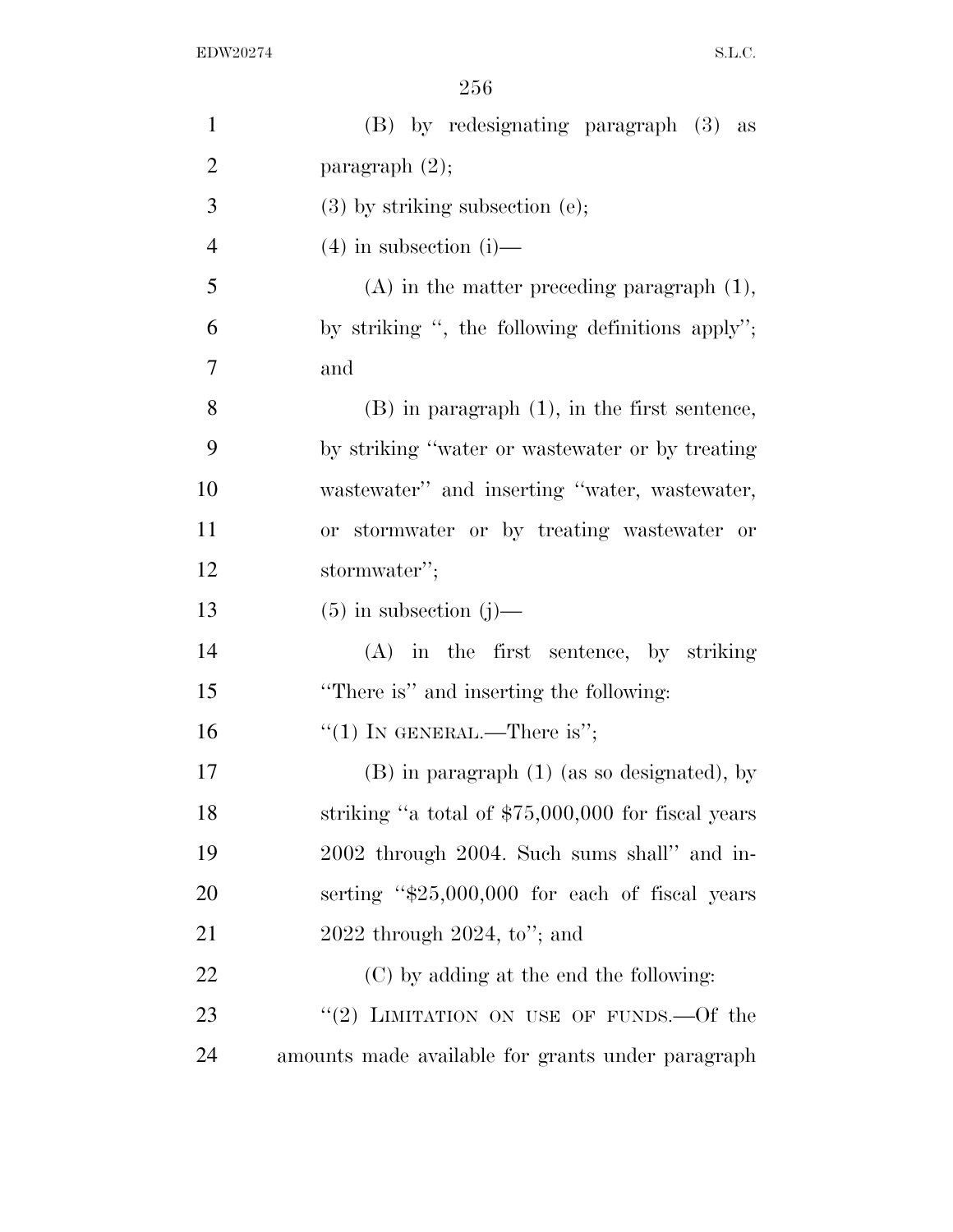| $\mathbf{1}$   | $(1)$ , not more than 2 percent may be used to pay the     |
|----------------|------------------------------------------------------------|
| $\overline{2}$ | administrative costs of the Administrator."; and           |
| 3              | $(6)$ by redesignating subsections $(b)$ , $(c)$ , $(d)$ , |
| $\overline{4}$ | (i), and (j) as subsections (c), (d), (e), (b), and (i),   |
| 5              | respectively, and moving those subsections so as to        |
| 6              | appear in alphabetical order.                              |
| 7              | SEC. 2007. SEWER OVERFLOW AND STORMWATER REUSE             |
| 8              | MUNICIPAL GRANTS.                                          |
| 9              | Section 221 of the Federal Water Pollution Control         |
| 10             | Act $(33 \text{ U.S.C. } 1301)$ is amended—                |
| 11             | $(1)$ in subsection $(a)(1)$ —                             |
| 12             | $(A)$ in subparagraph $(A)$ , by striking                  |
| 13             | "and" at the end;                                          |
| 14             | (B) by redesignating subparagraph (B) as                   |
| 15             | subparagraph $(C)$ ; and                                   |
| 16             | $(C)$ by inserting after subparagraph $(A)$                |
| 17             | the following:                                             |
| 18             | $\lq\lq$ notification systems to inform the                |
| 19             | public of combined sewer or sanitary overflows             |
| 20             | that result in sewage being released into rivers           |
| 21             | and other waters; and"; and                                |
| <u>22</u>      | $(2)$ in subsection $(f)$ —                                |
| 23             | $(A)$ in paragraph $(1)$ —                                 |
| 24             | (i) by striking "There is" and insert-                     |
| 25             | ing "There are";                                           |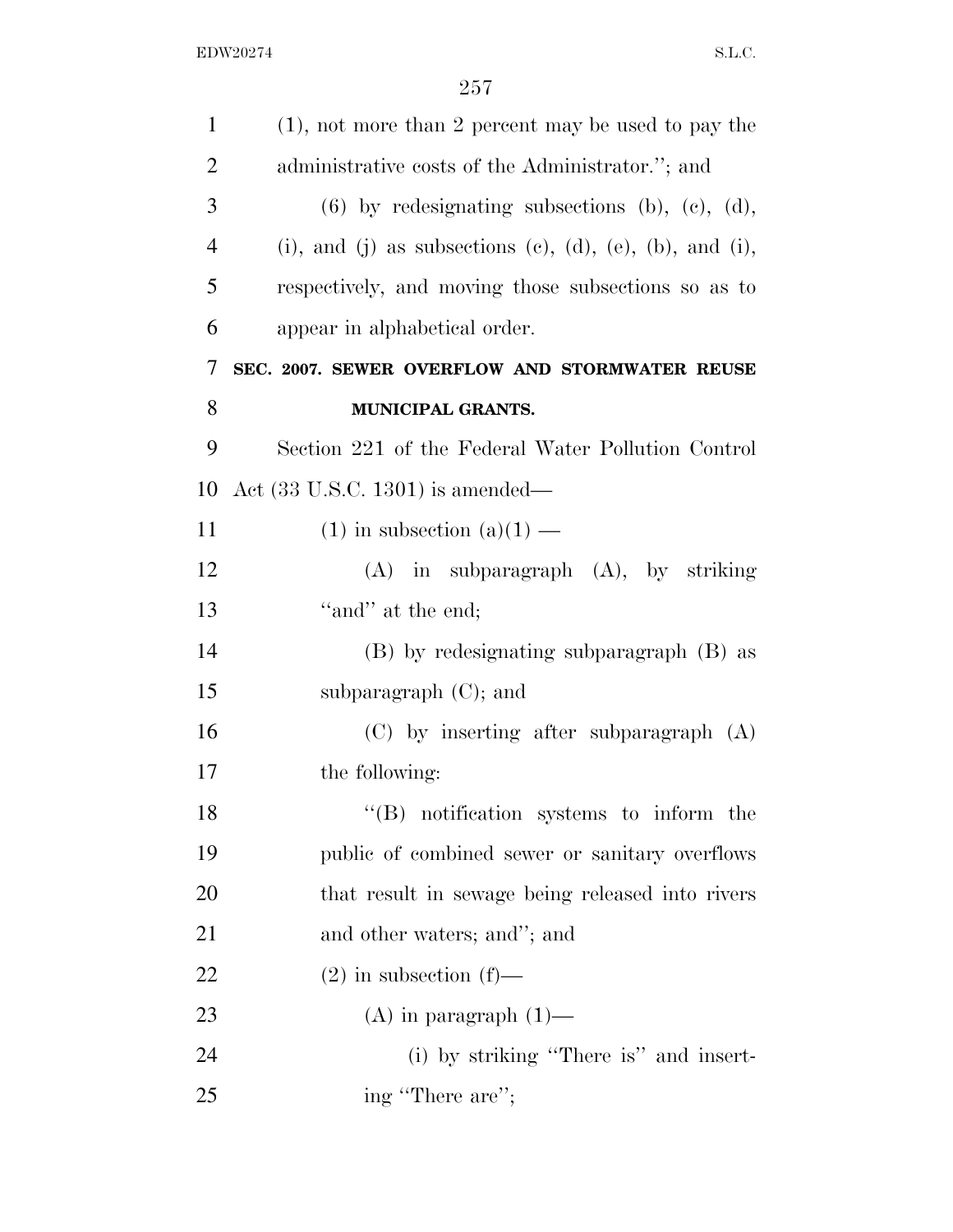| $\mathbf{1}$   | (ii) by striking the period at the end         |
|----------------|------------------------------------------------|
| $\overline{2}$ | and inserting "; and";                         |
| 3              | (iii) by striking "this<br>section             |
| $\overline{4}$ | $$225,000,000"$ and inserting the following:   |
| 5              | "this section—                                 |
| 6              | "(A) $$225,000,000$ "; and                     |
| $\overline{7}$ | (iv) by adding at the end the fol-             |
| 8              | lowing:                                        |
| 9              | "(B) $$250,000,000$ for each of fiscal years   |
| 10             | 2021 and 2022."; and                           |
| 11             | $(B)$ in paragraph $(2)$ —                     |
| 12             | (i) by striking "To the extent" and in-        |
| 13             | serting the following:                         |
| 14             | "(A) GREEN INFRASTRUCTURE.—To the              |
| 15             | extent"; and                                   |
| 16             | (ii) by adding at the end the fol-             |
| 17             | lowing:                                        |
| 18             | $``$ (B) RURAL ALLOCATION.—                    |
| 19             | "(i) DEFINITION OF RURAL AREA.-                |
| 20             | In this subparagraph, the term 'rural area'    |
| 21             | means a city, town, or unincorporated area     |
| 22             | that has a population of not more than         |
| 23             | 10,000 inhabitants.                            |
| 24             | "(ii) ALLOCATION.—To the extent                |
| 25             | there are sufficient eligible project applica- |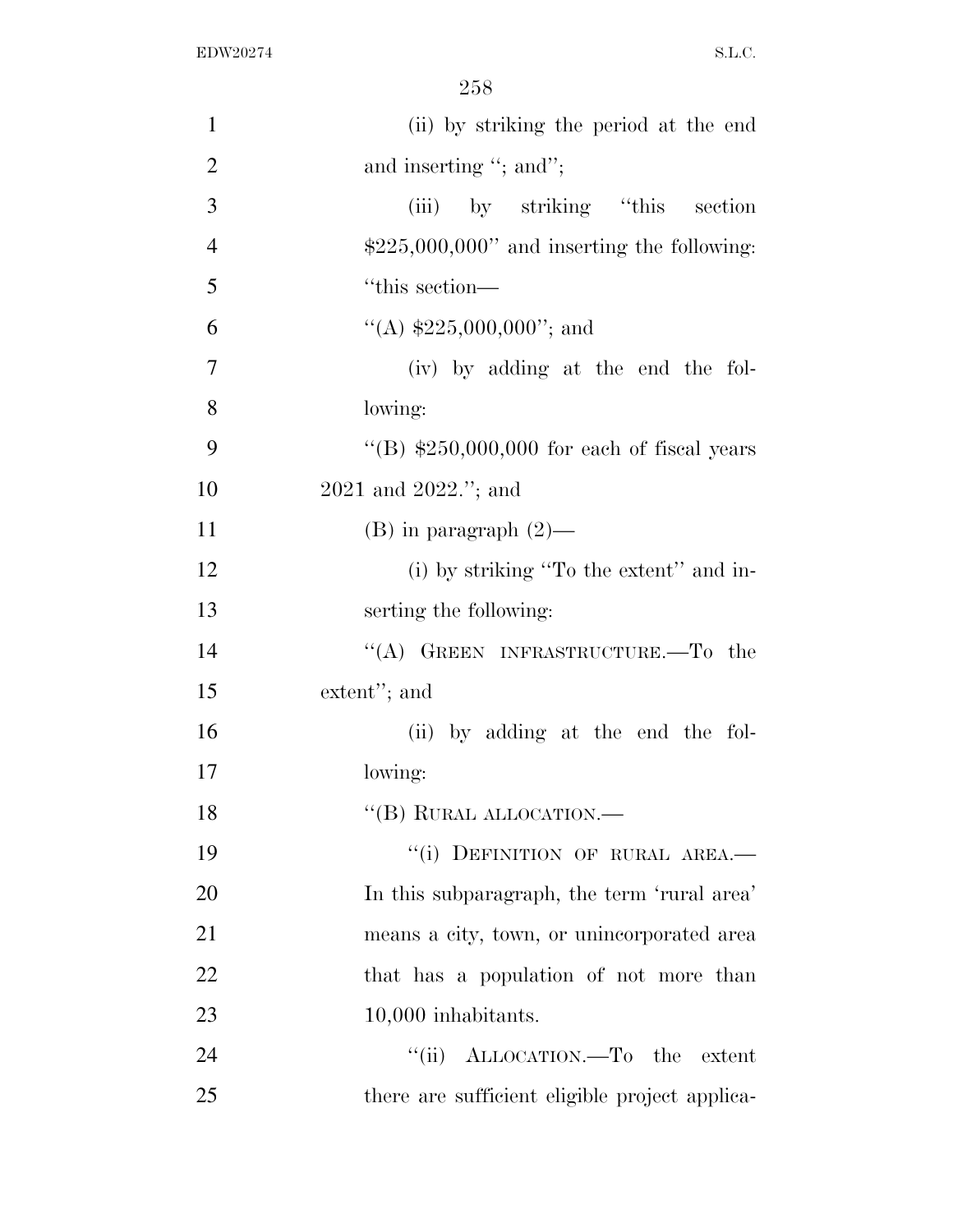| $\mathbf{1}$   | tions, the Administrator shall ensure that          |
|----------------|-----------------------------------------------------|
| $\overline{2}$ | a State uses not less than 15 percent of            |
| 3              | the amount of the grants made to the                |
| $\overline{4}$ | State under subsection (a) in a fiscal year         |
| 5              | to carry out projects in rural areas for the        |
| 6              | purpose of planning, design, and construc-          |
| 7              | tion of-                                            |
| 8              | $\lq\lq$ treatment works to inter-                  |
| 9              | cept, transport, control, treat, or                 |
| 10             | reuse municipal sewer overflows, sani-              |
| 11             | tary sewer overflows, or stormwater;                |
| 12             | <b>or</b>                                           |
| 13             | $\lq\lq$ (II) any other measures to man-            |
| 14             | age, reduce, treat, or recapture                    |
| 15             | stormwater or subsurface drainage                   |
| 16             | water eligible for assistance under sec-            |
| 17             | tion $603(e)$ .".                                   |
| 18             | SEC. 2008. WATER INFRASTRUCTURE AND WORKFORCE IN-   |
| 19             | <b>VESTMENT.</b>                                    |
| 20             | Section 4304 of the America's Water Infrastructure  |
| 21             | Act of 2018 (42 U.S.C. 300j–19e) is amended—        |
| 22             | (1) in subsection (a)(3)(B), by inserting "and      |
| 23             | public works departments and agencies" after "orga- |
| 24             | nizations";                                         |
| 25             | $(2)$ in subsection $(b)$ —                         |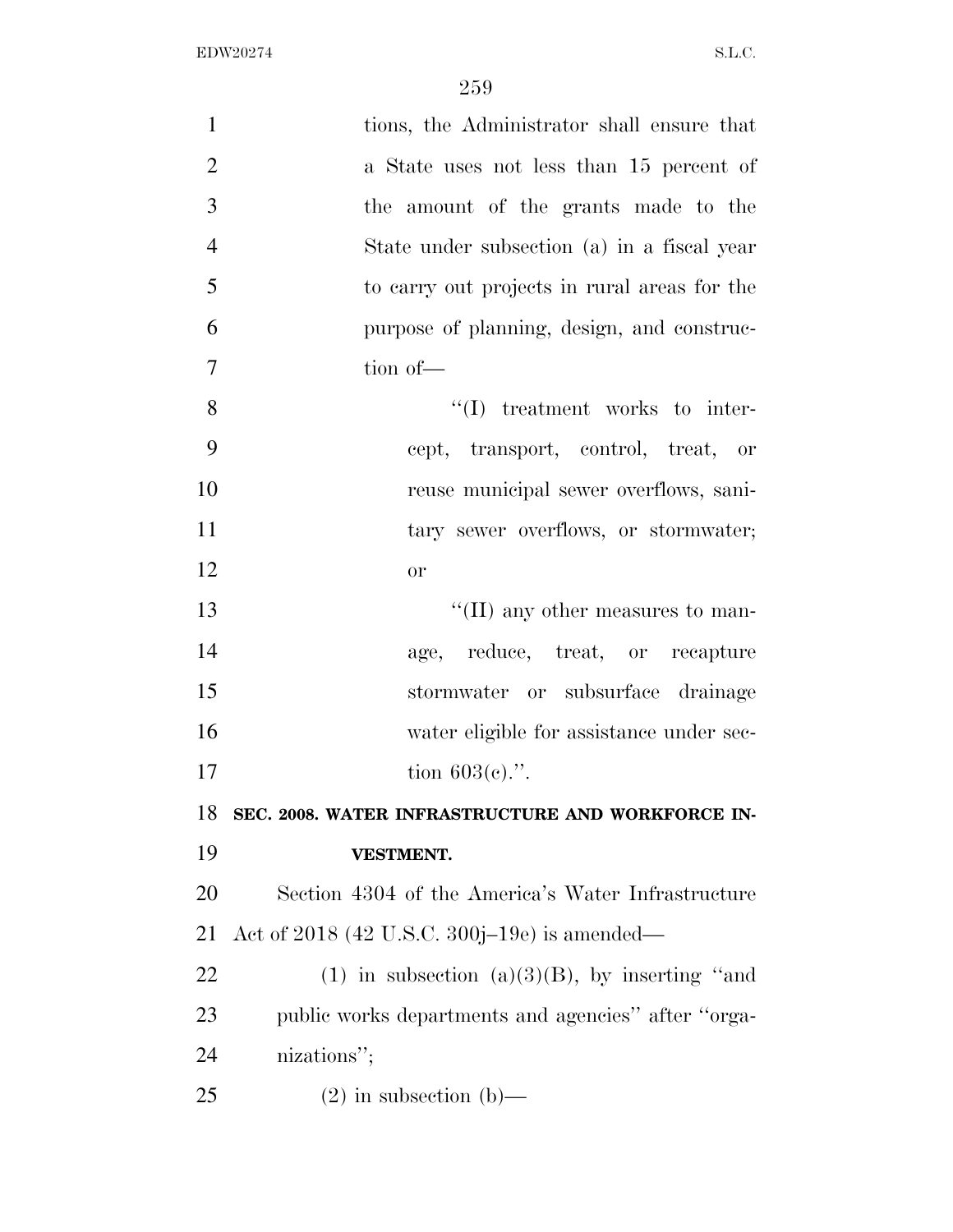| $\mathbf{1}$   | (A) in paragraph $(2)$ —                                    |
|----------------|-------------------------------------------------------------|
| $\overline{2}$ | (i) in the matter preceding subpara-                        |
| 3              | graph $(A)$ , by striking "institutions—" and               |
| $\overline{4}$ | inserting "institutions, or public works de-                |
| 5              | partments and agencies—"; and                               |
| 6              | (ii) in subparagraph $(A)(ii)$ , by insert-                 |
| 7              | ing "for entities that are not public works"                |
| 8              | departments and agencies," before "work-                    |
| 9              | ing"; and                                                   |
| 10             | $(B)$ in paragraph $(4)$ , by striking                      |
| 11             | " $$1,000,000$ for each of fiscal years 2019 and            |
| 12             | $2020$ " and inserting "\$2,000,000 for each of             |
| 13             | fiscal years $2021$ through $2024$ ";                       |
| 14             | (3) by redesignating subsections (a) and (b) as             |
| 15             | subsections (b) and (c), respectively; and                  |
| 16             | $(4)$ by inserting before subsection (b) (as so re-         |
| 17             | designated) the following:                                  |
| 18             | "(a) DEFINITION OF PUBLIC WORKS DEPARTMENT                  |
| 19             | OR AGENCY.—In this section, the term 'public works de-      |
| <b>20</b>      | partment or agency' means a political subdivision of a      |
| 21             | local, county, or regional government that designs, builds, |
| 22             | operates, and maintains water infrastructure, sewage and    |
| 23             | refuse disposal systems, and other public water systems     |
| 24             | and facilities.".                                           |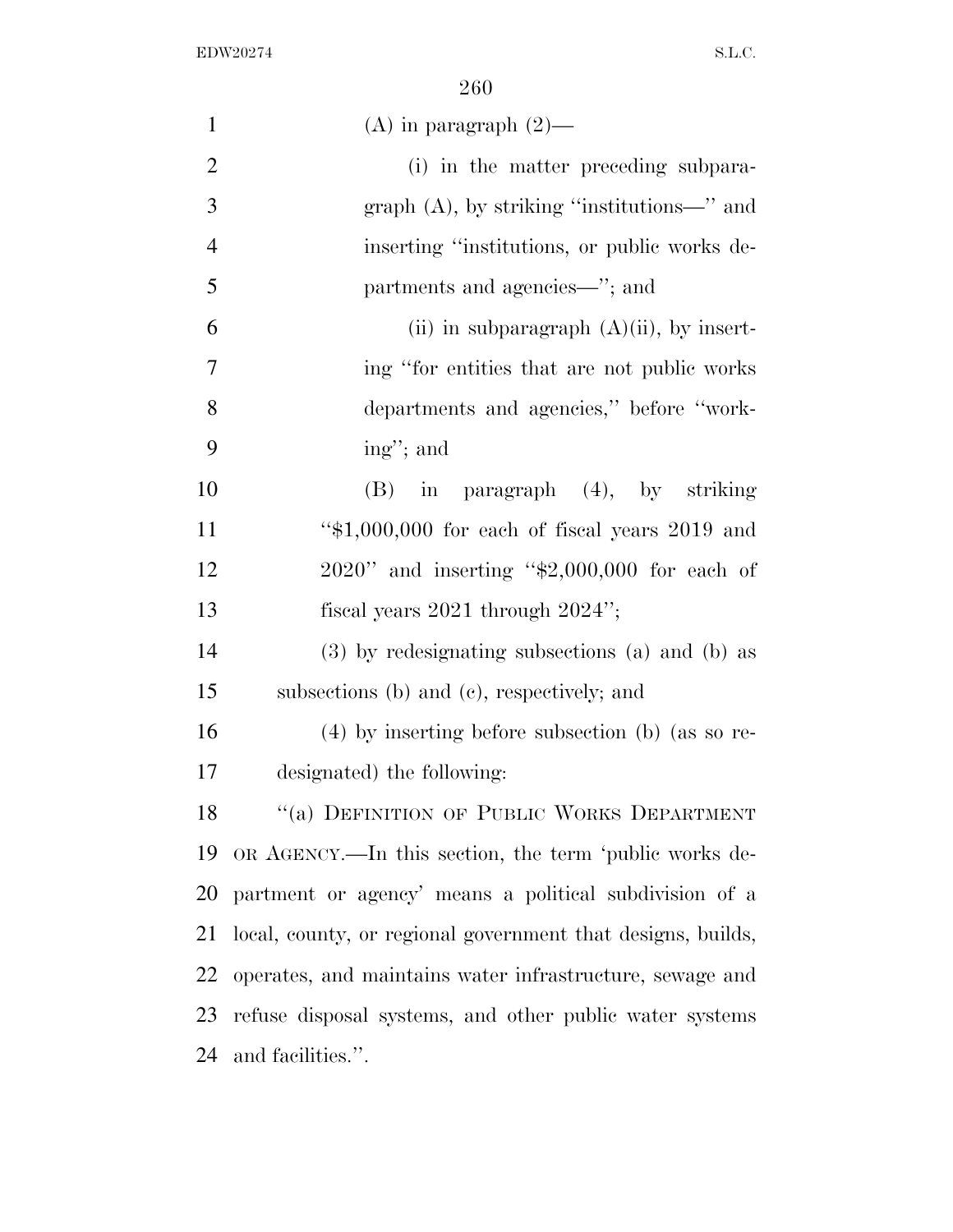**SEC. 2009. WATER RESOURCES RESEARCH ACT AMEND- MENTS.**  (a) CLARIFICATION OF RESEARCH ACTIVITIES.—Sec- tion 104(b)(1) of the Water Resources Research Act of 1984 (42 U.S.C. 10303(b)(1)) is amended— 6 (1) in subparagraph  $(B)(ii)$ , by striking "water- related phenomena'' and inserting ''water re- sources''; and (2) in subparagraph (D), by striking the period at the end and inserting ''; and''. (b) COMPLIANCE REPORT.—Section 104 of the Water Resources Research Act of 1984 (42 U.S.C. 10303) is amended by striking subsection (c) and inserting the following: "(c) GRANTS.— ''(1) IN GENERAL.—From the sums appro- priated pursuant to subsection (f) of this section, the Secretary shall make grants to each institute to be matched on a basis of no less than 1 non-Federal 20 dollar for every 1 Federal dollar. 21 ''(2) REPORT.—Not later than December 31 of each fiscal year, the Secretary shall submit to the Committee on Environment and Public Works of the Senate, the Committee on the Budget of the Senate, the Committee on Transportation and Infrastructure of the House of Representatives, and the Committee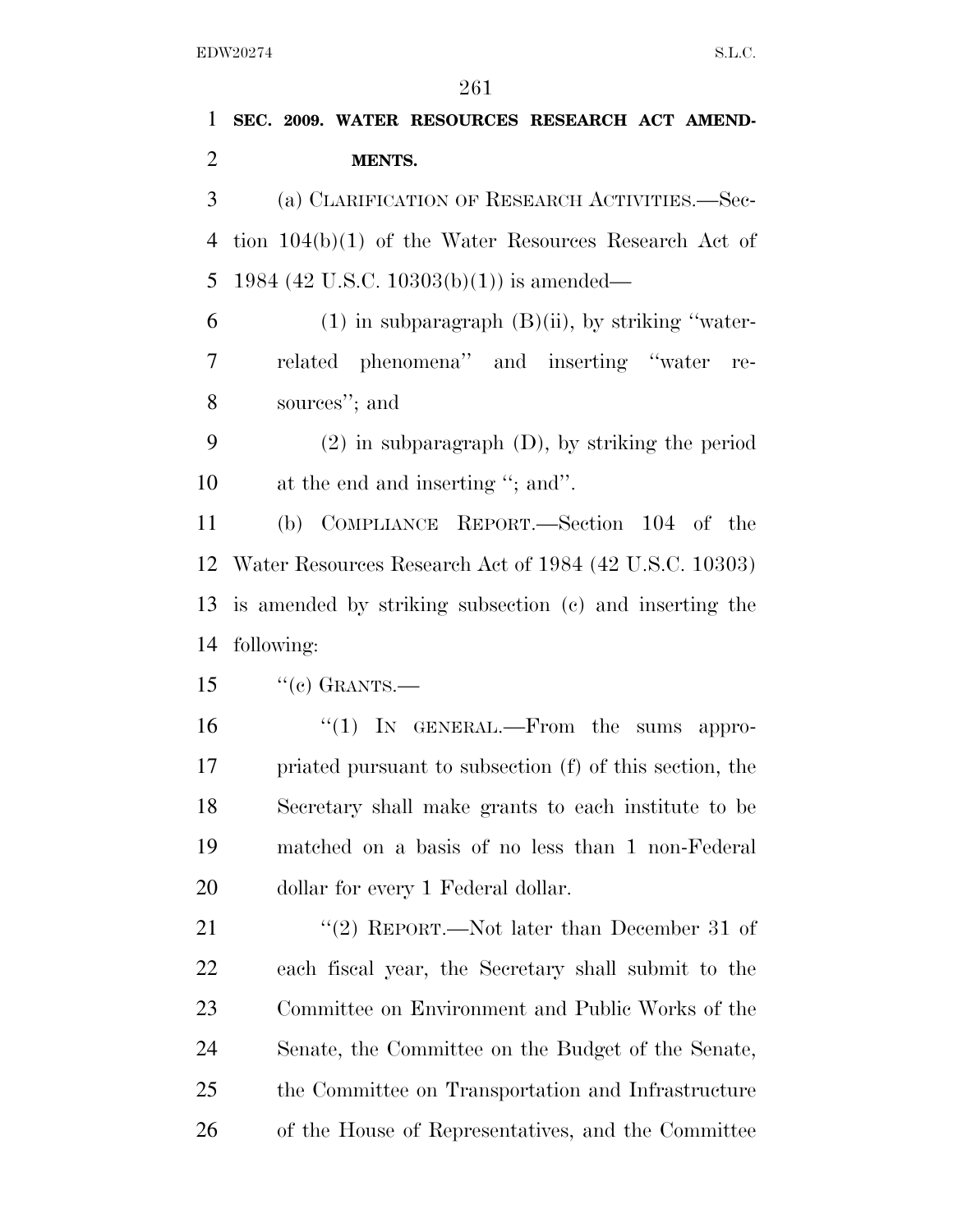| $\mathbf{1}$   | on the Budget of the House of Representatives a re-   |
|----------------|-------------------------------------------------------|
| $\overline{2}$ | port regarding the compliance of each funding re-     |
| 3              | cipient with this subsection for the immediately pre- |
| $\overline{4}$ | eeding fiscal year.".                                 |
| 5              | (c) EVALUATION OF WATER RESOURCES RESEARCH            |
| 6              | PROGRAM.—Section 104 of the Water Resources Research  |
| 7              | Act of 1984 (42 U.S.C. 10303) is amended by striking  |
| 8              | subsection (e) and inserting the following:           |
| 9              | "(e) EVALUATION OF WATER RESOURCES RESEARCH           |
| 10             | PROGRAM.                                              |
| 11             | "(1) IN GENERAL.—The Secretary shall con-             |
| 12             | duct a careful and detailed evaluation of each insti- |
| 13             | tute at least once every 5 years to determine—        |
| 14             | $\lq\lq$ the quality and relevance of the water       |
| 15             | resources research of the institute;                  |
| 16             | "(B) the effectiveness of the institute at            |
| 17             | producing measured results and applied water          |
| 18             | supply research; and                                  |
| 19             | $\lq\lq$ (C) whether the effectiveness of the insti-  |
| <b>20</b>      | tute as an institution for planning, conducting,      |
| 21             | and arranging for research warrants continued         |
| <u>22</u>      | support under this section.                           |
| 23             | "(2) PROHIBITION ON FURTHER SUPPORT.-If,              |
| 24             | as a result of an evaluation under paragraph (1), the |
| 25             | Secretary determines that an institute does not qual- |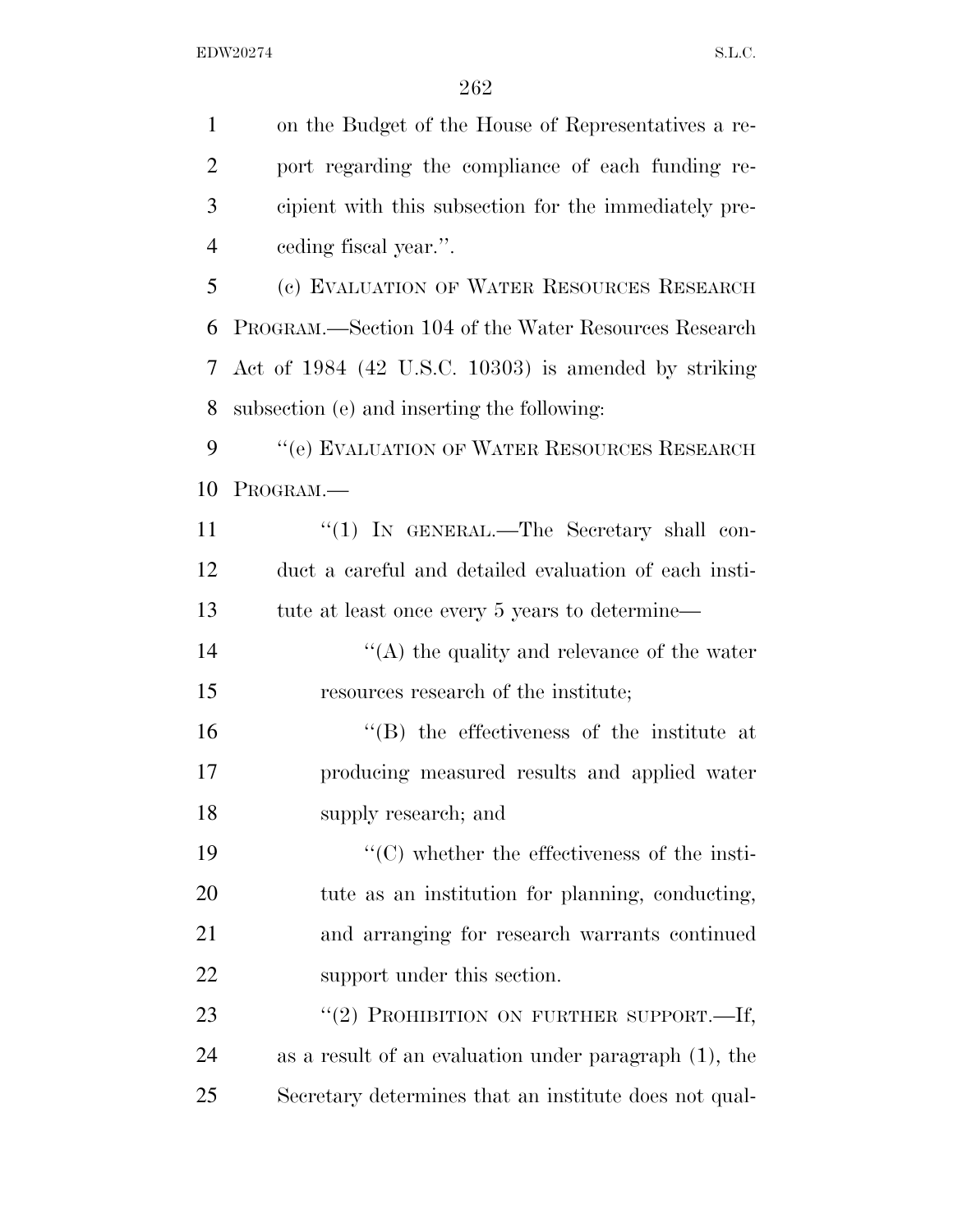ify for further support under this section, no further grants to the institute may be provided until the qualifications of the institute are reestablished to the satisfaction of the Secretary.''.

 (d) AUTHORIZATION OF APPROPRIATIONS.—Section 104(f)(1) of the Water Resources Research Act of 1984 (42 U.S.C. 10303(f)(1)) is amended by striking ''\$12,000,000 for each of fiscal years 2007 through 2011'' and inserting ''\$8,250,000 for each of fiscal years 2021 through 2024''.

 (e) ADDITIONAL APPROPRIATIONS WHERE RE- SEARCH FOCUSED ON WATER PROBLEMS OF INTERSTATE 13 NATURE.—Section  $104(g)(1)$  of the Water Resources Re-14 search Act of 1984 (42 U.S.C.  $10303(g)(1)$ ) is amended in the first sentence by striking ''\$6,000,000 for each of fiscal years 2007 through 2011'' and inserting ''\$1,750,000 for each of fiscal years 2021 through 2024''. **SEC. 2010. GRANTS FOR CONSTRUCTION, REFURBISHING,** 

 **AND SERVICING OF INDIVIDUAL HOUSEHOLD DECENTRALIZED WASTEWATER SYSTEMS FOR INDIVIDUALS WITH LOW OR MODERATE INCOME.** 

 Title II of the Federal Water Pollution Control Act (33 U.S.C. 1281 et seq.) (as amended by section 2004) is amended by adding at the end the following: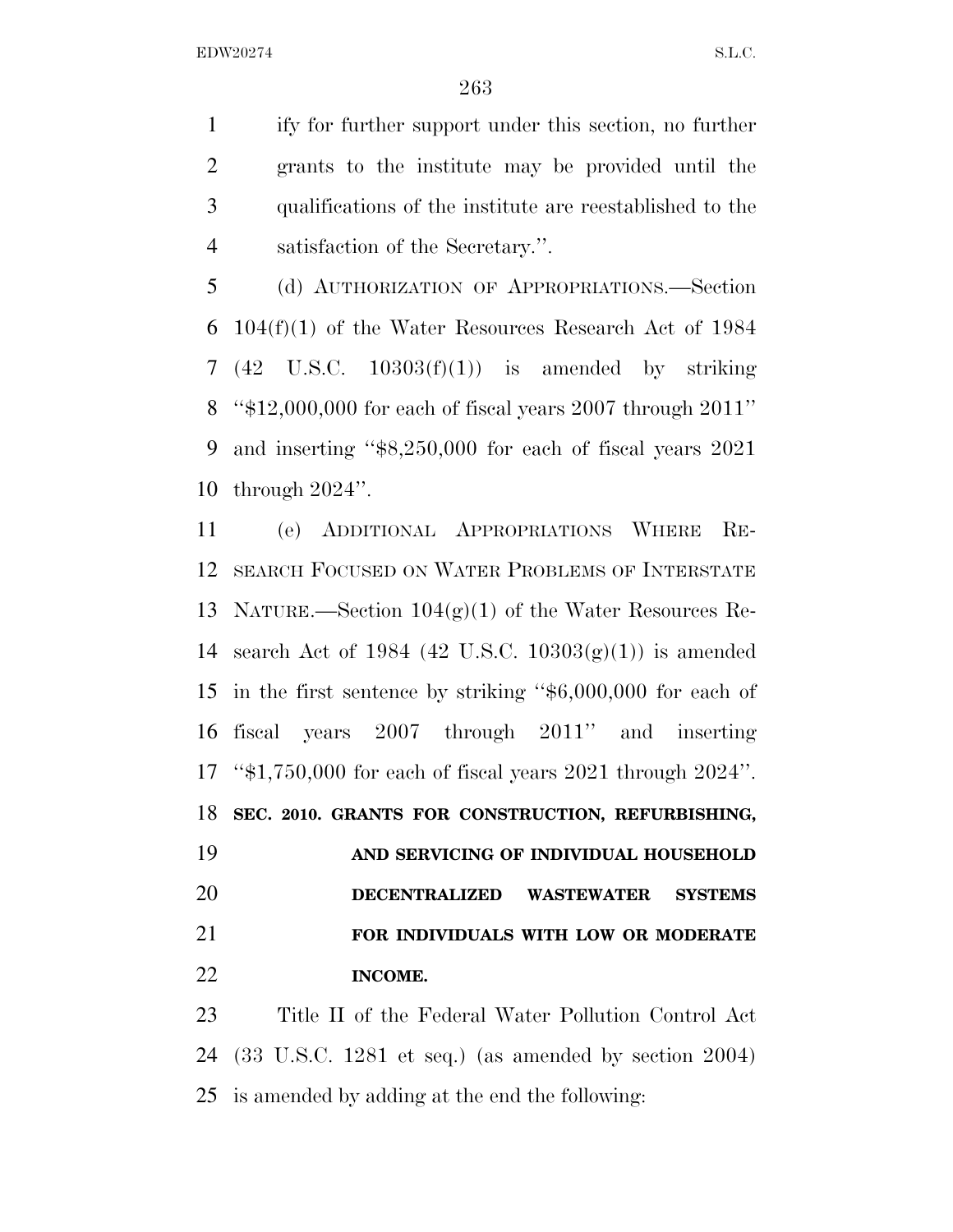|                | 1 "SEC. 225. GRANTS FOR CONSTRUCTION, REFURBISHING, |  |
|----------------|-----------------------------------------------------|--|
| $\overline{2}$ | AND SERVICING OF INDIVIDUAL HOUSEHOLD               |  |
| 3              | DECENTRALIZED WASTEWATER SYSTEMS                    |  |
| $\overline{4}$ | FOR INDIVIDUALS WITH LOW OR MODERATE                |  |
|                | INCOME.                                             |  |

 ''(a) DEFINITION OF ELIGIBLE INDIVIDUAL.—In this section, the term 'eligible individual' means a member of a household, the members of which have a combined in- come (for the most recent 12-month period for which in- formation is available) equal to not more than 50 percent of the median nonmetropolitan household income for the State or territory in which the household is located, ac-cording to the most recent decennial census.

14 "(b) GRANT PROGRAM.—

15 "(1) IN GENERAL.—Subject to the availability of appropriations, the Administrator shall establish a program under which the Administrator shall pro- vide grants to private nonprofit organizations for the purpose of providing assistance to eligible individ-uals—

21  $\langle (A)$  for the construction, repair, or re- placement of an individual household decentral-23 ized wastewater treatment system;

24 ''(B) if the eligible individual resides in a household that could be cost-effectively con-nected to an available publicly owned treatment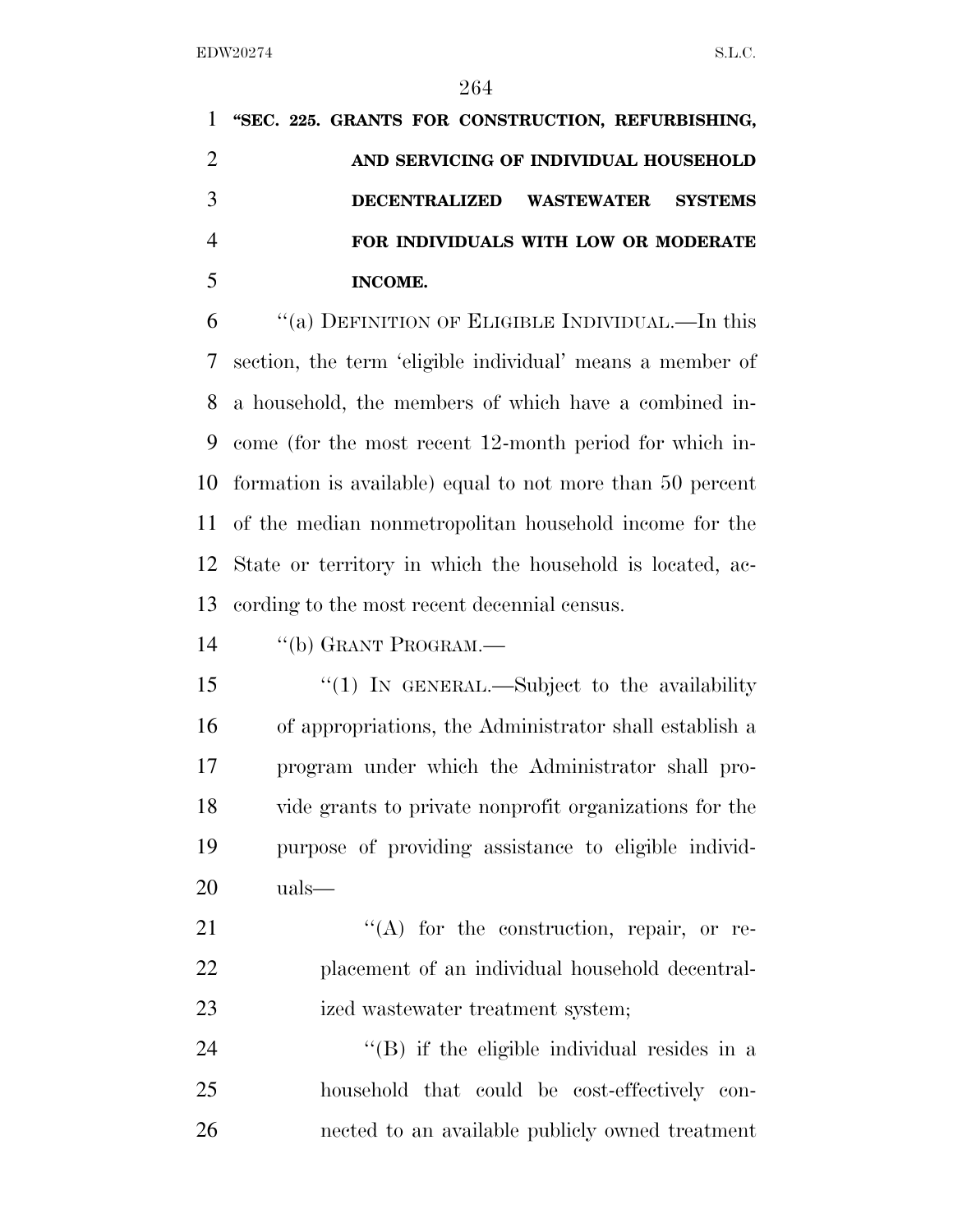| $\mathbf{1}$   | works, for the connection of the household of        |
|----------------|------------------------------------------------------|
| $\overline{2}$ | the eligible individual to the publicly owned        |
| 3              | treatment works; or                                  |
| $\overline{4}$ | $\lq\lq$ (C) for the installation of a larger decen- |
| 5              | tralized was tewater system designed to provide      |
| 6              | treatment for 2 or more households in which el-      |
| 7              | igible individuals reside, if—                       |
| 8              | "(i) site conditions at the households               |
| 9              | are unsuitable for the installation of an in-        |
| 10             | dividually owned decentralized wastewater            |
| 11             | system;                                              |
| 12             | "(ii) multiple examples of unsuitable                |
| 13             | site conditions exist in close geographic            |
| 14             | proximity to each other; and                         |
| 15             | "(iii) a larger decentralized waste-                 |
| 16             | water system could be cost-effectively in-           |
| 17             | stalled.                                             |
| 18             | "(2) APPLICATION.—To be eligible to receive a        |
| 19             | grant under this subsection, a private nonprofit or- |
| 20             | ganization shall submit to the Administrator an ap-  |
| 21             | plication at such time, in such manner, and con-     |
| 22             | taining such information as the Administrator deter- |
| 23             | mines to be appropriate.                             |
| 24             | "(3) PRIORITY.—In awarding grants under this         |
| 25             | subsection, the Administrator shall give priority to |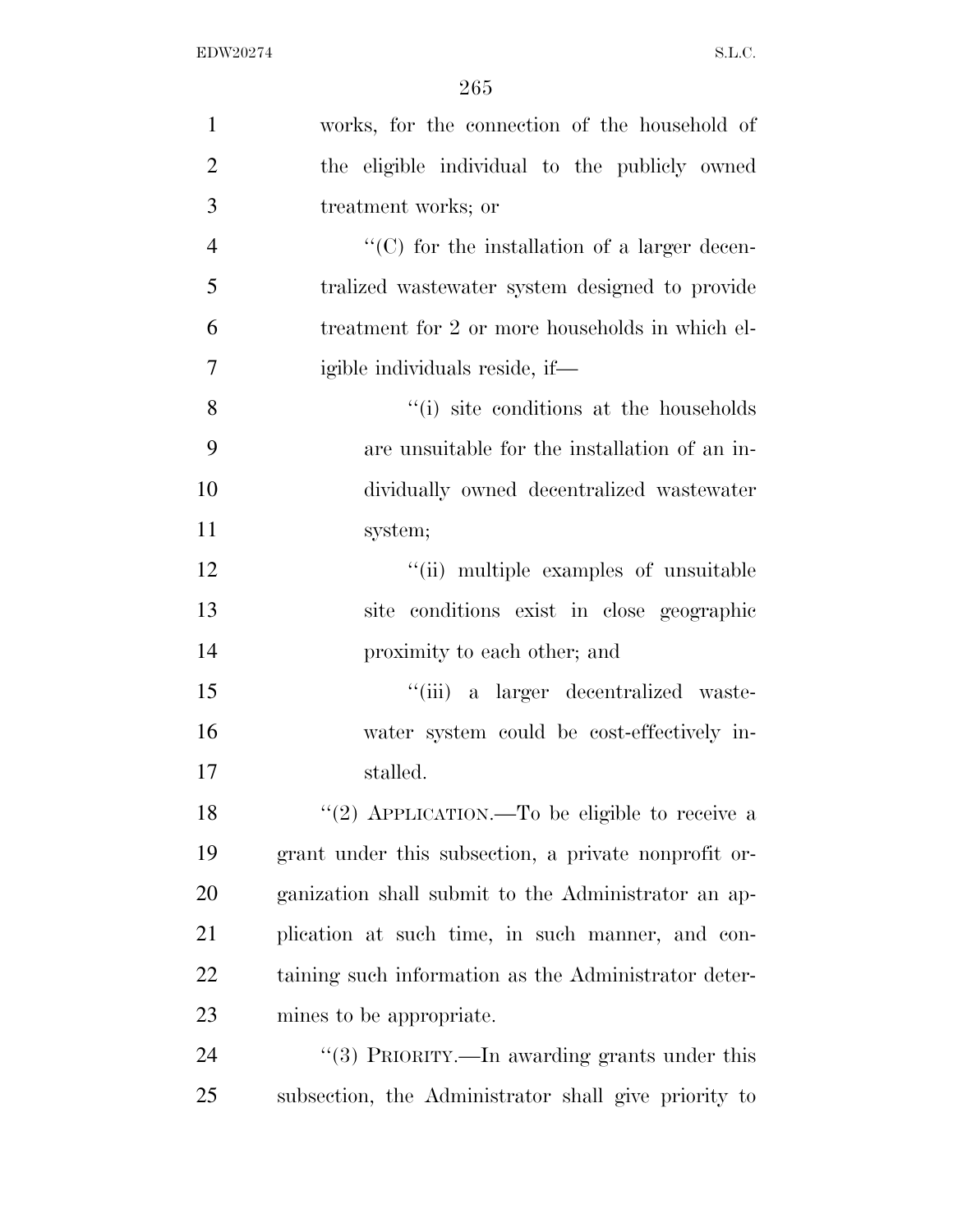| $\mathbf{1}$   | applicants that have substantial expertise and expe-        |
|----------------|-------------------------------------------------------------|
| $\overline{2}$ | rience in promoting the safe and effective use of in-       |
| 3              | dividual household decentralized wastewater systems.        |
| $\overline{4}$ | "(4) ADMINISTRATIVE EXPENSES.—A private                     |
| 5              | nonprofit organization may use amounts provided             |
| 6              | under this subsection to pay the administrative ex-         |
| 7              | penses associated with the provision of the services        |
| 8              | described in paragraph (1), as the Administrator de-        |
| 9              | termines to be appropriate.                                 |
| 10             | $``(c)$ ASSISTANCE.—                                        |
| 11             | "(1) IN GENERAL.—Subject to paragraph $(2)$ , a             |
| 12             | private nonprofit organization shall use a grant pro-       |
| 13             | vided under subsection (b) for the services described       |
| 14             | in paragraph $(1)$ of that subsection.                      |
| 15             | "(2) APPLICATION.—To be eligible to receive                 |
| 16             | the services described in subsection $(b)(1)$ , an eligi-   |
| 17             | ble individual shall submit to the private nonprofit        |
| 18             | organization serving the area in which the individual       |
| 19             | household decentralized wastewater system of the el-        |
| 20             | igible individuals is, or is proposed to be, located an     |
| 21             | application at such time, in such manner, and con-          |
| <u>22</u>      | taining such information as the private nonprofit or-       |
| 23             | ganization determines to be appropriate.                    |
| 24             | "(3) PRIORITY.—In awarding assistance under                 |
| 25             | subsection, a private nonprofit organization<br><i>this</i> |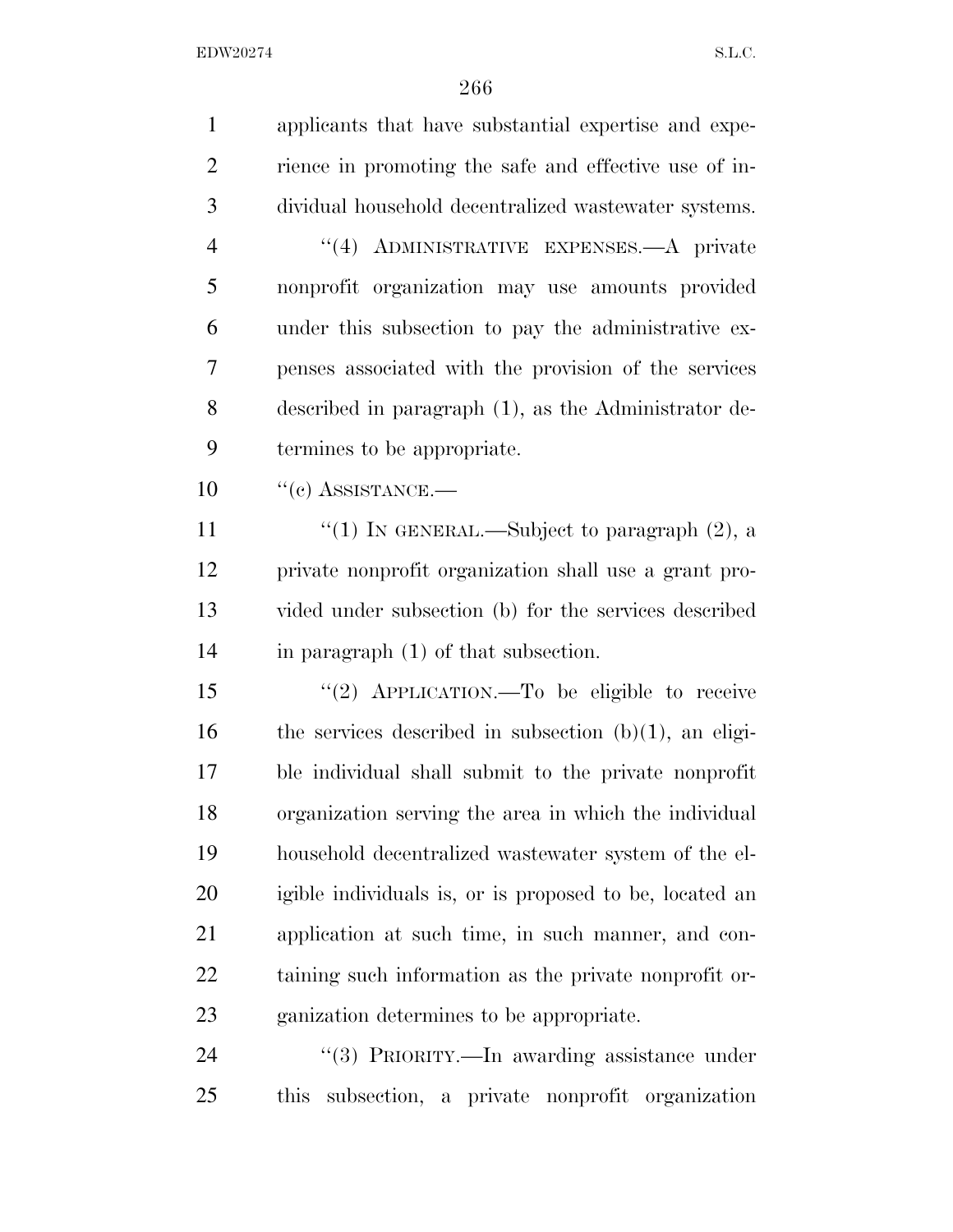shall give priority to any eligible individual who does not have access to a sanitary sewage disposal sys-tem.

 ''(d) REPORT.—Not later than 2 years after the date of enactment of this section, the Administrator shall sub- mit to the Committee on Environment and Public Works of the Senate and the Committee on Transportation and Infrastructure of the House of Representatives a report describing the recipients of grants under the program under this section and the results of the program under this section.

12 "(e) AUTHORIZATION OF APPROPRIATIONS.—

13 "(1) IN GENERAL.—There is authorized to be appropriated to the Administrator to carry out this section \$50,000,000 for each of fiscal years 2021 and 2022.

17 "(2) LIMITATION ON USE OF FUNDS. - Of the amounts made available for grants under paragraph (1), not more than 2 percent may be used to pay the administrative costs of the Administrator.''.

 **SEC. 2011. CONNECTION TO PUBLICLY OWNED TREATMENT WORKS.** 

 Title II of the Federal Water Pollution Control Act (33 U.S.C. 1281 et seq.) (as amended by section 2010) is amended by adding at the end the following: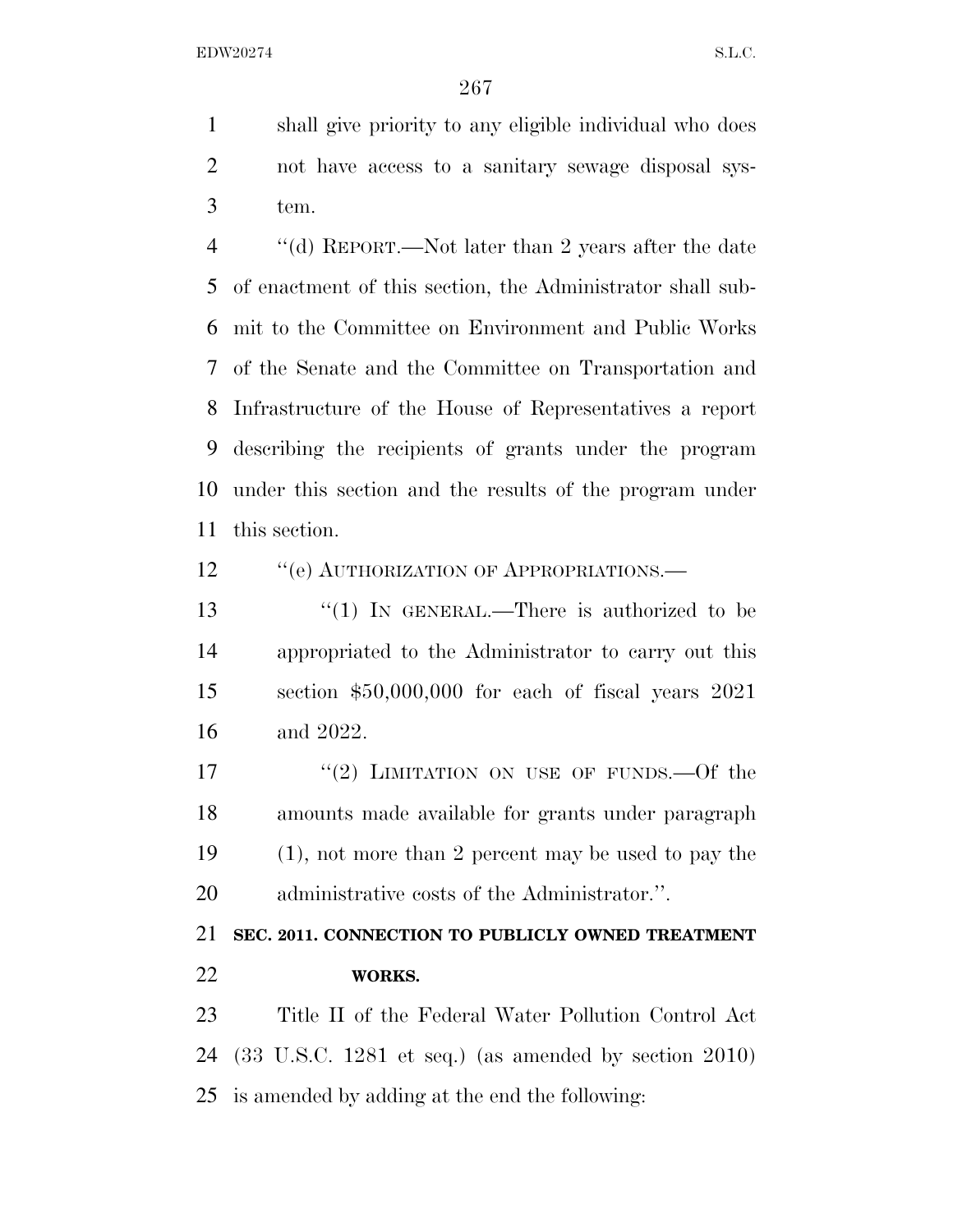| $\mathbf{1}$   | "SEC. 226. CONNECTION TO PUBLICLY OWNED TREATMENT             |
|----------------|---------------------------------------------------------------|
| $\overline{2}$ | WORKS.                                                        |
| 3              | "(a) DEFINITIONS.—In this section:                            |
| $\overline{4}$ | "(1) ELIGIBLE ENTITY.—The term 'eligible en-                  |
| 5              | tity' means—                                                  |
| 6              | "(A) an owner or operator of a publicly                       |
| 7              | owned treatment works that assists or is seek-                |
| 8              | ing to assist individuals with connecting the                 |
| 9              | household of the individual to the publicly                   |
| 10             | owned treatment works; or                                     |
| 11             | $\lq\lq (B)$ a nonprofit entity that assists individ-         |
| 12             | uals with the costs associated with connecting                |
| 13             | the household of the individual to a publicly                 |
| 14             | owned treatment works.                                        |
| 15             | "(2) PROGRAM.—The term 'program' means                        |
| 16             | the competitive grant program established under               |
| 17             | subsection (b).                                               |
| 18             | "(3) QUALIFIED INDIVIDUAL.—The term 'quali-                   |
| 19             | fied individual' has the meaning given the term 'eli-         |
| 20             | gible individual' in section $603(j)$ .                       |
| 21             | "(b) ESTABLISHMENT.—Subject to the availability of            |
| 22             | appropriations, the Administrator shall establish a com-      |
| 23             | petitive grant program under which the Administrator          |
| 24             | awards grants to eligible entities to provide funds to assist |
| 25             | qualified individuals in covering the costs incurred by the   |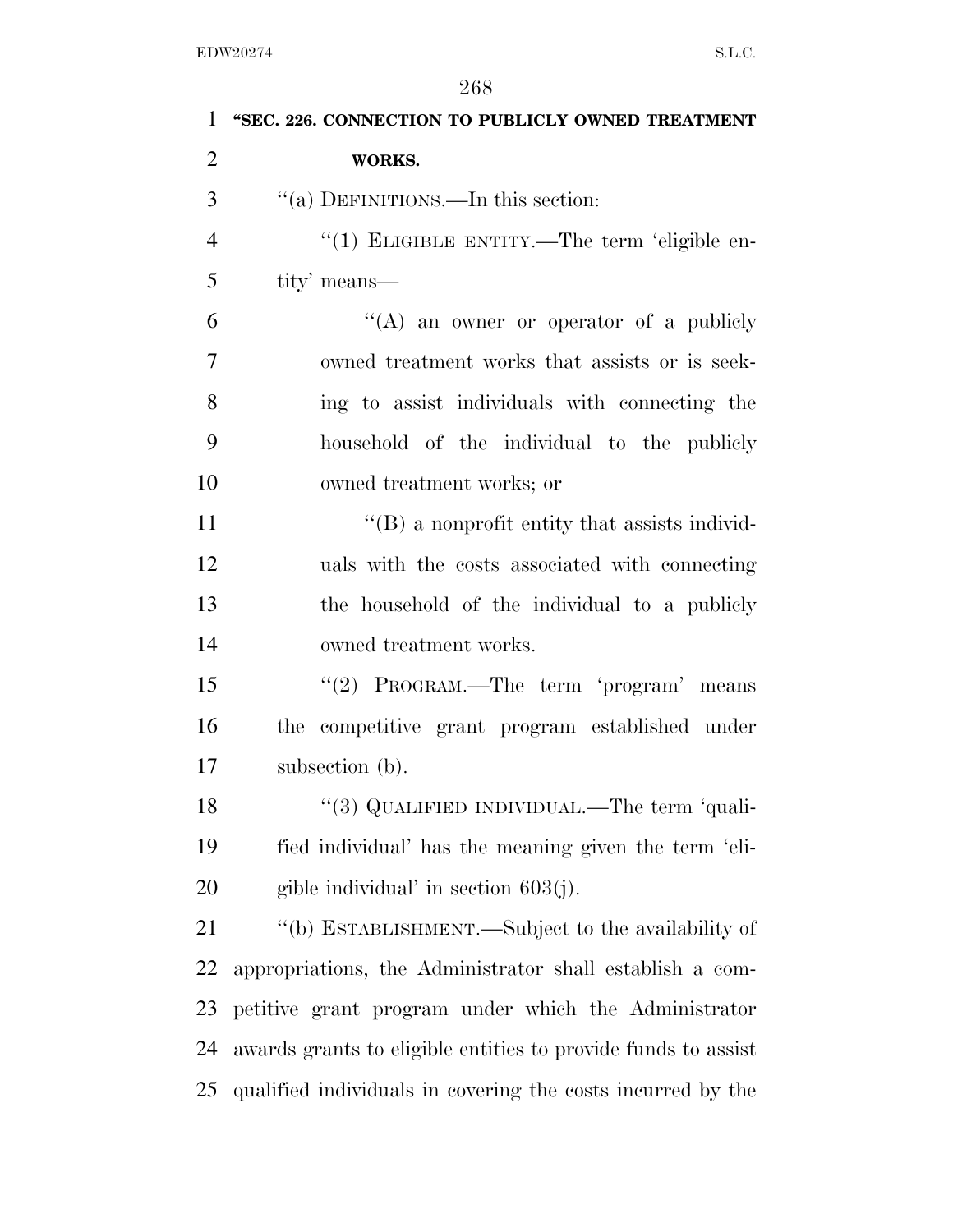qualified individual in connecting the household of the qualified individual to a publicly owned treatment works. "(c) APPLICATION.— ''(1) IN GENERAL.—An eligible entity seeking a grant under the program shall submit to the Admin- istrator an application at such time, in such manner, and containing such information as the Adminis- trator may by regulation require. 9 "(2) REQUIREMENT.—Not later than 90 days after the date on which the Administrator receives an application from an eligible entity under para- graph (1), the Administrator shall notify the eligible entity of whether the Administrator will award a grant to the eligible entity under the program. ''(d) SELECTION CRITERIA.—In selecting recipients of grants under the program, the Administrator shall use the following criteria: 18 ''(1) Whether the eligible entity seeking a grant provides services to, or works directly with, qualified individuals. 21 ''(2) Whether the eligible entity seeking a grant— 23 ''(A) has an existing program to assist in

covering the costs incurred in connecting a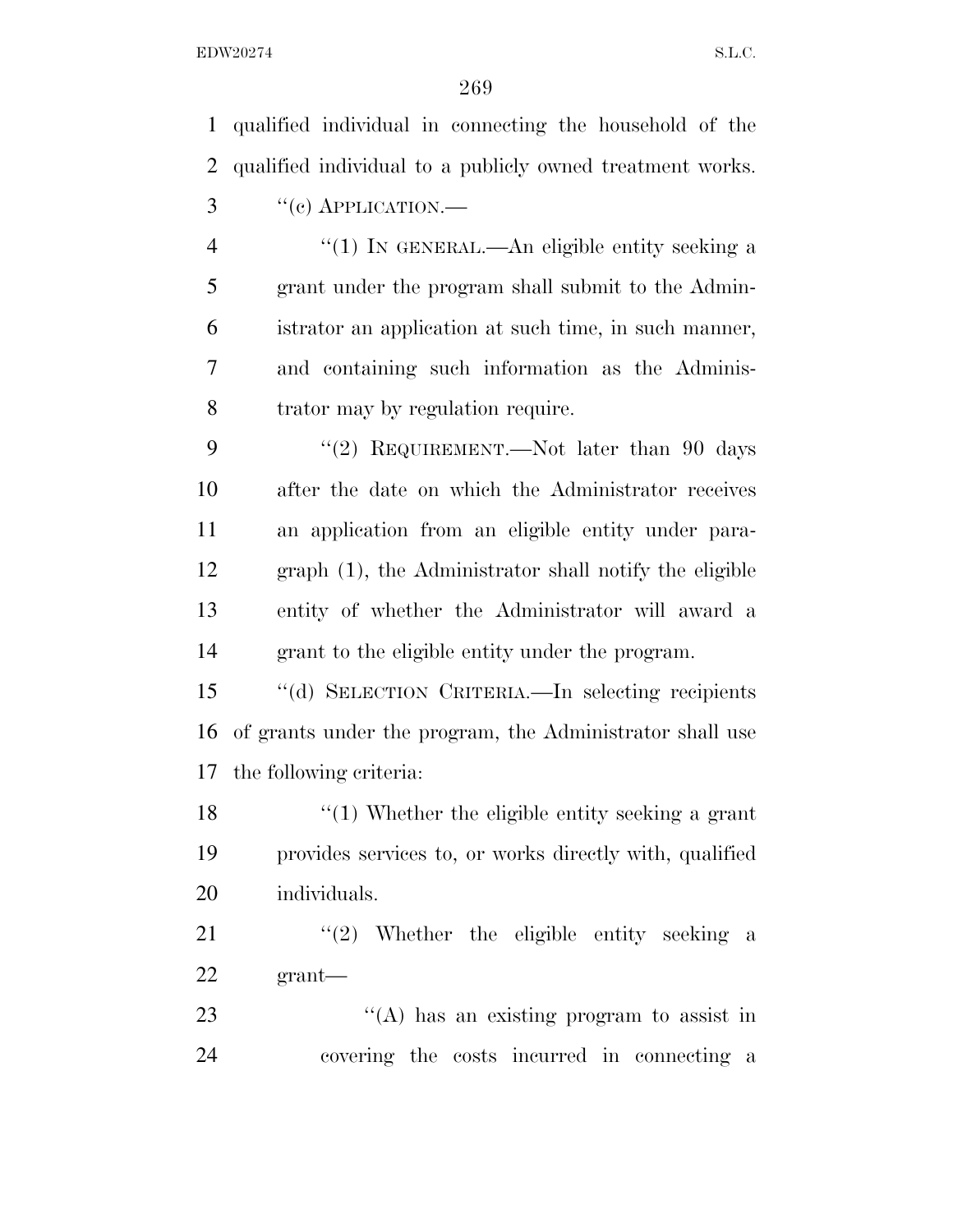| $\mathbf{1}$   | household to a publicly owned treatment works;                |
|----------------|---------------------------------------------------------------|
| $\overline{2}$ | <b>or</b>                                                     |
| 3              | $\lq\lq (B)$ seeks to create a program described              |
| $\overline{4}$ | in subparagraph (A).                                          |
| 5              | $``$ (e) REQUIREMENTS.—                                       |
| 6              | "(1) VOLUNTARY CONNECTION.—Before<br>$\overline{\text{pro-}}$ |
| 7              | viding funds to a qualified individual for the costs          |
| 8              | described in subsection (b), an eligible entity shall         |
| 9              | ensure that—                                                  |
| 10             | $\lq\lq$ the qualified individual has connected               |
| 11             | to the publicly owned treatment works volun-                  |
| 12             | tarily; and                                                   |
| 13             | $\lq\lq$ if the eligible entity is not the owner              |
| 14             | or operator of the publicly owned treatment                   |
| 15             | works to which the qualified individual has con-              |
| 16             | nected, the publicly owned treatment works to                 |
| 17             | which the qualified individual has connected has              |
| 18             | agreed to the connection.                                     |
| 19             | (2)<br>REIMBURSEMENTS<br><b>FROM</b><br><b>PUBLICLY</b>       |
| 20             | OWNED TREATMENT WORKS.—An eligible entity that                |
| 21             | is an owner or operator of a publicly owned treat-            |
| 22             | ment works may reimburse a qualified individual               |
| 23             | that has already incurred the costs described in sub-         |
| 24             | section (b) by-                                               |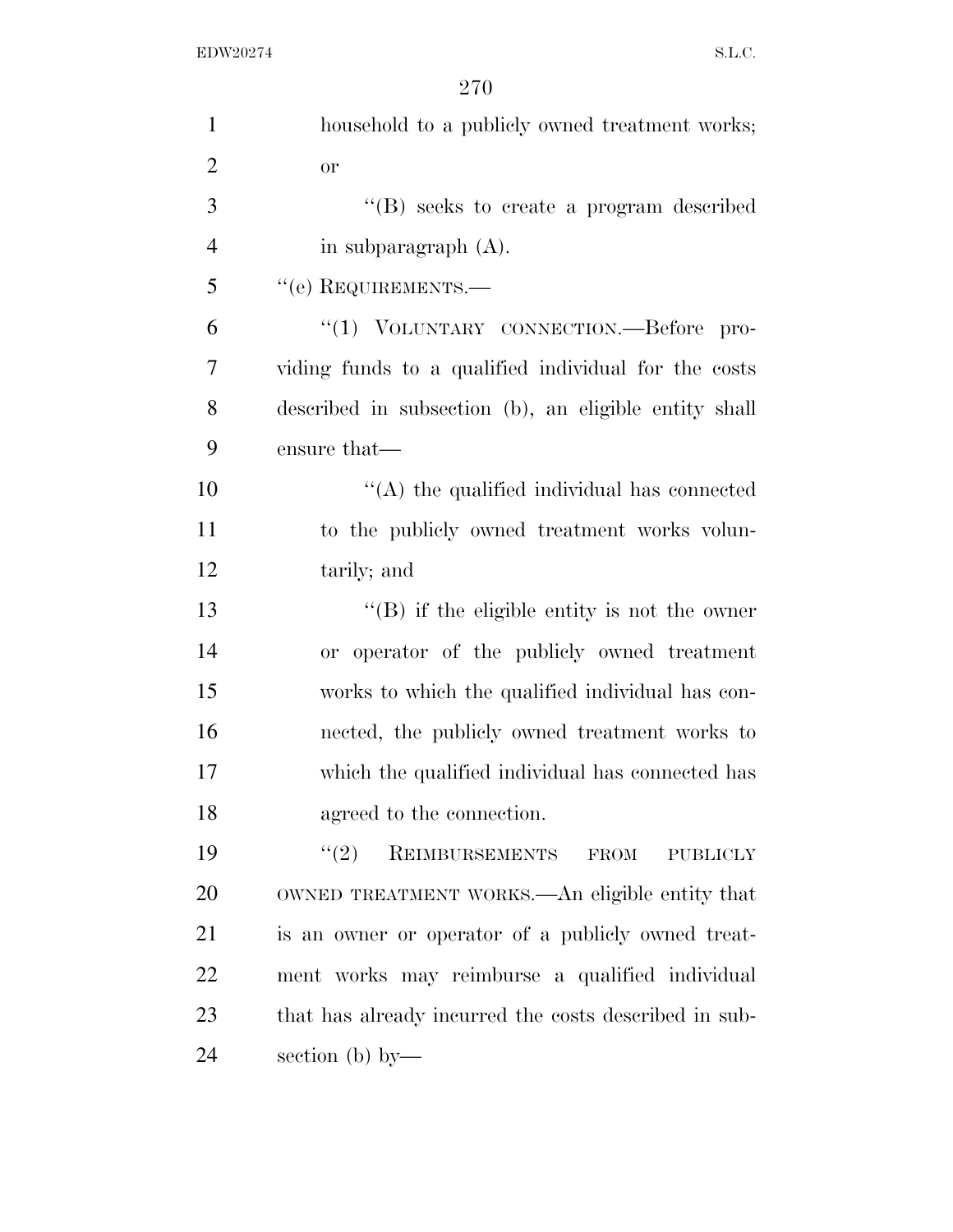| $\mathbf{1}$   | $\lq\lq$ reducing the amount otherwise owed            |
|----------------|--------------------------------------------------------|
| $\overline{2}$ | by the qualified individual to the owner or oper-      |
| 3              | ator for wastewater or other services provided         |
| $\overline{4}$ | by the owner or operator; or                           |
| 5              | "(B) providing a direct payment to the                 |
| 6              | qualified individual.                                  |
| 7              | "(f) AUTHORIZATION OF APPROPRIATIONS.—                 |
| 8              | "(1) IN GENERAL.—There is authorized to be             |
| 9              | appropriated to carry out the program $$40,000,000$    |
| 10             | for each of fiscal years 2021 and 2022.                |
| 11             | "(2) LIMITATION ON USE OF FUNDS. $-$ Of the            |
| 12             | amounts made available for grants under paragraph      |
| 13             | $(1)$ , not more than 2 percent may be used to pay the |
| 14             | administrative costs of the Administrator.".           |
| 15             | SEC. 2012. USE OF CLEAN WATER STATE REVOLVING LOAN     |
| 16             | <b>FUNDS.</b>                                          |
| 17             | (a) IN GENERAL.—Section 603 of the Federal Water       |
| 18             | Pollution Control Act (33 U.S.C. 1383) is amended—     |
| 19             | $(1)$ in subsection $(d)$ , in the matter preceding    |
| 20             | paragraph (1), by inserting "and provided in sub-      |
| 21             | section (1)" after "State law"; and                    |
| 22             | $(2)$ by adding at the end the following:              |
| 23             | "(k) REQUIRED SUBSIDIES.—                              |
| 24             | "(1) IN GENERAL.—Notwithstanding any other             |
| 25             | provision of this title, to the extent that there are  |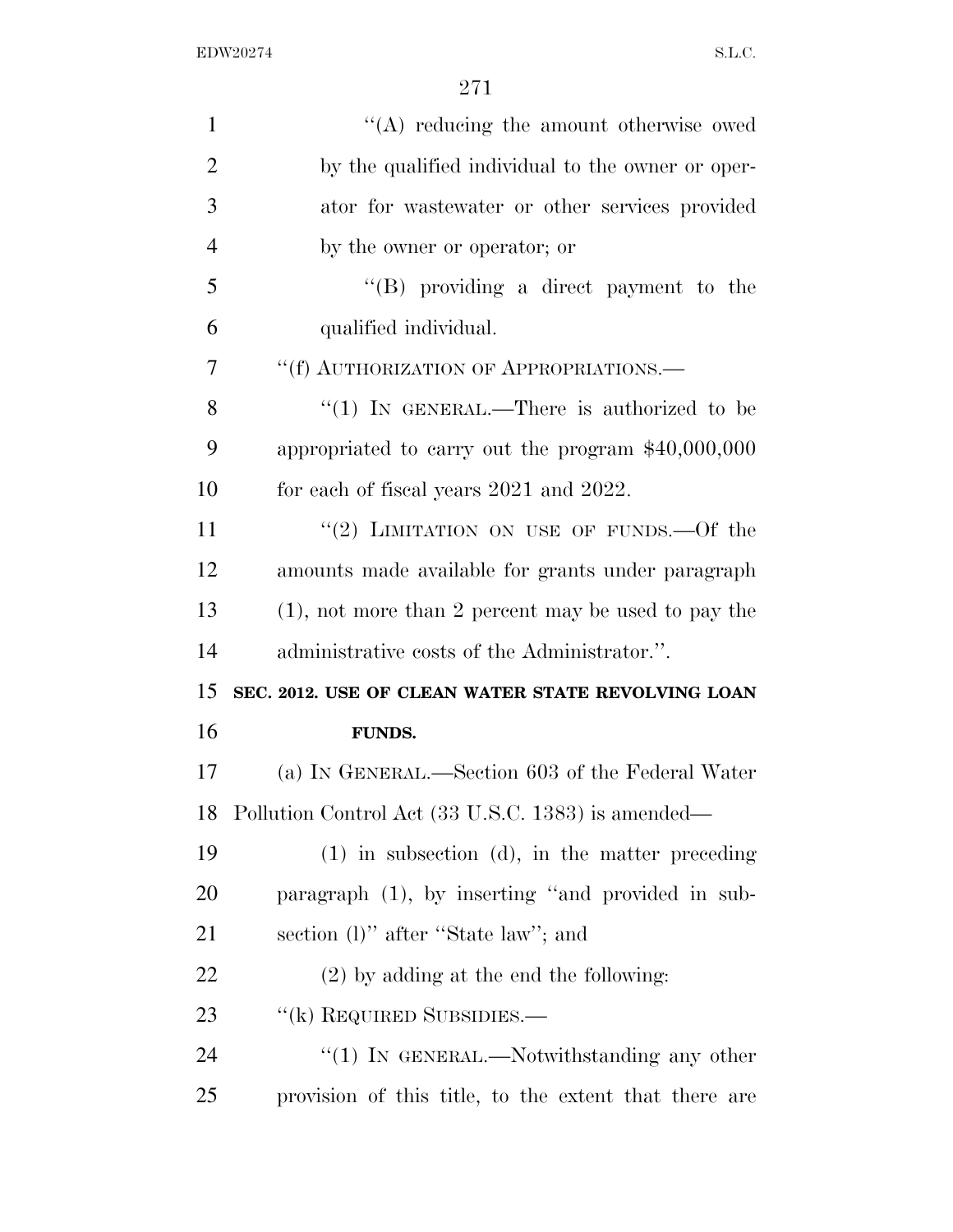| $\mathbf{1}$   | sufficient applications from eligible recipients, and  |
|----------------|--------------------------------------------------------|
| $\overline{2}$ | subject to paragraph (3), a State shall use not less   |
| 3              | than 10 percent of a capitalization grant to the       |
| $\overline{4}$ | State under this title to provide the additional sub-  |
| 5              | sidies described in paragraph (2) to eligible recipi-  |
| 6              | ents under subsection (d) if the additional subsidies  |
| 7              | described in that paragraph are used—                  |
| 8              | $\lq\lq$ (A) as initial financing for the eligible re- |
| 9              | cipient; or                                            |
| 10             | $\lq\lq (B)$ to buy, refinance, restructure, or for-   |
| 11             | give the debt obligations of the eligible recipi-      |
| 12             | ent, if the debt obligation was incurred on or         |
| 13             | after the date of enactment of this subsection.        |
| 14             | $"(2)$ ADDITIONAL SUBSIDIES DESCRIBED.—The             |
| 15             | additional subsidies referred to in paragraph (1)      |
| 16             | $are-$                                                 |
| 17             | "(A) forgiveness of principal of loans owed            |
| 18             | to the State water pollution control revolving         |
| 19             | fund of the State;                                     |
| <b>20</b>      | $\lq\lq$ (B) negative interest loans;                  |
| 21             | $\lq\lq$ (C) grants; or                                |
| 22             | $\lq\lq$ (D) a combination of the subsidies de-        |
| 23             | scribed in subparagraphs $(A)$ through $(C)$ .         |
| 24             | "(3) APPLICABILITY.—The authority of a State           |
| 25             | to provide additional subsidization under this sub-    |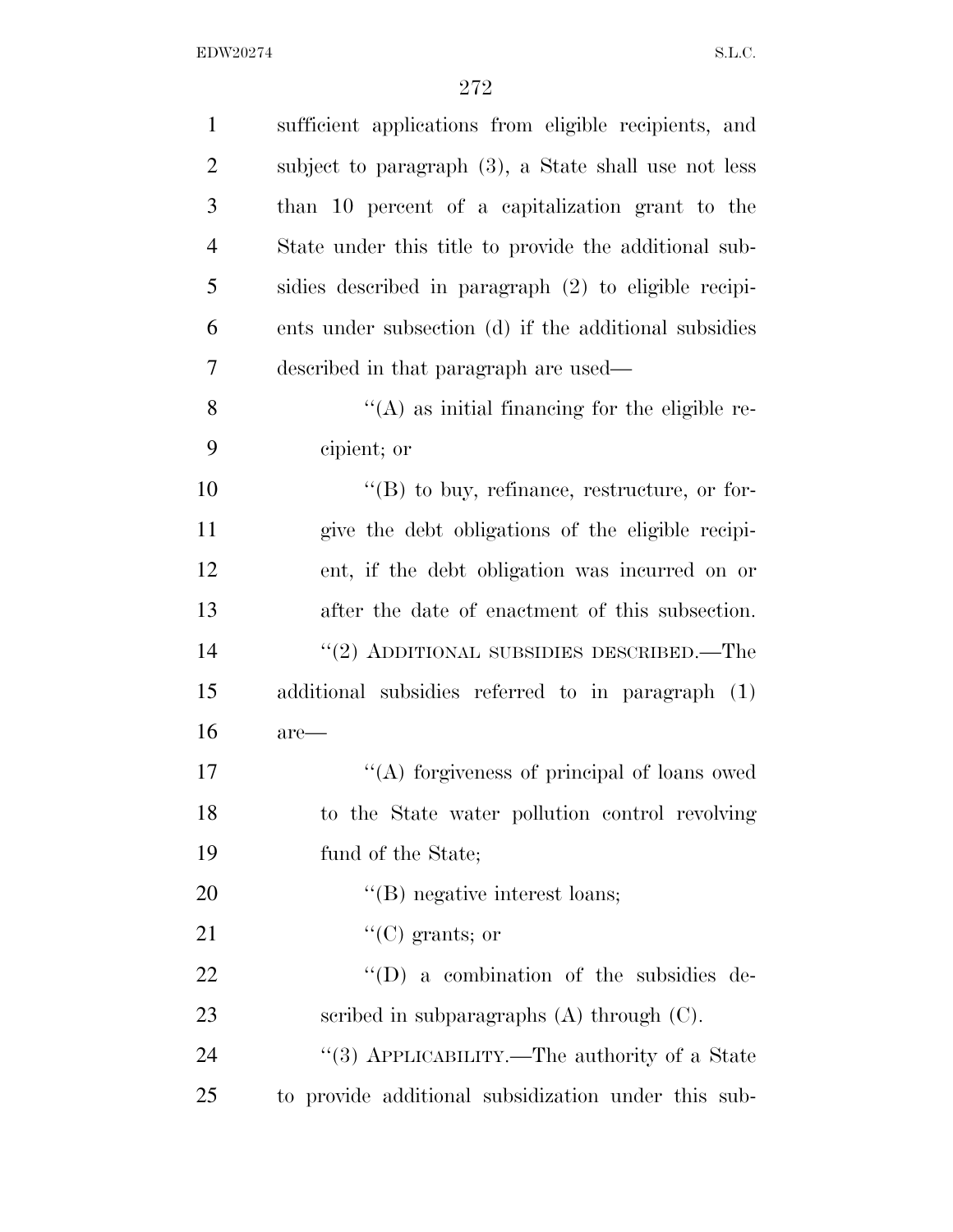section shall apply to amounts received by the State in capitalization grants under this title for fiscal years beginning after September 30, 2020.

 ''(l) ADDITIONAL USE OF FUNDS.—A State may use an additional 2 percent of the funds annually allotted to each State under this section for nonprofit organizations (as defined in section 104(w)) to provide technical assist- ance to rural, small, and tribal publicly owned treatment 9 works (within the meaning of section  $104(b)(8)(B)$ ) in the State.''.

 (b) TECHNICAL AMENDMENT.—Section 104(w) of the Federal Water Pollution Control Act (33 U.S.C. 1254(w)) is amended by striking ''treatments works'' and inserting ''treatment works''.

## **SEC. 2013. WATER DATA SHARING PILOT PROGRAM.**

(a) ESTABLISHMENT.—

 (1) IN GENERAL.—Subject to the availability of appropriations, the Administrator of the Environ- mental Protection Agency (referred to in this section as the ''Administrator'') shall establish a competitive grant pilot program (referred to in this section as the ''pilot program'') under which the Administrator may award grants to eligible entities under sub- section (b) to establish systems that improve the sharing of information concerning water quality,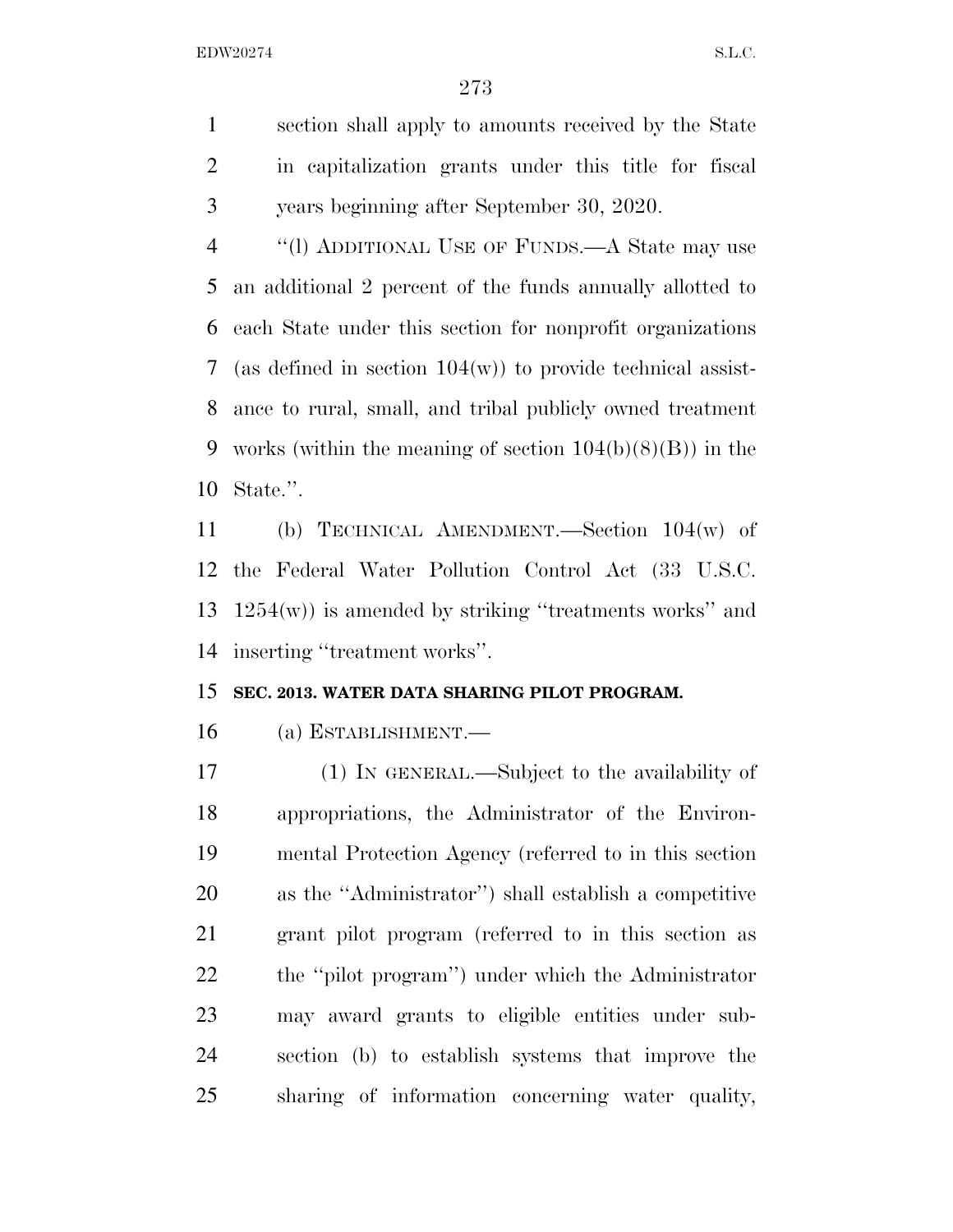| $\mathbf{1}$   | water infrastructure needs, and water technology be- |
|----------------|------------------------------------------------------|
| $\overline{2}$ | tween States or among counties and other units of    |
| 3              | local government within a State, which may in-       |
| $\overline{4}$ | clude—                                               |
| 5              | $(A)$ establishing a website or data hub to          |
| 6              | exchange water data, including data on water         |
| 7              | quality or water technology, including new and       |
| 8              | emerging, but proven, water technology; and          |
| 9              | (B) intercounty communications initiatives           |
| 10             | related to water data.                               |
| 11             | (2) REQUIREMENTS.—                                   |
| 12             | (A) DATA SHARING.—The Internet<br>- of               |
| 13             | Water principles developed by the Nicholas In-       |
| 14             | stitute for Environmental Policy Solutions shall,    |
| 15             | to the extent practicable, guide any water data      |
| 16             | sharing efforts under the pilot program.             |
| 17             | (B) USE OF EXISTING DATA.—The recipi-                |
| 18             | ent of a grant under the pilot program to estab-     |
| 19             | lish a website or data hub described in para-        |
| 20             | graph $(1)(A)$ shall, to the extent practicable, le- |
| 21             | verage existing data sharing infrastructure.         |
| 22             | (b) ELIGIBLE ENTITIES.—An entity eligible for a      |
| 23             | grant under the pilot program is—                    |
| 24             | $(1)$ a State, county, or other unit of local gov-   |
| 25             | ernment that—                                        |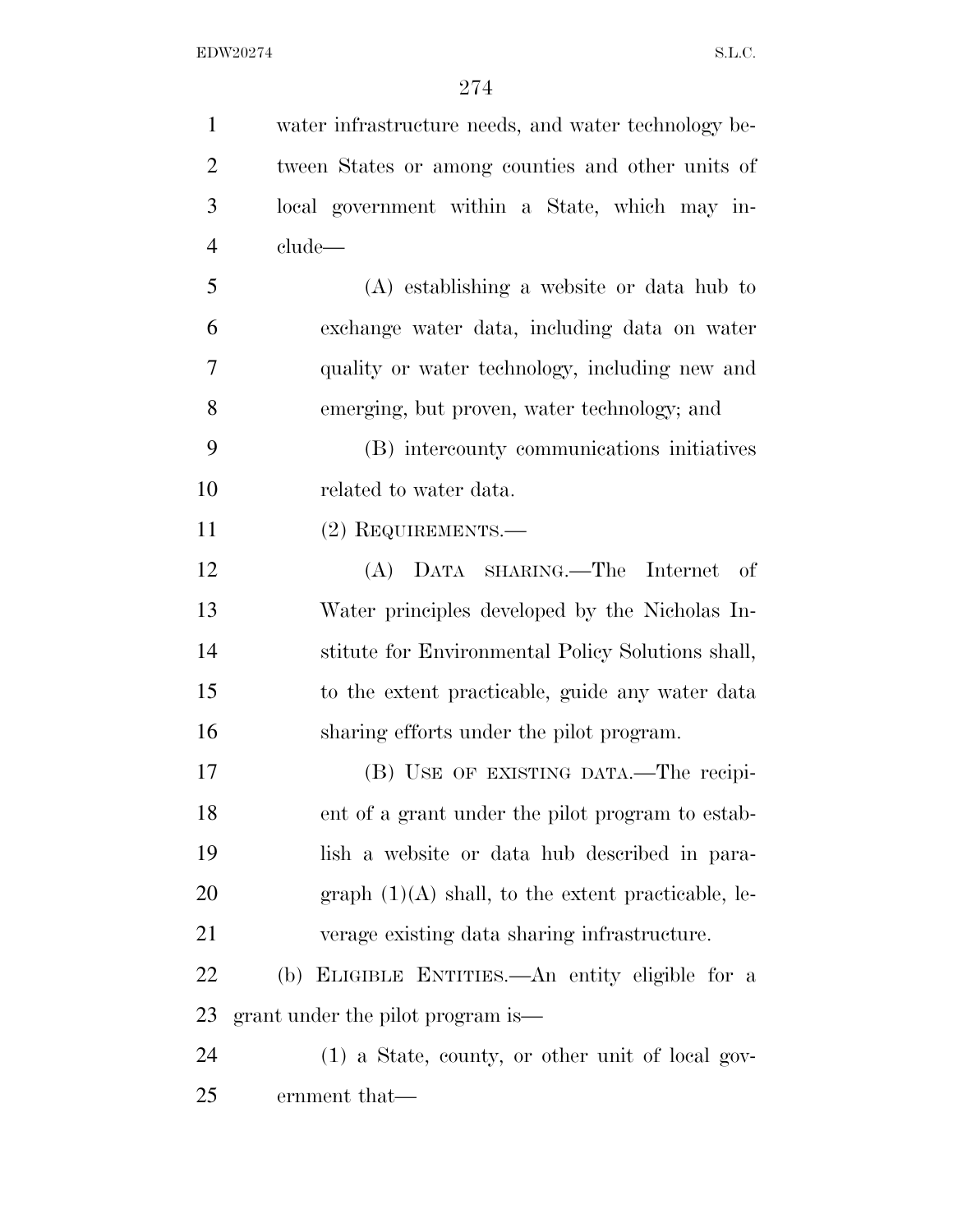| $\mathbf{1}$   | (A) has a coastal watershed with signifi-                 |
|----------------|-----------------------------------------------------------|
| $\overline{2}$ | cant pollution levels;                                    |
| 3              | (B) has a water system with significant                   |
| $\overline{4}$ | pollution levels; or                                      |
| 5              | (C) has significant individual water infra-               |
| 6              | structure deficits; or                                    |
| 7              | (2) a regional consortium established under               |
| 8              | subsection (d).                                           |
| 9              | (c) APPLICATIONS.—To be eligible to receive a grant       |
| 10             | under the pilot program, an eligible entity under sub-    |
| 11             | section (b) shall submit to the Administrator an applica- |
| 12             | tion at such time, in such manner, and containing such    |
| 13             | information as the Administrator may require.             |
| 14             | (d) REGIONAL CONSORTIA.—                                  |
| 15             | (1) ESTABLISHMENT.—States may establish re-               |
| 16             | gional consortia in accordance with this subsection.      |
| 17             | (2) REQUIREMENTS.—A regional consortium                   |
| 18             | established under paragraph (1) shall—                    |
| 19             | $(A)$ include not fewer than 2 States that                |
| 20             | have entered into a memorandum of under-                  |
| 21             | standing—                                                 |
| 22             | (i) to exchange water data, including                     |
| 23             | data on water quality; or                                 |
| 24             | (ii) to share information, protocols,                     |
| 25             | and procedures with respect to projects                   |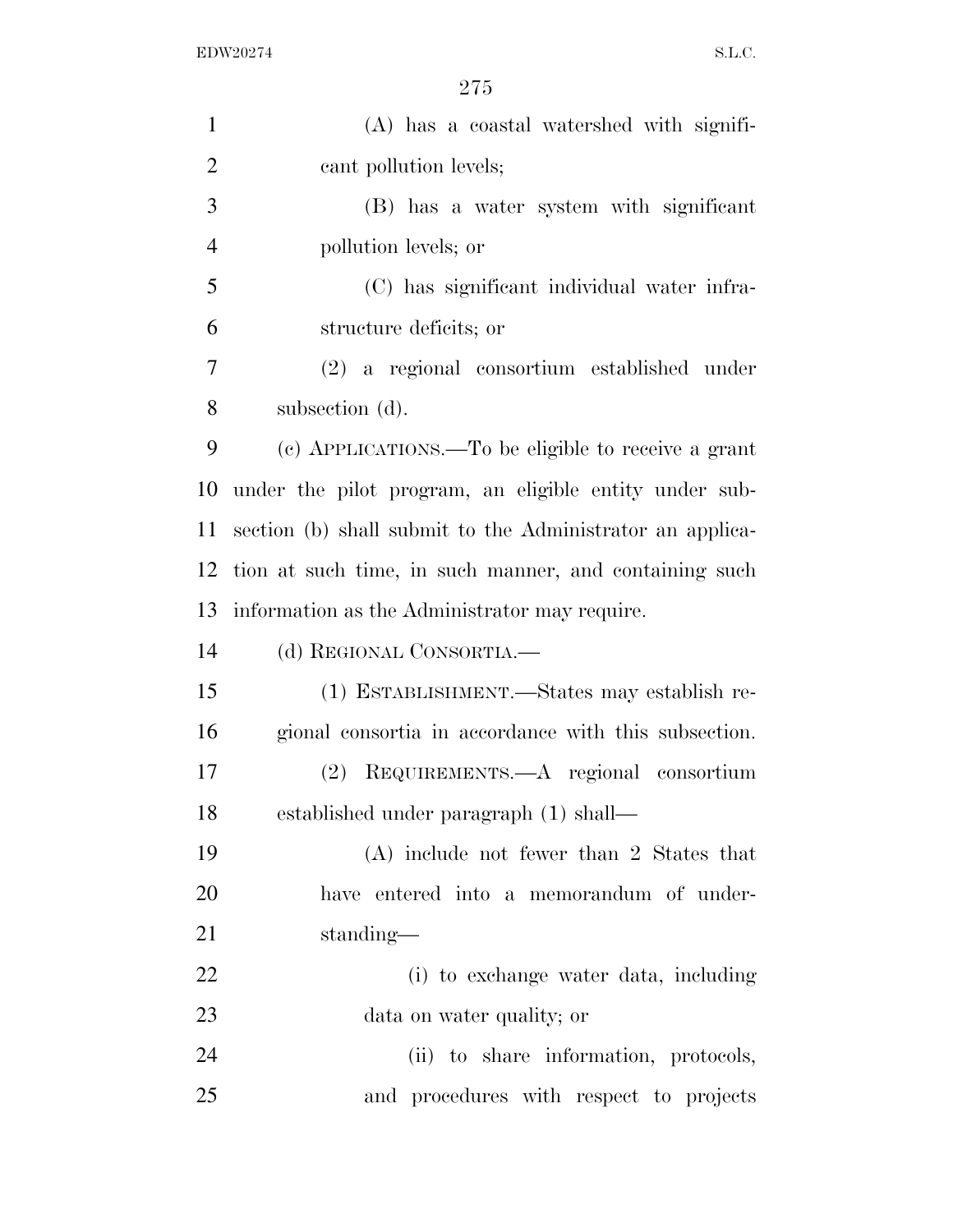| $\mathbf{1}$   | that evaluate, demonstrate, or install new            |
|----------------|-------------------------------------------------------|
| $\overline{2}$ | and emerging, but proven, water tech-                 |
| 3              | nology;                                               |
| $\overline{4}$ | (B) carry out projects—                               |
| 5              | (i) to exchange water data, including                 |
| 6              | data on water quality; or                             |
| $\overline{7}$ | (ii) that evaluate, demonstrate, or in-               |
| 8              | stall new and emerging, but proven, water             |
| 9              | technology; and                                       |
| 10             | (C) develop a regional intended use plan,             |
| 11             | in accordance with paragraph $(3)$ , to identify      |
| 12             | projects to carry out, including projects using       |
| 13             | grants received under this section.                   |
| 14             | (3) REGIONAL INTENDED USE PLAN. - A re-               |
| 15             | gional intended use plan of a regional consortium es- |
| 16             | tablished under paragraph $(1)$ —                     |
| 17             | (A) shall identify projects that the regional         |
| 18             | consortium intends to carry out, including            |
| 19             | projects that meet the requirements of para-          |
| <b>20</b>      | graph $(2)(B)$ ; and                                  |
| 21             | (B) may include—                                      |
| 22             | (i) projects included in an intended                  |
| 23             | use plan of a State prepared under section            |
| 24             | $606(e)$ of the Federal Water Pollution               |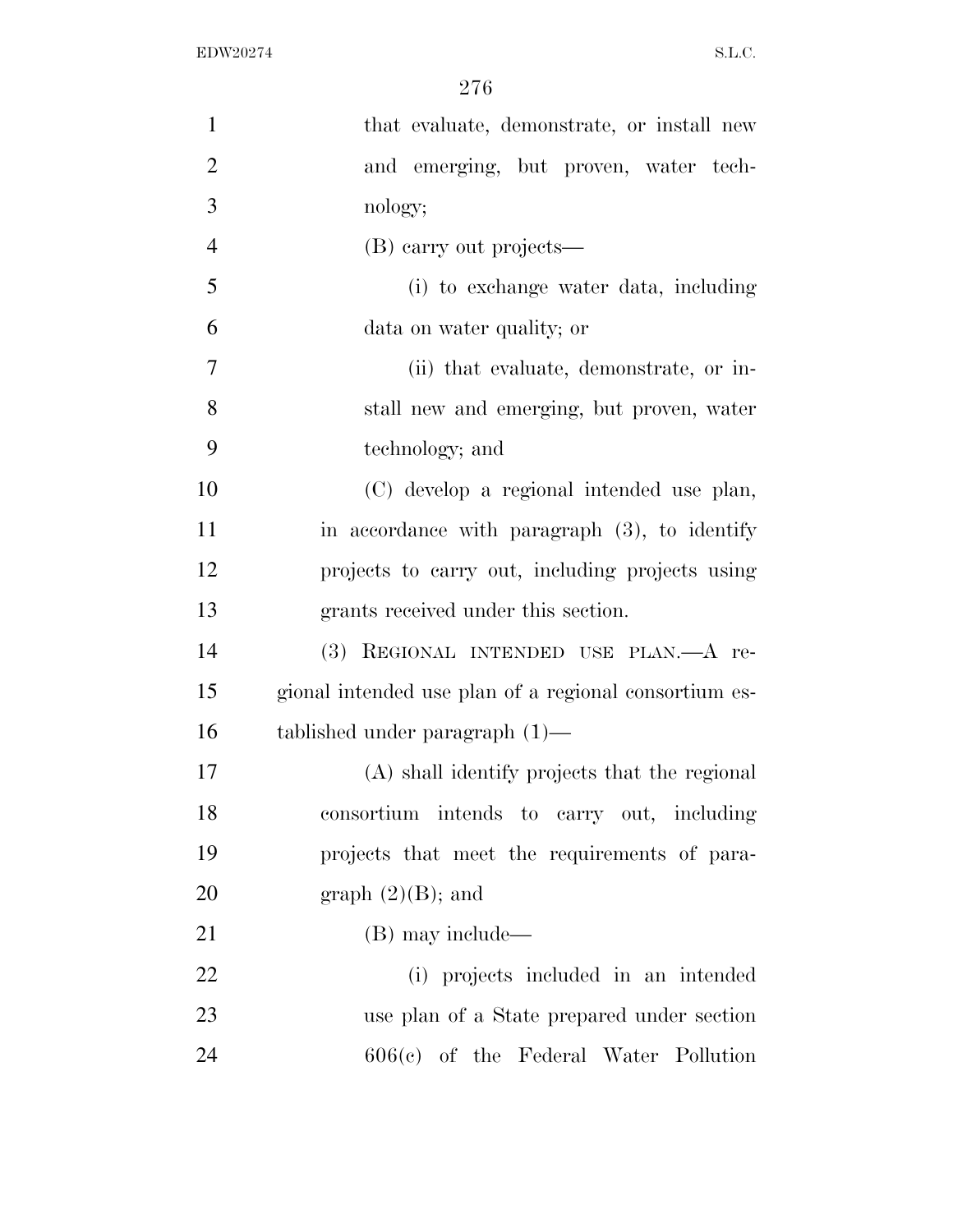| $\mathbf{1}$   | Control Act $(33 \text{ U.S.C. } 1386(c))$ within the |
|----------------|-------------------------------------------------------|
| $\overline{2}$ | regional consortium; and                              |
| 3              | (ii) projects not included in an in-                  |
| $\overline{4}$ | tended use plan of a State prepared under             |
| 5              | section $606(c)$ of the Federal Water Pollu-          |
| 6              | tion Control Act $(33 \text{ U.S.C. } 1386(e))$ with- |
| 7              | in the regional consortium.                           |
| 8              | (e) FUNDING.                                          |
| 9              | (1) AUTHORIZATION OF APPROPRIATIONS.—                 |
| 10             | There is authorized to be appropriated to carry out   |
| 11             | the pilot program $$15,000,000$ for each of fiscal    |
| 12             | years 2022 through 2024, to remain available until    |
| 13             | expended.                                             |
| 14             | $(2)$ REQUIREMENT.—Of the funds made avail-           |
| 15             | able under paragraph $(1)$ , not more than 35 percent |
| 16             | may be used to provide grants to regional consortia   |
| 17             | established under subsection (d).                     |
| 18             | SEC. 2014. WATER INFRASTRUCTURE FINANCING REAU-       |
| 19             | THORIZATION.                                          |
| 20             | Section 5033 of the Water Infrastructure Finance      |
| 21             | and Innovation Act of 2014 (33 U.S.C. 3912) is amend- |
| 22             | $ed$ —                                                |
| 23             | $(1)$ in subsection $(a)$ , by adding at the end the  |
| 24             | following:                                            |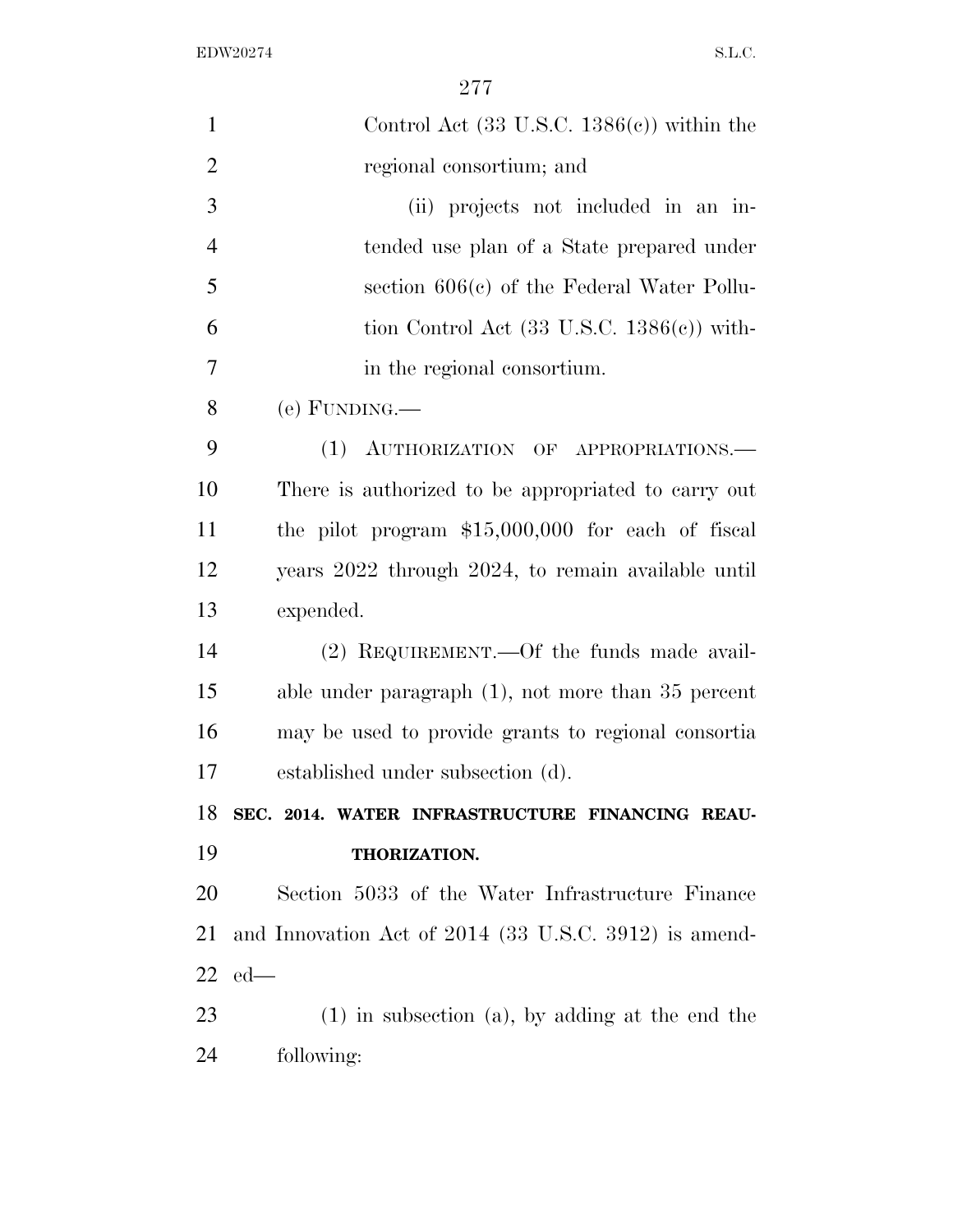| $\mathbf{1}$   | "(3) FISCAL YEARS 2022 THROUGH $2024$ .                         |
|----------------|-----------------------------------------------------------------|
| $\overline{2}$ | There is authorized to be appropriated to the Ad-               |
| 3              | ministrator to carry out this subtitle $$50,000,000$            |
| $\overline{4}$ | for each of fiscal years 2022 through 2024, to re-              |
| 5              | main available until expended.";                                |
| 6              | $(2)$ in subsection $(b)(2)$ —                                  |
| $\tau$         | $(A)$ in the paragraph heading, by striking                     |
| 8              | "2020 AND 2021" and inserting "AFTER 2019";                     |
| 9              | and                                                             |
| 10             | $(B)$ by striking "2020 and 2021" and in-                       |
| 11             | serting "2022 through $2024$ "; and                             |
| 12             | $(3)$ in subsection $(e)(1)$ , by striking "2020 and            |
| 13             | $2021$ " and inserting "2022 through $2024$ ".                  |
| 14             | SEC. 2015. FINAL RATING OPINION LETTERS.                        |
| 15             | Section $5028(a)(1)(D)(ii)$ of the Water Infrastruc-            |
| 16             | ture Finance and Innovation Act of 2014 (33 U.S.C.              |
| 17             | $3907(a)(1)(D)(ii)$ is amended by striking "final rating"       |
|                | 18 opinion letters from at least 2 rating agencies" and insert- |
| 19             | ing "a final rating opinion letter from at least 1 rating       |
| 20             | agency".                                                        |
| 21             | SEC. 2016. REAUTHORIZATION OF CLEAN WATER STATE RE-             |
| 22             | VOLVING FUNDS.                                                  |
| 23             | Section 607 of the Federal Water Pollution Control              |
| 24             | Act $(33 \text{ U.S.C. } 1387)$ is amended—                     |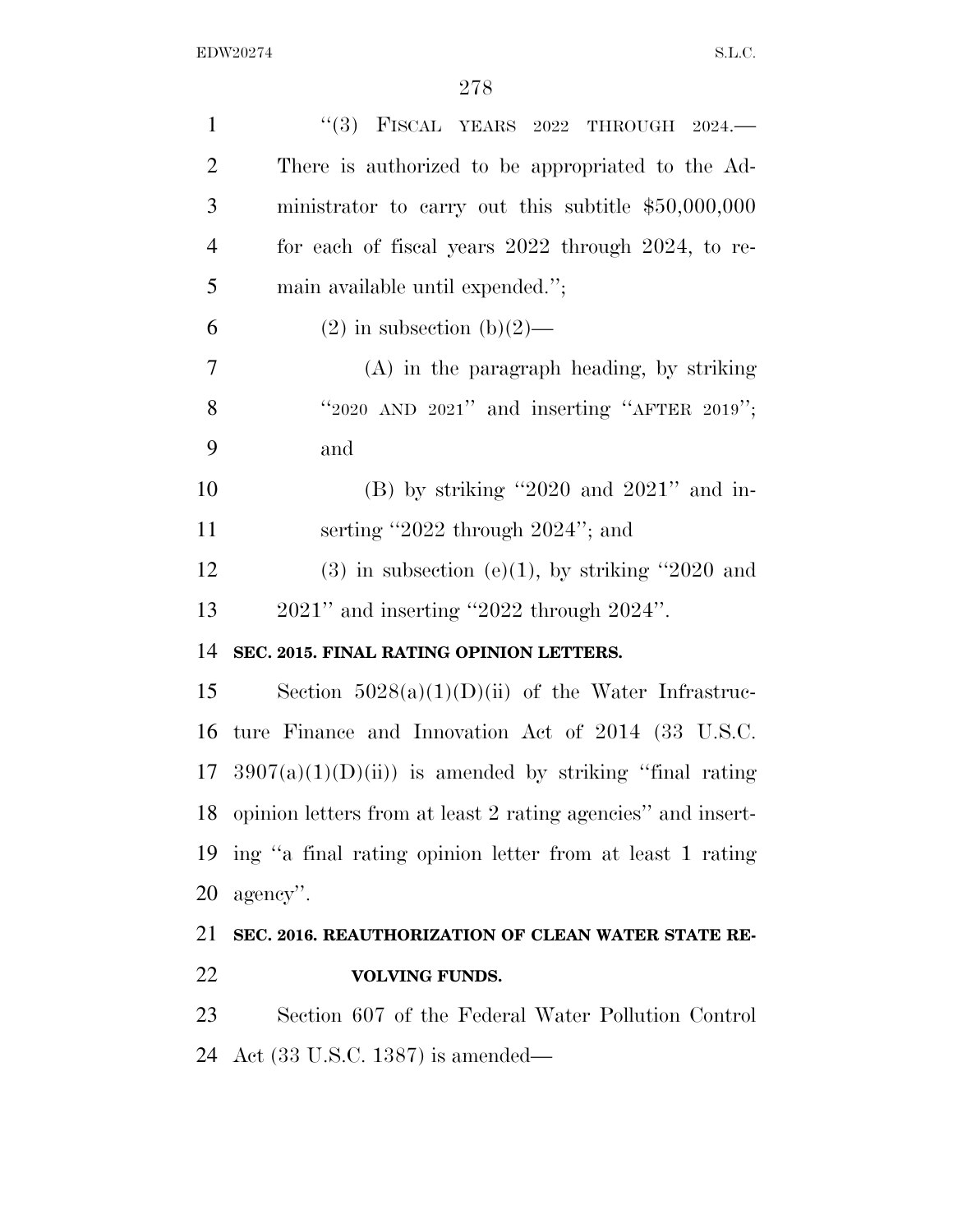| $\mathbf{1}$   | $(1)$ in the matter preceding paragraph $(1)$ , by                            |
|----------------|-------------------------------------------------------------------------------|
| $\overline{2}$ | striking "There is" and inserting "There are"; and                            |
| 3              | $(2)$ by striking paragraphs $(1)$ through $(5)$ and                          |
| $\overline{4}$ | inserting the following:                                                      |
| 5              | "(1) $\text{$}2,000,000,000$ for fiscal year 2022;                            |
| 6              | "(2) $$2,500,000,000$ for fiscal year 2023; and                               |
| $\overline{7}$ | $(3)$ \$3,000,000,000 for fiscal year 2024.".                                 |
| 8              | SEC.<br>2017.<br><b>WASTEWATER</b><br><b>INFRASTRUCTURE</b><br><b>DISCRE-</b> |
| 9              | TIONARY GRANT PROGRAM.                                                        |
| 10             | (a) ESTABLISHMENT.—Subject to the availability of                             |
| 11             | appropriations, not later than 1 year after the date of en-                   |
| 12             | actment of this Act, the Administrator of the Environ-                        |
| 13             | mental Protection Agency (referred to in this section as                      |
| 14             | the "Administrator") shall establish a wastewater discre-                     |
| 15             | tionary grant program (referred to in this section as the                     |
|                | 16 "program") to provide grants, on a competitive basis, to                   |
| 17             | eligible entities described in subsection (b) for investments                 |
| 18             | in was tewater infrastructure projects.                                       |
| 19             | (b) ELIGIBLE ENTITIES.—An entity eligible to re-                              |
| 20             | ceive a grant under the program is—                                           |
| 21             | (1) a Federal, State, interstate, intermunicipal,                             |
| 22             | or local governmental entity, agency, or instrumen-                           |
| 23             | tality;                                                                       |
| 24             | (2) a Tribal government or consortium of Trib-                                |
| 25             | al governments;                                                               |
|                |                                                                               |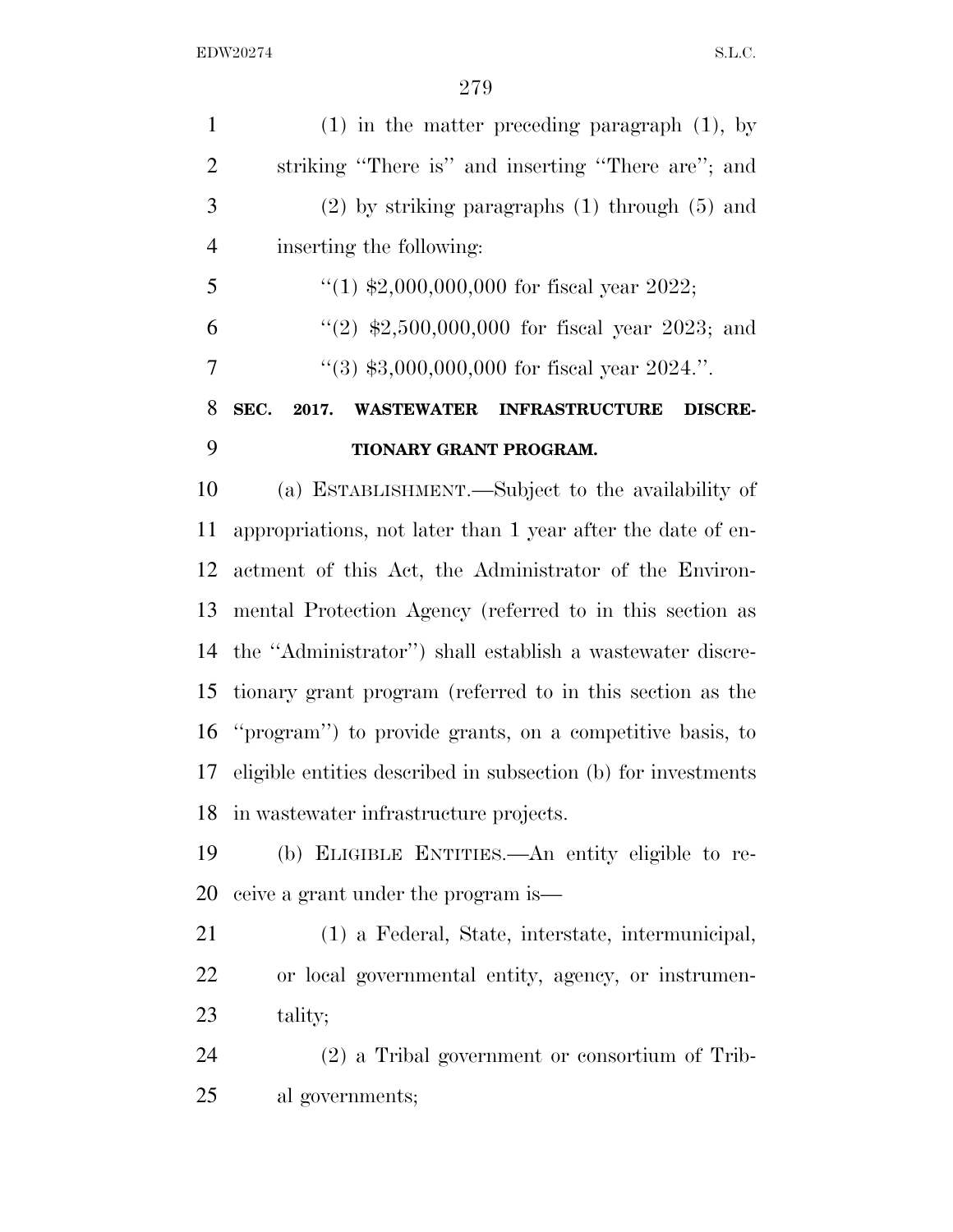| $\mathbf{1}$   | (3) a State infrastructure financing authority;        |
|----------------|--------------------------------------------------------|
| $\overline{2}$ | and                                                    |
| 3              | (4) a publicly owned treatment works (as de-           |
| $\overline{4}$ | fined in section 212 of the Federal Water Pollution    |
| 5              | Control Act (33 U.S.C. 1292)).                         |
| 6              | (c) ELIGIBLE PROJECTS.—                                |
| 7              | (1) IN GENERAL.—A project eligible to be car-          |
| 8              | ried out with funds under the program includes—        |
| 9              | $(A)$ 1 or more activities described in sec-           |
| 10             | tion $603(c)$ of the Federal Water Pollution Con-      |
| 11             | trol Act $(33 \text{ U.S.C. } 1383(c))$ ; and          |
| 12             | (B) any other wastewater infrastructure                |
| 13             | project that the Administrator determines to           |
| 14             | appropriate.                                           |
| 15             | (2) OTHER FEDERAL FUNDS.—Notwithstanding               |
| 16             | any other provision of law, a project otherwise eligi- |
| 17             | ble under paragraph (1) shall not be ineligible for    |
| 18             | funding because the project also received assist-      |
| 19             | $ance$ —                                               |
| 20             | (A) from a State drinking water treatment              |
| 21             | revolving loan fund established under section          |
| 22             | 1452 of the Safe Drinking Water Act (42)               |
| 23             | U.S.C. $300j-12$ ;                                     |
| 24             | (B) from a State water pollution control               |
| 25             | revolving fund established under title VI of the       |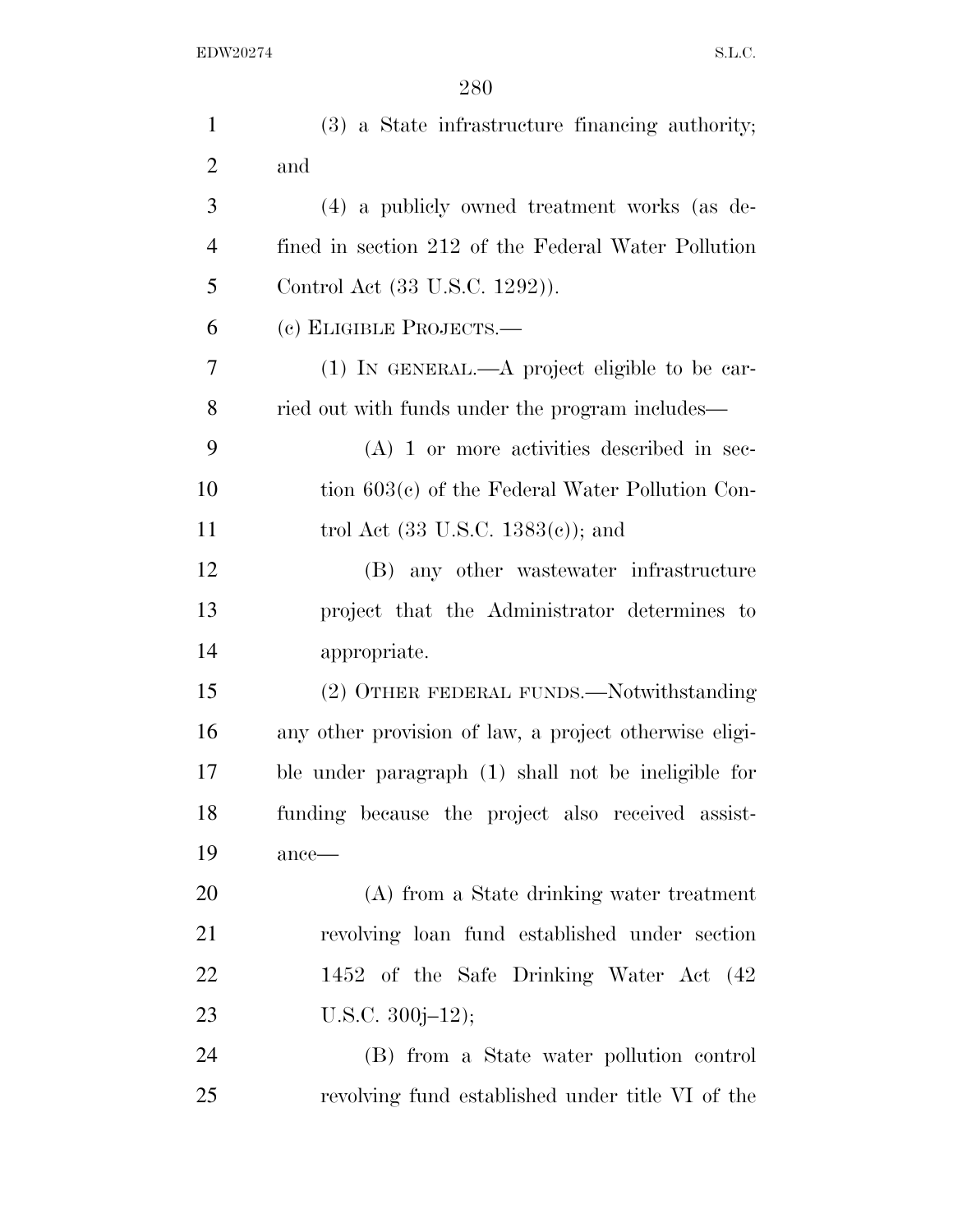| $\mathbf{1}$   | Federal Water Pollution Control Act (33 U.S.C.        |
|----------------|-------------------------------------------------------|
| $\overline{2}$ | 1381 et seq.); or                                     |
| 3              | (C) under the Water Infrastructure Fi-                |
| $\overline{4}$ | nance and Innovation Act of 2014 (33 U.S.C.           |
| 5              | 3901 et seq.).                                        |
| 6              | (d) APPLICATION.                                      |
| 7              | $(1)$ IN GENERAL.—To be eligible to receive a         |
| 8              | grant under the program, an eligible entity shall     |
| 9              | submit to the Administrator an application in such    |
| 10             | manner and containing such information as the Ad-     |
| 11             | ministrator may require.                              |
| 12             | (2) BUNDLING OF PROJECTS.—An eligible enti-           |
| 13             | ty may include more than 1 project in a single appli- |
| 14             | cation.                                               |
| 15             | (3) DEADLINE.—An application shall be sub-            |
| 16             | mitted to the Administrator not later than 180 days   |
| 17             | after the date on which the notice of funding oppor-  |
| 18             | tunity and the selection criteria are issued under    |
| 19             | subsection (e) $(1)(B)$ .                             |
| 20             | (e) SELECTION.                                        |
| 21             | $(1)$ CRITERIA.                                       |
| 22             | IN GENERAL.—The Administrator<br>(A)                  |
| 23             | shall establish criteria in accordance with this      |
| 24             | subsection to use in selecting projects to receive    |
| 25             | a grant under the program.                            |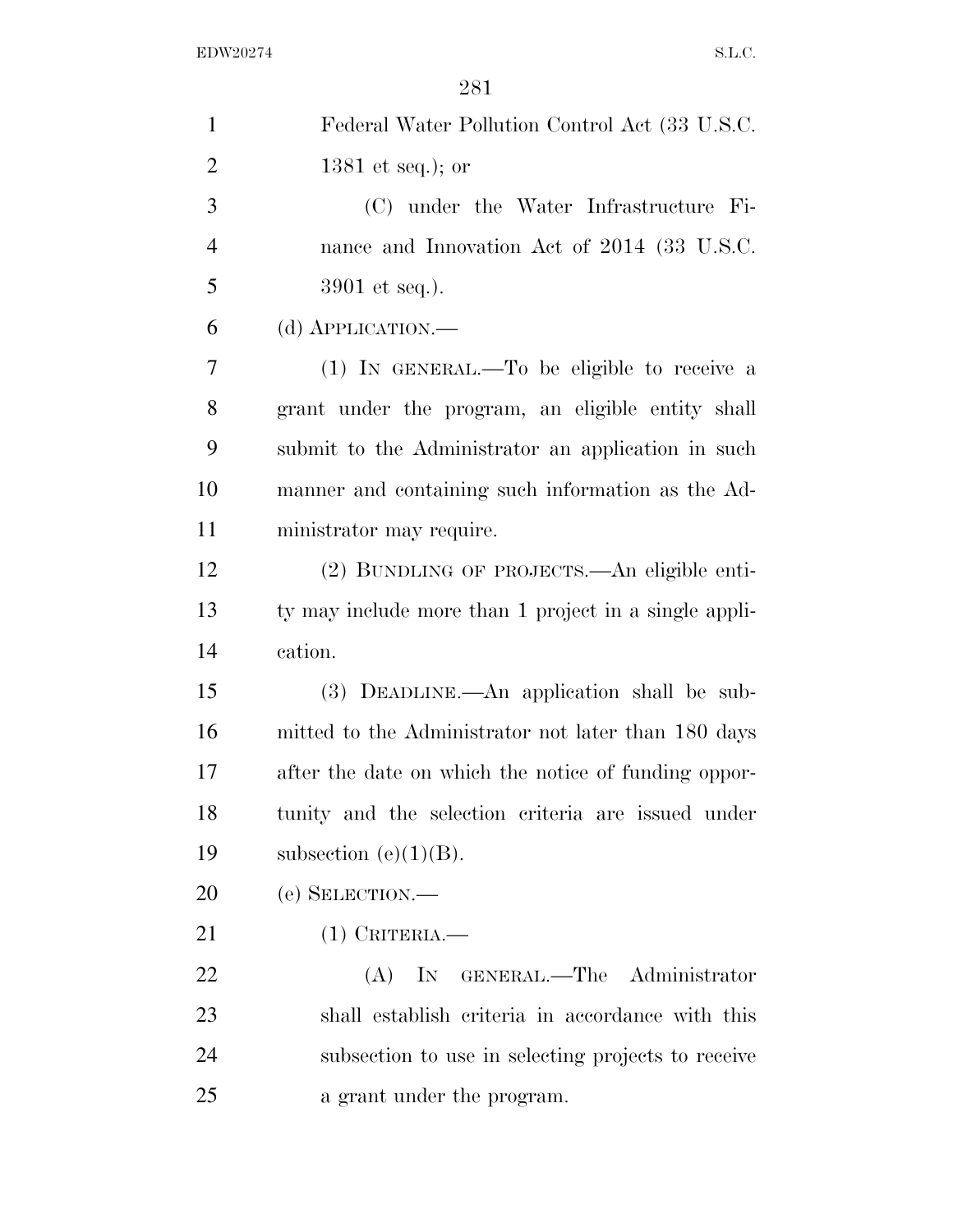| $\mathbf{1}$   | (B) PUBLICATION.—Not later than 90                  |
|----------------|-----------------------------------------------------|
| $\overline{2}$ | days after the date on which funds are made         |
| 3              | available to carry out the program for each fis-    |
| $\overline{4}$ | cal year, the Administrator shall—                  |
| 5              | (i) issue a notice of funding oppor-                |
| 6              | tunity for the program; and                         |
| 7              | (ii) include in the notice the selection            |
| 8              | criteria established under subparagraph             |
| 9              | (A).                                                |
| 10             | (2) PRIORITY.—In selecting projects to receive      |
| 11             | a grant under the program, the Administrator shall  |
| 12             | give priority to projects—                          |
| 13             | (A) for which a Federal grant would assist          |
| 14             | in completing an overall financing package for      |
| 15             | the project; and                                    |
| 16             | (B) that would help bring publicly owned            |
| 17             | treatment works (as defined in section 212 of       |
| 18             | the Federal Water Pollution Control Act (33)        |
| 19             | U.S.C. 1292)) into compliance with the Federal      |
| 20             | Water Pollution Control Act (33 U.S.C. 1251 et      |
| 21             | seq.).                                              |
| 22             | (3) GEOGRAPHICAL DISTRIBUTION.—For each             |
| 23             | fiscal year, in providing grants under the program, |
| 24             | the Administrator shall ensure that the funds are   |
| 25             | distributed—                                        |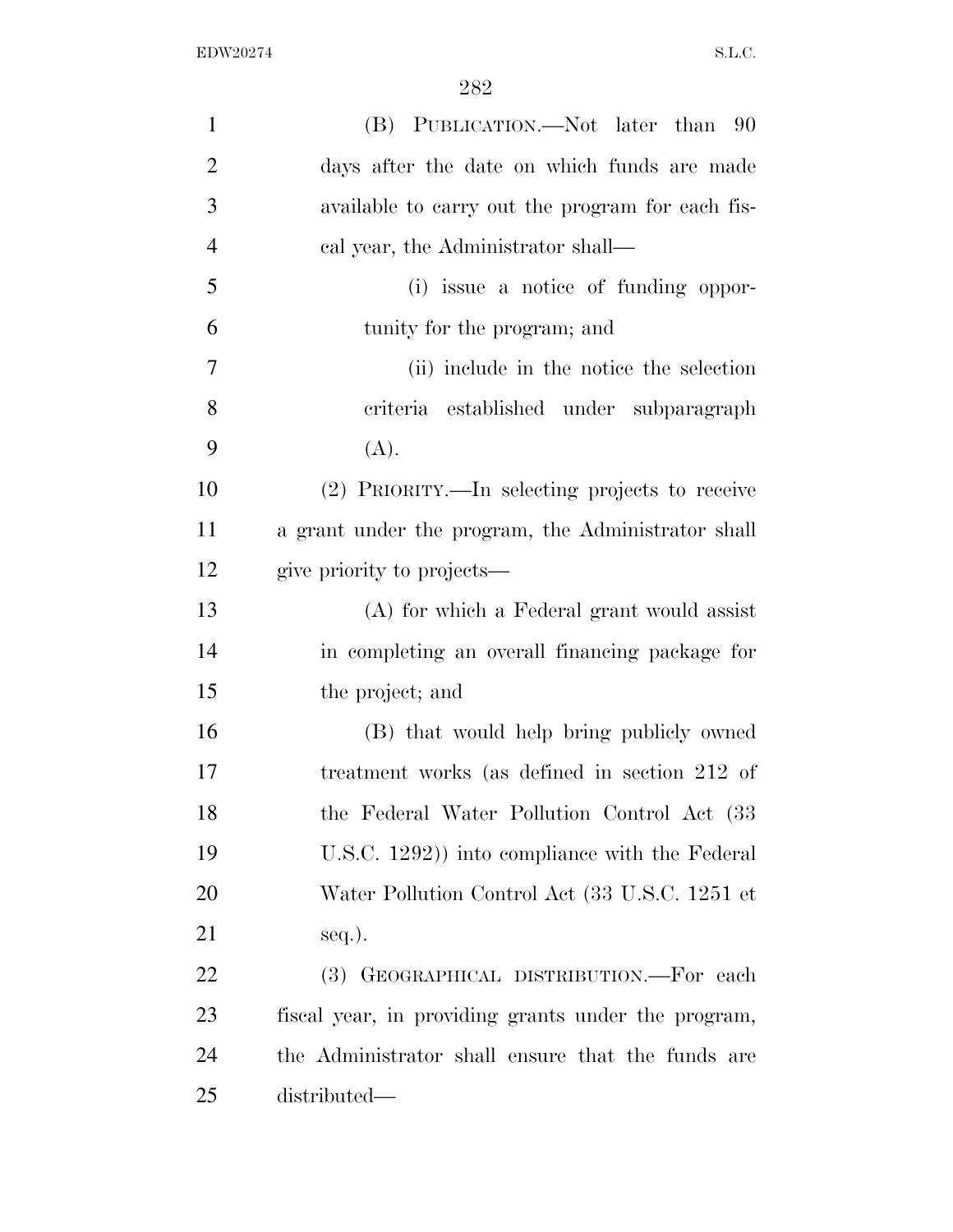| $\mathbf{1}$   | (A) on an equitable geographical basis; and            |
|----------------|--------------------------------------------------------|
| $\overline{2}$ | (B) in a manner that balances the needs of             |
| 3              | urban, suburban, and rural communities.                |
| $\overline{4}$ | (4) DEADLINE.—Not later than 18 months                 |
| 5              | after the date on which funds are made available to    |
| 6              | carry out the program for each fiscal year, the Ad-    |
| 7              | ministrator shall select projects to receive grants    |
| 8              | under the program.                                     |
| 9              | (f) REQUIREMENTS.—                                     |
| 10             | (1) TOTAL STATE LIMIT.—For each fiscal year,           |
| 11             | the total amount provided under the program for        |
| 12             | projects in a single State shall not exceed 20 percent |
| 13             | of the total amount made available to carry out the    |
| 14             | program.                                               |
| 15             | $(2)$ FEDERAL SHARE.—                                  |
| 16             | (A) IN GENERAL.—Subject to subpara-                    |
| 17             | graph (B), the Federal share of the cost of a          |
| 18             | project carried out with a grant under the pro-        |
| 19             | gram shall not exceed 80 percent.                      |
| 20             | (B) WAIVER.—The Administrator<br>may                   |
| 21             | waive the requirement of subparagraph $(A)$ .          |
| 22             | (g) REGULATIONS.—The Administrator may promul-         |
| 23             | gate such regulations as may be necessary to carry out |
| 24             | this section.                                          |
|                |                                                        |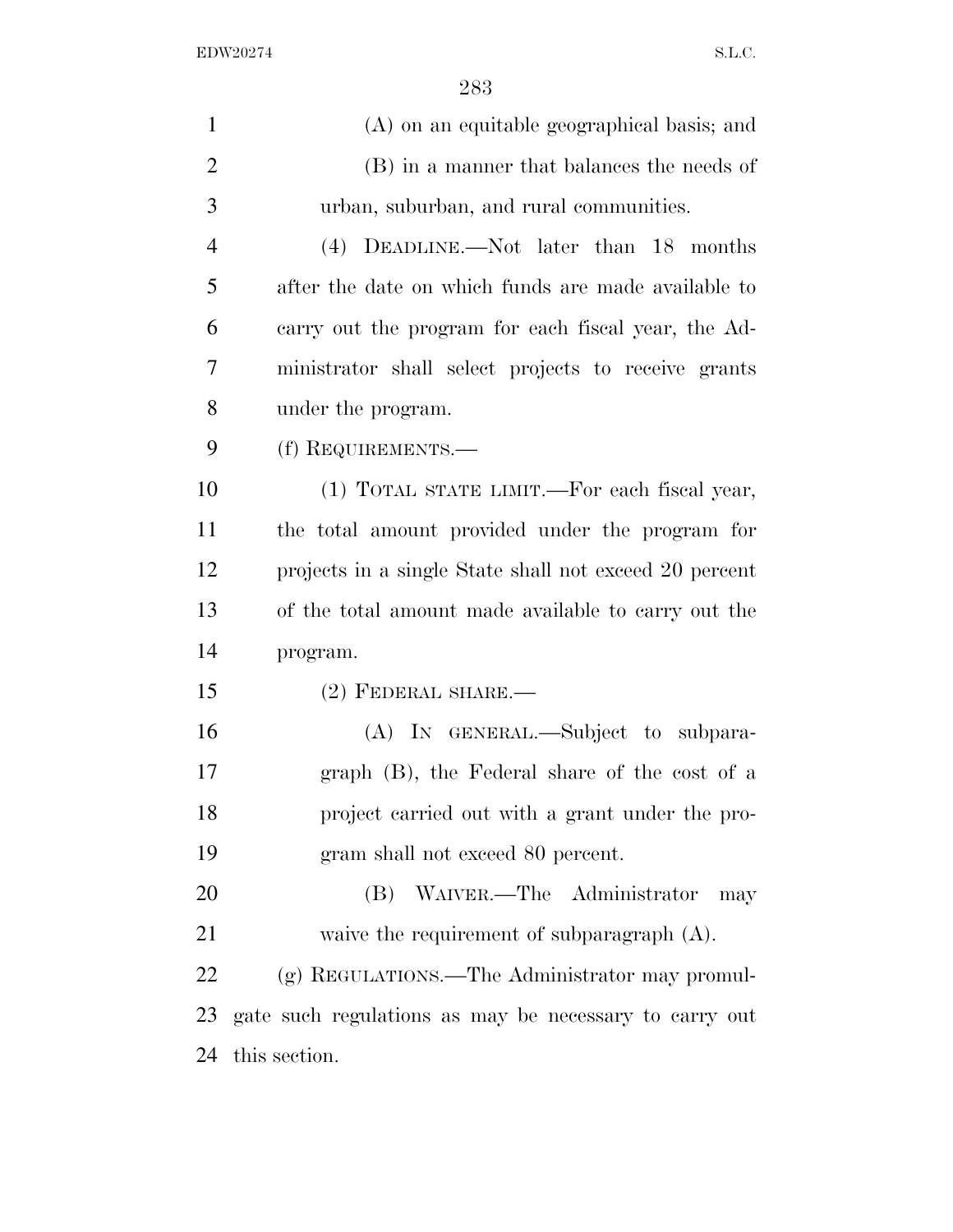(h) LABOR STANDARDS.—Notwithstanding any other provision of law, the Administrator may not provide a grant under the program for a project unless the project meets the requirements described in section 513 of the Federal Water Pollution Control Act (33 U.S.C. 1372). (i) REPORTS.—Not later than 2 years after the date of enactment of this Act, the Administrator shall submit to Congress and make publicly available a report on the implementation of the program.

(j) FUNDING.—

 (1) AUTHORIZATION OF APPROPRIATIONS.— There is authorized to be appropriated to carry out this section \$50,000,000 for each of fiscal years 2022 through 2024.

 (2) AVAILABILITY.—Funds made available to carry out this section shall be available until ex-pended.

18 (3) ADMINISTRATIVE COSTS.—Not more than 2 percent of the amount made available for a fiscal year under paragraph (1) may be used by the Ad- ministrator for the administrative costs of carrying out the program.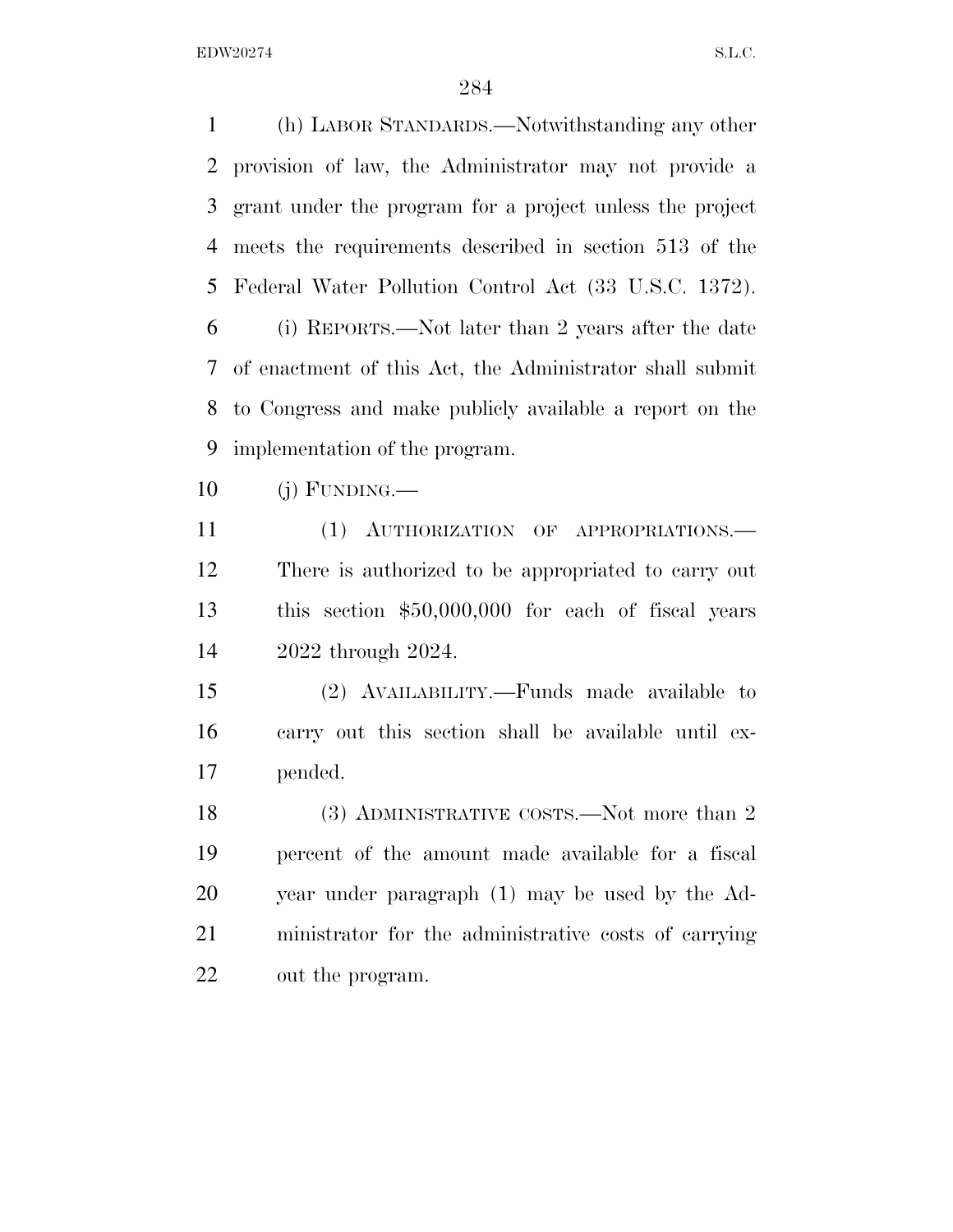## **SEC. 2018. SMALL AND DISADVANTAGED COMMUNITY ANALYSIS.**

 (a) ANALYSIS.—Not later than 1 year after the date of enactment of this Act, using environmental justice data of the Environmental Protection Agency, including data from the environmental justice mapping and screen tool of the Environmental Protection Agency, the Adminis- trator of the Environmental Protection Agency (referred to in this section as the ''Administrator'') shall carry out an analysis under which the Administrator shall assess the programs under title VI of the Federal Water Pollution Control Act (33 U.S.C. 1381 et seq.) and section 1452 of the Safe Drinking Water Act (42 U.S.C. 300j–12) to identify historical distributions of funds to small and dis- advantaged communities and new opportunities and meth- ods to improve on the distribution of funds under those programs to low-income communities, rural communities, minority communities, and communities of indigenous peoples, in accordance with Executive Order 12898 (42 U.S.C. 4321 note; 60 Fed. Reg. 6381; relating to Federal actions to address environmental justice in minority popu-lations and low-income populations)).

 (b) REPORT.—On completion of the analysis under subsection (a), the Administrator shall submit to the Com- mittee on Environment and Public Works of the Senate and the Committees on Energy and Commerce and Trans-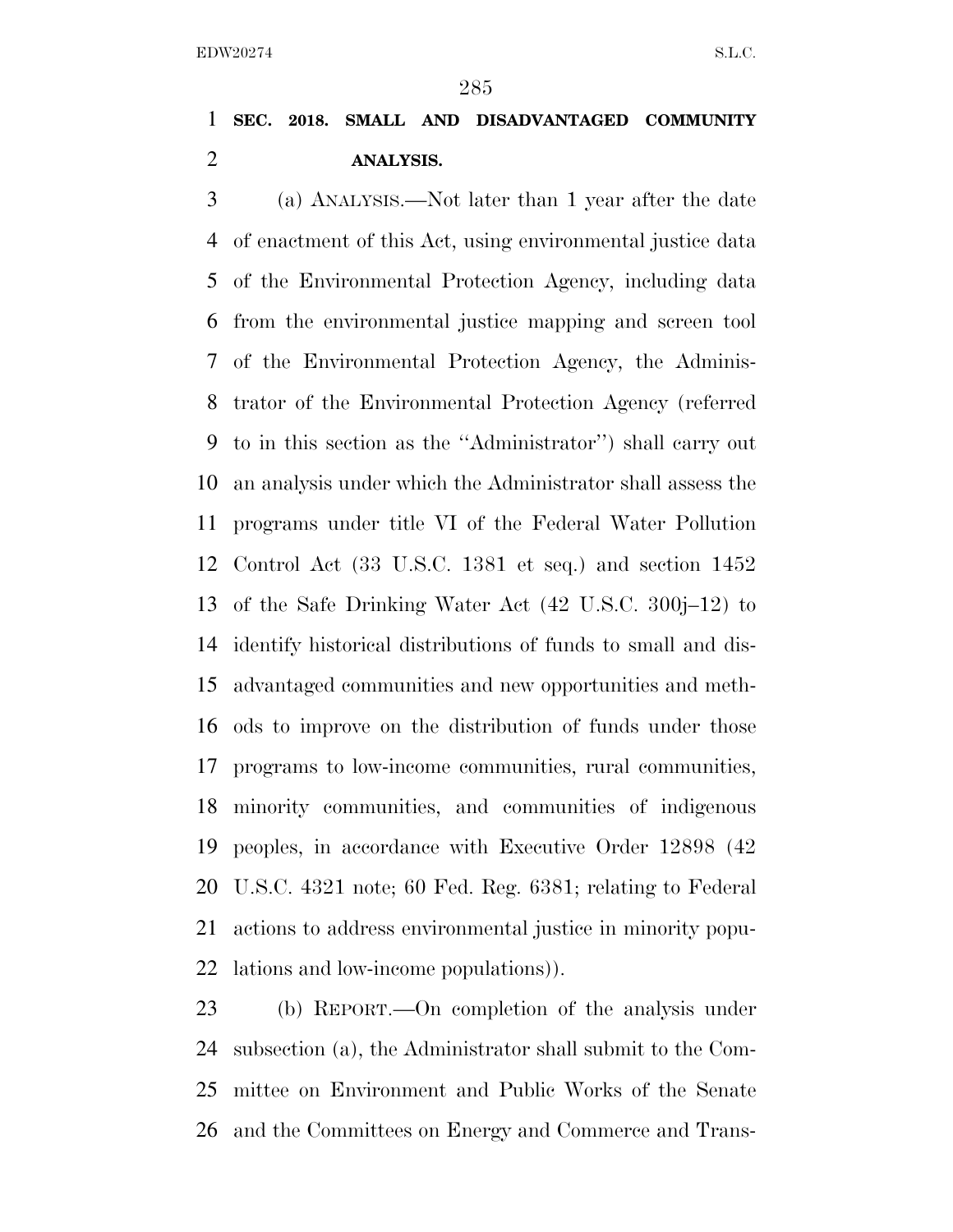| $\mathbf{1}$   | portation and Infrastructure of the House of Representa- |
|----------------|----------------------------------------------------------|
| $\overline{2}$ | tives a report describing—                               |
| 3              | $(1)$ the results of the analysis; and                   |
| $\overline{4}$ | (2) the criteria the Administrator used in car-          |
| 5              | rying out the analysis.                                  |
| 6              | SEC. 2019. STORMWATER INFRASTRUCTURE TECHNOLOGY.         |
| 7              | (a) DEFINITIONS.—In this section:                        |
| 8              | (1) ADMINISTRATOR.—The term "Adminis-                    |
| 9              | trator" means the Administrator of the Environ-          |
| 10             | mental Protection Agency.                                |
| 11             | (2) CENTER.—The term "center" means a cen-               |
| 12             | ter of excellence for stormwater control infrastruc-     |
| 13             | ture established under subsection $(b)(1)$ .             |
| 14             | (3) ELIGIBLE ENTITY.—The term "eligible enti-            |
| 15             | $ty''$ means—                                            |
| 16             | $(A)$ a State, Tribal, or local government; or           |
| 17             | (B) a local, regional, or other public entity            |
| 18             | that manages stormwater or wastewater re-                |
| 19             | sources or other related water infrastructure.           |
| 20             | (4) ELIGIBLE INSTITUTION.—The term "eligi-               |
| 21             | ble institution" means an institution of higher edu-     |
| 22             | cation, a research institution, or a nonprofit organi-   |
| 23             | zation that has demonstrated excellence in research-     |
| 24             | ing and developing new and emerging stormwater           |
| 25             | control infrastructure.                                  |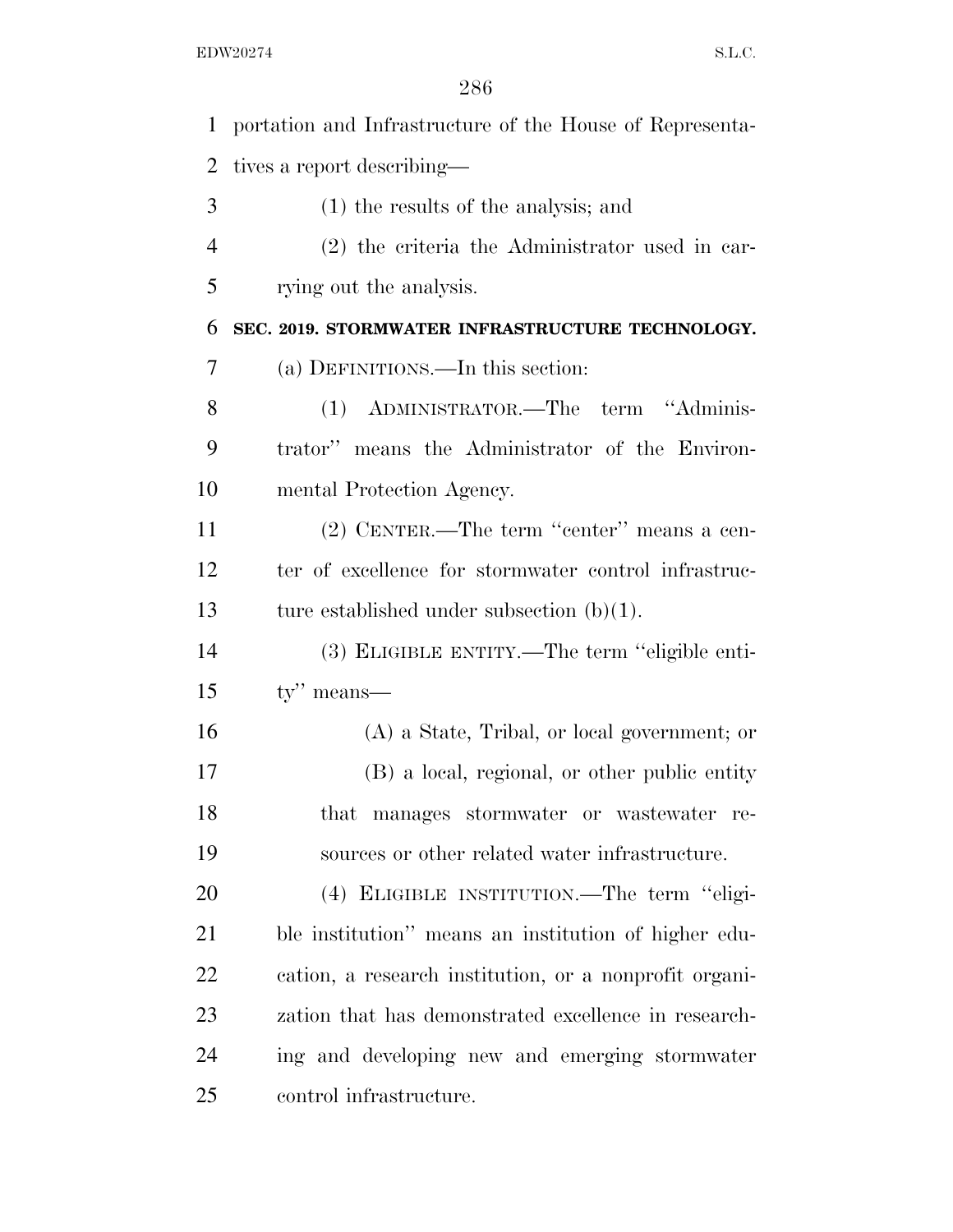| $\mathbf{1}$   | (b) CENTERS OF EXCELLENCE FOR STORMWATER         |
|----------------|--------------------------------------------------|
| 2              | CONTROL INFRASTRUCTURE.                          |
| 3              | (1) ESTABLISHMENT OF CENTERS.-                   |
| $\overline{4}$ | (A) IN GENERAL.—Subject to the avail-            |
| 5              | ability of appropriations, the Administrator     |
| 6              | shall provide grants, on a competitive basis, to |
| 7              | eligible institutions to establish and maintain  |
| 8              | not less than 3, and not more than 5, centers    |
| 9              | of excellence for new and emerging stormwater    |
| 10             | control infrastructure, to be located in various |
| 11             | regions throughout the United States.            |
| 12             | (B) GENERAL OPERATION.—Each center               |
| 13             | shall—                                           |
| 14             | conduct research on new<br>(i)<br>and            |
| 15             | emerging stormwater control infrastructure       |
| 16             | that is relevant to the geographical region      |
| 17             | in which the center is located, including        |
| 18             | stormwater and sewer overflow reduction,         |
| 19             | other approaches to water resource<br>en-        |
| 20             | hancement, alternative funding approaches,       |
| 21             | and other environmental, economic, and so-       |
| 22             | cial benefits;                                   |
| 23             | (ii) maintain a listing of—                      |
| 24             | (I) stormwater control infrastruc-               |
| 25             |                                                  |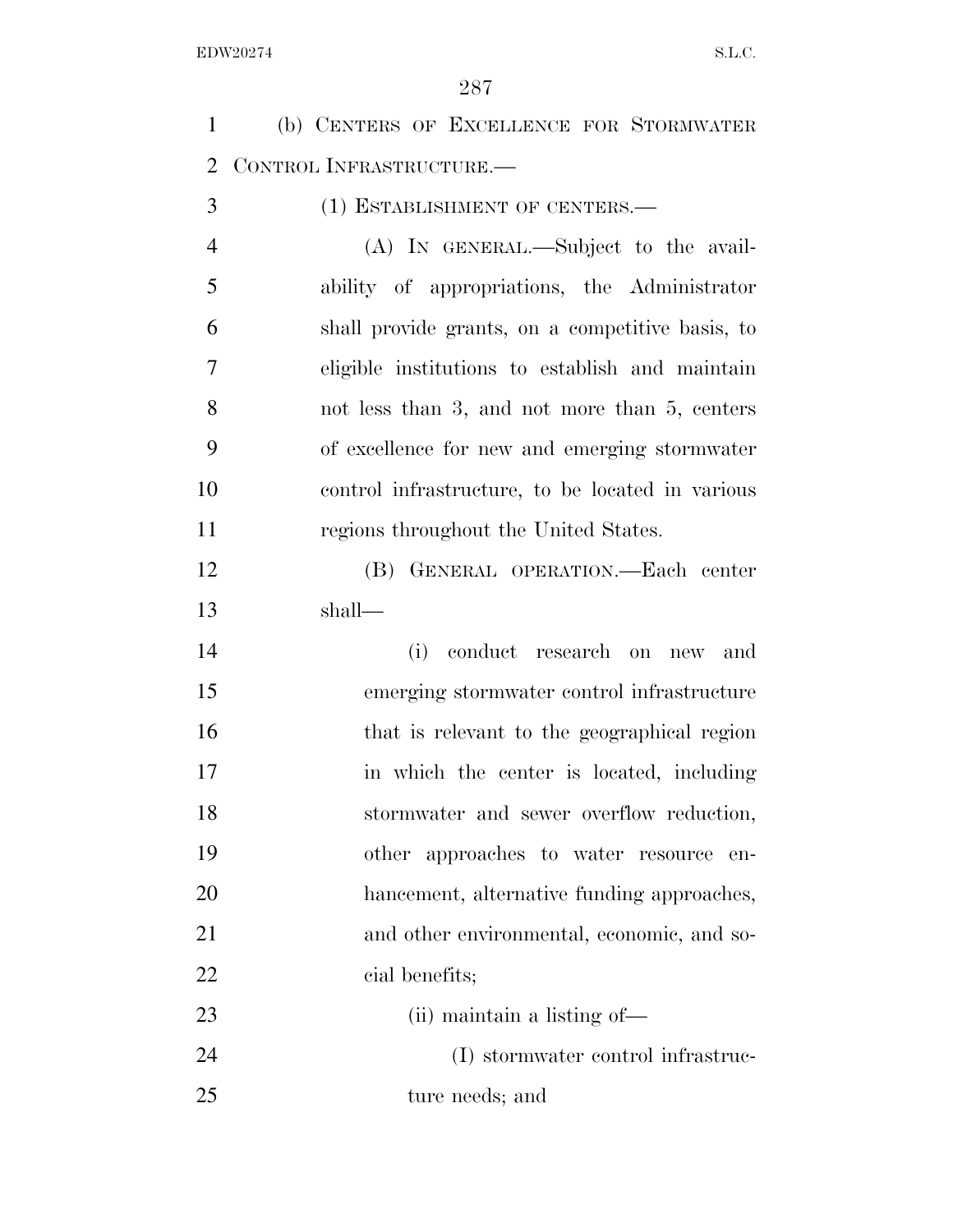| $\mathbf{1}$   | (II) an analysis of new and                  |
|----------------|----------------------------------------------|
| $\overline{2}$ | emerging stormwater control infra-           |
| 3              | structure that is available;                 |
| $\overline{4}$ | (iii) analyze whether additional finan-      |
| 5              | cial programs for the implementation of      |
| 6              | new and emerging, but proven, stormwater     |
| 7              | control infrastructure would be useful;      |
| 8              | (iv) provide information regarding re-       |
| 9              | search conducted under clause (i) to the     |
| 10             | national electronic clearinghouse center for |
| 11             | publication on the Internet website estab-   |
| 12             | lished under paragraph $(3)(B)(i)$ to pro-   |
| 13             | vide to the Federal Government and State,    |
| 14             | Tribal, and local governments and the pri-   |
| 15             | vate sector information regarding new and    |
| 16             | emerging, but proven, stormwater control     |
| 17             | infrastructure;                              |
| 18             | (v) provide technical assistance to          |
| 19             | State, Tribal, and local governments to as-  |
| 20             | sist with the construction, operation, and   |
| 21             | maintenance of stormwater control infra-     |
| 22             | structure projects;                          |
| 23             | (vi) collaborate with institutions of        |
| 24             | higher education and private and public or-  |
| 25             | ganizations, including community-based       |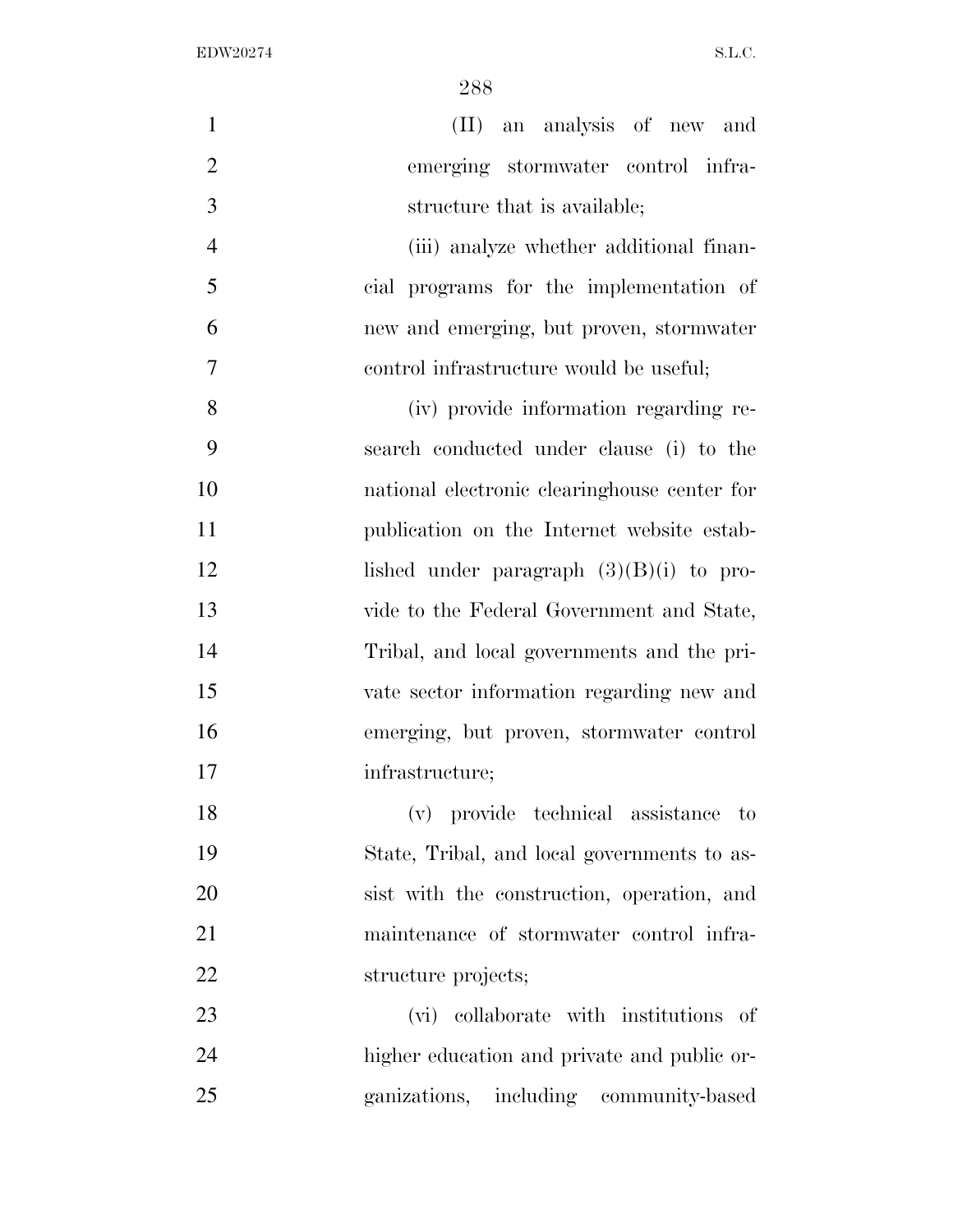| $\mathbf{1}$   | public-private partnerships, in the geo-             |
|----------------|------------------------------------------------------|
| $\overline{2}$ | graphical region in which the center is lo-          |
| 3              | cated; and                                           |
| $\overline{4}$ | (vii) coordinate with the other centers              |
| 5              | to avoid duplication of efforts.                     |
| 6              | (2) APPLICATION.—To be eligible to receive a         |
| 7              | grant under this subsection, an eligible institution |
| 8              | shall prepare and submit to the Administrator an     |
| 9              | application at such time, in such form, and con-     |
| 10             | taining such information as the Administrator may    |
| 11             | require.                                             |
| 12             | (3) NATIONAL ELECTRONIC CLEARINGHOUSE                |
| 13             | CENTER.—Of the centers established under para-       |
| 14             | graph $(1)(A)$ , 1 shall—                            |
| 15             | $(A)$ be designated as the "national elec-           |
| 16             | tronic clearinghouse center"; and                    |
| 17             | (B) in addition to the other functions of            |
| 18             | that center—                                         |
| 19             | (i) develop, operate, and maintain an                |
| 20             | Internet website and a public database               |
| 21             | that contains information relating to new            |
| 22             | and emerging, but proven, stormwater con-            |
| 23             | trol infrastructure; and                             |
| 24             | (ii) post to the website information                 |
| 25             | from all centers.                                    |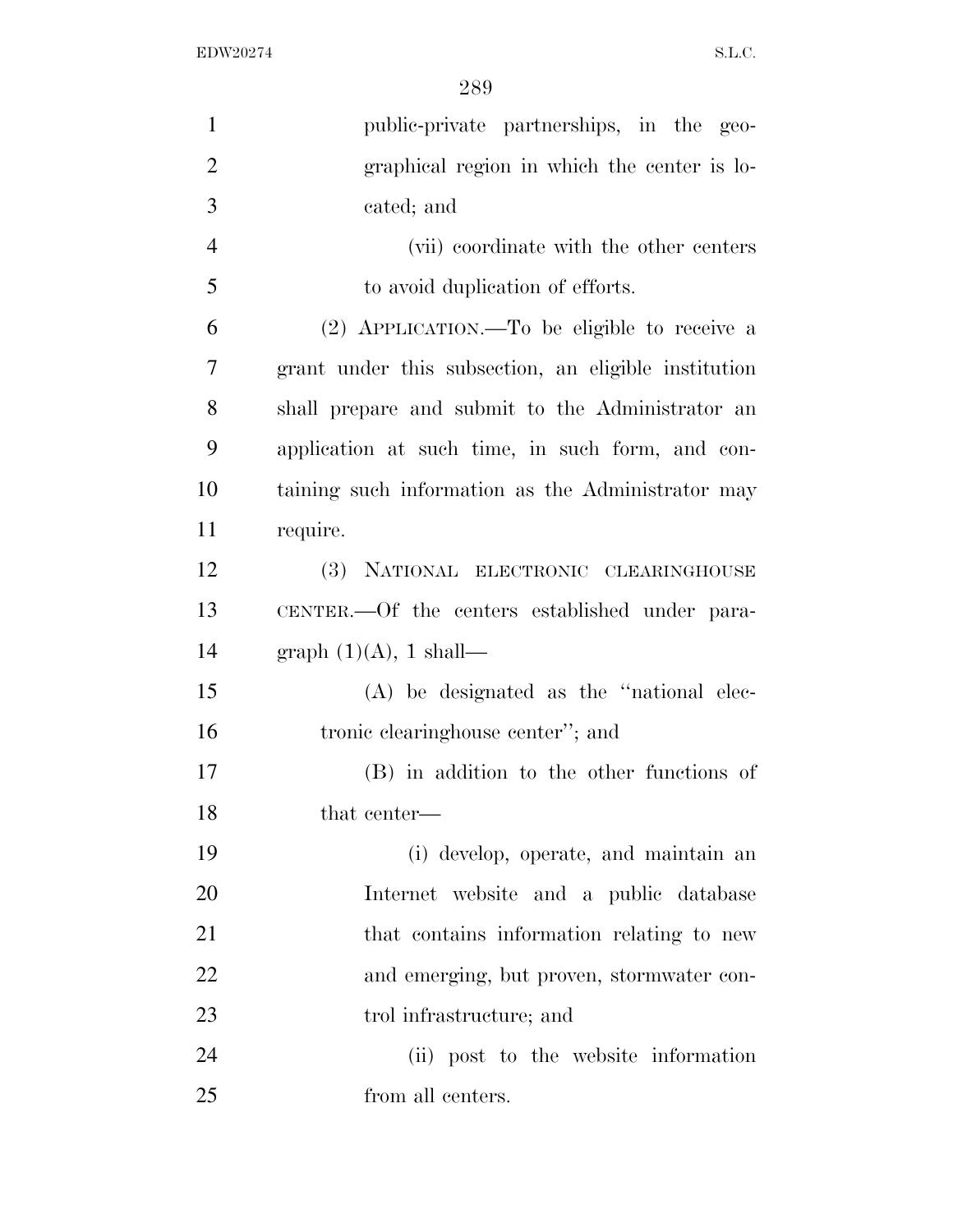| $\mathbf{1}$   | (4) AUTHORIZATION OF APPROPRIATIONS.—                   |
|----------------|---------------------------------------------------------|
| $\overline{2}$ | (A) IN GENERAL.—There is authorized to                  |
| 3              | be appropriated to carry out this subsection            |
| $\overline{4}$ | $$5,000,000$ for each of fiscal years $2022$ and        |
| 5              | 2023.                                                   |
| 6              | (B) LIMITATION ON USE OF FUNDS. - Of                    |
| 7              | the amounts made available for grants under             |
| 8              | subparagraph $(A)$ , not more than 2 percent            |
| 9              | may be used to pay the administrative costs of          |
| 10             | the Administrator.                                      |
| 11             | (c) STORMWATER CONTROL INFRASTRUCTURE                   |
| 12             | PROJECT GRANTS.                                         |
| 13             | (1) GRANT AUTHORITY.—Subject to the avail-              |
| 14             | ability of appropriations, the Administrator shall      |
| 15             | provide grants, on a competitive basis, to eligible en- |
| 16             | tities to carry out stormwater control infrastructure   |
| 17             | projects that incorporate new and emerging, but         |
| 18             | proven, stormwater control technology in accordance     |
| 19             | with this subsection.                                   |
| 20             | (2) STORMWATER CONTROL INFRASTRUCTURE                   |
| 21             | PROJECTS.-                                              |
| 22             | (A)<br>PLANNING AND<br>DEVELOPMENT                      |
| 23             | GRANTS.—The Administrator may make plan-                |
| 24             | ning and development grants under this sub-             |
| 25             | section for the following projects:                     |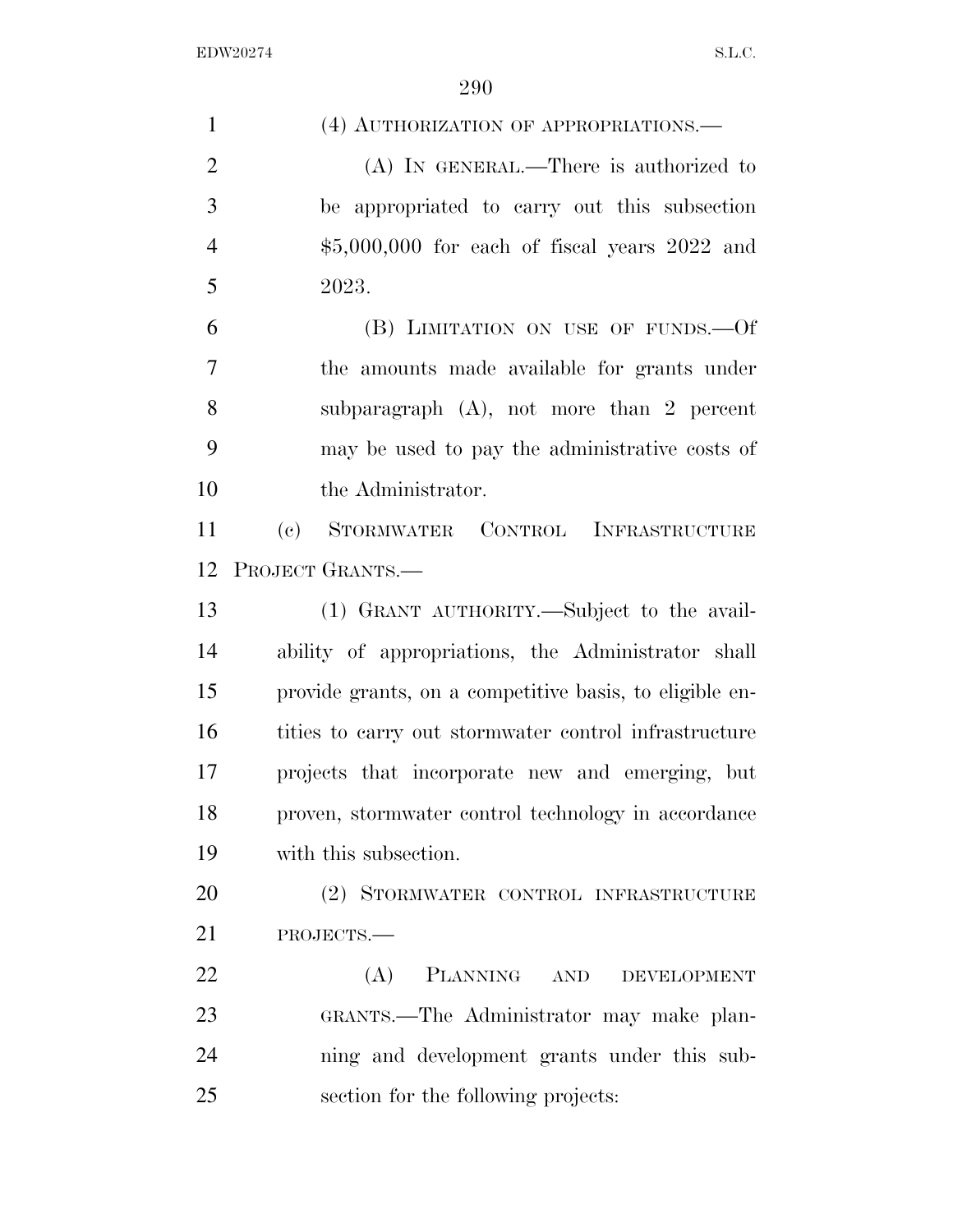| $\mathbf{1}$   | (i) Planning and designing                  |
|----------------|---------------------------------------------|
| $\overline{2}$ | stormwater control infrastructure projects  |
| 3              | that incorporate new and emerging, but      |
| $\overline{4}$ | proven, stormwater control technology, in-  |
| 5              | cluding engineering surveys, landscape      |
| 6              | plans, maps, and implementation plans.      |
| 7              | (ii) Identifying and developing stand-      |
| 8              | ards necessary to accommodate stormwater    |
| 9              | control infrastructure projects, including  |
| 10             | those projects that incorporate new and     |
| 11             | emerging, but proven, stormwater control    |
| 12             | technology.                                 |
| 13             | (iii) Identifying and developing fee        |
| 14             | structures to provide financial support for |
| 15             | design, installation, and operations and    |
| 16             | maintenance of stormwater control infra-    |
| 17             | structure, including new and emerging, but  |
| 18             | proven, stormwater control infrastructure.  |
| 19             | (iv) Developing approaches for com-         |
| 20             | munity-based public-private partnerships    |
| 21             | the financing and construction of<br>for    |
| 22             | stormwater control infrastructure, includ-  |
| 23             | ing feasibility studies, stakeholder out-   |
| 24             | reach, and needs assessments.               |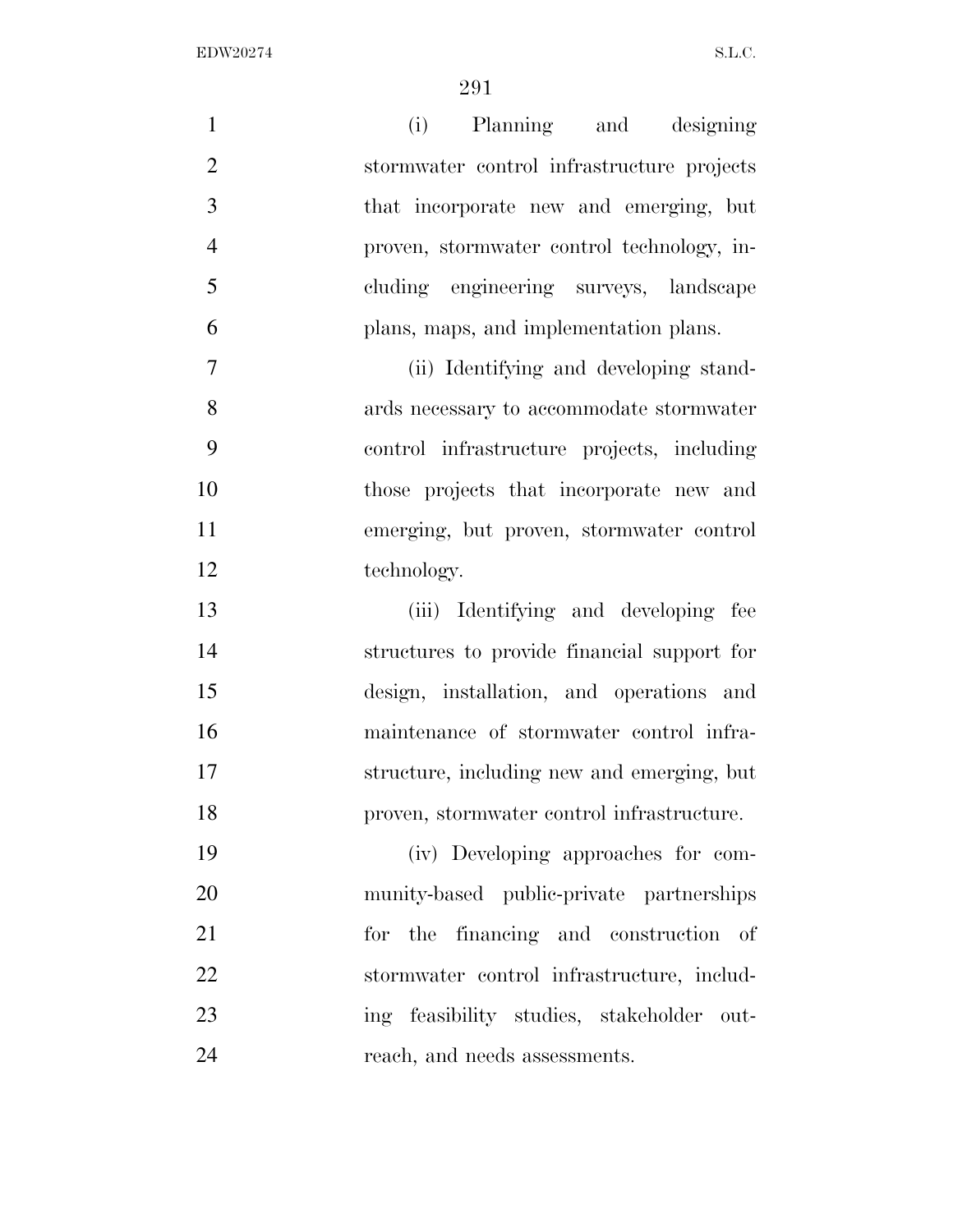| $\mathbf{1}$   | (v) Developing training and edu-                         |
|----------------|----------------------------------------------------------|
| $\overline{2}$ | cational materials regarding new and                     |
| 3              | emerging, but proven, stormwater control                 |
| $\overline{4}$ | infrastructure for distribution to—                      |
| 5              | (I) individuals and entities with                        |
| 6              | applicable technical knowledge; and                      |
| 7              | $(II)$ the public.                                       |
| 8              | (B) IMPLEMENTATION GRANTS.—The Ad-                       |
| 9              | ministrator may make implementation grants               |
| 10             | under this subsection for the following projects:        |
| 11             | (i) Installing new and emerging, but                     |
| 12             | proven, stormwater control infrastructure.               |
| 13             | (ii) Protecting or restoring inter-                      |
| 14             | connected networks of natural areas that                 |
| 15             | protect water quality.                                   |
| 16             | (iii) Monitoring and evaluating the en-                  |
| 17             | vironmental, economic, or social benefits of             |
| 18             | stormwater control infrastructure that in-               |
| 19             | corporate new and emerging, but proven,                  |
| 20             | stormwater control technology.                           |
| 21             | (iv) Implementing a best practices                       |
| 22             | standard for stormwater control infrastruc-              |
| 23             | ture programs.                                           |
| 24             | (3) APPLICATION.—Except as otherwise pro-                |
| 25             | vided in this section, to be eligible to receive a grant |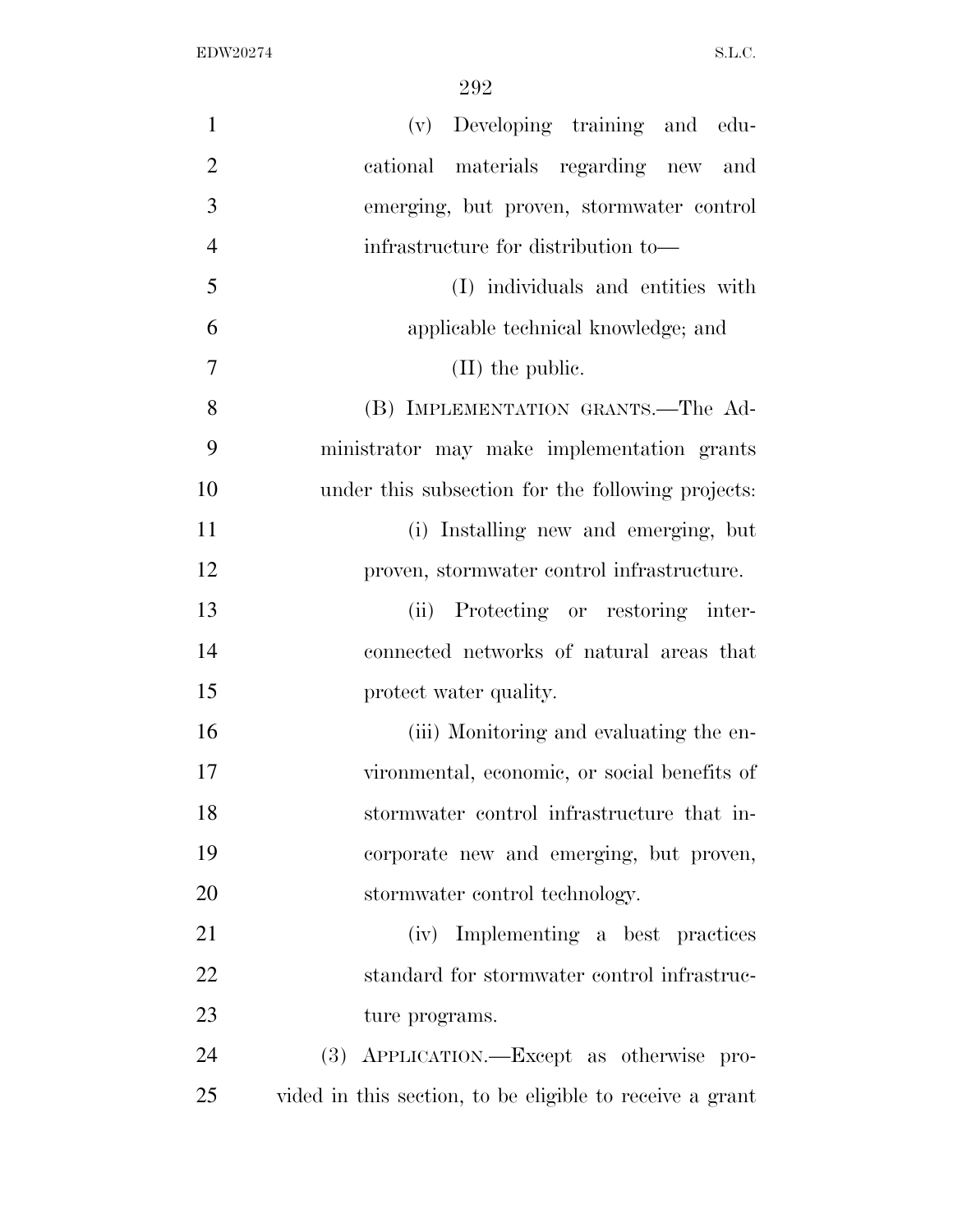| $\mathbf{1}$   | under this subsection, an eligible entity shall prepare |
|----------------|---------------------------------------------------------|
| $\overline{2}$ | and submit to the Administrator an application at       |
| 3              | such time, in such form, and containing such infor-     |
| $\overline{4}$ | mation as the Administrator may require, including,     |
| 5              | as applicable—                                          |
| 6              | (A) a description of the stormwater control             |
| 7              | infrastructure project that incorporates new            |
| 8              | and emerging, but proven, technology;                   |
| 9              | (B) a plan for monitoring the impacts of                |
| 10             | the stormwater control infrastructure project on        |
| 11             | the water quality and quantity;                         |
| 12             | (C) an evaluation of other environmental,               |
| 13             | economic, and social benefits of the stormwater         |
| 14             | control infrastructure project; and                     |
| 15             | (D) a plan for the long-term operation and              |
| 16             | maintenance of the stormwater control infra-            |
| 17             | structure project and a tracking system, such           |
| 18             | as asset management practices.                          |
| 19             | (4) PRIORITY.—In making grants under this               |
| 20             | subsection, the Administrator shall give priority to    |
| 21             | applications submitted on behalf of—                    |
| 22             | $(A)$ a community that—                                 |
| 23             | (i) has combined storm and sanitary                     |
| 24             | sewers in the collection system of the com-             |
| 25             | munity; or                                              |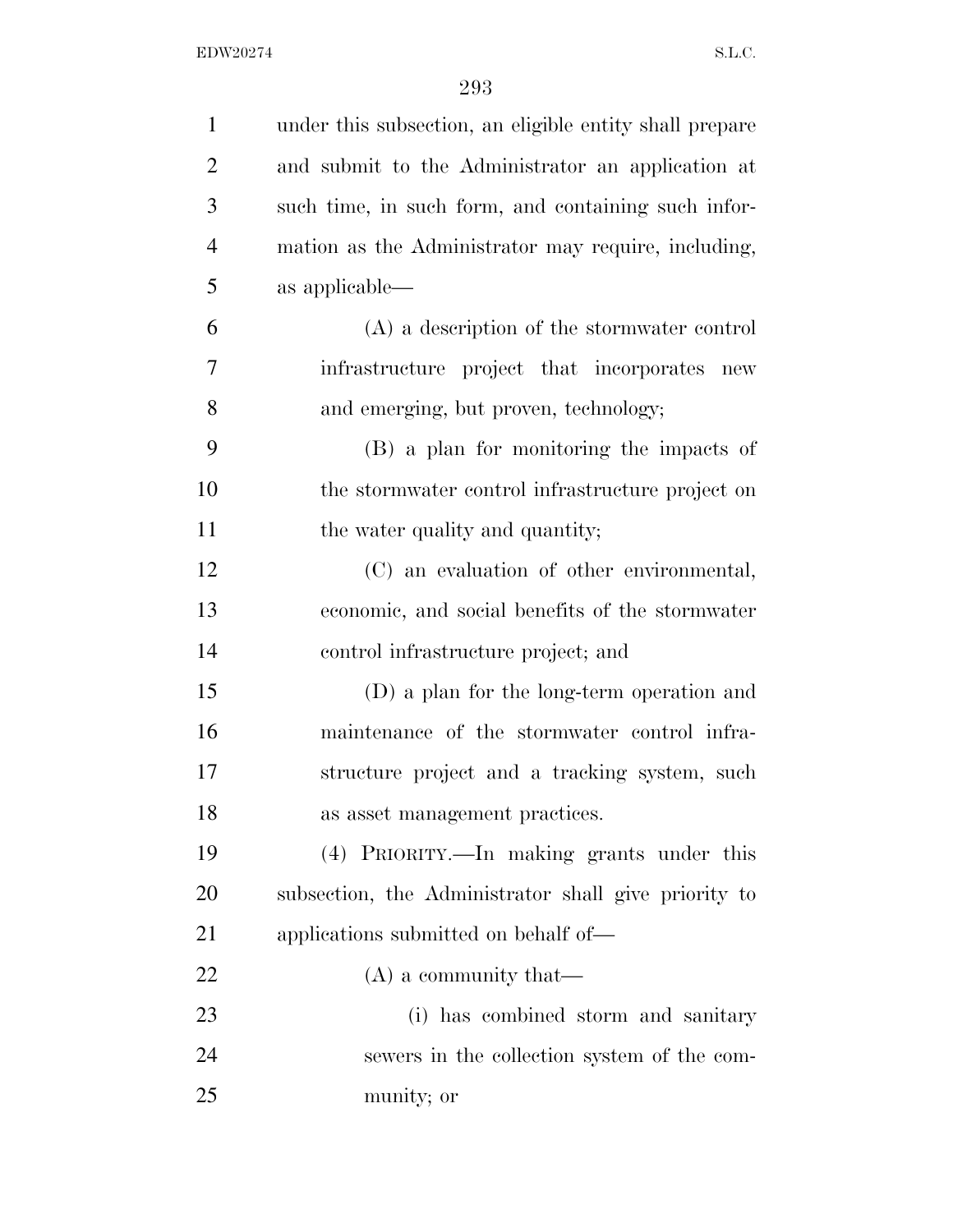| $\mathbf{1}$   | (ii) is a small, rural, or disadvantaged                |
|----------------|---------------------------------------------------------|
| $\overline{2}$ | community, as determined by the Adminis-                |
| 3              | trator; or                                              |
| $\overline{4}$ | (B) an eligible entity that will use not less           |
| 5              | than 15 percent of the grant to provide service         |
| 6              | to a small, rural, or disadvantaged community,          |
| 7              | as determined by the Administrator.                     |
| 8              | $(5)$ MAXIMUM AMOUNTS.—                                 |
| 9              | (A)<br>PLANNING AND<br><b>DEVELOPMENT</b>               |
| 10             | GRANTS.-                                                |
| 11             | (i) SINGLE GRANT.—The amount of a                       |
| 12             | single planning and development grant                   |
| 13             | provided under this subsection shall be not             |
| 14             | more than $$200,000$ .                                  |
| 15             | (ii) AGGREGATE AMOUNT.—The total                        |
| 16             | amount of all planning and development                  |
| 17             | grants provided under this subsection for a             |
| 18             | fiscal year shall be not more than $\frac{1}{3}$ of the |
| 19             | total amount made available to carry out                |
| 20             | this subsection.                                        |
| 21             | (B) IMPLEMENTATION GRANTS.—                             |
| 22             | (i) SINGLE GRANT.—The amount of a                       |
| 23             | single<br>implementation grant provided                 |
| 24             | under this subsection shall be not more                 |
| 25             | than $$2,000,000$ .                                     |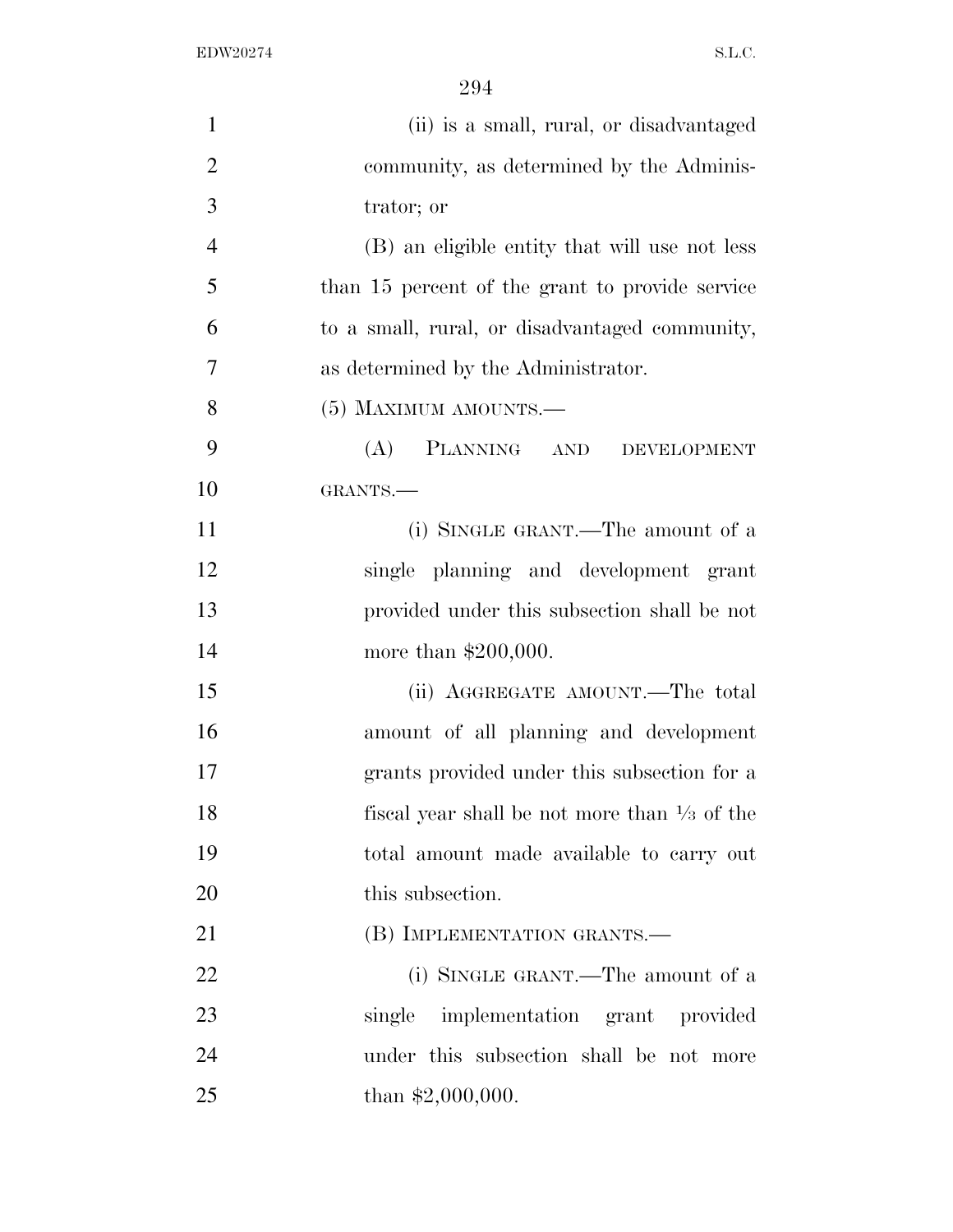| $\mathbf{1}$   | (ii) AGGREGATE AMOUNT.—The total                         |
|----------------|----------------------------------------------------------|
| $\overline{2}$ | amount of all implementation grants pro-                 |
| 3              | vided under this subsection for a fiscal                 |
| $\overline{4}$ | year shall be not more than $\frac{2}{3}$ of the total   |
| 5              | amount made available to carry out this                  |
| 6              | subsection.                                              |
| 7              | $(6)$ FEDERAL SHARE.—                                    |
| 8              | (A) IN GENERAL.—Except as provided in                    |
| 9              | subparagraph $(C)$ , the Federal share of a grant        |
| 10             | provided under this subsection shall not exceed          |
| 11             | 80 percent of the total project cost.                    |
| 12             | (B)<br>CREDIT FOR<br><b>IMPLEMENTATION</b>               |
| 13             | GRANTS.—The Administrator shall credit to-               |
| 14             | ward the non-Federal share of the cost of an             |
| 15             | implementation project carried out under this            |
| 16             | subsection the cost of planning, design, and             |
| 17             | construction work completed for the project              |
| 18             | using funds other than funds provided under              |
| 19             | this section.                                            |
| 20             | (C) EXCEPTION.—The Administrator may                     |
| 21             | waive the Federal share limitation under sub-            |
| 22             | paragraph (A) for an eligible entity that has            |
| 23             | adequately demonstrated financial need.                  |
| 24             | (d) REPORT TO CONGRESS.—Not later than 1 year            |
| 25             | after the date on which the Administrator first awards a |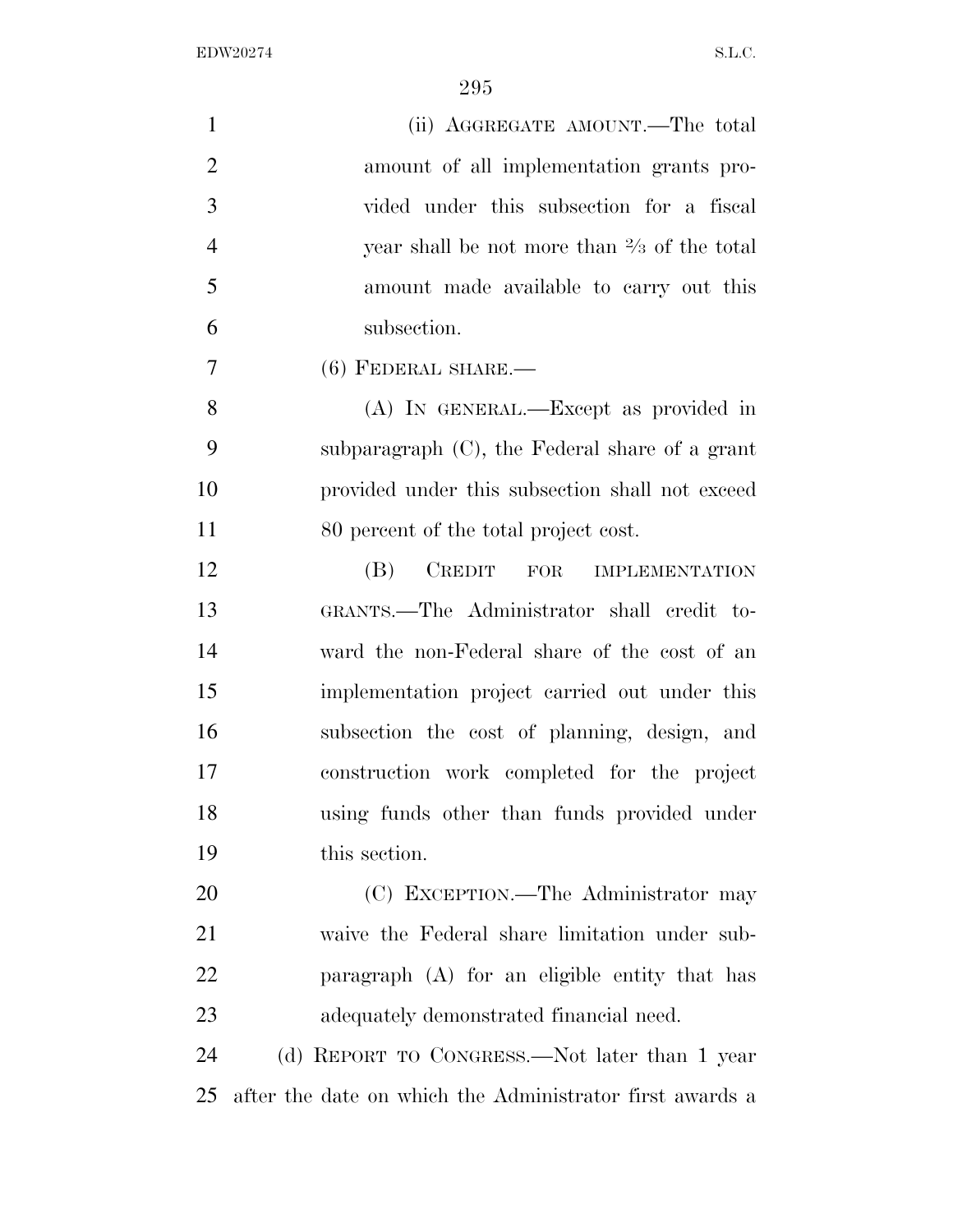| 1              | grant under this section, the Administrator shall submit    |
|----------------|-------------------------------------------------------------|
| 2              | to Congress a report that includes, with respect to the pe- |
| 3              | riod covered by the report—                                 |
| $\overline{4}$ | (1) a description of all grants provided under              |
| 5              | this section;                                               |
| 6              | $(2)$ a detailed description of —                           |
| 7              | (A) the projects supported by those grants;                 |
| 8              | and                                                         |
| 9              | (B) the outcomes of those projects;                         |
| 10             | (3) a description of the improvements in tech-              |
| 11             | nology, environmental benefits, resources conserved,        |
| 12             | efficiencies, and other benefits of the projects funded     |
| 13             | under this section;                                         |
| 14             | (4) recommendations for improvements to pro-                |
| 15             | mote and support new and emerging, but proven,              |
| 16             | stormwater control infrastructure, including research       |
| 17             | into new and emerging technologies, for the centers,        |
| 18             | grants, and activities under this section; and              |
| 19             | (5) a description of existing challenges con-               |
| 20             | cerning the use of new and emerging, but proven,            |
| 21             | stormwater control infrastructure.                          |
| 22             | (e) AUTHORIZATION OF APPROPRIATIONS.                        |
| 23             | (1) IN GENERAL.—There is authorized to be                   |
| 24             | appropriated to carry out this section (except for          |
|                |                                                             |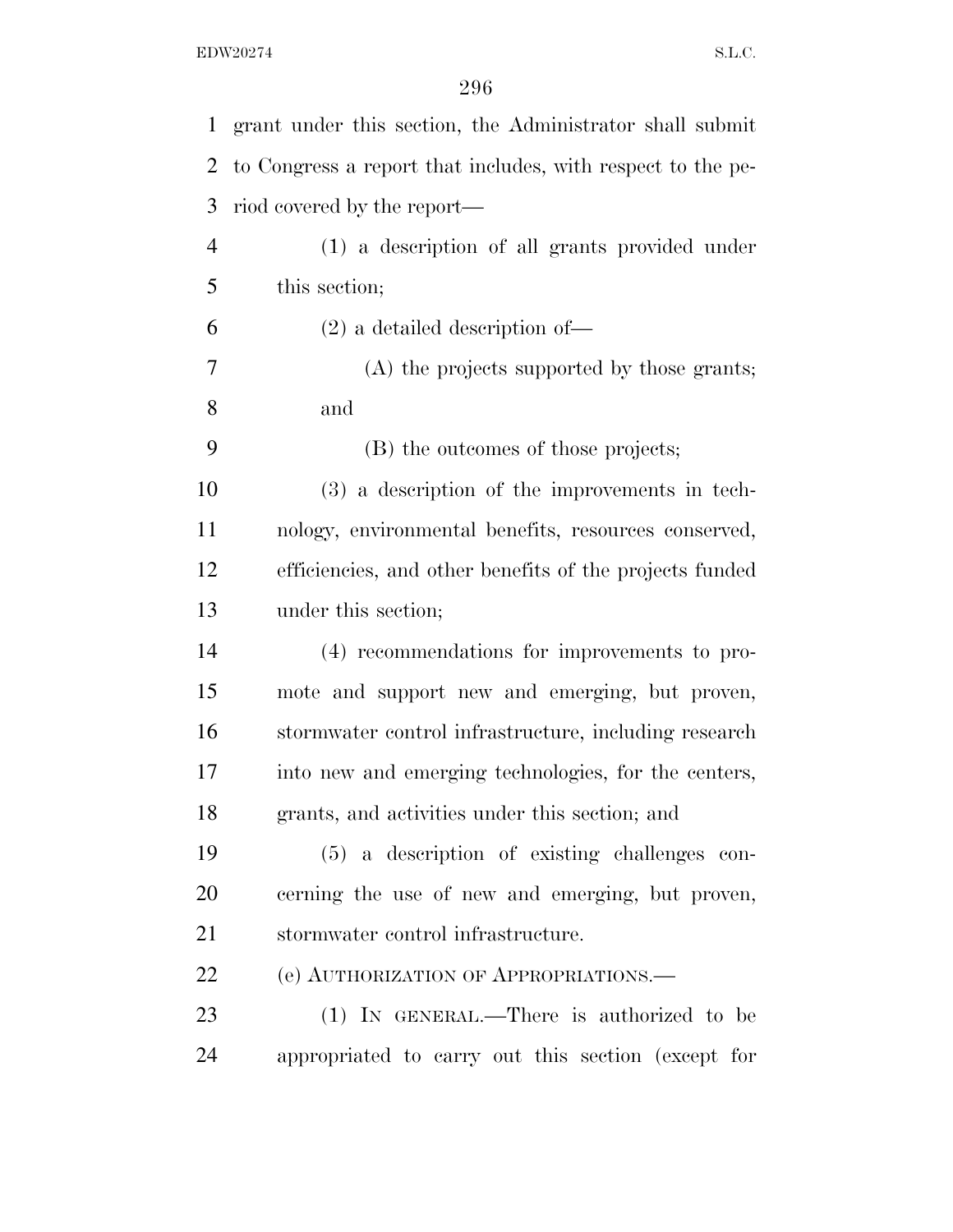| $\mathbf{1}$   | subsection (b)) $$10,000,000$ for each of fiscal years          |
|----------------|-----------------------------------------------------------------|
| $\overline{2}$ | 2022 and 2023.                                                  |
| 3              | (2) LIMITATION ON USE OF FUNDS. Of the                          |
| $\overline{4}$ | amounts made available for grants under paragraph               |
| 5              | $(1)$ , not more than 2 percent may be used to pay the          |
| 6              | administrative costs of the Administrator.                      |
| 7              | SEC. 2020. GRANTS TO ALASKA TO IMPROVE SANITATION IN            |
| 8              | RURAL AND NATIVE VILLAGES.                                      |
| 9              | Section 303(e) of the Safe Drinking Water Act                   |
| 10             | Amendments of 1996 (33 U.S.C. $1263a(e)$ ) is amended—          |
| 11             | (1) by striking "There are" and inserting                       |
| 12             | "There is"; and                                                 |
| 13             | (2) by striking "fiscal years 2001 through                      |
| 14             | $2005$ " and inserting "fiscal years $2021$ and $2022$ ".       |
| 15             | SEC. 2021. WASTEWATER INFRASTRUCTURE GRANTS.                    |
| 16             | (a) IN GENERAL.—The Administrator of the Envi-                  |
| 17             | ronmental Protection Agency may provide grants to units         |
| 18             | of local government, including units of local government        |
| 19             | that own treatment works (as defined in section 212 of          |
| 20             | the Federal Water Pollution Control Act (33 U.S.C.              |
| 21             | $(1292)$ , Indian tribes (as defined in section 4 of the Indian |
| 22             | Self-Determination and Education Assistance Act (25             |
| 23             | U.S.C. 5304)), and public water systems (as defined in          |
| 24             | section 1401 of the Safe Drinking Water Act (42 U.S.C.          |
| 25             | 300f), as applicable, to support improvements in reducing       |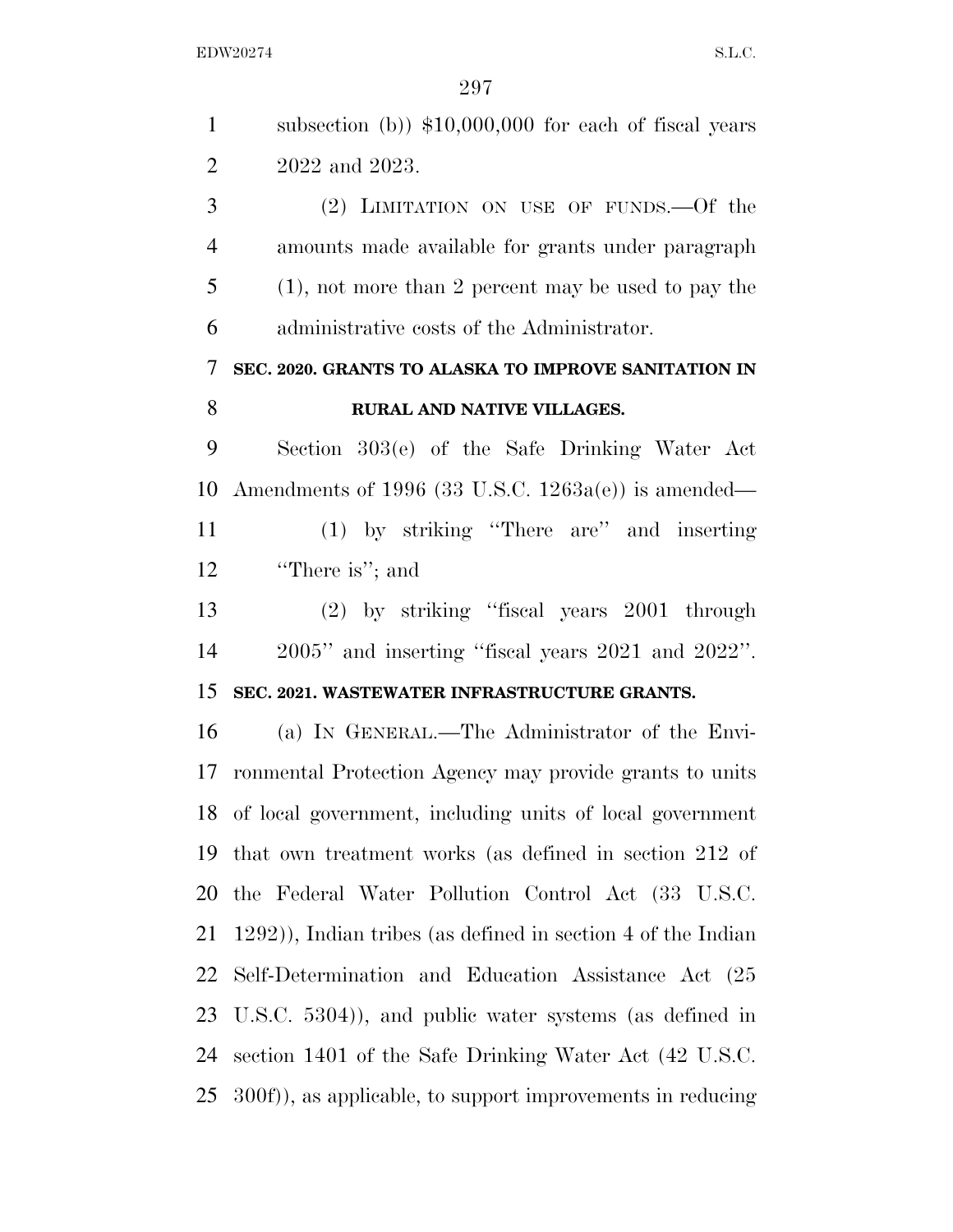and removing plastic waste and post-consumer materials, including microplastics and microfibers, from wastewater. (b) APPLICATIONS.—To be eligible to receive a grant under subsection (a), an applicant shall submit to the Ad- ministrator of the Environmental Protection Agency an application at such time, in such manner, and containing such information as the Administrator of the Environ- mental Protection Agency may require. (c) AUTHORIZATION OF APPROPRIATIONS.— (1) IN GENERAL.—Subject to paragraph (2), there is authorized to be appropriated to carry out this section \$10,000,000 for each of fiscal years 2021 through 2025. 14 (2) NO IMPACT ON OTHER FEDERAL FUNDS.— (A) IN GENERAL.—No funds shall be made available under paragraph (1) to carry out this section in a fiscal year if the total amount made available to carry out the programs described in subparagraph (B) for that fiscal year is less 20 than the total amount made available to carry out the programs described in subparagraph (B) for fiscal year 2019. (B) PROGRAMS DESCRIBED.—The pro-24 grams referred to in subparagraph (A) are—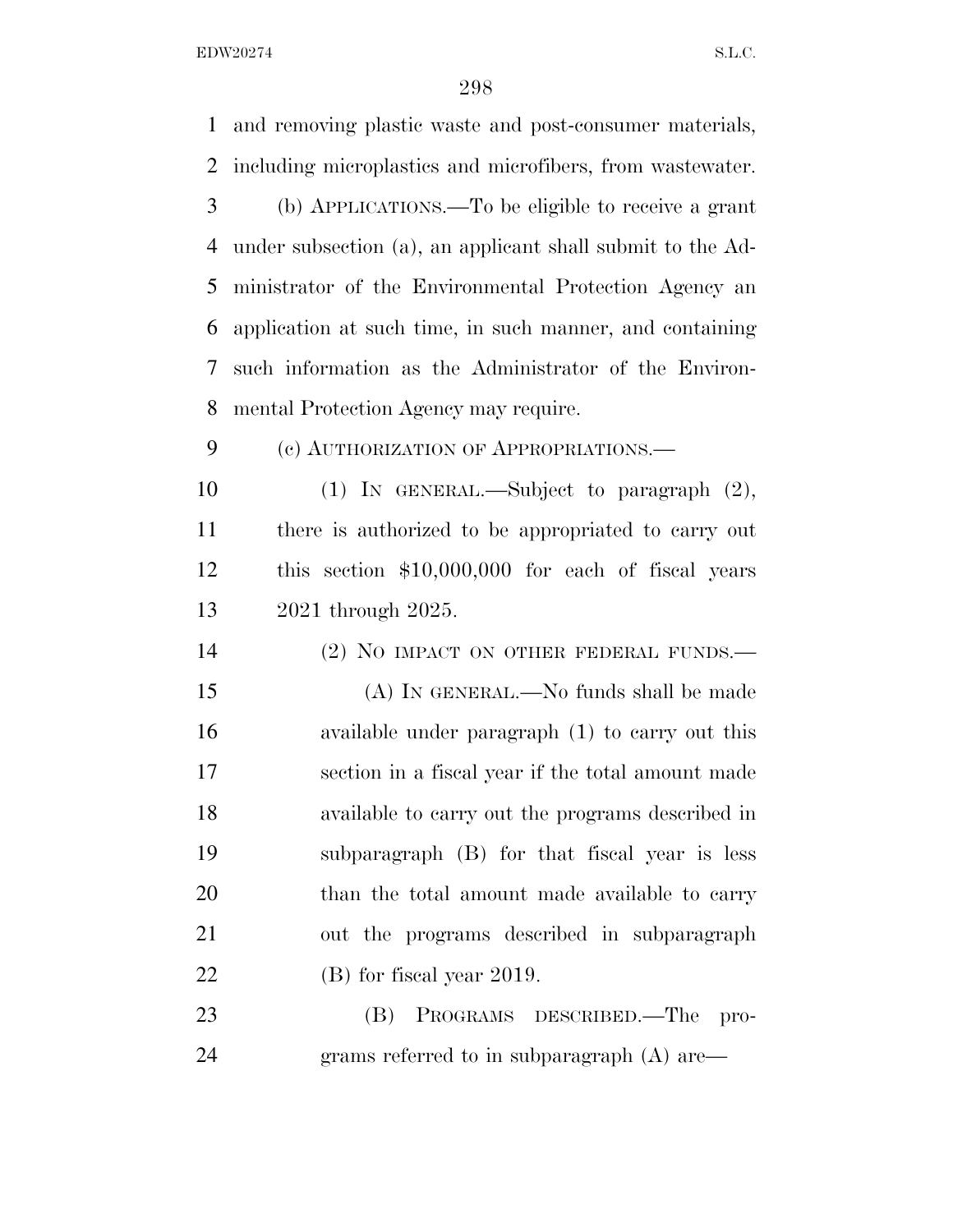| (i) State drinking water treatment re-                       |
|--------------------------------------------------------------|
| volving loan funds established under sec-                    |
| tion 1452 of the Safe Drinking Water Act                     |
| $(42 \text{ U.S.C. } 300j-12);$                              |
| (ii) programs for assistance for small                       |
| and disadvantaged communities under sub-                     |
| sections (a) through (j) of section $1459A$                  |
| of the Safe Drinking Water Act (42 U.S.C.                    |
| $300j - 19a$ ; and                                           |
| (iii) State water pollution control re-                      |
| volving funds established under title VI of                  |
| the Federal Water Pollution Control Act                      |
| $(33 \text{ U.S.C. } 1381 \text{ et seq.}).$                 |
| TITLE III–TRIBAL AND OTHER                                   |
| <b>MATTERS</b>                                               |
| SEC. 3001. TRIBAL PARTNERSHIP PROGRAM.                       |
| Section $203(b)(4)$ of the Water Resources Develop-          |
| ment Act of 2000 (33 U.S.C. 2269(b)(4)) is amended by        |
| striking " $$12,500,000$ " each place it appears and insert- |
| ing " $$22,500,000$ ".                                       |
| SEC. 3002. COST SHARING PROVISIONS FOR TERRITORIES           |
| AND INDIAN TRIBES.                                           |
| Section 1156(b) of the Water Resources Development           |
|                                                              |

Act of 1986 (33 U.S.C. 2310(b)) is amended—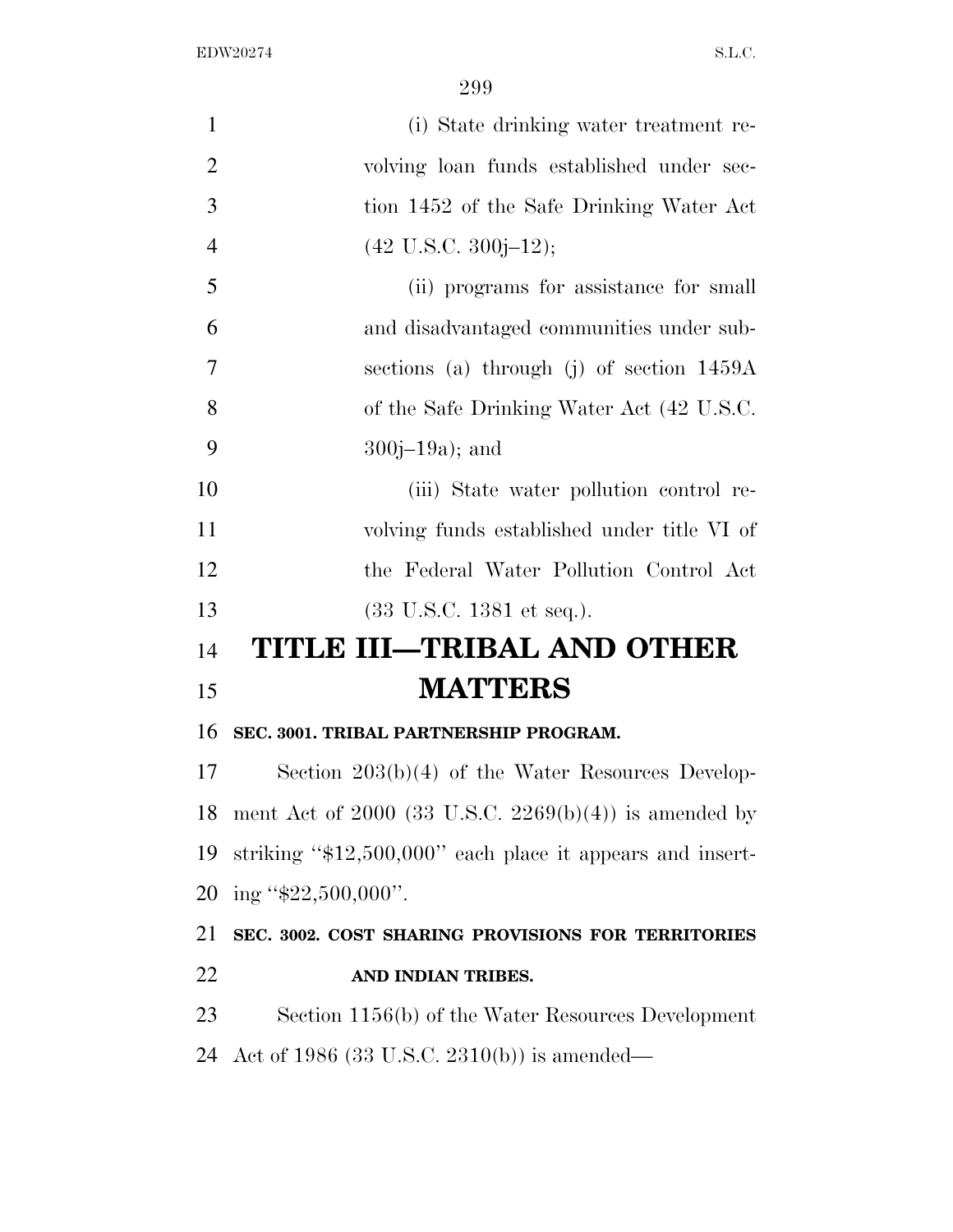(1) by inserting ''on an annual basis'' after ''in- flation''; and (2) by striking ''the date of enactment of the Water Resources Development Act of 2018'' and in- serting ''December 31, 2024''. **SEC. 3003. INCLUSION OF TRIBAL INTERESTS IN PROJECT CONSULTATIONS.**  (a) REPORT REQUIRED.—Not later than 1 year after the date of enactment of this Act, the Secretary shall sub-10 mit the report required under section  $1120(a)(3)$  of the Water Resources Development Act of 2016 (130 Stat. 1643). (b) CONSULTATION.—The Secretary shall ensure— (1) that all existing Tribal consultation policies, regulations, and guidance continue to be imple- mented; and (2) that consultations with Federal and State agencies and Indian Tribes required for a water re- sources development project are carried out. **SEC. 3004. INDIAN IRRIGATION FUND REAUTHORIZATION.**  (a) DEPOSITS TO FUNDS.—Section 3212(a) of the Water Infrastructure Improvements for the Nation Act (130 Stat. 1750; 132 Stat. 3892) is amended by striking ''2028'' and inserting ''2030''.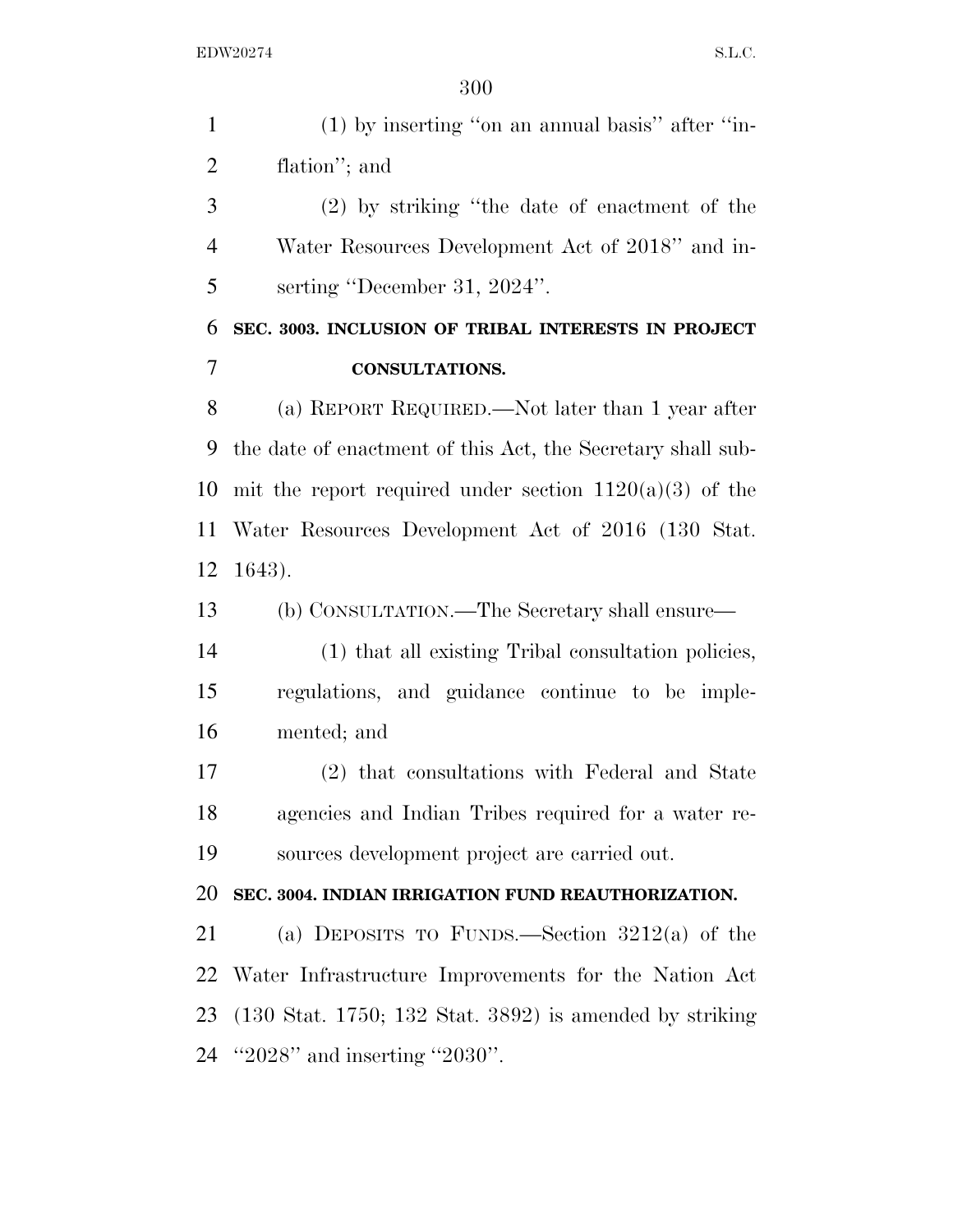(b) EXPENDITURES FROM FUND.—Section 3213(a) of the Water Infrastructure Improvements for the Nation Act (130 Stat. 1750; 132 Stat. 3892) is amended, in the matter preceding paragraph (1), by striking ''2028'' and inserting ''2030''.

 (c) TERMINATION.—Section 3216 of the Water Infra- structure Improvements for the Nation Act (130 Stat. 1750; 132 Stat. 3892) is amended, in the matter pre- ceding paragraph (1), by striking ''2028'' and inserting ''2030''.

# **SEC. 3005. REAUTHORIZATION OF REPAIR, REPLACEMENT, AND MAINTENANCE OF CERTAIN INDIAN IR-RIGATION PROJECTS.**

 (a) IN GENERAL.—Section 3221(b) of the Water In- frastructure Improvements for the Nation Act (130 Stat. 1751; 132 Stat. 3892) is amended, in the matter pre- ceding paragraph (1), by striking ''2028'' and inserting ''2030''.

 (b) STATUS REPORT ON CERTAIN PROJECTS.—Sec- tion 3224(d) of the Water Infrastructure Improvements for the Nation Act (130 Stat. 1753; 132 Stat. 3892) is amended, in the matter preceding paragraph (1), by strik-ing ''2028'' and inserting ''2030''.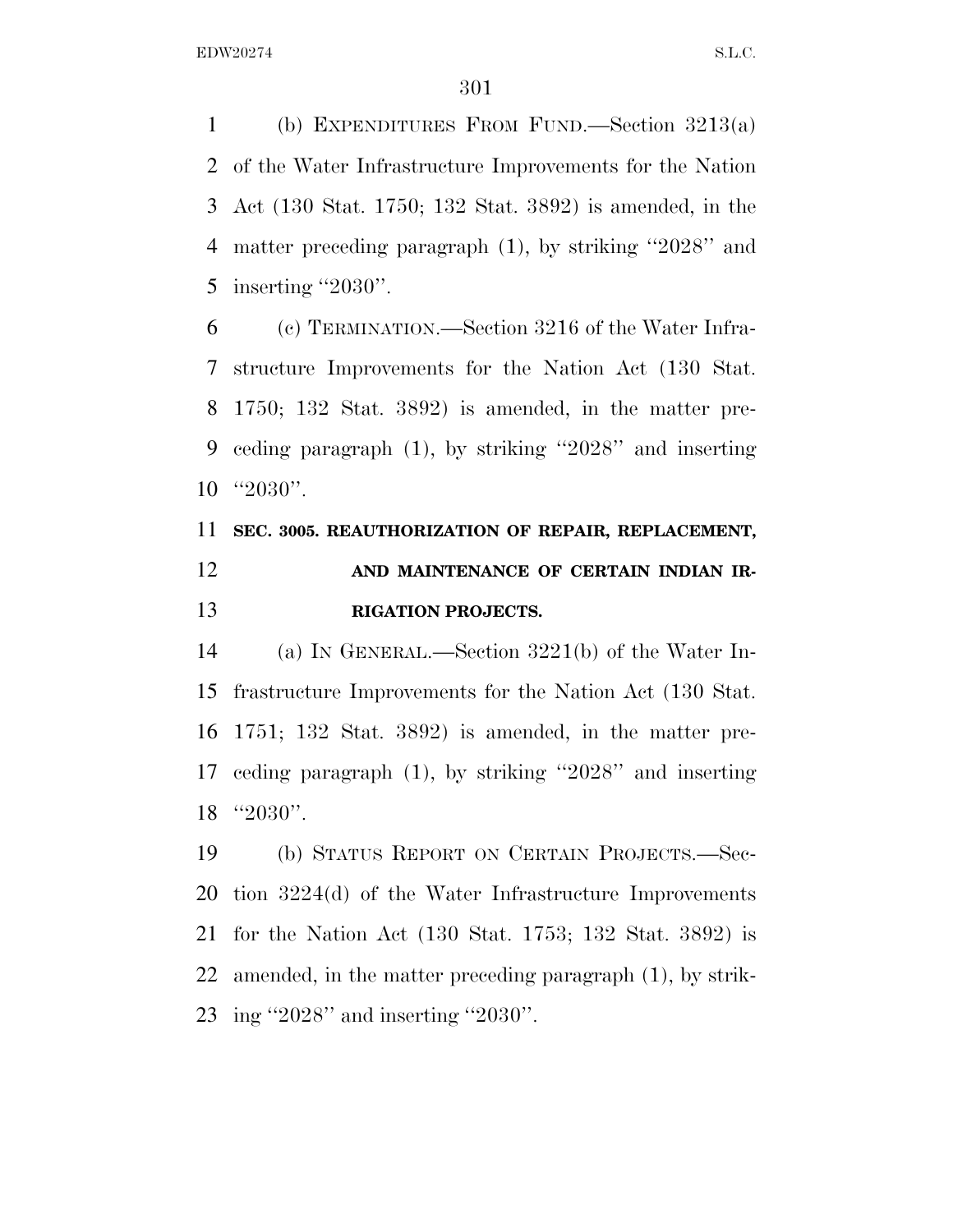(c) ALLOCATION AMONG PROJECTS.—Section 3226 of the Water Infrastructure Improvements for the Nation Act (130 Stat. 1753; 132 Stat. 3892) is amended—

 (1) in subsection (a), by striking ''2028'' and 5 inserting "2030"; and

 (2) in subsection (b), by striking ''the day be- fore the date of enactment of America's Water In- frastructure Act of 2018'' and inserting ''the day be- fore the date of enactment of the America's Water Infrastructure Act of 2020''.

## **SEC. 3006. GRANTS TO PORTS TO REDUCE EMISSIONS FROM WATERBORNE VESSELS.**

 (a) IN GENERAL.—The Administrator of the Envi- ronmental Protection Agency shall establish a grant pro- gram under which the Administrator shall award grants for the purpose of reducing emissions at ports that result from waterborne vessels.

 (b) AUTHORIZATION OF APPROPRIATIONS.—There is authorized to be appropriated to carry out this section \$20,000,000 for each of fiscal years 2021 and 2022.

#### **SEC. 3007. MAPPING AND SCREENING TOOL.**

 The Administrator of the Environmental Protection Agency shall continue to update, on an annual basis, and make available to the public EJSCREEN or an equivalent environmental justice mapping and screening tool.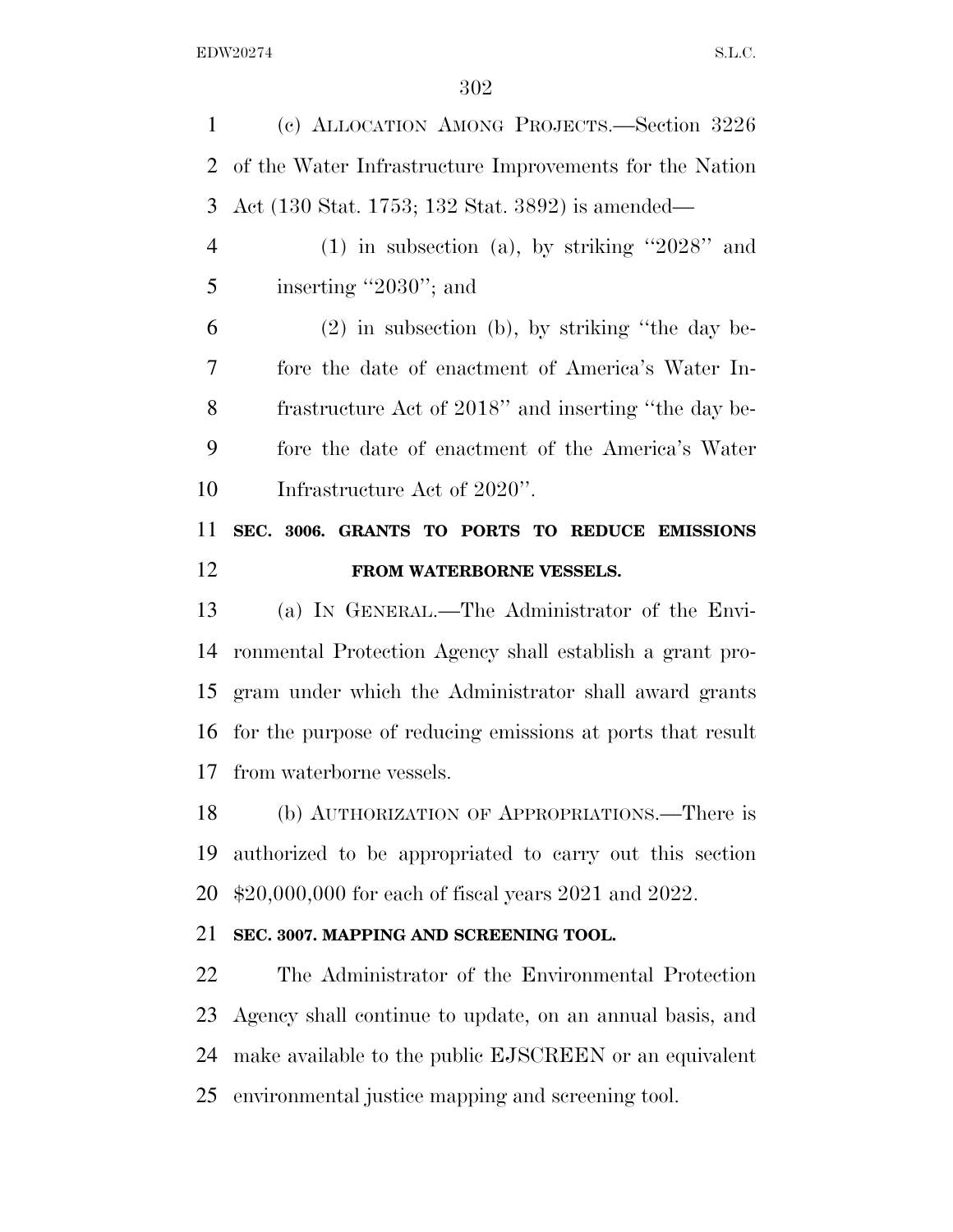## **SEC. 3008. ASSESSMENT OF COASTAL WATER INFRASTRUC-TURE VULNERABILITIES.**

 Not later than 1 year after the date of enactment of this Act, the Administrator of the Environmental Pro- tection Agency shall submit to Congress a report that in-cludes—

 (1) an assessment of coastal water infrastruc- ture vulnerabilities to sea level rise, storm surge, ex- treme weather, and other flood risks, including an identification of States and communities with the most immediate and severe risks; and

 (2) recommendations for investments and other improvements to that infrastructure to ensure long-term survivability.

# **SEC. 3009. REPORT ON POTENTIAL FOR BLUE ENERGY AT**

#### **COASTAL WASTEWATER TREATMENT PLANTS.**

 Not later than 1 year after the date of enactment of this Act, the Administrator of the Environmental Pro- tection Agency, in consultation with the Secretary of En- ergy, shall submit to Congress a report that evaluates the potential for using energy generation technologies based on harnessing the salinity differential between freshwater and saltwater at coastal wastewater treatment plants and other facilities.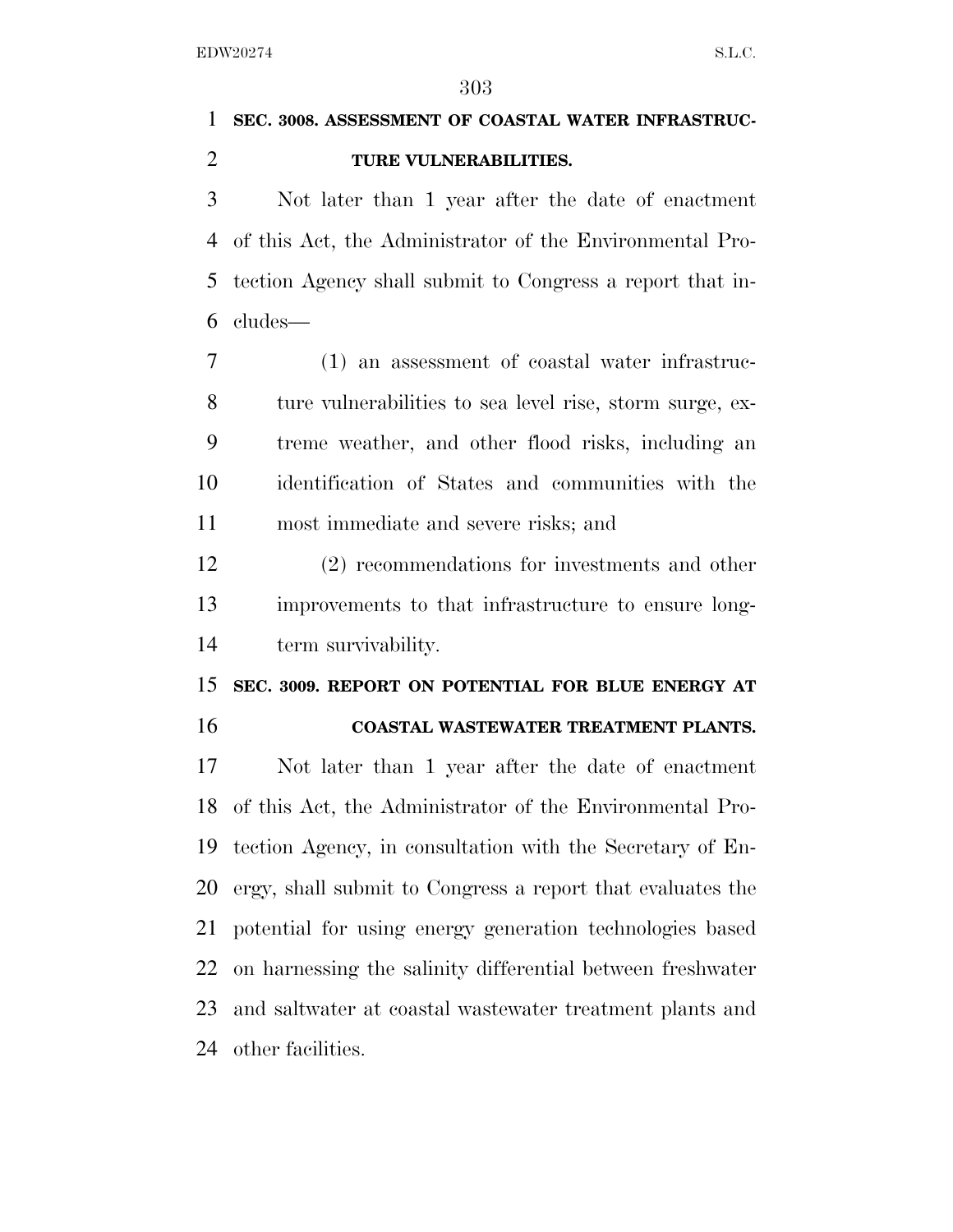| 1              | SEC. 3010. GREAT LAKES RESTORATION INITIATIVE.                              |
|----------------|-----------------------------------------------------------------------------|
| $\overline{2}$ | Section $118(c)(7)(J)(i)$ of the Federal Water Pollu-                       |
| 3              | tion Control Act $(33 \text{ U.S.C. } 1268(c)(7)(J)(i))$ is amend-          |
| 4              | $ed$ —                                                                      |
| 5              | (1) by striking "There is" and inserting "There                             |
| 6              | $are$ ";                                                                    |
| 7              | $(2)$ by striking the period at the end and insert-                         |
| 8              | ing "; and";                                                                |
| 9              | $(3)$ by striking "this paragraph \$300,000,000"                            |
| 10             | and inserting the following: "this paragraph—                               |
| 11             | "(I) $$300,000,000"$ ; and                                                  |
| 12             | (4) by adding at the end the following:                                     |
| 13             | $``(II)$ \$375,000,000 for<br>fiscal                                        |
| 14             | year 2022.".                                                                |
| 15             | SEC. 3011. SAN FRANCISCO BAY RESTORATION.                                   |
| 16             | Title I of the Federal Water Pollution Control Act                          |
| 17             | $(33 \text{ U.S.C. } 1251 \text{ et seq.})$ is amended by adding at the end |
| 18             | the following:                                                              |
| 19             | "SEC. 124. SAN FRANCISCO BAY RESTORATION.                                   |
| 20             | "(a) DEFINITIONS.—In this section:                                          |
| 21             | "(1) ESTUARY PARTNERSHIP.—The term 'Es-                                     |
| 22             | tuary Partnership' means the San Francisco Estu-                            |
| 23             | ary Partnership, designated as the management con-                          |
| 24             | ference for the San Francisco Bay under section                             |
| 25             | 320.                                                                        |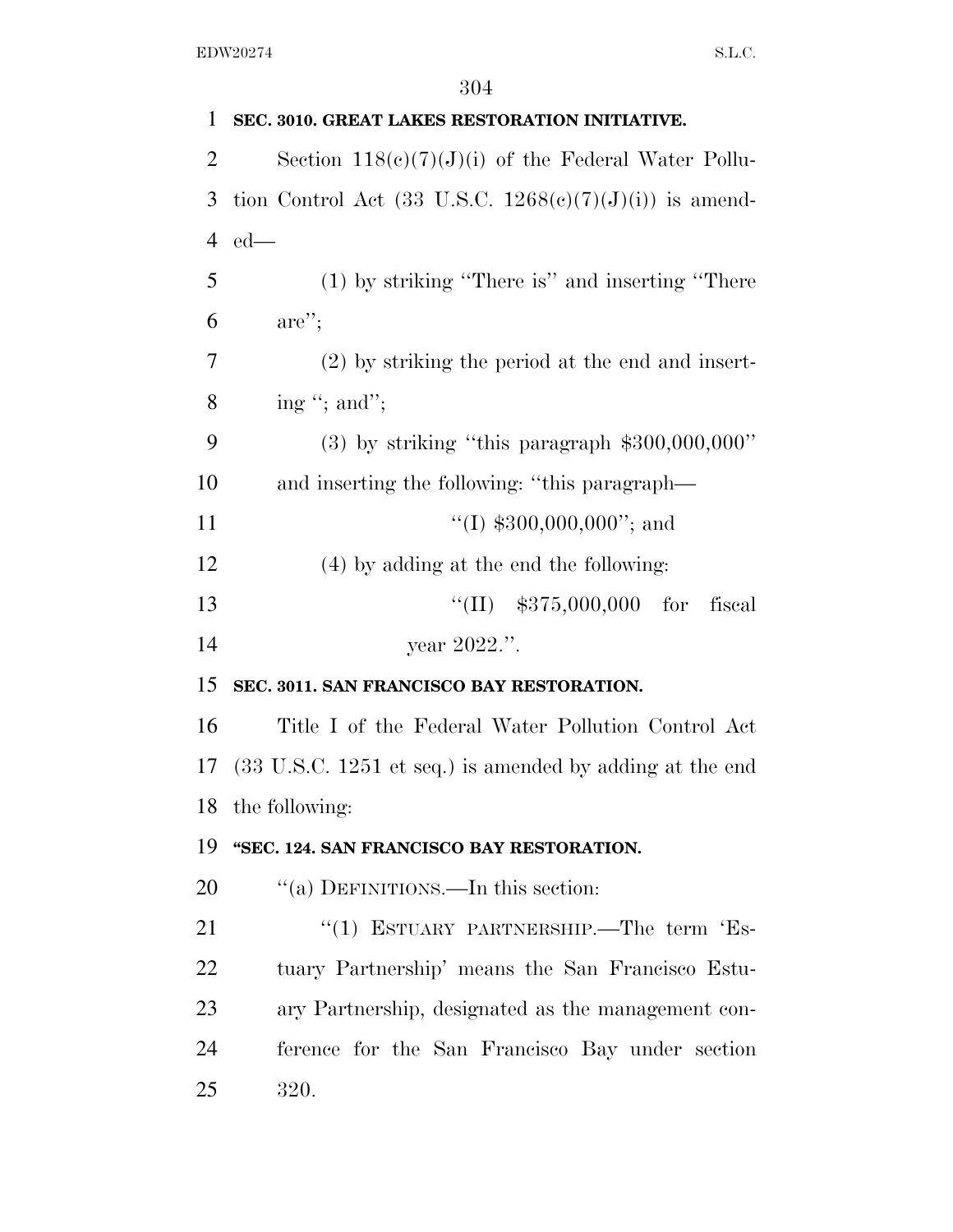| $\mathbf{1}$   | "(2) SAN FRANCISCO BAY PLAN.—The term                |
|----------------|------------------------------------------------------|
| $\overline{2}$ | 'San Francisco Bay Plan' means—                      |
| 3              | "(A) until the date of the completion of the         |
| $\overline{4}$ | plan developed by the Director under subsection      |
| 5              | (d), the comprehensive conservation and man-         |
| 6              | agement plan approved under section 320 for          |
| 7              | the San Francisco Bay estuary; and                   |
| 8              | $\lq\lq (B)$ on and after the date of the comple-    |
| 9              | tion of the plan developed by the Director under     |
| 10             | subsection (d), the plan developed by the Direc-     |
| 11             | tor under subsection (d).                            |
| 12             | "(b) PROGRAM OFFICE.—                                |
| 13             | $``(1)$ ESTABLISHMENT.—                              |
| 14             | "(A) IN GENERAL.—Subject to the avail-               |
| 15             | ability of appropriations, the Administrator         |
| 16             | shall establish in the Environmental Protection      |
| 17             | Agency a San Francisco Bay Program Office            |
| 18             | (referred to in this section as the 'Office').       |
| 19             | "(B) LOCATION.—The Office shall be lo-               |
| 20             | cated at the headquarters of Region 9 of the         |
| 21             | Environmental Protection Agency.                     |
| 22             | "(2) APPOINTMENT OF DIRECTOR.—The Ad-                |
| 23             | ministrator shall appoint a Director of the Office   |
| 24             | (referred to in this section as the 'Director'), who |
| 25             | shall have management experience and technical ex-   |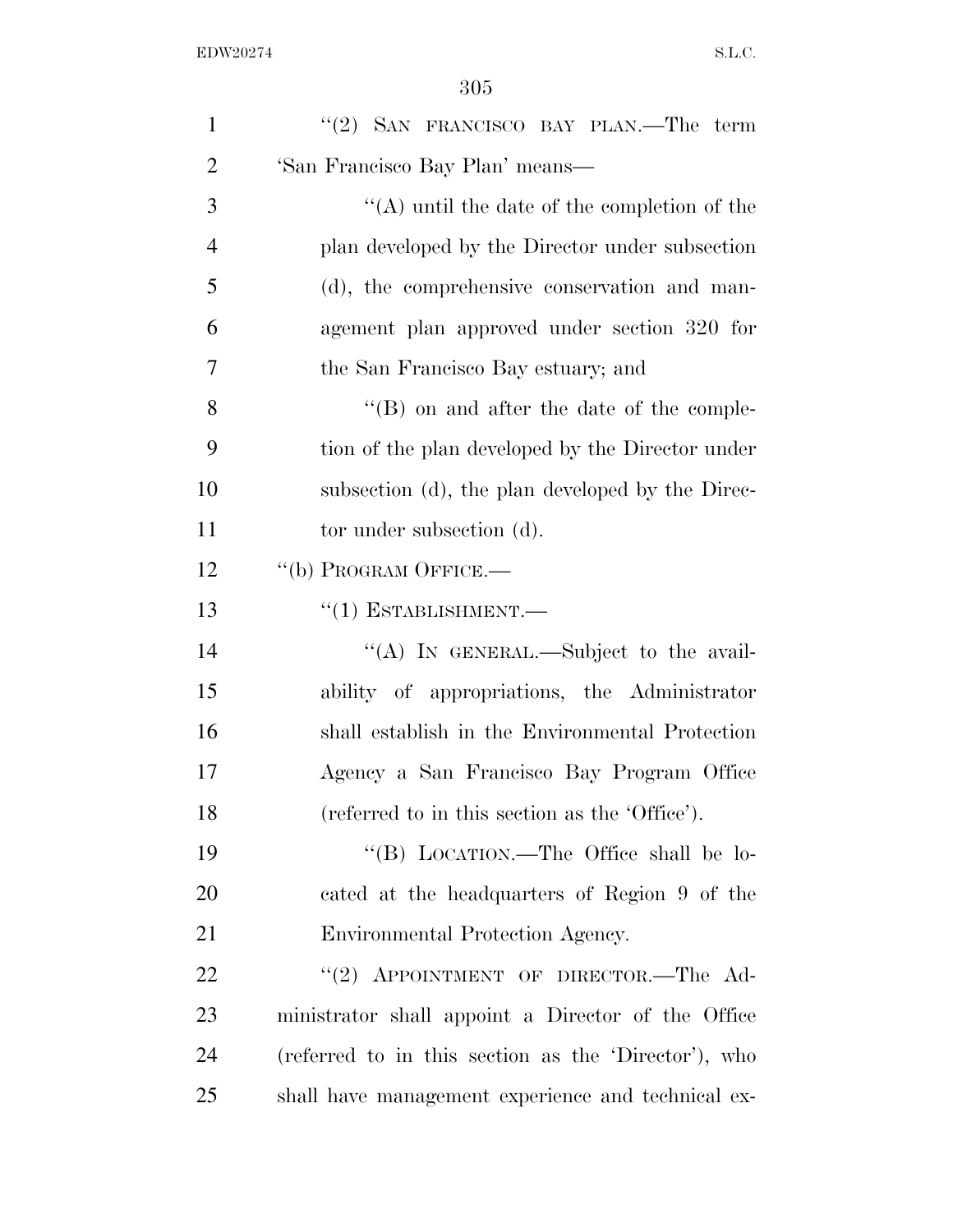| $\mathbf{1}$   | pertise relating to the San Francisco Bay and be       |
|----------------|--------------------------------------------------------|
| $\overline{2}$ | highly qualified to direct the development and imple-  |
| 3              | mentation of projects, activities, and studies nec-    |
| $\overline{4}$ | essary to implement the San Francisco Bay Plan.        |
| 5              | "(3) DELEGATION OF AUTHORITY; STAFFING.—               |
| 6              | The Administrator shall delegate to the Director       |
| 7              | such authority and provide such staff as may be nec-   |
| 8              | essary to carry out this section.                      |
| 9              | "(c) ANNUAL PRIORITY LIST.—                            |
| 10             | "(1) IN GENERAL.—After providing public no-            |
| 11             | tice, the Director shall annually compile a priority   |
| 12             | list, consistent with the San Francisco Bay Plan,      |
| 13             | identifying and prioritizing the projects, activities, |
| 14             | and studies to be carried out with amounts made        |
| 15             | available under subsection (e).                        |
| 16             | "(2) INCLUSIONS.—The annual priority list              |
| 17             | compiled under paragraph (1) shall include the fol-    |
| 18             | lowing:                                                |
| 19             | "(A) Projects, activities, and studies, in-            |
| 20             | cluding restoration projects and habitat im-           |
| 21             | provement for fish, waterfowl, and wildlife, that      |
| 22             | advance the goals and objectives of the San            |
| 23             | Francisco Bay Plan, for-                               |
| 24             | "(i) water quality improvement, in-                    |
| 25             | cluding the reduction of marine litter;                |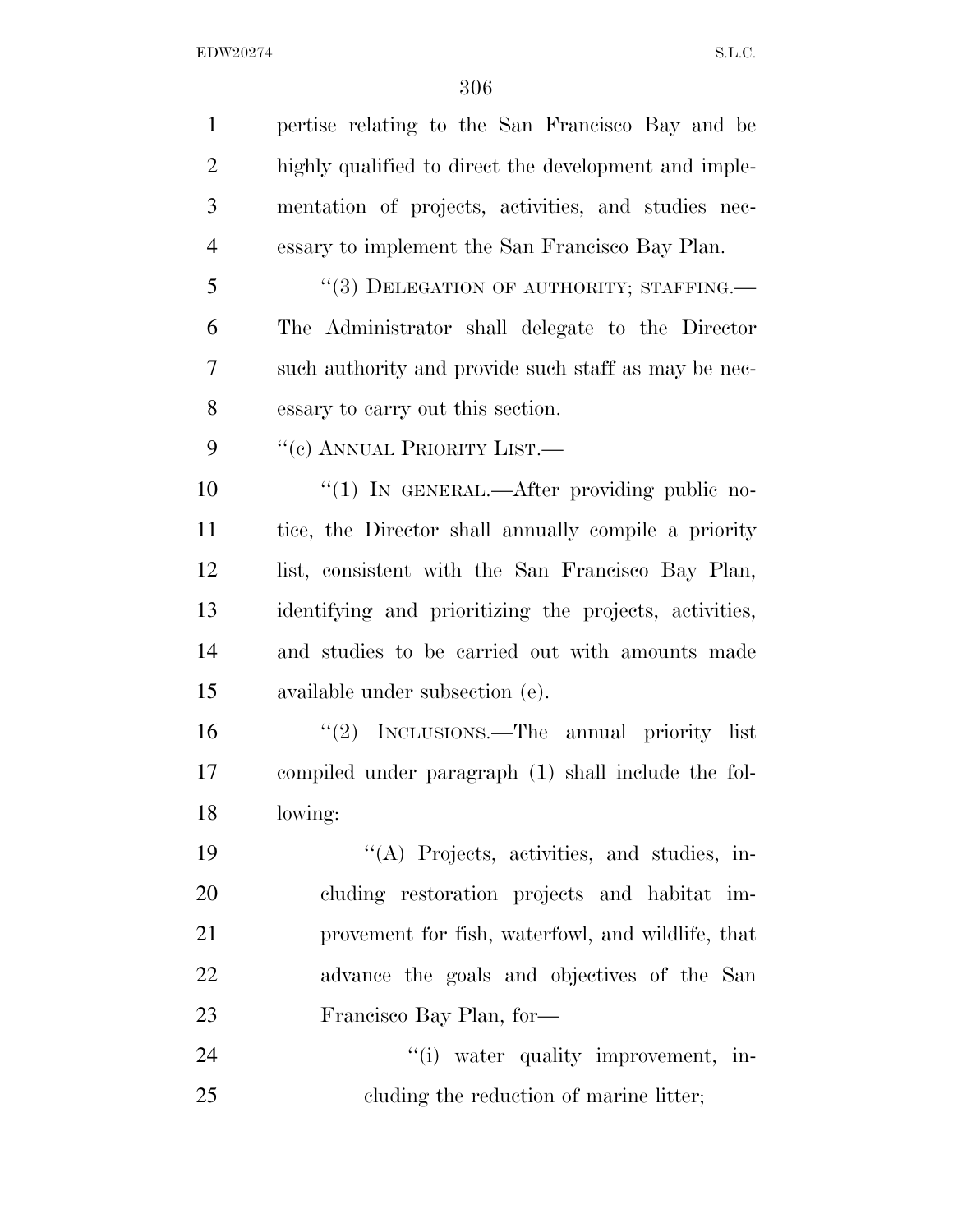| $\mathbf{1}$   | "(ii) wetland, riverine, and estuary                  |
|----------------|-------------------------------------------------------|
| $\overline{2}$ | restoration and protection;                           |
| 3              | "(iii) nearshore and endangered spe-                  |
| $\overline{4}$ | cies recovery; and                                    |
| 5              | "(iv) adaptation to extreme weather                   |
| 6              | events.                                               |
| $\overline{7}$ | "(B) Information on the projects, activi-             |
| 8              | ties, and studies specified under subparagraph        |
| 9              | $(A)$ , including—                                    |
| 10             | "(i) the identity of each entity receiv-              |
| 11             | ing assistance pursuant to subsection (e);            |
| 12             | and                                                   |
| 13             | "(ii) a description of the communities                |
| 14             | to be served.                                         |
| 15             | "(C) The criteria and methods established             |
| 16             | by the Director for identification of projects, ac-   |
| 17             | tivities, and studies to be included on the an-       |
| 18             | nual priority list.                                   |
| 19             | "(3) CONSULTATION.—In compiling the annual            |
| 20             | priority list under paragraph (1), the Director shall |
| 21             | consult with, and consider the recommendations of—    |
| 22             | $\lq\lq$ the Estuary Partnership;                     |
| 23             | "(B) the State of California and affected             |
| 24             | local governments in the San Francisco Bay es-        |
| 25             | tuary watershed;                                      |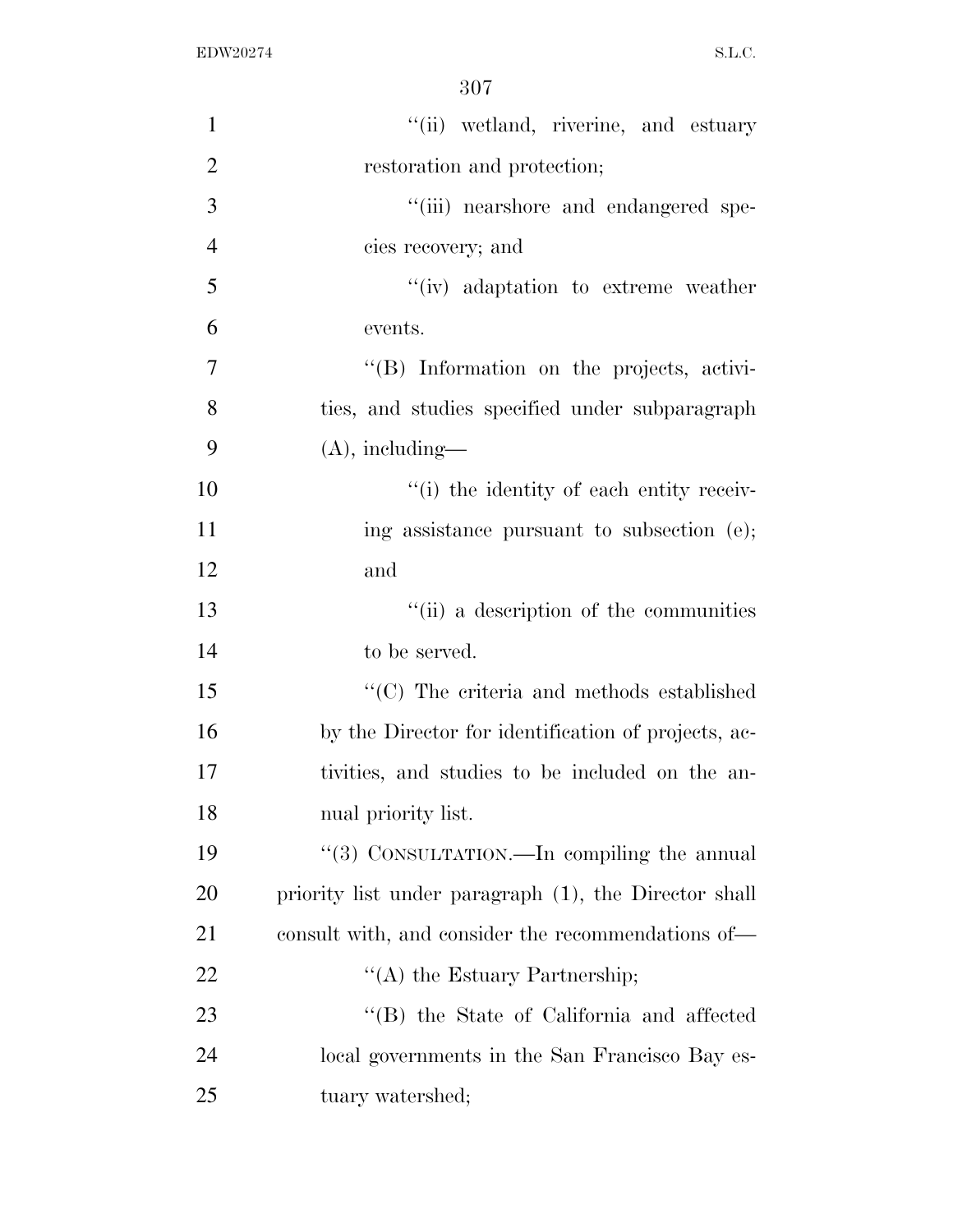| $\mathbf{1}$   | "(C) the San Francisco Bay Restoration                |
|----------------|-------------------------------------------------------|
| $\overline{2}$ | Authority; and                                        |
| 3              | $\lq\lq$ any other relevant stakeholder in-           |
| $\overline{4}$ | volved with the protection and restoration of         |
| 5              | the San Francisco Bay estuary that the Direc-         |
| 6              | tor determines to be appropriate.                     |
| 7              | "(d) SAN FRANCISCO BAY PLAN.—                         |
| 8              | "(1) IN GENERAL.—Not later than 5 years               |
| 9              | after the date of enactment of this section, the Di-  |
| 10             | rector, in conjunction with the Estuary Partnership,  |
| 11             | shall review and revise the comprehensive conserva-   |
| 12             | tion and management plan approved under section       |
| 13             | 320 for the San Francisco Bay estuary to develop      |
| 14             | a plan to guide the projects, activities, and studies |
| 15             | of the Office to address the restoration and protec-  |
| 16             | tion of the San Francisco Bay.                        |
| 17             | (2)<br>REVISION OF<br>SAN FRANCISCO<br>BAY            |
| 18             | PLAN.—Not less often than once every 5 years after    |
| 19             | the date of the completion of the plan described in   |
| 20             | paragraph (1), the Director shall review, and revise  |
| 21             | as appropriate, the San Francisco Bay Plan.           |
| 22             | OUTREACH.—In carrying out this sub-<br>(3)            |
| 23             | section, the Director shall consult with the Estuary  |
| 24             | Partnership and Indian tribes and solicit input from  |
| 25             | other non-Federal stakeholders.                       |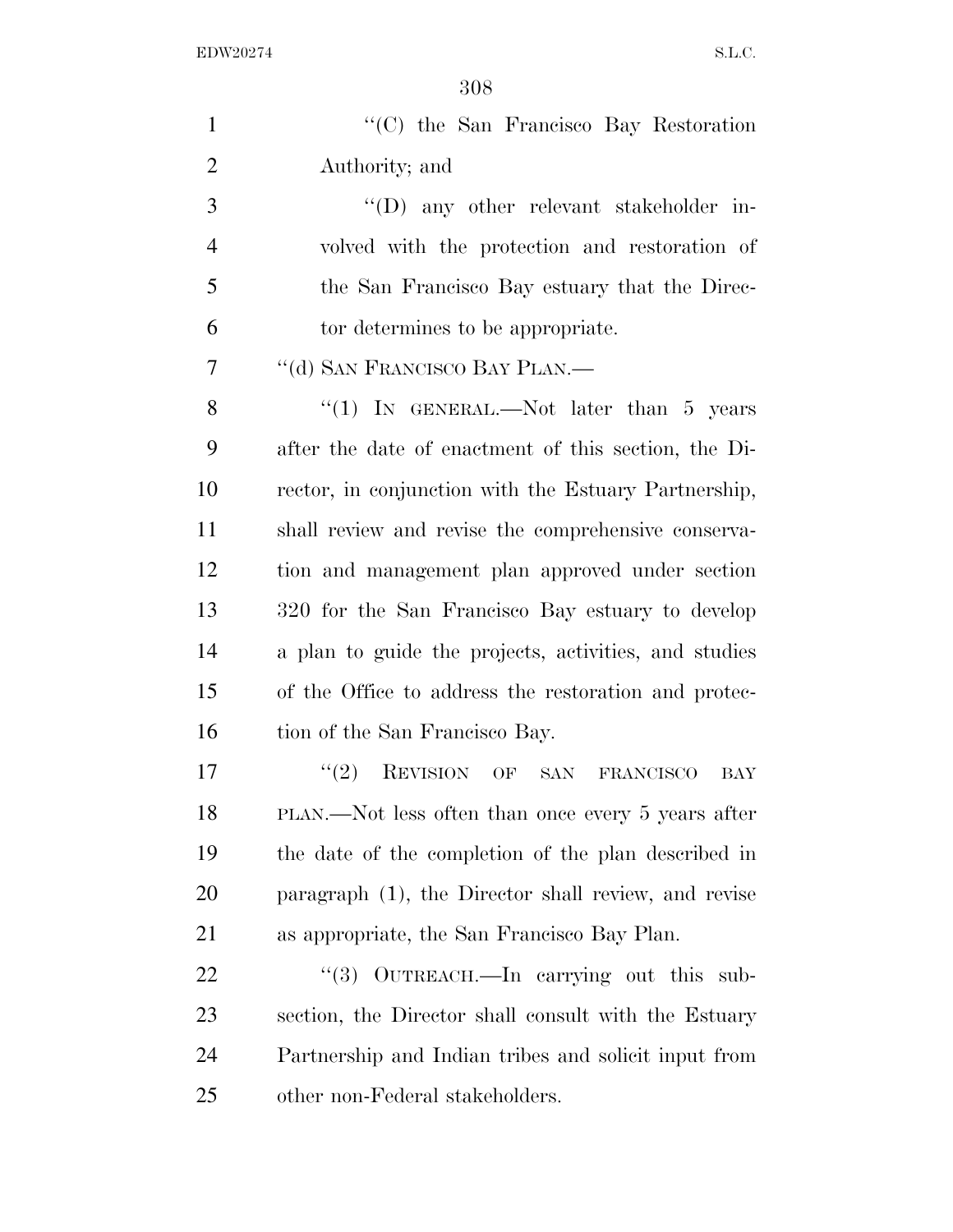| $\mathbf{1}$   | "(e) GRANT PROGRAM.-                                      |
|----------------|-----------------------------------------------------------|
| $\overline{2}$ | " $(1)$ IN GENERAL.—The Director may provide              |
| 3              | funding through cooperative agreements, grants, or        |
| $\overline{4}$ | other means to State and local agencies, special dis-     |
| 5              | tricts, and public or nonprofit agencies, institutions,   |
| 6              | and organizations, including the Estuary Partner-         |
| 7              | ship, for projects, activities, and studies identified on |
| 8              | the annual priority list compiled under subsection        |
| 9              | (e).                                                      |
| 10             | "(2) MAXIMUM AMOUNT OF GRANTS; NON-FED-                   |
| 11             | ERAL SHARE.                                               |
| 12             | "(A) MAXIMUM AMOUNT OF GRANTS.-                           |
| 13             | Amounts provided to any entity under this sec-            |
| 14             | tion for a fiscal year shall not exceed an                |
| 15             | amount equal to 75 percent of the total cost of           |
| 16             | any projects, activities, and studies that are to         |
| 17             | be carried out using those amounts.                       |
| 18             | $``(B)$ NON-FEDERAL SHARE.—Not less                       |
| 19             | than 25 percent of the cost of any project, ac-           |
| 20             | tivity, or study carried out using amounts pro-           |
| 21             | vided under this section shall be provided from           |
| 22             | non-Federal sources.                                      |
| 23             | "(f) FUNDING.—                                            |
| 24             | "(1) AUTHORIZATION OF APPROPRIATIONS.                     |
| 25             | There is authorized to be appropriated to carry out       |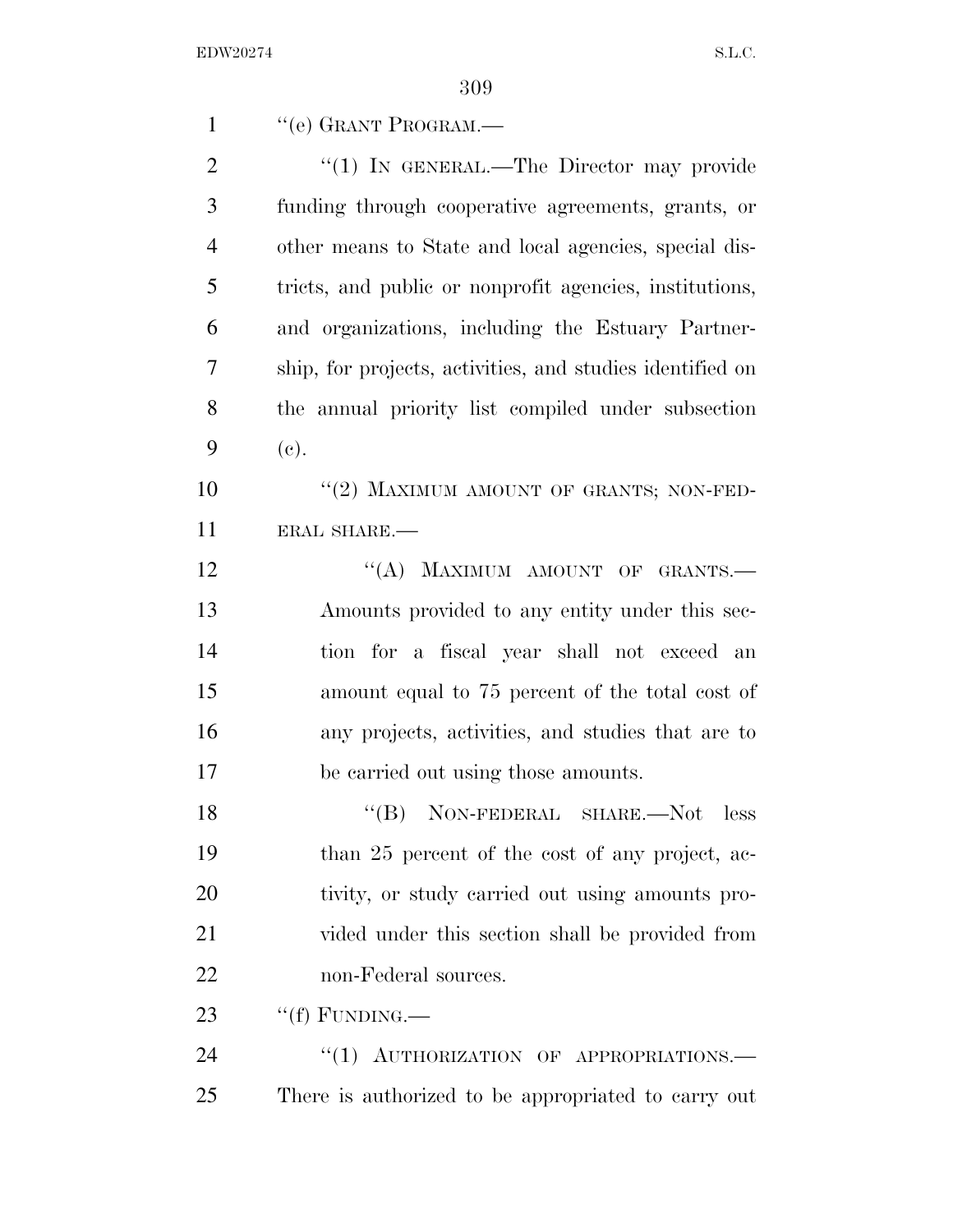| $\mathbf{1}$   | this section $$25,000,000$ for each of fiscal years                      |
|----------------|--------------------------------------------------------------------------|
| $\overline{2}$ | 2022 and 2023.                                                           |
| 3              | "(2) ADMINISTRATIVE EXPENSES.—Of the                                     |
| $\overline{4}$ | amount made available to carry out this section for                      |
| 5              | a fiscal year, the Director may not use more than                        |
| 6              | 5 percent to pay administrative expenses incurred in                     |
| 7              | carrying out this section.                                               |
| 8              | "(3) PROHIBITION.—No amounts made avail-                                 |
| 9              | able under this section may be used for the adminis-                     |
| 10             | tration of a management conference under section                         |
| 11             | $320."$ .                                                                |
| 12             | SEC. 3012. LAKE TAHOE RESTORATION PROGRAM.                               |
| 13             | Title I of the Federal Water Pollution Control Act                       |
| 14             | $(33 \text{ U.S.C. } 1251 \text{ et seq.})$ (as amended by section 3011) |
| 15             | is amended by adding at the end the following:                           |
| 16             | "SEC. 125. LAKE TAHOE RESTORATION PROGRAM.                               |
| 17             | "(a) DEFINITIONS.—In this section:                                       |
| 18             | "(1) $DIRECTOR$ —The term 'Director' means                               |
| 19             | the Director of the Office appointed under sub-                          |
| 20             | section $(b)(2)$ .                                                       |
| 21             | "(2) ENVIRONMENTAL IMPROVEMENT<br>PRO-                                   |
| 22             | GRAM.—The term 'Environmental Improvement Pro-                           |
| 23             | gram' means the Environmental Improvement Pro-                           |
| 24             | gram adopted by the Tahoe Regional Planning                              |
|                |                                                                          |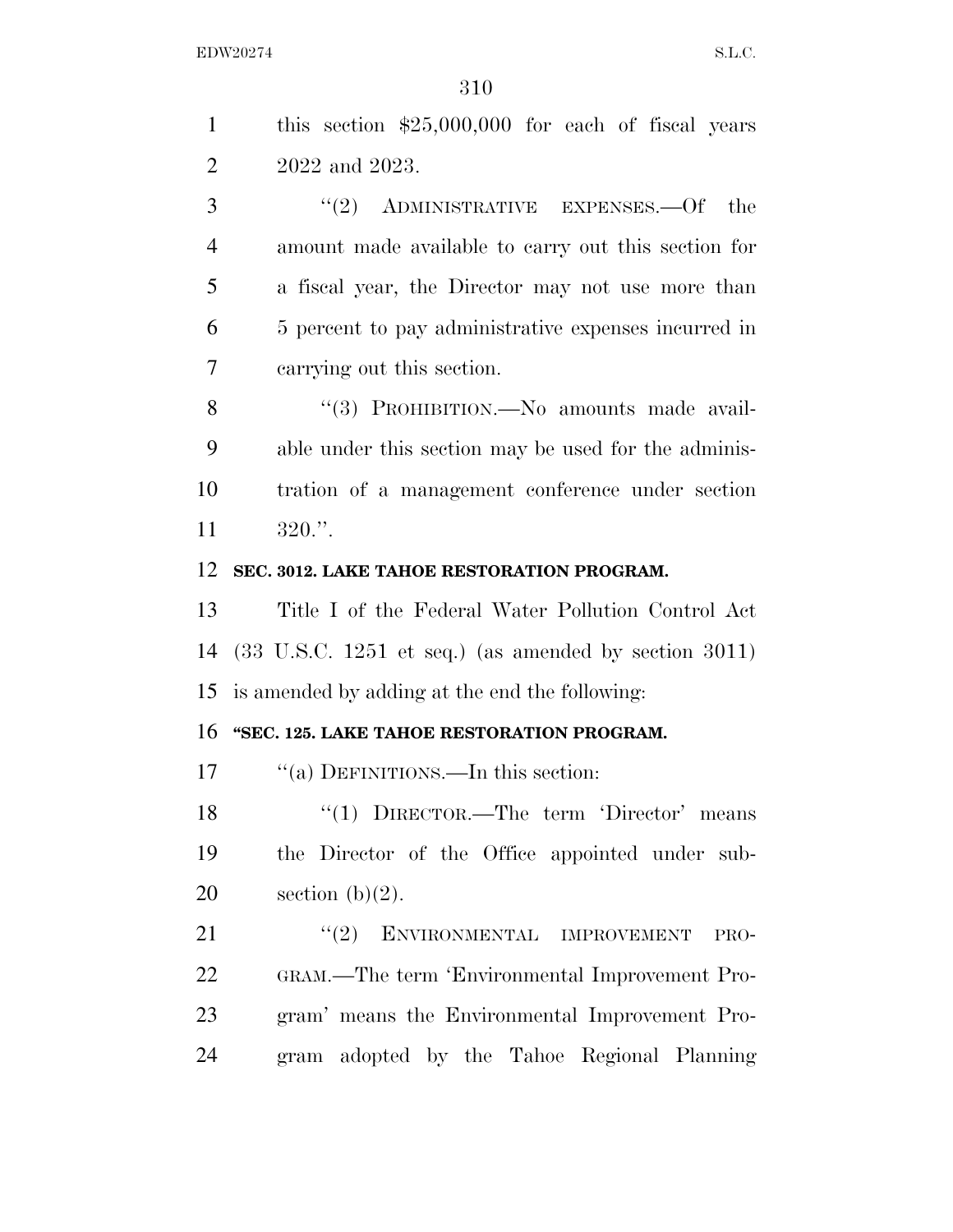| $\mathbf{1}$   | Agency, including any amendments to the Environ- |
|----------------|--------------------------------------------------|
| $\overline{2}$ | mental Improvement Program.                      |
| 3              | "(3) OFFICE.—The term 'Office' means the         |
| $\overline{4}$ | Lake Tahoe Program Office established under sub- |
| 5              | section $(b)(1)(A)$ .                            |
| 6              | "(b) LAKE TAHOE PROGRAM.—                        |
| 7              | $``(1)$ ESTABLISHMENT.—                          |
| 8              | "(A) IN GENERAL.—Subject to the avail-           |
| 9              | ability of appropriations, the Administrator     |
| 10             | shall establish within the Environmental Protec- |
| 11             | tion Agency a Lake Tahoe Program Office.         |
| 12             | "(B) LOCATION.—The Office shall be lo-           |
| 13             | cated at-                                        |
| 14             | "(i) the headquarters of region 9 of             |
| 15             | the Environmental Protection Agency; or          |
| 16             | "(ii) another location geographically            |
| 17             | suitable for the purposes of carrying out        |
| 18             | the grant program under subsection (c).          |
| 19             | "(2) DIRECTOR.—                                  |
| 20             | "(A) IN GENERAL.—The Administrator               |
| 21             | shall appoint an employee of the Environmental   |
| 22             | Protection Agency who, by reason of manage-      |
| 23             | ment experience and technical expertise relating |
| 24             | to Lake Tahoe, shall be highly qualified to sup- |
| 25             | port the development and implementation of       |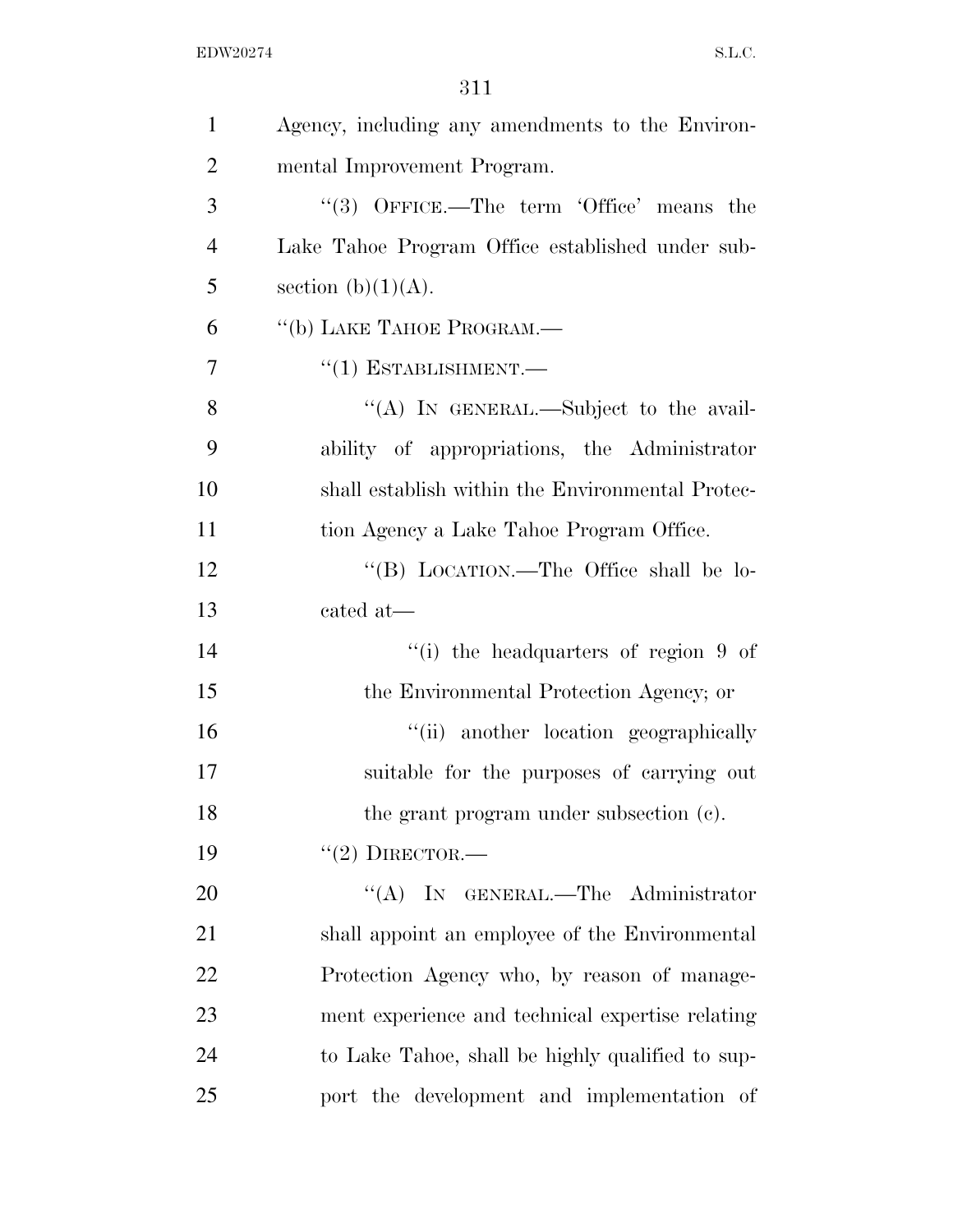| $\mathbf{1}$   | projects, programs, and studies necessary to           |
|----------------|--------------------------------------------------------|
| $\overline{2}$ | carry out the goals of the Environmental Im-           |
| 3              | provement Program as Director of the Office.           |
| $\overline{4}$ | "(B) DELEGATION OF AUTHORITY; STAFF-                   |
| 5              | ING.—The Administrator shall delegate to the           |
| 6              | Director such authority and provide such re-           |
| 7              | sources as may be necessary to carry out this          |
| 8              | section.                                               |
| 9              | "(c) GRANT PROGRAM.—                                   |
| 10             | "(1) IN GENERAL.—The Director may provide              |
| 11             | funding through cooperative agreements, contracts,     |
| 12             | interagency agreements, grants, or other means to      |
| 13             | Federal, State, and regional agencies, public and      |
| 14             | nonprofit agencies, institutions, and organizations    |
| 15             | for activities, studies, or projects identified in the |
| 16             | Environmental Improvement Program.                     |
| 17             | $"(2)$ FEDERAL SHARE.—                                 |
| 18             | "(A) IN GENERAL.—The Federal share of                  |
| 19             | the total cost of an eligible activity, study, or      |
| 20             | project carried out using amounts provided             |
| 21             | under this section shall be not greater than 75        |
| 22             | percent.                                               |
| 23             | "(B) SOURCE OF NON-FEDERAL SHARE.-                     |
| 24             | The non-Federal share of the total cost of an          |
| 25             | eligible activity, study, or project carried out       |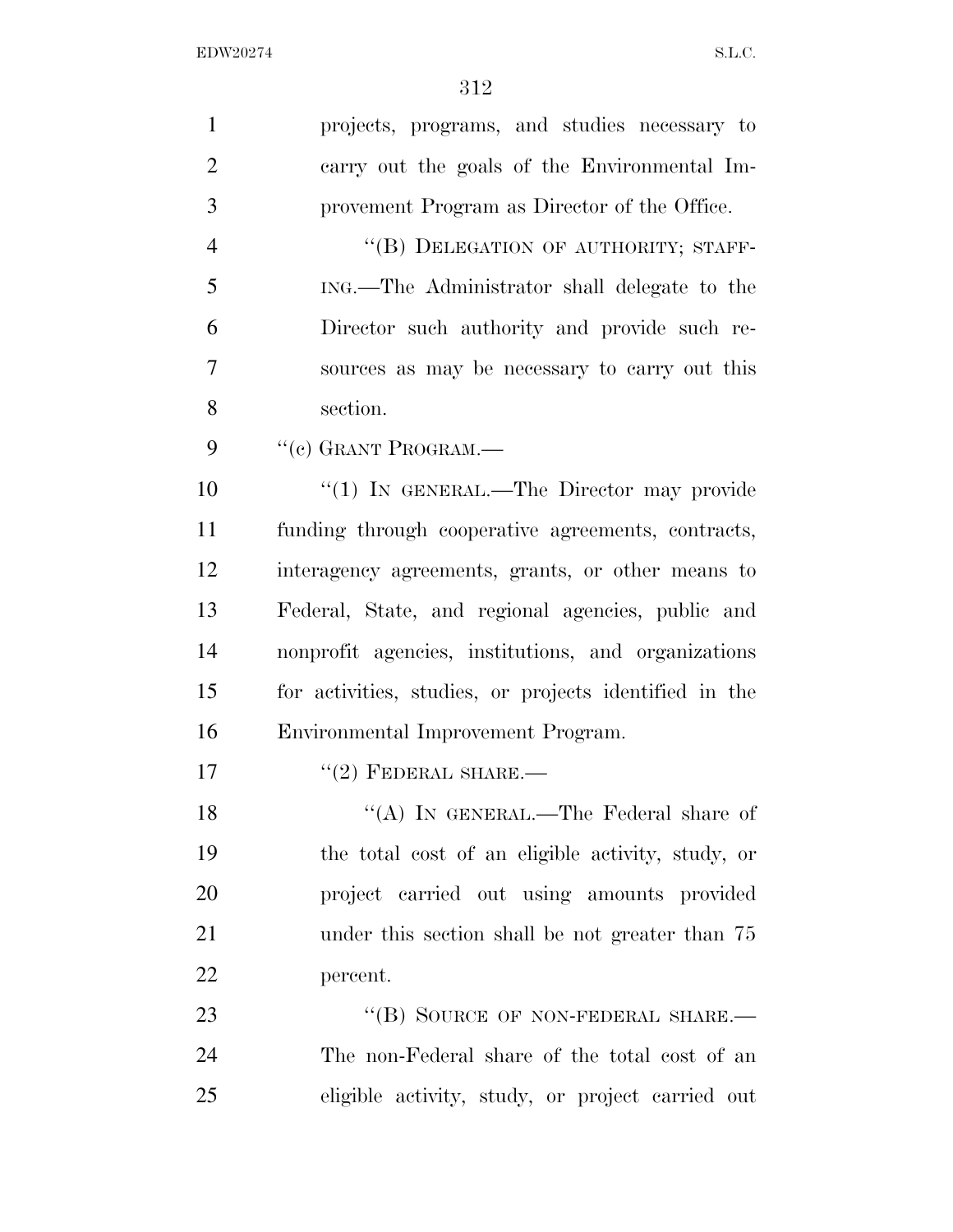| $\mathbf{1}$   | under the program shall be provided from non-                               |
|----------------|-----------------------------------------------------------------------------|
| $\overline{2}$ | Federal sources.                                                            |
| 3              | "(d) FUNDING.—                                                              |
| $\overline{4}$ | "(1) AUTHORIZATION OF APPROPRIATIONS.-                                      |
| 5              | There is authorized to be appropriated to the Direc-                        |
| 6              | tor to carry out this section $$6,000,000$ for each of                      |
| 7              | fiscal years 2021 through 2024.                                             |
| 8              | $(2)$ ADMINISTRATIVE EXPENSES. - Of the                                     |
| 9              | amounts made available to carry out this section for                        |
| 10             | a fiscal year under paragraph (1), the Director may                         |
| 11             | use not more than 5 percent to pay the administra-                          |
| 12             | tive expenses incurred in carrying out this section.                        |
| 13             | "(3) RELATIONSHIP TO OTHER FUNDING.                                         |
| 14             | Nothing in this section limits the eligibility of                           |
| 15             | projects identified in the Environmental Improve-                           |
| 16             | ment Program to receive funding under section 319.                          |
| 17             | "(4) PROHIBITION.—No amounts made avail-                                    |
| 18             | able under paragraph (1) may be used for the ad-                            |
| 19             | ministration of a management conference under sec-                          |
| 20             | tion $320$ .".                                                              |
| 21             | SEC. 3013. PUGET SOUND COORDINATED RECOVERY.                                |
| 22             | Title I of the Federal Water Pollution Control Act                          |
| 23             | $(33 \text{ U.S.C. } 1251 \text{ et seq.})$ (as amended by section $3012$ ) |

is amended by adding at the end the following: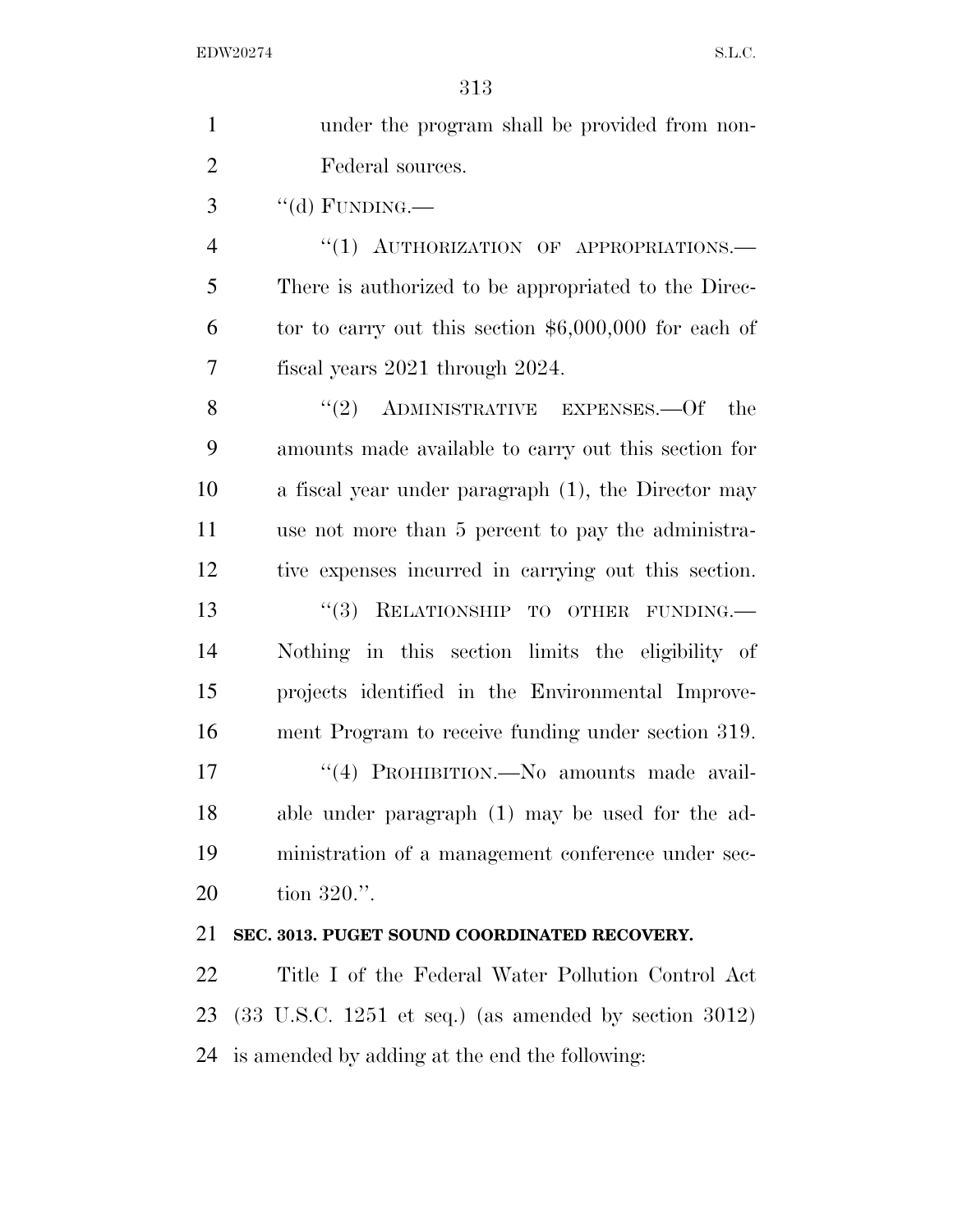| 1              | "SEC. 126. PUGET SOUND COORDINATED RECOVERY.        |
|----------------|-----------------------------------------------------|
| $\overline{2}$ | "(a) DEFINITIONS.—In this section:                  |
| 3              | "(1) $DIRECTOR.$ —The term 'Director' means         |
| $\overline{4}$ | the Director of the Program Office appointed under  |
| 5              | subsection (b) $(2)(A)$ .                           |
| 6              | "(2) FEDERAL ACTION PLAN.—The term 'Fed-            |
| 7              | eral Action Plan' means the interimedraft report of |
| 8              | the Puget Sound Federal Task Force entitled 'The    |
| 9              | Puget Sound Federal Task Force Action Plan FY       |
| 10             | 2017-2021' and accepted by the Puget Sound Fed-     |
| 11             | eral Task Force on January 18, 2017.                |
| 12             | "(3) INTERNATIONAL JOINT COMMISSION.—The            |
| 13             | term 'International Joint Commission' means the     |
| 14             | International Joint Commission established by the   |
| 15             | Treaty Relating to the Boundary Waters and Ques-    |
| 16             | tions Arising Along the Boundary Between the        |
| 17             | United States and Canada, signed at Washington      |
| 18             | January 11, 1909 (36 Stat. 2448; TS 548) (com-      |
| 19             | monly known as the 'Boundary Waters Treaty of       |
| 20             | $1909'$ ).                                          |
| 21             | "(4) PACIFIC SALMON COMMISSION.—The term            |
| 22             | 'Pacific Salmon Commission' means the Pacific       |
| 23             | Salmon Commission established by the United         |
| 24             | States and Canada under the Treaty between the      |
| 25             | Government of the United States of America and      |
| 26             | the Government of Canada Concerning Pacific Salm-   |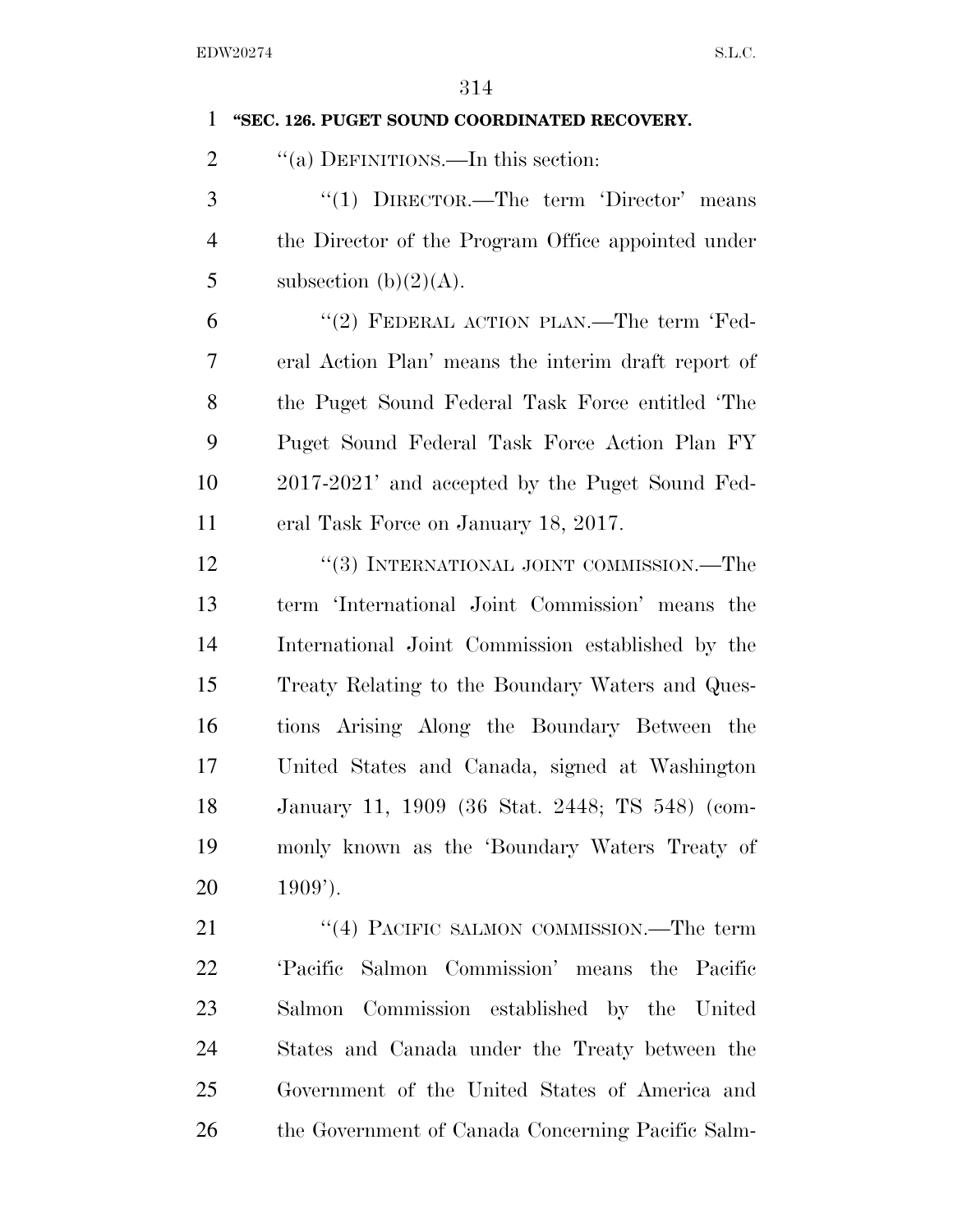| $\mathbf{1}$   | on, signed at Ottawa, January 28, 1985 (TIAS                |
|----------------|-------------------------------------------------------------|
| $\overline{2}$ | 11091) (commonly known as the 'Pacific Salmon               |
| 3              | Treaty').                                                   |
| $\overline{4}$ | "(5) PROGRAM OFFICE.—The term 'Program                      |
| 5              | Office' means the Puget Sound Recovery National             |
| 6              | Program Office established by subsection $(b)(1)$ .         |
| 7              | "(6) PUGET SOUND ACTION AGENDA; ACTION                      |
| 8              | AGENDA.—The terms 'Puget Sound Action Agenda'               |
| 9              | and 'Action Agenda' mean the most recent plan de-           |
| 10             | veloped by the Puget Sound National Estuary Pro-            |
| 11             | gram Management Conference, in consultation with            |
| 12             | the Puget Sound Tribal Management Conference,               |
| 13             | and approved by the Administrator as the com-               |
| 14             | prehensive conservation and management plan for             |
| 15             | Puget Sound under section 320 (including a plan de-         |
| 16             | veloped after the date of enactment of this section).       |
| 17             | "(7) PUGET SOUND FEDERAL TASK FORCE.-                       |
| 18             | The term 'Puget Sound Federal Task Force' means             |
| 19             | the Puget Sound Federal Task Force established in           |
| 20             | 2016 under a memorandum of understanding among              |
| 21             | 9 Federal agencies.                                         |
| 22             | "(8) PUGET SOUND NATIONAL ESTUARY PRO-                      |
| 23             | CONFERENCE.—The<br>term<br><b>GRAM</b><br><b>MANAGEMENT</b> |

'Puget Sound National Estuary Program Manage-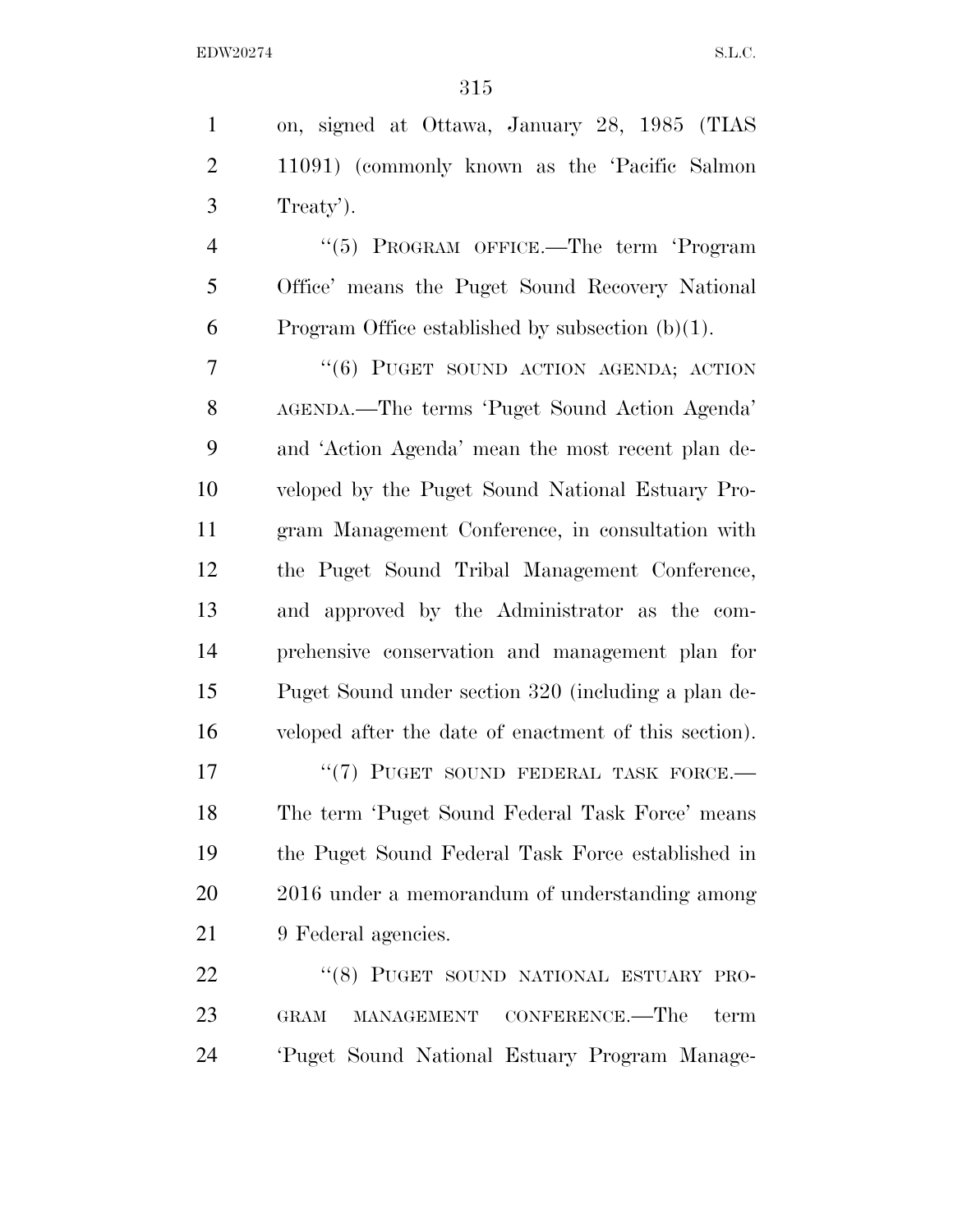| $\mathbf{1}$   | ment Conference' means the management conference     |
|----------------|------------------------------------------------------|
| $\overline{2}$ | for Puget Sound convened pursuant to section 320.    |
| 3              | "(9) PUGET SOUND TRIBAL MANAGEMENT CON-              |
| $\overline{4}$ | FERENCE.—The term 'Puget Sound Tribal Manage-        |
| 5              | ment Conference' means the 20 treaty Indian tribes   |
| 6              | of western Washington and the Northwest Indian       |
| 7              | Fisheries Commission.                                |
| 8              | "(10) SALISH SEA.—The term 'Salish Sea'              |
| 9              | means the network of coastal waterways on the west   |
| 10             | coast of North America that includes the Puget       |
| 11             | Sound, the Strait of Georgia, and the Strait of Juan |
| 12             | de Fuca.                                             |
|                |                                                      |
| 13             | "(b) PUGET SOUND RECOVERY NATIONAL PROGRAM           |
| 14             | $O$ FFICE.—                                          |
| 15             | "(1) ESTABLISHMENT.—There is established in          |
| 16             | the Environmental Protection Agency an office, to    |
| 17             | be known as the 'Puget Sound Recovery National       |
| 18             | Program Office', which shall be located in the State |
| 19             | of Washington.                                       |
| 20             | $"(2)$ DIRECTOR.—                                    |
| 21             | "(A) IN GENERAL.—The Director of the                 |
| 22             | Program Office shall be—                             |
| 23             | "(i) appointed by the Administrator;                 |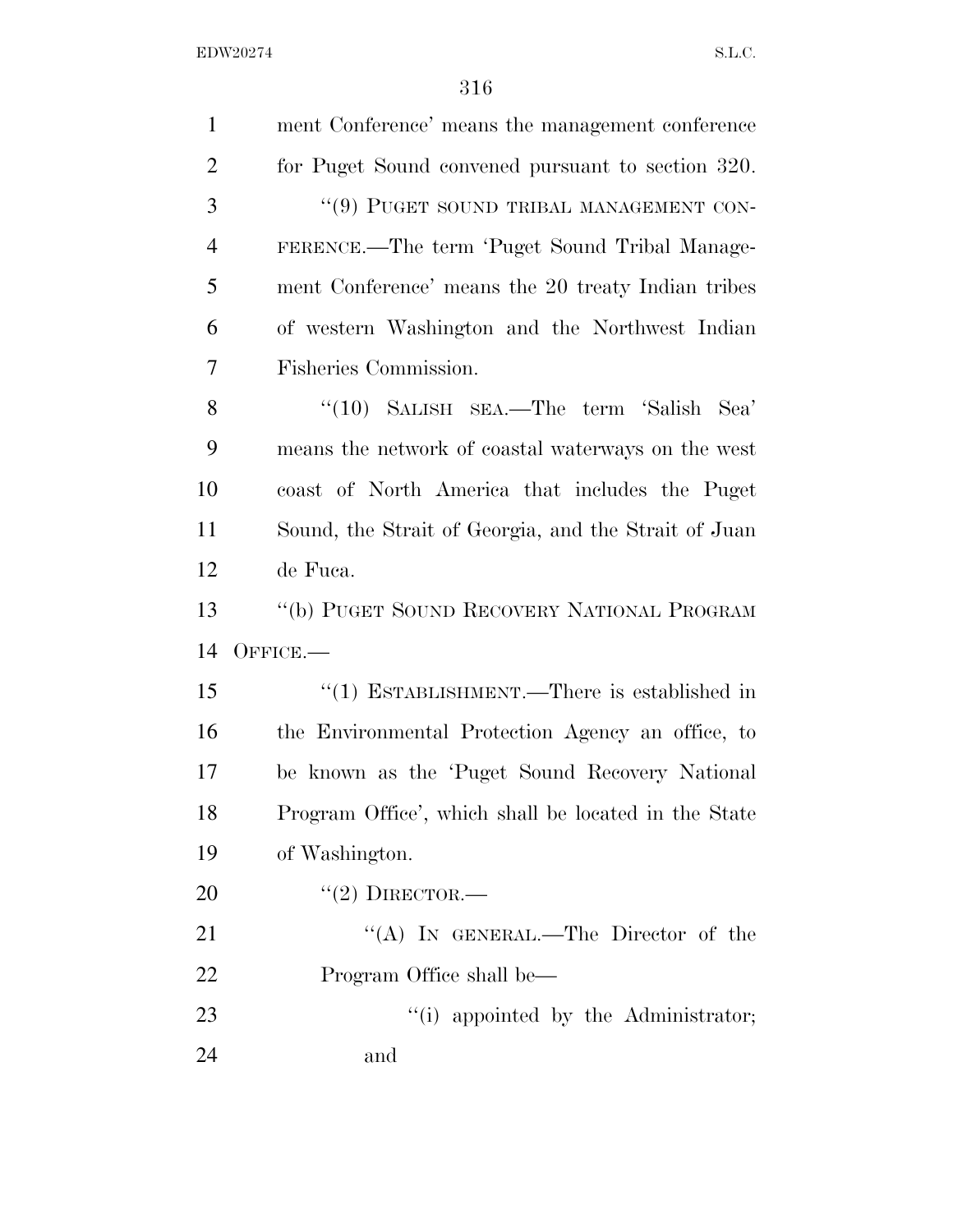| $\mathbf{1}$   | "(ii) a career reserved position (as de-              |
|----------------|-------------------------------------------------------|
| $\overline{2}$ | fined in section $3132(a)$ of title 5, United         |
| 3              | States Code).                                         |
| $\overline{4}$ | "(B) QUALIFICATIONS.—The Director                     |
| 5              | shall have leadership and project management          |
| 6              | experience and shall be highly qualified—             |
| $\overline{7}$ | "(i) to direct the integration of mul-                |
| 8              | tiple project planning efforts and programs           |
| 9              | from different agencies and jurisdictions;            |
| 10             | and                                                   |
| 11             | "(ii) to align needs toward imple-                    |
| 12             | menting a shared Action Agenda with visi-             |
| 13             | ble and measurable outcomes.                          |
| 14             | "(3) DELEGATION OF AUTHORITY; STAFFING.               |
| 15             | Using amounts made available under subsection (d),    |
| 16             | the Administrator shall delegate to the Director such |
| 17             | authority and provide such staff as may be nec-       |
| 18             | essary to carry out this section.                     |
| 19             | $\lq(4)$ DUTIES.—The Director shall—                  |
| 20             | $\lq\lq$ coordinate and manage the timely             |
| 21             | execution of the requirements of this section;        |
| 22             | "(B) coordinate activities related to the             |
| 23             | restoration and protection of Puget Sound             |
| 24             | across the Environmental Protection Agency;           |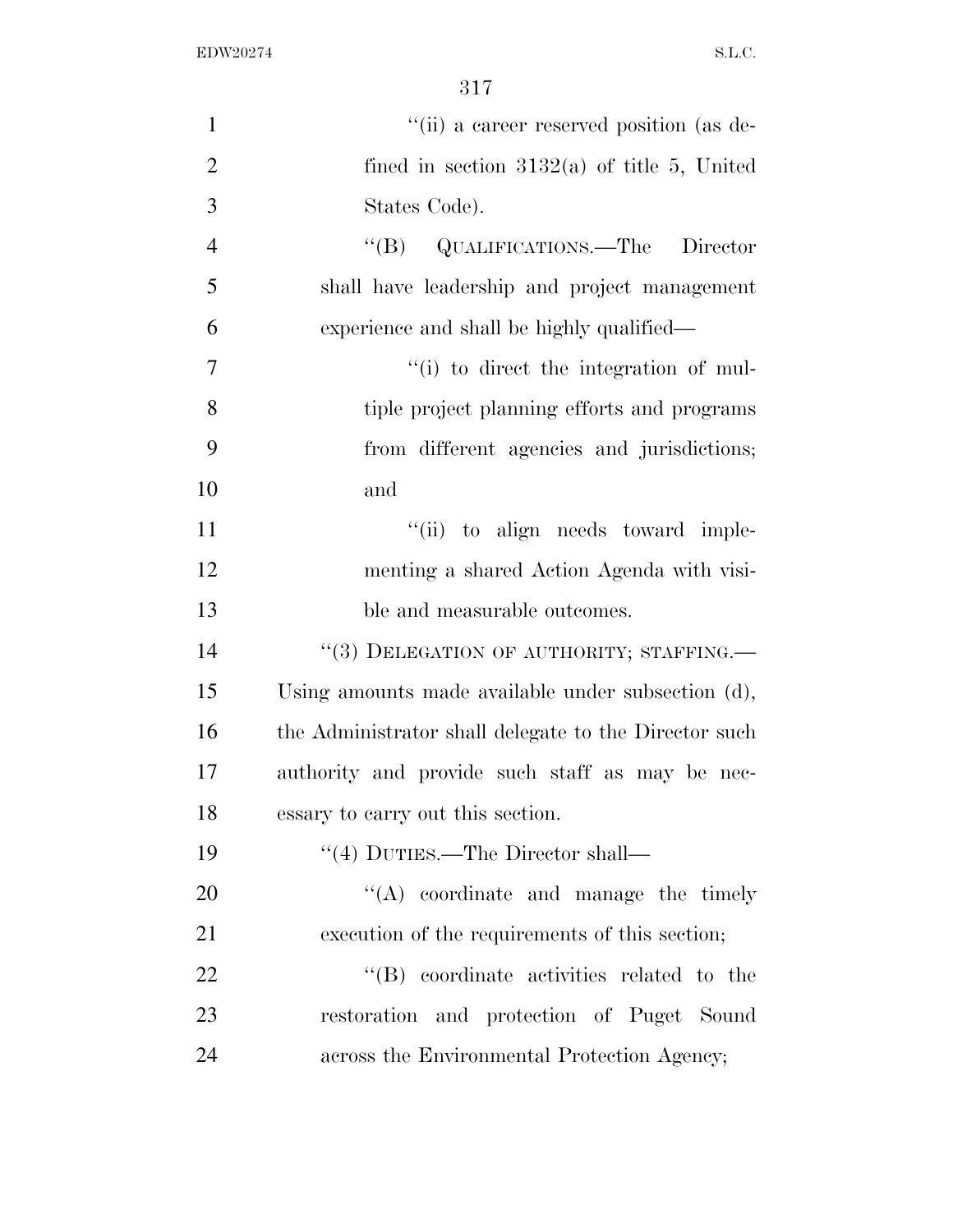| $\mathbf{1}$   | "(C) coordinate and align the activities of               |
|----------------|-----------------------------------------------------------|
| $\overline{2}$ | the Administrator with the Action Agenda and              |
| 3              | the Federal Action Plan;                                  |
| $\overline{4}$ | $\lq\lq$ (D) promote the efficient use of resources       |
| 5              | of the Environmental Protection Agency in pur-            |
| 6              | suit of Puget Sound restoration and protection;           |
| $\overline{7}$ | "(E) serve on the Puget Sound Federal                     |
| 8              | Task Force and collaborate with, help coordi-             |
| 9              | nate, and carry out activities with other Federal         |
| 10             | agencies that have responsibilities involving             |
| 11             | Puget Sound restoration and protection;                   |
| 12             | "(F) provide or procure such other advice,                |
| 13             | technical assistance, research, assessments,              |
| 14             | monitoring, or other support as is determined             |
| 15             | by the Director to be necessary or prudent—               |
| 16             | "(i) to most efficiently and effectively                  |
| 17             | fulfill the objectives and priorities of the              |
| 18             | Action Agenda and the Federal Action                      |
| 19             | Plan, consistent with the best available                  |
| 20             | science; and                                              |
| 21             | $\lq$ <sup>"</sup> (ii) to ensure the health of the Puget |
| 22             | Sound ecosystem;                                          |
| 23             | $\lq\lq(G)$ track the progress of the Environ-            |
| 24             | mental Protection Agency towards meeting the              |
| 25             | specified objectives and priorities of the Envi-          |
|                |                                                           |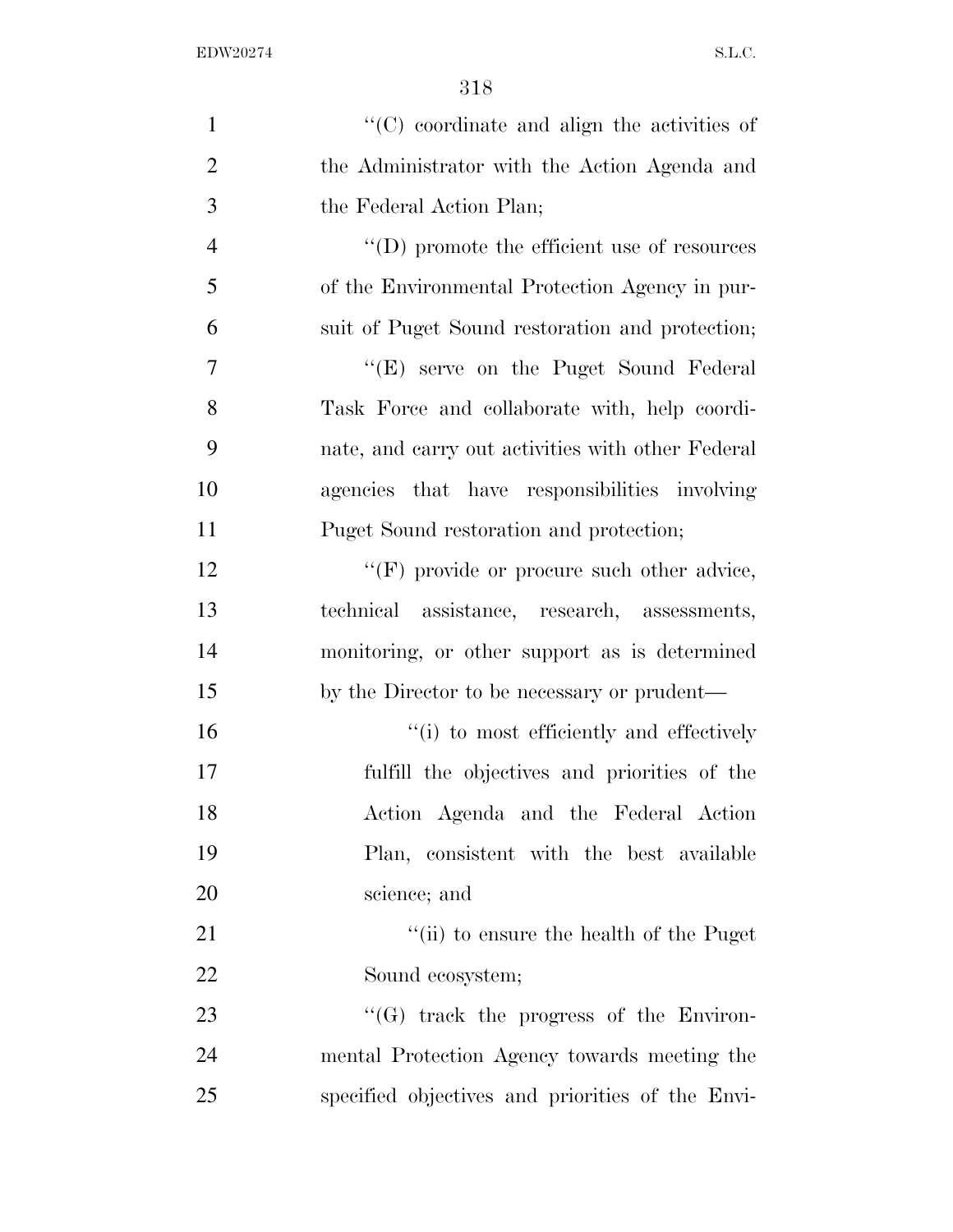| $\mathbf{1}$   | ronmental Protection Agency within the Action         |
|----------------|-------------------------------------------------------|
| $\overline{2}$ | Agenda and the Federal Action Plan;                   |
| 3              | $H(H)$ carry out the recommendations of the           |
| $\overline{4}$ | Comptroller General of the United States, as          |
| 5              | set forth in the report entitled 'Puget Sound         |
| 6              | Restoration: Additional Actions Could Improve         |
| $\tau$         | Assessments of Progress' and dated July 19,           |
| 8              | 2018;                                                 |
| 9              | "(I) serve as liaison and coordinate activi-          |
| 10             | ties for the restoration and protection of the        |
| 11             | Salish Sea with Canadian authorities, the Pa-         |
| 12             | cific Salmon Commission, and the International        |
| 13             | Joint Commission; and                                 |
| 14             | $\lq\lq(J)$ carry out such additional duties as       |
| 15             | the Administrator determines to be necessary          |
| 16             | and appropriate.                                      |
| 17             | "(c) CROSSCUT BUDGET REPORT.—                         |
| 18             | "(1) FINANCIAL REPORT.—Not later than 1               |
| 19             | year after the date of enactment of this section, and |
| 20             | every 5 years thereafter, the Director of the Office  |
| 21             | of Management and Budget, in consultation with the    |
| 22             | Puget Sound Federal Task Force, shall, in conjunc-    |
| 23             | tion with the annual budget submission of the Presi-  |
| 24             | dent to Congress for the year under section $1105(a)$ |
| 25             | of title 31, United States Code, submit to Congress   |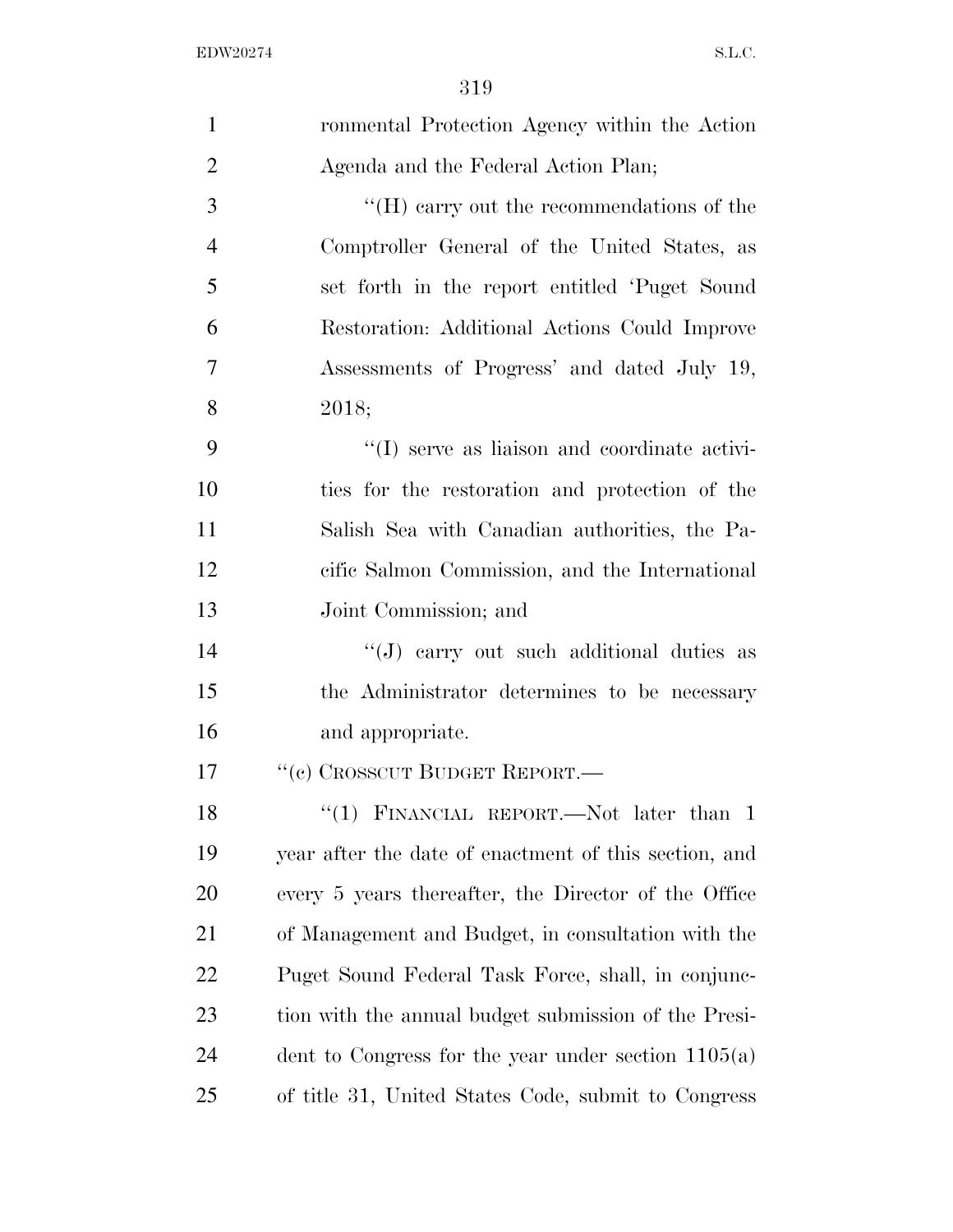| $\mathbf{1}$   | and make available to the public, including on the     |
|----------------|--------------------------------------------------------|
| $\overline{2}$ | internet, a financial report that is certified by the  |
| 3              | head of each agency represented on the Puget Sound     |
| $\overline{4}$ | Federal Task Force (referred to in this subsection     |
| 5              | as the 'report').                                      |
| 6              | "(2) CONTENTS.—The report shall contain an             |
| 7              | interagency crosscut budget relating to Puget Sound    |
| 8              | restoration and protection activities that includes—   |
| 9              | "(A) the proposed funding for any Federal              |
| 10             | restoration and protection activity to be carried      |
| 11             | out in the succeeding fiscal year, including any       |
| 12             | planned interagency or intra-agency transfer,          |
| 13             | for each of the Federal agencies that carry out        |
| 14             | restoration and protection activities;                 |
| 15             | $\lq\lq$ the estimated expenditures for Fed-           |
| 16             | eral restoration and protection activities from        |
| 17             | the preceding 2 fiscal years, the current fiscal       |
| 18             | year, and the succeeding fiscal year; and              |
| 19             | $\cdot$ (C) the estimated expenditures for Fed-        |
| 20             | eral environmental research and monitoring             |
| 21             | programs from the preceding 2 fiscal years, the        |
| 22             | current fiscal year, and the succeeding fiscal         |
| 23             | year.                                                  |
| 24             | "(3) INCLUDED RECOVERY ACTIVITIES.—With                |
| 25             | respect to activities described in the report, the re- |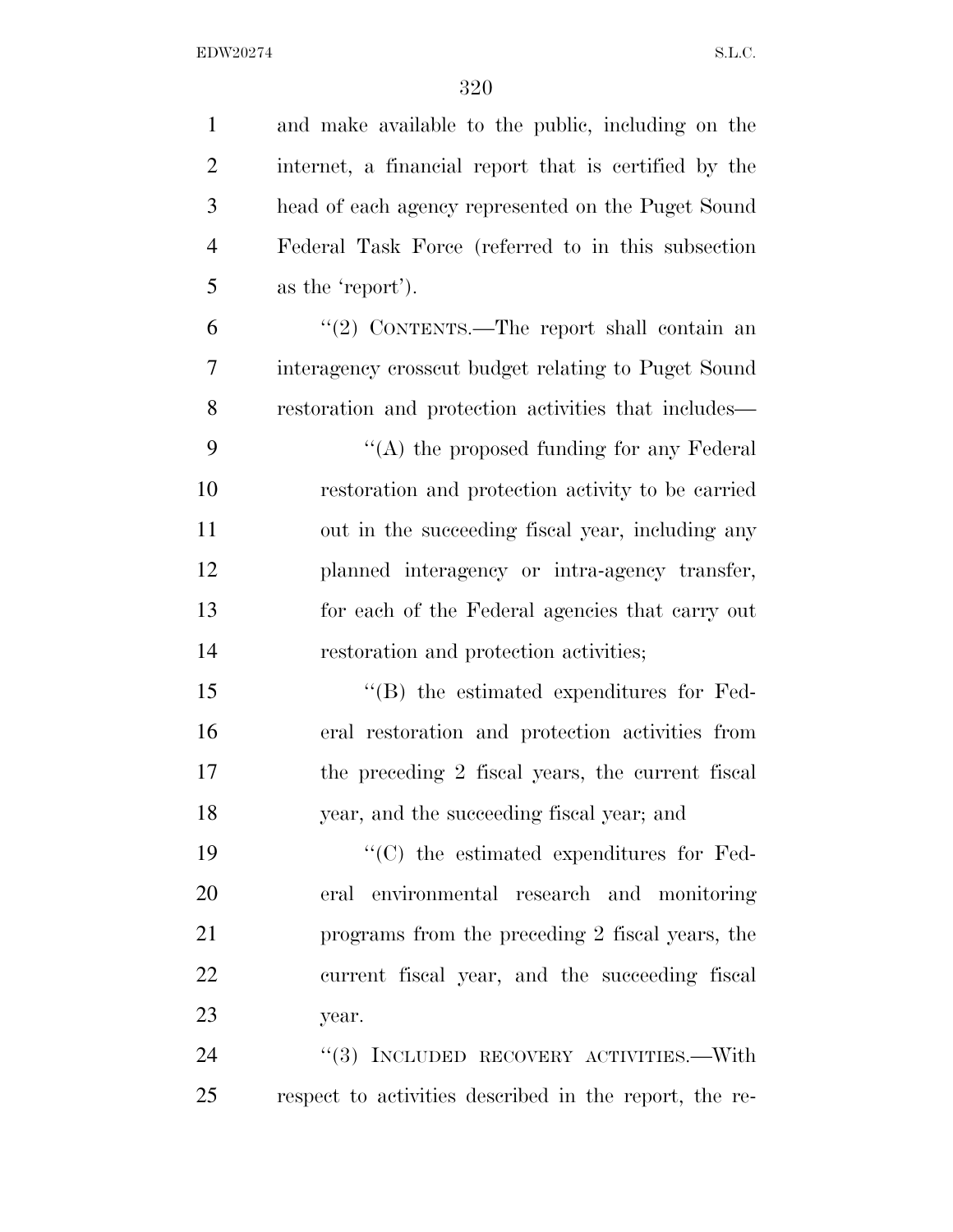| $\mathbf{1}$   | port shall only describe activities that have funding      |
|----------------|------------------------------------------------------------|
| $\overline{2}$ | amounts of greater than \$100,000.                         |
| 3              | "(4) SUBMISSION TO CONGRESS.—The Director                  |
| $\overline{4}$ | of the Office of Management and Budget shall sub-          |
| 5              | mit the report to-                                         |
| 6              | "(A) the Committee on Appropriations, the                  |
| 7              | Committee on Natural Resources, the Com-                   |
| 8              | mittee on Energy and Commerce, and the Com-                |
| 9              | mittee on Transportation and Infrastructure of             |
| 10             | the House of Representatives; and                          |
| 11             | "(B) the Committee on Appropriations, the                  |
| 12             | Committee on Environment and Public Works,                 |
| 13             | and the Committee on Commerce, Science, and                |
| 14             | Transportation of the Senate.                              |
| 15             | "(d) AUTHORIZATION OF APPROPRIATIONS.—In ad-               |
| 16             | dition to any other funds authorized to be appropriated    |
| 17             | for activities related to Puget Sound, there is authorized |
| 18             | to be appropriated to carry out this section $$50,000,000$ |
| 19             | for each of fiscal years 2021 through 2025.                |
| 20             | "(e) PRESERVATION OF TREATY OBLIGATIONS AND                |
| 21             | EXISTING FEDERAL STATUS.-                                  |
| 22             | "(1) TRIBAL TREATY RIGHTS.—Nothing in this                 |
| 23             | section affects, or is intended to affect, any right re-   |
| 24             | served by treaty between the United States and 1 or        |
| 25             | more Indian tribes.                                        |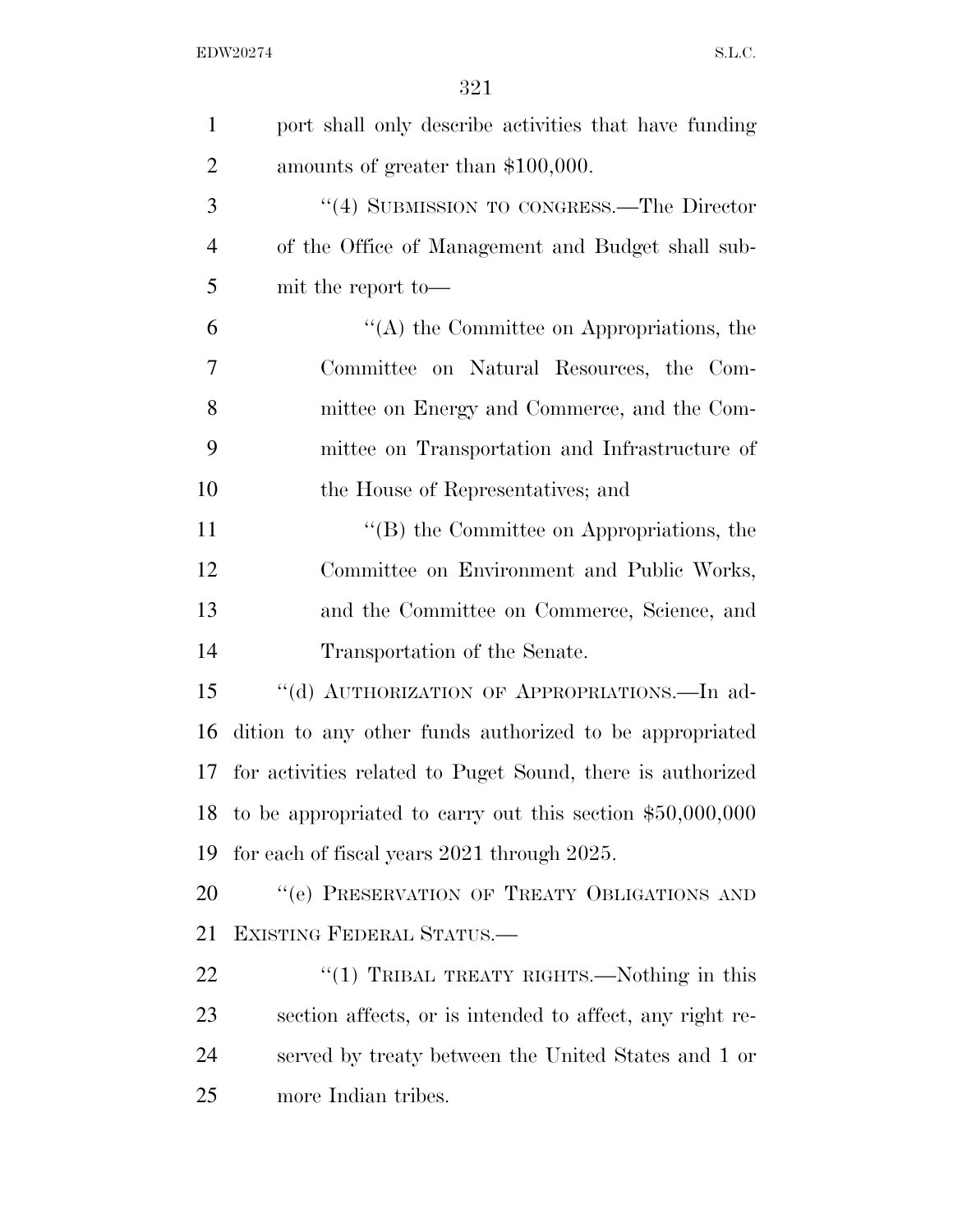1 "(2) OTHER FEDERAL LAW.—Nothing in this section affects the requirements and procedures of other Federal law. ''(f) CONSISTENCY.—Actions authorized or carried out under this section shall be consistent with other appli- cable Federal requirements.''. **SEC. 3014. REAUTHORIZATION OF THE DENALI COMMIS- SION.**  Section 312(a) of the Denali Commission Act of 1998 (42 U.S.C. 3121 note; Public Law 105–277) is amended by striking ''2017 through 2021'' and inserting ''2021 through 2024''. **SEC. 3015. MUNICIPAL OMBUDSMAN.**  Section 4 of the Water Infrastructure Improvement Act (42 U.S.C. 4370j) is amended— 16 (1) in subsection (b)(1), by inserting  $(33)$  U.S.C. 1251 et seq.)'' after ''Control Act''; 18 (2) in subsection (c)— (A) in paragraph (2), by striking ''Act; and'' and inserting ''Act (33 U.S.C. 1251 et 21 seq.);" (B) in paragraph (3), by striking ''Act.'' 23 and inserting "Act  $(33 \text{ U.S.C. } 1342(\text{s}))$ ; and"; and (C) by adding at the end the following: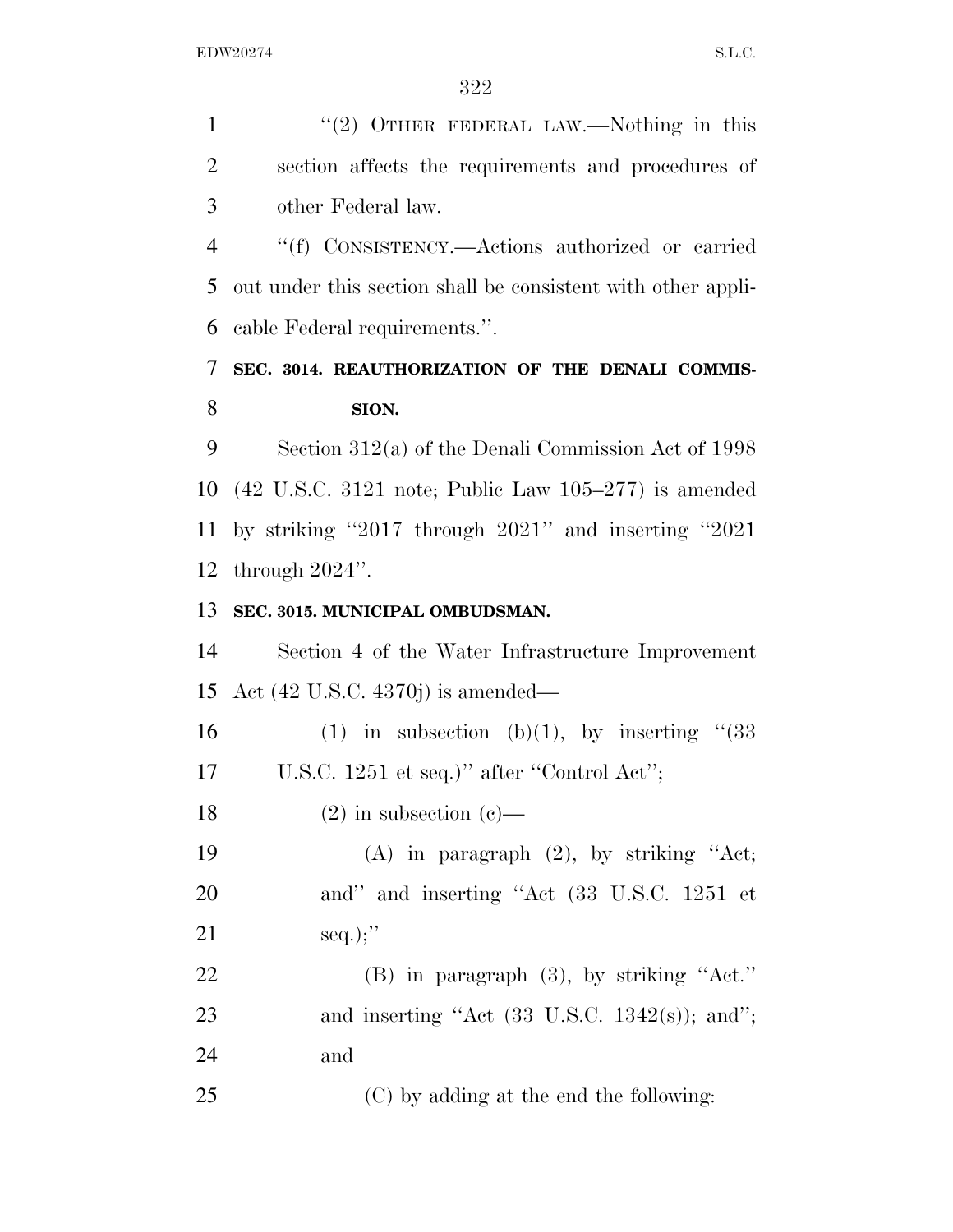| $\mathbf{1}$   | $\lq(4)$ establishing local funding sources, organi-   |
|----------------|--------------------------------------------------------|
| $\overline{2}$ | zation analyses, grant application assistance, and de- |
| 3              | veloping innovative funding strategies and mecha-      |
| $\overline{4}$ | nisms."; and                                           |
| 5              | (3) in subsection (d)(1)(D), by inserting " $(33)$     |
| 6              | U.S.C. $1342(s)$ " after "Control Act".                |
| 7              | SEC. 3016. NATIONAL ESTUARY PROGRAM.                   |
| 8              | Section 320 of the Federal Water Pollution Control     |
| 9              | Act (33 U.S.C. 1330) is amended—                       |
| 10             | (1) in subsection (a) $(2)(B)$ , by striking "and      |
| 11             | Peconic Bay, New York" and inserting "Peconic          |
| 12             | Bay, New York; Casco Bay, Maine; Tampa Bay,            |
| 13             | Florida; Coastal Bend, Texas; San Juan Bay, Puer-      |
| 14             | to Rico; Tillamook Bay, Oregon; Piscataqua Region,     |
| 15             | New Hampshire; Barnegat Bay, New Jersey; Mary-         |
| 16             | land Coastal Bays, Maryland; Charlotte Harbor,         |
| 17             | Florida; Mobile Bay, Alabama; Morro Bay, Cali-         |
| 18             | fornia; and Lower Columbia River, Oregon and           |
| 19             | Washington";                                           |
| 20             | $(2)$ in subsection $(b)(4)$ —                         |
| 21             | (A) by striking "management plan that                  |
| 22             | recommends" and inserting "management plan             |
| 23             | that-                                                  |
| 24             | "(A) recommends"; and                                  |
| 25             | (B) by adding at the end the following:                |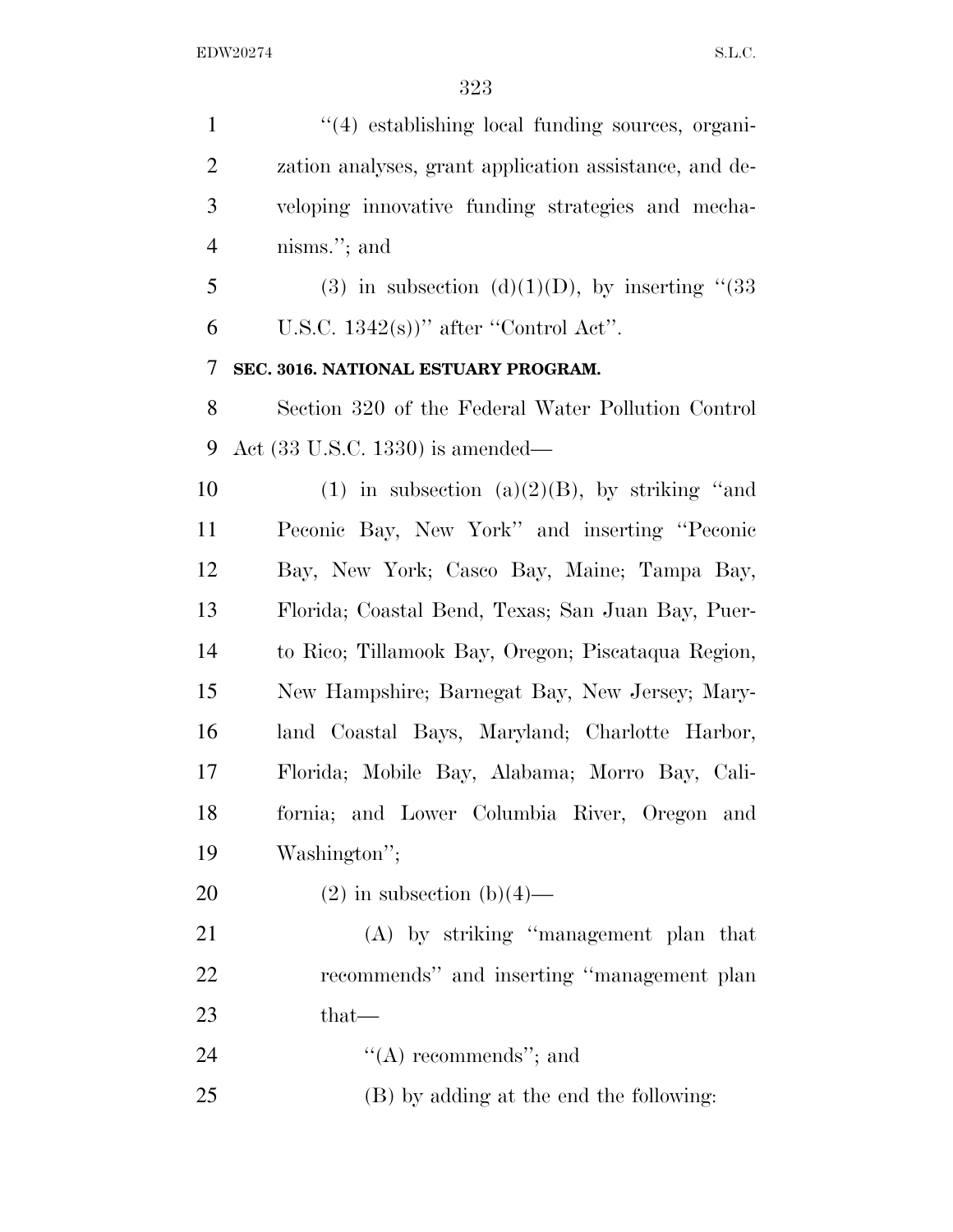| $\mathbf{1}$   | $\lq\lq (B)$ addresses the effects of recurring ex-         |
|----------------|-------------------------------------------------------------|
| $\overline{2}$ | treme weather events on the estuary, including              |
| 3              | identification<br>the<br>and<br><sub>of</sub><br>assessment |
| $\overline{4}$ | vulnerabilities in the estuary and the develop-             |
| 5              | ment and implementation of adaptation strate-               |
| 6              | gies; and                                                   |
| 7              | "(C) increases public education and aware-                  |
| 8              | ness of the ecological health and water quality             |
| 9              | conditions of the estuary;";                                |
| 10             | $(3)$ in subsection $(c)(5)$ , by inserting "nonprofit      |
| 11             | organizations," after "educational institutions,";          |
| 12             | $(4)$ in subsection $(g)(4)$ —                              |
| 13             | $(A)$ in subparagraph $(A)$ , by striking "sub-             |
| 14             | section $(i)(2)(B)$ " and inserting "subsection             |
| 15             | $(i)(3)(B)$ "; and                                          |
| 16             | $(B)$ in subparagraph $(C)$ —                               |
| 17             | (i) in the matter preceding clause (i),                     |
| 18             | in the first sentence—                                      |
| 19             | (I) by inserting ", emerging,"                              |
| 20             | after "urgent";                                             |
| 21             | (II) by striking "coastal areas"                            |
| 22             | and inserting "estuaries of national"                       |
| 23             | significance";                                              |
| 24             | (ii) in clause (vi), by inserting ", ex-                    |
| 25             | treme weather," after "sea level rise";                     |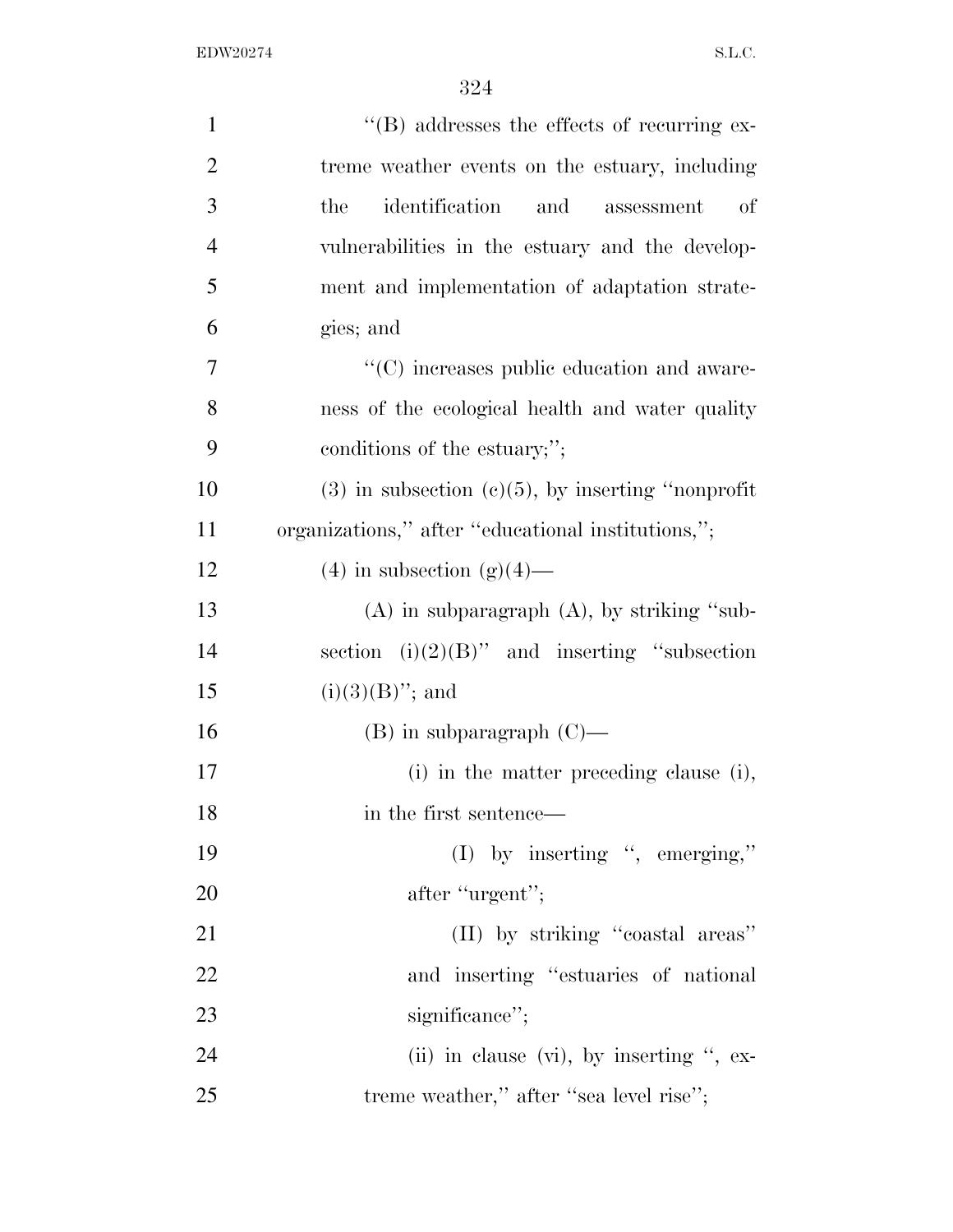| $\mathbf{1}$   | (iii) by redesignating clauses (vi) and           |
|----------------|---------------------------------------------------|
| $\overline{2}$ | (vii) as clauses $(ix)$ and $(x)$ , respectively; |
| 3              | and                                               |
| $\overline{4}$ | (iv) by inserting after clause (v) the            |
| 5              | following:                                        |
| 6              | "(vi) stormwater runoff;                          |
| $\overline{7}$ | "(vii) accelerated land loss;                     |
| 8              | "(viii) problems resulting from urban-            |
| 9              | ization and population growth, including—         |
| 10             | "(I) increased demand for sewage                  |
| 11             | treatment;                                        |
| 12             | "(II) loss of forests and natural                 |
| 13             | soil; and                                         |
| 14             | "(III) increased amounts of im-                   |
| 15             | pervious surfaces that affect water               |
| 16             | quality;"; and                                    |
| 17             | $(5)$ in subsection $(i)$ —                       |
| 18             | $(A)$ by redesignating paragraph $(2)$ as         |
| 19             | paragraph $(3)$ ; and                             |
| 20             | $(B)$ in paragraph $(1)$ , in the matter pre-     |
| 21             | ceding subparagraph $(A)$ , by striking "There is |
| 22             | authorized to be appropriated to the Adminis-     |
| 23             | trator $$26,500,000$ for each of fiscal years     |
| 24             | 2017 through 2021 for-" and inserting the         |
| 25             | following: "There are authorized to be appro-     |